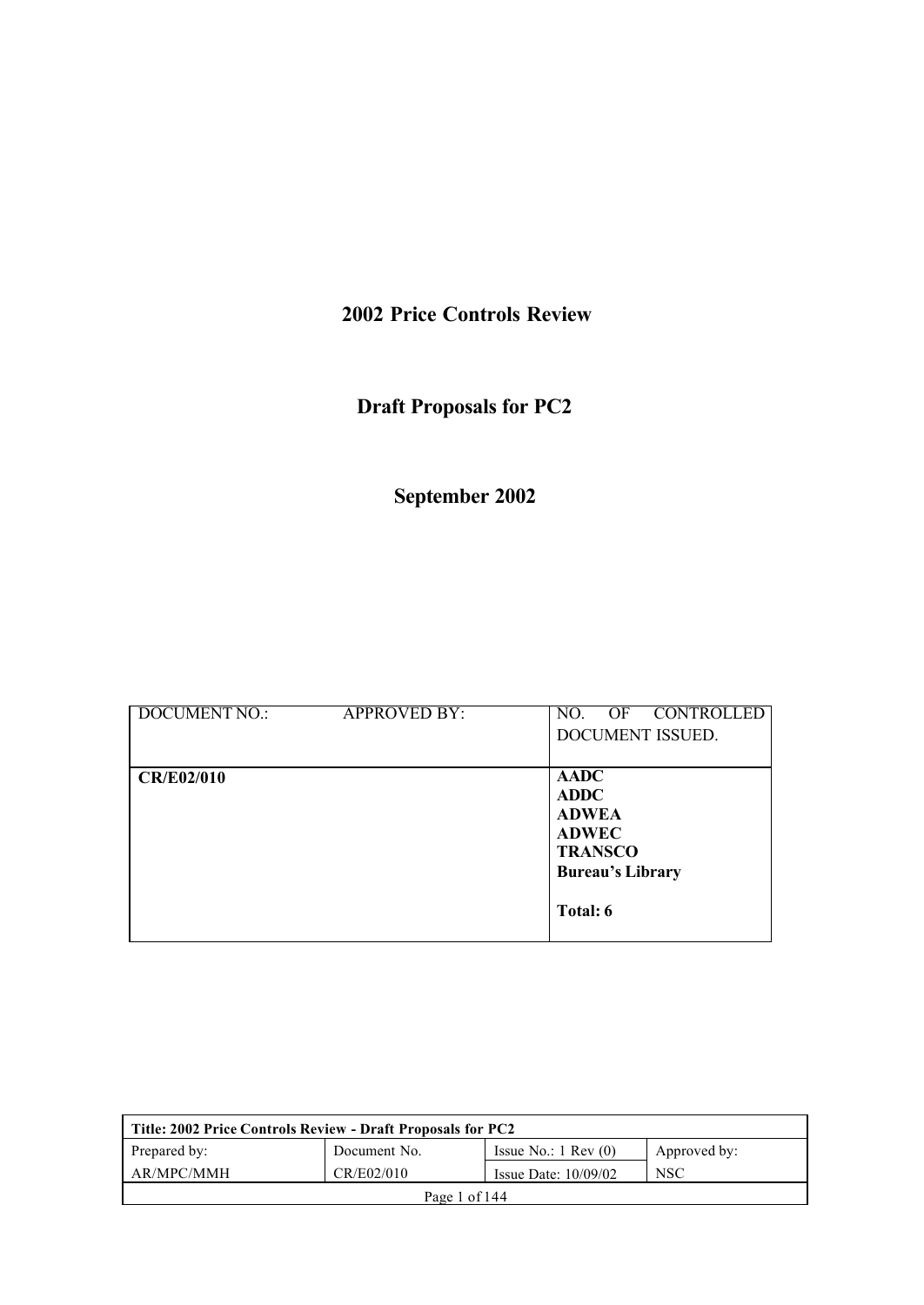## **TABLE OF CONTENTS**

| 1                       |                                                                                 |  |
|-------------------------|---------------------------------------------------------------------------------|--|
|                         |                                                                                 |  |
|                         |                                                                                 |  |
|                         |                                                                                 |  |
|                         |                                                                                 |  |
|                         | 1.5 CAPITAL EXPENDITURE AND ASSET VALUATION FOR NETWORK COMPANIES (SECTION 6) 8 |  |
|                         |                                                                                 |  |
|                         |                                                                                 |  |
|                         |                                                                                 |  |
| $\overline{2}$          |                                                                                 |  |
|                         |                                                                                 |  |
|                         |                                                                                 |  |
|                         |                                                                                 |  |
|                         |                                                                                 |  |
|                         |                                                                                 |  |
|                         |                                                                                 |  |
| 3                       |                                                                                 |  |
|                         |                                                                                 |  |
|                         |                                                                                 |  |
|                         |                                                                                 |  |
|                         |                                                                                 |  |
| $\overline{\mathbf{4}}$ |                                                                                 |  |
|                         |                                                                                 |  |
|                         |                                                                                 |  |
|                         |                                                                                 |  |
|                         |                                                                                 |  |
|                         |                                                                                 |  |
|                         |                                                                                 |  |
|                         |                                                                                 |  |
| 5                       |                                                                                 |  |
|                         |                                                                                 |  |
|                         |                                                                                 |  |
| 6                       | CAPITAL EXPENDITURE AND ASSET VALUATION FOR NETWORK COMPANIES 71                |  |
|                         |                                                                                 |  |
|                         |                                                                                 |  |
|                         |                                                                                 |  |
|                         |                                                                                 |  |

| Title: 2002 Price Controls Review - Draft Proposals for PC2                     |  |  |  |  |
|---------------------------------------------------------------------------------|--|--|--|--|
| Prepared by:<br>Issue No.: $1 \text{ Rev } (0)$<br>Approved by:<br>Document No. |  |  |  |  |
| AR/MPC/MMH<br>CR/E02/010<br><b>NSC</b><br>Issue Date: $10/09/02$                |  |  |  |  |
| Page 2 of 144                                                                   |  |  |  |  |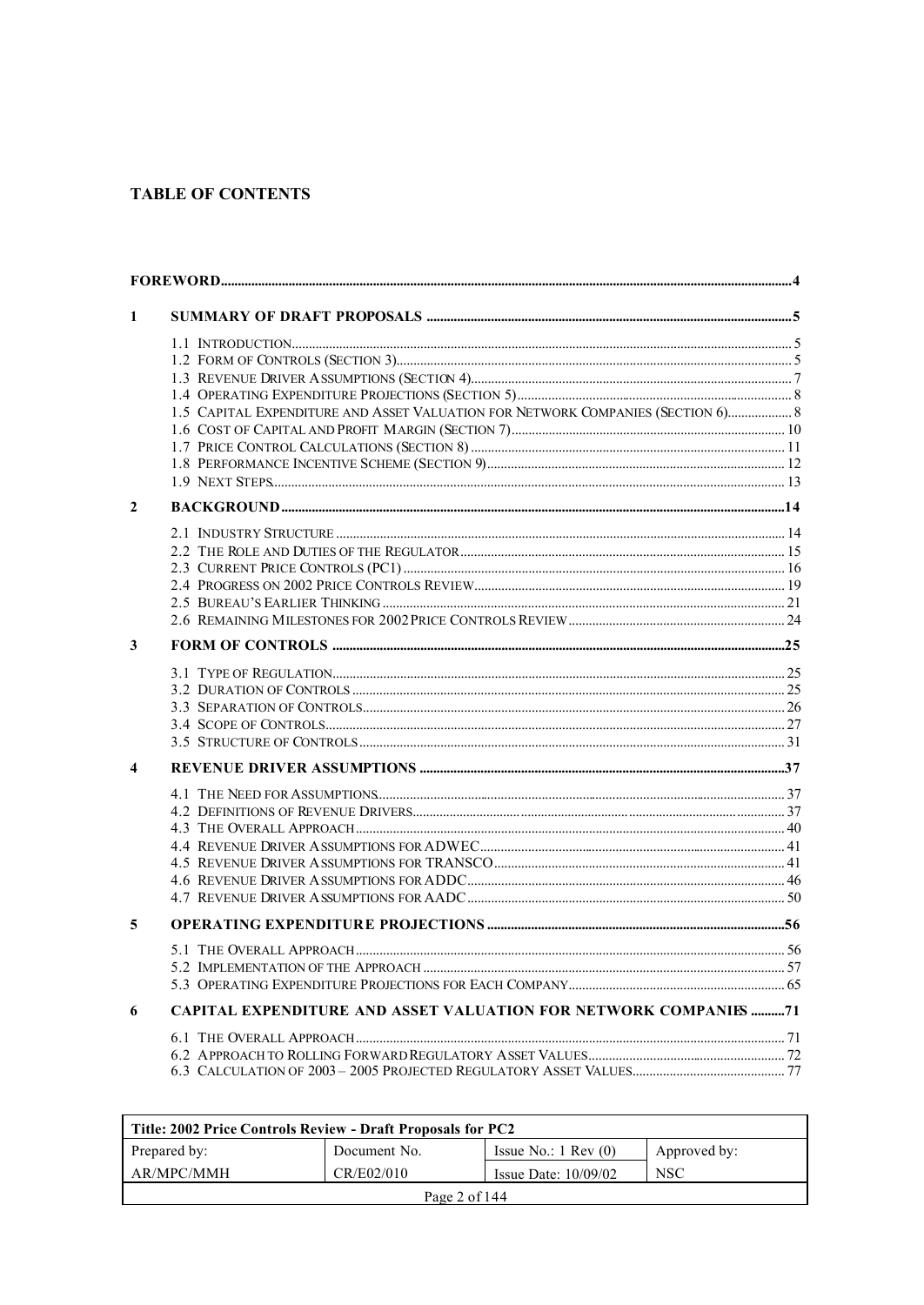| 7           |  |
|-------------|--|
|             |  |
|             |  |
| 8           |  |
|             |  |
|             |  |
|             |  |
|             |  |
|             |  |
|             |  |
| 9           |  |
|             |  |
|             |  |
|             |  |
|             |  |
| Appendix A: |  |
| Appendix B: |  |
| Appendix C: |  |
| Appendix D: |  |
| Appendix E: |  |
| Appendix F: |  |
| Appendix G: |  |

| Title: 2002 Price Controls Review - Draft Proposals for PC2                     |  |  |  |  |
|---------------------------------------------------------------------------------|--|--|--|--|
| Prepared by:<br>Issue No.: $1 \text{ Rev } (0)$<br>Document No.<br>Approved by: |  |  |  |  |
| AR/MPC/MMH<br>CR/E02/010<br>NSC<br>Issue Date: $10/09/02$                       |  |  |  |  |
| Page $3$ of $144$                                                               |  |  |  |  |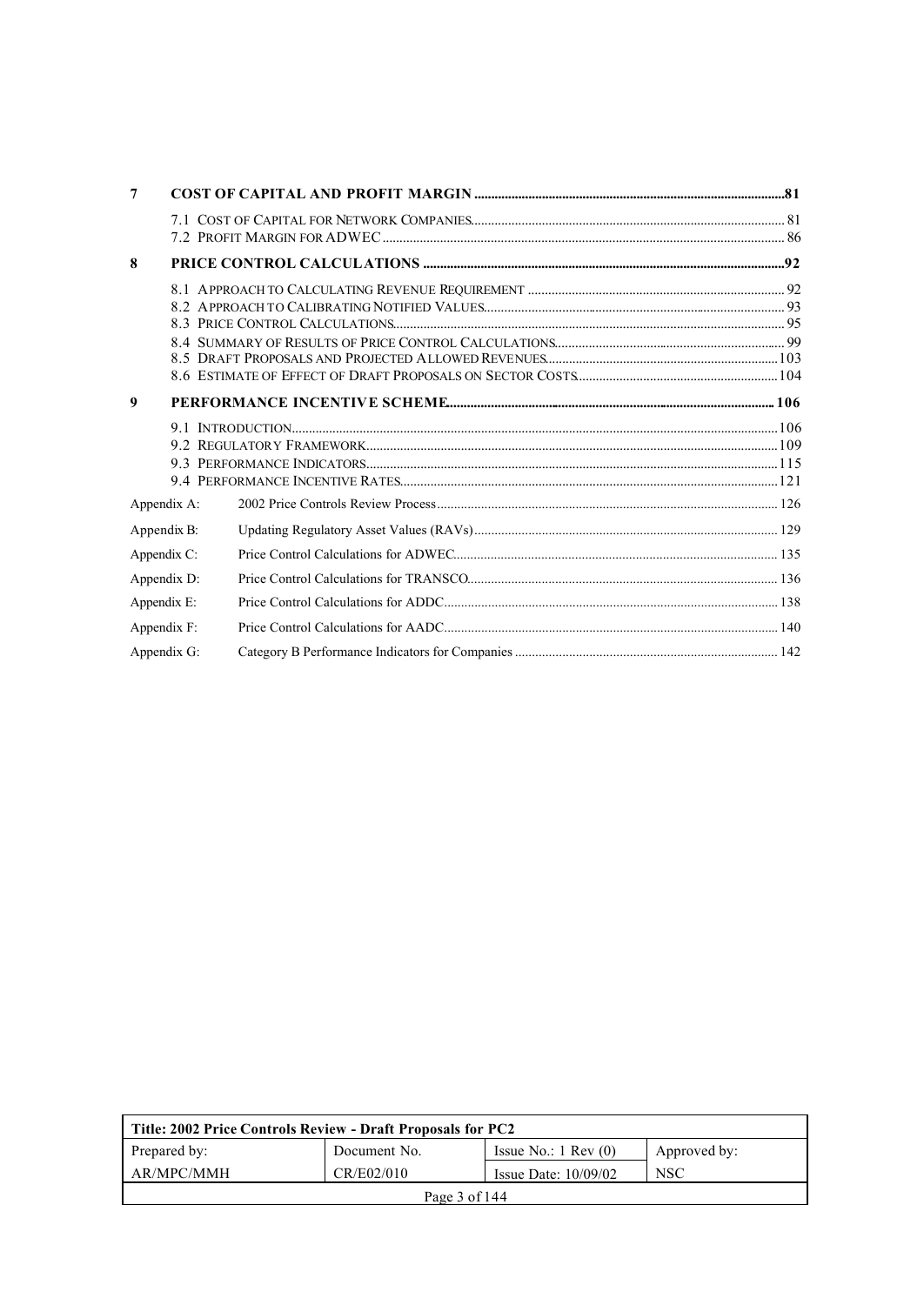#### **Foreword**

During 2002, the Regulation and Supervision Bureau ("the Bureau") has undertaken a review of the price controls which apply to ADWEC, TRANSCO, ADDC and AADC. These price controls determine the Maximum Allowed Revenue (MAR) that each of the companies can recover in respect of their licensed activities in any year.

The Bureau has published two Consultation Papers on the Review (in February 2002 and May 2002 respectively) and a Discussion Paper on the subject of Performance Incentive Scheme (May 2002), and has held a number of meetings with companies to discuss their views. Detailed and helpful responses have been received which have been used by the Bureau to refine and, where necessary, amend its proposed approach. The Bureau has also, separately to each company, clarified a number of issues raised by the companies.

This document sets out the Bureau's Draft Proposals for the revised price controls (the "second price controls" or "PC2"), which are due to take effect on 1 January 2003 and to last for three years.

Written responses to the Draft Proposals are requested by **15 October 2002** at the following address:

Mark Clifton Director of Economic Regulation Regulation and Supervision Bureau P.O. Box 32800 Abu Dhabi Fax: 642-4217 Email: mpclifton@rsb.gov.ae

The Bureau proposes to make responses to the consultation exercise publicly available.

Following consideration of responses to the Draft Proposals, the Bureau will issue its Final Proposals in mid-November. Each company will then have 28 days within which to accept or reject the Bureau's Final Proposals in respect of that company.

**Nick Carter Director General Regulation and Supervision Bureau**

| Title: 2002 Price Controls Review - Draft Proposals for PC2                     |  |  |  |  |
|---------------------------------------------------------------------------------|--|--|--|--|
| Prepared by:<br>Issue No.: $1 \text{ Rev } (0)$<br>Document No.<br>Approved by: |  |  |  |  |
| AR/MPC/MMH<br>CR/E02/010<br>NSC<br>Issue Date: $10/09/02$                       |  |  |  |  |
| Page 4 of $144$                                                                 |  |  |  |  |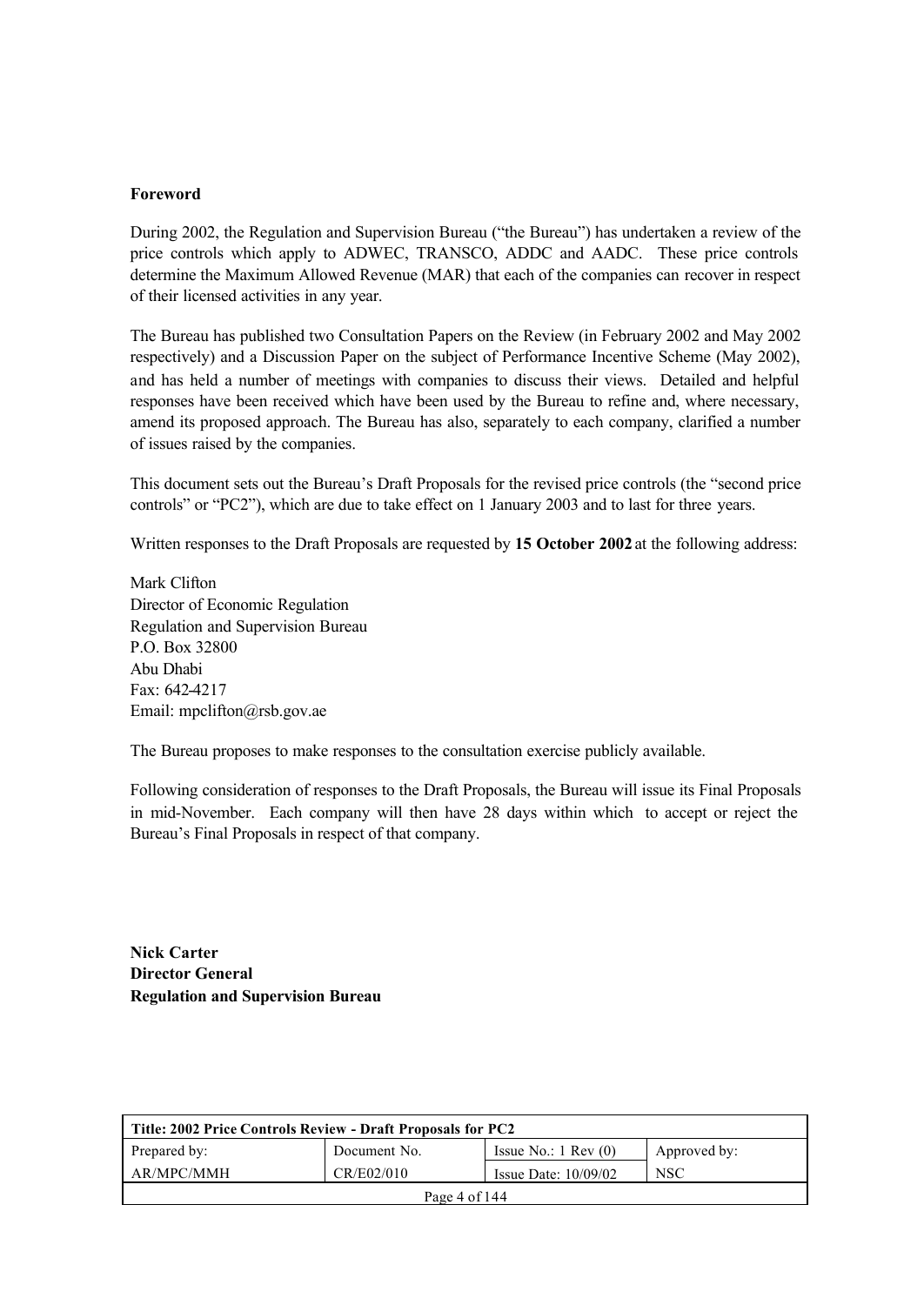## **1 Summary of Draft Proposals**

## **1.1 Introduction**

During 2002, the Regulation and Supervision Bureau ("the Bureau") has undertaken a review of the price controls which presently apply to ADWEC, TRANSCO, ADDC and AADC (the "2002 Price Controls Review"). These price controls determine the Maximum Allowed Revenue (MAR) that each of the companies can recover in respect of their licensed activities in any year.

This paper sets out the Bureau's Draft Proposals on the revised or second price controls (PC2). On receipt of responses to these Draft Proposals by **15 October**, the Bureau is due to publish its Final Proposals on PC2 by mid-November.

If accepted by the companies, new price controls will come into effect on 1 January 2003, and last for three years.

## **1.2 Form of Controls (Section 3)**

## *1.2.1 Retained Features of Existing Controls*

Broadly speaking, the form of controls will remain as at present. That it is to say:

- Price controls will continue to be of the form  $CPI X$  and in the form of a cap on Maximum Allowed Revenues (MAR).
- The scope of the controls will continue to be all revenue recovered in respect of licensed activities. (For ADWEC, there will continue to be a slightly different treatment of certain income streams, such as liquidated damages, as explained in the paper).
- Maximum allowed revenues in respect of "own costs" will continue to be determined by "revenue drivers" set to reflect the cost structure of the companies, and to provide desirable *incentives*
- The existing "pass-through" items in the controls of ADWEC, ADDC and AADC will be retained.
- There will continue to be separate controls for each of the electricity and water businesses of TRANSCO, ADDC and AADC (and a single control for ADWEC).
- For ADDC and AADC, these controls will continue to encompass both the distribution and supply activities of the relevant business.

| Title: 2002 Price Controls Review - Draft Proposals for PC2                     |  |  |  |  |
|---------------------------------------------------------------------------------|--|--|--|--|
| Prepared by:<br>Issue No.: $1 \text{ Rev } (0)$<br>Approved by:<br>Document No. |  |  |  |  |
| AR/MPC/MMH<br>CR/E02/010<br><b>NSC</b><br>Issue Date: $10/09/02$                |  |  |  |  |
| Page 5 of 144                                                                   |  |  |  |  |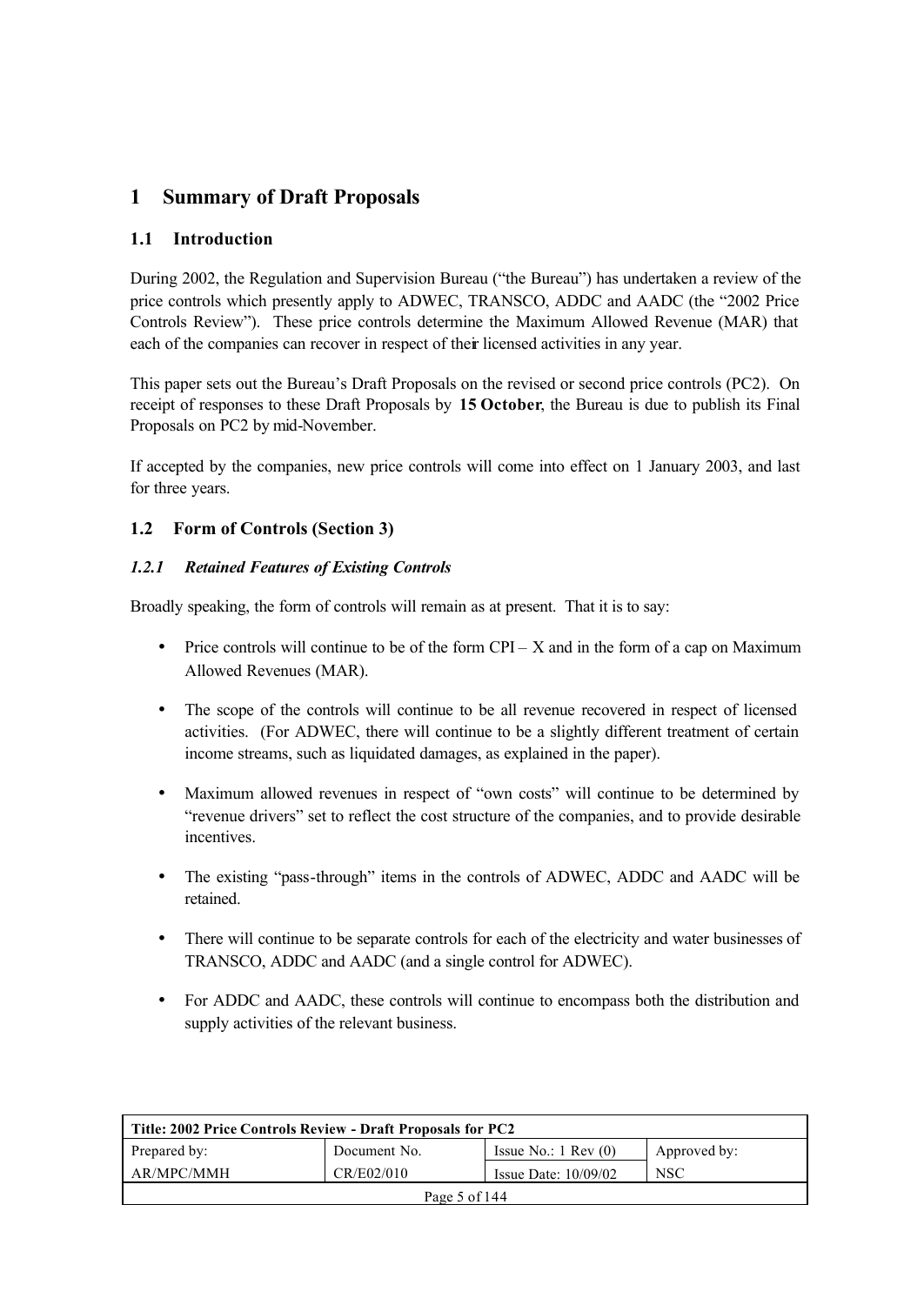## *1.2.2 New Features of Controls*

The revised price controls will incorporate some new features compared to the existing controls:

- A new term will be introduced into TRANSCO's price controls to allow the pass-through of the costs of ancillary services, subject to the existing economic purchasing obligation.
- Two new revenue drivers will be incorporated into ADWEC's price control, to reflect the number of electricity and water units sold under the BST respectively.
- The definitions of all revenue drivers have been reviewed and where necessary amended to remove any ambiguity or inconsistency in the existing definitions.
- CPI will be defined solely in terms of UAE inflation (at present, some of the controls use both UAE CPI and US CPI).
- For ADDC and AADC, the price controls will be extended in scope to also include the distribution and supply businesses assumed to have been inherited from RASCO with effect from 1 January 2001.
- A Performance Incentive Scheme, represented by a new term "Q" in the price control formulae, is being introduced to additionally link maximum allowed revenues to certain aspects of each company's performance.

## *1.2.3 Structure of Price Controls*

The structure of each company's price controls is summarized below:

## **ADWEC**

MAR = PWPA Costs + Fuel Costs + A + Q – K

A  $=$  a + (b  $\times$  Electricity Units Sold) + (c  $\times$  Water Units Sold)

#### **TRANSCO (separate water and electricity price controls)**

MAR =  $a + (b \times \text{Peak Domain}) + (c \times \text{Metered Units Transmitted}) + A + O - K$ 

#### **Discos (separate water and electricity price controls)**

MAR = Electricity or Water Purchase Costs + Transmission Charges + DSR + Q - K

DSR =  $a + (b \times$  Number of Customers) + (c × Metered Units Distributed)

| Title: 2002 Price Controls Review - Draft Proposals for PC2                     |  |  |  |  |
|---------------------------------------------------------------------------------|--|--|--|--|
| Issue No.: $1 \text{ Rev } (0)$<br>Prepared by:<br>Document No.<br>Approved by: |  |  |  |  |
| AR/MPC/MMH<br>CR/E02/010<br><b>NSC</b><br>Issue Date: $10/09/02$                |  |  |  |  |
| Page 6 of $144$                                                                 |  |  |  |  |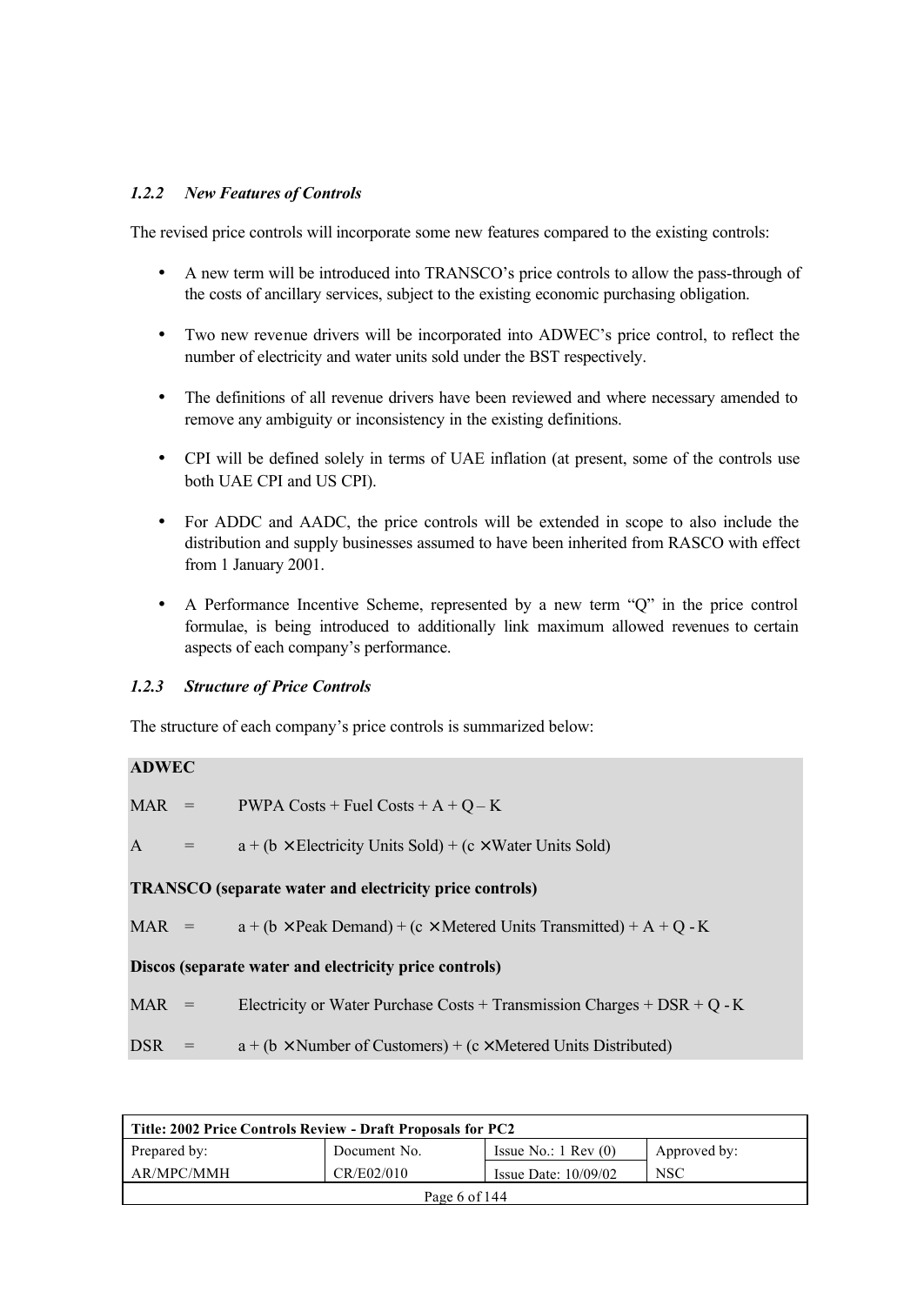Where:

- 'A' for ADWEC means its maximum allowed procurement cost;
- 'A' for TRANSCO means its ancillary services costs;
- 'a' is the notified value for the fixed amount (co-efficient of revenue driver 1);
- 'b' is the notified value for the co-efficient of revenue driver 2;
- 'c' is the notified value for the co-efficient of revenue driver 3;
- 'DSR' is the allowed distribution and supply revenue for Discos;
- 'K' is the correction factor adjusting any over or under-recovery in the preceding year; and
- 'Q' is the revenue adjustment for performance under the PIS in the year prior to the preceding year.

#### **1.3 Revenue Driver Assumptions (Section 4)**

The revenue drivers proposed for the revised price controls are summarized in **Table 1.1**.

|                            | <b>Revenue Driver 1</b> | <b>Revenue Driver 2</b>       | <b>Revenue Driver 3</b>               |
|----------------------------|-------------------------|-------------------------------|---------------------------------------|
| ADWEC                      | Fixed amount            | Electricity units sold        | Water units sold                      |
| <b>TRANSCO Electricity</b> | Fixed amount            | Peak electricity demand       | Metered electricity units transmitted |
| <b>TRANSCO Water</b>       | Fixed amount            | Peak water demand             | Metered water units transmitted       |
| <b>ADDC</b> Electricity    | Fixed amount            | Electricity customer accounts | Metered electricity units distributed |
| <b>ADDC</b> Water          | Fixed amount            | Water customer accounts       | Metered water units distributed       |
| <b>AADC</b> Electricity    | Fixed amount            | Electricity customer accounts | Metered electricity units distributed |
| <b>AADC</b> Water          | Fixed amount            | Water customer accounts       | Metered water units distributed       |

**Table 1.1 Proposed Revenue Drivers for Revised Price Controls**

The definitions of all revenue drivers have been reviewed and where necessary amended to remove any ambiguity or inconsistency in the existing definitions.

Two new revenue drivers have been included for ADWEC, so that its allowed revenues in respect of its "own" costs automatically adjust to changes in proxy measures of its workload (units of electricity and water sold under the BSTs).

| Title: 2002 Price Controls Review - Draft Proposals for PC2                     |  |  |  |  |
|---------------------------------------------------------------------------------|--|--|--|--|
| Prepared by:<br>Document No.<br>Issue No.: $1 \text{ Rev } (0)$<br>Approved by: |  |  |  |  |
| AR/MPC/MMH<br>CR/E02/010<br><b>NSC</b><br>Issue Date: $10/09/02$                |  |  |  |  |
| Page $7 \text{ of } 144$                                                        |  |  |  |  |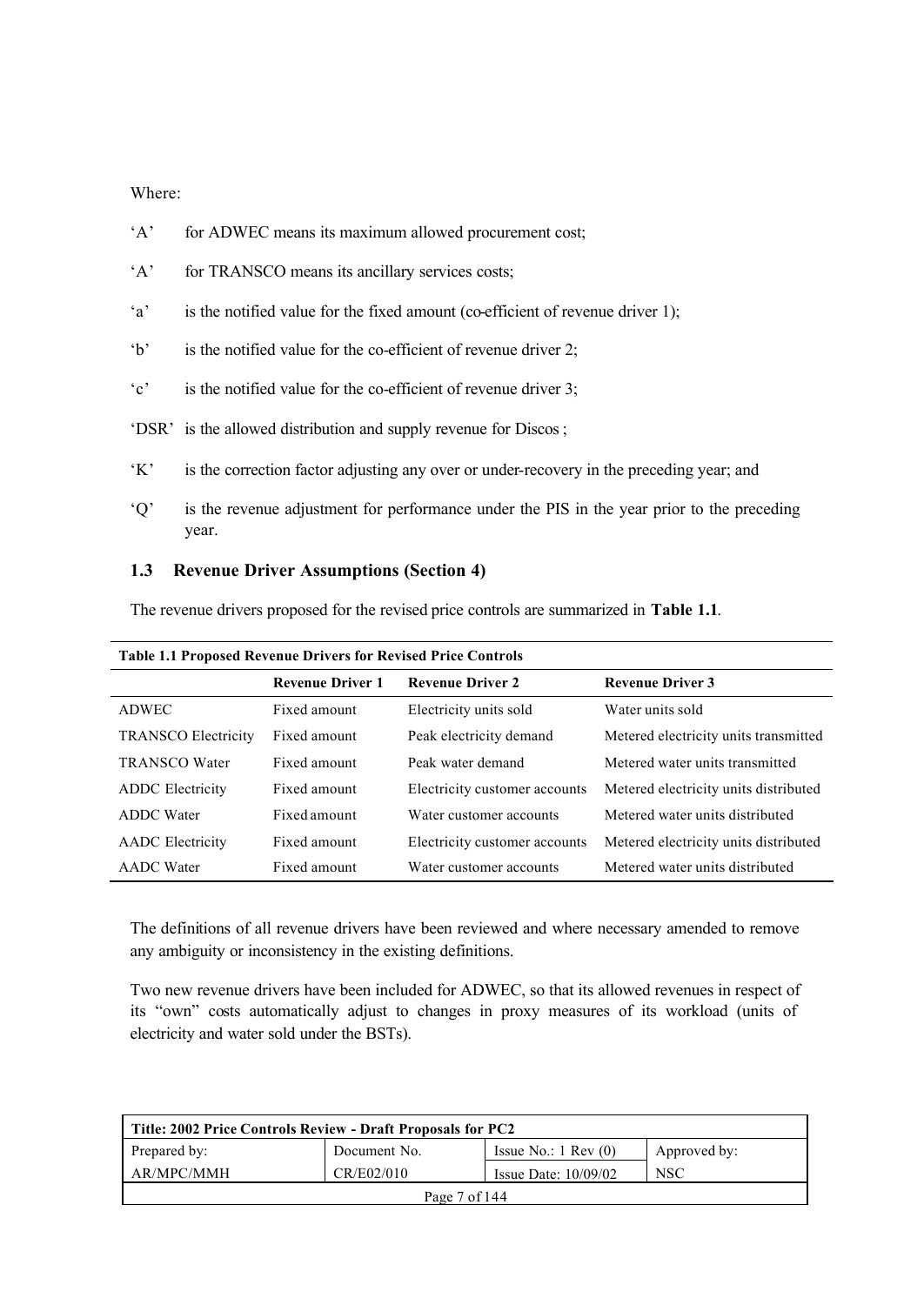The projections adopted for each revenue driver are explained in section 4 of the paper. These have been set to reflect a reasonable forecast of the revenue drivers and to provide incentives to the network companies to improve metering at exit points from their respective systems.

## **1.4 Operating Expenditure Projections (Section 5)**

The Bureau has projected operating expenditure for 2003 – 2005 on the basis that operating expenditure can remain constant in real terms at its level in 2001. This assumes that the effect on operating expenditure of demand growth over the period can be offset by efficiency improvements.

In the absence of audited accounts for 2001, the Bureau has estimated 2001 operating expenditure as the average of 2001 operating expenditure (unaudited) and 1999 operating expenditure (draft audited for all companies except TRANSCO). This approach will be updated as set out in the paper to take account of any further audited data submitted before the Final Proposals.

| Table 1.2 Operating Expenditure Allowances in Revised Price Controls |        |        |        |  |
|----------------------------------------------------------------------|--------|--------|--------|--|
| AED m, 2003 prices                                                   | 2003   | 2004   | 2005   |  |
| ADWEC $(1)$                                                          | 8.04   | 8.04   | 8.04   |  |
| <b>TRANSCO Electricity</b>                                           | 79.37  | 79.37  | 79.37  |  |
| <b>TRANSCO Water</b>                                                 | 76.86  | 76.86  | 76.86  |  |
| <b>ADDC</b> Electricity                                              | 182.88 | 182.88 | 182.88 |  |
| <b>ADDC</b> Water                                                    | 110.45 | 110.45 | 110.45 |  |
| <b>AADC</b> Electricity                                              | 91.87  | 91.87  | 91.87  |  |
| <b>AADC</b> Water                                                    | 87.85  | 87.85  | 87.85  |  |

The resulting projections of operating expenditure for 2003 - 2005 are summarized in **Table 1.2**.

Note (1): Includes capital expenditure (ADWEC only)

ADWEC's allowed operating expenditure excludes any costs borne by ADWEC over 2003 – 2005 relating to the use of professional consultancy services by ADWEA for the procurement of IWPPs over that period. An appropriate adjustment will be made for any such costs at the 2005 Price Control Review.

## **1.5 Capital Expenditure and Asset Valuation for Network Companies (Section 6)**

## *1.5.1 Past (1999 – 2002) Capital Expenditure*

The first price controls made no allowance for capital expenditure over  $1999 - 2002$ . The Bureau has agreed to remunerate companies for past efficient capital expenditure at the present review, via an appropriate adjustment to the opening (1 January 2003) Regulatory Asset Value (RAV). However, in the absence of audited data on past capital expenditure, the Bureau has made a *provisional* allowance at the present review, as summarized in **Table 1.3**. These are based on

| Title: 2002 Price Controls Review - Draft Proposals for PC2 |              |                                 |              |  |
|-------------------------------------------------------------|--------------|---------------------------------|--------------|--|
| Prepared by:                                                | Document No. | Issue No.: $1 \text{ Rev } (0)$ | Approved by: |  |
| AR/MPC/MMH                                                  | CR/E02/010   | Issue Date: $10/09/02$          | <b>NSC</b>   |  |
| Page 8 of $144$                                             |              |                                 |              |  |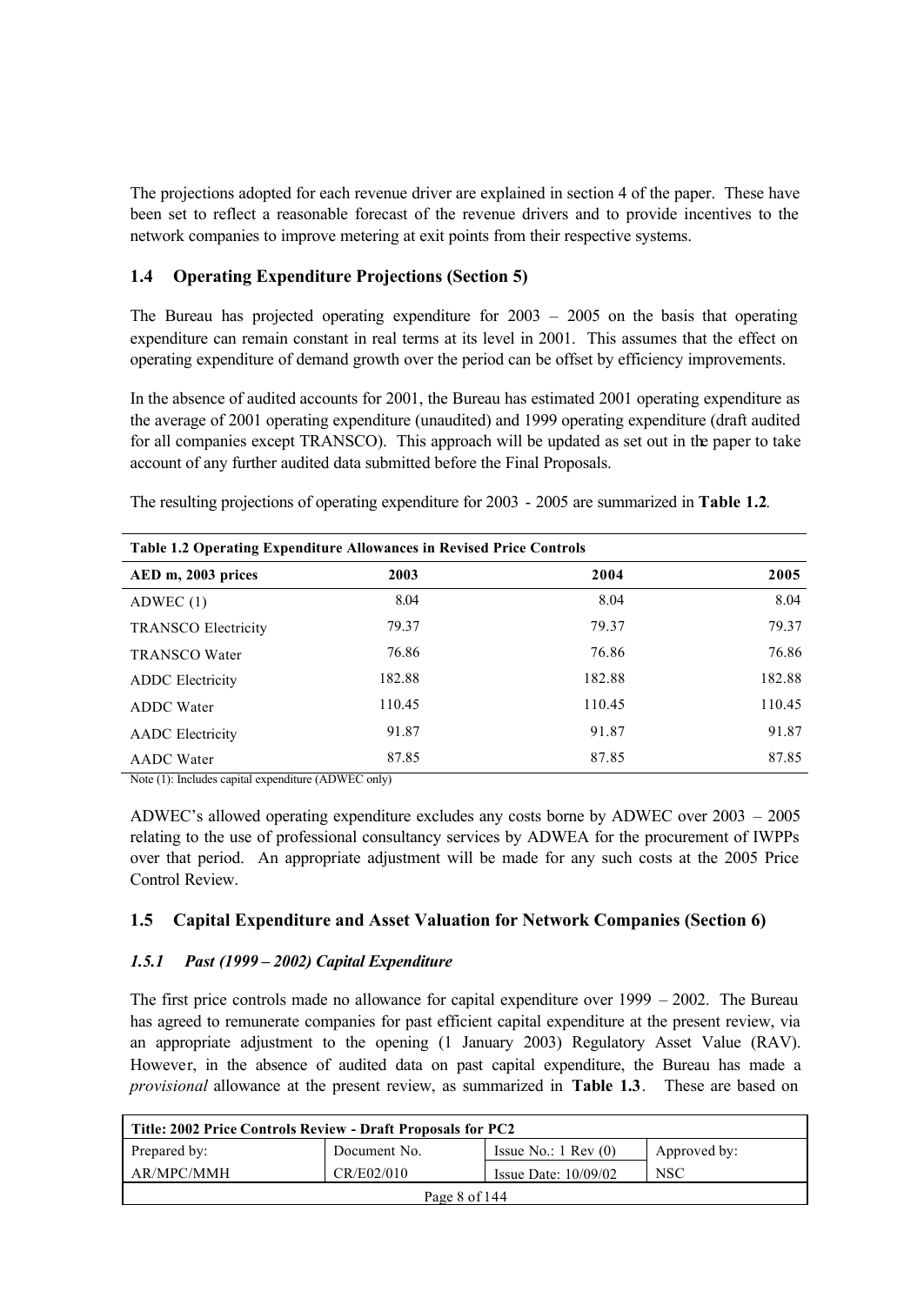| Table 1.3 Provisional Capital Expenditure Assumptions for 1999–2002 |       |       |       |       |  |  |
|---------------------------------------------------------------------|-------|-------|-------|-------|--|--|
| AED m, 1999 prices                                                  | 1999  | 2000  | 2001  | 2002  |  |  |
| <b>TRANSCO Electricity</b>                                          | 521.8 | 521.8 | 521.8 | 521.8 |  |  |
| <b>TRANSCO Water</b>                                                | 180.0 | 180.0 | 180.0 | 180.0 |  |  |
| <b>ADDC</b> Electricity                                             | 262.0 | 262.0 | 262.0 | 262.0 |  |  |
| <b>ADDC</b> Water                                                   | 92.1  | 92.1  | 92.1  | 92.1  |  |  |
| <b>AADC</b> Electricity                                             | 188.7 | 188.7 | 188.7 | 188.7 |  |  |
| <b>AADC</b> Water                                                   | 66.3  | 66.3  | 66.3  | 66.3  |  |  |

reported levels of capital expenditure in 1999, which appear to the Bureau to be the most reliable figures.

Once audited data on actual 1999 – 2002 capital expenditure is received by the Bureau, it will be reviewed against the efficiency criteria established by the Bureau. Any difference between efficient past capital expenditure and the provisional assumptions summarized in Table 1.3 will be made via an appropriate adjustment to the RAV at the 2005 Price Control Review.

#### *1.5.2 Future (2003 – 2005) Capital Expenditure*

In contrast to the initial price control review, the Bureau proposes to include an allowance for future capital expenditure at the present review. However, companies' capital expenditure projections for 2003 – 2005 do not appear to be particularly reliable. The Bureau has therefore also adopted *provisional* projections of companies' future capital expenditure, summarized in Table 1.4:

| Table 1.4 Provisional Capital Expenditure Assumptions for 2003 – 2005 |       |       |       |  |  |
|-----------------------------------------------------------------------|-------|-------|-------|--|--|
| AED m 2003 prices                                                     | 2003  | 2004  | 2005  |  |  |
| <b>TRANSCO Electricity</b>                                            | 557.2 | 557.2 | 557.2 |  |  |
| <b>TRANSCO Water</b>                                                  | 500.0 | 500.0 | 500.0 |  |  |
| <b>ADDC</b> Electricity                                               | 279.8 | 279.8 | 279.8 |  |  |
| <b>ADDC</b> Water                                                     | 98.4  | 98.4  | 98.4  |  |  |
| <b>AADC</b> Electricity                                               | 201.5 | 201.5 | 201.5 |  |  |
| <b>AADC</b> Water                                                     | 70.8  | 70.8  | 70.8  |  |  |

The provisional allowances for 2003 – 2005 are similar to the provisional allowances for 1999 – 2002, except for TRANSCO's water business (for which the transmission system requirements of new desalination capacity means that the magnitude of past capital expenditure is regarded as a particularly unreliable indicator of the possible magnitude of future capital expenditure). (Please see Section 6.2 for more details.)

| Title: 2002 Price Controls Review - Draft Proposals for PC2                     |  |  |  |  |  |
|---------------------------------------------------------------------------------|--|--|--|--|--|
| Issue No.: $1 \text{ Rev } (0)$<br>Prepared by:<br>Document No.<br>Approved by: |  |  |  |  |  |
| AR/MPC/MMH<br><b>NSC</b><br>CR/E02/010<br>Issue Date: $10/09/02$                |  |  |  |  |  |
| Page 9 of $144$                                                                 |  |  |  |  |  |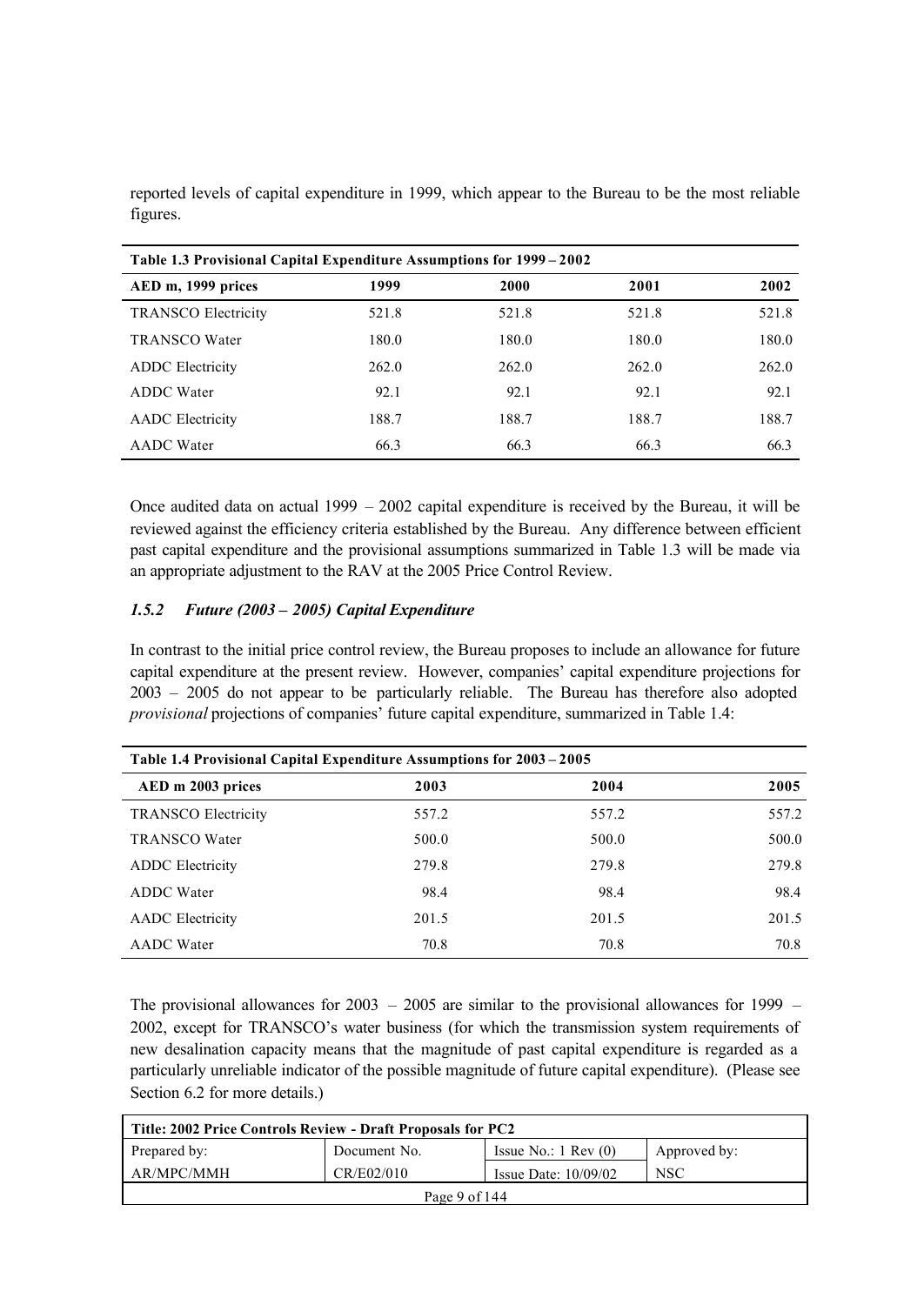Actual capital expenditure over 2003 -2005 will be reviewed at the 2005 Price Controls Review against the Bureau's efficiency criteria, and appropriate adjustments made at that time.

#### *1.5.3 Projected Regulatory Asset Values (RAVs)*

RAVs for the next price control period have been projected as follows:

- The Opening RAVs for each company at 1 January 2003 have been calculated by rolling forward the Initial (1 January 1999) RAVs used in setting the initial price controls for provisional 1999 – 2002 capital expenditure.
- To this figure has been added the net present value (at 1 January 2003) of the financing costs foregone over 1999 - 2002 associated with the provisional 1999 – 2002 capital expenditure.
- The resulting Opening RAVs at 1 January 2003 have been rolled forward for 2003 2005 provisional capital expenditure to derive RAVs for each year of the control period.

The resultant opening RAVs (at 1 January each year) are summarized in **Table 1.5** (the opening RAV for 2006 also acts as the closing RAV for 2005):

| <b>Table 1.5 Opening Projected Regulatory Asset Values (RAVs)</b> |         |         |         |         |  |  |
|-------------------------------------------------------------------|---------|---------|---------|---------|--|--|
| AED m, 2003 prices                                                | 2003    | 2004    | 2005    | 2006    |  |  |
| <b>TRANSCO Electricity</b>                                        | 5,227.4 | 5,550.2 | 5,850.8 | 6,129.1 |  |  |
| <b>TRANSCO Water</b>                                              | 2,609.0 | 2,936.9 | 3,244.8 | 3,532.7 |  |  |
| <b>ADDC</b> Electricity                                           | 3,892.0 | 3,976.1 | 4,048.9 | 4,110.5 |  |  |
| <b>ADDC</b> Water                                                 | 1,120.4 | 1,138.1 | 1,151.9 | 1,161.8 |  |  |
| <b>AADC</b> Electricity                                           | 2,228.0 | 2,305.1 | 2,374.1 | 2,435.1 |  |  |
| <b>AADC</b> Water                                                 | 453.9   | 506.4   | 556.1   | 603.0   |  |  |

## **1.6 Cost of Capital and Profit Margin (Section 7)**

For the network companies (TRANSCO, ADDC and AADC), the Bureau has assumed a real, posttax weighted average cost of capital (WACC) of 6.0 per cent; the same as used in setting the initial price controls.

For ADWEC, which has few capital assets, the Bureau has allowed a margin on projected total BST turnover of 0.025 per cent. This has been calculated by applying the cost of capital to an estimate of the hypothetical capital that would be required by a standalone business to back the risks faced by ADWEC.

| Title: 2002 Price Controls Review - Draft Proposals for PC2      |                    |                                 |              |  |
|------------------------------------------------------------------|--------------------|---------------------------------|--------------|--|
| Prepared by:                                                     | Document No.       | Issue No.: $1 \text{ Rev } (0)$ | Approved by: |  |
| AR/MPC/MMH<br>CR/E02/010<br><b>NSC</b><br>Issue Date: $10/09/02$ |                    |                                 |              |  |
|                                                                  | Page $10$ of $144$ |                                 |              |  |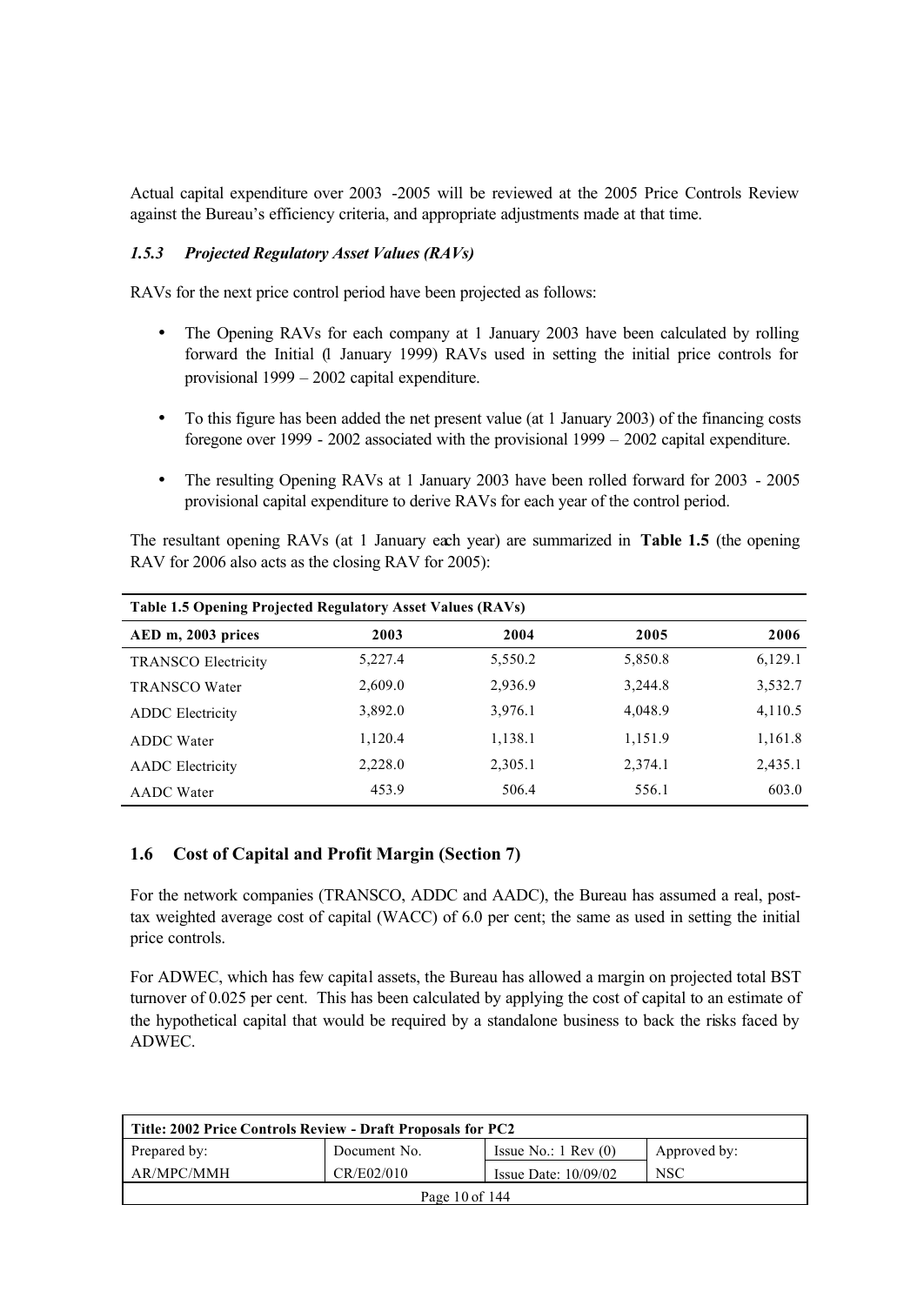## **1.7 Price Control Calculations (Section 8)**

Consistent with the approach taken to setting the initial price controls, the Bureau has adopted a net present value (NPV) framework to establish the level and profile of price-controlled revenue for each business for the period 2003 – 2005. The NPV of required revenue over the control period is calculated as (1) the sum of the NPVs of the opening (1 January 2003) RAV and of operating and capital expenditures over the period, minus (2) the NPV of the closing (31 December 2005) RAV. For ADWEC, the NPV of required revenue is calculated as the sum of the NPVs of expenditures and allowed profits on turnover over the period.

Different combination of the co-efficients on the revenue drivers – the "notified values" a, b, c and X - can yield an amount of revenue equal to the revenue requirement. For these Draft Proposals the notified values have been calculated by adopting the following constraints:

- 50 per cent of revenue over the price control period is recovered via the fixed revenue driver and 25 per cent of revenue is recovered from each of the other two variable revenue drivers.
- $\bullet$   $X = 0$ .

The resulting notified values are given in **Table 1.6**:

| Table 1.6: Proposed Notified Values for Second Price Controls (2003-2005) (PC2) |      |              |                               |                 |
|---------------------------------------------------------------------------------|------|--------------|-------------------------------|-----------------|
|                                                                                 |      |              | <b>Notified Values</b>        |                 |
|                                                                                 | X    | a            | b                             | c               |
| <b>ADWEC</b> Procurement                                                        | 0.00 | 4.48 AED m   | $91.27$ AED/GWh               | 14.34 AED/MIG   |
| <b>TRANSCO Electricity</b>                                                      | 0.00 | 333.05 AED m | 36.67 AED/kW                  | $0.88$ fils/kWh |
| <b>TRANSCO Water</b>                                                            | 0.00 | 223.53 AED m | 255.35 AED/TIG                | $0.92$ AED/TIG  |
| <b>ADDC</b> Electricity                                                         | 0.00 | 311 42 AED m | 697.38 AED/customer account   | $1.03$ fils/kWh |
| ADDC Water                                                                      | 0.00 | 130.76 AED m | 329.32 AED/customer account   | $0.91$ AED/TIG  |
| <b>AADC</b> Electricity                                                         | 0.00 | 180.02 AED m | 1,021.62 AED/customer account | $1.41$ fils/kWh |
| <b>AADC</b> Water                                                               | 0.00 | 69.81 AED m  | 985.48 AED/customer account   | $4.27$ AED/TIG  |

The annual maximum allowed revenues projected for each company over the price control period in respect of "own costs" are summarized in **Table 1.7**:

| Title: 2002 Price Controls Review - Draft Proposals for PC2                     |  |  |  |  |
|---------------------------------------------------------------------------------|--|--|--|--|
| Prepared by:<br>Issue No.: $1 \text{ Rev } (0)$<br>Document No.<br>Approved by: |  |  |  |  |
| CR/E02/010<br>AR/MPC/MMH<br><b>NSC</b><br>Issue Date: $10/09/02$                |  |  |  |  |
| Page 11 of 144                                                                  |  |  |  |  |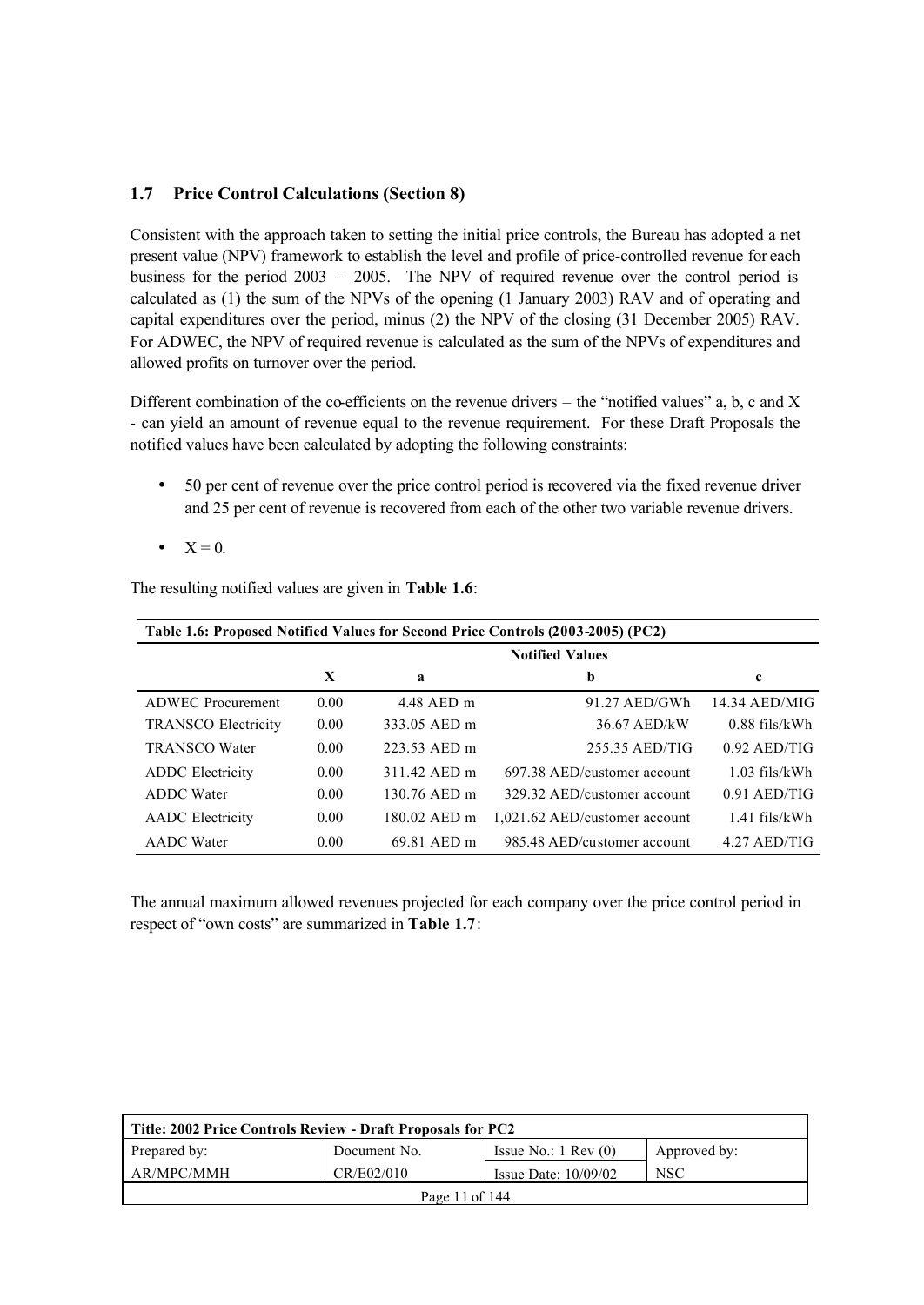| Table 1.7: Projected Maximum Allowed Revenue for 2003-2005 |        |        |        |  |  |
|------------------------------------------------------------|--------|--------|--------|--|--|
| AED m, 2003 prices                                         | 2003   | 2004   | 2005   |  |  |
| <b>ADWEC</b> Procurement                                   | 8.46   | 8.98   | 9.51   |  |  |
| <b>TRANSCO Electricity</b>                                 | 579.91 | 662.45 | 766.80 |  |  |
| <b>TRANSCO Water</b>                                       | 419.78 | 447.53 | 477.30 |  |  |
| <b>ADDC</b> Electricity                                    | 592.04 | 624.30 | 655.89 |  |  |
| <b>ADDC</b> Water                                          | 248.88 | 262.35 | 274.84 |  |  |
| <b>AADC</b> Electricity                                    | 349.39 | 360.31 | 371.72 |  |  |
| <b>AADC</b> Water                                          | 125.32 | 138.40 | 156.96 |  |  |

Note: Excludes pass-through costs.

## **1.8 Performance Incentive Scheme (Section 9)**

The Bureau proposes to introduce a Performance Incentive Scheme (PIS) for each company, to provide a stronger incentive for companies to improve their performance than that exists under the present price controls.

The Bureau has proposed a number of "Category A" performance indicators, for which good (poor) performance will lead to an upwards (downwards) adjustment to maximum allowed revenues under the price control formulae (represented by the term "Q", for quality). In order to reduce risk for the companies, this adjustment in any year will be capped at 2 per cent of maximum allowed revenue in respect of "own costs" in that year.

The proposed Category A measures are summarized in **Table 1.8**, together with the incentive rates that will be applied to their performance against each measure. For the 'timeliness' indicators related to audited accounts and audited price control returns (PCRs), the Bureau proposes "glidepath" target dates for the PIS, which occur at a later date in 2003 and 2004 than the licence target dates. For technical performance indicators (i.e. energy lost for TRANSCO and customer minutes lost for Discos), the Bureau proposes that actual performance during the preceding year (audited) will act as the target for the next year.

Detailed explanations of how the incentive rates will applied are presented in the paper. In essence, the company receives a reward or penalty calculated according to the incentive rate and to the improvement or deterioration compared to the target performance for the year (the precise calculation varies from year to year).

In addition, the Bureau has proposed a number of "Category B" performance indicators which will be monitored over the next price control period.

| Title: 2002 Price Controls Review - Draft Proposals for PC2      |                |                                 |              |  |
|------------------------------------------------------------------|----------------|---------------------------------|--------------|--|
| Prepared by:                                                     | Document No.   | Issue No.: $1 \text{ Rev } (0)$ | Approved by: |  |
| CR/E02/010<br>AR/MPC/MMH<br><b>NSC</b><br>Issue Date: $10/09/02$ |                |                                 |              |  |
|                                                                  | Page 12 of 144 |                                 |              |  |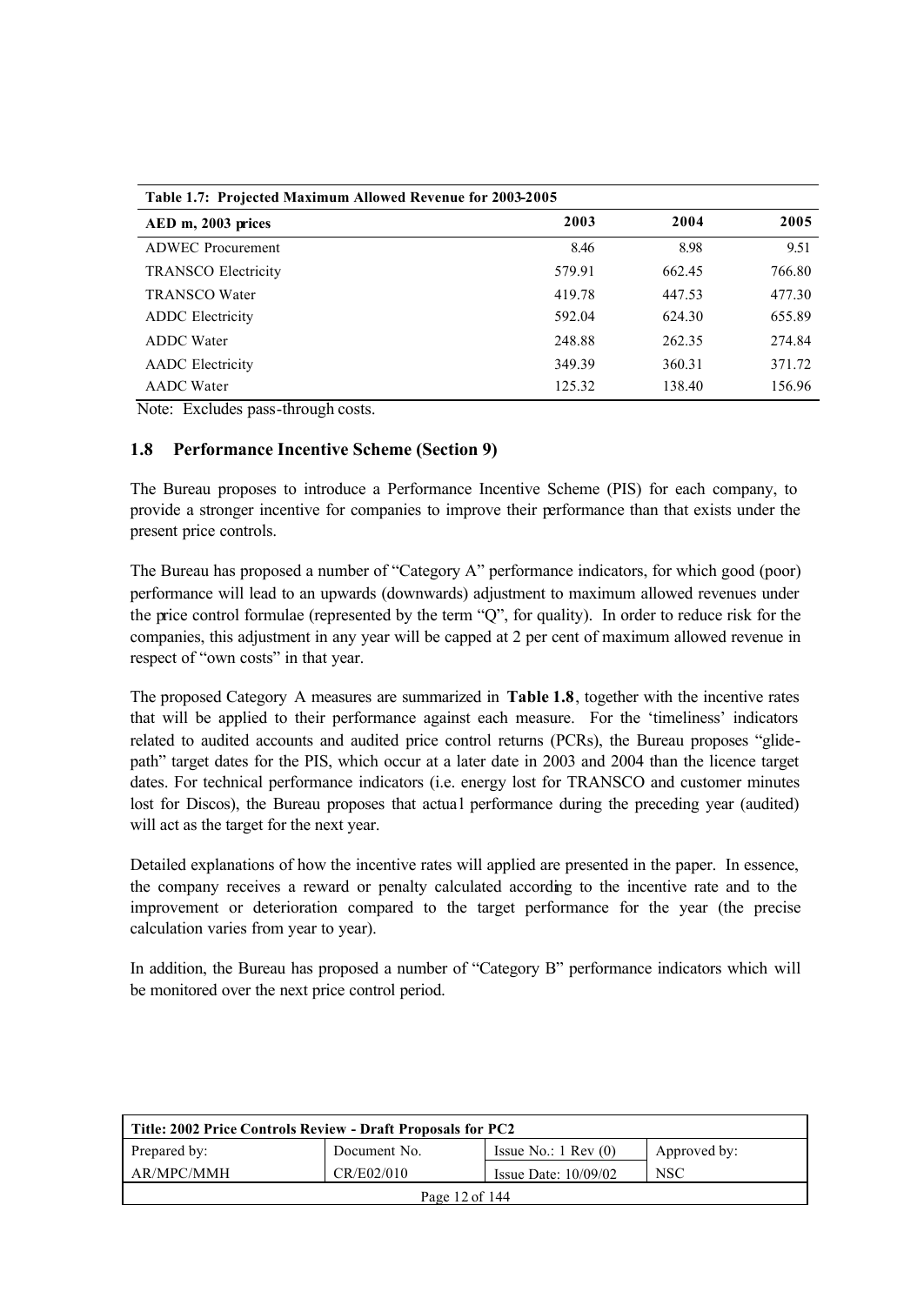| Table 1.8: Incentive Rates for Category A Indicators |                                       |                                                                       |                                          |  |
|------------------------------------------------------|---------------------------------------|-----------------------------------------------------------------------|------------------------------------------|--|
| <b>Company / Business</b>                            | <b>Performance Indicator</b>          |                                                                       | <b>Incentive Rate</b><br>$(2003 - 2005)$ |  |
| <b>ADWEC</b>                                         | <b>Audited Accounts</b>               | 13,000                                                                | AED per month                            |  |
|                                                      | <b>Audited PCR</b>                    | 13,000                                                                | AED per month                            |  |
|                                                      | <b>BST</b>                            | 3,000                                                                 | AED per month                            |  |
| <b>TRANSCO Electricity</b>                           | <b>Audited Accounts (Electricity)</b> | 994,000                                                               | AED per month                            |  |
|                                                      | Audited PCR (Electricity)             | 994,000                                                               | AED per month                            |  |
|                                                      | Energy Lost                           | 33,000                                                                | AED / MWh                                |  |
| <b>TRANSCO Water</b>                                 | <b>Audited Accounts (Water)</b>       | 746,000                                                               | AED per month                            |  |
|                                                      | Audited PCR (Water)                   | 746,000                                                               | AED per month                            |  |
| <b>ADDC</b> Electricity                              | Audited Accounts (Electricity)        | 936,000                                                               | AED per month                            |  |
|                                                      | Audited PCR (Electricity)             | 936,000                                                               | AED per month                            |  |
|                                                      | Customer Minutes Lost per Customer    | 108,000                                                               | AED / CML per Customer                   |  |
| <b>ADDC</b> Water                                    | Audited Accounts (Water)              | 437,000                                                               | AED per month                            |  |
|                                                      | Audited PCR (Water)                   | 437,000                                                               | AED per month                            |  |
| <b>AADC</b> Electricity                              | Audited Accounts (Electricity)        | 540,000                                                               | AED per month                            |  |
|                                                      | Audited PCR (Electricity)             | 540,000                                                               | AED per month                            |  |
|                                                      | Customer Minutes Lost per Customer    | 15,000                                                                | AED / CML per Customer                   |  |
| <b>AADC</b> Water                                    | Audited Accounts (Water)              | 231,000                                                               | AED per month                            |  |
|                                                      | Audited PCR (Water)                   | 231,000                                                               | AED per month                            |  |
| $E = E1$                                             |                                       | $\mathcal{L}$ $\mathcal{L}$ $\mathcal{L}$ $\mathcal{L}$ $\mathcal{L}$ | $MIII = MIII. 1 - 1$                     |  |

Note:  $E = \text{Electricity};$   $W = \text{Water};$   $p.m. = \text{per month of delay};$   $MWh = MWh$  lost improvement; CML = Customer Minutes Lost per Customer improvement

The incentive rates vary between businesses to reflect the relative size of the businesses and, in the case of Discos' technical indicator (customer minutes lost per customer), the different starting positions of ADDC and AADC.

## **1.9 Next Steps**

Following consideration of responses to these Draft Proposals, the Bureau will issue its Final Proposals on PC2 in mid-November, which will take effect on 1 January 2003. Each company will then have 28 days from the date of issue of the Final Proposals within which to accept or reject the Bureau's Final Proposals in respect of that company.

| Title: 2002 Price Controls Review - Draft Proposals for PC2      |                |                                 |              |  |
|------------------------------------------------------------------|----------------|---------------------------------|--------------|--|
| Prepared by:                                                     | Document No.   | Issue No.: $1 \text{ Rev } (0)$ | Approved by: |  |
| CR/E02/010<br>AR/MPC/MMH<br><b>NSC</b><br>Issue Date: $10/09/02$ |                |                                 |              |  |
|                                                                  | Page 13 of 144 |                                 |              |  |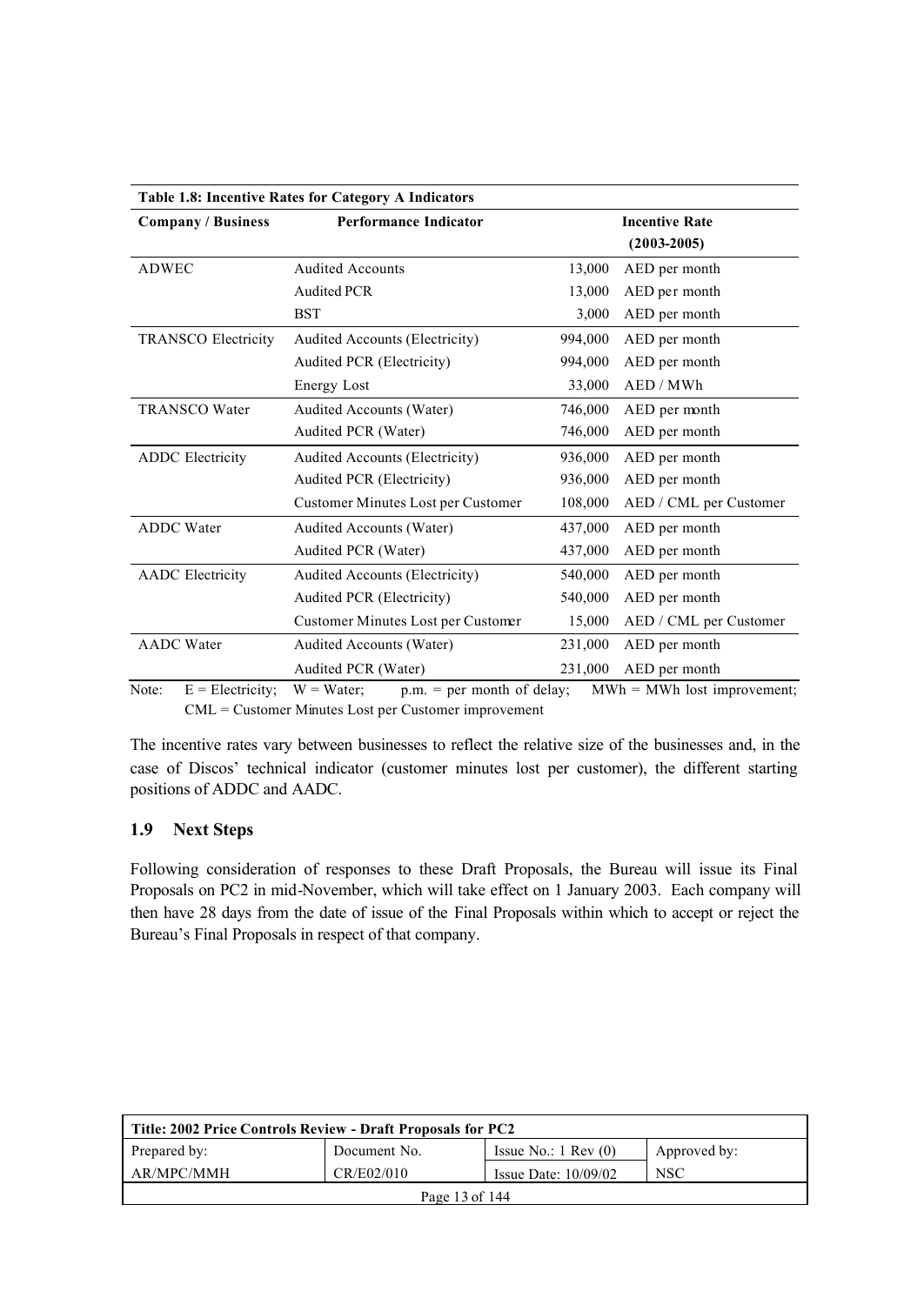# **2 Background**

## **2.1 Industry Structure**

Following the passage of Law No.2 of 1998, the newly-created Abu Dhabi Water and Electricity Authority (ADWEA), responsible for administering government policy towards the sector, restructured and unbundled the former Water and Electricity Department (WED) into a number of new sector companies:

- Four Generation and Desalination Companies (GDs).
- One "single buyer" company, the Abu Dhabi Water & Electricity Company (ADWEC) for purchase and sale of bulk supplies of water and electricity.
- Abu Dhabi Transmission & Despatch Company (TRANSCO) for despatch and transmission of both electricity and water.
- Two Distribution Companies (Discos), that is Abu Dhabi Distribution Company (ADDC) and Al Ain Distribution Company (AADC), for distribution and supply of water and electricity to customers in their respective authorized areas.

The Abu Dhabi government through ADWEA wholly owns these companies. Further, three Independent Water and Power Producers (IWPPs) have subsequently been awarded build, own and operate (BOO) contracts for three generation and desalination stations, including the sale and refurbishment of an existing plant, which has increased the number of GDs to seven.

In addition, the Abu Dhabi Company for Servicing Remote Areas (ADCSRA) (also known as 'RASCO') was established to undertake three activities: the production of water from wellfields, the operation of standby generation installed at hospitals and other sites where security of electricity supply is particularly important, and the generation, distribution and supply of water and electricity to customers in remote areas. RASCO's activities are now being undertaken by ADDC and AADC. Its distribution and supply assets and businesses have been merged with those of the two Discos with effect from 1 January 2001, whereas production activities have been contracted out to the Discos (while remaining the legal responsibility of RASCO). A final decision is yet to be taken on whether stand-by generation should be merged with the distribution businesses of the Discos.

The interactions between the sector companies are as follows:

- ADWEC purchases capacity and output from GDs under the terms of Power and Water Purchase Agreements (PWPAs). ADWEC also purchases fuel for supply to GDs.
- ADWEC then sells bulk supplies of water and electricity to the two Discos at the Bulk Supply Tariffs (BSTs).

| Title: 2002 Price Controls Review - Draft Proposals for PC2                     |  |  |  |  |  |
|---------------------------------------------------------------------------------|--|--|--|--|--|
| Prepared by:<br>Issue No.: $1 \text{ Rev } (0)$<br>Document No.<br>Approved by: |  |  |  |  |  |
| CR/E02/010<br>AR/MPC/MMH<br><b>NSC</b><br>Issue Date: $10/09/02$                |  |  |  |  |  |
| Page 14 of 144                                                                  |  |  |  |  |  |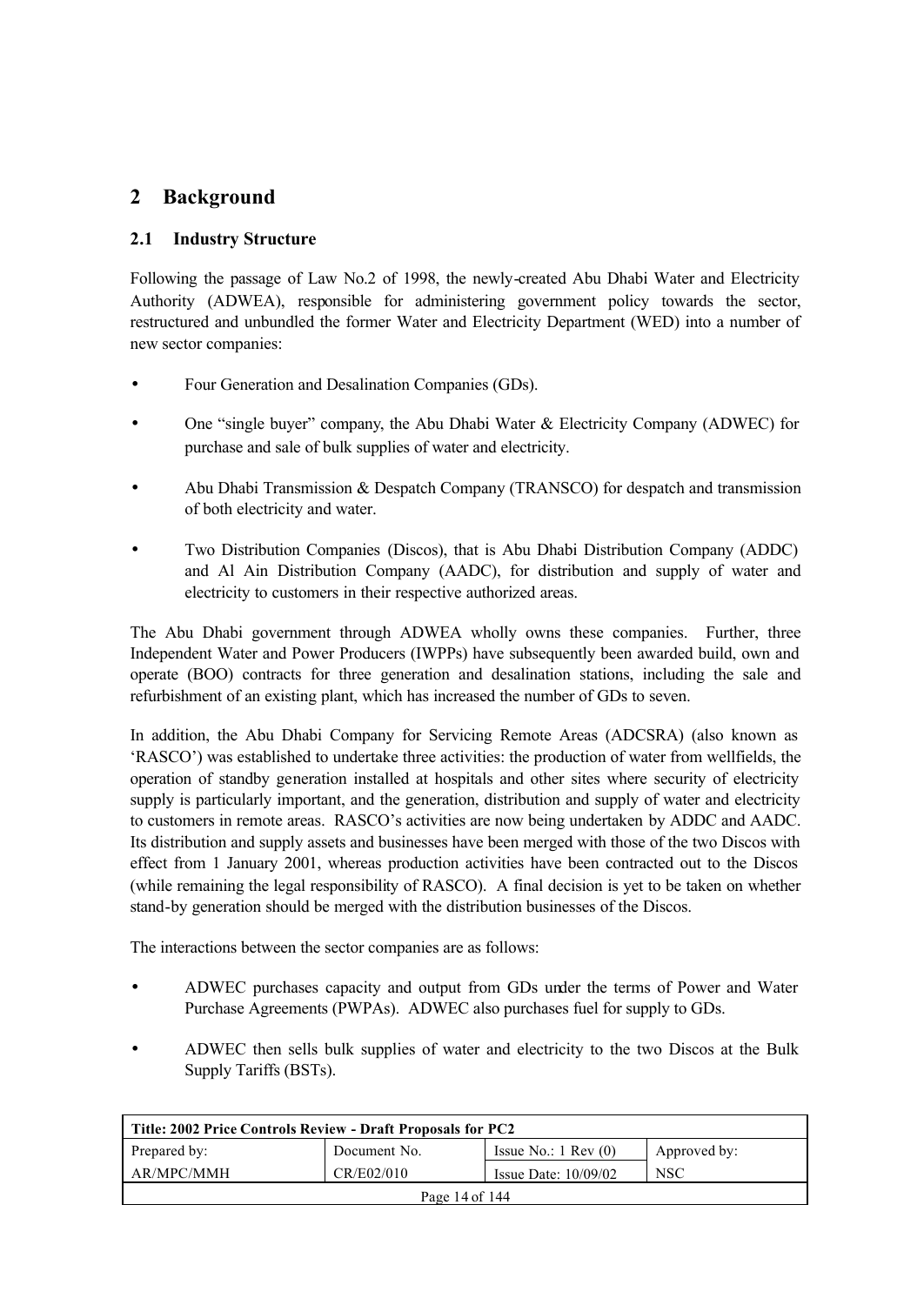- In addition to payment of BSTs to ADWEC, Discos also pay Transmission Use of System (TUoS) charges to TRANSCO.
- Discos receive revenue from final customers and subsidy from the government.

In the case of IWPPs, the PWPA payments have been subject to an extensive competitive bidding process. ADWEA-owned GDs have not been subject to such competition. The PWPA payments for these GDs have been established in general with reference to the PWPA payments for the IWPPs. Electricity and water purchasing costs are thus subject to effective regulation via an economic purchasing obligation of ADWEC. Since the remaining businesses of TRANSCO, ADDC, AADC and ADWEC each have substantial market power, they are subject to price controls, which are the subject of this paper.

The separation of the sector into segments separately responsible for production, transmission and distribution/supply has increased the transparency of sector costs. **Figure 2.1** shows the composition of electricity and water costs in 1999, which broadly remains the same for the subsequent years. For both water and electricity, production costs account for more than half of total costs. The balance between transmission and distribution and supply, however, varies significantly for water and electricity. Transmission accounts for a higher proportion of water costs than distribution and supply but in the case of electricity distribution and supply accounts for twice the proportion of costs accounted for by transmission.



## **Figure 2.1: The Component Costs of Electricity & Water**

#### **2.2 The Role and Duties of the Regulator**

Law No. 2 of 1998 established the Bureau as the sector's independent regulatory body and defines its duties, functions and powers. Any entity wishing to undertake a regulated activity requires authorization from the Bureau in the form of a licence or an exemption. It is through the licence conditions that the Bureau is able to influence the conduct of companies.

| Title: 2002 Price Controls Review - Draft Proposals for PC2                     |                                                    |  |  |  |  |
|---------------------------------------------------------------------------------|----------------------------------------------------|--|--|--|--|
| Prepared by:<br>Issue No.: $1 \text{ Rev } (0)$<br>Document No.<br>Approved by: |                                                    |  |  |  |  |
| AR/MPC/MMH                                                                      | CR/E02/010<br><b>NSC</b><br>Issue Date: $10/09/02$ |  |  |  |  |
| Page 15 of 144                                                                  |                                                    |  |  |  |  |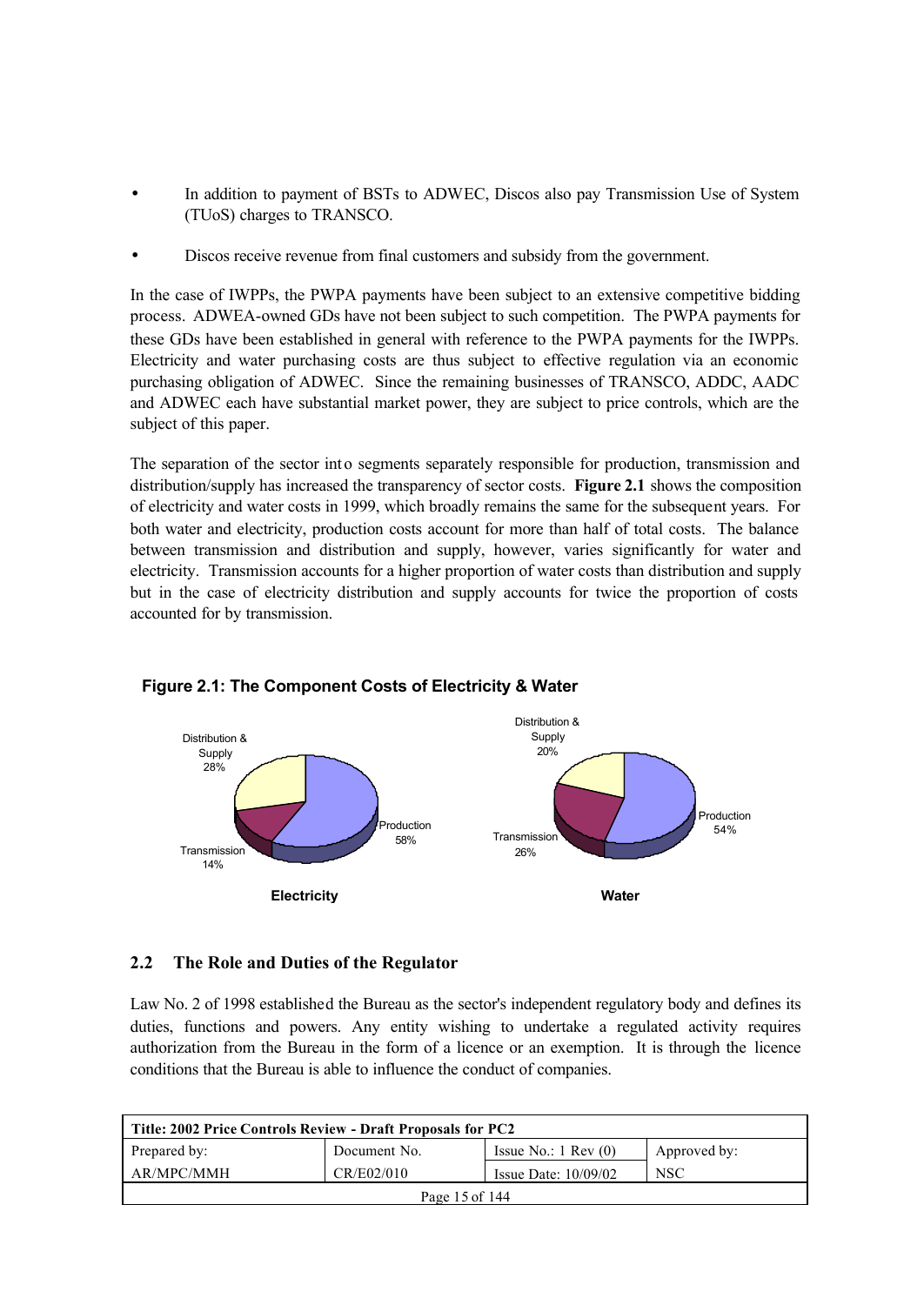The "primary duty" (Article 53 of the Law) of the Bureau is to "ensure, so far as it is practicable for it to do so, the continued availability of potable water for human consumption and electricity for use in hospitals and centres for the disabled, aged and sick".

The Bureau also has a number of "general duties" (Article 54), the most relevant of which in relation to the price control review is to "protect the interest of consumers of water and electricity as to the terms and conditions and price of supply (whether consumers are domestic, commercial or industrial)." Amongst the Bureau's other general duties is a duty to promote competition in the sector.

The Bureau also has a number of "general functions" (Article 55) under the Law, including "the regulation of prices charged to consumers of water and electricity and the methods by which they are charged."

In carrying out its functions under the Law, the Bureau is under an obligation (Article 96) to act consistently, to minimize the regulatory burden on licensees, to take account of the financial position of licensees and to give reasons for its decisions. Accountability is further reinforced by the fact that Bureau's decisions can be challenged by licensees and made the subject of arbitration.

## **2.3 Current Price Controls (PC1)**

ADWEC, TRANSCO, ADDC and AADC have charge restriction conditions in the licences granted by the Bureau which allow the Bureau to set price controls for these companies. The initial price controls (PC1) were set to run for three years starting from 1 January 1999 and were extended for a further year in 2001.

The price controls set by the Bureau are, for the most part, of a "CPI-X" type which constrains changes in the companies' overall revenue to a measure of price inflation less an amount "X" set to take into account factors such as expected efficiency improvements and smoothing of revenue over the control period. A correction factor is used to adjust for over- or under-recovery in the previous year.

Price controls were set to allow the companies to recover an efficient level of costs, including a return on capital. As discussed further elsewhere in this paper, the initial controls did not include an allowance for capital expenditure, as the Bureau was concerned that accurate forecasts of capital expenditure were not available for the network operators. It was agreed that, when setting the new controls, the Bureau will take account of actual capital expenditure during the current period, provided that expenditure carried out was consistent with planning standards and was efficiently procured.

## *2.3.1 TRANSCO's Price Controls*

TRANSCO has separate price controls on its water and electricity transmission businesses. For both water and electricity businesses, revenue in each year is determined by a formula with three

| Title: 2002 Price Controls Review - Draft Proposals for PC2                     |  |  |  |  |
|---------------------------------------------------------------------------------|--|--|--|--|
| Prepared by:<br>Issue No.: $1 \text{ Rev } (0)$<br>Document No.<br>Approved by: |  |  |  |  |
| AR/MPC/MMH<br>CR/E02/010<br><b>NSC</b><br>Issue Date: $10/09/02$                |  |  |  |  |
| Page 16 of 144                                                                  |  |  |  |  |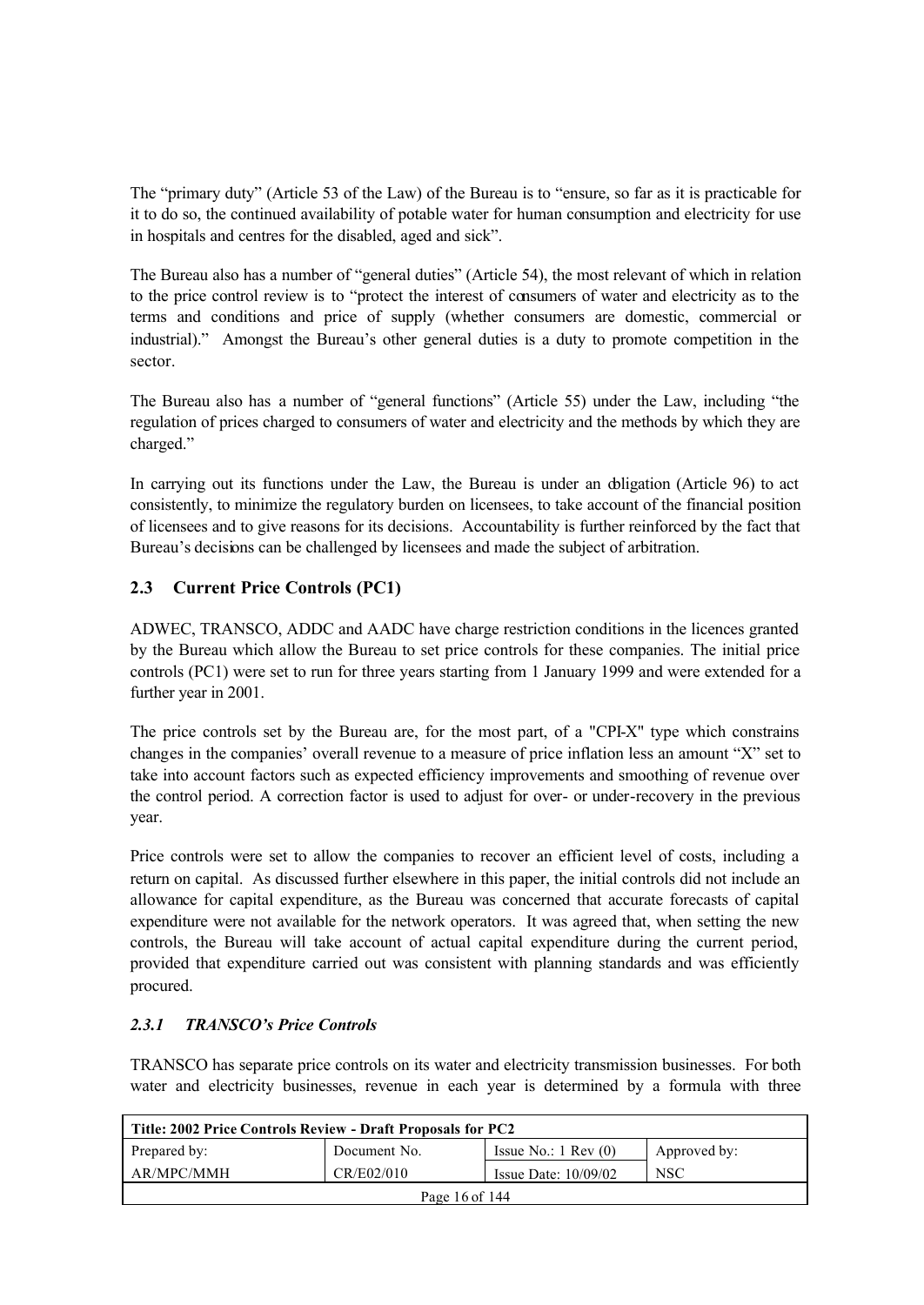components, or "revenue drivers": a fixed term  $(A_{pt}$  and  $A_{wt}$ ); an amount related to the peak demand met by the transmission system ( $B_{pt}$  and  $B_{wt}$ ); and an amount related to the total throughput of the transmission system  $(C_{pt}$  and  $C_{wt}$  ).

Each of these revenue drivers changes from year to year by the rate of increase in inflation less an "X" factor. The rate of inflation used in the present price control formulas is based on a composite of UAE and US consumer price indices (CPIs), weighted in the proportion 80:20. The use of US CPI was intended to recognise that much of TRANSCO's expenditure, particularly for capital items, is on imported goods, for which UAE CPI might be an inappropriate index.

The revenue drivers in 1999 and the "X" factor for the water and electricity transmission businesses are summarised in **Table 2.1** below:

| Table 2.1: First Price Control Notified Values: TRANSCO |                                 |               |                           |              |               |
|---------------------------------------------------------|---------------------------------|---------------|---------------------------|--------------|---------------|
|                                                         | <b>Electricity Transmission</b> |               | <b>Water Transmission</b> |              |               |
| <b>Notified Value</b>                                   | <b>Units</b>                    | <b>Values</b> | <b>Notified Value</b>     | <b>Units</b> | <b>Values</b> |
| $A_{pt}$                                                | $AED$ m                         | 186.17        | $A_{wt}$                  | AED m        | 167.58        |
| $B_{pt}$                                                | AED/kW                          | 41.19         | $B_{wt}$                  | AED/kIG      | 461.89        |
| $C_{pt}$                                                | AED/kWh                         | 0.00382       | $C_{wt}$                  | AED/IG       | 0.00065       |
| $X_{pt}$                                                |                                 | 6.7           | $X_{wt}$                  |              | 6.0           |

The fixed terms have a comparatively high weighting, accounting for about 50 per cent of revenue in 1999. This reflects the fact that over the control period, costs are not expected to move significantly with short-term changes in demand, albeit over the longer-term transmission system costs should bear a much stronger relationship to output levels.

## *2.3.2 Discos' Price Controls*

The price controls on the water and electricity businesses of ADDC and AADC also operate through formulae that place a ceiling on the aggregate level of revenue recoverable in each year of the control. The water and electricity price controls are broadly similar and are described here using the electricity control as an example.

Discos are allowed to pass-through the cost of purchases of electricity from ADWEC through the BST and the cost of TRANSCO's electricity transmission use-of-system charges. These two components are treated as pass-through items as they are costs over which Discos have no direct control and are regulated elsewhere.

The price controls used to determine electricity and water network and customer service revenue (denoted by "DSR", for distribution and supply revenue, in the price controls) have a similar form to those for TRANSCO. They also employ three revenue drivers and use a composite of UAE and US

| Title: 2002 Price Controls Review - Draft Proposals for PC2                     |  |  |  |  |
|---------------------------------------------------------------------------------|--|--|--|--|
| Prepared by:<br>Issue No.: $1 \text{ Rev } (0)$<br>Approved by:<br>Document No. |  |  |  |  |
| AR/MPC/MMH<br>CR/E02/010<br><b>NSC</b><br>Issue Date: $10/09/02$                |  |  |  |  |
| Page 17 of 144                                                                  |  |  |  |  |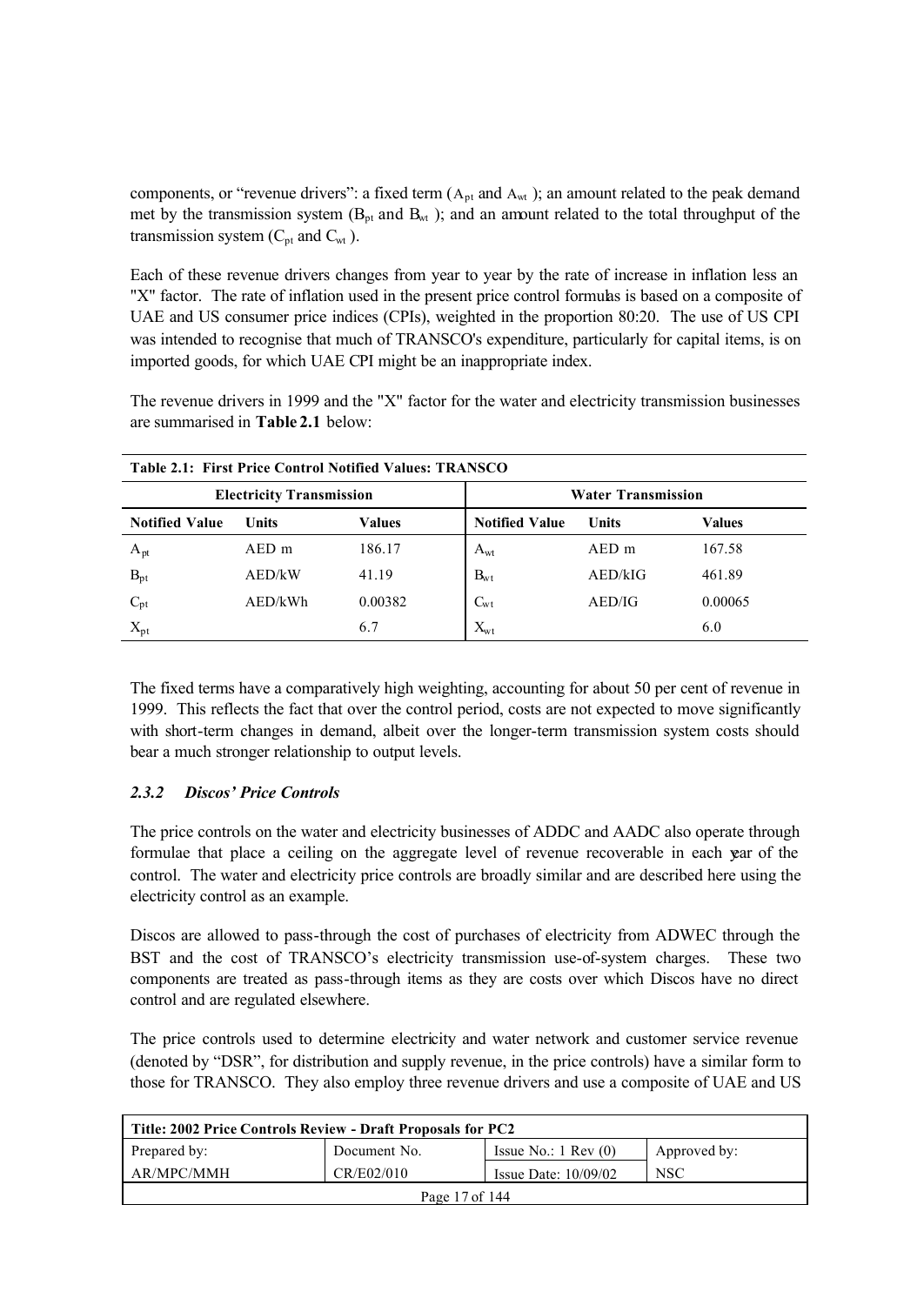CPI for indexation. One significant difference from the TRANSCO controls is that instead of a measure of peak demand, they incorporate customer numbers as a revenue driver. Whilst peak demand may well be a significant driver of costs for a distribution business, its measurement is not straightforward. Customer numbers are readily available and are likely to be a significant factor in the costs of distribution and supply.

**Tables 2.2** and 2.3 summarise the main elements of the price controls that determine network and customer service revenue for the water and electricity businesses of ADDC and AADC respectively:

| <b>Table 2.2: First Price Control Notified Values: ADDC</b> |                                                                                        |               |                       |              |               |
|-------------------------------------------------------------|----------------------------------------------------------------------------------------|---------------|-----------------------|--------------|---------------|
|                                                             | <b>Electricity Distribution &amp; Supply</b><br><b>Water Distribution &amp; Supply</b> |               |                       |              |               |
| <b>Notified Value</b>                                       | <b>Units</b>                                                                           | <b>Values</b> | <b>Notified Value</b> | Units        | <b>Values</b> |
| $A_{pt}$                                                    | $AED$ m                                                                                | 141.61        | $A_{wt}$              | $AED$ m      | 86.35         |
| $B_{pt}$                                                    | AED/customer                                                                           | 1,501.79      | $B_{wt}$              | AED/customer | 1,170.62      |
| $C_{pt}$                                                    | AED/kWh                                                                                | 0.00713       | $C_{wt}$              | AED/G        | 0.00076       |
| $X_{pt}$                                                    |                                                                                        | 8.0           | $\rm X_{\rm wt}$      |              | 12.6          |

| Table 2.3: First Price Control Notified Values: AADC |                                              |               |                       |                                        |               |
|------------------------------------------------------|----------------------------------------------|---------------|-----------------------|----------------------------------------|---------------|
|                                                      | <b>Electricity Distribution &amp; Supply</b> |               |                       | <b>Water Distribution &amp; Supply</b> |               |
| <b>Notified Value</b>                                | <b>Units</b>                                 | <b>Values</b> | <b>Notified Value</b> | <b>Units</b>                           | <b>Values</b> |
| $A_{pt}$                                             | $AED$ m                                      | 83.54         | $A_{wt}$              | $AED$ m                                | 28.4          |
| $B_{pt}$                                             | AED/customer                                 | 2,048.49      | $B_{wt}$              | AED/customer                           | 866.24        |
| $C_{pt}$                                             | AED/kWh                                      | 0.00922       | $C_{wt}$              | AED/G                                  | 0.00699       |
| $X_{pt}$                                             |                                              | 6.0           | $\rm X_{\rm wt}$      |                                        | 11.3          |

Over the course of the current price control, ADDC and AADC have taken over the distribution and supply functions of RASCO in their respective areas. In future, these RASCO activities will fall within the scope of the revised price controls for ADDC and AADC. In setting revised distribution and supply price controls, account has been taken of the costs of serving the customers concerned.

## *2.3.3 ADWEC's Price Control*

ADWEC's current price control is somewhat different to the controls for the network businesses, as most of ADWEC's costs represent payments under the PWPAs and fuel supply agreements. Linking these costs to movements in demand and general price inflation would be complex and would significantly increase the business risk of ADWEC's activities. In these circumstances, the Bureau

| Title: 2002 Price Controls Review - Draft Proposals for PC2                     |  |  |  |  |
|---------------------------------------------------------------------------------|--|--|--|--|
| Issue No.: $1 \text{ Rev } (0)$<br>Prepared by:<br>Approved by:<br>Document No. |  |  |  |  |
| AR/MPC/MMH<br>CR/E02/010<br><b>NSC</b><br>Issue Date: $10/09/02$                |  |  |  |  |
| Page 18 of 144                                                                  |  |  |  |  |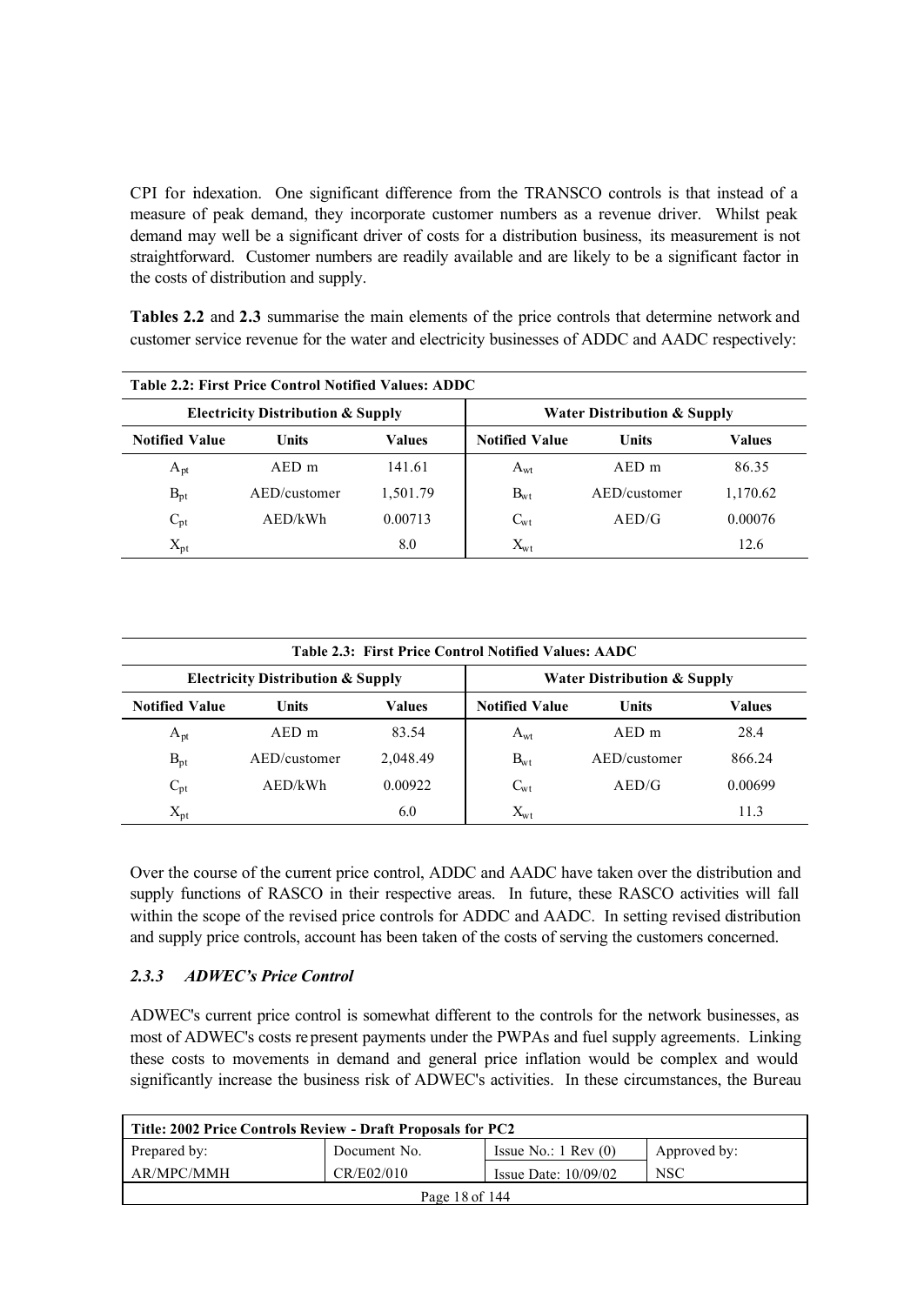considers the competition required for new production capacity and ADWEC's economic purchasing obligation to be the principal means of regulating the costs of procuring water and electricity production.

Those direct costs over which ADWEC has control – its "procurement costs" - are subject to incentive regulation of the CPI-X variety. In ADWEC's case, indexation is by reference solely to UAE CPI. **Table 2.4** summarises the main elements of ADWEC's price control.

| <b>Table 2.4: First Price Control Notified Values: ADWEC</b> |         |        |  |  |
|--------------------------------------------------------------|---------|--------|--|--|
| <b>Notified Value</b>                                        | Units   | Values |  |  |
| A.                                                           | $AED$ m | 7814   |  |  |
| Xэ.                                                          |         | 00     |  |  |

## **2.4 Progress on 2002 Price Controls Review**

The initial price controls for ADWEC, TRANSCO, ADDC and AADC described above are due to be replaced to take effect from 1 January 2003. The following are the major milestones of the 2002 Price Controls Review to date:

- In *January 2001*, the Bureau published a consultation document, "*Initial consultation on the review of price controls for Al Ain and Abu Dhabi Distribution Companies, TRANSCO and ADWEC".*
- Responses to the January 2001 Consultation Document enabled the Bureau to publish its First Consultation Paper on the 2002 Price Controls Review in *February 2002* describing specific issues which need to be considered in setting the revised price controls.
- Companies' responses to the First Consultation Paper contained a number of important points, which were further discussed and clarified with respondents during *March-May 2002*. This enabled the Bureau to develop its thinking in relation to the revised price controls.
- Subsequent to publication of the First Consultation Paper in February, the Bureau also asked the price-controlled companies to complete Price Control Information Submissions (PCSs) covering the period 1999-2007. In addition to past data, these submissions include projections of demand for the period  $2003 - 2007$  and estimates of the costs each company expects to incur in meeting projected demands. The Bureau analyzed these submissions, sought clarifications on specific items and held detailed discussions with the companies during *April-June 2002* and subsequently. The Bureau has also been provided with the draft audited accounts of the companies for 1999 for all companies except TRANSCO. In response to detailed discussions, companies in some cases furnished to the Bureau revised Price Control Information

| Title: 2002 Price Controls Review - Draft Proposals for PC2                     |                                                    |  |  |  |
|---------------------------------------------------------------------------------|----------------------------------------------------|--|--|--|
| Prepared by:<br>Issue No.: $1 \text{ Rev } (0)$<br>Document No.<br>Approved by: |                                                    |  |  |  |
| AR/MPC/MMH                                                                      | CR/E02/010<br><b>NSC</b><br>Issue Date: $10/09/02$ |  |  |  |
| Page 19 of 144                                                                  |                                                    |  |  |  |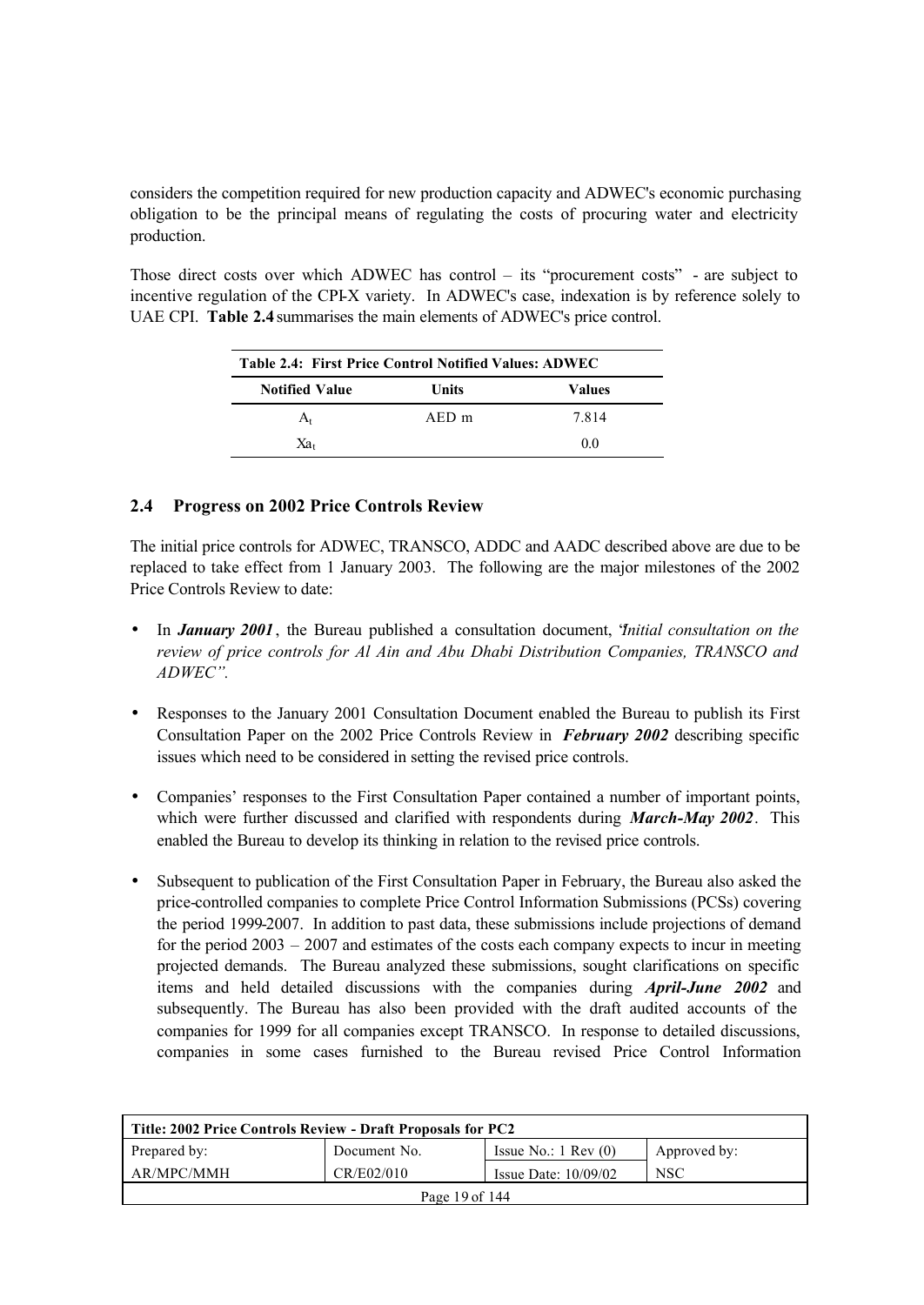Submissions, which have been extensively used as the basis of the Draft Proposals contained in this paper.

- In the meantime, companies have also submitted to the Bureau their un-audited Price Control Returns (PCRs) comparing their income to the maximum allowed revenues under the initial price controls. These returns have greatly supplemented the Bureau's analysis of the submissions, particularly as concerns the revenue drivers in the first price controls.
- In *May 2002*, the Bureau published its Second Consultation Paper on the 2002 Price Controls Review, setting out for further consultation the Bureau's then-current thinking on the issues raised in the First Consultation Paper. To accompany this Second Consultation Paper, the Bureau also published a Discussion Paper on the subject of Performance Incentive Scheme (PIS). The PIS was proposed to develop links between important aspects of each company's performance and its price controls so that the company can be rewarded for improved output performance and penalized for deteriorating output performance.
- The Bureau made separate presentations to each company on its proposals on the PIS during *June-July 2002*. The initial reactions of the price-controlled companies to the PIS at the Bureau's presentations were very useful to the Bureau in developing and refining its proposals.
- On *30 June 2002*, the Bureau received detailed and timely responses from three of the four price-controlled companie s to the Second Consultation Paper and PIS Discussion Paper. These responses raised a number of important and useful points, which are described in this paper. The Bureau thought it appropriate to clarify and respond to many of these points, separately to each company, in advance of the Draft Proposals. Accordingly, the Bureau sent its detailed comments on the companies' responses, supported by further research and review, during *June-July 2002*, which are also described in this paper, where appropriate.
- The Bureau has indicated to the companies that, based on the consideration of their comments, it is minded to modify or further refine some aspects of the proposed PIS and its earlier thinking on the revised price controls. The Bureau's views on these matters are clarified in this paper.
- In **early August 2002**, the Bureau wrote to the companies explaining its intended approach for the Draft Proposals to developing cost projections for 2003-2005 which had emerged out of the earlier consultation exercise.
- In **mid August 2002**, the Bureau wrote to the companies reminding them for the information which the Bureau requested or which the companies offered to submit and extending the timetable by a short period to allow companies more time to submit the requisite information.

**Appendix A** to this paper lists all the Bureau's publications and responses, and all of the companies' responses and submissions on the 2002 Price Control Review, along with their dates of issue or receipt.

| Title: 2002 Price Controls Review - Draft Proposals for PC2                     |  |  |  |  |  |
|---------------------------------------------------------------------------------|--|--|--|--|--|
| Issue No.: $1 \text{ Rev } (0)$<br>Prepared by:<br>Document No.<br>Approved by: |  |  |  |  |  |
| CR/E02/010<br><b>NSC</b><br>AR/MPC/MMH<br>Issue Date: $10/09/02$                |  |  |  |  |  |
| Page 20 of 144                                                                  |  |  |  |  |  |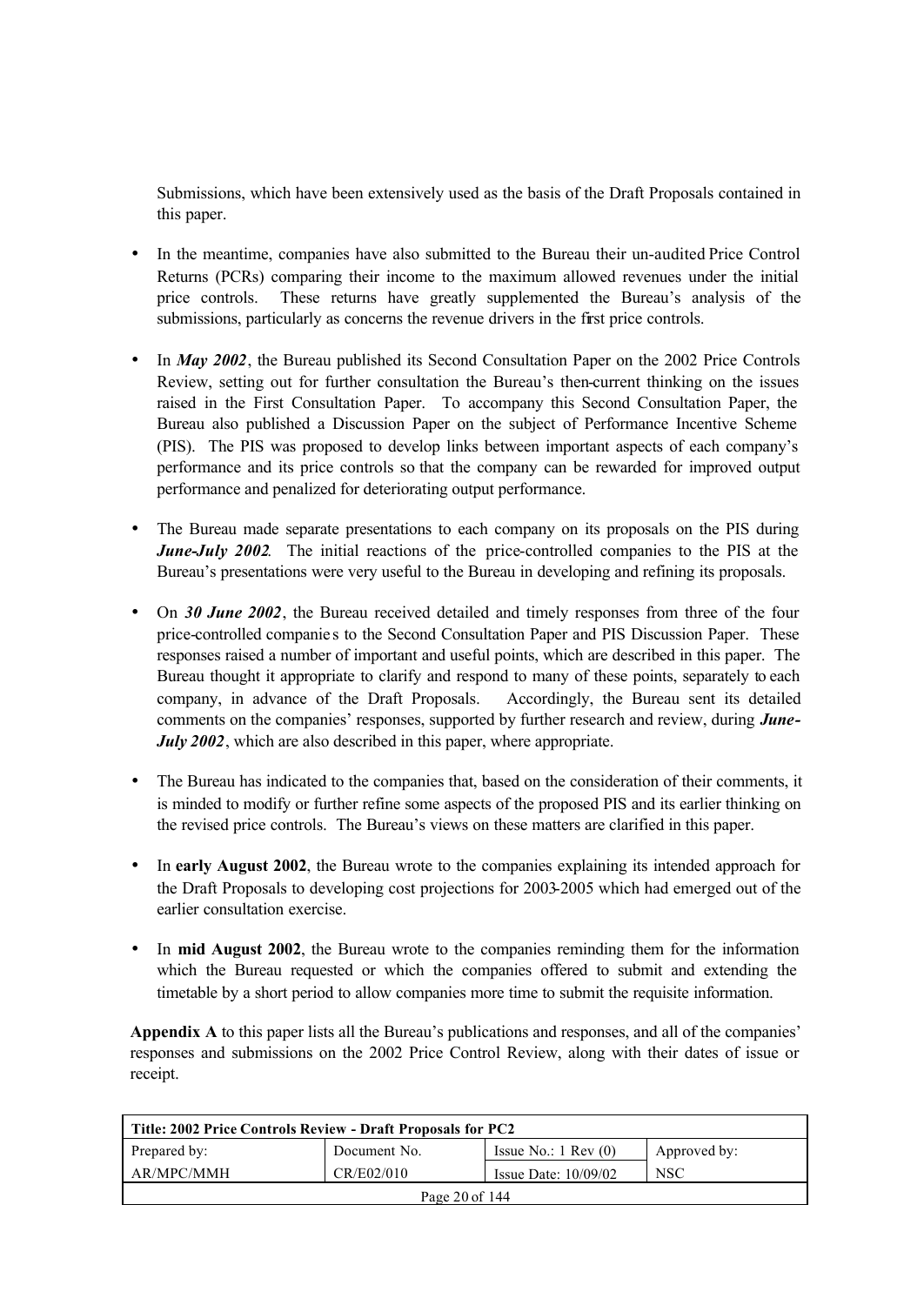## **2.5 Bureau's Earlier Thinking**

The following is the summary of the Bureau's earlier thinking on the issues relating to the 2002 Price Control Review, as set out in the Second Consultation Paper and the PIS Discussion Paper issued in May 2002. The Bureau has received responses from the companies to these papers, which are discussed in detail in the relevant sections of this paper. Based on the consideration of the companies' responses, some of the earlier proposals (summarized below) have been modified or refined as described in other sections of this paper.

## *Type of Regulation*

It was proposed that the price controls should remain of the form CPI-X.

## *Duration of Controls*

It was proposed that the revised price controls should be of three years' duration, covering the period 1 January  $2003 - 31$  December 2005 inclusive.

## *Form of Control*

- It was proposed that the form of each control should remain as a cap on revenue.
- It was proposed that price controls for TRANSCO, ADDC and AADC should continue to have the same revenue drivers as the present controls, with necessary clarification of "units distributed" and other terms.
- It was suggested that a new revenue driver for ADWEC should be considered to link its allowed revenue to increases in its workload.

## *Scope of Controls*

- It was proposed that price control of each company should continue to cover all elements of revenues from its customers (including subsidy from the government in the case of ADDC and AADC).
- It was suggested that the case for separate controls for ADDC's and AADC's distribution and supply activities required further consideration. The Bureau proposed to proceed with its analysis in such a way as to enable the separation of the controls should this be required. In case a separation of controls is required, the Bureau's current thinking was to have for each distribution company one supply price control covering both water and electricity.

| Title: 2002 Price Controls Review - Draft Proposals for PC2                     |  |  |  |  |  |
|---------------------------------------------------------------------------------|--|--|--|--|--|
| Prepared by:<br>Issue No.: $1 \text{ Rev } (0)$<br>Approved by:<br>Document No. |  |  |  |  |  |
| AR/MPC/MMH<br>CR/E02/010<br><b>NSC</b><br>Issue Date: $10/09/02$                |  |  |  |  |  |
| Page 21 of 144                                                                  |  |  |  |  |  |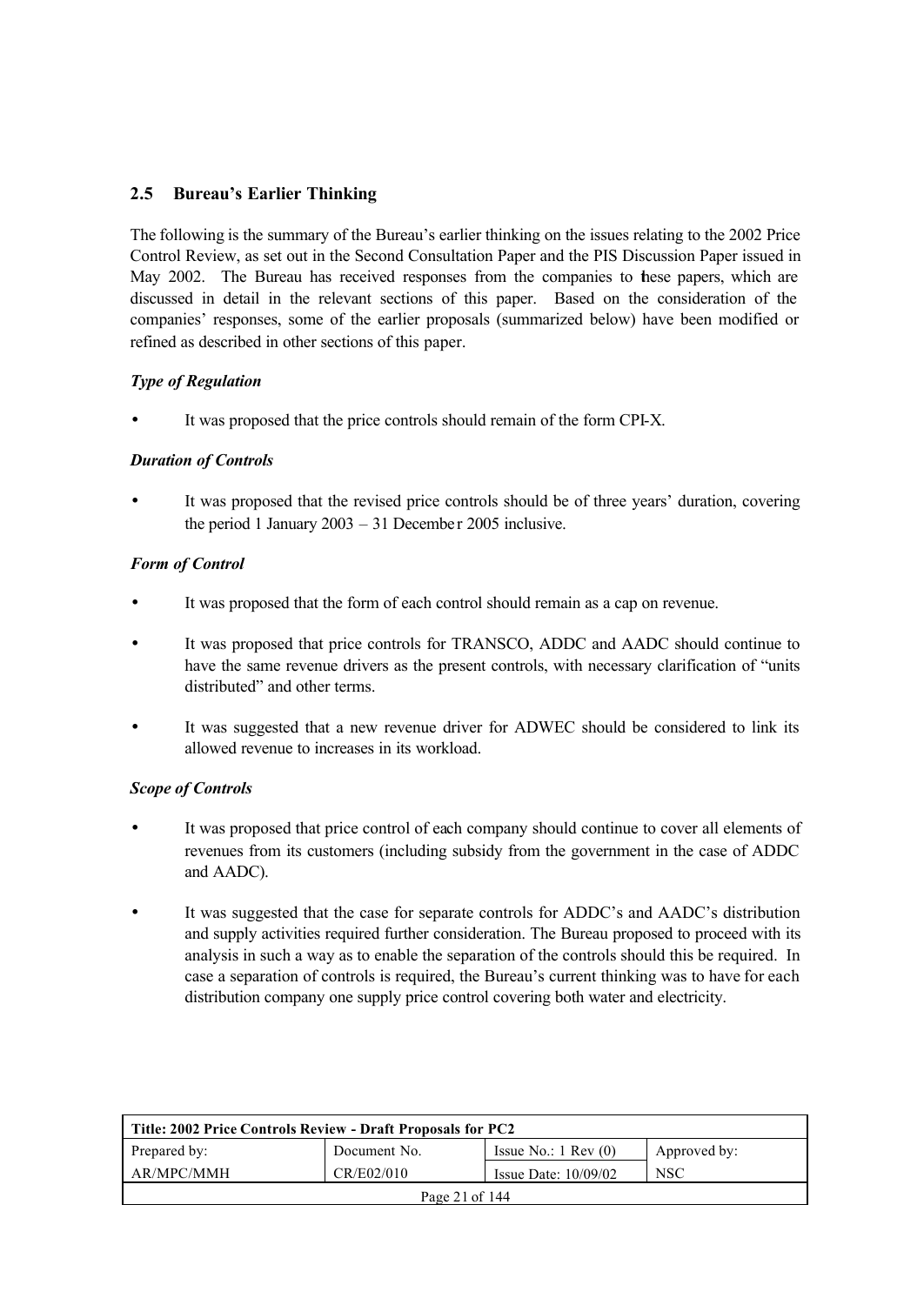## *Asset Valuation*

- It was proposed that there will be no further adjustments to the initial (1 January 1999) regulatory asset value for any company.
- The Bureau proposed not to adjust the opening (1 January 2003) regulatory asset value to reflect any failures by companies to achieve the performance levels assumed when the initial price controls were set.
- The degree to which actual capital expenditure incurred over 1999 2002 inclusive should be financed within the revised price controls required further analysis being undertaken by the Bureau.
- It was suggested that the financing of capital expenditure over  $2003 2005$  within the revised price controls required further consideration. The Bureau's current thinking was to include some allowance for future capital expenditure in the revised price controls.

## *Cost of Capital*

- It was proposed that the cost of capital for ADDC, AADC and TRANSCO will be assumed to be 6 per cent (in real post-tax terms), applied to the regulatory asset value projected for each year of the control.
- It was proposed that the allowed rate of return for ADWEC should be calculated as a margin on its overall turnover, set in relation to the risks to which it will be exposed. ADWEC's exposure to risks associated with forecasting the BST will be reviewed at the request of the company.

#### *Assessing Future Costs*

- The Bureau proposed to assess companies' future operating expenditure requirements by adjusting present costs for demand growth and improvements in efficiency.
- The Bureau proposed to assume that each of the companies can improve their efficiency on average over  $2003 - 2005$  by  $3 - 7$  per cent a year in real terms, after allowing for any increases in costs due to increases in demand over the period.
- It was proposed that future operating expenditures would be forecast and financed within the revised price controls (i.e., there would be no additional pass-through items in the price controls).
- It was proposed that "CPI" in the CPI-X formula would be defined for each company solely in terms of UAE inflation. Allowance for any anticipated movements in real input prices would be made in the cost projections.

| Title: 2002 Price Controls Review - Draft Proposals for PC2                     |  |  |  |  |
|---------------------------------------------------------------------------------|--|--|--|--|
| Prepared by:<br>Issue No.: $1 \text{ Rev } (0)$<br>Approved by:<br>Document No. |  |  |  |  |
| AR/MPC/MMH<br>CR/E02/010<br><b>NSC</b><br>Issue Date: $10/09/02$                |  |  |  |  |
| Page 22 of 144                                                                  |  |  |  |  |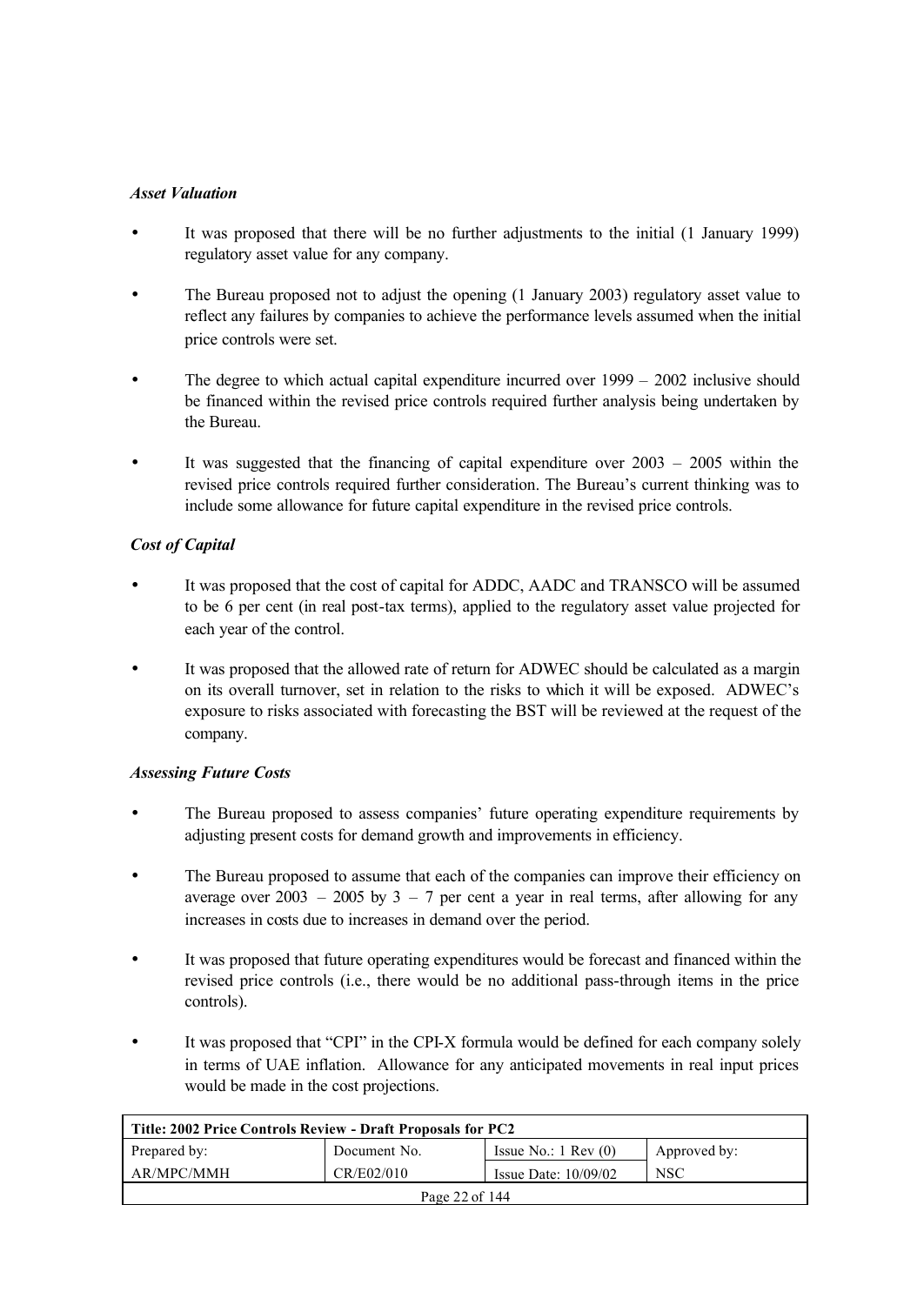## *Performance Incentive Scheme (PIS)*

The Bureau's May 2002 proposals were as follows:

- The CPI X price controls will be supplemented by a Performance Incentive Scheme (PIS) for each company, to ensure companies have an incentive to improve the quality of their service as well as their cost efficiency.
- A new term ("Q", for "Quality") will be added to the current CPI-X price control formula for each company. The mechanism to calculate "Q" needs further consideration.
- The performance in year 't' should be rewarded through an annual adjustment to the revenue in year 't+2'.
- The scale of incentives and penalties should be equal (i.e. symmetric).
- The benchmarks or targets for performance should be set on the basis of companies' past/current performance or as per the requirements of the Law, licences and regulations, as the case may be.
- The size of reward or penalty will be based on the Bureau's view on customer's willingness to pay (WTP), cross-checked against the cost of improving performance, unless the companies provide superior data on WTP.
- The total annua l incentives and penalties for each company should be capped as a proportion (say 5% or 10%) of their 'own' annual revenue, i.e., ADWEC's procurement cost, TRANSCO's total price control revenue and Discos' distribution and supply related revenue.
- Certain exceptional events should be excluded from the PIS if they meet the necessary criteria.
- Companies should provide their annual performance data for each year for all the agreed performance indicators by the end of first quarter of the following year, accompanied by an unqualified certificate of robustness and accuracy from the independent suitably qualified professional firm approved by the Bureau.
- There should be a number of performance indicators for Category A (to be monitored and incentivised during the period 2003-2005) and Category B (to be monitored over the period 2003-2005, without any mechanistic incentive or penalty as part of new price controls, but may be subject to a financial adjustment at the subsequent (2005) price controls review for a superior or poor performance). These performance indicators should meet the necessary criteria of being measurable, verifiable, non-manipulable, non-distortionary and customeroriented.

| Title: 2002 Price Controls Review - Draft Proposals for PC2                     |            |                        |            |  |
|---------------------------------------------------------------------------------|------------|------------------------|------------|--|
| Prepared by:<br>Issue No.: $1 \text{ Rev } (0)$<br>Document No.<br>Approved by: |            |                        |            |  |
| AR/MPC/MMH                                                                      | CR/E02/010 | Issue Date: $10/09/02$ | <b>NSC</b> |  |
| Page 23 of 144                                                                  |            |                        |            |  |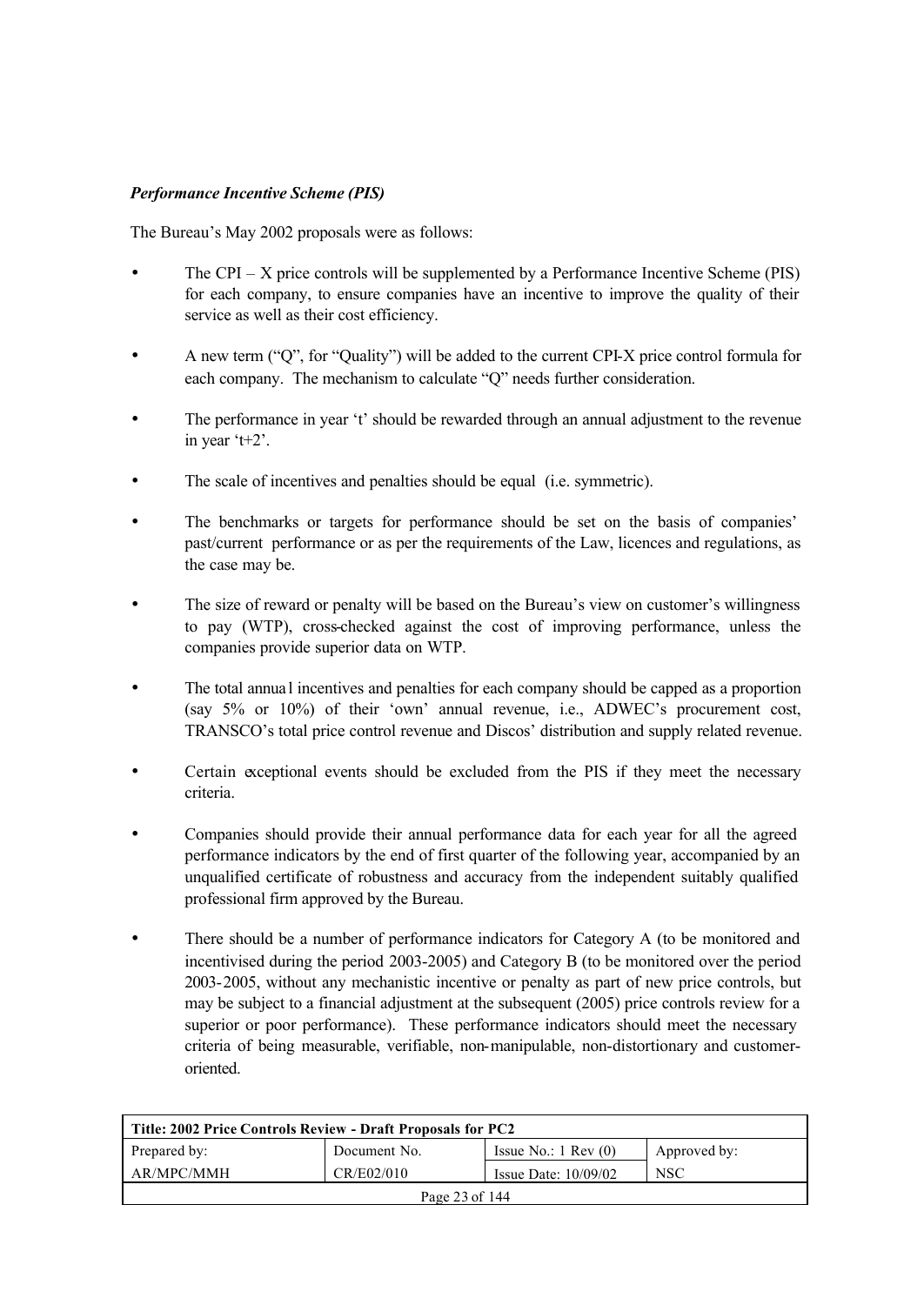## **2.6 Remaining Milestones for 2002 Price Controls Review**

As the Bureau has allowed more time for the companies to submit certain data and information required for the Draft Proposals, the original timetable for the 2002 Price Controls Review agreed with the companies and set out in the First and Second Consultation Papers has been slightly modified. This has resulted in an extension of the remaining milestones of the review by about two weeks. The main milestones for the remainder of the review are as follows:

| Table 2.5: 2002 Price Control Review Timetable        |                                         |  |
|-------------------------------------------------------|-----------------------------------------|--|
| By 15 October                                         | Companies to respond to Draft Proposals |  |
| By mid November                                       | Bureau to publish Final Proposals       |  |
| New price controls to be effective.<br>1 January 2003 |                                         |  |

| Title: 2002 Price Controls Review - Draft Proposals for PC2                     |            |                        |            |  |
|---------------------------------------------------------------------------------|------------|------------------------|------------|--|
| Prepared by:<br>Issue No.: $1 \text{ Rev } (0)$<br>Approved by:<br>Document No. |            |                        |            |  |
| AR/MPC/MMH                                                                      | CR/E02/010 | Issue Date: $10/09/02$ | <b>NSC</b> |  |
| Page 24 of 144                                                                  |            |                        |            |  |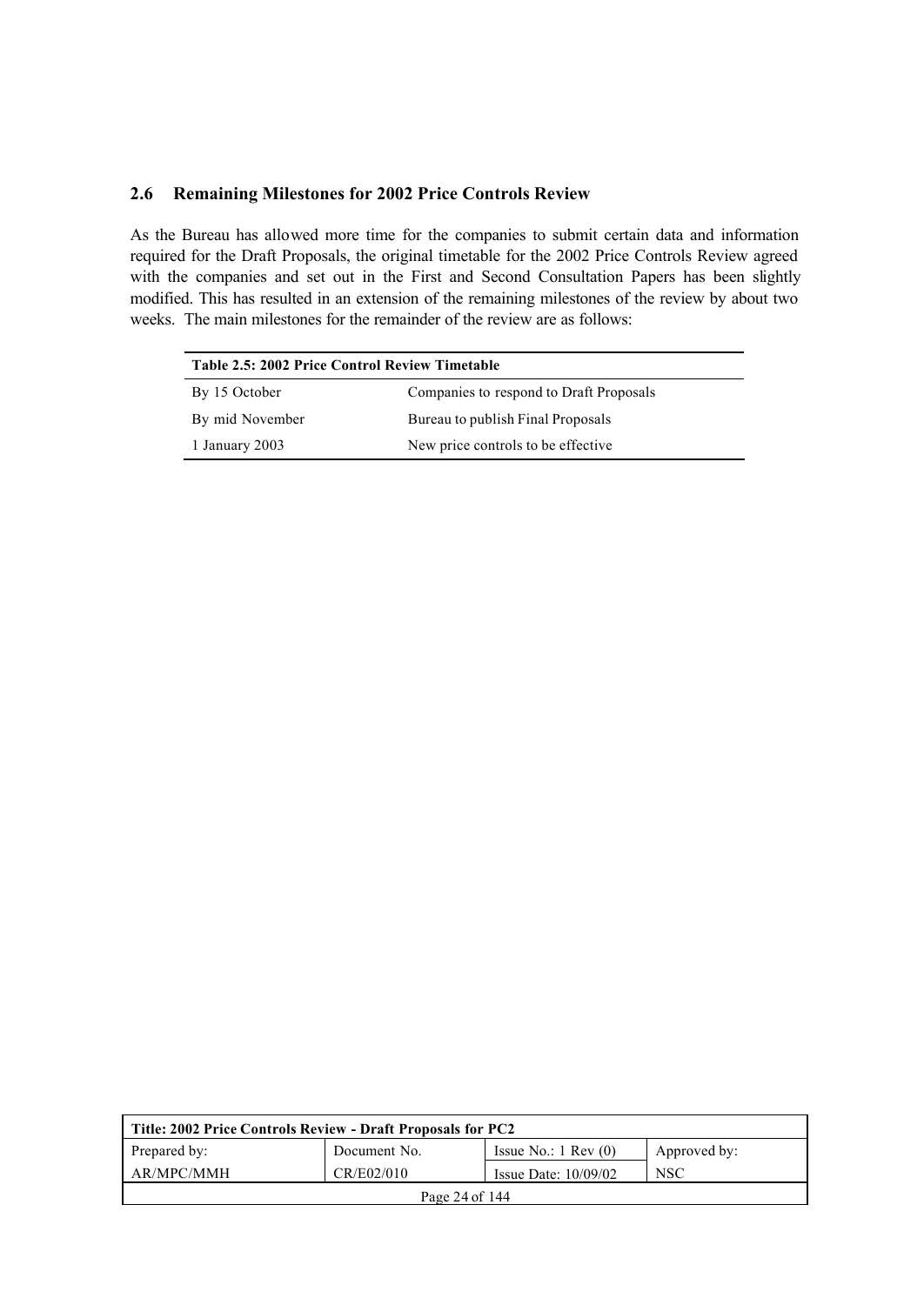## **3 Form of Controls**

## **3.1 Type of Regulation**

The existing price controls in the sector are of the form CPI-X. This means that allowed revenues are constrained to change each year by a measure of price inflation (represented by CPI) less a factor, X. The factor X is set to reflect a number of considerations, including efficiency improvements.

CPI-X is a popular form of price control in regulated sectors in a number of countries because of the strong incentives it provides for regulated companies to improve their efficiency. CPI-X is often contrasted with "rate of return" regulation, in which prices are reset more frequently, perhaps annually. While generally regarded as inferior to CPI-X in relation to the incentives it provides to improve efficiency, the fact that prices are reset more frequently under rate of return regulation reduces the risk that allowed prices deviate from cost, and hence may facilitate lower financing costs (i.e., a lower cost of capital) than CPI-X regulation. In practice, the two types of regulation contain many similarities, and the main difference between the two relates to the length of the "regulatory lag" – the period between the resetting of price controls.

In the Second Consultation Paper, the Bureau proposed that the price controls for all the companies should remain of the form CPI-X. Regulated companies continue to support the use of CPI-X regulation, which is therefore used as the basis for the Draft Proposals.

## **3.2 Duration of Controls**

The present price controls were set for three years (1999 – 2001 inclusive), and were extended in 2001 for a further year (to 31 December 2002). The January 2001 Initial Consultation Document suggested that the duration of the new controls could be five years, in the hope that companies can be expected to have improved information and data that would make assessments of present costs and projections of future costs less uncertain. A price control duration in excess of three years would be consistent with best practice elsewhere, notably in the UK, and would improve incentives for efficiency. In responding to that document, the companies generally expressed a preference for a control of shorter duration, on the grounds of the uncertainties within the sector.

On the basis of a further year's experience, the First Consultation Paper considered that the quality of data in the sector remains very disappointing and that the processes that are in place within the companies to develop accurate projections of future costs are inadequate. The Bureau considered that setting a control duration longer than three years would create a significant risk that the price control would be come inappropriate, particularly in the latter years of the control, and would expose the sector to unnecessary risk.

The Bureau therefore proposed in the First and Second Consultation Papers that the revised price controls should be of three years' duration, covering the period 1 January 2003 – 31 December 2005

| Title: 2002 Price Controls Review - Draft Proposals for PC2                     |            |                        |            |  |
|---------------------------------------------------------------------------------|------------|------------------------|------------|--|
| Prepared by:<br>Issue No.: $1 \text{ Rev } (0)$<br>Approved by:<br>Document No. |            |                        |            |  |
| AR/MPC/MMH                                                                      | CR/E02/010 | Issue Date: $10/09/02$ | <b>NSC</b> |  |
| Page 25 of 144                                                                  |            |                        |            |  |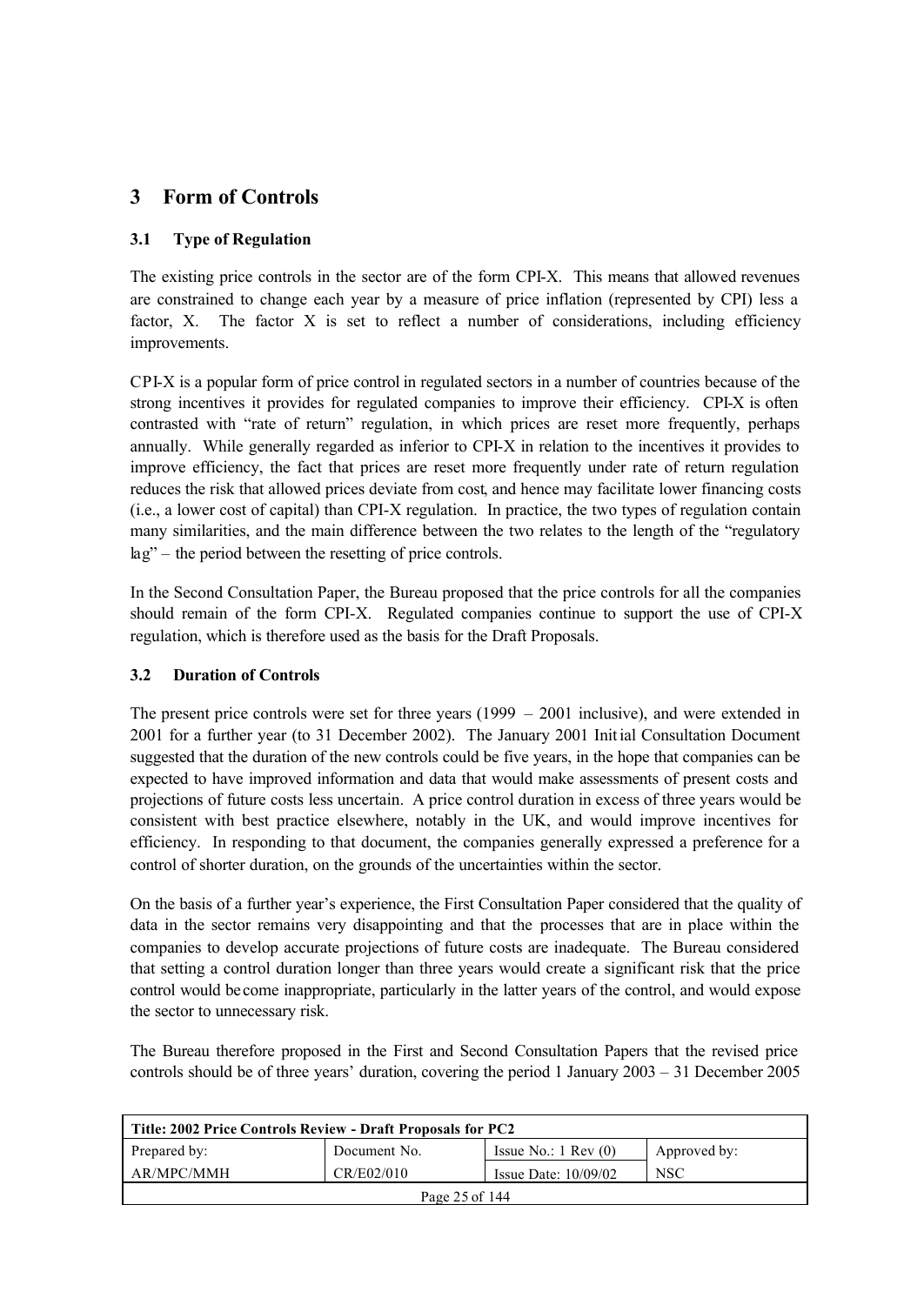inclusive. This proposal was supported by all the respondents, except for ADDC, which supported a movement towards a longer control period of five years. However, it considered a shorter period appropriate for the new price controls if the controls were to be split between distribution and supply businesses. Although the Draft Proposals are based on the continuation of combined price controls for distribution and supply businesses of Discos (the reasons for which are explained in Section 3.3 below), the Bureau considers a three-year control period remains appropriate for the new price controls in view of responses from all other companies and the continuing poor quality of data available from the companies. This is the basis of the Draft Proposals set out in this paper.

## **3.3 Separation of Controls**

## *3.3.1 Overall Approach*

Presently, there are separate price controls for the water and electricity businesses of the three network companies. There is no such separation of controls for water and electricity procurement activities of ADWEC. The Bureau intends to continue with this approach for the revised price controls.

## *3.3.2 Discos' Distribution and Supply Businesses*

The First Consultation Paper presented the argument for introducing separating price controls for ADDC's and AADC's distribution and supply businesses. The principal argument in favour of such a separation is that it may help to facilitate the introduction of competition into the supply business activities. It would also reflect the licence requirement of both companies to produce separate accounts for their electricity and water distribution and supply businesses.

On the other hand, the introduction of competition into supply is not a high priority in the sector at the present time, the accurate determination of tariffs is more related to the preparation of separate accounts than to separate controls, and the Bureau does not wish to introduce any unnecessary changes to price control arrangements which might reduce the understanding of the price control mechanisms within the companies or among their customers.

The Bureau asked the two Discos to produce common principles for the allocation of costs between distribution and supply. The Second Consultation Paper indicated that the Bureau was concerned that both companies, particularly AADC, had not been able to respond in a timely manner to the Bureau's request for the submission of data to support the revised price controls. Were a separate supply price control (or controls) to be introduced on the basis of an inadequate understanding of costs, this might prove more detrimental than beneficial to the introduction of competition in supply.

In view of the above, the Second Consultation Paper proposed that the Bureau would keep under consideration the desirability and practicality of introducing separate controls for distribution and supply at the present review. The Bureau would proceed with its analysis in such a way as to enable the separation of the controls should this be required. In case a separation of controls is required, the Bureau's then-thinking was to have for each distribution company one supply price control covering

| Title: 2002 Price Controls Review - Draft Proposals for PC2                     |  |  |  |  |
|---------------------------------------------------------------------------------|--|--|--|--|
| Prepared by:<br>Issue No.: $1 \text{ Rev } (0)$<br>Approved by:<br>Document No. |  |  |  |  |
| AR/MPC/MMH<br>CR/E02/010<br><b>NSC</b><br>Issue Date: $10/09/02$                |  |  |  |  |
| Page 26 of 144                                                                  |  |  |  |  |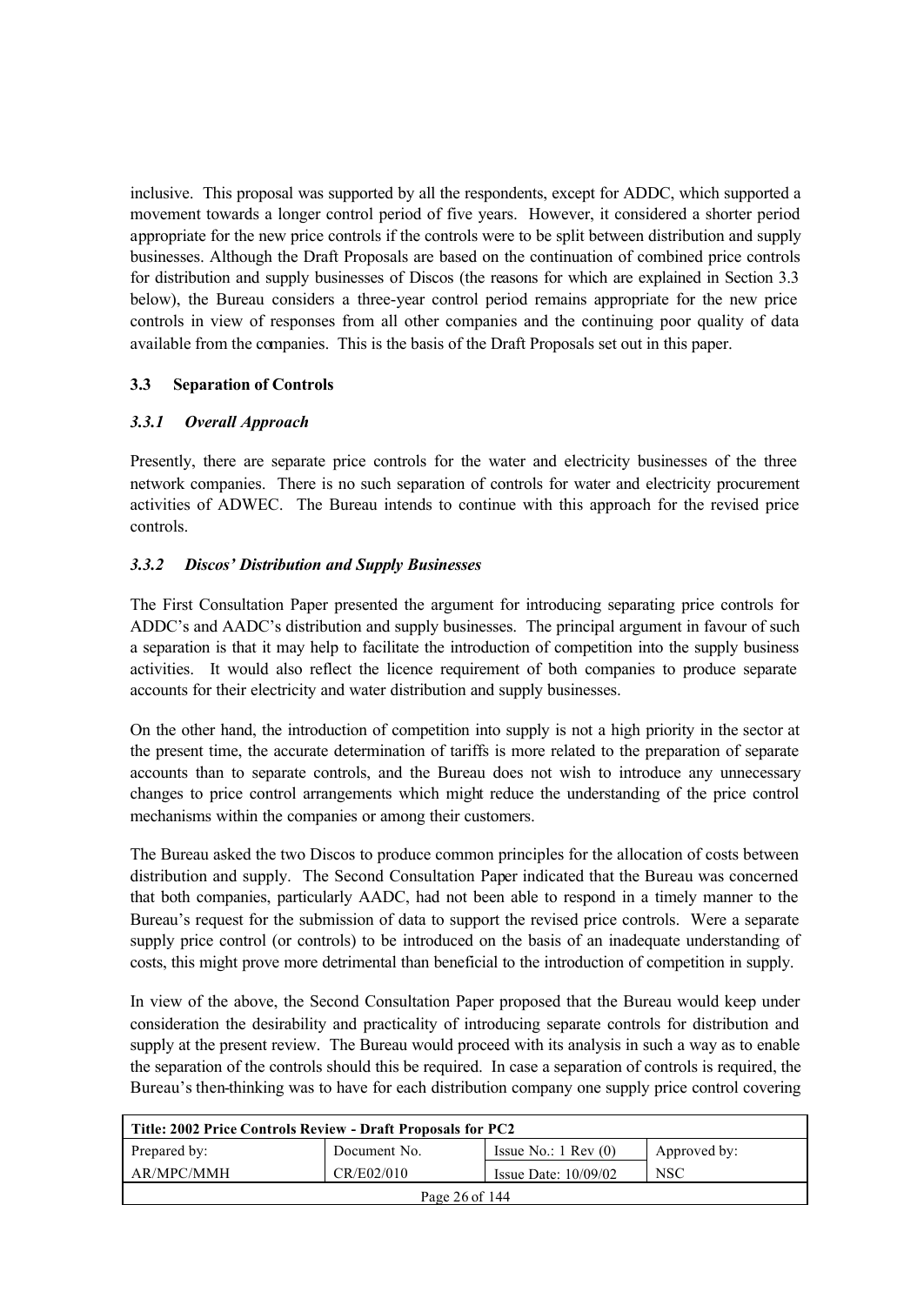both water and electricity, as supported by respondents in view of the existing organizational structures of the distribution companies and the relatively lesser information that would be required compared to separate supply price controls for water and electricity.

In its response to the Second Consultation Paper, ADDC has supported the separate price controls for distribution and supply businesses if attainable. However, in general, the Bureau has not been able to receive reasonably accurate cost and other data from companies. In particular, audited accounts for the companies as a whole and for their separate businesses for the period 1999 – 2001 are not yet available. The Bureau does not consider it appropriate to rely on such data to set separate price controls for distribution and supply businesses. Therefore, the Draft Proposals set out in this paper are based on the combined price controls for distribution and supply businesses.

## *3.3.3 TRANSCO's Settlement Function*

The January 2001 Initial Consultation Paper considered that a mechanism may be included in TRANSCO's price controls to recover the costs of its settlement function. Linking the revenue that TRANSCO is allowed to collect from its settlement function to its performance in regard to the timely and accurate provision of data would provide TRANSCO with an incentive to ensure systems are in place and data is available to facilitate the timely settlement of financial transactions. TRANSCO's customers supported this proposal. The First Consultation Paper indicated that the Bureau would like to consider this issue within the framework of PIS rather than through the main price control formula. Accordingly, the Bureau proposed in the PIS Discussion Paper a performance indicator on the timeliness of settlement and planning data (which is further discussed in Section 9 of this paper). The Draft Proposals contained in this paper are therefore based on only two separate price controls for TRANSCO, that is for its electricity and water transmission businesses, respectively.

#### **3.4 Scope of Controls**

## *3.4.1 Overall Approach*

Broadly speaking, each company's existing revenue cap covers all revenue received in respect of licensed activities. Effectively, the revenue caps work as a "single till" – the overall level of revenue required by the company is determined via the price control review process (based on a forecast of total cost), and any revenue that is recovered from one group of customers is automatically deducted from the revenue which can be recovered from other customers.

In its First and Second Consultation Papers, the Bureau proposed continuation of this existing broad approach on the grounds that:

There is no evidence of effective competition in any area which would justify the narrowing of the scope of the control.

| Title: 2002 Price Controls Review - Draft Proposals for PC2                     |  |  |  |  |
|---------------------------------------------------------------------------------|--|--|--|--|
| Issue No.: $1 \text{ Rev } (0)$<br>Prepared by:<br>Approved by:<br>Document No. |  |  |  |  |
| CR/E02/010<br><b>NSC</b><br>AR/MPC/MMH<br>Issue Date: $10/09/02$                |  |  |  |  |
| Page 27 of 144                                                                  |  |  |  |  |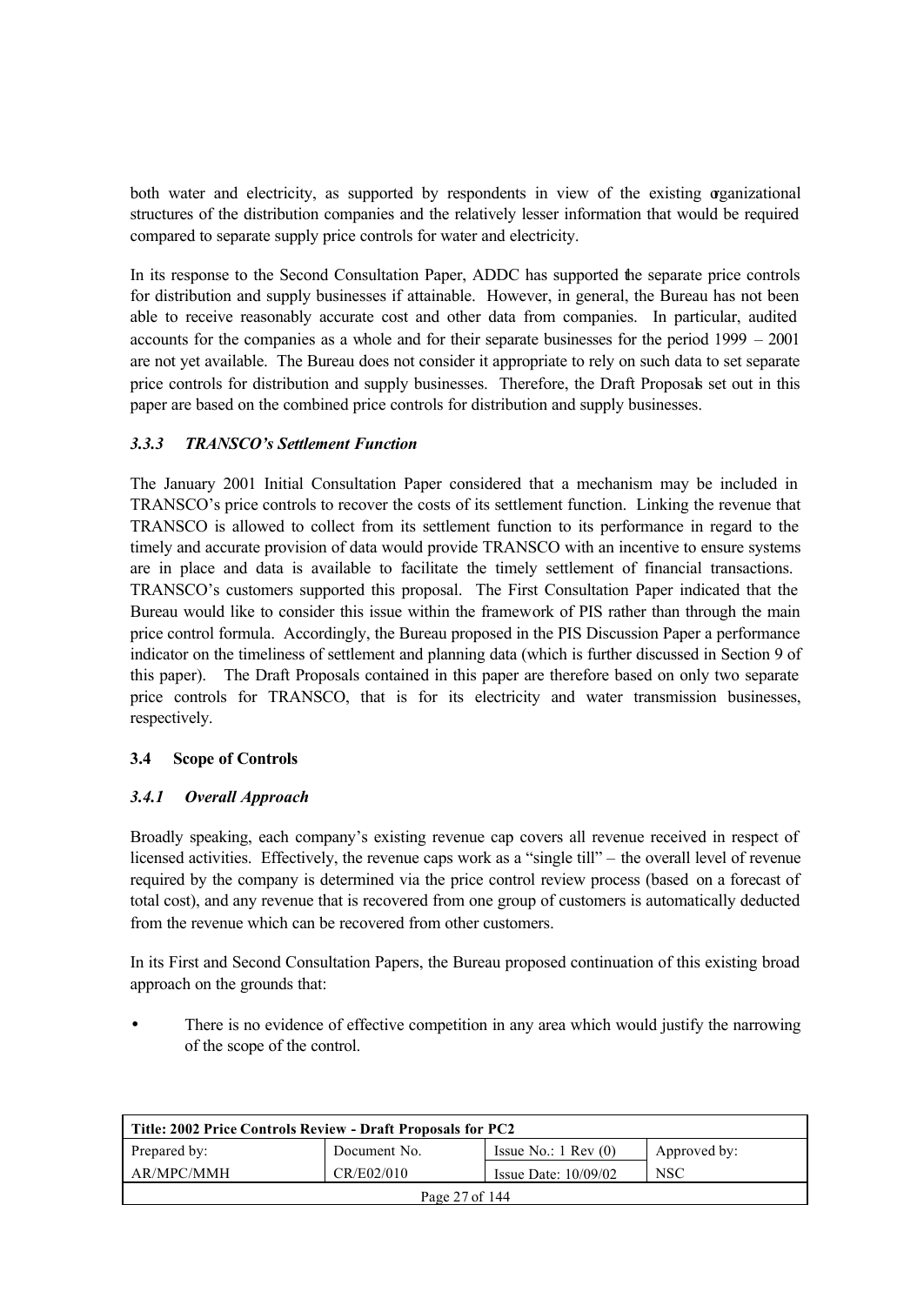• Cost data provided by the companies is not sufficiently reliable to enable the control to focus on a narrower subset of any company's cost.

The Second Consultation Paper expressed great concern that companies have so far been unable to produce audited accounting data even at the level of their activities in aggregate. Until the qua lity of such data throughout the sector improves substantially, it would be difficult for the Bureau to reduce the existing broad scope of the price controls.

The Bureau therefore intends to continue with this approach for the new price controls. That is, the revised price controls of each company should continue to cover all elements of revenues from its customers in relation to their licensed activities (including subsidy from the government in the case of ADDC and AADC). This is the basis of the Draft Proposals set out in this paper.

For ADWEC, there is a slightly different treatment, in that any income received from production companies in the form of damages, claims, late payments or events of default is presently excluded from the calculation of its MAR. For the revised price controls, such income for ADWEC is further discussed in Section 7.2 of this paper in relation to profit margin for ADWEC.

In its response to the Second Consultation Paper, ADDC has indicated that it understands that the scope of its price control will not include revenue from the Central Laboratory nor from any management contract in respect of RASCO's generation activities. The Bureau concurs with this assessment, as these are not licensed activities (should ADDC or AADC wish to undertake them, they will need to apply to the Bureau for a licence consent). However, all income received from customers in respect of licensed activities, including income from any fines or penalties paid by customers, will be covered by the scope of the price controls.

## *3.4.2 Subsidy to the Sector*

In the case of Discos, revenue received from the government in the form of subsidy is – or should be - calculated as the residual of the maximum allowed revenue (MAR) once revenue received from customers is known.

In its response to the Second Consultation Paper, ADDC has expressed concern about the impact of the transfer of RASCO assets on its total revenue in view of how the calculation of subsidy has been agreed between ADDC and ADWEA. ADDC has also sought clarification on how the price control formula and subsidy calculation compliment each other.

The Bureau has asked ADDC to clarify its understanding of the method ADWEA/ADDC uses to estimate the subsidy for RASCO. As regards the subsidy to each Disco, the Bureau has clarified to ADDC that the subsidy in each year should be calculated as the difference between (i) the MAR under the price control formula for that year and (ii) the revenue recovered from the customers in respect of that year. The same principle will apply with RASCO distribution and supply activities being incorporated into the revised price controls. The Bureau does not recognize any other method for calculation of subsidy for Discos.

| Title: 2002 Price Controls Review - Draft Proposals for PC2                     |            |                        |            |  |
|---------------------------------------------------------------------------------|------------|------------------------|------------|--|
| Issue No.: $1 \text{ Rev } (0)$<br>Prepared by:<br>Document No.<br>Approved by: |            |                        |            |  |
| AR/MPC/MMH                                                                      | CR/E02/010 | Issue Date: $10/09/02$ | <b>NSC</b> |  |
| Page 28 of 144                                                                  |            |                        |            |  |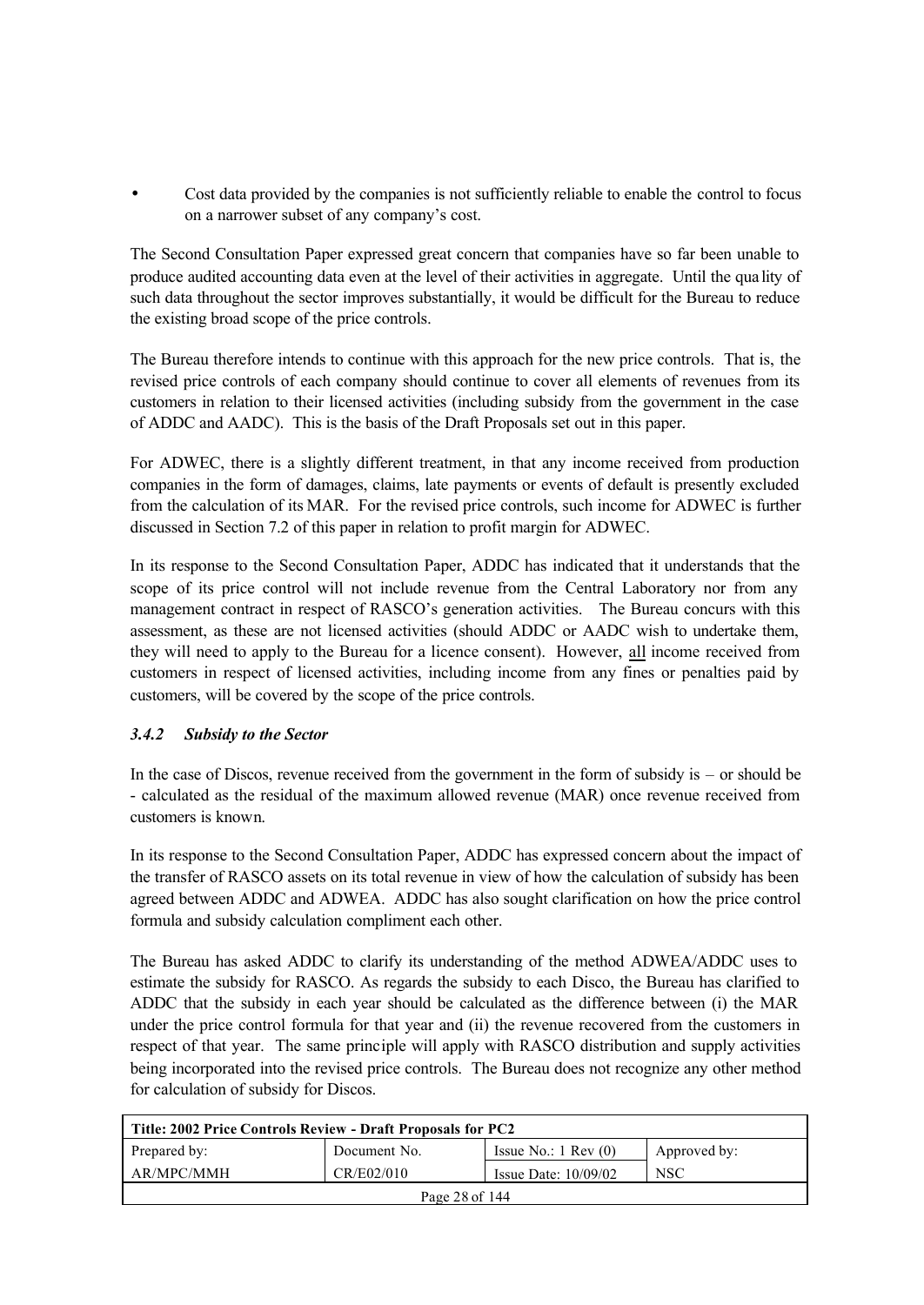## *3.4.3 Connection and Use of System charges*

MAR relates to all licensed activities. In the case of TRANSCO and Discos, connection charge revenues should be deducted from their MARs before the calculation of transmission use-of-system (TUoS) charges for TRANSCO and of customer revenue and government subsidy for Discos.

## *3.4.4 Discos' Distribution and Supply Activities inherited from RASCO*

In the Second Consultation Paper, the Bureau clarified that the scope of Discos' price controls would be extended to include the distribution and supply business activities which they have inherited in 2001 from RASCO.

The Bureau has separately clarified to ADDC that the revised price controls for the Discos will include the value of distribution and supply assets inherited from RASCO, keeping in view the agreed purchase price of assets. If the agreed purchase price of assets is not available at the time of this review, any necessary adjustments will be made to the price controls at the next review. The Draft Proposals set out in this paper are based on data and information provided by Discos in their Price Control Information Submissions (which do not indicate any purchase price of distribution and supply assets inherited from RASCO).

No adjustment to the RAVs have been made for any asset transfers to or from licensed companies over the first price control period. The need for any such adjustments will be reviewed once audited data for 1999–2002 has been received. Any adjustment found to be necessary would be implemented via an adjustment to the RAV at the 2005 Price Control Review such as to have the same effect in net present value terms as if the RAV had been adjusted at the time of the transfer. In principle, the Bureau would only anticipate the need to consider such an adjustment if the assets concerned are related to the licensee's licensed business and if there was a financial payment associated with the transfer.

## *3.4.5 Discos' Supplies to New Large Customers*

There has been some developments in the sector in relation to new large customers to be supplied by Discos under the terms of special supply contracts, in pursuance of their licence conditions, with supply terms different from standard customer tariffs (where this can be justified by reference to costs). In response to the First Consultation Paper, ADDC argued that the existing structure of its price control formula may not finance it adequately for the costs of supplying new large customers.

The Second Consultation Paper clarified that the Bureau recognizes that the "fixed" amount within the Discos' price control formulae may not fully reflect the fixed costs associated with an individual large customer. However it will reflect the *average* fixed costs across all customers forecast to be supplied over the period. Any potential shortfall can therefore be alleviated when setting the price controls if Discos prepare more accurate forecasts of future demand, including demand anticipated from new large customers.

| Title: 2002 Price Controls Review - Draft Proposals for PC2                     |            |                        |            |  |
|---------------------------------------------------------------------------------|------------|------------------------|------------|--|
| Prepared by:<br>Issue No.: $1 \text{ Rev } (0)$<br>Approved by:<br>Document No. |            |                        |            |  |
| AR/MPC/MMH                                                                      | CR/E02/010 | Issue Date: $10/09/02$ | <b>NSC</b> |  |
| Page 29 of 144                                                                  |            |                        |            |  |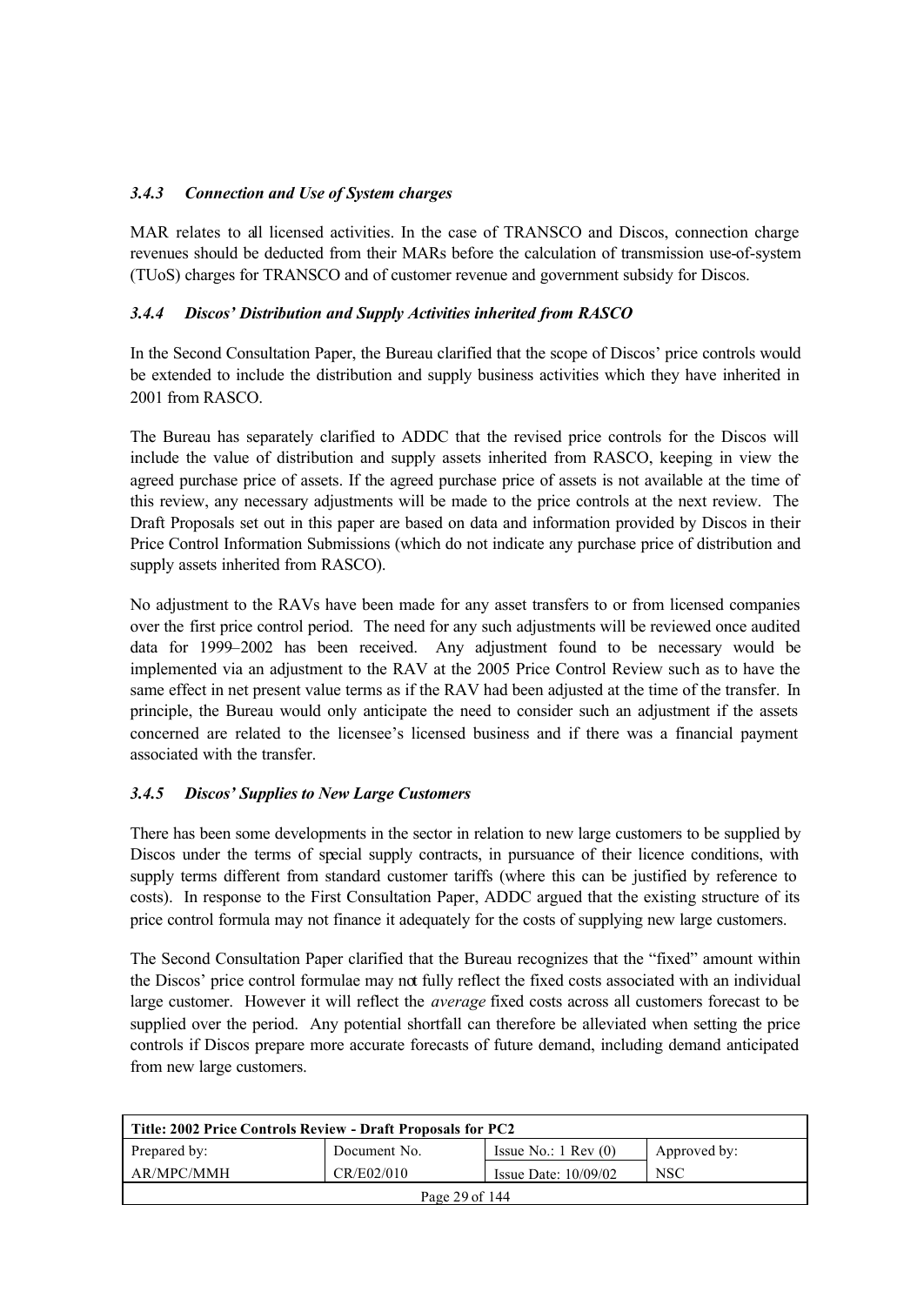In its response to the Second Consultation Paper, ADDC has argued that the costs to develop, maintain and implement any special supply terms contract will be higher than that for the average tariff customer. The Bureau has clarified to ADDC that the revised price controls will be set to recover an efficient level of costs, including the cost of administering 'contract' customers. The Bureau assumes that such costs were reflected in the cost projections provided by ADDC in its Price Control Information Submission. If not, ADDC has been requested to provide the details on the number of contract customers, with their maximum demand and consumption, and estimates of costs required to develop, maintain and implement these contracts in comparison with the average cost related to the average tariff customer.

Pending the receipt of this information, the Draft Proposals have been developed on the basis of cost information provided to the Bureau by ADDC in its Price Control Information Submission.

## *3.4.6 TRANSCO Ancillary Services Procurement*

TRANSCO has raised the question of the financing within its price control of any ancillary services which it purchases from production companies (to date these have been zero). The Second Consultation Paper indicated that the lack of reliable accounting information from the sector means that the Bureau would be reluctant to rely on an approach that would allow costs relating to ancillary services procurement to be "passed through" to TRANSCO's customers, as suggested by TRANSCO. That document also pointed out that there may be any trade-off between the level of ancillary services purchased by TRANSCO and its other transmission costs. Were pass-through of ancillary services to be allowed, TRANSCO may have an incentive to reduce its transmission costs by purchasing ancillary services beyond the optimal level.

In its response to the Second Consultation Paper, TRANSCO sought to alleviate these concerns and strongly recommended the need to incorporate a method to finance ancillary services into its price control formula. The Bureau has therefore reconsidered the issue and as a result has amended its proposed approach.

The Bureau understands that the lack of development of ancillary services to date may be due to the overlapping responsibilities of ADWEC and TRANSCO for procurement of ancillary services, the absence of established pricing rules, the lack of darity on separation between certain ancillary services and on their procurement over and above PWPA payments, and the unavailability of data required to establish the technical limits and capabilities of the power units in relation to ancillary services.

The Bureau appreciates the initiative taken by TRANSCO by issuing a discussion paper in April 2002, which raises important issues for consideration of the concerned parties. The Bureau considers it desirable to agree with ADWEC and particularly with TRANSCO on certain broad principles before any procurement mechanism and contractual arrangement are agreed upon between TRANSCO and the GDs.

| Title: 2002 Price Controls Review - Draft Proposals for PC2                     |            |                        |            |  |
|---------------------------------------------------------------------------------|------------|------------------------|------------|--|
| Prepared by:<br>Issue No.: $1 \text{ Rev } (0)$<br>Document No.<br>Approved by: |            |                        |            |  |
| AR/MPC/MMH                                                                      | CR/E02/010 | Issue Date: $10/09/02$ | <b>NSC</b> |  |
| Page 30 of 144                                                                  |            |                        |            |  |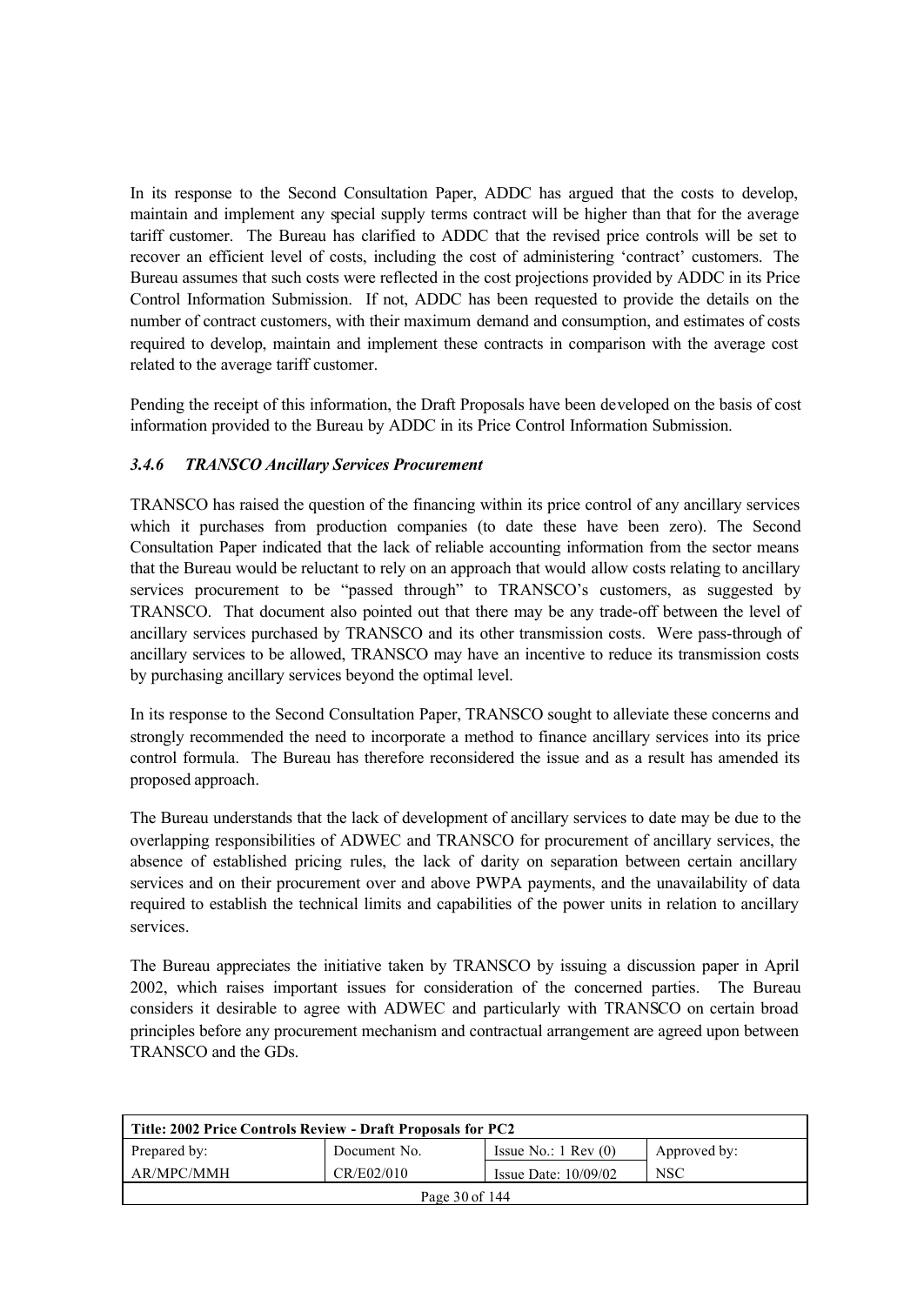It has been clarified to TRANSCO that the Bureau could only support the pass-through of ancillary services costs under the price controls provided a robust arrangement is in place for TRANSCO to provide the Bureau with reliable accounting information on ancillary services costs.

The Bureau has further clarified to TRANSCO that, to some extent, there exists a trade-off between the design of transmission system (and hence TRANSCO's expenditure) and the amount of ancillary services required. Hence, were ancillary costs to be allowed to be passed through without proper verification, there would be a risk that TRANSCO may delay or even not undertake a capital expenditure that would have more efficiently reduced the amount of Ancillary Services. This could increase overall TRANSCO costs, ultimately at the expense of customers. TRANSCO requested that the Bureau provide an example. The best example is that of reactive power, whose requirements could either be reduced by a design and specification of the transmission system or be purchased from GDs or Discos as an ancillary service. Such a trade-off necessitates establishment of necessary criteria or standards to ensure the most economic or efficient mix of the capital expenditure on transmission system and the cost of ancillary services.

The Bureau sees some merits in TRANSCO's suggestion that ancillary services be introduced as a new pass through item within its price control, subject to certain conditions. Therefore, the Draft Proposals set out in this paper have been developed with the ancillary services costs during the period 2003-2005 as a pass-through item under the price controls, subject to the economic purchasing obligation for ancillary services that already exists in TRANSCO's licence. This is similar to the treatment of ancillary services within ADWEC's price control, the costs of which are passed through to custome rs (through the 'PWPA' term of the price control formula in that case), again subject to economic purchasing obligation. In the absence of any established pricing and procurement regime for ancillary services in the sector, the Bureau has proposed to TRANSCO its preferred approach to monitoring of TRANSCO's economic purchasing obligation through the use of an opinion of a suitably-qualified professional firm as part of the audited price control returns.

## **3.5 Structure of Controls**

## *3.5.1 Overall Structure*

The First and Second Consultation Papers proposed a continuation of the existing form of control, whereby each of the companies is subject to a control on the maximum revenue which it is allowed to recover each year. This maximum allowed revenue (MAR) is set in relation to the magnitude of various "revenue drivers" which, broadly-speaking, reflect the cost structure of each company (as well as other considerations, such as incentives to improve metering). A full description of the existing price controls for each company is provided in section 2 of this paper.

Such an approach reduces companies' exposure to the risks associated with the rapid pace of growth of water and electricity demand in the Emirate of Abu Dhabi.

None of the respondents dissented to this overall approach, which has therefore been retained for the revised price controls. As proposed in the First and Second Consultation Papers, the selection and

| Title: 2002 Price Controls Review - Draft Proposals for PC2                     |            |                        |     |  |
|---------------------------------------------------------------------------------|------------|------------------------|-----|--|
| Issue No.: $1 \text{ Rev } (0)$<br>Prepared by:<br>Document No.<br>Approved by: |            |                        |     |  |
| AR/MPC/MMH                                                                      | CR/E02/010 | Issue Date: $10/09/02$ | NSC |  |
| Page 31 of 144                                                                  |            |                        |     |  |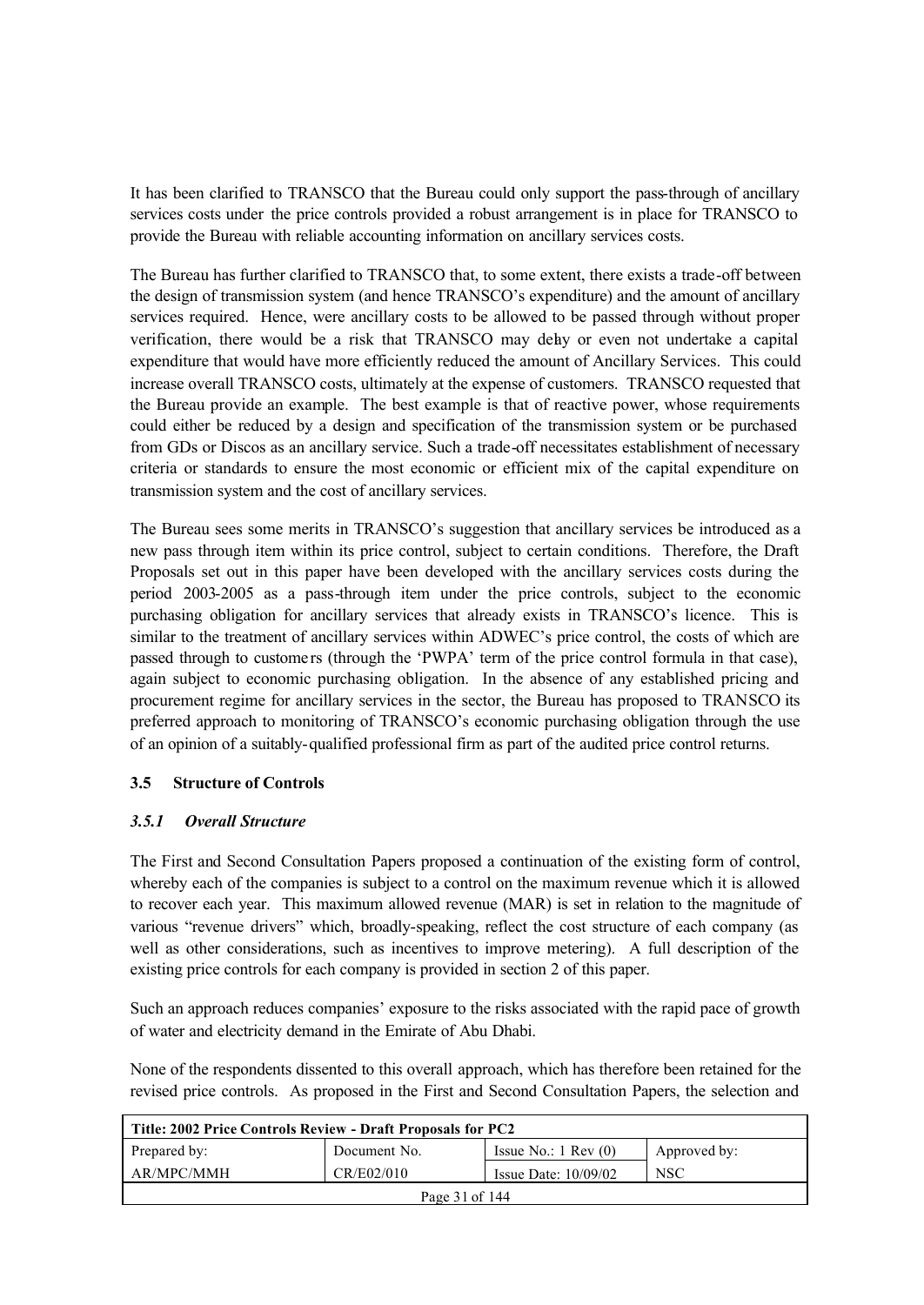calibration of revenue drivers has been undertaken in a manner designed to ensure that companies are protected from undue risks arising from future changes in demand while at the same time providing the companies with desirable incentives (e.g. to reduce network losses, to improve the extent and accuracy of metering).

The Bureau has undertaken a review of the "revenue drivers" used in the existing price controls and has proposed new definitions of these drivers in Section 4 of this paper. The Bureau has also proposed the inclusion of two new revenue drivers in ADWEC's price control. The following subsections present a discussion of the drivers for each company and of the Bureau's view, which is the basis of the Draft Proposals set out in this paper.

In comparison with the existing price control formulas, a new term 'Q' (which could be positive or negative) has been added to the price control formula for each business to incentivise performance under the PIS for the next control period. This is further discussed in Section 9 of this paper.

## *3.5.2 Structure of ADWEC's Price Control*

The Second Consultation Paper proposed that ADWEC's control (which at present consists solely of a constant term, subject to the CPI-X formula) should also include a measure of its "activity" or workload. This will reduce ADWEC's exposure to risks associated with potential increases to its own costs arising from unexpected increases in its workload, a concern which had been emphasized by the company. The Bureau indicated that installed electricity and/or water capacity, the number of ADWEA-owned GDs, and the number of IWPPs were possible activity-based revenue drivers for ADWEC.

In its response to the Second Consultation Paper, ADWEC has identified potential shortcomings for all of these revenue drivers particularly in respect of their individual relationship with ADWEC's costs.

The Bureau has clarified to ADWEC that it has not suggested that only one revenue driver can fully reflect the costs and associated risks faced by ADWEC. Clearly though, inclusion of even one such revenue driver would reduce such risks compared to a price control formula that contained solely a fixed element, as at present. The Bureau's view was that the main activities of ADWEC (planning, PWPA and Fuel contract negotiation and administration, BST calculations, invoice settlement, etc.) are functions of the amount of capacity and related output, and of the number of producers. However, the Bureau's preference would be to keep the price control formula as simple as possible by keeping the number of revenue drivers to the necessary minimum. This will not only make the price control formula easy to understand and apply but also reduce the audit burden on ADWEC in relation to the audited price control returns (which would also involve audit of actual amounts of revenue drivers for the year concerned).

On further consideration of the matter, the Bureau considers that a better revenue driver for ADWEC would be the number of units (GWh or MIG) sold under the BST. In fact, Northern Ireland Electricity plc (NIE)'s Power Procurement Business (PPB) has the numbers of BST and non-BST

| Title: 2002 Price Controls Review - Draft Proposals for PC2                     |            |                        |            |  |
|---------------------------------------------------------------------------------|------------|------------------------|------------|--|
| Issue No.: $1 \text{ Rev } (0)$<br>Prepared by:<br>Document No.<br>Approved by: |            |                        |            |  |
| AR/MPC/MMH                                                                      | CR/E02/010 | Issue Date: $10/09/02$ | <b>NSC</b> |  |
| Page 32 of 144                                                                  |            |                        |            |  |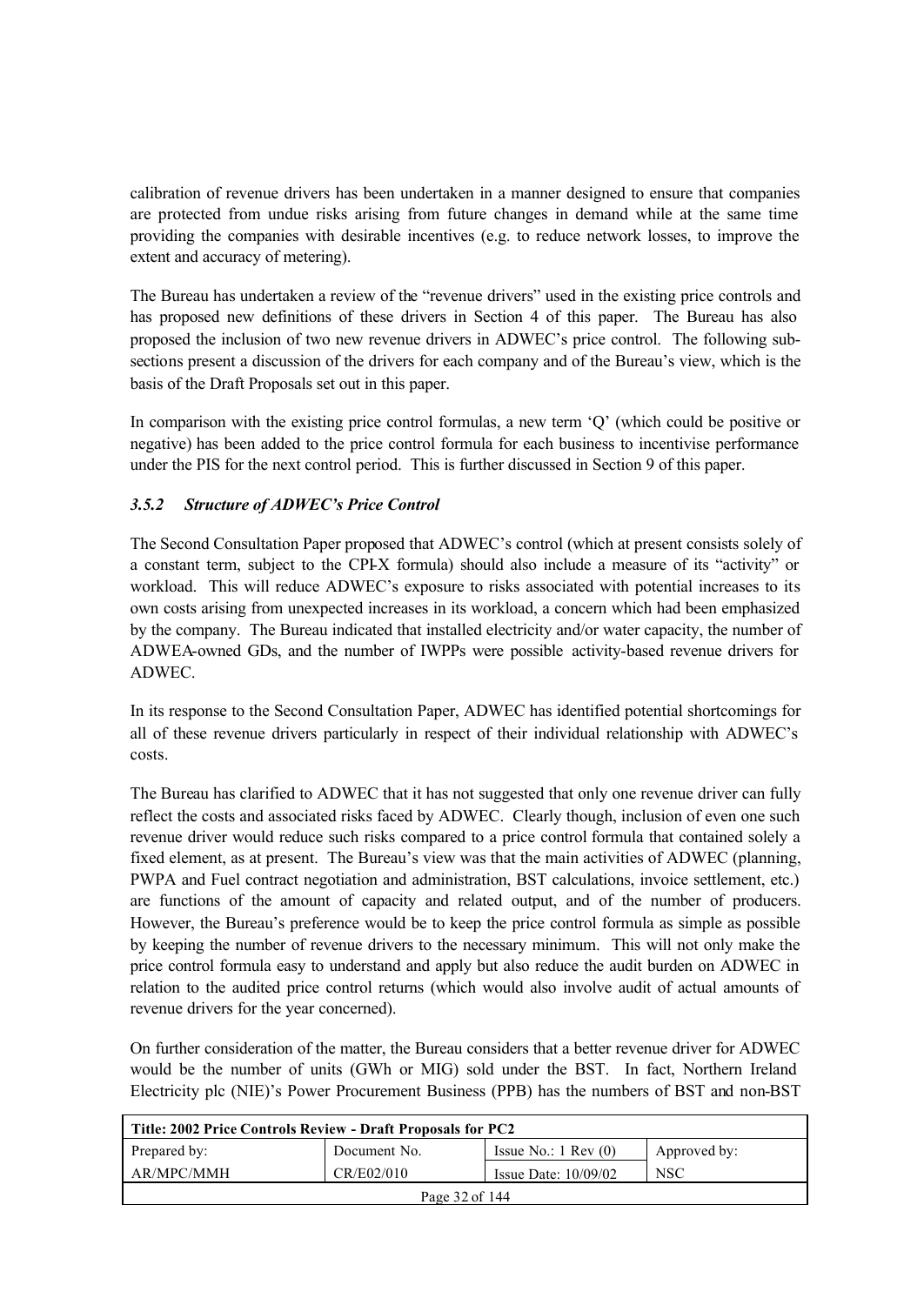units sold as the only revenue drivers in its price control formula for the procurement cost. The Bureau considers the number of units sold to Discos as an appropriate revenue driver for ADWEC since it is more customer-focused and output-based measure than the other possible revenue drivers.

The Bureau therefore proposes that the price control for ADWEC's procurement cost should comprise of three terms: a fixed amount, a term related to electricity units sold under the BST and a term related to water units sold under the BST. This is the basis of the Draft Proposals set out in this paper. PWPA and fuel costs remain pass-through under the price controls.

The proposed structure of price control for ADWEC is therefore as follows:

$$
MAR = PWPA \text{ Costs} + \text{Fuel Costs} + \text{Allowed Procurrent Cost (A)} + Q - K
$$
  

$$
A = a + (b \times Electricity Units Sold) + (c \times Water Units Sold)
$$

K is the correction factor to adjust for any under or over-recovery in the previous year; and a, b and c are the co-efficients of the revenue drivers, discussed in Section 8.

## *3.5.3 Structure of TRANSCO's Price Controls*

In its response to the Second Consultation Paper, TRANSCO has accepted that peak demand and throughput (i.e. units transmitted) are the appropriate cost and revenue drivers for its capital expenditure. However, TRANSCO has argued that they are not appropriate cost drivers in relation to its operating expenditure which it considers mainly driven by the number of its assets to be maintained.

It has been clarified to TRANSCO that the "revenue drivers" in the price controls are intended not only to reflect the cost structure of the concerned company but also other considerations such as incentives to improve performance. The Bureau has also noted that capital expenditure accounts for the majority of TRANSCO's costs. Therefore, assuming it is sensible to have a limited number of revenue drivers, it seems appropriate to choose revenue drivers that represent the most significant cost components of the company.

TRANSCO has not mentioned any price control example from elsewhere to justify a measure of the number of assets as a revenue driver. Rather, the examples or arguments offered by TRANSCO relate to how the amount or value of assets have been used by regulators in deriving cost projections underlying the price control, which is also the basis of Bureau's price control calculation in 1999 and of the Draft Proposals set out in this paper.

TRANSCO has quoted from a consultant's report on National Grid Company's (NGC) operating cost efficiency for NGC's latest price control review, that GWh as a cost driver has significant drawbacks in that it is affected by economic cycles and the increase in embedded generation in the UK and therefore may have a poor relationship with the activity of transmission companies, which is essentially asset driven. The Bureau has clarified that this assessment should be seen in the specific

| Title: 2002 Price Controls Review - Draft Proposals for PC2 |              |                                 |              |  |  |
|-------------------------------------------------------------|--------------|---------------------------------|--------------|--|--|
| Prepared by:                                                | Document No. | Issue No.: $1 \text{ Rev } (0)$ | Approved by: |  |  |
| AR/MPC/MMH                                                  | CR/E02/010   | Issue Date: $10/09/02$          | <b>NSC</b>   |  |  |
| Page 33 of 144                                              |              |                                 |              |  |  |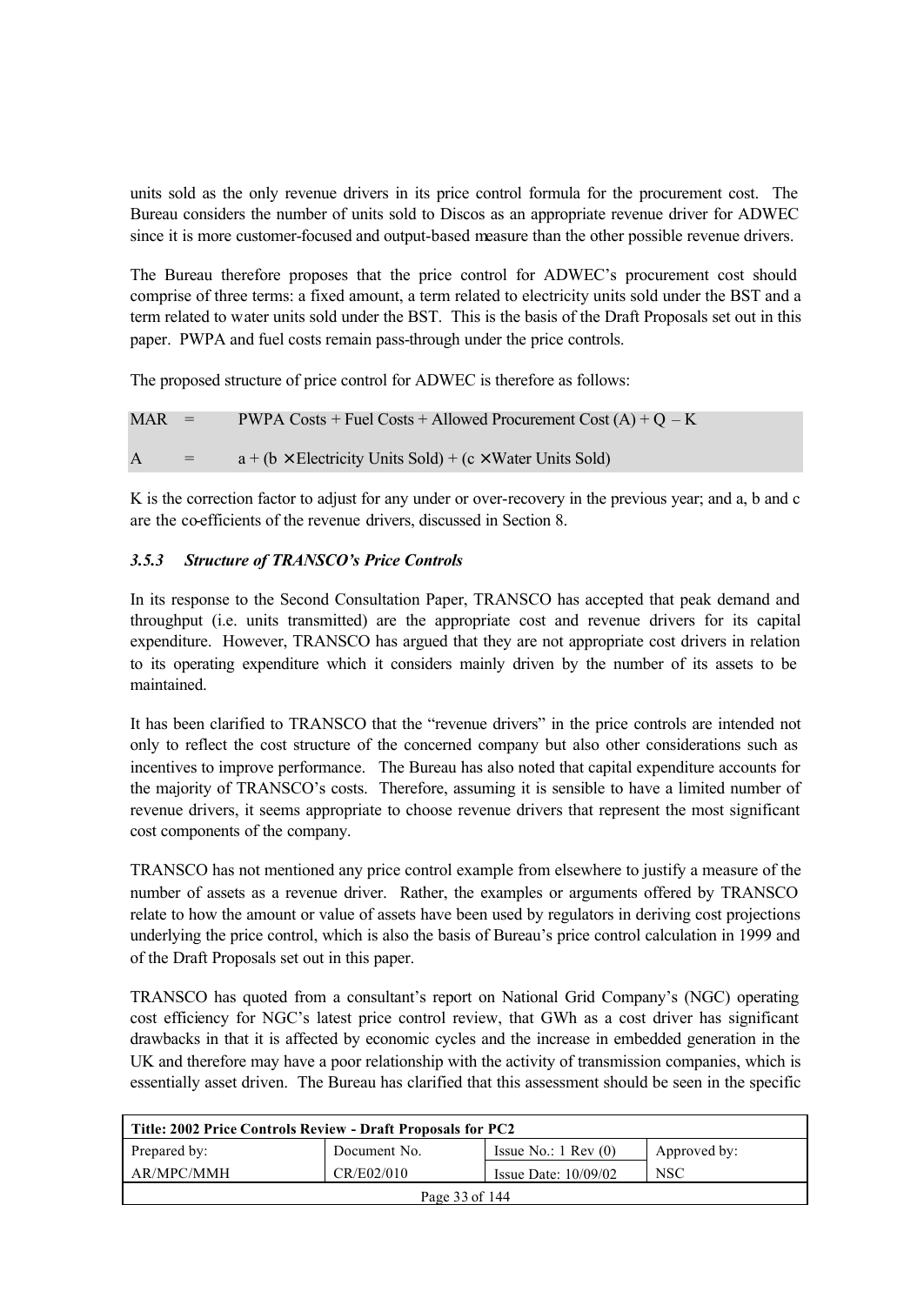context of NGC in England and Wales, where electricity demand is broadly stable. In the case of TRANSCO in Abu Dhabi, the GWh transmitted has been increasing rapidly in recent years and this trend is expected to continue for the foreseeable future. Furthermore, in contrast to the UK, there has not been an increase in embedded generation (nor desalination) in the Emirate of Abu Dhabi, nor is it expected in the near future. These factors limit the relevance to TRANSCO of the examples it quoted. In any case, even if it were accepted that there were any drawbacks in GWh as a revenue driver, this would be offset by the use of maximum demand (MW) as the second revenue driver which is closely correlated with the transmission assets required.

TRANSCO has stated that NGC's Transmission Owner (TO) present price control does not include any factor for maximum demand or throughput. On the contrary, the Bureau understands that NGC's present TO price controls do involve 'G' factors relating to the capacity in GW of new generator connections. In any case, TRANSCO's argument needs to be assessed keeping in view the difference in situations faced by NGC and TRANSCO. Fixing a revenue cap under a price control without having regard to growing demand in Abu Dhabi would subject TRANSCO to a substantial risk of not recovering its increasing costs incurred to meet the growing demand. In addition to protecting TRANSCO, linking its revenue to peak demand and to throughput will also incentivise it to meet the growing demand and hence will protect its customers.

Contrary to TRANSCO's arguments, the following examples support the use of maximum demand and/or throughput as the revenue drivers for the price controls: NIE's transmission and distribution price controls (for which the revenue drivers are the volume of electricity transmitted and distributed); NGC's first two price controls (system maximum demand); price controls that existed in 2000 for UK Transco's gas transportation business and for the PES distribution businesses (volume of energy transported or distributed); price controls for electricity transmission businesses of ScottishPower and Scottish Hydro-Electric (units transmitted); and revenue caps on electricity network businesses (TransGrid and six distributors) in New South Wales (volume of electricity transported and volume of electricity sold).

TRANSCO has reiterated its earlier proposal for considering the number of "circuit-ends" as a revenue driver for its new price controls, which the Bureau considers is a continuation (and more precise explanation) of its proposal for the 'number of assets'. In addition to the above comments, the Bureau is concerned that using the number of assets as a revenue driver may induce the company concerned to install an excessive number of such assets even where, strictly-speaking, that are not needed, or are not needed in such number, in order to provide the outputs experienced by customers. TRANSCO has not explained how the number of circuit-ends is not open to such manipulation. Rather it has referred to the transmission network Security Standards (to safeguard against any such manipulation). These standards have not yet been established by TRANSCO to the Bureau's satisfaction.

Finally, TRANSCO has implicitly suggested other revenue drivers for its operating expenditure such as the number of substations/pumping stations, number of transformers/pumps, number of switches/valves, kilometers of cable, overhead lines and pipelines: The Bureau would like to

| Title: 2002 Price Controls Review - Draft Proposals for PC2 |              |                                 |              |  |  |
|-------------------------------------------------------------|--------------|---------------------------------|--------------|--|--|
| Prepared by:                                                | Document No. | Issue No.: $1 \text{ Rev } (0)$ | Approved by: |  |  |
| AR/MPC/MMH                                                  | CR/E02/010   | Issue Date: $10/09/02$          | <b>NSC</b>   |  |  |
| Page 34 of 144                                              |              |                                 |              |  |  |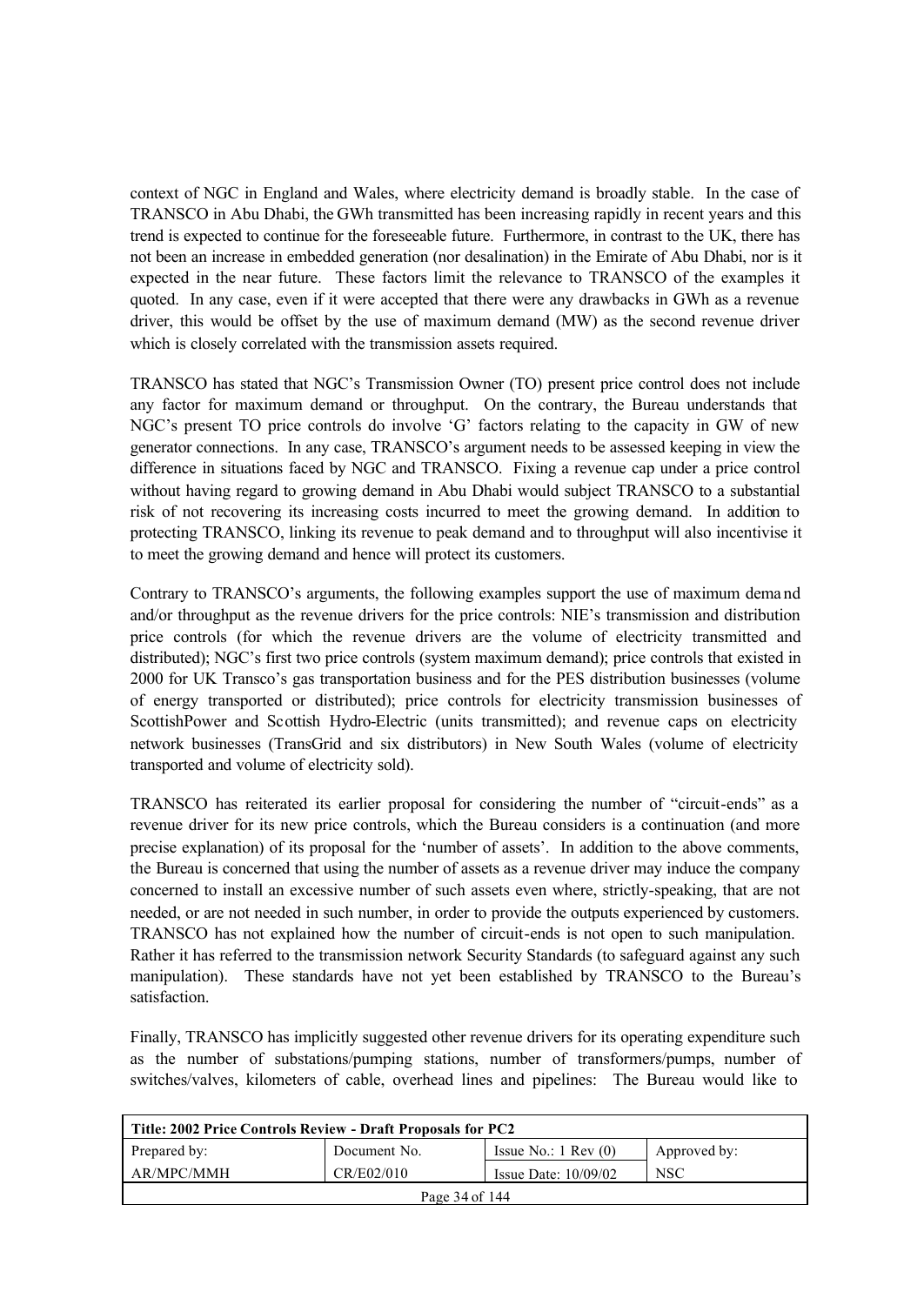reiterate that it is a matter of principle that the price control should be focused on outputs which are delivered to customers rather than on intermediate factors in which the customer has no direct interest.

The Bureau proposes that TRANSCO's revenue drivers should therefore continue to be a fixed amount, an amount related to peak demand and an amount related to metered units transmitted. In addition, the Bureau proposes inclusion of a new term for pass-through of ancillary services costs (A), subject to conditions set out in Section 3.4 relating to the existing economic purchase obligation (licence condition 18). The number of units transmitted should be the number of units measured as having been delivered to Discos, to provide TRANSCO with incentives to reduce losses on its system and to improve the metering of water and electricity leaving its system (while avoiding any double-counting of incentives under the PIS). Precise definitions of revenue drivers to this effect are set out in Section 4 of this paper and are the basis of the Draft Proposals.

The proposed structure of each of the separate price controls for the water and electricity transmission businesses of TRANSCO is as follows:

MAR =  $a + (b \times \text{Peak Demand}) + (c \times \text{Units Transmitted}) + \text{Ancillary Services Costs (A)} + Q - K$ 

#### *3.5.4 Structure of Discos' Price Controls*

There has been no objection to the proposal in the First and Second Consultation Papers that revenue drivers for ADDC and AADC should continue to be a fixed amount, an amount related to units distributed and an amount related to the number of customers. The Bureau has also reviewed the existing licence definitions of these terms to remove any ambiguity that may exist as to the meaning of "units distributed", and to remove any unnecessary inconsistency between how "number of customers" is defined for ADDC and AADC respectively. In the case of units distributed, the revenue drivers should be defined in terms of the number of units measured as having been delivered to final customers, to provide Discos with incentives to reduce losses on their systems and to improve the metering of water and electricity leaving their networks (while avoiding any double counting of incentives under PIS). Precise definitions of revenue drivers to this effect are set out in Section 4 of this paper and are the basis of the Draft Proposals.

As explained earlier, the Bureau proposes to continue with single controls covering the Disco's distribution and supply activities. The proposed structure of each of two separate price controls for water and electricity distribution and supply businesses of Discos is therefore as follows ("DSR" refers to distribution and supply revenue):

MAR = Electricity or Water Purchase Costs + Transmission Charges + Allowed DSR + Q - K

Distribution and Supply Revenue (DSR) =  $a + (b \times$  Number of Customers) + (c  $\times$  Units Distributed)

| Title: 2002 Price Controls Review - Draft Proposals for PC2 |              |                                 |              |  |  |
|-------------------------------------------------------------|--------------|---------------------------------|--------------|--|--|
| Prepared by:                                                | Document No. | Issue No.: $1 \text{ Rev } (0)$ | Approved by: |  |  |
| AR/MPC/MMH                                                  | CR/E02/010   | Issue Date: $10/09/02$          | <b>NSC</b>   |  |  |
| Page 35 of 144                                              |              |                                 |              |  |  |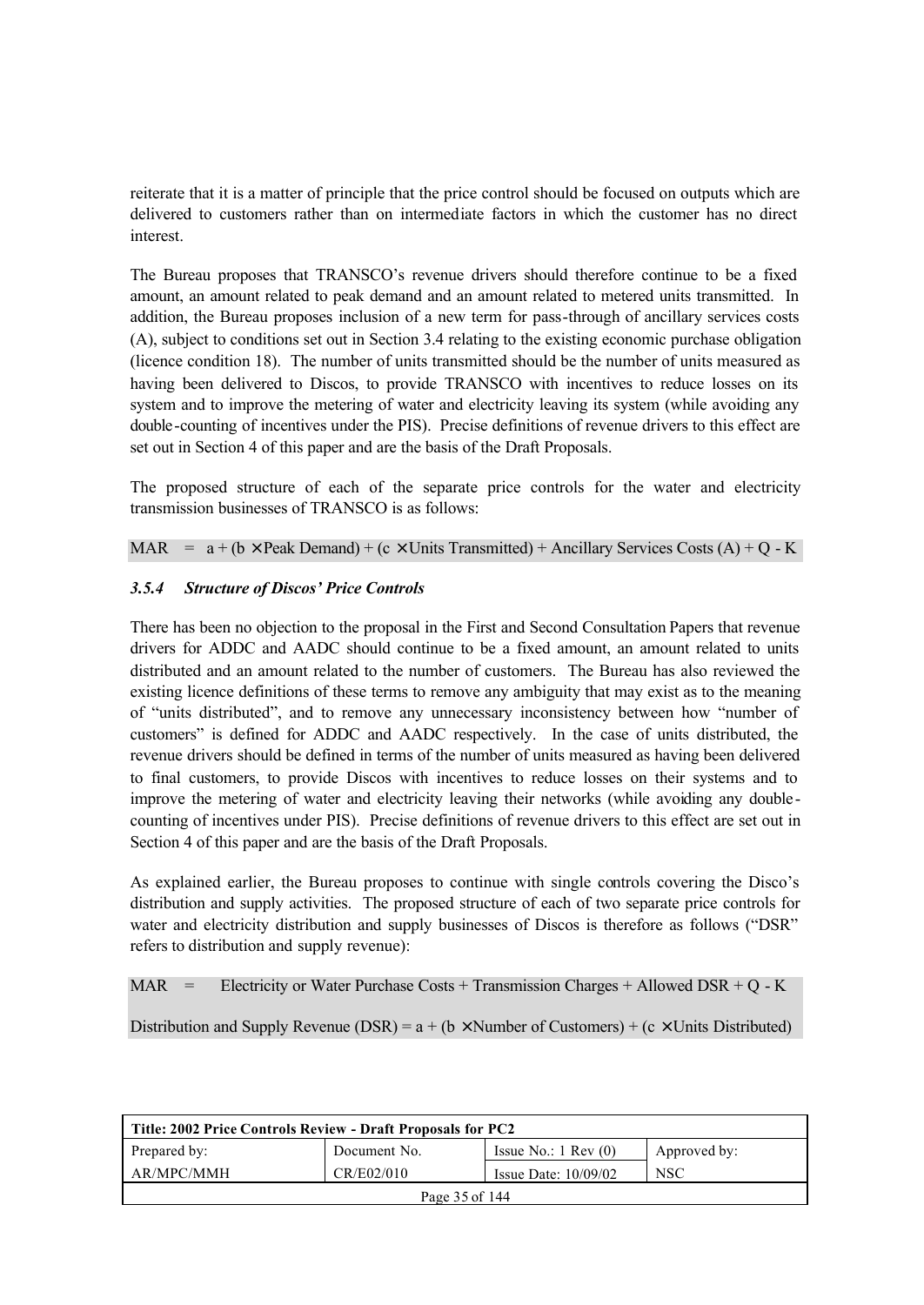#### *3.5.5 Definition of CPI*

It is necessary to define the term CPI used in the CPI-X price controls. Under the present controls of TRANSCO, ADDC and AADC, "CPI" is a weighted average of UAE CPI inflation and US CPI inflation. For ADWEC, "CPI" is defined solely in terms of UAE CPI inflation. The use of US CPI was intended to recognize that much of network companies' expenditures, particularly on capital items, is on imported goods, for which the UAE CPI might be an inappropriate index.

However, as explained in the Second Consultation Paper, the Bureau regards this as an imperfect way of dealing with the risk, since the input prices to which the companies are exposed may not be closely correlated with US inflation. Rather, input prices will be affected by inflation in suppliers' own countries, or by the world market, even if expressed in US dollars. The Bureau has therefore proposed to define CPI in the CPI-X formulae solely in terms of UAE inflation, and to instead address input price risks via specific adjustments to the cost projections to take account of any expected movements in real input prices or other "external" impacts on costs. None of the companies has provided the Bureau with any evidence or data for such specific adjustments to the cost projections. Nor has the Bureau yet seen conclusive evidence that the worldwide slowdown has led to a reduction in international construction prices, as has been suggested. The cost projections used in the Draft Proposals as set out in this paper therefore do not include any such adjustments.

| Title: 2002 Price Controls Review - Draft Proposals for PC2 |              |                                 |              |  |  |
|-------------------------------------------------------------|--------------|---------------------------------|--------------|--|--|
| Prepared by:                                                | Document No. | Issue No.: $1 \text{ Rev } (0)$ | Approved by: |  |  |
| AR/MPC/MMH                                                  | CR/E02/010   | Issue Date: $10/09/02$          | <b>NSC</b>   |  |  |
| Page 36 of 144                                              |              |                                 |              |  |  |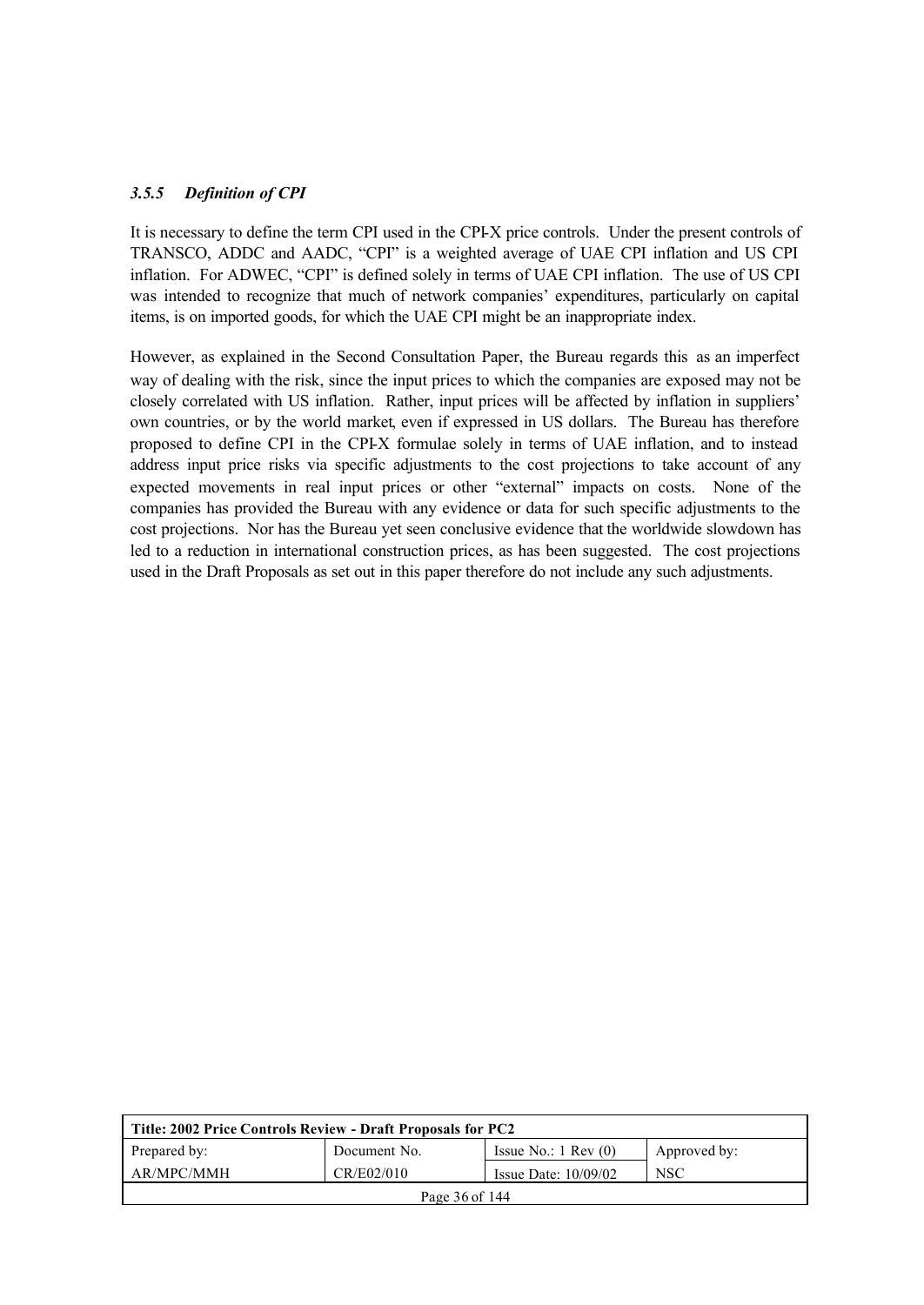# **4 Revenue Driver Assumptions**

## **4.1 The Need for Assumptions**

The notified values a, b, c and X are determined for each business by setting the total allowed revenue equal, in present value terms, to the total required revenue over the control period. The required revenue is de termined from the projections adopted by the Bureau, as explained later in this paper. Given the structure of the price control formulae (being based on 'revenue drivers'), the calculation of the maximum allowed revenue in accordance with the price control formula requires reasonable assumptions at the time of setting the price controls of revenue driver data such as customer numbers and units transmitted or distributed over the control period.

These assumptions have serious implications for the accuracy of the price controls and therefore required careful consideration. If, at the price control review, a revenue driver is assumed at a level higher than the expected level, the relevant notified value (being expressed in a payment per unit of the revenue driver) would be unreasonably understated, which would have the effect of lowering the future allowed revenue to below its correct value, to the disadvantage of the company. Similarly, if the revenue driver data for the future is assumed at a level lower than its expected level, the notified value would be overstated and therefore allow more revenue in future than it should, to the disadvantage of the customers.

Equal care is required to ensure that revenue driver projections are made on the same basis as the actual revenue driver would be measured in future. For instance, if the units used in the price control calculations are assumed to be metered in future, the units assumed when calibrating the revenue drivers must also be metered units. Any inconsistency between the basis of revenue driver data used at the price control review and that of actual revenue driver data to be used in Price Control Returns during implementation of price controls would result in lower or higher revenue than what should be allowed.

Nonetheless, there may be occasions when it is not possible to accurately predict the revenue drivers. For example, in the first price controls, the "units distributed" revenue drivers for the Discos were based on the number of metered units, in order to provide an incentive for the companies to improve the extent of metering. The accuracy of the projection, and hence of whether the companies concerned earned higher or lower revenue and profits than assumed when setting the price controls, depends on how they responded to this incentive.

It is therefore important to clearly define the revenue drivers at the outset and make careful and reasonable assumptions of their projections for the control period.

## **4.2 Definitions of Revenue Drivers**

The Bureau has undertaken a detailed review of the existing definitions of the "revenue drivers" set out in the companies' licences and used in setting the initial price controls. The review has indicated

| Title: 2002 Price Controls Review - Draft Proposals for PC2      |              |                                 |              |  |  |  |
|------------------------------------------------------------------|--------------|---------------------------------|--------------|--|--|--|
| Prepared by:                                                     | Document No. | Issue No.: $1 \text{ Rev } (0)$ | Approved by: |  |  |  |
| AR/MPC/MMH<br>CR/E02/010<br><b>NSC</b><br>Issue Date: $10/09/02$ |              |                                 |              |  |  |  |
| Page 37 of 144                                                   |              |                                 |              |  |  |  |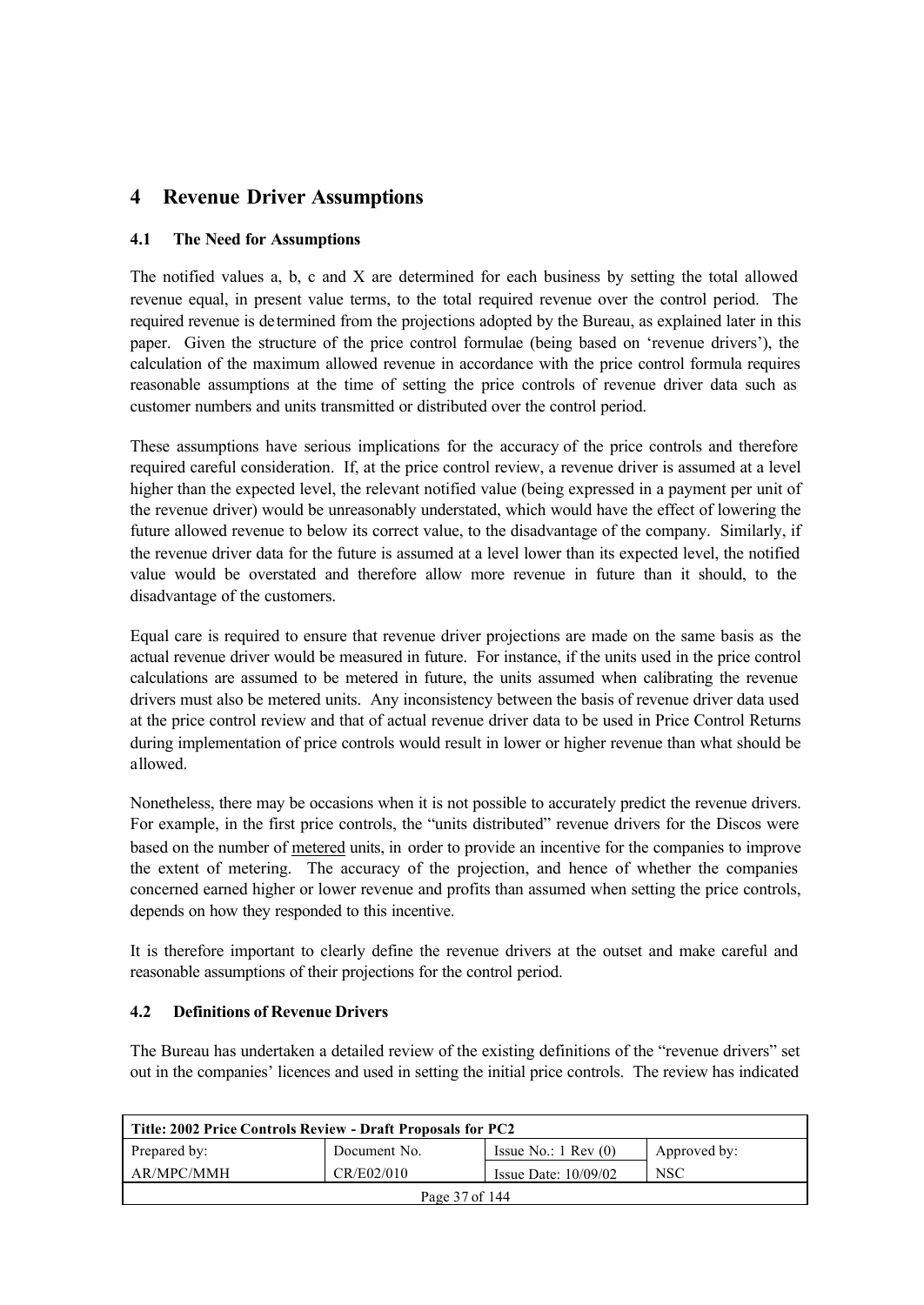a need to modify certain aspects of these definitions. Further, the two new revenue drivers proposed for ADWEC also need precise definitions. The Bureau's proposed definitions of all the revenue drivers for the revised price controls are presented in **Table 4.1**, followed by a discussion which highlights their important differences from the revenue drivers adopted for the first price controls.

| Company                             | <b>Revenue Driver</b>                                  | <b>Proposed Definition</b>                                                                                                                                                                                                                                                                                 |
|-------------------------------------|--------------------------------------------------------|------------------------------------------------------------------------------------------------------------------------------------------------------------------------------------------------------------------------------------------------------------------------------------------------------------|
| <b>ADWEC</b>                        | <b>Electricity Units Sold</b>                          | The aggregate quantity of electricity units (expressed in kilowatt-<br>hours) sold to licensed distribution operators in relevant year t as<br>metered or otherwise measured or reasonably calculated at<br>transmission supply points.                                                                    |
|                                     | <b>Water Units Sold</b>                                | The aggregate quantity of water units (expressed in imperial gallons)<br>sold to licensed distribution operators in relevant year t as metered or<br>otherwise measured or reasonably calculated at transmission supply<br>points.                                                                         |
| <b>TRANSCO</b>                      | <b>Peak Electricity</b><br>Demand                      | The maximum average electricity demand in an hour (expressed in<br>kilowatts) as metered or otherwise measured at exit points on leaving<br>the Licensee's electricity transmission system in relevant year t.                                                                                             |
|                                     | <b>Metered Electricity</b><br><b>Units Transmitted</b> | The aggregate quantity of electricity units transmitted (expressed in<br>kilowatt-hours) through the Licensee's electricity transmission system<br>in relevant year t metered (in compliance with the Metering and Data<br>Exchange Code) at exit points on leaving the Licensee's transmission<br>system. |
|                                     | <b>Peak Water Demand</b>                               | The maximum average water demand in a day (expressed in imperial<br>gallons per day) as metered or otherwise measured at exit points on<br>leaving the Licensee's water transmission system in relevant year t.                                                                                            |
|                                     | <b>Metered Water Units</b><br><b>Transmitted</b>       | The aggregate quantity of water units transmitted (expressed in<br>imperial gallons) through the Licensee's water transmission system in<br>relevant year t metered (in compliance with the Metering and Data<br>Exchange Code) at exit points on leaving the Licensee's transmission<br>system.           |
| <b>Discos</b><br>(ADDC and<br>AADC) | <b>Electricity Customer</b><br><b>Accounts</b>         | The number of electricity customer accounts registered with the<br>Licensee as of 31 December of relevant year t for the supply of<br>electricity by the Licensee in that relevant year.                                                                                                                   |
|                                     | <b>Metered Electricity</b><br><b>Units Distributed</b> | The aggregate quantity of electricity units distributed (expressed in<br>kilowatt-hours) through the Licensee's electricity distribution system<br>in relevant year t metered at exit points on leaving the Licensee's<br>distribution system.                                                             |
|                                     | <b>Water Customer</b><br><b>Accounts</b>               | The number of water customer accounts registered with the Licensee<br>as of 31 December of relevant year t for the supply of water by the<br>Licensee in that relevant year.                                                                                                                               |
|                                     | <b>Metered Water Units</b><br><b>Distributed</b>       | The aggregate quantity of water units distributed (expressed in<br>imperial gallons) through the Licensee's water distribution system in<br>relevant year t metered at exit points on leaving the Licensee's<br>distribution system.                                                                       |

| Title: 2002 Price Controls Review - Draft Proposals for PC2                     |  |  |  |  |  |  |
|---------------------------------------------------------------------------------|--|--|--|--|--|--|
| Prepared by:<br>Issue No.: $1 \text{ Rev } (0)$<br>Document No.<br>Approved by: |  |  |  |  |  |  |
| AR/MPC/MMH<br><b>NSC</b><br>CR/E02/010<br>Issue Date: $10/09/02$                |  |  |  |  |  |  |
| Page 38 of 144                                                                  |  |  |  |  |  |  |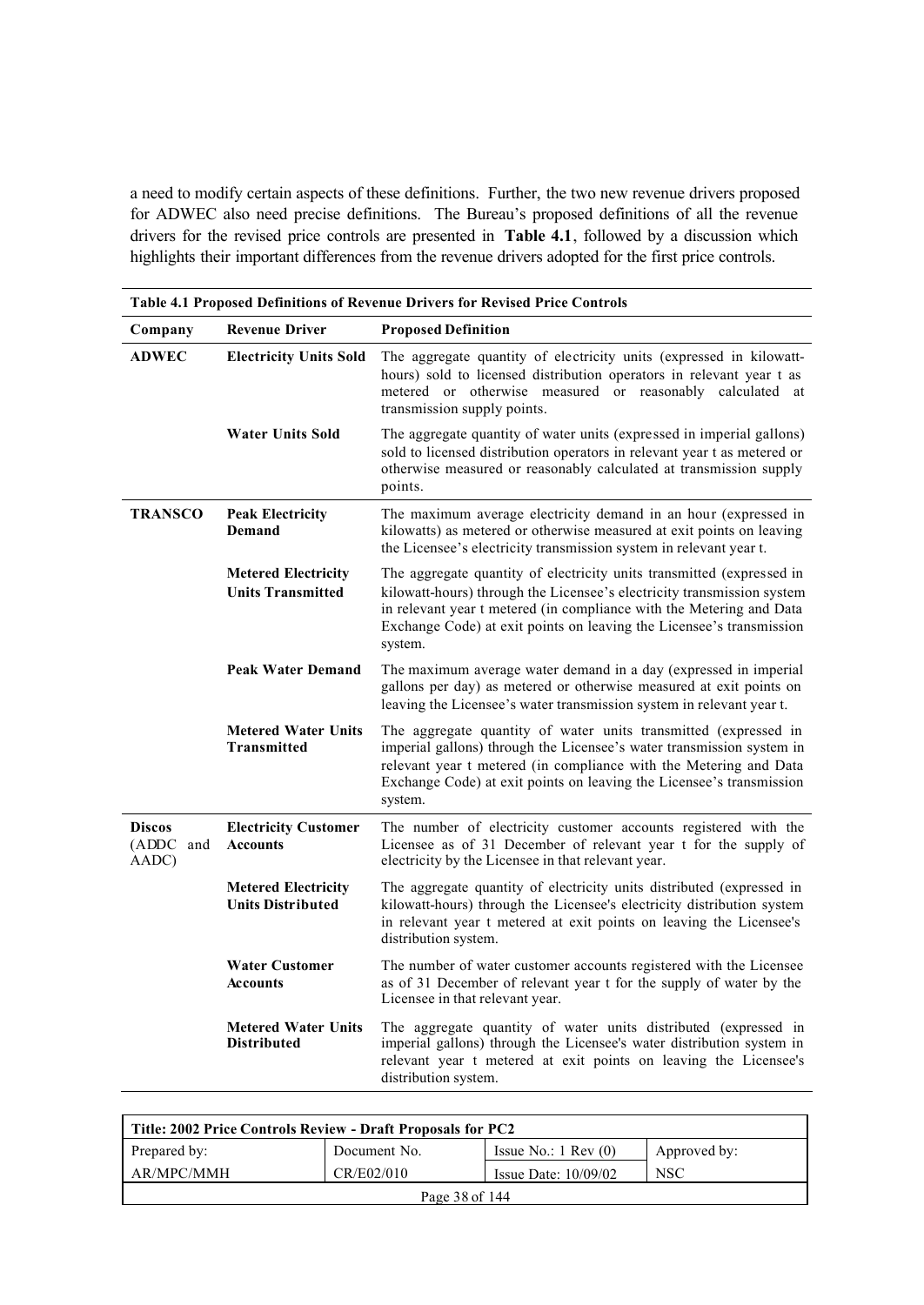As at present, annual revenue driver data will require to be audited as part of the Price Control Return (PCR) to be submitted by the companies to the Bureau by 31 March each year (licence target date). For the second price control period, companies will be provided with a financial incentive under the PIS to meet this target date (see Section 9 of this paper). The PCR will also be required to present information relevant to the calculation of the "Q" term under the PIS (see Section 9).

The following are some important points to be noted in relation to the above proposed definitions, in particular the changes from the existing definitions in the licences:

- The Bureau proposes to introduce variable revenue drivers into ADWEC's price control for the first time. Electricity and water units sold by ADWEC have been defined at transmission supply points (i.e. TRANSCO's exit points, as defined in ADWEC's licence) so that they would not be affected by any change in assumptions for transmission loss adjustment factors under the BST. These definitions also reflect the 'true' units sold to Discos that should be reconcilable with the units used for calculating ADWEC's invoices to Discos.
- The proposed definitions will simplify the respective licence conditions by eliminating the need for several intermediate terms that presently exist in the licences of network companies, such as 'metered', 'regulated water units transmitted', 'regulated electricity units transmitted', 'regulated water units distributed', 'regulated electricity units distributed', and 'electricity unit distributed'.
- All other specific terms used in the above proposed definitions will remain as already defined in the respective licences. These terms are 'relevant year', 'relevant year t', 'licensed distribution operator', 'transmission supply point', 'electricity transmission system', 'water transmission system', 'transmission system', 'electricity distribution system', 'water distribution system' and 'distribution system'.
- The review of revenue driver data recently carried out by the Bureau for network companies in connection with their Price Control Returns (PCRs) has helped the Bureau to better understand the basis of companies' revenue driver data presently being reported to the Bureau. This improved understanding is reflected in the more precise definitions of some of the revenue drivers as set out in the above table. For example, the same definitions of "customer accounts" are proposed for ADDC and AADC, as the Bureau has not found any difference between AADC's calculations of the number of 'electricity customer accounts' and the number of 'electricity service connections' (the present definition for AADC).
- The proposed electricity and water units both transmitted and distributed require to be metered at the exit points of the relevant transmission or distribution network, hence providing the network companies with an incentive to improve their system metering and losses. This will remove the facility to 'reasonably calculate' the units transmitted as presently allowed in TRANSCO's licence, and hence provide it with similar incentives as are already in place for the Discos. The implication of this change is that the Bureau needs to have estimates, at the time of setting the

| Title: 2002 Price Controls Review - Draft Proposals for PC2 |              |                                 |              |  |  |  |
|-------------------------------------------------------------|--------------|---------------------------------|--------------|--|--|--|
| Prepared by:                                                | Document No. | Issue No.: $1 \text{ Rev } (0)$ | Approved by: |  |  |  |
| CR/E02/010<br>AR/MPC/MMH<br>NSC<br>Issue Date: $10/09/02$   |              |                                 |              |  |  |  |
| Page 39 of 144                                              |              |                                 |              |  |  |  |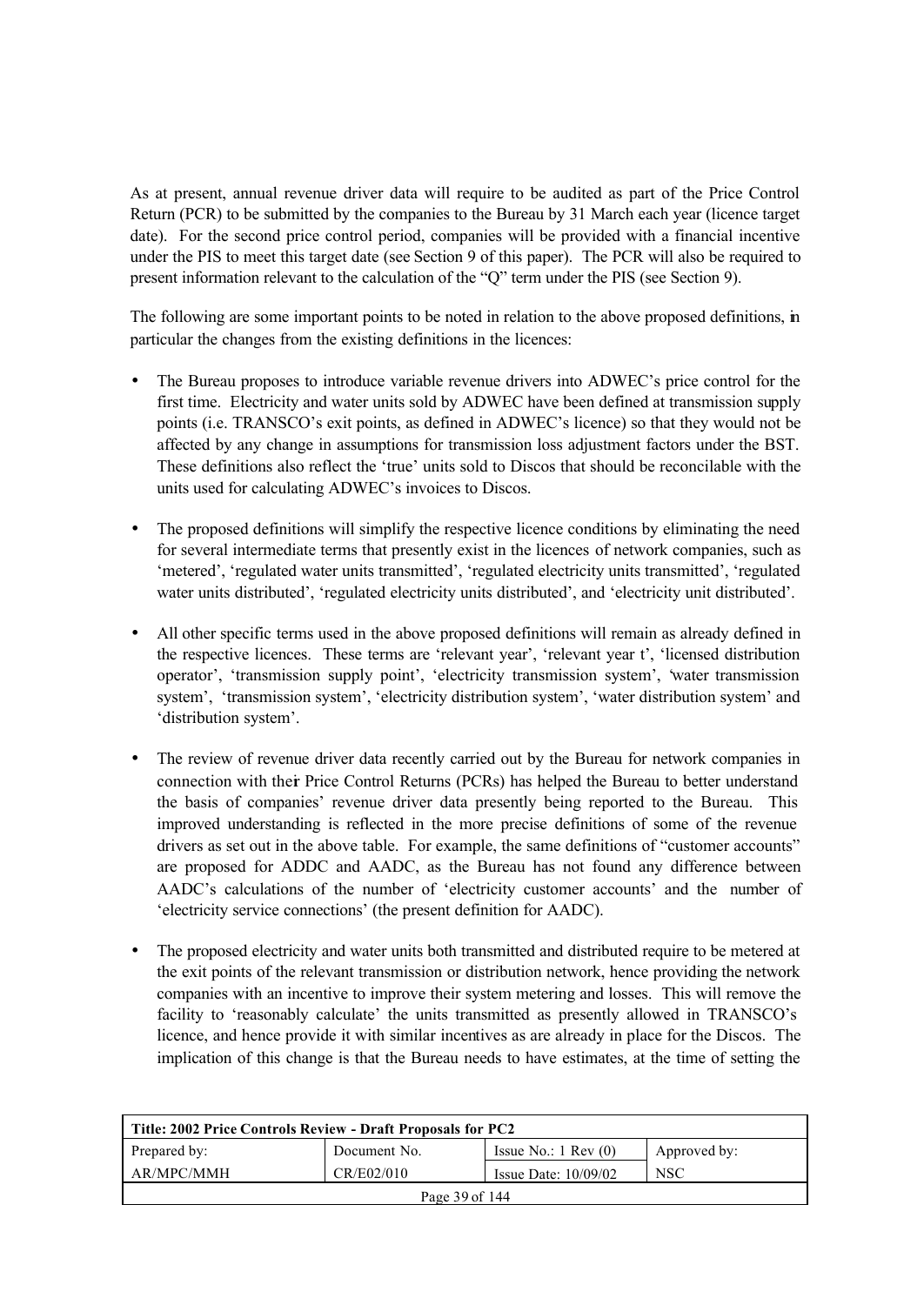revised price controls, of units transmitted metered at exit points to make reasonable assumptions for the revised price controls.

- Unlike other demand-based revenue drivers for network companies (which require units to be metered at exit points), the 'peak electricity demand' and 'peak water demand' revenue drivers for TRANSCO will continue to have the facility to be "otherwise measured".
- The reference to "pursuant to the Metering and Data Exchange Code" in the definition of 'metered' in TRANSCO's licence has been changed to "in compliance with the Metering and Data Exchange Code" to remove any ambiguity in the definition of "metered electricity units transmitted" and "metered water units transmitted".
- The only revenue drivers for which the facility of 'reasonably calculated' is proposed are 'electricity units sold' and 'water units sold' for ADWEC. This is be cause ADWEC does not own and operate the related meters and has to rely on figures given by TRANSCO which may be metered or may involve some calculations. (Presently, the measurements of units transmitted were also allowed to be "reasonably calculated" – this has been removed and replaced by a requirement for metered data at exit points in compliance with MDEC.)

## **4.3 The Overall Approach**

The following sections present the Bureau's assumptions on each revenue driver data for the next price control period and describe how the Bureau has arrived at these assumptions. In making these assumptions, the Bureau has attempted as far as possible to use the estimates of revenue driver data provided by the relevant company as part of its Price Control Information Submission (PCS) where it regards them as likely to be reasonably accurate.

The accuracy and reasonableness of the Bureau's estimates are cross-checked by comparing them in the following sections with corresponding or related data provided by the relevant company as part of the latest Price Control Returns (PCRs), or by other companies as part of their PCSs, or by ADWEC and TRANSCO in the latest drafts of their seven and five year planning statements (SYS and FYS respectively). Where necessitated by any error or lack of any data, the Bureau has made adjustments to the relevant company's forecasts of its revenue driver data and has described such adjustments and reasons for them in the following sections. The Bureau has also projected certain revenue drivers to provide companies to improve the scope and quality of metering.

As the following discussion illustrates, it is no exaggeration to say that almost every data submission from the companies appears to contain data revisions (whether intended or unintended) or apparent inconsistencies with related data submitted by other companies. This has necessitated the exercise of a degree of judgement by the Bureau in order to determine reasonable projections.

| Title: 2002 Price Controls Review - Draft Proposals for PC2 |                                                    |                                 |              |  |  |  |
|-------------------------------------------------------------|----------------------------------------------------|---------------------------------|--------------|--|--|--|
| Prepared by:                                                | Document No.                                       | Issue No.: $1 \text{ Rev } (0)$ | Approved by: |  |  |  |
| AR/MPC/MMH                                                  | CR/E02/010<br><b>NSC</b><br>Issue Date: $10/09/02$ |                                 |              |  |  |  |
| Page 40 of 144                                              |                                                    |                                 |              |  |  |  |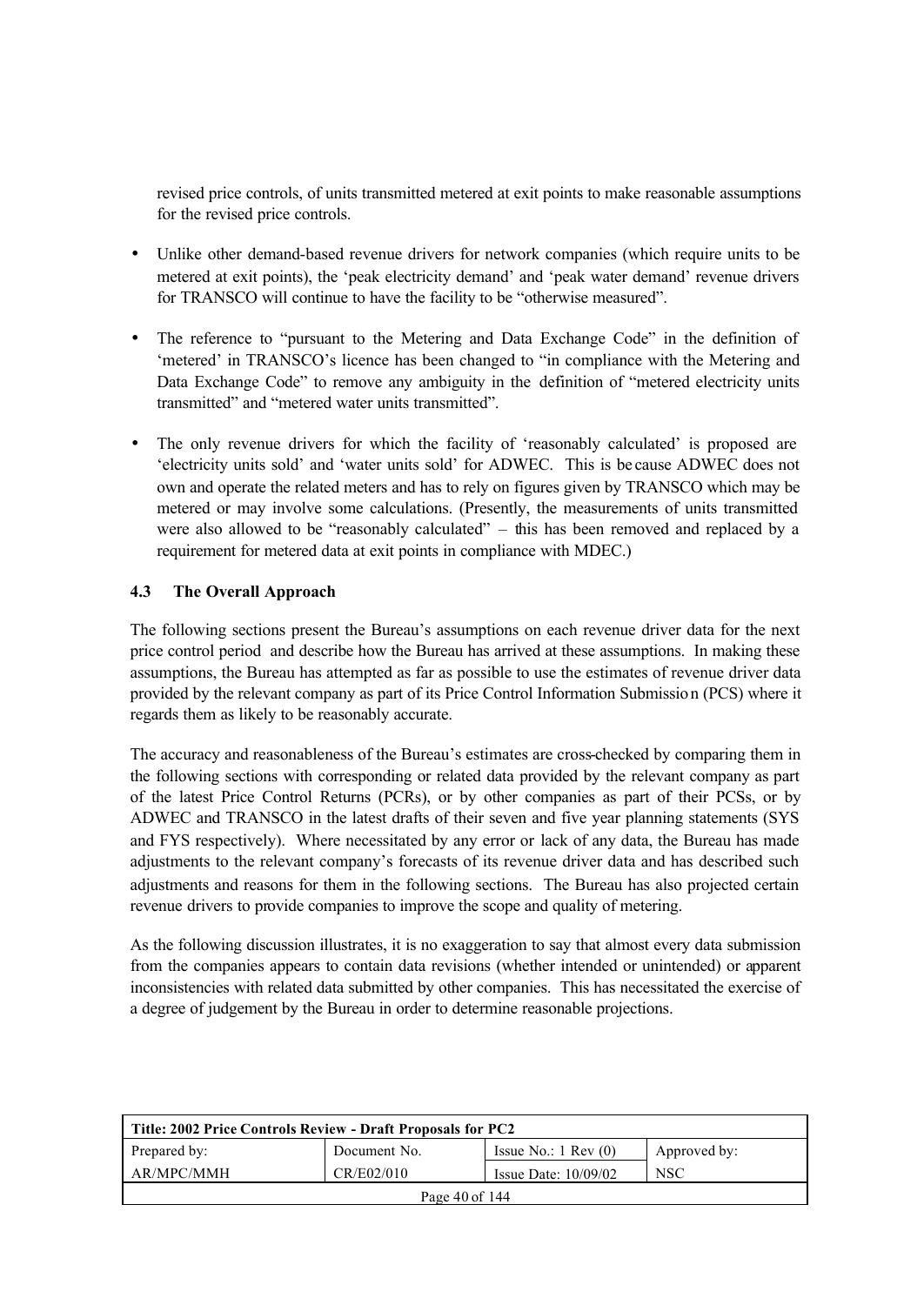### **4.4 Revenue Driver Assumptions for ADWEC**

The Bureau has proposed two new revenue drivers for the price control on ADWEC's procurement cost: electricity units sold and water units sold. **Tables 4.2** and **4.3** show the Bureau's assumptions for these revenue drivers **in bold**, which are based on ADWEC's PCS figures for the units entering the transmission system adjusted for transmission losses (of 1.8% for electricity and 4% for water, as per the BST assumptions). These tables also compare ADWEC's PCS adjusted figures with TRANSCO's PCS figures, indicating differences between the two sources for both future forecasts and actual past data (despite the fact that the source of the data seems to be the same, i.e. TRANSCO). In particular, the significant increase in water units projected by ADWEC for 2002 and onwards is not reflected in TRANSCO's data.

| Table 4.2 Electricity Units Sold (GWh) |        |        |        |        |        |        |        |
|----------------------------------------|--------|--------|--------|--------|--------|--------|--------|
|                                        | 1999   | 2000   | 2001   | 2002   | 2003   | 2004   | 2005   |
| ADWEC PCS*                             | 15,189 | 16,319 | 17,912 | 19,722 | 22,203 | 25,030 | 28,093 |
| % YoY Change                           |        | $7\%$  | 10%    | 10%    | 13%    | 13%    | 12%    |
| TRANSCO PCS**                          | 14.576 | 16.676 | 17,687 | 19,433 | 22,300 | 24,800 | 28,000 |
| % YoY Change                           |        | 14%    | 6%     | 10%    | 15%    | 11%    | 13%    |
| <b>Bureau's Assumptions***</b>         | 14,915 | 16,025 | 17,589 | 19,367 | 21,803 | 24,580 | 27,588 |
| % YoY Change                           |        | $7\%$  | 10%    | 10%    | 13%    | 13%    | 12%    |

\* All figures are expressed at entry points to the transmission system.

\*\* All figures are expressed at exit points from the transmission system.

\*\*\* Calculated by the Bureau by an adjustment to ADWEC's PCS figures for electricity transmission loss (1.8% as per the BST assumption).

| Table 4.3 Water Units Sold (MG) |        |        |        |         |         |         |         |
|---------------------------------|--------|--------|--------|---------|---------|---------|---------|
|                                 | 1999   | 2000   | 2001   | 2002    | 2003    | 2004    | 2005    |
| ADWEC PCS*                      | 69,081 | 79.277 | 88,239 | 128,507 | 144.564 | 163,670 | 182,237 |
| % YoY Change                    |        | 15%    | 11%    | 46%     | 12%     | 13%     | 11%     |
| TRANSCO PCS**                   | 75.359 | 79.895 | 90,085 | 99.094  | 110,370 | 124.400 | 139,200 |
| % YoY Change                    |        | 6%     | 13%    | 10%     | 11%     | 13%     | 12%     |
| Bureau's Assumptions***         | 66,317 | 76,105 | 84,709 | 123,367 | 138,781 | 157,124 | 174,947 |
| % YoY Change                    |        | 15%    | 11%    | 46%     | 12%     | 13%     | 11%     |

\* All figures are expressed at entry points to the transmission system.

\*\* All figures are expressed at exit points from the transmission system.

\*\*\* Calculated by the Bureau by applying an adjustment to ADWEC's PCS figures for water transmission loss (4% as per the BST assumption).

### **4.5 Revenue Driver Assumptions for TRANSCO**

The following are the four proposed revenue drivers for TRANSCO's water and electricity price controls, as defined in Table **4.1**:

| Title: 2002 Price Controls Review - Draft Proposals for PC2      |              |                                 |              |  |  |  |
|------------------------------------------------------------------|--------------|---------------------------------|--------------|--|--|--|
| Prepared by:                                                     | Document No. | Issue No.: $1 \text{ Rev } (0)$ | Approved by: |  |  |  |
| CR/E02/010<br><b>NSC</b><br>AR/MPC/MMH<br>Issue Date: $10/09/02$ |              |                                 |              |  |  |  |
| Page 41 of 144                                                   |              |                                 |              |  |  |  |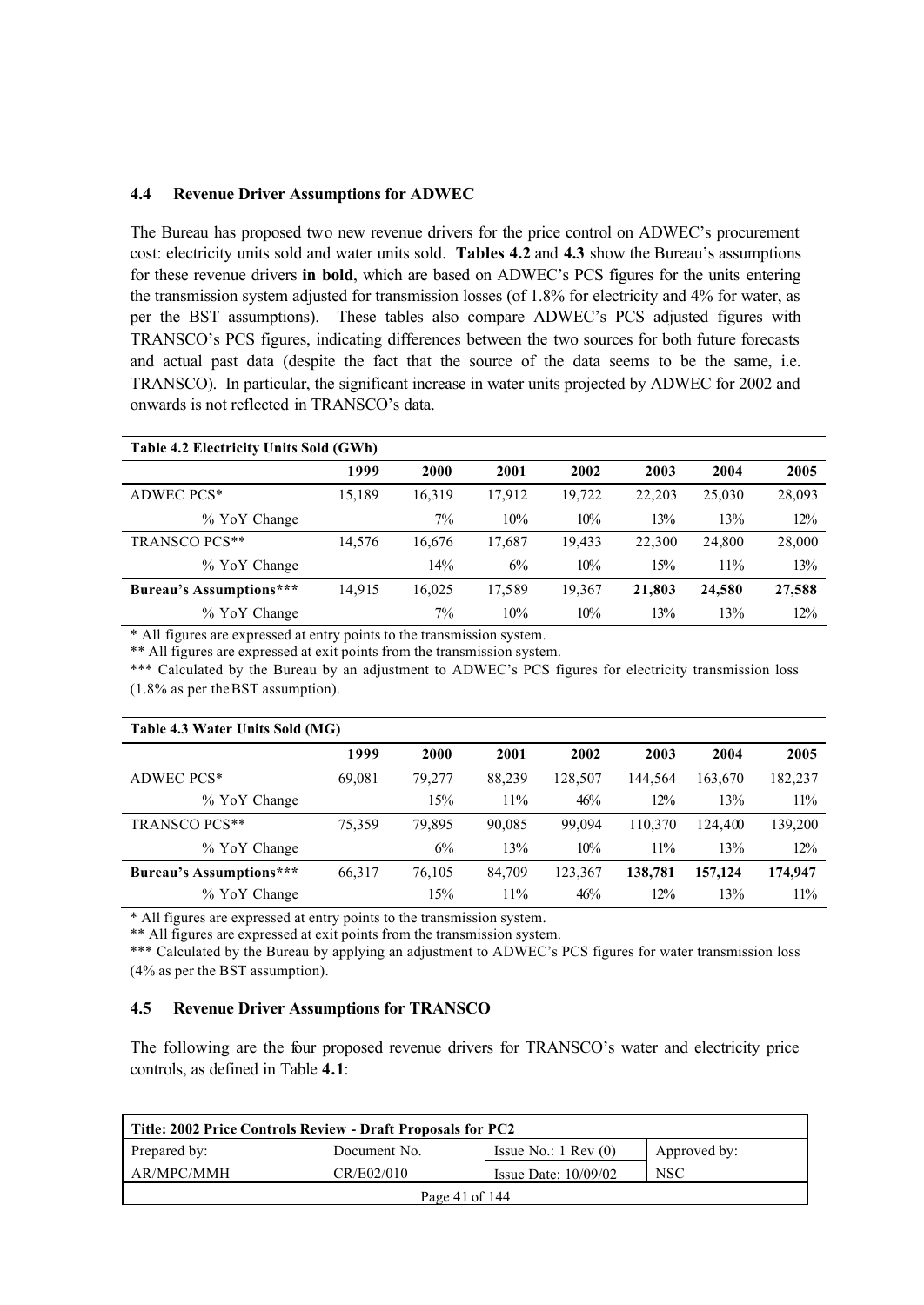- 1. Peak electricity demand
- 2. Metered electricity units transmitted
- 3. Peak water demand
- 4. Metered water units transmitted

The Bureau's assumptions for these revenue drivers are explained in turn in the following subsections.

### *4.5.1 TRANSCO's Peak Electricity Demand (MW)*

**Table 4.4** presents the data on peak electricity demand available to the Bureau from various sources and their implied percentage increases from year to year. The first two sources in the table indicate the peak demand at transmission system exit points (which is the required basis for this revenue driver), whereas the next three sources provide the peak demand at entry points to the transmission system, hence requiring adjustment for transmission losses (and perhaps for auxiliary consumption of production plant) to estimate the demand at exit points. Though estimated at different points of the transmission system, these sources show similar annual increases in peak demand in percentage terms.

TRANSCO's latest PCR provides the latest available data on actual peak demand for 1999-2001 at transmission system exit points and has been adopted by the Bureau as the basis for its assumptions for 2003-2005, as indicated in the last two rows of **Table 4.4**. However, TRANSCO's PCR does not provide any estimate for the period 2002-2005. The Bureau has therefore applied the annual percentage increase as assumed in TRANSCO's PCS for this period to project forward the assumptions on peak demand (shown **in bold** in the table).

TRANSCO has explained to the Bureau that the figures for peak electricity demand produced for 2000 and 2001 are on a "real time" basis, and so the figures are a measure of the instantaneous peak, rather than the average demand in the peak hour (the latter is required by the existing and proposed definitions of 'peak electricity demand'). They may also erroneously include an element of transmission losses. Both of these factors might overstate the estimated peak demand figures. On the other hand, the peak demand growth assumed by the Bureau is at the lower end of projections, which will tend to offset any over-estimation of the base figure. Nonetheless, the Bureau's assumptions may need further refinement which, pending receipt of further necessary information from TRANSCO, may be made in the assumptions for the Final Proposals.

| Title: 2002 Price Controls Review - Draft Proposals for PC2      |                                                                 |  |  |  |  |  |
|------------------------------------------------------------------|-----------------------------------------------------------------|--|--|--|--|--|
| Prepared by:                                                     | Issue No.: $1 \text{ Rev } (0)$<br>Document No.<br>Approved by: |  |  |  |  |  |
| AR/MPC/MMH<br>CR/E02/010<br><b>NSC</b><br>Issue Date: $10/09/02$ |                                                                 |  |  |  |  |  |
| Page 42 of 144                                                   |                                                                 |  |  |  |  |  |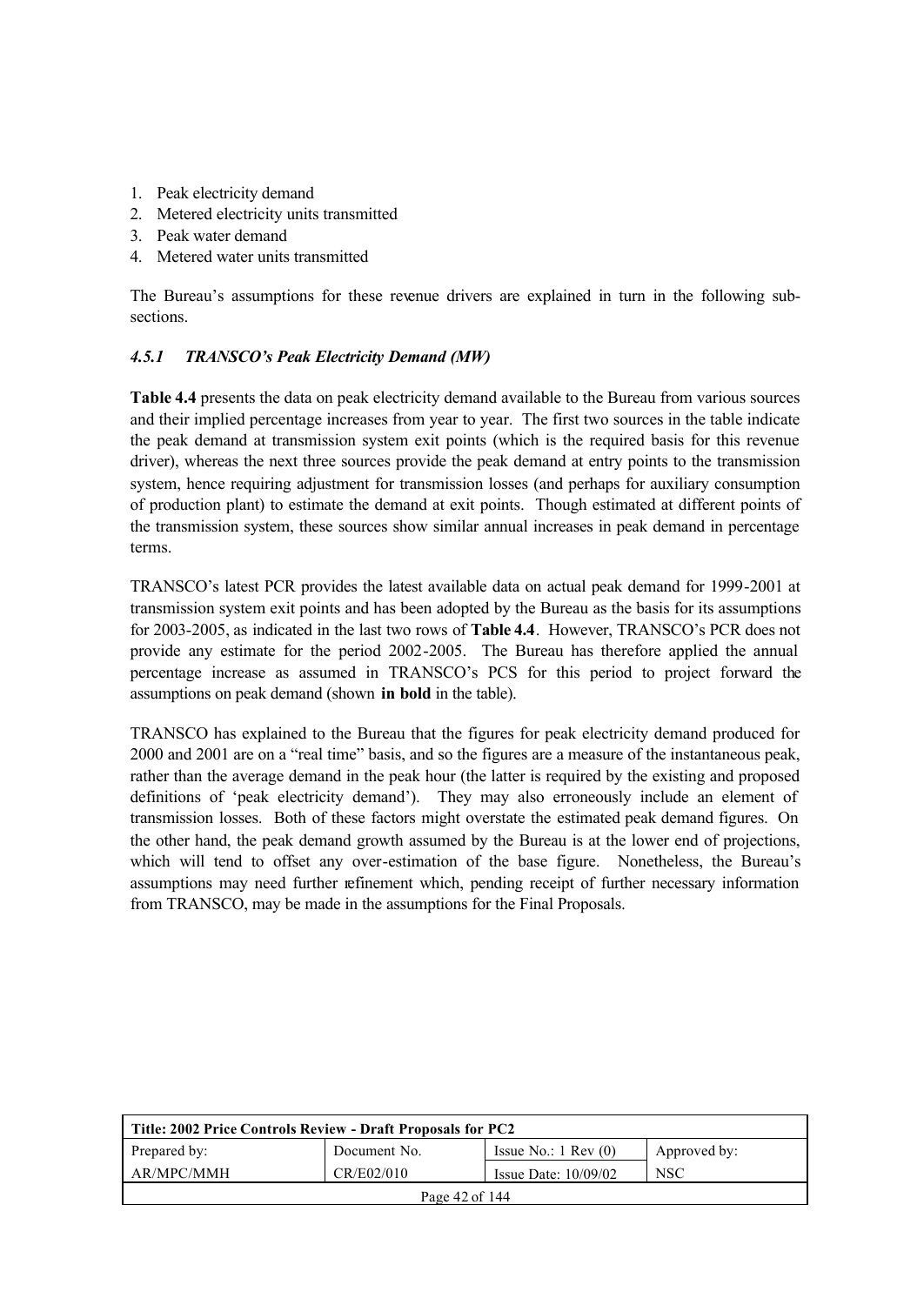| Table 4.4: TRANSCO Peak Electricity Demand (MW)* |       |       |       |       |       |       |       |
|--------------------------------------------------|-------|-------|-------|-------|-------|-------|-------|
|                                                  | 1999  | 2000  | 2001  | 2002  | 2003  | 2004  | 2005  |
| <b>TRANSCO PCR</b>                               | 2,759 | 2,998 | 3,334 |       |       |       |       |
| % YoY Change                                     |       | 9%    | 11%   |       |       |       |       |
| <b>TRANSCO PCS</b>                               | 2,759 | 2,998 | 3,334 | 3,500 | 4,056 | 4,519 | 5,109 |
| % YoY Change                                     |       | 9%    | 11%   | $5\%$ | 16%   | 11%   | 13%   |
| TRANSCO FYS (Entry)                              |       |       |       | 4,304 | 4,714 | 5,315 | 5,965 |
| % YoY Change                                     |       |       |       |       | 10%   | 13%   | 12%   |
| ADWEC PCS (Entry)                                | 2,768 | 2,943 | 3,306 | 3,731 | 4,094 | 4,615 | 5,180 |
| % YoY Change                                     |       | 6%    | 12%   | 13%   | 10%   | 13%   | 12%   |
| ADWEC SYS (Entry)                                | 3,104 | 3,304 | 3,723 | 4,202 | 4,610 | 5,197 | 5,833 |
| % YoY Change                                     |       | $6\%$ | 13%   | 13%   | 10%   | 13%   | 12%   |
| <b>Bureau's Assumptions</b>                      | 2,759 | 2,998 | 3,334 | 3,500 | 4,056 | 4,519 | 5,109 |
| % YoY Change                                     |       | 9%    | 11%   | $5\%$ | 16%   | 11%   | 13%   |

\* Unless otherwise stated, all figures are as measured at transmission system exit points.

PCR = Price Control Return (latest); PCS = Price Control Information Submission (latest);

SYS = Seven-Year Statement (latest draft); FYS = Five-Year Statement (latest draft)

 $YoY = Year-on-vear$ 

### *4.5.2 TRANSCO's Metered Electricity Units Transmitted*

**Table 4.5** shows the data on electricity units transmitted from various sources and their implied annual percentage increases. Data from TRANSCO relates to units transmitted at transmission system exit points, but includes both metered and unmetered units (whereas the proposed definition of 'metered electricity units transmitted' in **Table 4.1** specifies metered units only). On the other hand, ADWEC's submitted units are as me asured at entry points. Hence, for comparison purposes, the Bureau has converted the entry point data submitted by ADWEC to an estimate at exit points by applying a transmission loss adjustment factor of 1.8% (in line with the BST assumption).

There are significant differences between the data from TRANSCO and ADWEC, even for the past years despite the fact that the very source of these data is understood to be the same (i.e. TRANSCO). Sometimes such a difference appears anomalous and requires explanation. For example, in 2000, TRANSCO's units transmitted at exit points are higher than those of ADWEC at entry points.

An assumption is required as to the number of electricity units metered at exit points. TRANSCO has informed the Bureau that presently none of the meters can be considered as MDEC compliant, but that it plans to let a project which, if implemented, would enable 100% metering (MDEC compliant) within about a year. The Bureau is concerned with such a poor metering on the transmission system, despite the lapse of about three and half year of TRANSCO's existence. Whether the specific project mentioned above is implemented or not, it is important that TRANSCO improves its metering significantly over a short time. The Bureau has therefore taken overall units

| Title: 2002 Price Controls Review - Draft Proposals for PC2 |                                                    |                                 |              |  |  |  |  |
|-------------------------------------------------------------|----------------------------------------------------|---------------------------------|--------------|--|--|--|--|
| Prepared by:                                                | Document No.                                       | Issue No.: $1 \text{ Rev } (0)$ | Approved by: |  |  |  |  |
| AR/MPC/MMH                                                  | CR/E02/010<br><b>NSC</b><br>Issue Date: $10/09/02$ |                                 |              |  |  |  |  |
| Page 43 of 144                                              |                                                    |                                 |              |  |  |  |  |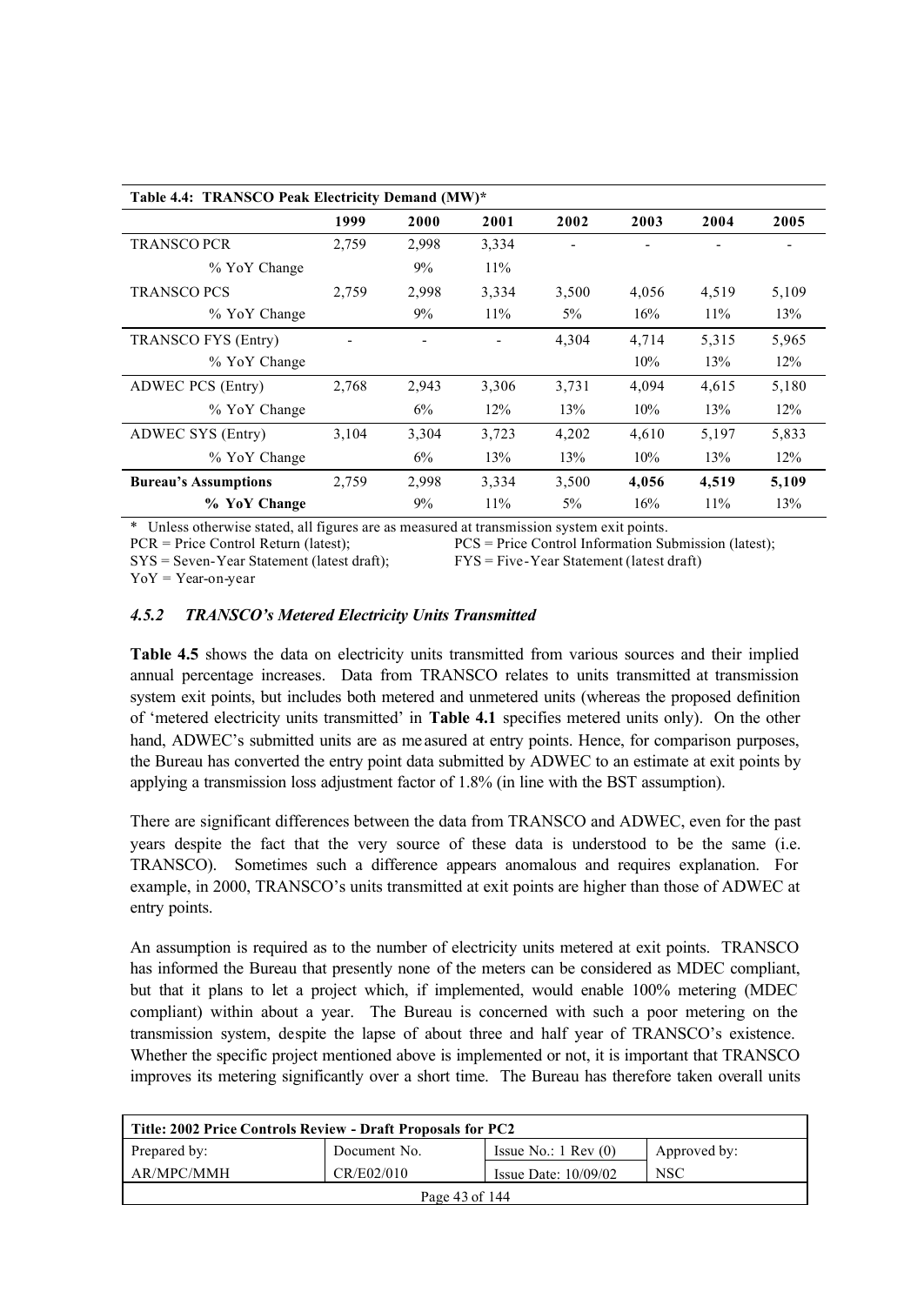transmitted as per TRANSCO's latest PCR as the base and assumed that 50%, 75% and 100% of these units would be metered (as per the proposed new licence definition) in 2003, 2004 and 2005, respectively. These assumptions will act like targets for metering improvements which, if TRANSCO fails to achieve them, will cause it to lose some allowed revenue during the next control period. On the other hand, if it over-performs these assumptions, TRANSCO will receive additional revenue. The third last row in **Table 4.5**, marked as 'Metered Only', shows the Bureau's assumptions (**in bold**) for 'metered electricity units transmitted' for the purpose of Draft Proposals.

| Table 4.5: TRANSCO Metered Electricity Units Transmitted (GWh) |        |        |        |        |        |        |        |  |
|----------------------------------------------------------------|--------|--------|--------|--------|--------|--------|--------|--|
|                                                                | 1999   | 2000   | 2001   | 2002   | 2003   | 2004   | 2005   |  |
| <b>TRANSCO PCR</b> (total)                                     | 14,576 | 16,676 | 17,687 |        |        |        |        |  |
| % YoY Change                                                   |        | 14%    | 6%     |        |        |        |        |  |
| <b>TRANSCO PCS</b> (total)                                     | 14,576 | 16,676 | 17,687 | 19,433 | 22,300 | 24,800 | 28,000 |  |
| % YoY Change                                                   |        | 14%    | 6%     | 10%    | 15%    | 11%    | 13%    |  |
| ADWEC PCS (at entry points)                                    | 15,189 | 16,319 | 17,912 | 19,722 | 22,203 | 25,030 | 28,093 |  |
| % YoY Change                                                   |        | $7\%$  | 10%    | 10%    | 13%    | 13%    | 12%    |  |
| ADWEC PCS (at exit points)*                                    | 14,916 | 16,025 | 17,589 | 19,367 | 21,803 | 24,580 | 27,588 |  |
| % YoY Change                                                   |        | $7\%$  | 10%    | 10%    | 13%    | 13%    | 12%    |  |
| <b>Bureau's Assumptions</b>                                    |        |        |        |        |        |        |        |  |
| Total                                                          | 14,576 | 16,676 | 17,687 | 19,433 | 22,300 | 24,800 | 28,000 |  |
| % YoY Change                                                   |        | 14%    | 6%     | 10%    | 15%    | 11%    | 13%    |  |
| Metered Only as % of Total                                     |        |        |        |        | 50%    | 75%    | 100%   |  |
| <b>Metered Only</b>                                            |        |        |        |        | 11,150 | 18,600 | 28,000 |  |
| % YoY Change                                                   |        |        |        |        |        | 67%    | 51%    |  |

\* Calculated by the Bureau by using an assumption of 1.8% electricity transmission loss (BST assumption).

### *4.5.3 TRANSCO's Peak Water Demand*

As shown in **Table 4.6**, the Bureau has used as the basis for its assumptions (shown **in bold** in the table) the peak water demand for 2003-2005 as estimated in TRANSCO's FYS and ADWEC's SYS (latest drafts). Since the figures from these statements are a measure of peak water demand at transmission system entry points, the Bureau has applied a water transmission loss adjustment factor of 3% (the same as used in these statements) to arrive at peak water demand at transmission system exit points. TRANSCO has recently submitted (without explanation) lower peak water demand estimates as part of a revised PCS, but unless it is furnished with an explanation the Bureau does not propose to adopt those figures.

The Bureau is not clear on the reasons for differences between TRANSCO's and ADWEC's actual data for past years and is currently attempting to clarify this with the companies concerned.

| Title: 2002 Price Controls Review - Draft Proposals for PC2 |              |                                 |              |  |  |  |  |  |  |
|-------------------------------------------------------------|--------------|---------------------------------|--------------|--|--|--|--|--|--|
| Prepared by:                                                | Document No. | Issue No.: $1 \text{ Rev } (0)$ | Approved by: |  |  |  |  |  |  |
| AR/MPC/MMH                                                  | CR/E02/010   | Issue Date: $10/09/02$          | <b>NSC</b>   |  |  |  |  |  |  |
| Page $44$ of $144$                                          |              |                                 |              |  |  |  |  |  |  |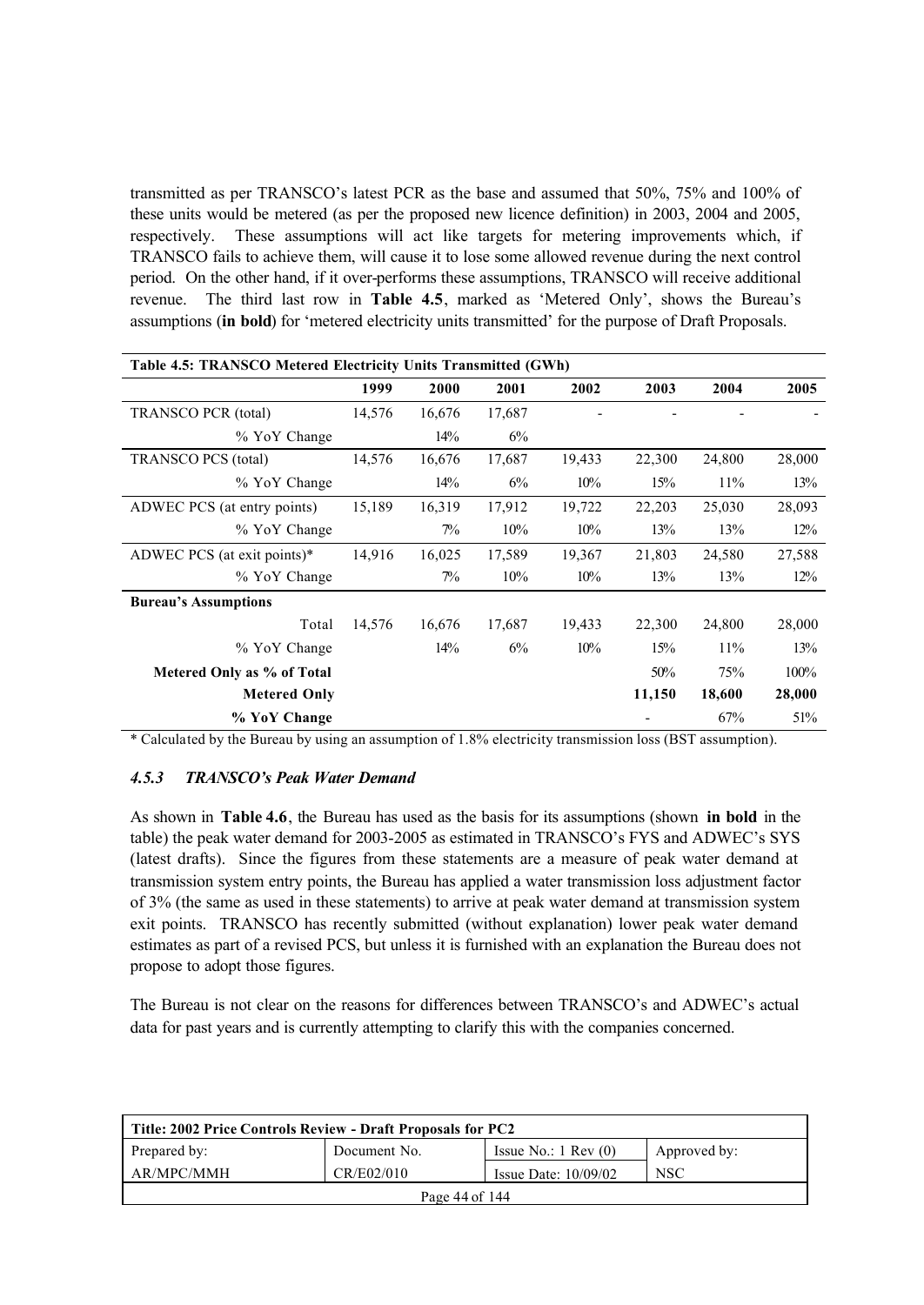| Table 4.6: TRANSCO Peak Water Demand (MGD)* |      |      |      |      |       |      |      |  |
|---------------------------------------------|------|------|------|------|-------|------|------|--|
|                                             | 1999 | 2000 | 2001 | 2002 | 2003  | 2004 | 2005 |  |
| <b>TRANSCO PCR</b>                          | 227  | 241  | 273  |      |       |      |      |  |
| % YoY Change                                |      | 6%   | 13%  |      |       |      |      |  |
| <b>TRANSCO PCS</b>                          | 227  | 241  | 273  | 328  | 378   | 426  | 477  |  |
| % YoY Change                                |      | 6%   | 13%  | 20%  | 15%   | 13%  | 12%  |  |
| TRANSCO FYS (Entry)                         |      |      | 346  | 368  | 401   | 454  | 505  |  |
| % YoY Change                                |      |      |      | 6%   | $9\%$ | 13%  | 11%  |  |
| ADWEC PCS (Entry)                           | 211  | 235  | 261  | 402  | 439   | 497  | 554  |  |
| % YoY Change                                |      | 12%  | 11%  | 54%  | $9\%$ | 13%  | 11%  |  |
| ADWEC SYS (Entry)                           |      |      |      | 368  | 401   | 454  | 505  |  |
| % YoY Change                                |      |      |      |      | 9%    | 13%  | 11%  |  |
| <b>Bureau's Assumptions</b>                 |      |      |      |      |       |      |      |  |
| At Entry Points                             |      |      |      | 368  | 401   | 454  | 505  |  |
| % YoY Change                                |      |      |      | 35%  | $9\%$ | 13%  | 11%  |  |
| At Exit Points**                            | 227  | 241  | 273  | 357  | 389   | 440  | 490  |  |
| % YoY Change                                |      | 6%   | 13%  | 35%  | 9%    | 13%  | 11%  |  |

Unless otherwise stated, all figures are as measured at transmission exit points.

\*\* 2002-2005 figures derived by the Bureau by using an assumption of water transmission loss of 3% (SYS / FYS assumption)

### *4.5.4 TRANSCO's Metered Water Units Transmitted*

There are significant differences between the data available to the Bureau from ADWEC and TRANSCO on water units transmitted, even for the actual units transmitted in the past. As shown in **Table 4.7**, the Bureau has taken total units transmitted for 2001 as per TRANSCO's PCR as the base and has increased it by the same percent for subsequent years as assumed by TRANSCO in its PCS. Since metered units are required as per the proposed new definition of 'water units transmitted', it has been assumed that 93% of total water units transmitted are metered in all years up to 2002 (in line with the present metering coverage of water transmission system reported by TRANSCO in its PCS) and that the metering coverage would be increased to 95% in 2003, 97% in 2004 and 100% in 2005. The second last row (marked as 'Metered Only') of the table shows the Bureau's assumptions (**in bold**) for 'metered water units transmitted' for the purpose of Draft Proposals.

| Title: 2002 Price Controls Review - Draft Proposals for PC2 |              |                               |              |  |  |  |  |  |
|-------------------------------------------------------------|--------------|-------------------------------|--------------|--|--|--|--|--|
| Prepared by:                                                | Document No. | Issue No.: $1 \text{ Rev}(0)$ | Approved by: |  |  |  |  |  |
| AR/MPC/MMH                                                  | CR/E02/010   | Issue Date: $10/09/02$        | <b>NSC</b>   |  |  |  |  |  |
| Page 45 of 144                                              |              |                               |              |  |  |  |  |  |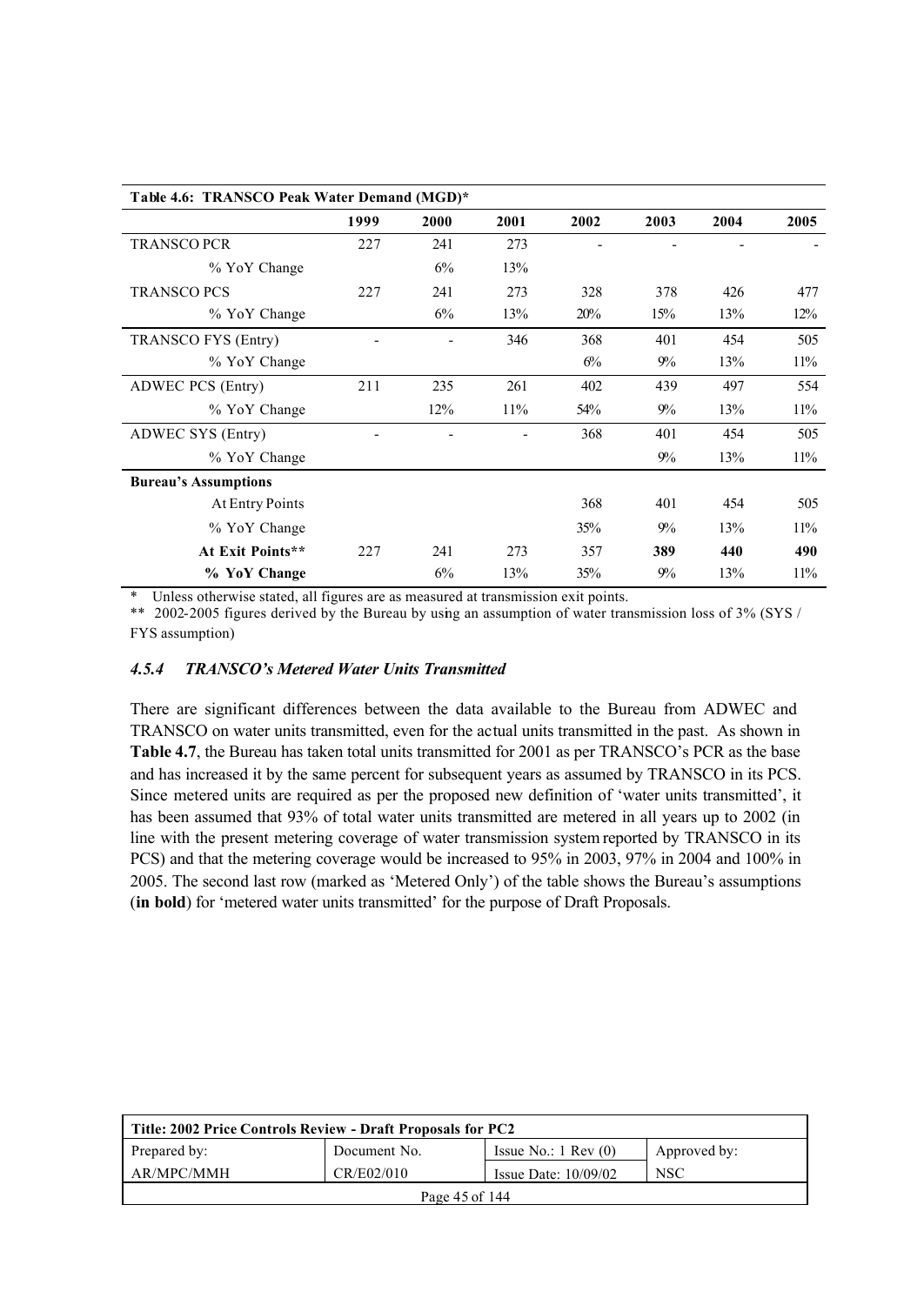| Table 4.7: TRANSCO Metered Water Units Transmitted (MG)* |        |        |        |         |         |         |         |  |
|----------------------------------------------------------|--------|--------|--------|---------|---------|---------|---------|--|
|                                                          | 1999   | 2000   | 2001   | 2002    | 2003    | 2004    | 2005    |  |
| <b>TRANSCO PCR</b> (total)                               | 75,359 | 79,895 | 90,085 |         |         |         |         |  |
| % YoY Change                                             |        | 6%     | 13%    |         |         |         |         |  |
| <b>TRANSCO PCS</b> (total)                               | 75,359 | 79,895 | 90,085 | 99,094  | 110,370 | 124,400 | 139,200 |  |
| % YoY Change                                             |        | 6%     | 13%    | 10%     | 11%     | 13%     | 12%     |  |
| TRANSCO PCS (metered only)                               | 75,359 | 74,419 | 83,779 | 92,157  |         |         |         |  |
| % YoY Change                                             |        | $-1\%$ | 13%    | 10%     |         |         |         |  |
| ADWEC PCS (at entry points)                              | 69,081 | 79,277 | 88,239 | 128,507 | 144,564 | 163,670 | 182,237 |  |
| % YoY Change                                             |        | 15%    | 11%    | 46%     | 12%     | 13%     | 11%     |  |
| ADWEC PCS (at exit points)**                             | 66,318 | 76,105 | 84,709 | 123,367 | 138,781 | 157,124 | 174,947 |  |
| % YoY Change                                             |        | 15%    | 11%    | 46%     | 12%     | 13%     | 11%     |  |
| <b>Bureau's Assumptions</b>                              |        |        |        |         |         |         |         |  |
| Total                                                    | 75,359 | 79,895 | 90,085 | 99,094  | 110,370 | 124,400 | 139,200 |  |
| % YoY Change                                             |        | 6%     | 13%    | 10%     | 11%     | 13%     | 12%     |  |
| Metered Only as % of Total                               | 93%    | 93%    | 93%    | 93%     | 95%     | 97%     | 100%    |  |
| <b>Metered Only</b>                                      | 70,084 | 74,302 | 83,779 | 92,157  | 104,852 | 120,668 | 139,200 |  |
| % YoY Change                                             |        | 6%     | 13%    | 10%     | 14%     | 15%     | 15%     |  |

Unless otherwise stated, all figures are as measured at transmission exit points.

\*\* Derived by the Bureau by using an assumption of 4% water transmission loss (BST assumption).

### **4.6 Revenue Driver Assumptions for ADDC**

The four proposed revenue drivers for ADDC distribution and supply price controls, as defined in **Table 4.1**, are:

- 1. Electricity customer accounts
- 2. Metered electricity units distributed
- 3. Water customer accounts
- 4. Metered water units distributed

The following sub-sections explain the Bureau's assumptions for these revenue drivers in turn. In contrast to revenue drivers for ADWEC and TRANSCO, which relate to the sector as a whole, there are less sources available to assess the data on revenue drivers for ADDC and AADC.

### *4.6.1 ADDC's Electricity Customer Accounts*

**Table 4.8** shows the Bureau's assumptions (**in bold**) that are simply based on the data provided by ADDC as part of its PCS and PCR. These assumptions indicate that electricity customer accounts are expected to grow by about 6-8% per annum over the next control period. This growth is not inconsistent with what has been experienced during the present control period and with external forecasts of population growth.

| Title: 2002 Price Controls Review - Draft Proposals for PC2 |              |                                 |              |  |  |  |  |  |  |
|-------------------------------------------------------------|--------------|---------------------------------|--------------|--|--|--|--|--|--|
| Prepared by:                                                | Document No. | Issue No.: $1 \text{ Rev } (0)$ | Approved by: |  |  |  |  |  |  |
| AR/MPC/MMH                                                  | CR/E02/010   | Issue Date: $10/09/02$          | <b>NSC</b>   |  |  |  |  |  |  |
| Page 46 of 144                                              |              |                                 |              |  |  |  |  |  |  |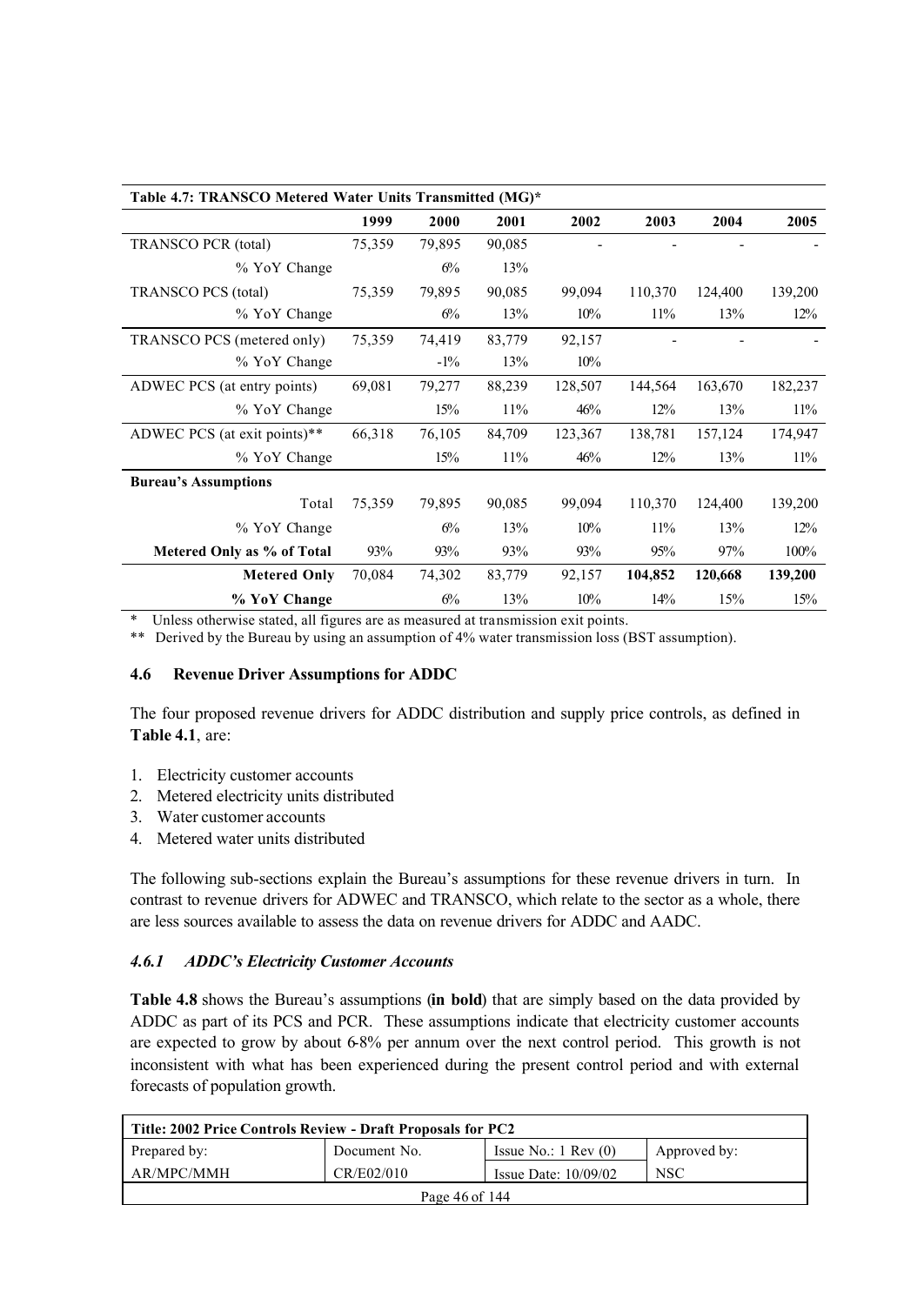ADDC has informed the Bureau that it has sourced the number of electricity customer accounts for the past years from the records held on its New Billing System (NBS), which replaced the previous billing system (WANG) in late 1999. Effective from 1 January 2001, ADDC also formally became the supplier for approximately 2,000 electricity customers of RASCO's distribution and supply business (previously, ADDC had carried out the billing function for these customers on behalf of RASCO). ADDC has explained that the figures it has submitted for the past as well as the future include the RASCO's customer accounts for all the years (1999-2005).

For 2002 and onwards, ADDC has calculated the forecast growth by taking the Bechtel forecast demand growths and attributing 50% of these growths to the existing customers and the remaining 50% to new customers for each year. ADDC believes that the resulting annual percent growth rates are reflective of the customer growths it has experienced in the past i.e. customer growth rate is lower than the electricity demand growth. The Bureau also finds this a reasonable approach in the present circumstances in the absence of better information.

| <b>Table 4.8 ADDC Electricity Customer Accounts (Numbers)</b>            |         |         |                      |         |                |         |         |  |
|--------------------------------------------------------------------------|---------|---------|----------------------|---------|----------------|---------|---------|--|
|                                                                          | 1999    | 2000    | 2001                 | 2002    | 2003           | 2004    | 2005    |  |
| <b>ADDC PCR</b>                                                          | 165.469 | 175.798 | 183,899              |         | -              |         |         |  |
| % YoY Change                                                             |         | 6%      | $5\%$                |         |                |         |         |  |
| ADDC PCS                                                                 | 165.469 | 175.798 | 183.899              | 194.778 | 207.628        | 225.110 | 238,920 |  |
| % YoY Change                                                             |         | 6%      | $5\%$                | 6%      | $\frac{70}{6}$ | 8%      | 6%      |  |
| <b>Bureau's Assumptions</b>                                              | 165.469 | 175.798 | 183.899              | 194.778 | 207,628        | 225,110 | 238,920 |  |
| % YoY Change                                                             |         | 6%      | $5\%$                | 6%      | 7%             | 8%      | 6%      |  |
| $\sim$ $\sim$ $\sim$<br>$\sim$ $\sim$ $\sim$ $\sim$ $\sim$ $\sim$ $\sim$ |         |         | $\sim$ $\sim$ $\sim$ |         |                |         |         |  |

PCR = Price Control Return (latest); PCS = Price Control Information Submission (latest);  $YoY = Year-on-year$ 

### *4.6.2 ADDC's Mete red Electricity Units Distributed*

**Table 4.9** shows how the Bureau's assumptions on electricity units distributed have been derived from ADDC's PCS. ADDC's source for electricity units distributed is the NBS in 2000 and 2001 and a combination of NBS and the old WANG system in 1999. ADDC has reviewed 1999-2001 data to make adjustments for meter reading and billing inaccuracies where necessary. It regards 1999 and 2000 data as settled although there may be some further minor adjustments to the 2001 data.

As for electricity customer accounts, the figures for electricity units distributed for all years include electricity units distributed to customers of the former RASCO distribution and supply business.

ADDC has a number of customers who are unmetered, the most significant of which is the Abu Dhabi Municipality (for street lighting etc). The estimated consumption of the municipality has been excluded by ADDC from the data provided for 2000 and onwards (but not 1999) to determine the metered units distributed at exit points. Total units distributed at exit points for 2002 onwards have been assumed by ADDC to grow at the same rate as calculated from certain ADWEC's forecasts

| Title: 2002 Price Controls Review - Draft Proposals for PC2 |              |                                 |              |  |  |  |  |  |
|-------------------------------------------------------------|--------------|---------------------------------|--------------|--|--|--|--|--|
| Prepared by:                                                | Document No. | Issue No.: $1 \text{ Rev } (0)$ | Approved by: |  |  |  |  |  |
| AR/MPC/MMH                                                  | CR/E02/010   | Issue Date: $10/09/02$          | <b>NSC</b>   |  |  |  |  |  |
| Page 47 of 144                                              |              |                                 |              |  |  |  |  |  |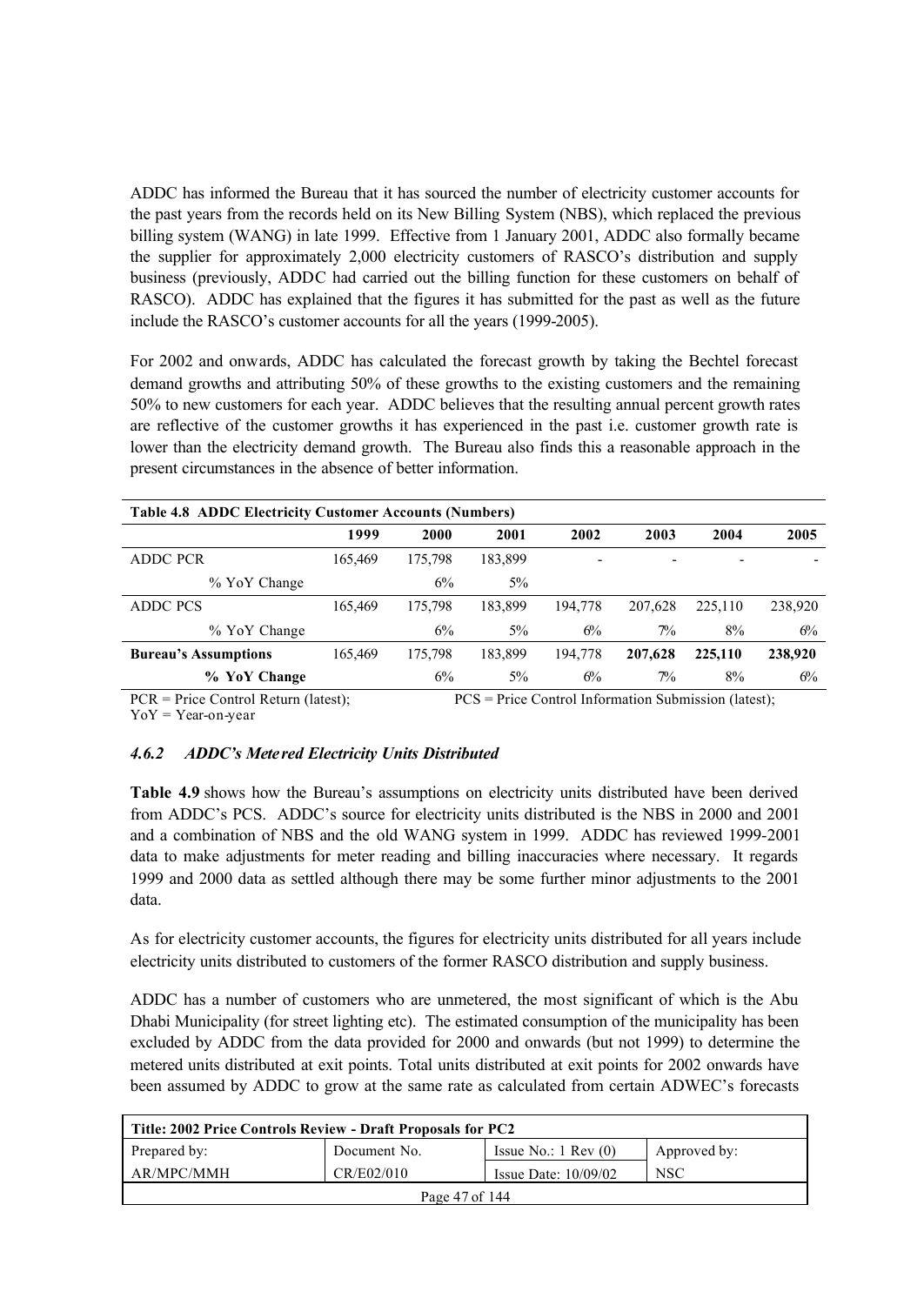available to ADDC although ADDC has subsequently clarified that there are errors in its resulting calculation for 2002 and onwards which result in an apparent increase in the proportion of distribution losses. The Bureau has therefore reviewed ADDC's calculation holding distribution losses constant (in % terms) at the 2001 level to correctly incorporate ADDC's demand growth assumption. Using 2001 metered data as the base, these growth rates are 16%, 12%, 15% and 14% for each year of the period 2002-2005, respectively. The Bureau's assumptions for the revenue driver are shown **in bold** in **Table 4.9**.

The Bureau has assessed ADDC's figures for total units at entry and exit points against those calculated from ADWEC's PCS and has found no obvious major inconsistency.

| Table 4.9 ADDC Metered Electricity Units Distributed (GWh) |        |        |        |        |        |        |        |  |
|------------------------------------------------------------|--------|--------|--------|--------|--------|--------|--------|--|
|                                                            | 1999   | 2000   | 2001   | 2002   | 2003   | 2004   | 2005   |  |
| <b>ADWEC PCS</b>                                           |        |        |        |        |        |        |        |  |
| Total at Entry to TRANSCO*                                 | 10,465 | 10,820 | 11,979 | 13,859 | 15,492 | 17,786 | 20,295 |  |
| % YoY Change                                               |        | 3%     | 11%    | 16%    | 12%    | 15%    | 14%    |  |
| Total at Entry**                                           | 10,276 | 10,625 | 11,763 | 13,610 | 15,213 | 17,466 | 19,930 |  |
| % YoY Change                                               |        | 3%     | 11%    | 16%    | 12%    | 15%    | 14%    |  |
| Total at Exit***                                           | 9,627  | 9,954  | 11,020 | 12,750 | 14,253 | 16,363 | 18,672 |  |
| % YoY Change                                               |        | 3%     | 11%    | 16%    | 12%    | 15%    | 14%    |  |
| ADDC PCR (Metered at Exit)                                 | 8,957  | 9,655  | 10,176 |        |        |        |        |  |
| % YoY Change                                               |        | 8%     | 5%     |        |        |        |        |  |
| <b>ADDC PCS</b>                                            |        |        |        |        |        |        |        |  |
| Total at Entry Points                                      | 10,359 | 10,711 | 11,801 | 13,648 | 15,252 | 17,506 | 19,971 |  |
| % YoY Change                                               |        | 3%     | 10%    | 16%    | 12%    | 15%    | 14%    |  |
| <b>Total at Exit Points</b>                                | 9,258  | 10,047 | 10,568 | 11,126 | 12,714 | 14,593 | 16,648 |  |
| % YoY Change                                               |        | 9%     | 5%     | $5\%$  | 14%    | 15%    | 14%    |  |
| Metered at Exit Points                                     | 8,957  | 9,655  | 10,176 | 10,713 | 12,242 | 14,051 | 16,029 |  |
| % YoY Change                                               |        | 8%     | $5\%$  | $5\%$  | 14%    | 15%    | 14%    |  |
| <b>Bureau's Assumptions</b>                                |        |        |        |        |        |        |        |  |
| <b>Metered at Exit Points</b>                              | 8,957  | 9,655  | 10,176 | 11,768 | 13,152 | 15,095 | 17,221 |  |
| % YoY Change                                               |        | 8%     | $5\%$  | 16%    | 12%    | 15%    | 14%    |  |
| As % of Total at Exit Points                               | 97%    | 96%    | 96%    | 96%    | 96%    | 96%    | 96%    |  |

\* Calculated by the Bureau by applying a transmission loss of 1.8% to ADWEC's figures for ADDC.

\*\*Calculated by the Bureau by applying a transmission and distribution loss of 8% to ADWEC's figures for ADDC.

## *4.6.3 ADDC's Water Customer Accounts*

**Table 4.10** shows that the Bureau's assumptions for ADDC's water customer accounts (shown **in bold**) are simply based on ADDC's PCS. ADDC's PCR is not relevant here as it provides water

| Title: 2002 Price Controls Review - Draft Proposals for PC2 |              |                                 |              |  |  |  |  |  |  |
|-------------------------------------------------------------|--------------|---------------------------------|--------------|--|--|--|--|--|--|
| Prepared by:                                                | Document No. | Issue No.: $1 \text{ Rev } (0)$ | Approved by: |  |  |  |  |  |  |
| AR/MPC/MMH                                                  | CR/E02/010   | Issue Date: $10/09/02$          | <b>NSC</b>   |  |  |  |  |  |  |
| Page 48 of 144                                              |              |                                 |              |  |  |  |  |  |  |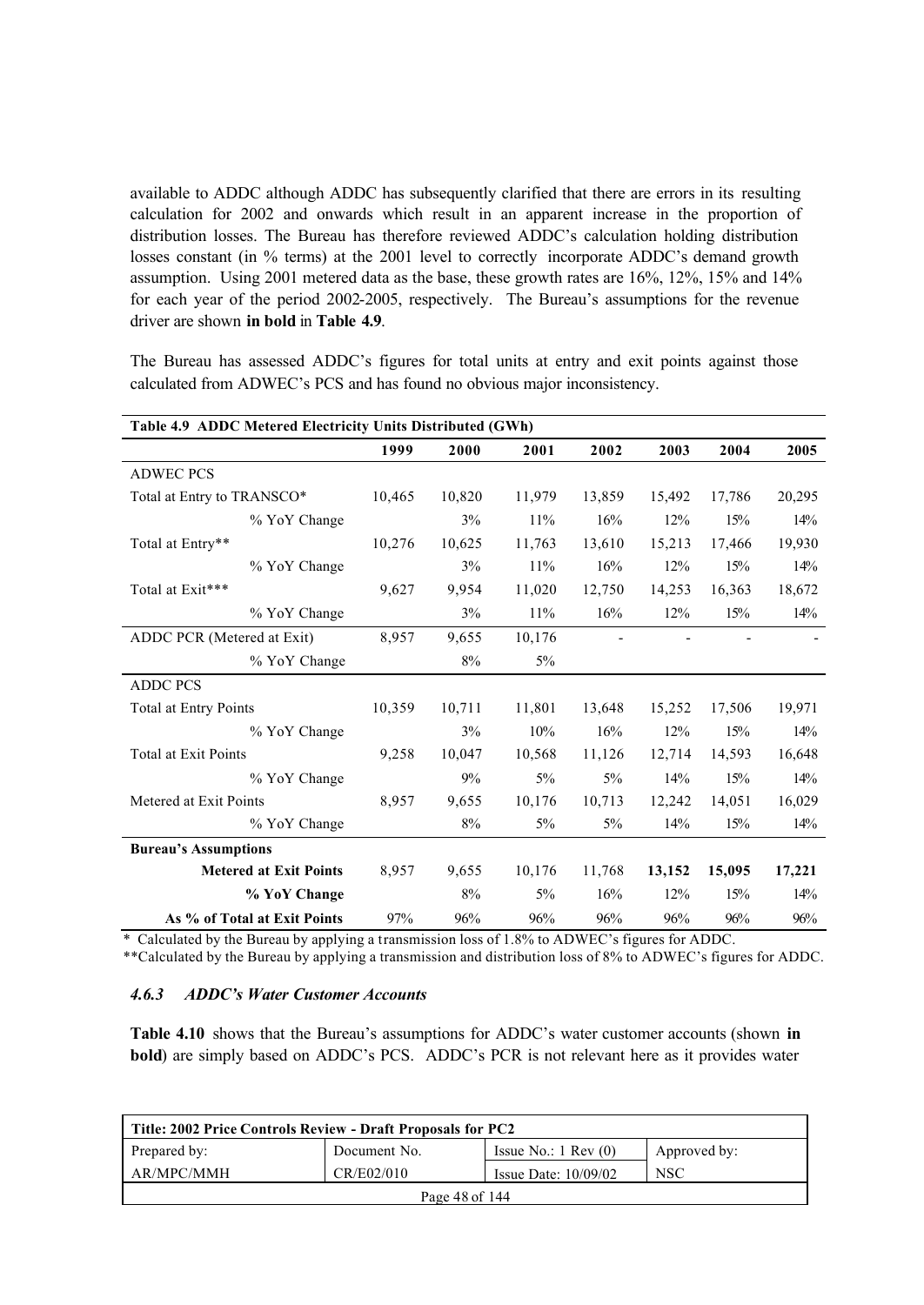customer accounts for 1999-2001 from the NBS corrected to be aligned with the basis of old WANG system (which was used for setting the initial price controls), which is no longer regarded as reliable.

As mentioned above for electricity customer accounts, ADDC's PCS data on water customer accounts for 1999-2001 has been derived from the NBS. Similarly, as for electricity customer accounts, ADDC has calculated the forecast growth in water customer accounts for 2002 and onwards on the basis of Bechtel forecast demand growths. The past estimates and the forecast of water customer accounts include RASCO accounts. The forecast annual percentage growth in water customer accounts forecasts is the same as that of electricity customer accounts forecasts, i.e. about  $6\% - 8\%$ .

| Table 4.10 ADDC Water Customer Accounts (Numbers) |         |         |         |         |                          |         |         |
|---------------------------------------------------|---------|---------|---------|---------|--------------------------|---------|---------|
|                                                   | 1999    | 2000    | 2001    | 2002    | 2003                     | 2004    | 2005    |
| ADDC PCR (WANG based)                             | 75,184  | 76.892  | 81,019  | ٠       | $\overline{\phantom{a}}$ |         |         |
| % YoY Change                                      |         | $2\%$   | $5\%$   |         |                          |         |         |
| ADDC PCS (NBS based)                              | 157,672 | 159.381 | 163,508 | 173,179 | 184.601                  | 200.151 | 212,461 |
| % YoY Change                                      |         | $1\%$   | $3\%$   | 6%      | 7%                       | 8%      | 6%      |
| <b>Bureau's Assumptions</b>                       | 157,672 | 159.381 | 163,508 | 173,179 | 184.601                  | 200,151 | 212,461 |
| % YoY Change                                      |         | $1\%$   | $3\%$   | 6%      | 7%                       | 8%      | 6%      |

## *4.6.4 ADDC's Metered Water Units Distributed*

In its PCR, ADDC has been unable since 1999 to provide any reliable estimate of "metered water units distributed" (i.e. metered at distribution system exit points). ADDC is concerned that the figures for 2000 derived from the NBS differ significantly from the 1999 and 2001 figures. According to ADDC, it is continuing to work towards resolving these issues. To complete its PCR, ADDC has used the 1999 figure for 2000 and 2001 for the time being. ADDC has also not provided any figure in its PCS for 'metered water units distributed' (as defined in **Table 4.1**) for any of the past and future years. Given the lack of data received from ADDC, the Bureau has therefore derived an assumption for 'metered water units distributed' by reference to the data provided by ADDC in its PCS for past and future years regarding total water units distributed (metered plus unmetered), total number of exit points, and number of metered exit points.

**Table 4.11** shows how the Bureau has derived its assumptions (shown **in bold**) for water units distributed (as metered at exit points) for the next control period. In essence, the Bureau has assumed that the proportion of total water units distributed which are metered at exit points is the same as the proportion of total number of exit points which are metered. Total number of water units distributed used in the Bureau's assumptions are those indicated in ADDC's PCS. ADDC has explained that its total water units distributed have been derived from water units received, or forecast to be received, from ADWEC plus output from RASCO production plants, after applying adjustments for transmission loss (4%) and distribution loss (15%), where necessary.

| Title: 2002 Price Controls Review - Draft Proposals for PC2 |              |                                 |              |  |  |  |  |  |  |
|-------------------------------------------------------------|--------------|---------------------------------|--------------|--|--|--|--|--|--|
| Prepared by:                                                | Document No. | Issue No.: $1 \text{ Rev } (0)$ | Approved by: |  |  |  |  |  |  |
| AR/MPC/MMH                                                  | CR/E02/010   | Issue Date: $10/09/02$          | <b>NSC</b>   |  |  |  |  |  |  |
| Page 49 of $144$                                            |              |                                 |              |  |  |  |  |  |  |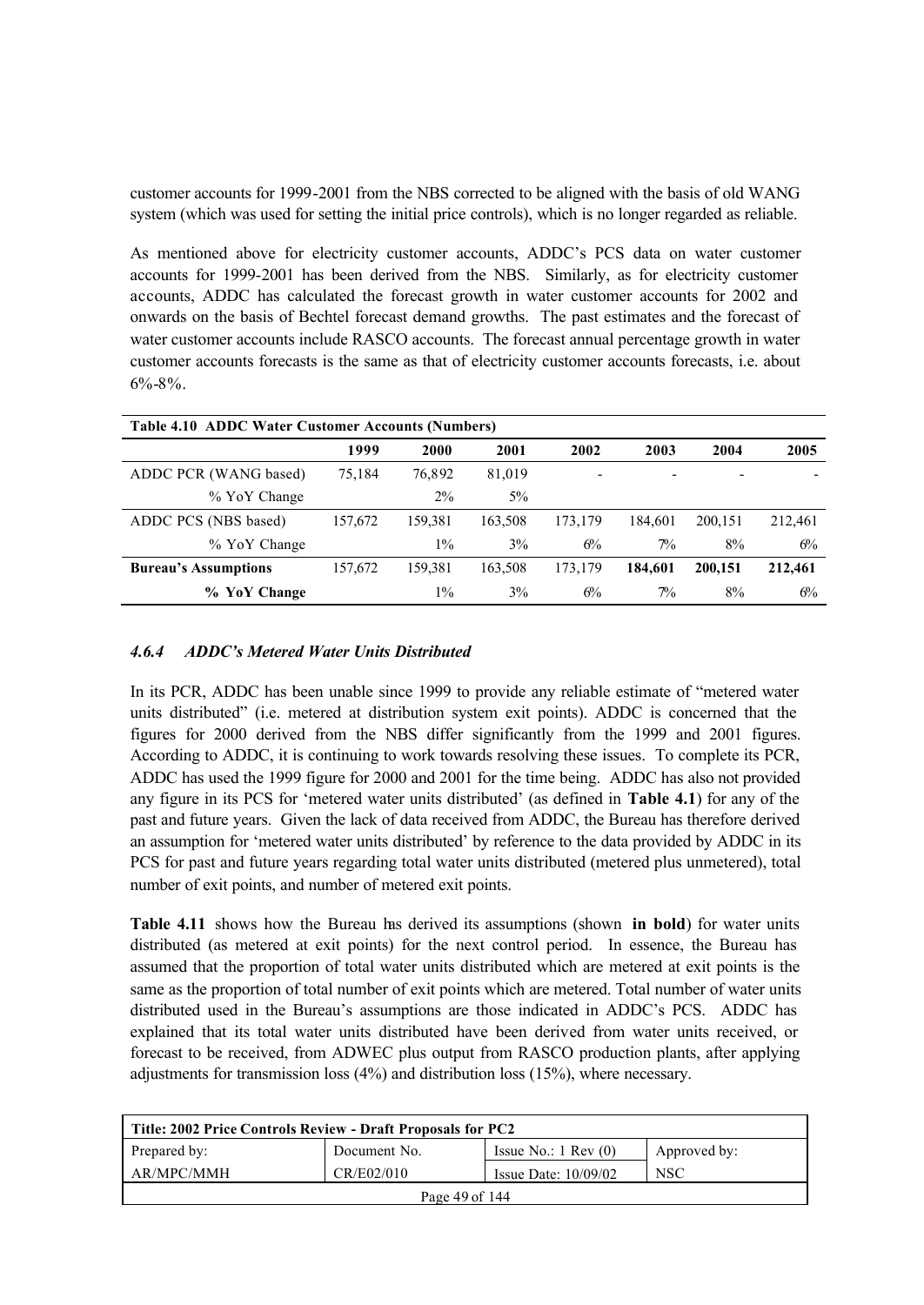ADDC's figures assume an increase in the proportion of exit points from the water distribution network which are metered from 56% in 2001 to 72% in 2005, which is also reflected in the Bureau's projections.

| Table 4.11 ADDC Metered Water Units Distributed (MG) |         |         |         |         |         |         |         |
|------------------------------------------------------|---------|---------|---------|---------|---------|---------|---------|
|                                                      | 1999    | 2000    | 2001    | 2002    | 2003    | 2004    | 2005    |
| ADDC PCR (metered at exit)                           | 21,133  | 21,133  | 21,133  |         |         |         |         |
| % YoY Change                                         |         |         |         |         |         |         |         |
| <b>ADDC PCS</b>                                      |         |         |         |         |         |         |         |
| Total at Entry Points                                | 56,869  | 63,482  | 73,105  | 102,781 | 115,001 | 123,590 | 133,214 |
| % YoY Change                                         |         | 12%     | 15%     | 41%     | 12%     | $7\%$   | 8%      |
| Total at Exit Points                                 | 48,339  | 53,960  | 62,140  | 87,364  | 97,751  | 105,052 | 113,232 |
| % YoY Change                                         |         | 12%     | 15%     | 41%     | 12%     | 7%      | 8%      |
| Number of Exit Points (Nos)                          |         |         |         |         |         |         |         |
| Metered                                              | 74.691  | 82,337  | 91,427  | 104,020 | 118,364 | 136,836 | 152,068 |
| Unmetered                                            | 81,058  | 75,003  | 72,081  | 69,159  | 66,237  | 63,315  | 60,393  |
| Total                                                | 155,749 | 157,340 | 163,508 | 173,179 | 184,601 | 200,151 | 212,461 |
| Metered as % of Total                                | 48%     | 52%     | 56%     | 60%     | 64%     | 68%     | 72%     |
| <b>Bureau's Assumptions</b>                          |         |         |         |         |         |         |         |
| <b>Total at Exit Points</b>                          | 48,339  | 53,960  | 62,140  | 87,364  | 97,751  | 105,052 | 113,232 |
| % YoY Change                                         |         | 12%     | 15%     | 40%     | 11%     | 8%      | 8%      |
| <b>Metered at Exit Points</b>                        | 21,133  | 28,237  | 34,746  | 52,474  | 62,669  | 71,798  | 81,012  |
| % YoY Change                                         |         | 34%     | 23%     | 51%     | 19%     | 15%     | 13%     |
| As % of Total at Exit Points                         | 44%     | 52%     | 56%     | 60%     | 64%     | 68%     | 72%     |

### **4.7 Revenue Driver Assumptions for AADC**

The Bureau has proposed the same four revenue drivers for AADC distribution and supply price controls as for ADDC, as defined in **Table 4.1**, i.e.:

- 1. Electricity customer accounts
- 2. Metered electricity units distributed
- 3. Water customer accounts
- 4. Metered water units distributed

Given the poor quality of data received from AADC, it is difficult to make reasonable assumptions for AADC's revenue drivers. For the Draft Proposals, the Bureau has attempted to ensure that any inaccuracies in calibrating the Notified Values err on the side of ensuring that AADC receives no financial benefit as a result of the poor quality of its data. The Bureau is open to reviewing its assumptions in the light of any improved data received from AADC.

| Title: 2002 Price Controls Review - Draft Proposals for PC2 |              |                               |              |  |  |  |  |
|-------------------------------------------------------------|--------------|-------------------------------|--------------|--|--|--|--|
| Prepared by:                                                | Document No. | Issue No.: $1 \text{ Rev}(0)$ | Approved by: |  |  |  |  |
| AR/MPC/MMH                                                  | CR/E02/010   | Issue Date: $10/09/02$        | <b>NSC</b>   |  |  |  |  |
| Page 50 of 144                                              |              |                               |              |  |  |  |  |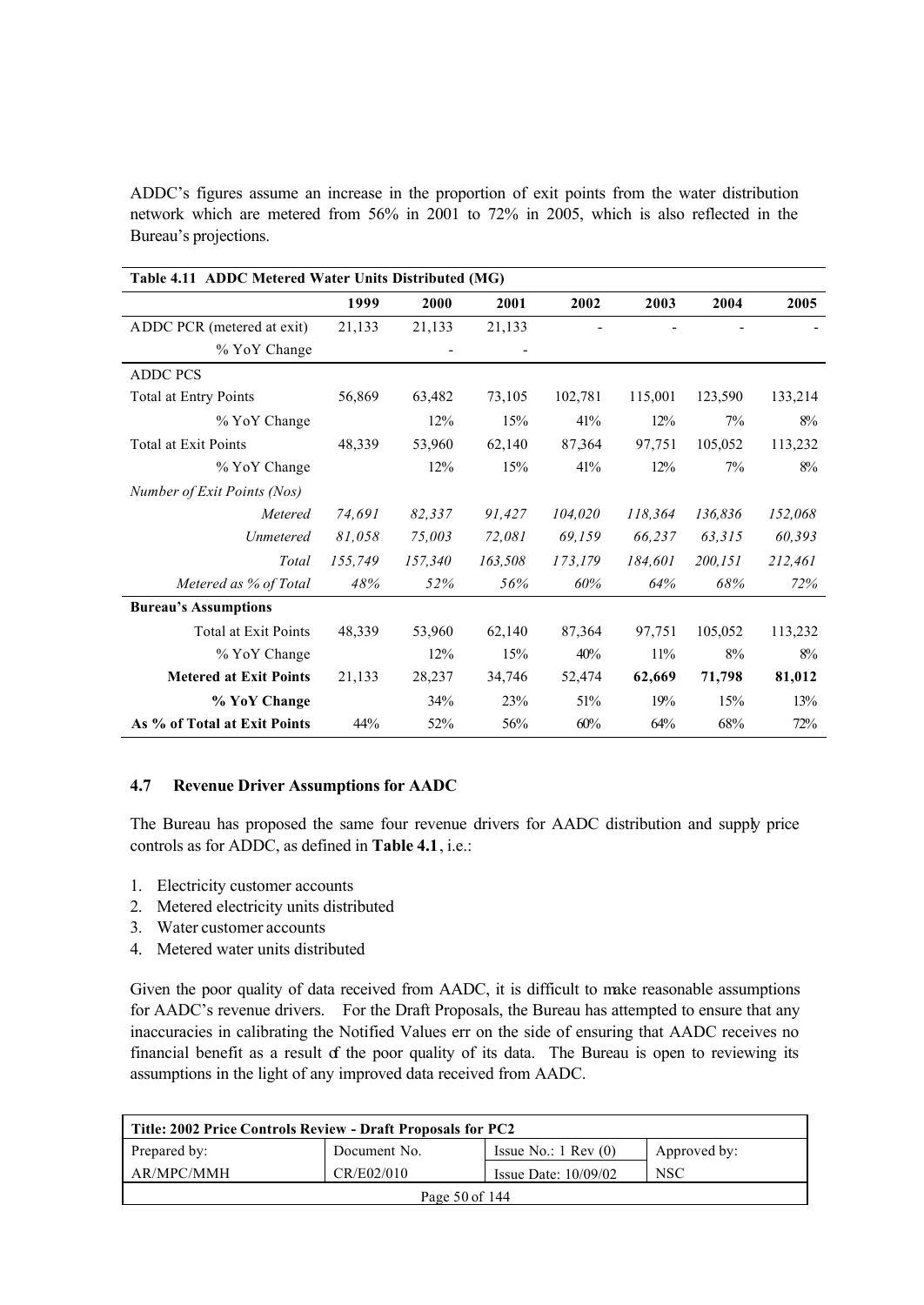## *4.7.1 AADC's Electricity Customer Accounts*

**Table 4.12** shows the Bureau's assumptions (**in bold**) which are simply based on the data provided by AADC as part of its PCS and PCR. Electricity customer accounts are expected to grow by about 5% per annum over the next control period. This growth is consistent with what has been experienced during the present control period.

AADC has informed the Bureau that it has sourced the number of electricity customer accounts for the past years from the records held on the NBS, which is maintained by its sales department. These numbers are cross-checked by AADC's finance department by adding to the number of customers supplied by former WED in 1998, the net customer additions (new customers less disconnections) shown in its billing system (WANG to late 1999, and NBS subsequently). The disconnections subtracted from the service connection base are only permanent disconnections such as those for construction contractors of buildings. A permanent disconnection is realized in the billing system (by removing the service connection name from the system) only when the meter is removed from the custome r property. AADC explained that temporary disconnections (e.g. for rental houses when the tenant moves out and houses demolished and rebuilt later) are not removed from the system or subtracted from the customer base, irrespective of the period for which these accounts remain dormant.

It is therefore not entirely clear whether AADC's calculations incorporate the appropriate treatment of dormant accounts (these may erroneously be included in the figures) and disconnections (only takes account of temporary disconnections?). Note that the proposed definition of electricity customer accounts requires considering only those customer accounts for any year which are shown registered with AADC as of  $31<sup>st</sup>$  December of that year and which are supplied with electricity during that year. Due to the lack of clarity about how AADC's calculations treat dormant accounts, the Bureau has not made any adjustment to AADC's PCS figures for customer accounts within the projections. However, AADC will be required to produce accurate data, fully consistent with the new licence conditions, as part of its PCRs for 2003-2005.

AADC also told the Bureau that the data provided includes (for past years) 250 or so customers of the ex-RASCO distribution and supply business. AADC has also explained that its sales department (which has produced the customer accounts figures) or its billing system does not distinguish between electricity customer accounts and electricity service connections, as each service connection means a metered connection which is registered as one customer account. In other words, one property may have one or more metered connections and hence is counted as customer accounts as many times as it has metered connections. As a result, the definition of customer numbers for AADC has been brought into line with that for ADDC in the new licence definitions.

| Title: 2002 Price Controls Review - Draft Proposals for PC2 |              |                                 |              |  |  |  |  |
|-------------------------------------------------------------|--------------|---------------------------------|--------------|--|--|--|--|
| Prepared by:                                                | Document No. | Issue No.: $1 \text{ Rev } (0)$ | Approved by: |  |  |  |  |
| AR/MPC/MMH                                                  | CR/E02/010   | Issue Date: $10/09/02$          | <b>NSC</b>   |  |  |  |  |
| Page 51 of 144                                              |              |                                 |              |  |  |  |  |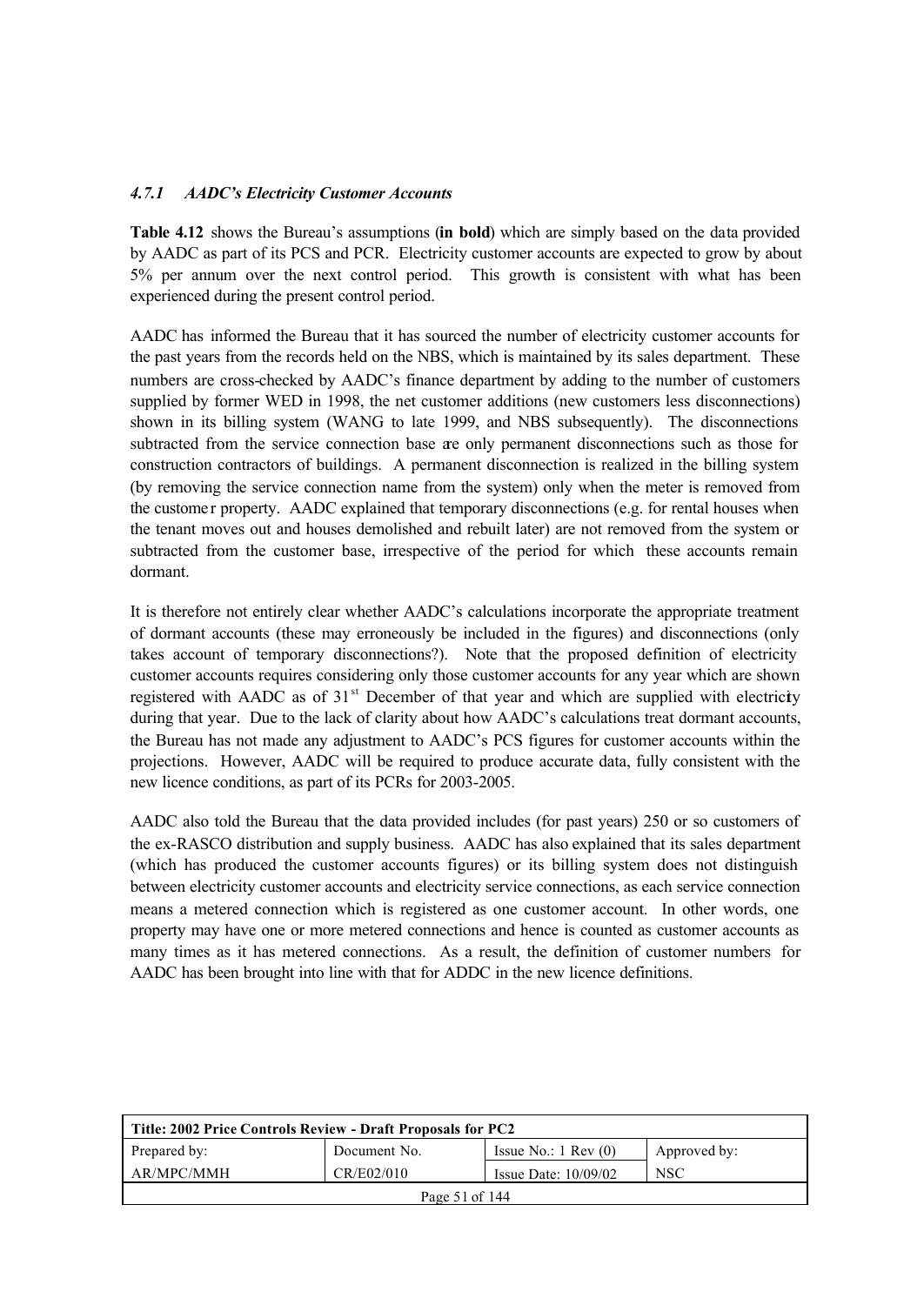| Table 4.12 AADC Electricity Customer Accounts (Numbers) |        |        |        |        |                   |        |        |
|---------------------------------------------------------|--------|--------|--------|--------|-------------------|--------|--------|
|                                                         | 1999   | 2000   | 2001   | 2002   | 2003              | 2004   | 2005   |
| AADC PCR                                                | 66,557 | 71.842 | 77,353 | ۰      | $\qquad \qquad -$ | -      |        |
| % YoY Change                                            |        | 8%     | 8%     |        |                   |        |        |
| AADC PCS                                                | 69.000 | 74.113 | 77.675 | 80.000 | 84,000            | 88,202 | 92,612 |
| % YoY Change                                            |        | $7\%$  | $5\%$  | $3\%$  | $5\%$             | $5\%$  | $5\%$  |
| <b>Bureau's Assumptions</b>                             | 69,000 | 74,113 | 77,675 | 80,000 | 84,000            | 88,202 | 92,612 |
| % YoY Change                                            |        | $7\%$  | $5\%$  | $3\%$  | $5\%$             | $5\%$  | $5\%$  |

PCR = Price Control Return (latest); PCS = Price Control Information Submission (latest);  $YoY = Year-on-year$ 

### *4.7.2 AADC's Metered Electricity Units Distributed*

AADC has not been able to provide any data on electricity or water units distributed as part of its PCS. For the past years, AADC has provided this data as part of its PCR, the source for which is AADC's billing system. AADC has explained to the Bureau that a customer only receives a bill when its meter is read, and that meters are read infrequently. This means that the figures provided may not correctly allocate the units distributed to the year in which they were consumed.

In addition, a further adjustment has been made to 1999 figures (by AADC's consultants at the time, PriceWaterhouseCoopers (PWC)), which AADC told the Bureau caused the 1999 figures to be overstated by about 300 GWh (about 6 per cent). (One effect of this is that the reported 1999 figure for electricity units distributed exceeds the amount which AADC had received under the BST).

AADC has subsequently informed the Bureau that it intends to submit revised data on electricity units distributed (among other revenue drivers), as the data seems to be overstated compared to what has actually been metered on its system. At the time of issue of this paper, the Bureau has not yet received any revised data.

In the absence of any data from AADC for future years, the Bureau has relied in part on the figures provided in ADWEC's PCS for Al Ain region. **Table 4.13** shows how the Bureau's assumptions on electricity units distributed (shown **in bold**) have been derived from ADWEC's PCS. For these assumptions, total units indicated by ADWEC as entering the transmission system have been adjusted for transmission and distribution losses (8%) to calculate the total electricity units at distribution system exit points. Of these calculated units at exit points, the same proportions (i.e. 96%) as indicated in the Bureau's assumptions for ADDC have been assumed to be metered.

| Title: 2002 Price Controls Review - Draft Proposals for PC2 |              |                                 |              |  |  |  |  |
|-------------------------------------------------------------|--------------|---------------------------------|--------------|--|--|--|--|
| Prepared by:                                                | Document No. | Issue No.: $1 \text{ Rev } (0)$ | Approved by: |  |  |  |  |
| AR/MPC/MMH                                                  | CR/E02/010   | Issue Date: $10/09/02$          | <b>NSC</b>   |  |  |  |  |
| Page 52 of 144                                              |              |                                 |              |  |  |  |  |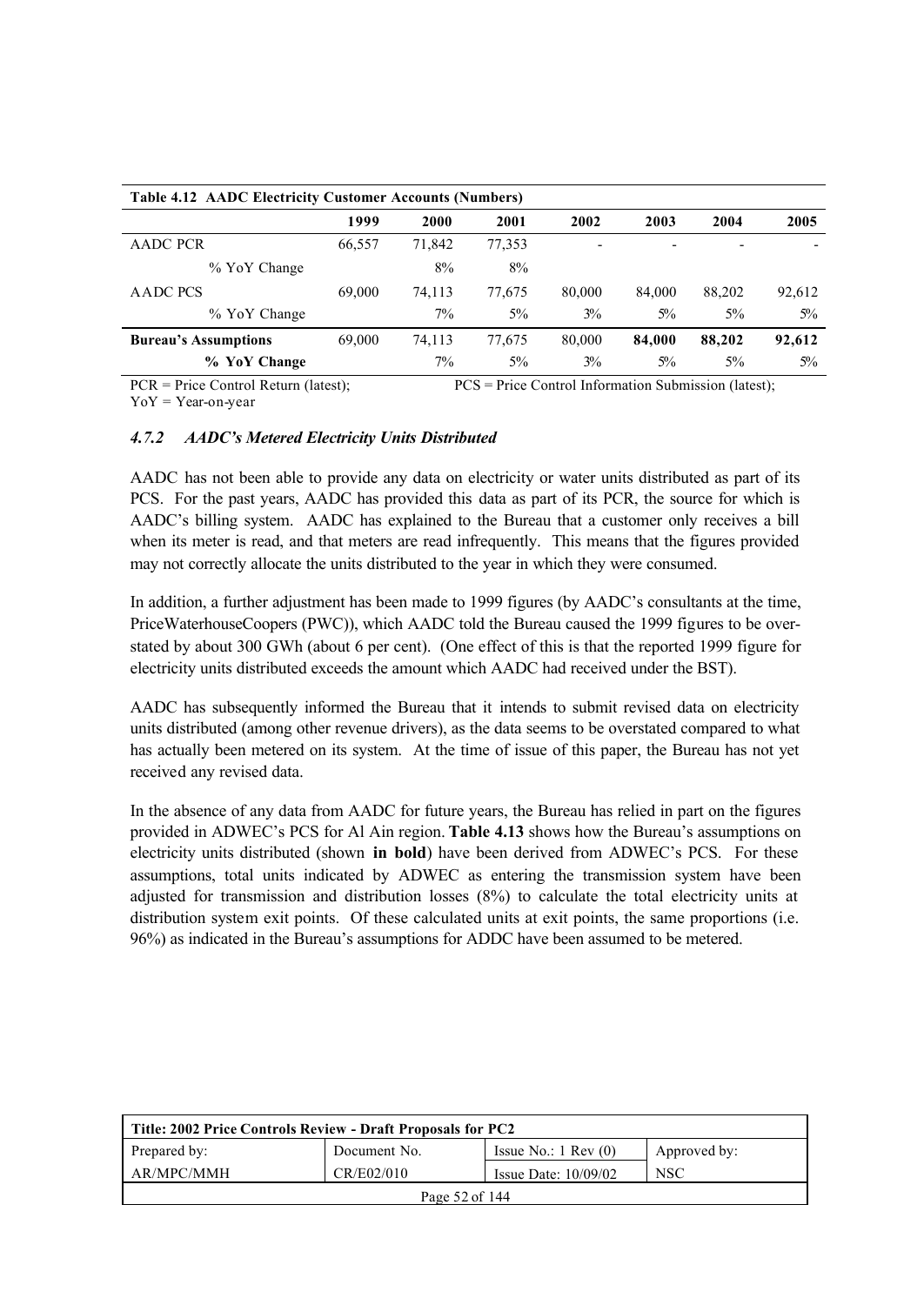| Table 4.13 AADC Metered Electricity Units Distributed (GWh) |       |       |       |        |       |       |       |
|-------------------------------------------------------------|-------|-------|-------|--------|-------|-------|-------|
|                                                             | 1999  | 2000  | 2001  | 2002   | 2003  | 2004  | 2005  |
| <b>ADWEC PCS</b>                                            |       |       |       |        |       |       |       |
| Total at Entry to TRANSCO                                   | 4,724 | 5,498 | 5,933 | 5,863  | 6,711 | 7,244 | 7,798 |
| % YoY Change                                                |       | 16%   | 8%    | $-1\%$ | 14%   | 8%    | 8%    |
| Total at Entry*                                             | 4,639 | 5,400 | 5,827 | 5,757  | 6,590 | 7,113 | 7,657 |
| % YoY Change                                                |       | 16%   | 8%    | $-1\%$ | 14%   | $8\%$ | 8%    |
| Total at Exit**                                             | 4,346 | 5,059 | 5,459 | 5,394  | 6,174 | 6,664 | 7,174 |
| % YoY Change                                                |       | 16%   | 8%    | $-1\%$ | 14%   | $8\%$ | $8\%$ |
| AADC PCR (Metered at Exit)                                  | 4,815 | 5,427 | 5,493 |        |       |       |       |
| % YoY Change                                                |       | 13%   | $1\%$ |        |       |       |       |
| <b>Bureau's Assumptions</b>                                 |       |       |       |        |       |       |       |
| <b>Metered at Exit Points</b>                               | 4,205 | 4,861 | 5,256 | 5,168  | 5,915 | 6,385 | 6,873 |
| % YoY Change                                                |       | 16%   | 8%    | $-2\%$ | 14%   | 8%    | 8%    |
| As % of Total at Exit Points                                | 97%   | 96%   | 96%   | 96%    | 96%   | 96%   | 96%   |

\* Calculated by the Bureau by applying a transmission loss of 1.8% to ADWEC's figures for AADC.

\*\*Calculated by the Bureau by applying a transmission and distribution loss of 8% to ADWEC's figures for AADC.

### *4.7.3 AADC's Water Customer Accounts*

**Table 4.14** shows that the Bureau's assumptions for AADC's water customer accounts (**in bold**) are simply based on AADC's PCS. For its PCR, AADC had erroneously supplied data for the number of new connections, rather than for the total number of customer accounts. AADC has agreed to provide corrected figures as part of its revised PCR (not yet received). In relation to AADC's PCS data, it is not clear whether such data includes customers supplied free of charge or those not registered with AADC but which have been supplied for a long time (AADC does not consider these customers illegal, rather as being "inherited" from WED days). The Bureau's view is that all registered customers should be included in the 'water customer accounts' data, as per the licence definition.

| <b>Table 4.14 AADC Water Customer Accounts (Numbers)</b> |        |        |        |        |                          |        |        |
|----------------------------------------------------------|--------|--------|--------|--------|--------------------------|--------|--------|
|                                                          | 1999   | 2000   | 2001   | 2002   | 2003                     | 2004   | 2005   |
| AADC PCR <sup>*</sup>                                    | 786    | 1.725  | 1,805  | ٠      | $\overline{\phantom{0}}$ |        |        |
| % YoY Change                                             |        | 119%   | $5\%$  |        |                          |        |        |
| AADC PCS                                                 | 25,580 | 27.590 | 30.070 | 31,713 | 33,619                   | 35,529 | 37,321 |
| % YoY Change                                             |        | 8%     | 9%     | $5\%$  | 6%                       | 6%     | $5\%$  |
| <b>Bureau's Assumptions</b>                              | 25,580 | 27,590 | 30,070 | 31,713 | 33,619                   | 35,529 | 37,321 |
| <b>YoY</b> Change<br>$\%$                                |        | 8%     | 9%     | $5\%$  | 6%                       | 6%     | $5\%$  |

\* Erroneous data supplied by AADC: number of new connections in a year, rather than total number of customer accounts.

| Title: 2002 Price Controls Review - Draft Proposals for PC2 |              |                                 |              |  |  |  |  |
|-------------------------------------------------------------|--------------|---------------------------------|--------------|--|--|--|--|
| Prepared by:                                                | Document No. | Issue No.: $1 \text{ Rev } (0)$ | Approved by: |  |  |  |  |
| AR/MPC/MMH                                                  | CR/E02/010   | Issue Date: $10/09/02$          | <b>NSC</b>   |  |  |  |  |
| Page 53 of 144                                              |              |                                 |              |  |  |  |  |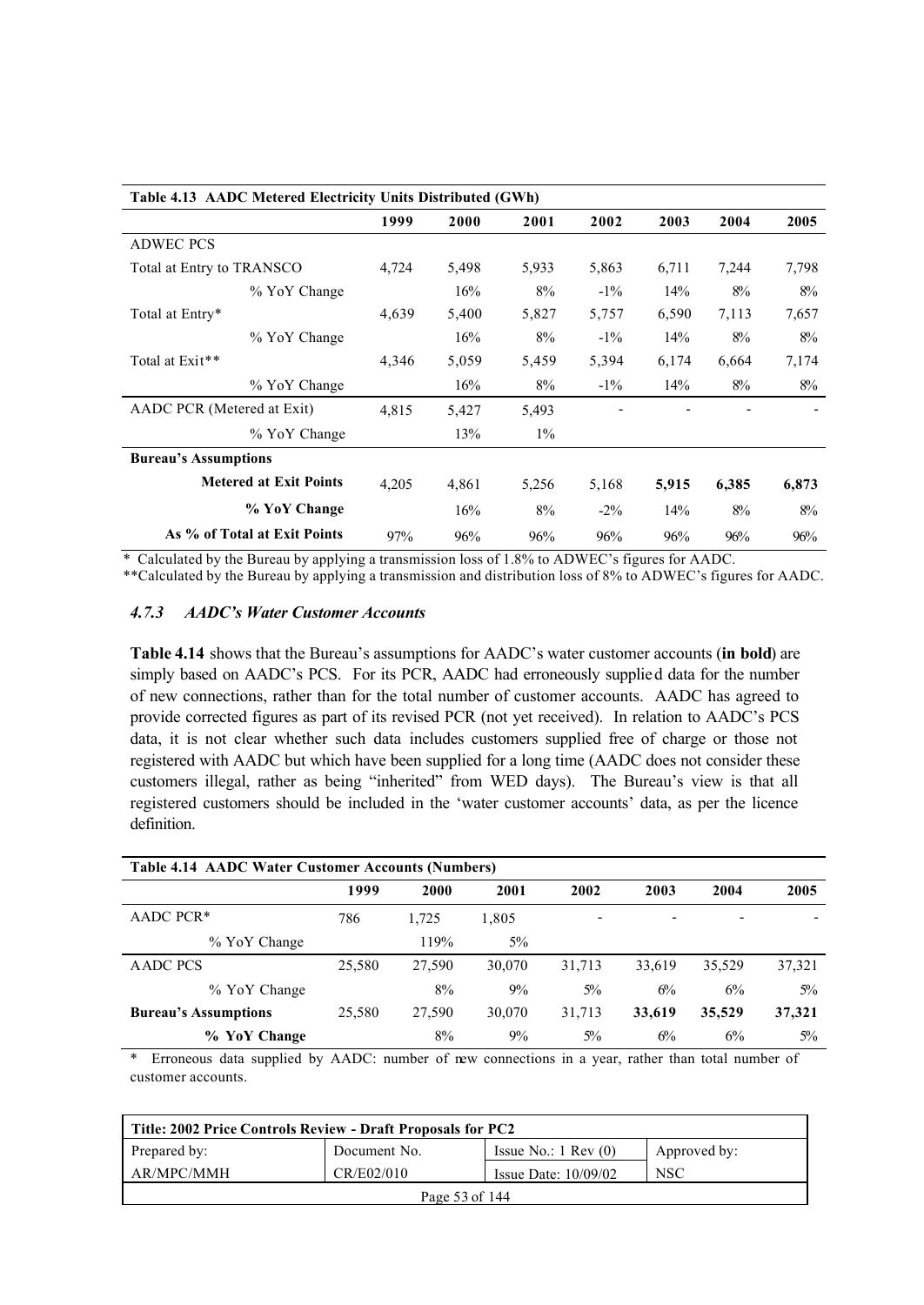### *4.7.4 AADC's Metered Water Units Distributed*

AADC has provided the Bureau with the total number of water units distributed at exit points (i.e. metered plus unmetered) in both its PCS and PCR. The Bureau has also calculated total water units for AADC at its entry points, as the difference between figures for water units provided in ADWEC's PCS and ADDC's PCS. Both AADC's PCS and PCR figures are found to be significantly higher than these calculated units. However, the Bureau understands that AADC also receives water from wells, in addition to water from ADWEC. To ensure Notified Values are not over-estimated, the Bureau has adopted AADC's PCS figures for 1999-2005, the highest of the three sources, and the most recent estimate submitted by AADC as the basis for the calculation of metered units.

Since no data on water metering is available for AADC, the Bureau has reviewed the assumptions made at the time of setting the initial price controls in 1999. At that time, the Bureau assumed that 4.72% of total water units at AADC's distribution system exit points (based on the then available forecast) would be metered and that metered water units will grow by 59% per annum in 2000 and 2001. Accordingly, for its assumptions for the Draft Proposals, the Bureau has taken 4.72% of total water units (derived as described in the preceding paragraph) as the water metered units in 1999 and then has increased the resulting figure by 59% p.a. during 1999-2001 and then by 50% p.a. during 2002-2005. The Bureau's assumptions for 'metered water units distributed' are presented in **Table 4.15** (**in bold**) along with the underlying calculations. These assumptions indicate that the Bureau assumes that AADC should be able to increase its water metering coverage from approximately 5% in 1999 or 13% in 2002 to about 35% in 2005. This is less than half the coverage assumed for ADDC by the same time, and so is an achievable target.

| Title: 2002 Price Controls Review - Draft Proposals for PC2 |              |                                 |              |  |  |  |  |
|-------------------------------------------------------------|--------------|---------------------------------|--------------|--|--|--|--|
| Prepared by:                                                | Document No. | Issue No.: $1 \text{ Rev } (0)$ | Approved by: |  |  |  |  |
| AR/MPC/MMH                                                  | CR/E02/010   | Issue Date: $10/09/02$          | <b>NSC</b>   |  |  |  |  |
| Page 54 of 144                                              |              |                                 |              |  |  |  |  |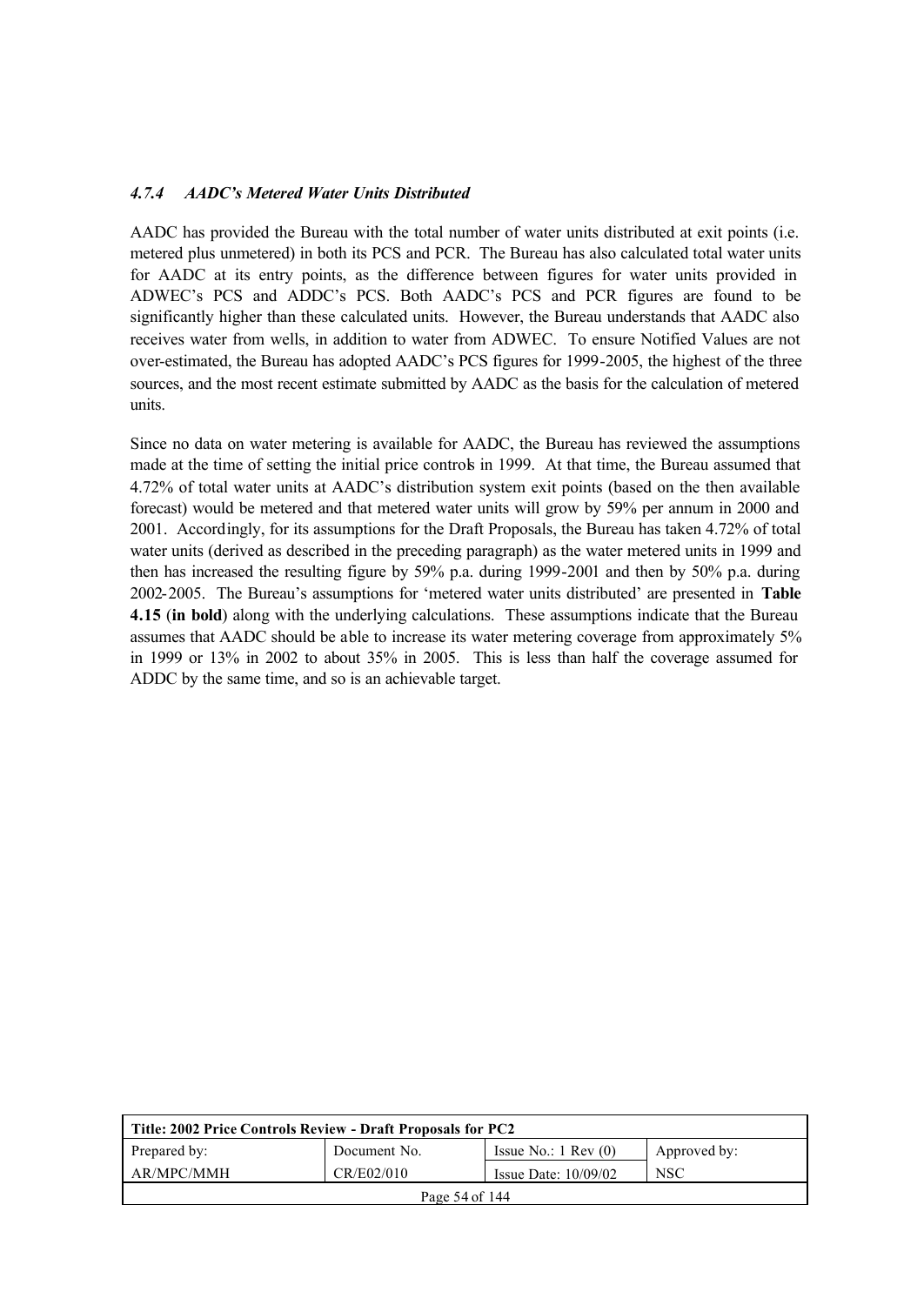| Table 4.15 AADC Metered Water Units Distributed (MG) |        |        |        |         |         |         |         |
|------------------------------------------------------|--------|--------|--------|---------|---------|---------|---------|
|                                                      | 1999   | 2000   | 2001   | 2002    | 2003    | 2004    | 2005    |
| ADWEC PCS (Total at Entry)*                          | 66,317 | 76,105 | 84,709 | 123,367 | 138,781 | 157,124 | 174,947 |
| % YoY Change                                         |        | 15%    | 11%    | 46%     | 12%     | 13%     | 11%     |
| ADDC PCS (Total at Entry)                            | 56,869 | 63,482 | 73,105 | 102,781 | 115,001 | 123,590 | 133,214 |
| % YoY Change                                         |        | 12%    | 15%    | 40%     | 11%     | 8%      | 8%      |
| Implied AADC (Total at Entry)**                      | 9,448  | 12,623 | 11,604 | 20,586  | 23,780  | 33,534  | 41,733  |
| % YoY Change                                         |        | 34%    | $-8\%$ | 77%     | 16%     | 41%     | 24%     |
| AADC PCR (Metered at Exit)***                        | 17,583 | 19,912 | 22,120 |         |         |         |         |
| % YoY Change                                         |        | 13%    | 11%    |         |         |         |         |
| AADC PCS (Total at Exit)                             | 19,523 | 26,392 | 28,198 | 30,115  | 33,036  | 35,943  | 38,495  |
| % YoY Change                                         |        | 35%    | 7%     | 7%      | 10%     | 9%      | $7\%$   |
| <b>Bureau's Assumptions</b>                          |        |        |        |         |         |         |         |
| <b>Total at Exit Points</b>                          | 19,523 | 26,392 | 28,198 | 30,115  | 33,036  | 35,943  | 38,495  |
| % YoY Change                                         |        | 35%    | $7\%$  | $7\%$   | 10%     | $9\%$   | $7\%$   |
| <b>Metered at Exit Points</b>                        | 921    | 1,465  | 2,330  | 3,494   | 5,242   | 7,862   | 11,794  |
| % YoY Change                                         |        | 59%    | 59%    | 50%     | 50%     | 50%     | 50%     |
| As % of Total at Exit Points                         | $5\%$  | 6%     | 8%     | 12%     | 16%     | 22%     | 31%     |

\* Calculated by the Bureau by applying a transmission loss of 4% to ADWEC's figures for ADDC plus AADC.

\*\* Calculated by the Bureau by taking the difference between (i) ADWEC's figures for ADDC plus AADC and (ii) ADDC PCS, both for Total at Entry.

\*\*\* Erroneous data supplied by AADC: total units distributed at exit points, rather than units metered at exit points.

| Title: 2002 Price Controls Review - Draft Proposals for PC2 |              |                                 |              |  |  |  |  |
|-------------------------------------------------------------|--------------|---------------------------------|--------------|--|--|--|--|
| Prepared by:                                                | Document No. | Issue No.: $1 \text{ Rev } (0)$ | Approved by: |  |  |  |  |
| AR/MPC/MMH                                                  | CR/E02/010   | Issue Date: $10/09/02$          | <b>NSC</b>   |  |  |  |  |
| Page 55 of 144                                              |              |                                 |              |  |  |  |  |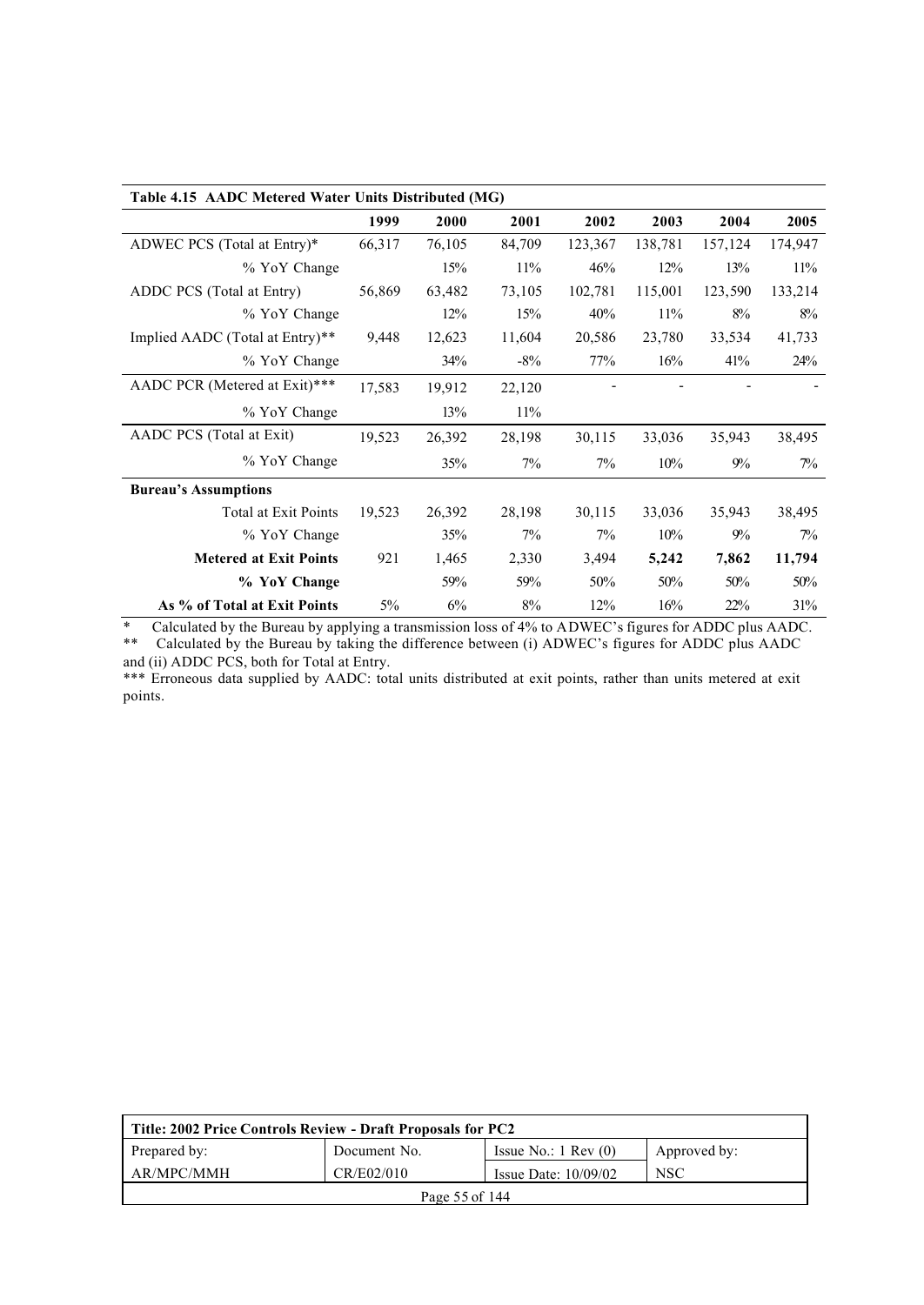# **5 Operating Expenditure Projections**

## **5.1 The Overall Approach**

The operating expenditure projections are one of the main inputs to the price control calculations for each company. In order to ensure that the price controlled companies are able to finance their businesses, the revenues allowed to be recovered under the price controls are set at a level sufficient to finance the projected operating and capital costs for the companies. However, under Law No.2 of 1998, the Bureau has a duty (among other things) to ensure the operation and development of an *efficient* and *economic* water and electricity sector. This means that, in common with other regulators charged with administering an incentive-based regulatory regime, the Bureau must be satisfied that the cost projections underpinning the price controls reflect the costs which could be expected of a reasonably efficient operator. Thus while the companies' historical level of costs, and their future projections of costs, are taken into account when determining the Bureau's cost projections, adjustments are made where necessary to ensure that future projections of "efficient costs" are not over-stated.

A number of approaches may be taken to assessing future expenditure requirements. Some overseas' regulators have adopted the approach of scrutinizing, on a "line-by-line" basis each item of expenditure by the companies, and hiring expensive consultants for this purpose, before "approving" costs for inclusion in the cost base. However, the Bureau takes the view that this involves the regulator in excessive "second-guessing" of detailed operational decisions which are best left to the management of the company. Furthermore, ultimately it is the quantum of total costs which is of importance to the customers, not how that total is precisely broken down into individual components within the company. The Bureau has therefore adopted an approach which focuses on the (efficient level of) *total* operating expenditure borne by each of the businesses subject to price control.

In view of the above, the Bureau has proposed instead an approach to projecting future operating expenditure which pays due regard to the current levels of cost of each company (as evidenced by the most recent reliable accounting data), while at the same time providing strong incentives for efficiency improvement from this starting point. (By "operating expenditure", the Bureau is normally referring to operating costs excluding depreciation; depreciation is discussed in Section 6 of this paper).

In principle, future operating expenditure can be expected to differ from past or current levels of operating expenditure for some or all of the following reasons:

- changes in the level of outputs (whether related to demand or service quality);
- changes in the level of efficiency;
- changes in the level of input prices; and

| Title: 2002 Price Controls Review - Draft Proposals for PC2 |              |                                 |              |  |  |  |  |
|-------------------------------------------------------------|--------------|---------------------------------|--------------|--|--|--|--|
| Prepared by:                                                | Document No. | Issue No.: $1 \text{ Rev } (0)$ | Approved by: |  |  |  |  |
| AR/MPC/MMH                                                  | CR/E02/010   | Issue Date: $10/09/02$          | <b>NSC</b>   |  |  |  |  |
| Page 56 of 144                                              |              |                                 |              |  |  |  |  |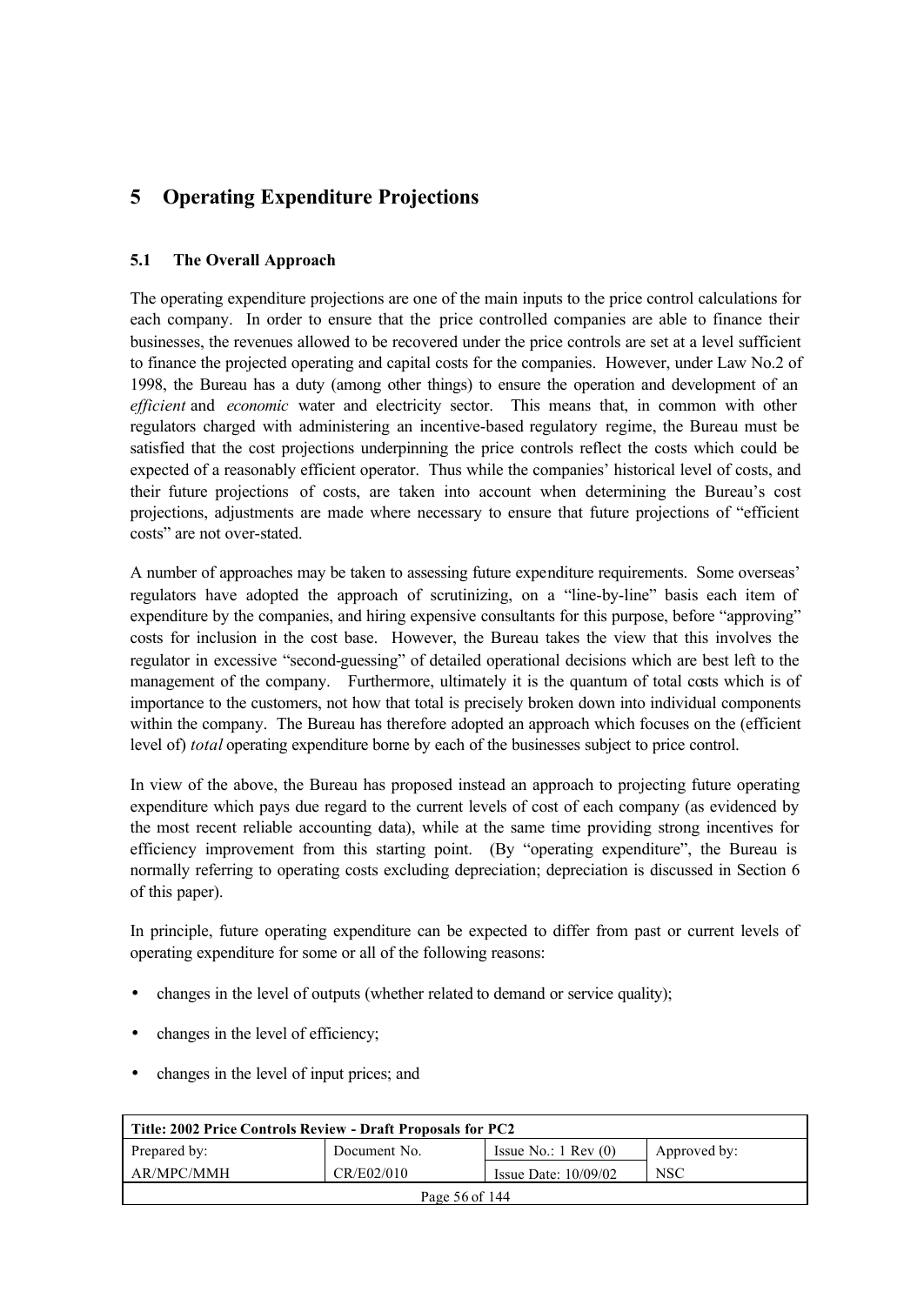• changes in capital intensity.

As discussed in the Second Consultation Paper (pages 23 - 25), the Bureau's approach to assessing future operating expenditure for each company is as follows:

- For the base level of operating expenditure, assess the actual level of operating expenditure at the end of the first price control period, based on the most reliable recent actual data submitted by the companies.
- To forecast future  $(2003 2005)$  operating expenditure, make necessary adjustments to the base level of operating expenditure to reflect increased costs associated with meeting increases in demand.
- Make a further adjustment to this demand-adjusted level of operating expenditure to take account of the assumed efficiency improvement over the duration of the revised price control.
- Make any further adjustments to operating expenditure projections which may be appropriate.

On 4 August, the Bureau wrote to each of the price-controlled companies (ADWEC, TRANSCO, ADDC and AADC) explaining that its intended methodology is to assume that operating expenditure for 2003, 2004 and 2005 can remain constant in real terms at the level incurred in the latest completed financial year (2001), if audited data for 2001 is available. This assumes that any increases in operating expenditure over the next price control period that would otherwise result from demand growth can be offset by efficiency improvements. This approach is further described in the following section, highlighting where the Bureau has slightly modified its approach from that explained in its 4 August letter.

## **5.2 Implementation of the Approach**

## *5.2.1 Base Level of Operating Expenditure*

The Bureau's preferred methodology would be to use the audited level of operating expenditure in the most recently completed financial year (2001) as the base level of operating expenditure. Audited accounts for 2001 were due to be received from the companies by 30 June. However, none of the companies has yet been able to submit these accounts to the Bureau. The Bureau indicated in its letter of 4 August that if audited 2001 data is not available before the Draft Proposals or the Final Proposals are due to be published, the Bureau will use the latest year for which audited data is available to determine the base level of operating expenditure for the next price controls.

At the present time, the Bureau has received draft audited accounts for 1999 for all of the companies except for TRANSCO, but no audited accounts for any company for the years 2000 and 2001. Under the methodology described above (the use of the most recent *audited* accounting data), the Bureau would be justified in adopting 1999 operating expenditure as the basis for its future operating expenditure projections. However, having reviewed the level of 1999 operating expenditure, and

| Title: 2002 Price Controls Review - Draft Proposals for PC2 |              |                                 |              |  |  |
|-------------------------------------------------------------|--------------|---------------------------------|--------------|--|--|
| Prepared by:                                                | Document No. | Issue No.: $1 \text{ Rev } (0)$ | Approved by: |  |  |
| AR/MPC/MMH                                                  | CR/E02/010   | Issue Date: $10/09/02$          | <b>NSC</b>   |  |  |
| Page 57 of 144                                              |              |                                 |              |  |  |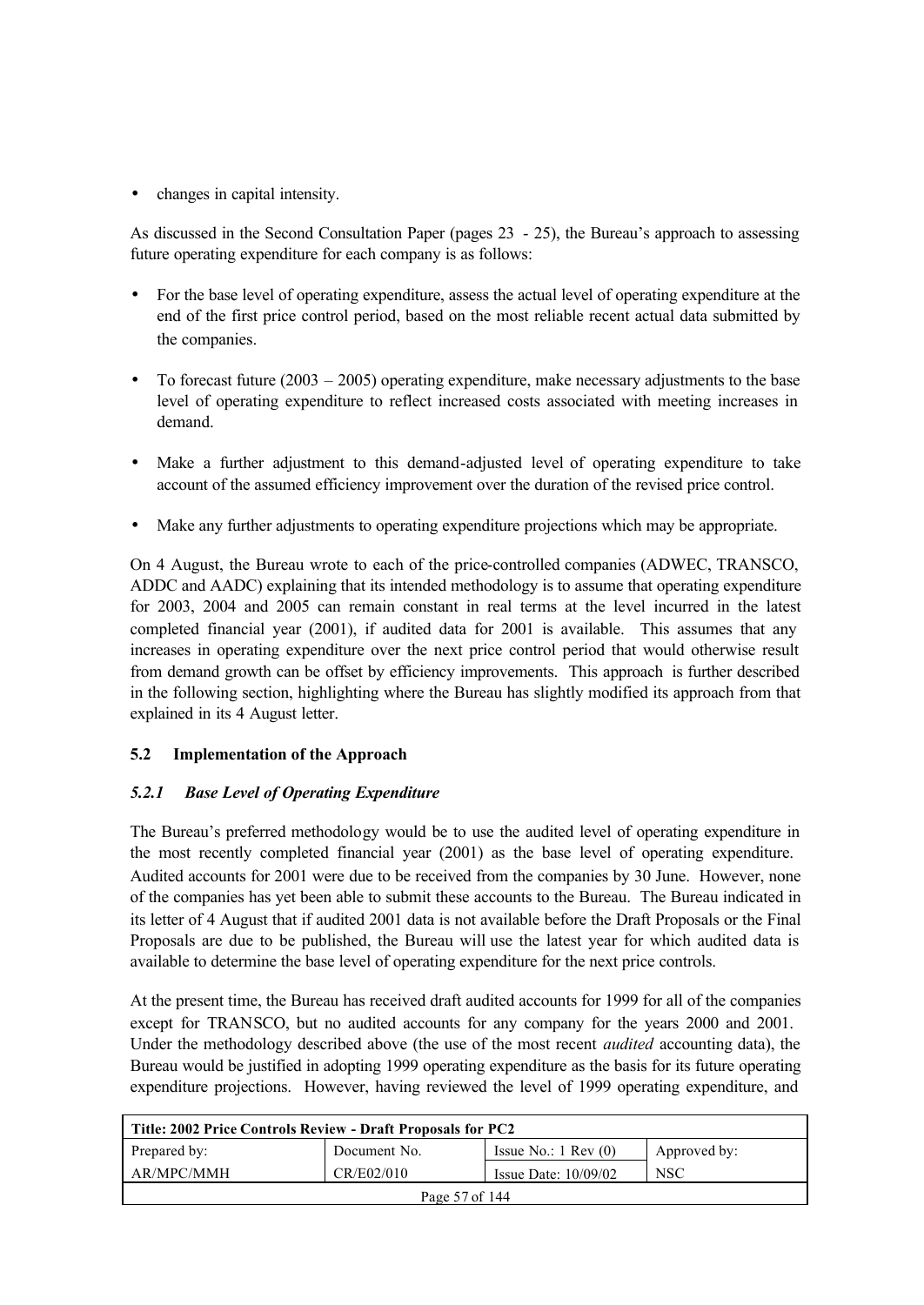unaudited data for 2000 and 2001 provided by the companies, the Bureau is not satisfied that using 1999 operating expenditure as the basis for projecting future  $(2003 - 2005)$  operating expenditure will be sufficient to ensure that companies can finance their operations.

The Bureau has therefore adopted a *slightly modified approach*, which is more favourable to the companies, and has taken *the average of the 1999 and 2001 operating expenditure* submitted by the companies in their most recent Price Control Information Submissions. The implications of this approach for each of the companies is set out in their relevant sections below.

The Bureau will *update this approach for the Final Proposals* in the light of any additional audited account data received from the companies:

- If 2000 (but not 2001) audited accounts become available, the Bureau will adopt the average of 2000 (audited) and 2001 (unaudited) operating expenditure as the base level of operating expenditure for the purpose of driving operating expenditure projections over 2003 – 2005.
- If 2001 audited accounts become available, the Bureau will solely adopt 2001 operating expenditure as the base level of operating expenditure for the purpose of driving operating expenditure projections over 2003 – 2005.

Operating expenditures have been rising over 1999 – 2001 according to the unaudited accounts provided by the companies. Failure by any company to produce audited accounts for these years in time for the Final Proposals will therefore effectively result in a self-imposed financial penalty in the form of lower expenditure allowances for the second price control period than the Bureau is, in principle, willing to allow.

## *5.2.2 Effect of Demand Growth on Operating Expenditure*

To forecast future operating expenditure, it is necessary to make adjustments to the base level of operating expenditure to reflect increased operating expenditures associated with meeting increases in demand. However, to the extent that many operating expenditures will be fixed over the course of a year, and so won't vary with demand growth within a year, operating expenditures can be expected to increase at a slower rate than demand. The effect of such economies of scale is to lead to reductions in unit operating expenditure in industries where demand is expanding, even if there is no underlying improvement in the efficiency of operations.

In these Draft Proposals, the Bureau has assumed that the demand growth anticipated for the sector would lead to an increase in operating expenditure of about 5 per cent a year, all else equal. This is based on increases of about 10 per cent a year for the demand-related revenue drivers and about 5 per cent a year for the customer numbers-related revenue drivers. This assumption is consistent with the RPI-X price controls that existed in 2000 for UK Transco's gas transportation business and for the PES distribution businesses. These were structured so that 50 per cent of revenue is fixed (based on pre-specified levels of output), while 50 per cent is dependent on the volume of energy

| Title: 2002 Price Controls Review - Draft Proposals for PC2 |              |                                 |              |  |  |
|-------------------------------------------------------------|--------------|---------------------------------|--------------|--|--|
| Prepared by:                                                | Document No. | Issue No.: $1 \text{ Rev } (0)$ | Approved by: |  |  |
| AR/MPC/MMH                                                  | CR/E02/010   | Issue Date: $10/09/02$          | <b>NSC</b>   |  |  |
| Page 58 of 144                                              |              |                                 |              |  |  |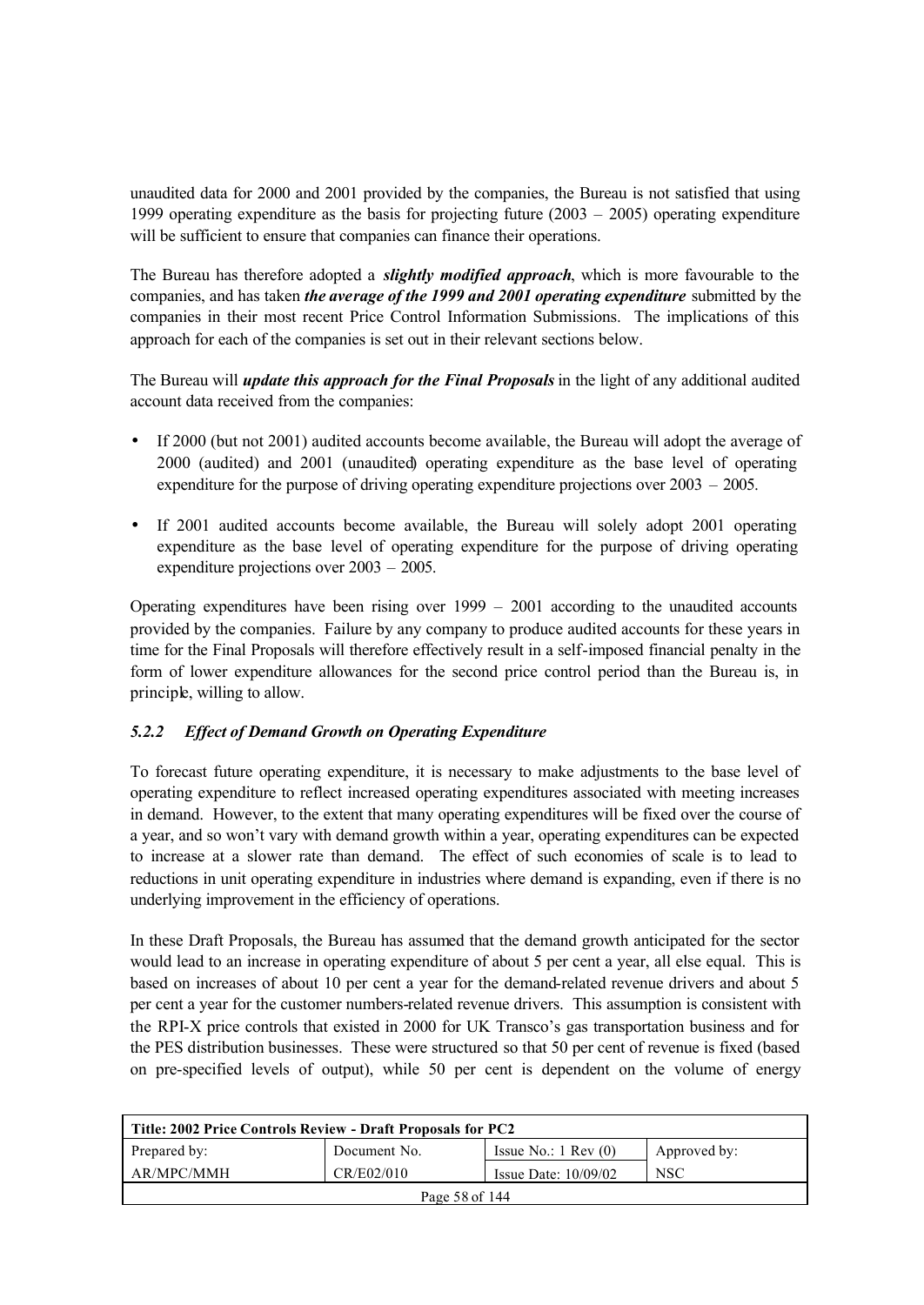transported or distributed. (Source: *"The Transmission Price Control Review of the National Grid Company from 2001: Initial Thoughts Consultation Document"*, OFGEM, March 2000.)

Similarly, revenue caps on electricity network businesses (TransGrid and six distributors) in New South Wales, Australia include volume of electricity transported and volume of electricity sold as revenue drivers. For example, under TransGrid's cap, a 10% increase in the volume of electricity transported could translate into an increase in revenue of up to 5%, depending on the maximum demand of the additional load. (Source: "*Pricing for Electricity Networks and Retail Supply: Issues Paper*", IPART, September 1998).

Such a relationship between costs and volumes would also be broadly consistent with the weights that the Bureau proposes to give to each of the revenue drivers in the companies' revised price controls. As discussed in Section 8 of this paper, the Bureau in its Draft Proposals has assumed that 50 per cent of revenue comes from the "fixed" term within the formulae, with the remaining 50 per cent of revenue split between the other two (variable) revenue drivers.

### *5.2.3 Effect of Efficiency Improvement on Operating Expenditure*

It is also necessary to take account of the assumed efficiency improvement over the duration of the revised price control. As described above, the Bureau intends to incorporate efficiency improvements by assuming that companies can improve their efficiency taking their current operating expenditure as the starting point. In the First and Second Consultation Papers, the Bureau presented evidence which demonstrated that efficiency improvements of  $3 - 7$  per cent a year seem a reasonable expectation in the light of the efficiency improvements made by similar firms in comparable circumstances. This evidence is reproduced in **Table 5.1**:

| Table 5.1: Annual Real Unit Operating Cost Reductions in UK Utilities Since Privatisation |                              |                           |        |        |         |        |        |             |
|-------------------------------------------------------------------------------------------|------------------------------|---------------------------|--------|--------|---------|--------|--------|-------------|
|                                                                                           | 1992                         | 1993                      | 1994   | 1995   | 1996    | 1997   | 1998   | <b>CAGR</b> |
| Water                                                                                     | $\sim$ 100 $\sim$ 100 $\sim$ | <b>Service</b> Contractor | $-10$  | $-31$  | -44     | $-4.5$ | $-4.1$ | $-3.7$      |
| Electricity transmission                                                                  | 15.6                         | $-6.1$                    | $-150$ | $-144$ | $-70$   | $-64$  | $-111$ | $-6.5$      |
| Electricity distribution                                                                  | $-33$                        | $-1.5$                    | 18     | $-5.8$ | $-12.5$ | $-144$ | -89    | $-6.8$      |

Source: Adapted from ORR (1999) The Periodic Review of Railtrack's Access Charges: Provisional Conclusions on Revenue Requirement.

Notes CAGR denotes Compound Annual Growth Rate.

These improvements in the UK are calculated after taking account of the effect on costs of changes in output levels and the level of service quality, and so can be taken to represent "underlying" efficiency improvements.

Efficiency improvements towards the lower/middle of the range  $(3 - 7$  per cent a year) would be sufficient to offset the increase in costs that would otherwise be expected from the growth in demand and customer numbers, described above. None of the respondents to the Second Consultation Document has been able to convince the Bureau that efficiency improvements of this order of magnitude for present levels are not unachievable, and are therefore the basis (in combination with

| Title: 2002 Price Controls Review - Draft Proposals for PC2 |              |                                 |              |  |  |
|-------------------------------------------------------------|--------------|---------------------------------|--------------|--|--|
| Prepared by:                                                | Document No. | Issue No.: $1 \text{ Rev } (0)$ | Approved by: |  |  |
| AR/MPC/MMH                                                  | CR/E02/010   | Issue Date: $10/09/02$          | <b>NSC</b>   |  |  |
| Page 59 of 144                                              |              |                                 |              |  |  |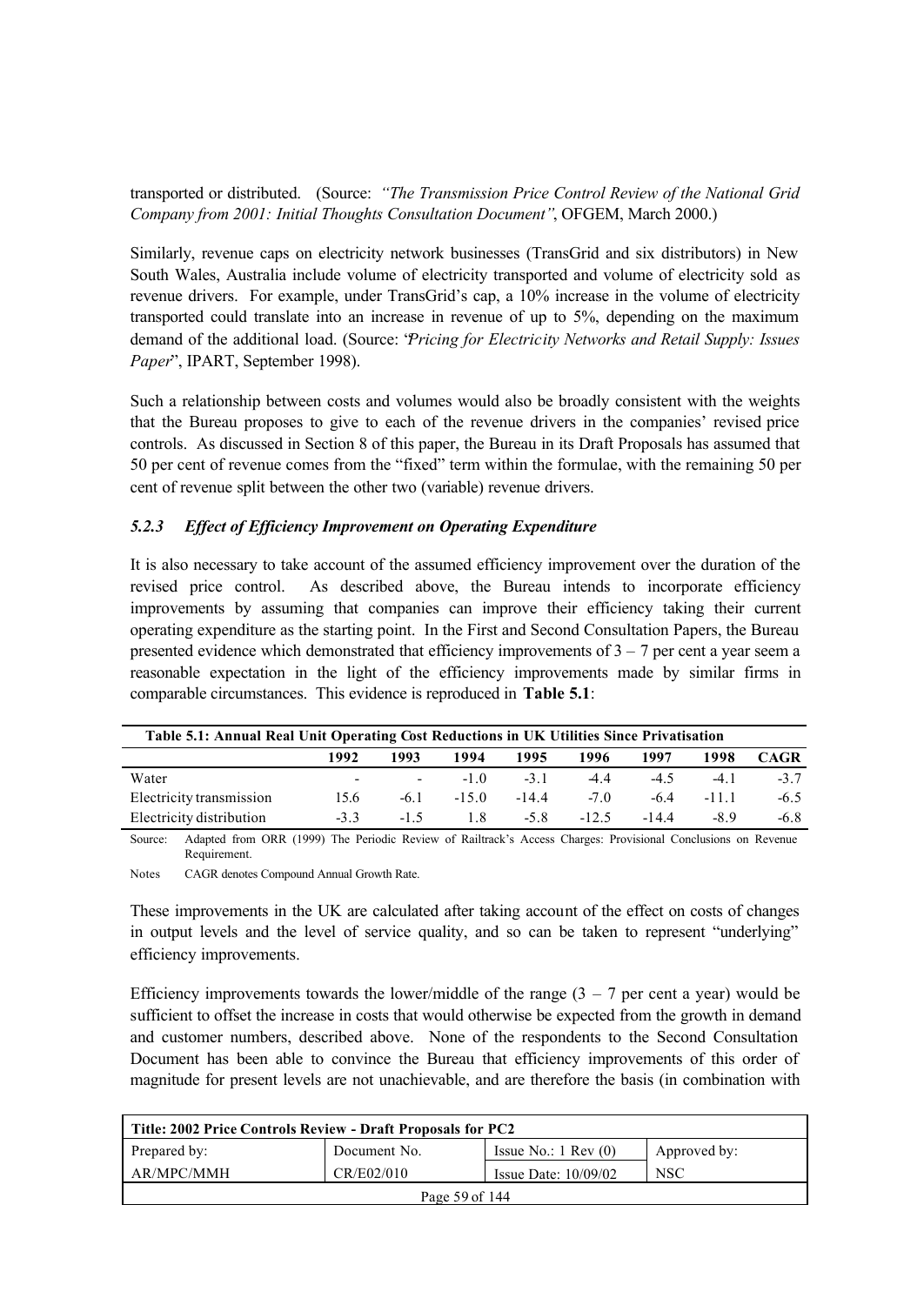the economies of scale assumption) for the Bureau's price control assumption that operating expenditures over 2003 – 2005 can remain constant, in real terms, at their base level.

Companies have argued for a lower efficiency improvement assumption than the Bureau's suggested range of 3%-7% and have referred to the efficiency assumptions adopted by the UK regulators during the past which, they have argued, show a lower range for efficiency improvements. The Bureau has responded separately to each company in detail. A summary of these responses is as follows:

- 1. Companies' responses have frequently drawn a parallel between the "X" factors in their present controls and the efficiency assumptions that have been adopted by UK regulators. The Bureau has explained that X is set to reflect a number of factors other than just efficiency improvements, and so such a comparison is flawed. For example, the Bureau could, in principle, for the first price control have set the X factor equal to zero (with notified values at lower levels than what they were actually set at), while allowing the companies the same allowed revenue (in present value terms) over the price control period. Therefore, the X factor has been used by the Bureau as a smoothing factor and does not necessarily accurately represent the underlying efficiency improvement assumption.
- 2. Experience from the UK shows that efficiency targets have tended to be increased from one price review to the next. For example, the second distribution price controls for the UK Public Electricity Suppliers (PESs) set in 1994 stipulated significant one-off ( $P_0$ ") price cuts, varying between 11% and 17% and setting an X factor of 2% for all companies (in combination, much greater than the X factors for the first price controls which varied over a range of  $-2.5\%$  to 0%). The price control review process was re-opened by OFFER in July 1995, resulting in further price cuts in terms of Po and X factors. The next price controls review in 1998-1999 for the control period 2000-05 resulted in more significant Po cuts (18% - 35%) with X-factor of 3% for all PESs.
- 3. Further, the UK experience shows that the actual efficiency improvements made by regulated companies (**Table 5.1**) have been well above those assumed by the regulators in setting price controls (available from the Bureau on request). The Bureau considers the efficiency improvements actually achieved by the utilities more relevant than the efficiency improvements assumed, as the former indicate the extent of efficiency improvements that can actually be realized.
- 4. Even if one decides to adopt the efficiency improvements assumed by the other regulators (as distinct from the companies' actual efficiency improvements):
	- the efficiency improvement (5%) assumed by the UK electricity regulator (OFGEM) for the second price control period of National Grid Company (NGC) seems particularly relevant to the second price control period of TRANSCO.

| Title: 2002 Price Controls Review - Draft Proposals for PC2 |              |                                 |              |  |  |
|-------------------------------------------------------------|--------------|---------------------------------|--------------|--|--|
| Prepared by:                                                | Document No. | Issue No.: $1 \text{ Rev } (0)$ | Approved by: |  |  |
| AR/MPC/MMH                                                  | CR/E02/010   | Issue Date: $10/09/02$          | <b>NSC</b>   |  |  |
| Page $60$ of 144                                            |              |                                 |              |  |  |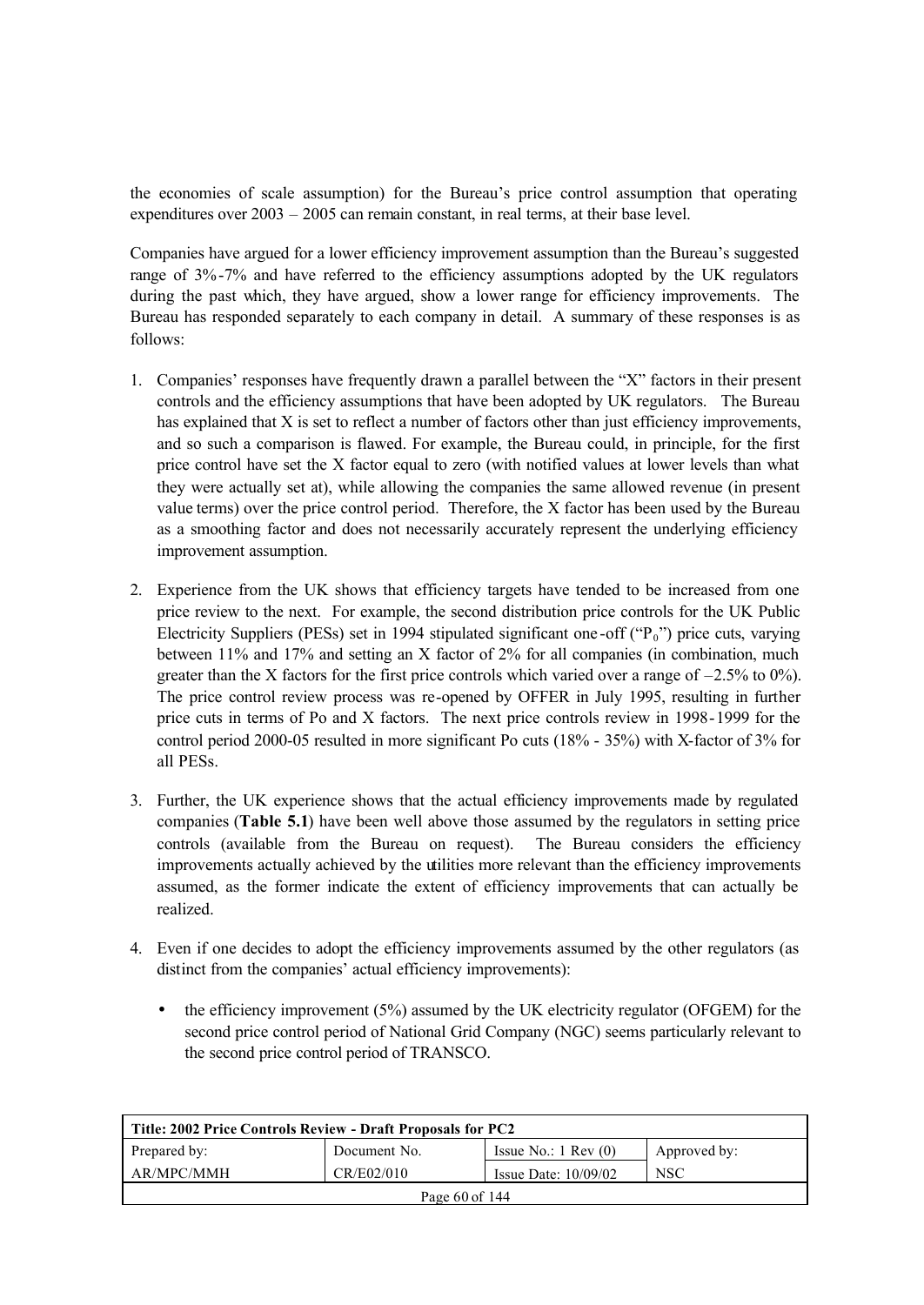- the efficiency improvement (3%) assumed by the Northern Ireland (NI) energy regulator, OFREG, for NIE Power Procurement Business' (PPB's) second price control period seems more relevant to ADWEC's second price control period than ADWEC's suggestion for 0% efficiency improvement based on PPB's first price control period.
- 5. ADWEC has regarded the Bureau's proposal on the efficiency improvement over the next control period (3-7% per annum) as too high since it is based solely on the efficiency achieved by transmission and distribution companies. ADWEC regards NIE's PPB as its most appropriate comparator. NIE's PPB had an X factor of 3% applied only after the first 5 years of price control and ADWEC has argued that it has been operating in a more mature market than the Abu Dhabi water and electricity sector and has not been facing as many restructuring challenges as ADWEC. ADWEC has therefore suggested that a X factor of  $0\%$  should apply to it during the next control period. The Bureau is not persuaded by ADWEC's arguments for an efficiency improvement factor of 0%, because:
	- The UK regulation experience shows that the regulators have not significantly distinguished between wholesale, retail and network businesses with regards to the scope for efficiency improvements.
	- ADWEC has argued that it is less able to reduce costs that network businesses, because a greater proportion of its costs are staff costs. However, all of the utility companies in the UK have shown that there is much scope to introduce more efficient working practices when subjected to commercial or regulatory pressure. ADWEC has made a reference to staff reductions. In the present environment of a rapidly expanding electricity and water sector, the Bureau considers it more likely that efficiency improvements will show up in a slower rate of increase in staff numbers than would otherwise occur, or perhaps stable or slightly falling staff numbers. ADWEC has further argued that, if anything, its staff costs may rise, as staff numbers are currently below the budgeted level. The Bureau has already understood, via meetings with ADWEC, the nature of ADWEC's budgets and (as discussed further below) does not regard them as particularly relevant to the present exercise.
	- ADWEC's price control information submission indicates that about 28% of its total annual costs is not related to any of its licensed activities.
- 6. Notwithstanding the foregoing, the Bureau agrees with ADWEC that its comparators should ideally be single buyer or whole -sellers rather than distribution or transmission businesses. However, the Bureau has noted the following points in relation to ADWEC's comparison with NIE's PPB and the related arguments:
	- There has been growing concerns that electricity regulation in Northern Ireland (NI) has not been able to achieve the same efficiency or deliver the same reduction in prices as achieved in the Great Britain (GB). The Bureau therefore finds it unreasonable to simply follow regulatory decisions in NI regarding specific figures such as the X factor.

| Title: 2002 Price Controls Review - Draft Proposals for PC2 |              |                                 |              |  |  |
|-------------------------------------------------------------|--------------|---------------------------------|--------------|--|--|
| Prepared by:                                                | Document No. | Issue No.: $1 \text{ Rev } (0)$ | Approved by: |  |  |
| AR/MPC/MMH                                                  | CR/E02/010   | Issue Date: $10/09/02$          | <b>NSC</b>   |  |  |
| Page 61 of 144                                              |              |                                 |              |  |  |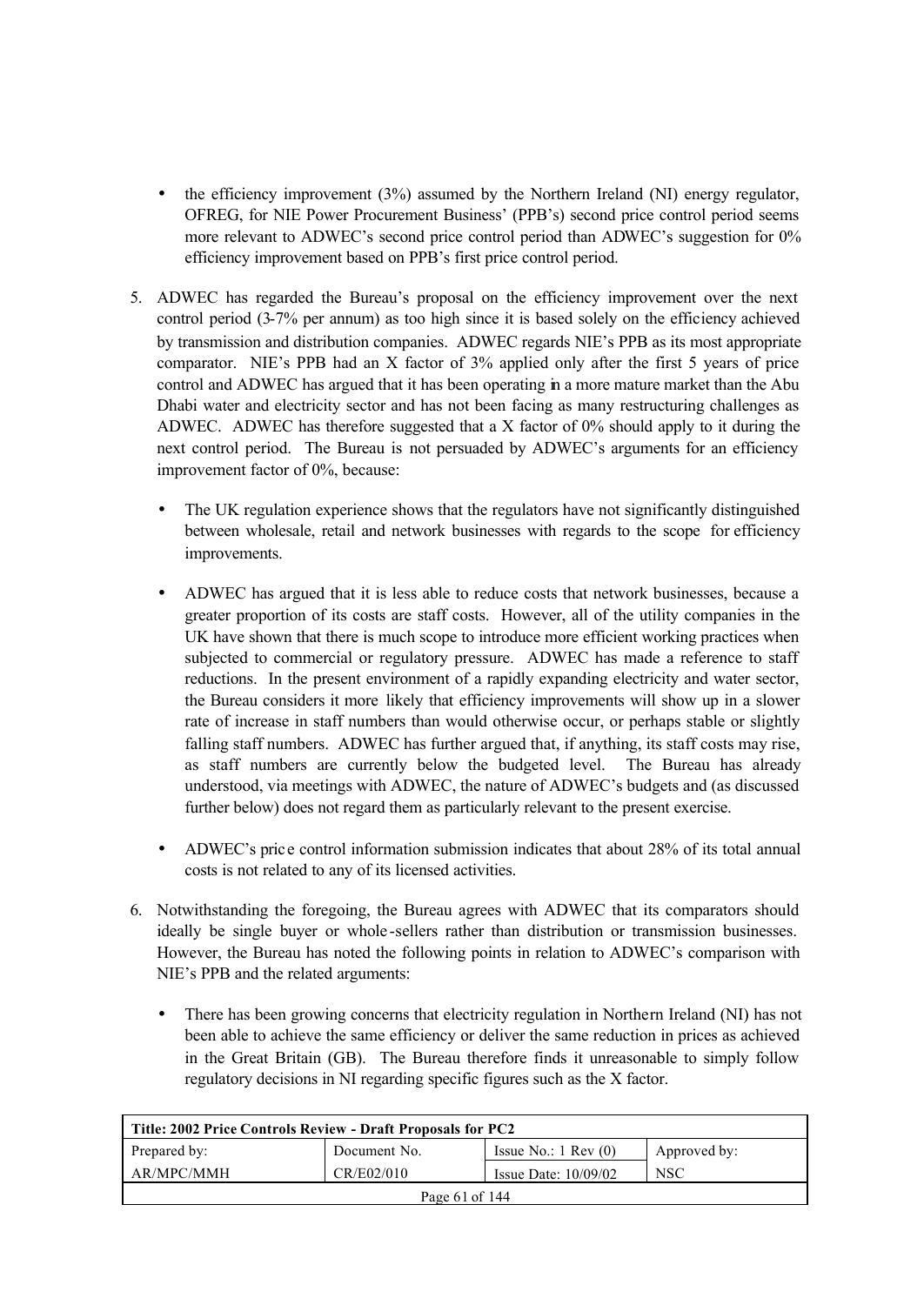• The Bureau is also not convinced by ADWEC's argument that NIE's PPB is not faced with as many restructuring challenges as ADWEC. The Bureau has explained various examples of uncertainty and challenges faced by NIE's PPB that demonstrate otherwise (with NIE's PPB as a very small organization (7 people only in 2000, compared to ADWEC's 30 or so employees)). These PPB examples include uncertainty surrounding its price control reviews, power purchase contracts restructuring, BST as well as non-BST sales, challenges due to adoption of the European Union Directive EC/96/92 concerning the Internal Market in Electricity (IME) including the transition of PPB from a single buyer of wholesale power to a market participant, growing number of interconnectors (e.g. interconnections with the Republic of Ireland, Scotland), and the emergence of indigenous IPPs.

## *5.2.4 Other Adjustments*

The Bureau has also considered the necessity for further adjustments for other factors not adequately dealt with by the above methodology.

One possible factor is the effect of input prices on a firm's costs. Adjustments to projections for expenditure requirements would be required were increases or decreases in input prices faced by the sector companies to be expected (other than movements reflected in the changes in the CPI already accounted for in the CPI-X formula). In principle, such an adjustment could be upwards or downwards (depending on whether real input prices were expected to rise or fall). No adjustment has been made in these Draft Proposals since none of the companies has presented the Bureau with convincing evidence for any such movements.

Another possible factor affecting future levels of operating expenditure is the degree of capital intensity of each business. In most network businesses, one would expect an ongoing substitution of capital for operating costs. New equipment sometimes reduces the number of people who need to be employed, whether in production or administrative tasks. It may also allow materials to be used more economically. As a result, the stock of capital tends to increase in relation to other inputs, and operating expenditures tends to reduce more rapidly (or increase less rapidly) than costs overall. While a case can be made for such an adjustment, which would unambiguously have a downward impact on the Bureau's operating expenditure allowances over 2003 – 2005, in order to be conservative no adjustment has been made for capital substitution effects in these Draft Proposals. This should assist the companies in matching or exceeding the operating expenditure efficiency assumption assumed in these Draft Proposals.

Companies have argued to the Bureau that operating expenditure projections should take account of a number of factors, including administrative costs which ADWEA incurs on their behalf or causes them to incur, and labour cost issues specific to the UAE. The Bureau acknowledges this concern, but only in relation to those costs which are genuinely outside the control of the companies' management and shareholder. The use of the most recently audited data for each companies' actual operating expenditure as the basis for future projections ensures that these considerations are adequately taken into account in the revised price controls.

| Title: 2002 Price Controls Review - Draft Proposals for PC2 |              |                                 |              |  |  |
|-------------------------------------------------------------|--------------|---------------------------------|--------------|--|--|
| Prepared by:                                                | Document No. | Issue No.: $1 \text{ Rev } (0)$ | Approved by: |  |  |
| AR/MPC/MMH                                                  | CR/E02/010   | Issue Date: $10/09/02$          | <b>NSC</b>   |  |  |
| Page 62 of 144                                              |              |                                 |              |  |  |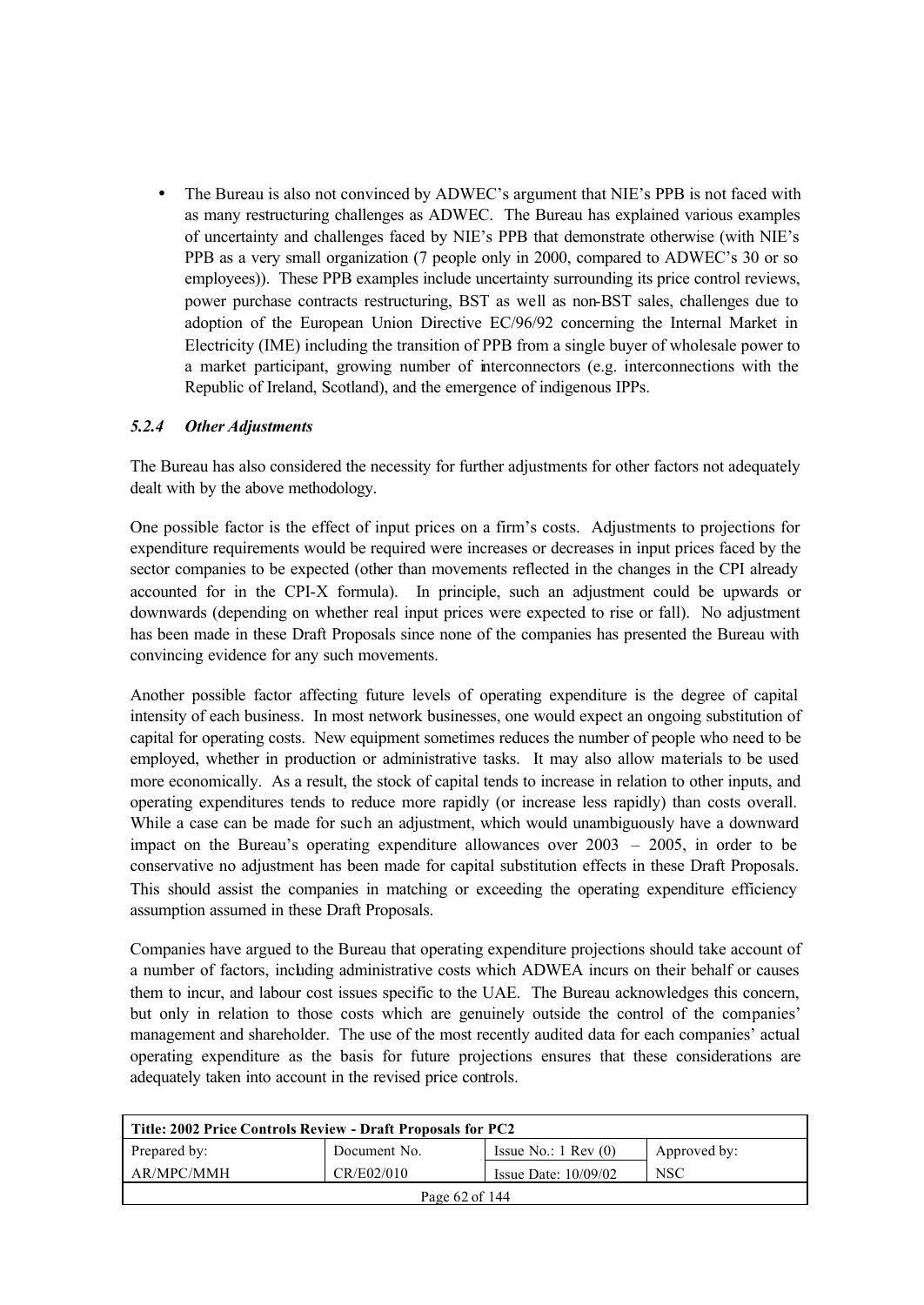Companies have argued for pass-through treatment of costs incurred by ADWEA and charged to the companies. For the following reasons, the Bureau in principle does not agree with the companies that costs incurred by ADWEA for and on behalf of the price-controlled companies or costs incurred by these companies due to ADWEA's actions or decisions should be treated as pass-through items in the price control formulae:

- The price control for a company relates to the company, and does not distinguish between costs directly incurred by the management of the company and the costs incurred by the shareholders of the company on its behalf (or the costs incurred by the management due to shareholder's decisions or actions). It would clearly be ineffective to set a price control for a company that allows costs incurred due to shareholder's actions or in-actions to be passed through to its customers unchallenged – such an approach would undermine the whole concept of independent economic regulation that has been established for Abu Dhabi and could put the Bureau in breach of its statutory duty to ensure the operation and development of an efficient and economic water and electricity sector in the Emirate. If ADWEA incurs or causes to incur any cost over or above the efficient level assumed while setting the price controls, ADWEA as a shareholder will face lower profits than assumed – as the shareholder, this is therefore a matter for its decision.
- Since ADWEA's costs and control and other similar factors are reflected in the cost levels during the first control period, and the efficient levels of costs for the purpose of the new price controls have been derived from such levels of costs (among other considerations), such factors will in any case be financed to some extent by the new price controls.
- The fact that ADWEA costs are not passed through under the price controls provides the companies with an incentive to scrutinize and if necessary challenge the costs which ADWEA incurs on their behalf or causes the companies to incur. One of the sector companies in its response has confirmed this incentive and the Bureau appreciates the efforts made by the companies in this regard. The Bureau sees no reason why such an incentive should not continue.

One company has argued that its shareholder (i.e. ADWEA) is not necessarily influenced by the same profit motive, which is the prime motive of shareholders in other companies. Thus ADWEA's decisions may be detrimental to the financial position of the company, and therefore create a potential conflict between the company and its shareholders. The Bureau makes the following comments on these arguments:

- If the company's shareholder (i.e. ADWEA) is not interested in the company earning profit, one would not expect the company's management to be too concerned with the company's financial performance either. However, the company's response clearly demonstrates that the management is concerned with the impact of factors such as the price control review and the PIS.
- Article 14 of Law No.2 of 1998 clearly identifies dividends paid to ADWEA by the companies as one of the source of ADWEA's funds.

| Title: 2002 Price Controls Review - Draft Proposals for PC2 |              |                                 |              |  |  |
|-------------------------------------------------------------|--------------|---------------------------------|--------------|--|--|
| Prepared by:                                                | Document No. | Issue No.: $1 \text{ Rev } (0)$ | Approved by: |  |  |
| AR/MPC/MMH                                                  | CR/E02/010   | Issue Date: $10/09/02$          | <b>NSC</b>   |  |  |
| Page $63$ of $144$                                          |              |                                 |              |  |  |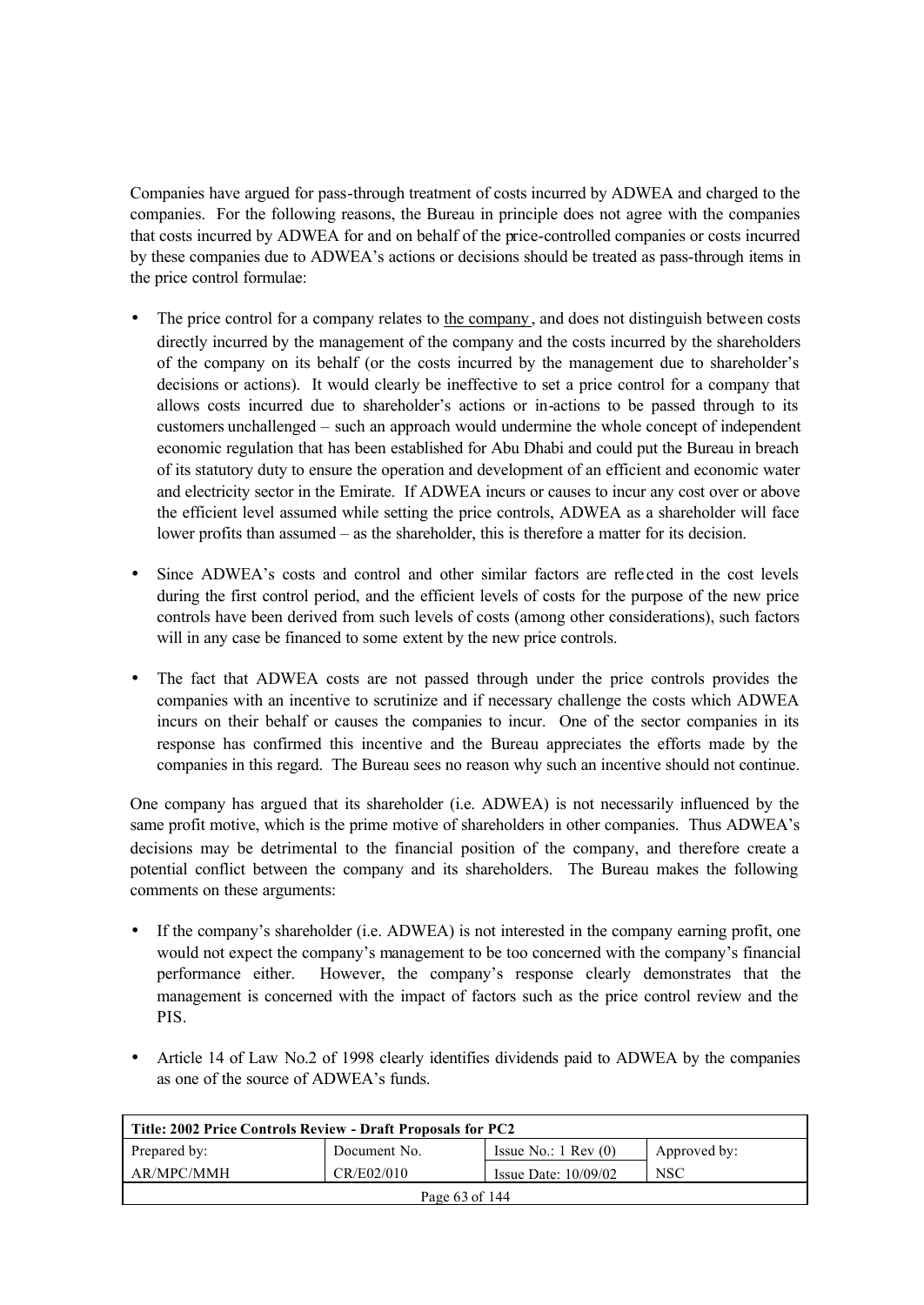• The objective of the price controls is to incentivise the company to reduce its costs, irrespective of whether the control of 'the company' or its costs lies with its management or its shareholder. How the owner incentivises the management to improve the company's performance and profits is outside the scope of the price controls. The objective of the price controls is not to highlight or resolve conflicts between the company, its management and its shareholder.

On a concern raised by a company in relation to additional regulatory burden and costs due to the PIS, the Bureau has explained to the company that the Bureau does not consider that it is proposing or asking anything which should not be expected from any efficiently managed company. In fact, the Bureau has proposed performance indicators that the companies are already required to comply with under their licences or have already been reporting to the Bureau. For example, production of audited accounts in a timely manner should not increase any regulatory burden on the companies. Similarly, reporting on some technical or operational performance aspects should also not be considered as additional burden as the companies have already been reporting them to the Bureau. As a matter of fact, companies should monitor themselves for their own purposes even if the Bureau does not require them to be reported.

The Bureau agrees that, in principle, costs associated with administering the PIS should be reflected in allowed revenues in the revised price controls. To the extent that such costs would be incurred anyway by an efficiently managed firm operating in a commercial environment, they will already be reflected in the Bureau's proposed approach to determining an efficient level of allowed revenues. However, if the company believes there are additional costs, the Bureau has stated that it may be willing to consider any quantitative analysis the company can provide.

## *5.2.5 ADWEA Costs for Procurement of IWPPs*

One particular issue arises in relation to any costs borne by ADWEC over 2003 – 2005 relating to the use of professional consultancy services by ADWEA for the procurement of IWPPs over that period. These costs relate to the preparation and negotiation of PWPAs. Although in principle to a significant extent an ADWEC responsibility, to date such costs have been borne by ADWEA and not charged to ADWEC. ADWEC has provided the Bureau with projections of such costs that ADWEA expects to incur on ADWEC's behalf over the next price control period (2003 – 2005).

In principle, the Bureau considers it appropriate for ADWEC to bear the efficient cost of (and, to that extent, to be appropriately remunerated for) such advisory costs, as ADWEC as a stand-alone company would be incurring such costs (irrespective of whether the activity had been sub-contracted to a third-party such as ADWEA or its consultants).

Given the uncertainty as to the level of such costs, and as to the extent to which they will be borne by ADWEC, it is not appropriate to simply include ADWEC's estimates of such costs within its allowed operating expenditure requirements. Rather, the Bureau is minded to treat such costs in the revised price controls in a similar manner to future capital expenditure for the network companies (see Section 6 of this paper). Specifically, the Bureau intends to make a conservative judgement

| Title: 2002 Price Controls Review - Draft Proposals for PC2 |              |                                 |              |  |  |
|-------------------------------------------------------------|--------------|---------------------------------|--------------|--|--|
| Prepared by:                                                | Document No. | Issue No.: $1 \text{ Rev } (0)$ | Approved by: |  |  |
| AR/MPC/MMH                                                  | CR/E02/010   | Issue Date: $10/09/02$          | <b>NSC</b>   |  |  |
| Page 64 of 144                                              |              |                                 |              |  |  |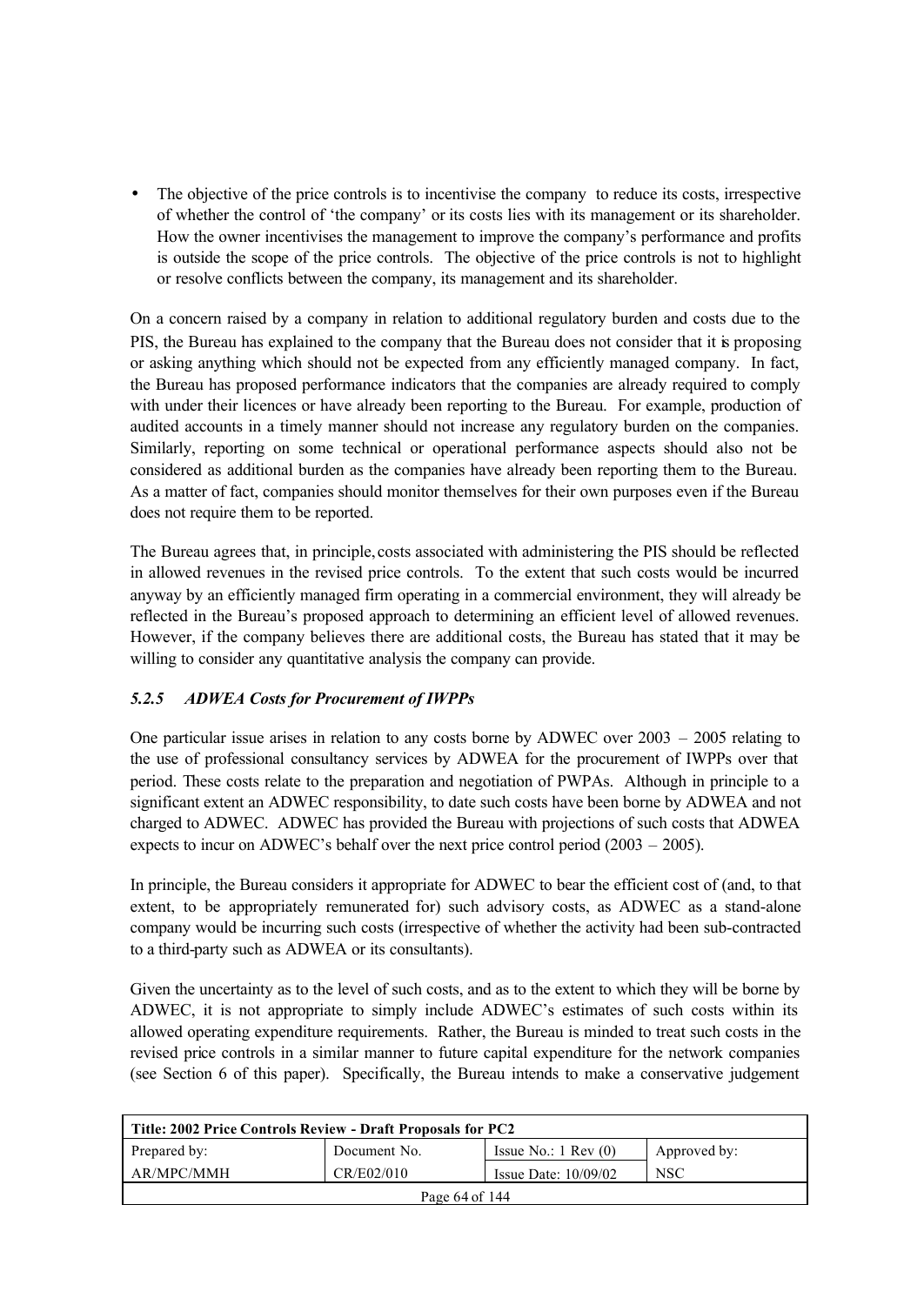(zero in this case) as to the amount of such future costs to take account of at the present price control review.

The actual costs borne by ADWEC over 2003 – 2005 relating to the use of professional consultancy services by ADWEA for the procurement of IWPPs over that period will then be reviewed at the 2005 Price Controls Review against the Bureau's efficiency criteria. To the extent that relevant such costs have not taken into account at the present price control review but are subsequently found to be in accordance with the Bureau's efficiency criteria, an appropriate upward adjustment will be made to future allowed revenues at the 2005 Price Controls Review. This adjustment will be made in such a way that ADWEC will be no better or worse off in net present value terms than if the expenditure had been included in ADWEC's revenue allowance at the time it was borne by ADWEC.

### **5.3 Operating Expenditure Projections for Each Company**

Using the approach described in the preceding sections (i.e. adjusting the 1999 and 2001 unaudited costs for 2003 prices and taking their average as the base level of costs), the Bureau has forecast operating expenditure projections for the companies, which are described in turn for each company in the following sub-sections. The actual and assumed CPIs for the past and future years are shown in **Table 5.2**.

| Table 5.2: Actual and Assumed CPIs                   |       |         |       |          |       |
|------------------------------------------------------|-------|---------|-------|----------|-------|
| $(1995 = 100)$                                       | 1999  | 2000    | 2001  | 2002     | 2003  |
|                                                      |       | Actuals |       | Estimate |       |
| UAE CPI                                              | 109.2 | 110.7   | 113.1 | 114.7    | 116.6 |
| Source:<br>UAE Ministry of Planning for 1999 - 2001. |       |         |       |          |       |

2002 estimate based on projection of Economist Intelligence Unit.

### *5.3.1 Operating Expenditure Projections for ADWEC*

ADWEC's actual operating expenditure for 1999-2001, its estimate for 2002, and its forecast for 2003 – 2005 are reproduced in **Table 5.3** below.

| Table 5.3: ADWEC Operating Expenditure           |      |                  |      |          |       |                         |       |
|--------------------------------------------------|------|------------------|------|----------|-------|-------------------------|-------|
| (All figures in AED m)                           | 1999 | 2000             | 2001 | 2002     | 2003  | 2004                    | 2005  |
|                                                  |      | Actuals          |      | Estimate |       | Forecasts               |       |
|                                                  |      | (nominal prices) |      |          |       | $(2002 \text{ prices})$ |       |
| <b>Information Submission</b>                    | 6.58 | 9.37             | 8.78 | 14.99    | 15.11 | 20.72                   | 21.09 |
| Draft audited accounts<br>$\sim$<br>$\sqrt{N^2}$ | 6.67 | n/a              | n/a  | n/a      | n/a   | n/a                     | n/a   |

Source: ADWEC

ADWEC has few capital assets and to the extent that it has invested (or plans investment) in IT and communications, and in furniture and fittings, and related depreciation, these are included in the

| Title: 2002 Price Controls Review - Draft Proposals for PC2 |              |                                 |              |  |  |
|-------------------------------------------------------------|--------------|---------------------------------|--------------|--|--|
| Prepared by:                                                | Document No. | Issue No.: $1 \text{ Rev } (0)$ | Approved by: |  |  |
| AR/MPC/MMH                                                  | CR/E02/010   | Issue Date: $10/09/02$          | <b>NSC</b>   |  |  |
| Page 65 of 144                                              |              |                                 |              |  |  |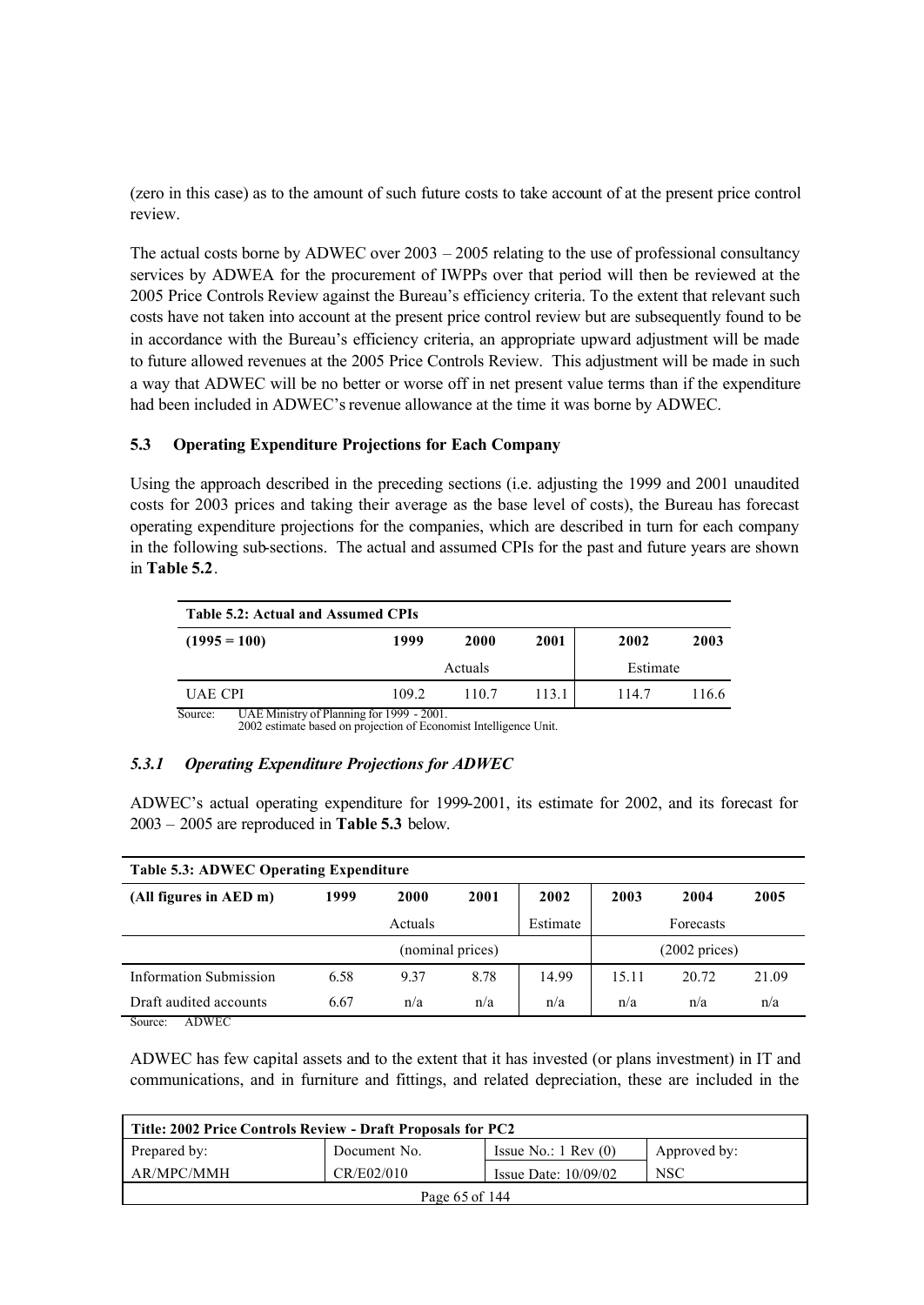above figures. It can be seen that costs are projected by ADWEC to increase by 71 per cent in 2002. The 2002 figures is then used by ADWEC as the basis for forecasts for the 2003 – 2005 price control period, with another substantial increase in costs of 37% projected for 2004.

In order to help understand the basis for the large cost increase projected by ADWEC for 2002, a detailed breakdown of 2002 estimated costs compared to 2001 costs is provided in **Table 5.4**:

| Table 5.4: Comparison of ADWEC 2001 Actual Costs and ADWEC 2002 Estimated Costs |       |        |                       |  |  |  |
|---------------------------------------------------------------------------------|-------|--------|-----------------------|--|--|--|
| Prices of the day, AED m                                                        | 2001  | 2002   | Variance 2002 on 2001 |  |  |  |
| Basic salary                                                                    | 2.672 | 4.025  | $+51%$                |  |  |  |
| Allowances                                                                      | 1.907 | 3.473  | $+82%$                |  |  |  |
| Staff costs                                                                     | 1.951 | 3.028  | $+55\%$               |  |  |  |
| Office expense                                                                  | 0.575 | 1.015  | $+77%$                |  |  |  |
| Vehicle expense                                                                 | 0.186 | 0.452  | $+143%$               |  |  |  |
| Professional fees & expense                                                     | 0.054 | 1.438  | $+2,563%$             |  |  |  |
| Insurance                                                                       | 0.034 |        | $-100\%$              |  |  |  |
| General overhead expense                                                        | 0.894 | 1.144  | $+28%$                |  |  |  |
| Capital expenditure                                                             | 0.508 | 0.417  | $-18%$                |  |  |  |
| <b>Total</b>                                                                    | 8.781 | 14.991 | $+71%$                |  |  |  |
| <b>ADWEC</b><br>Source:                                                         |       |        |                       |  |  |  |

ADWEC has explained that its estimate for 2002 is based on the budget approved by ADWEA for 2002. In order to see whether this is a useful basis for estimating actual future costs, the Bureau requested ADWEC to provide its budgets for 1999, 2000 and 2001 in relation to basic salary, allowances and staff cost. These are presented in **Table 5.5** below.

**Table 5.5: Comparison of ADWEC Budgets and Actual Expenditure for Basic Salary, Allowances and Staff Costs**

| Prices of the day, AED m                       | 1999  | 2000    | 2001    | 2002   |
|------------------------------------------------|-------|---------|---------|--------|
| Budgeted amount                                | 9.542 | 7 701   | 9 3 4 1 | 10.526 |
| Actual amount                                  | 4 369 | 5 7 5 7 | 6.530   | n/a    |
| Actual amount as proportion of budgeted amount | 46%   | 75%     | 70%     | n/a    |
| Source:<br>ADWEC                               |       |         |         |        |

The approval of ADWEC's budget by ADWEA is a matter for ADWEC and ADWEA and the Bureau makes no comment upon it. However, past figures suggest a poor correlation between ADWEC's budget and its actual expenditure. The Bureau is therefore not satisfied that the figures put forward by ADWEC for 2002, based on its budget, can be justified in relation to the costs that would be incurred by an efficient operator, nor that there is much likelihood in practice that the

| Title: 2002 Price Controls Review - Draft Proposals for PC2 |              |                                 |              |  |  |
|-------------------------------------------------------------|--------------|---------------------------------|--------------|--|--|
| Prepared by:                                                | Document No. | Issue No.: $1 \text{ Rev } (0)$ | Approved by: |  |  |
| AR/MPC/MMH                                                  | CR/E02/010   | Issue Date: $10/09/02$          | <b>NSC</b>   |  |  |
| Page 66 of 144                                              |              |                                 |              |  |  |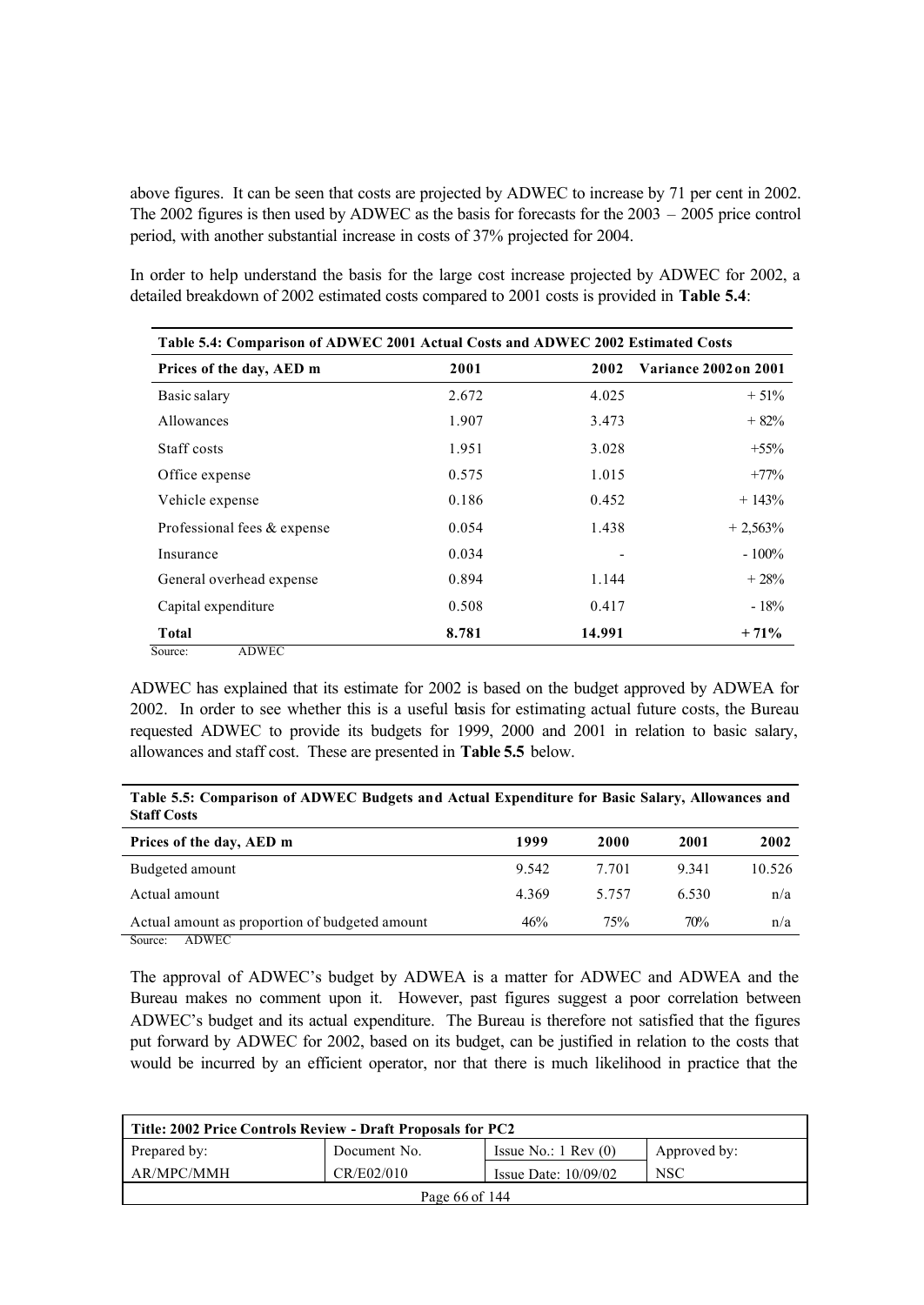suggested level of costs will actually be incurred by ADWEC. The Bureau has therefore disregarded ADWEC's 2002 cost estimate in re-setting the price control.

The second main reason for the projected increase in costs by ADWEC is the inclusion in the figures, from 2002 onwards, of estimates of the costs to be borne by ADWEC relating to the use of professional consultancy services by ADWEA for the procurement of IWPPs over that period. To date, such costs have been absorbed by ADWEA. These costs are estimated by ADWEC at AED 1.44m (2002 prices) in 2002, increasing to AED 6.63m (2002 prices) from 2004 onwards. The Bureau has been presented with no strong evidence to suggest that the present treatment of these costs by ADWEA will change. Indeed, ADWEA's budget statement for 2002 states in relation to such costs that "the cost of IWPP…has not been allocated…[to ADWEC]… for 2002, since this amount will be claimed from the Government…". This statement appears to contradict ADWEC's submission, in relation to 2002 at least. Such costs have therefore been excluded by the Bureau from projections underlying the revised price control for ADWEC. Nevertheless, should any such costs in the event be passed on to ADWEC over 2003 – 2005, and if they are consistent with the Bureau's efficiency criteria, Section 5.2.5 above describes how the Bureau intends to remunerate ADWEC for these costs at the 2005 Price Controls Review.

As described above, pending receipt of more recent audited accounts the Bureau has based operating expenditure projections for 2003 – 2005 on the average of 1999 audited and 2001 unaudited operating expenditures. The resultant figures (adjusted to 2003 prices) are summarized in **Table 5.6**. As previously explained, "operating expenditure" is taken to include the small amount of capital expenditure undertaken by ADWEC.

| <b>Table5.6: Bureau Proposals for ADWEC Operating Expenditure</b> |      |      |      |  |  |
|-------------------------------------------------------------------|------|------|------|--|--|
| 2003 prices, AED m                                                | 2003 | 2004 | 2005 |  |  |
| <b>Operating Expenditure</b>                                      | 8.04 | 804  | 8.04 |  |  |
| $\alpha$ m $\alpha$                                               |      |      |      |  |  |

Source: Bureau

Note that following the Bureau's proposed methodology, operating allowances for ADWEC would increase by over 1m AED per year (by taking average of 2000 audited and 2001 unaudited costs or by simply taking 2001 audited costs, as the case may be, as the base level of costs) if it is able to provide the Bureau with audited accounts for 2000 or 2001 before the Bureau issues its Final Proposals.

Note that the above levels of costs do not include ADWEC's profit based on the Bureau's proposed profit margin, which is dealt with separately later in this paper.

## *5.3.2 Operating Expenditure Projections for TRANSCO*

TRANSCO is the only company for which no audited information of any form for any year has been received by the Bureau.

| Title: 2002 Price Controls Review - Draft Proposals for PC2 |              |                                 |              |  |
|-------------------------------------------------------------|--------------|---------------------------------|--------------|--|
| Prepared by:                                                | Document No. | Issue No.: $1 \text{ Rev } (0)$ | Approved by: |  |
| AR/MPC/MMH                                                  | CR/E02/010   | Issue Date: $10/09/02$          | <b>NSC</b>   |  |
| Page 67 of 144                                              |              |                                 |              |  |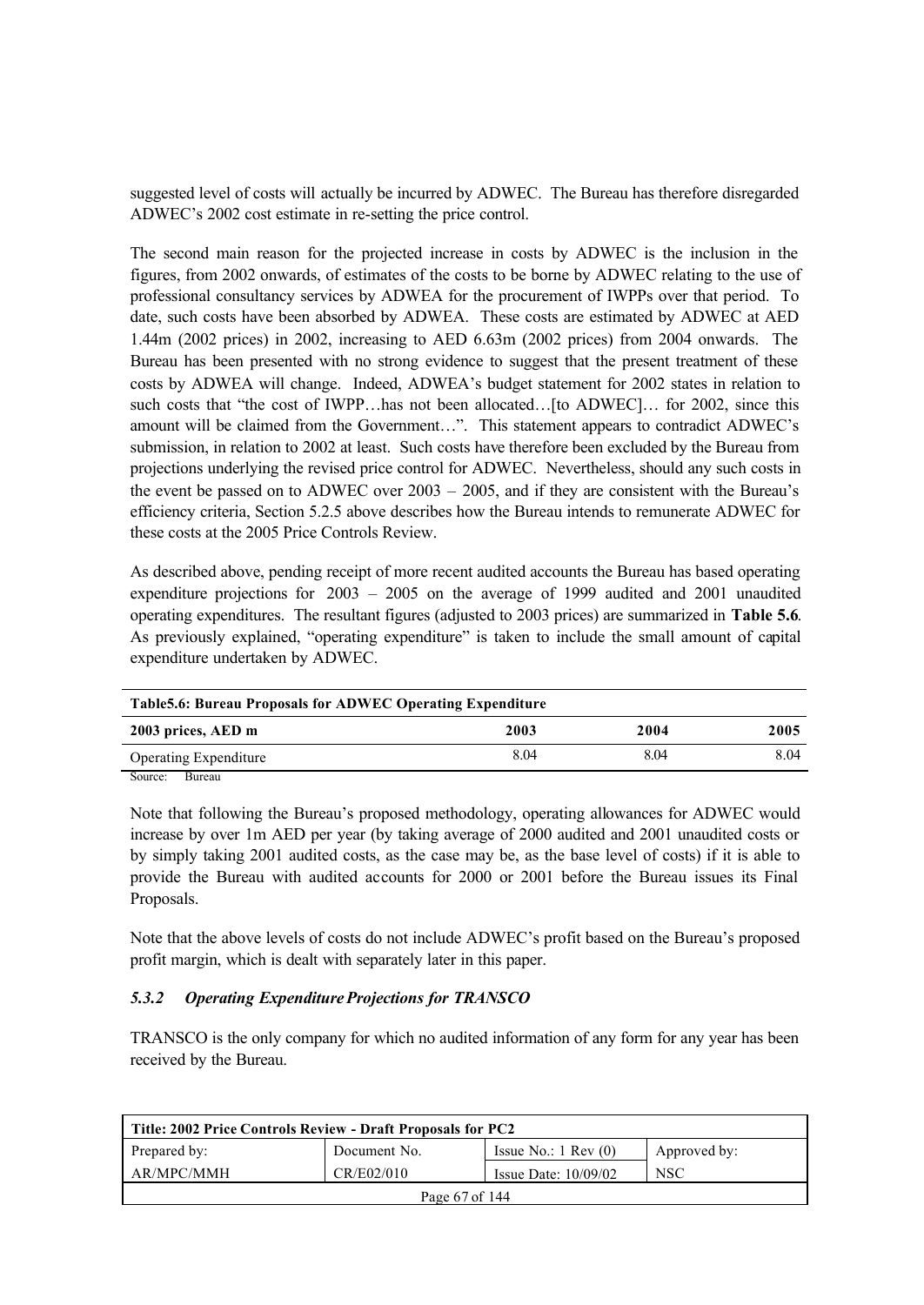TRANSCO's projections for operating expenditure from its Price Control Information Submission are summarized in **Table 5.7** below. As with the Bureau, TRANSCO has assumed that operating expenditure for 2003 – 2005 remains broadly constant at the base level of costs (for which TRANSCO had adopted its estimate of 2002 costs).

| <b>Table 5.7: TRANSCO Operating Expenditure (excluding Depreciation)</b> |                  |         |       |                         |        |           |        |
|--------------------------------------------------------------------------|------------------|---------|-------|-------------------------|--------|-----------|--------|
| (All figures in AED m)                                                   | 1999             | 2000    | 2001  | 2002                    | 2003   | 2004      | 2005   |
|                                                                          |                  | Actuals |       | Estimate                |        | Forecasts |        |
|                                                                          | (nominal prices) |         |       | $(2002 \text{ prices})$ |        |           |        |
| Information Submission – electricity                                     | 53.97            | 69.29   | 98.09 | 107.37                  | 105.36 | 105.50    | 105.48 |
| Information Submission – water                                           | 50.82            | 65.21   | 96.46 | 108.69                  | 107.00 | 107.35    | 107.41 |
| Draft audited accounts                                                   | n/a              | n/a     | n/a   | n/a                     | n/a    | n/a       | n/a    |
| TRANSCO<br>Source:                                                       |                  |         |       |                         |        |           |        |

The Bureau has raised a number of queries in relation to financial aspects of TRANSCO's Price Control Information Submission in a letter dated 2 July but has yet to receive a comprehensive reply.

In particular, it has not been explained to the Bureau why costs have apparently increased to such a great extent over the period 1999 – 2001, and why a further increase is expected by TRANSCO for 2002.

Applying the methodology described earlier in this section (i.e. by adjusting the 1999 and 2001 unaudited costs for 2003 prices and taking their average as the base level of costs), the Bureau's operating expenditure allowances for TRANSCO are summarized in the **Table 5.8**:

| Table 5.8: Bureau Proposals for TRANSCO Operating Expenditure |       |       |       |  |  |
|---------------------------------------------------------------|-------|-------|-------|--|--|
| 2003 prices, AED m                                            | 2003  | 2004  | 2005  |  |  |
| Operating Expenditure (excluding depreciation) – electricity  | 79.37 | 79 37 | 79.37 |  |  |
| Operating Expenditure (excluding depreciation) – water        | 76.86 | 76.86 | 76.86 |  |  |
| Source:<br>Bureau                                             |       |       |       |  |  |

As with other companies, the Bureau is open to the review of these figures if it is in receipt of audited information for 2000 and 2001.

## *5.3.3 Operating Expenditure Projections for ADDC*

ADDC's projections for operating expenditure from its Price Control Information Submission are summarized in **Table 5.9** below for its electricity and water businesses, in addition to audited accounting data for 1999 (which has not at present been provided separately for ADDC's separate businesses as required by ADDC's licence).

| Title: 2002 Price Controls Review - Draft Proposals for PC2                     |            |                        |            |  |  |
|---------------------------------------------------------------------------------|------------|------------------------|------------|--|--|
| Prepared by:<br>Issue No.: $1 \text{ Rev } (0)$<br>Document No.<br>Approved by: |            |                        |            |  |  |
| AR/MPC/MMH                                                                      | CR/E02/010 | Issue Date: $10/09/02$ | <b>NSC</b> |  |  |
| Page 68 of 144                                                                  |            |                        |            |  |  |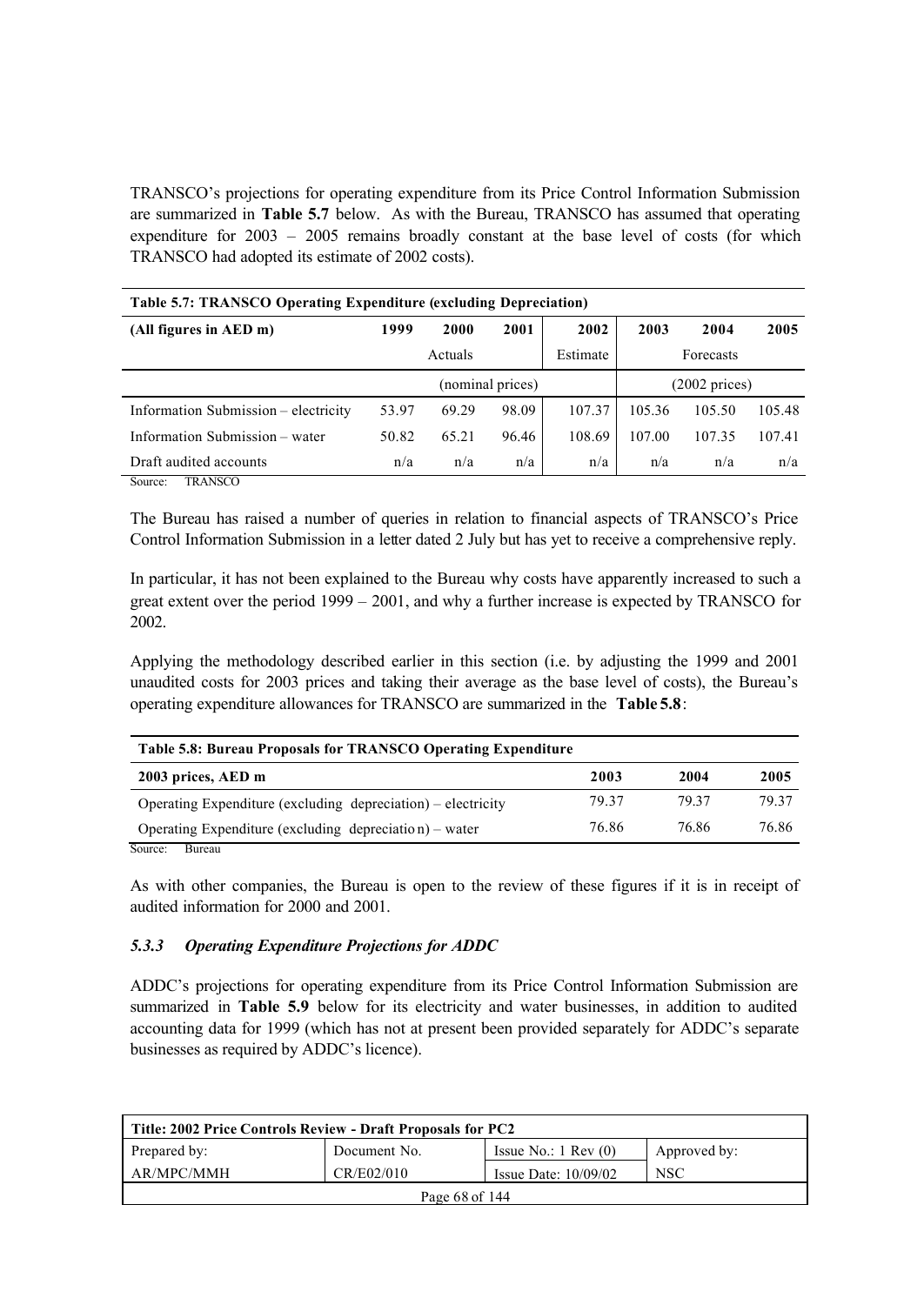Given the Bureau's proposal to continue with distribution and supply price controls combined (one for electricity and one for water), the figures reflect supply costs as well as distribution costs. Figures relating to 2001 onwards include additional costs to reflect the costs of the distribution and supply businesses of RASCO which are assumed to have been inherited with effect from 1 January 2001.

| Table 5.9: ADDC Operating Expenditure (excluding Depreciation) |        |         |                  |          |        |                         |        |
|----------------------------------------------------------------|--------|---------|------------------|----------|--------|-------------------------|--------|
| (All figures in AED m)                                         | 1999   | 2000    | 2001             | 2002     | 2003   | 2004                    | 2005   |
|                                                                |        | Actuals |                  | Estimate |        | Forecasts               |        |
|                                                                |        |         | (nominal prices) |          |        | $(2002 \text{ prices})$ |        |
| Information Submission – electricity                           | 159.99 | 180.14  | 189.07           | 214 26   | 224 97 | 236.22                  | 248.03 |
| Information Submission – water                                 | 91.12  | 104.78  | 119.90           | 132.15   | 138.76 | 145.70                  | 152.99 |
| Draft audited accounts<br><b>ADDC</b><br>Source:               | 238.28 | n/a     | n/a              | n/a      | n/a    | n/a                     | n/a    |

Even accounting for the additional RASCO costs and for the effects of inflation, ADDC's costs have increased over 1999 – 2001, although not to the same extent as TRANSCO's.

The Bureau and ADDC have met to discuss and clarify ADDC's submission. Following the meeting, ADDC agreed to make some amendments to its submission, but this further information is still awaited by the Bureau. For example, ADDC has explained to the Bureau that its cost increases for 2003 – 2005 are over-stated: ADDC expects its operating expenditure to increase by 5 per cent a year in *nominal* terms (i.e., including the effects of inflation), not in real terms by 5 per cent a year as implied by its Price Control Information Submission.

The Bureau's operating expenditure allowances for ADDC's electricity and water businesses respectively following the previously described methodology (i.e. adjusting the 1999 and 2001 unaudited costs for 2003 prices and taking their average as the base level of costs) are summarized in **Table 5.10**.

| Table 5.10: Bureau Proposals for ADDC Operating Expenditure  |        |        |        |
|--------------------------------------------------------------|--------|--------|--------|
| 2003 prices, AED m                                           | 2003   | 2004   | 2005   |
| Operating Expenditure (excluding depreciation) – electricity | 182.88 | 182.88 | 182.88 |
| Operating Expenditure (excluding depreciation) – water       | 110.45 | 11045  | 110 45 |
| Source:<br>Bureau                                            |        |        |        |

### *5.3.4 Operating Expenditure Projections for AADC*

ADDC's operating expenditure projections are summarized in **Table 5.11**. As with ADDC, they relate to the combined distribution and supply businesses for water and electricity respectively, including that inherited from RASCO with effect from 1 January 2001.

| Title: 2002 Price Controls Review - Draft Proposals for PC2 |              |                                 |              |  |
|-------------------------------------------------------------|--------------|---------------------------------|--------------|--|
| Prepared by:                                                | Document No. | Issue No.: $1 \text{ Rev } (0)$ | Approved by: |  |
| AR/MPC/MMH                                                  | CR/E02/010   | Issue Date: $10/09/02$          | <b>NSC</b>   |  |
| Page $69$ of $144$                                          |              |                                 |              |  |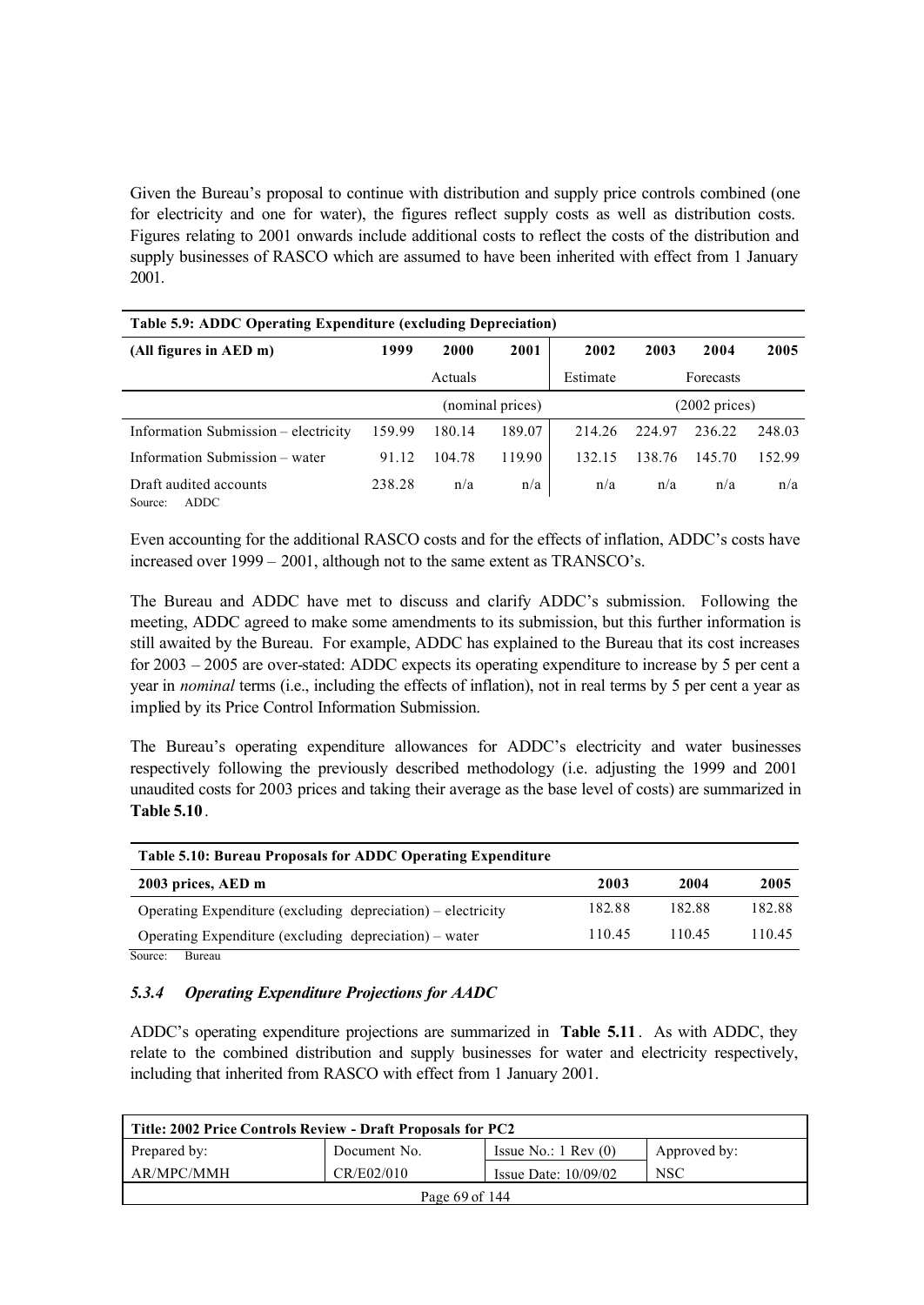| <b>Table 5.10: AADC Operating Expenditure (excluding Depreciation)</b> |        |                  |        |          |                         |           |        |
|------------------------------------------------------------------------|--------|------------------|--------|----------|-------------------------|-----------|--------|
| (All figures in AED m)                                                 | 1999   | 2000             | 2001   | 2002     | 2003                    | 2004      | 2005   |
|                                                                        |        | Actuals          |        | Estimate |                         | Forecasts |        |
|                                                                        |        | (nominal prices) |        |          | $(2002 \text{ prices})$ |           |        |
| Information Submission – electricity                                   | 87.78  | 94.28            | 87.30  | 140.88   | 147.92                  | 155.31    | 163.07 |
| Information Submission – water                                         | 59.00  | 75.46            | 109.33 | 91.59    | 96.17                   | 100.98    | 106.03 |
| Draft audited accounts                                                 | 143.32 | n/a              | n/a    | n/a      | n/a                     | n/a       | n/a    |

It can be seen that there are significant variation in operating expenditure for electricity and water between 1999 and 2001, which do not seem to follow a consistent pattern, varying from year-to-year, and between water and electricity. This causes the Bureau to attach some caution to these figures, at least before audited data is provided. In particular, the 61 per cent increase in electricity business related operating expenditure in 2002 could not be reflected in revised price limits in the absence of a convincing explanation.

The Bureau's operating expenditure allowances for ADDC for 2003 – 2005 are summarized in **Table 5.12**, being an average of 1999 and 2001 Price Control Information Submission data (adjusted for 2003 prices).

| Table 5.12: Bureau Proposals for AADC Operating Expenditure  |       |       |       |  |
|--------------------------------------------------------------|-------|-------|-------|--|
| 2003 prices, AED m                                           | 2003  | 2004  | 2005  |  |
| Operating Expenditure (excluding depreciation) – electricity | 91.87 | 91.87 | 91.87 |  |
| Operating Expenditure (excluding depreciation) – water       | 8785  | 8785  | 87.85 |  |

| Title: 2002 Price Controls Review - Draft Proposals for PC2 |              |                                 |              |  |  |
|-------------------------------------------------------------|--------------|---------------------------------|--------------|--|--|
| Prepared by:                                                | Document No. | Issue No.: $1 \text{ Rev } (0)$ | Approved by: |  |  |
| AR/MPC/MMH                                                  | CR/E02/010   | Issue Date: $10/09/02$          | <b>NSC</b>   |  |  |
| Page 70 of 144                                              |              |                                 |              |  |  |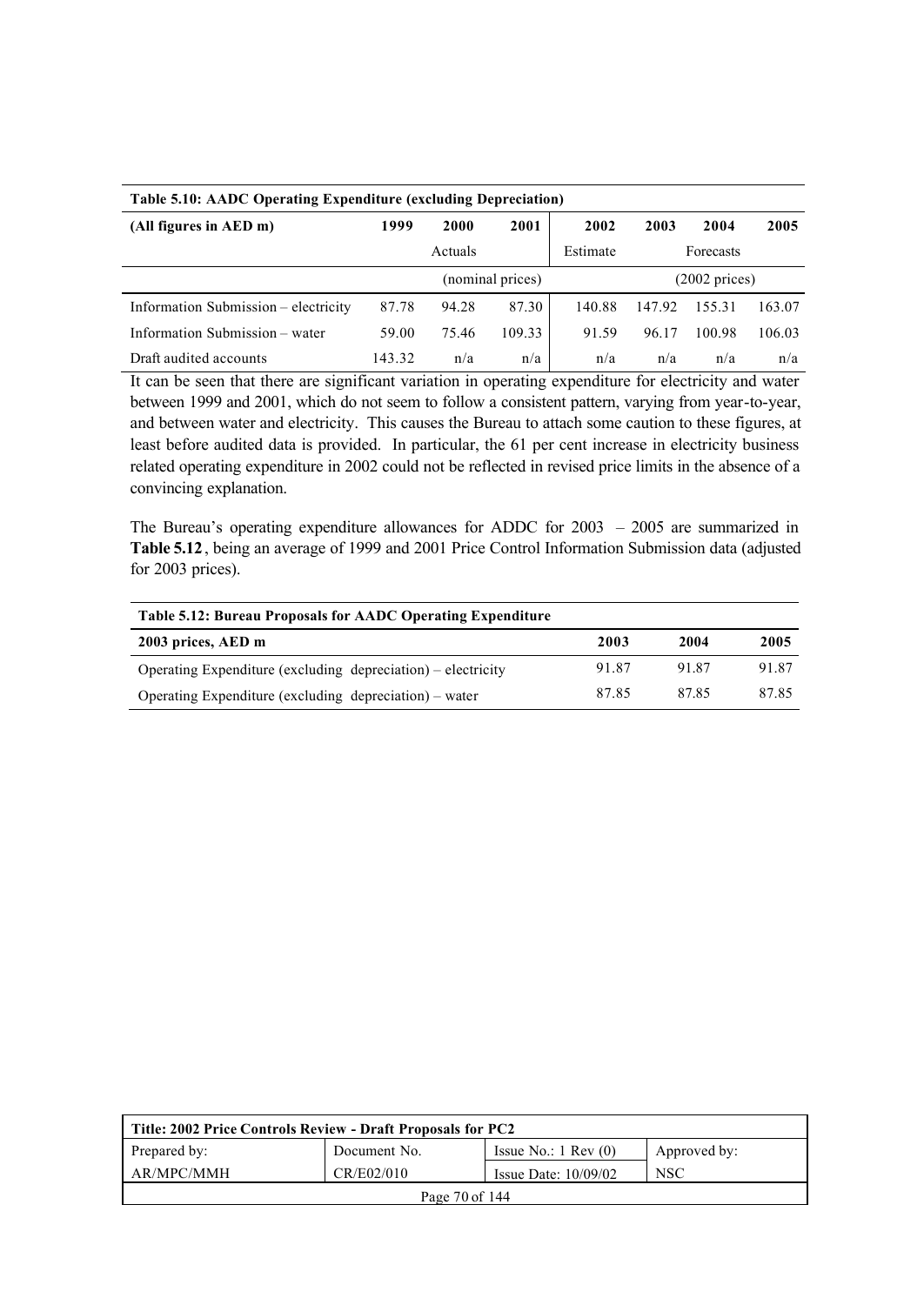# **6 Capital Expenditure and Asset Valuation for Network Companies**

## **6.1 The Overall Approach**

Consistent with the approach taken to setting the initial price controls, the Bureau has used a net present value (NPV) framework to establish the level and profile of price controlled revenue for TRANSCO, ADDC and ADDC for the period 2003 – 2005. (For ADWEC, a slightly different approach is adopted – see section 7.2).

To set the controls, the sum of present values (PVs) of annual maximum allowed revenues (MARs), based on the forecasts or assumptions of revenue drivers for all the years of the control period, is set equal to the present value of the company's annual required revenues (all calculations are carried out in real terms, that is excluding the effect of inflation). That is:

 $NPV$  of annual MARs = NPV of Required Revenues

(in real terms, over the control period)

The required revenue can be calculated in two ways:

- 1) Required Revenue for each year = Operating Costs + Depreciation + Return on Assets (both existing assets and new investment) for each year; or
- 2) PV of Required Revenues = PV of Operating Costs + PV of Capital Expenditures + PV of Opening Asset Value – PV of Closing Asset Value, over the entire control period.

The two approaches may sound different, but on certain assumptions they give the same answer. The first approach calculates the annual required revenue for each year of the control period separately using a "building block" methodology. Annual required revenues are then discounted to determine the present values at the beginning of the control period and then summed up to calculate the present value of the total required revenue for the period. The second approach directly calculates the present value of the total required revenue for the period. In 1999, the Bureau used the second approach to set the initial price controls. As the sector companies and other interested parties are already familiar with this approach, the Bureau proposes to continue with it. Accordingly, the Draft Proposals employ the second approach for price control calculations. However, the first approach has also been used to cross check the results of the calculations under the second approach, to ensure the financial viability of the sector companies on a year-to-year basis.

The calculation for the network companies is summarized below:

# **PV** ( $Rev$ ) =  $PV(RAV_{opening}) + PV(Opex) + PV(Capex) - PV(RAV_{close})$

| Title: 2002 Price Controls Review - Draft Proposals for PC2 |              |                                 |              |  |
|-------------------------------------------------------------|--------------|---------------------------------|--------------|--|
| Prepared by:                                                | Document No. | Issue No.: $1 \text{ Rev } (0)$ | Approved by: |  |
| AR/MPC/MMH                                                  | CR/E02/010   | Issue Date: $10/09/02$          | <b>NSC</b>   |  |
| Page 71 of 144                                              |              |                                 |              |  |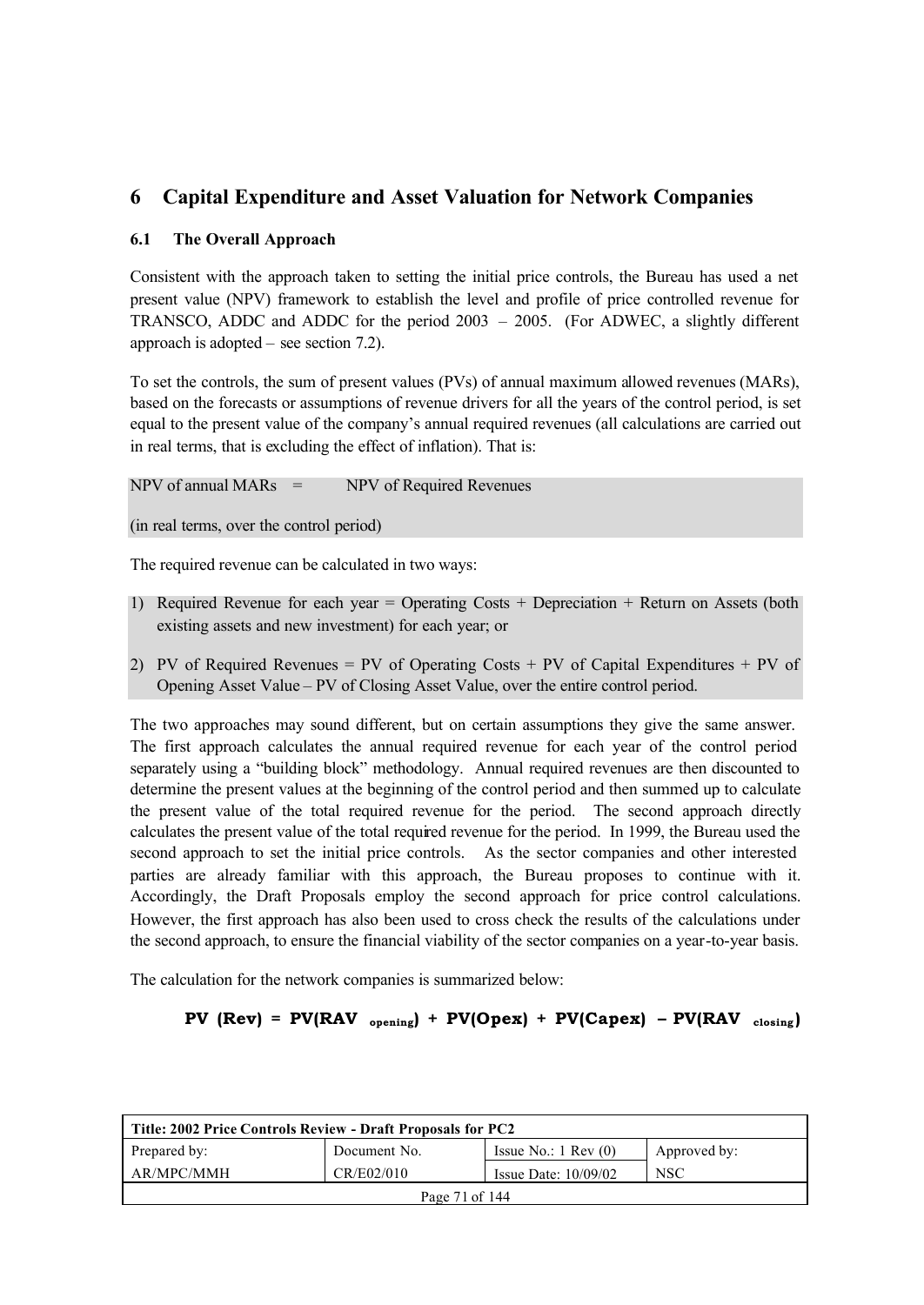where,

PV is the present value at 1 January 2003; Rev is the total revenue over the price control period RAV <sub>opening</sub> is the opening regulated asset value on 1<sup>st</sup> January 2003; Opex is the total operating expenditure over the price control period; Capex is the total capital expenditure over the price control period; and RAV closing is the closing regulated asset value on 31<sup>st</sup> December 2005.

More intuitively, this equation can be rearranged to show that the opening asset value (the "regulatory" value of the business) is equal to the present value of the cash which the business generates over the period of the price control (revenue less opex less capex) plus the present value of the terminal value of the business (closing asset value). The discount rate used in the present value calculation is the cost of capital discussed and set in Section 7 of this paper.

Such an approach ensures a smooth profile of allowed revenues across the price control period (i.e., the same value of 'X' in the CPI-X formula in each year). In addition, the Bureau has cross-checked the resulting profile of allowed revenues against accrued operating costs on an annual basis to ensure that it does not result in undue volatility from year-to-year in the reported financial position of any of the companies.

This calculation requires projections to be made of operating expenditure and capital expenditure over the price control period. The Bureau's projections for operating expenditure over 2003 – 2005 are described in Section 5 of this paper. In this section, the Bureau explains how provisional allowances for capital expenditure for the periods 1999 – 2002 and 2003 – 2005 respectively have been used in the Draft Proposals to drive the 2003 – 2005 RAV calculations used in calculating 2003 – 2005 allowed revenues.

# **6.2 Approach to Rolling Forward Regulatory Asset Values**

## *6.2.1 Initial (1 January 1999) RAV*

As described above, the calculations of RAVs are an important element of the Bureau's estimation of the costs that need to be recovered via allowed revenues under the price controls. RAVs are calculated annually by updating the previous year's RAV for net new investment over the year (where net new investment is capital expenditure less depreciation).

In setting the initial price controls, the opening asset value of TRANSCO (as at 1 January 1999) was reduced by 15 per cent, following analysis by the Bureau which suggested the accounting valuation

| Title: 2002 Price Controls Review - Draft Proposals for PC2 |              |                                 |              |  |
|-------------------------------------------------------------|--------------|---------------------------------|--------------|--|
| Prepared by:                                                | Document No. | Issue No.: $1 \text{ Rev } (0)$ | Approved by: |  |
| AR/MPC/MMH                                                  | CR/E02/010   | Issue Date: $10/09/02$          | <b>NSC</b>   |  |
| Page 72 of 144                                              |              |                                 |              |  |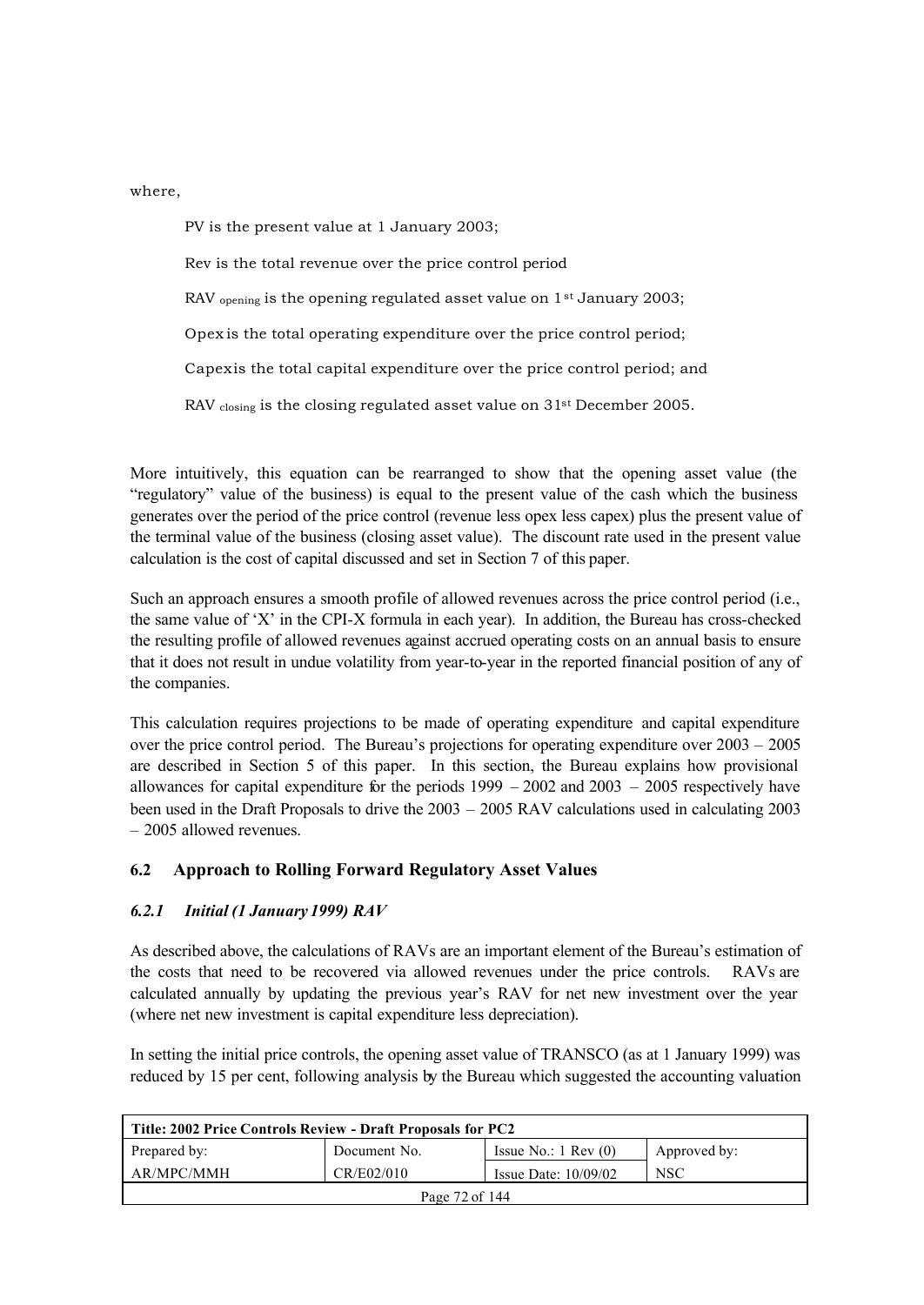of TRANSCO was over-stated in comparison with current costs of corresponding assets. Such an adjustment was necessary to ensure that TRANSCO's allowed revenues reflected economic costs.

No adjustment to the opening asset values of the distribution companies was made when setting initial price controls, on the grounds that insufficient data was available at that time to justify such an adjustment. However, the possibility that the distribution companies' opening asset value (and indeed the adjusted TRANSCO asset value) would be reconsidered at the present price control review was signalled when setting the initial price controls.

In its First Consultation Document for the 2002 Price Controls Review, the Bureau raised the question of whether these initial RAVs should be subject to any further adjustment. In its Second Consultation Document, following the analysis of responses, the Bureau concluded that it would not be appropriate to make any further adjustment to the initial RAVs. This assumption is reflected in the calculations used to derive these Draft Proposals.

## *6.2.2 Capital Expenditure and Depreciation 1999 - 2002*

#### *1999 Price Controls Review*

The Bureau set the initial price controls assuming no capital expenditure in the first price control period for the three network companies (TRANSCO, ADDC and AADC), due to the unavailability of reliable projections at that time. It was agreed that when setting the next price controls, the Bureau would take account of capital expenditure incurred during the current period (along with its associated foregone financing costs), provided that expenditure carried out could be shown to be in accordance with the "efficiency criteria" established by the Bureau at the time of setting the first price controls. These criteria are that the expenditures:

- were required to meet growth in customer demand or the relevant security standards; and
- were efficiently procured.

#### *2002 Price Controls Review*

Following this principle, the Bureau has taken account of 1999 – 2002 capital expenditure in deriving the opening RAV (1 January 2003) for the second price control period. In this way, capital expenditure over the period 1999 – 2002 is financed via future (i.e., 2003 onwards) allowed revenues.

Specifically, updating the RAV has involved making an adjustment for an amount of new capital expenditure over the period 1999 – 2002 (net of related depreciation), plus an adjustment for the foregone financing costs (i.e. return on capital) and depreciation associated with the delay in its inclusion within the RAV compared to when it was incurred.

| Title: 2002 Price Controls Review - Draft Proposals for PC2                     |            |                        |            |  |  |
|---------------------------------------------------------------------------------|------------|------------------------|------------|--|--|
| Prepared by:<br>Issue No.: $1 \text{ Rev } (0)$<br>Document No.<br>Approved by: |            |                        |            |  |  |
| AR/MPC/MMH                                                                      | CR/E02/010 | Issue Date: $10/09/02$ | <b>NSC</b> |  |  |
| Page 73 of 144                                                                  |            |                        |            |  |  |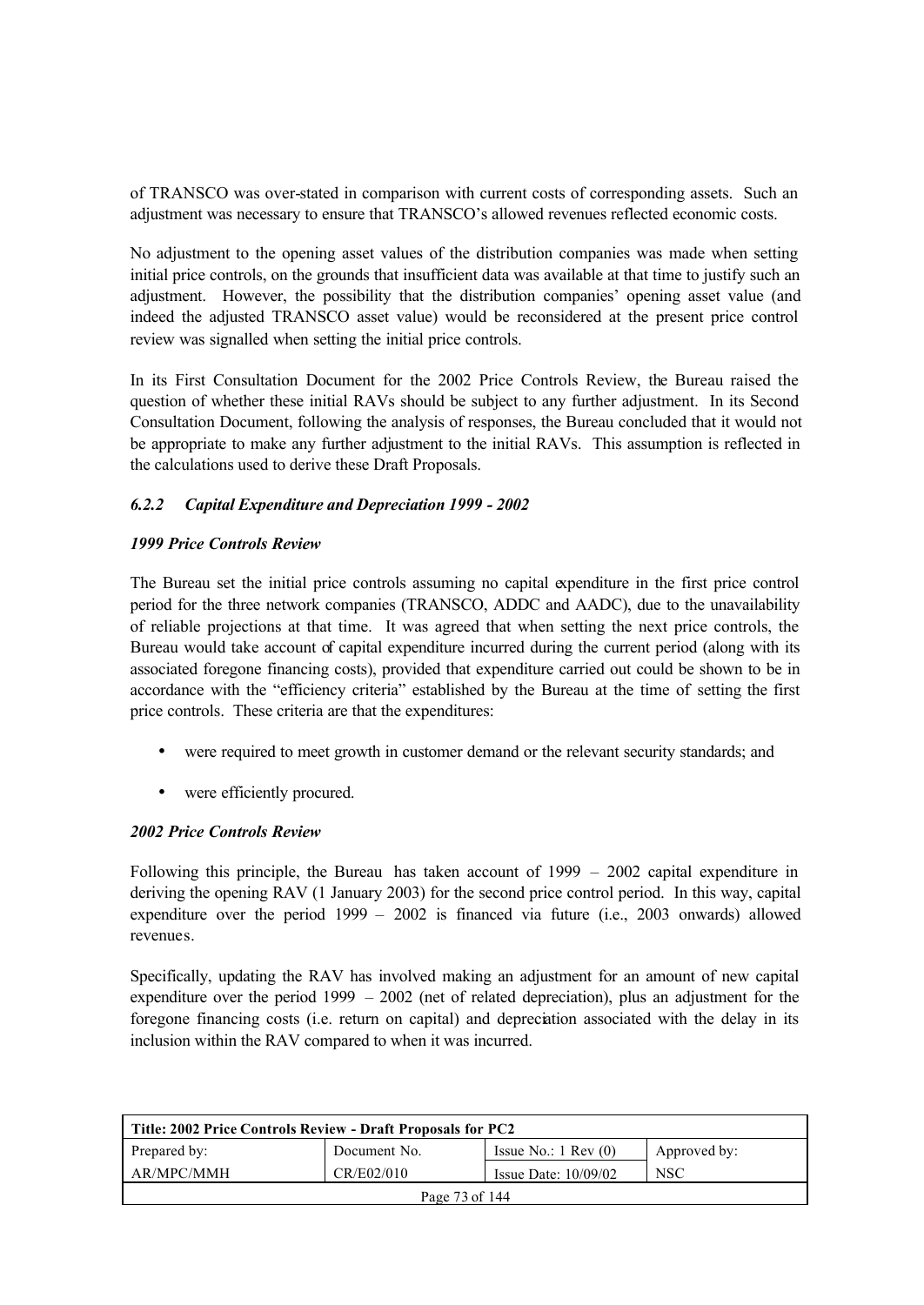However, the Bureau has had great difficulty in accurately identifying the amount of capital expenditure actually undertaken by the companies over the first price control period. None of the sector companies has yet been able to provide the Bureau with what is considered to be an accurate record of capital expenditure over the first price control period. No audited data has been provided by TRANSCO, and ADDC and AADC have only been able to provide draft audited data for 1999. Even in these latter cases, audited data for 1999 is given only at the level of the company overall, rather than separately for the water and electricity businesses (as required by the companies' licences).

The Bureau has therefore made in these Draft Proposals a conservative judgement as to the amount of past capital expenditure accounted for at the present price control review.

The provisional figures, which apply to each year of the first price control period, have been derived as follows:

- For TRANSCO, in the absence of *any* audited data, unaudited 1999 capex for water and electricity figures has been taken from its Price Control Information Submission.
- For ADDC, draft audited total 1999 capex has been split between water and electricity in the same proportions as unaudited capex in its Price Control Information Submission.
- For AADC, audited total 1999 capex has been split between water and electricity in the same proportions as unaudited capex in *ADDC*'s Price Control Information Submission (since AADC's Price Control Information Submission is not regarded as sufficiently reliable for this purpose).

Depreciation associated with this expenditure has been estimated by assuming an average asset life of 25 years and straight-line depreciation. These depreciation assumptions have been derived following review of ADWEA's accounting policies and procedures. However, they should not be taken as reflecting the Bureau's view of the appropriate depreciation policy.

In determining provisional 1999 – 2002 capital expenditure, the Bureau has taken into consideration, inter alia, the following factors:

- Some companies may erroneously have included, in their Price Control Information Submissions, capital expenditure which relates to the period prior to 1999 (such expenditure will already have been reflected in the initial 1999 RAV, and so should not be double -counted).
- Some companies may erroneously have included capital expenditure which should be allocated to other companies in relation to projects jointly incurred between two or more companies.
- The need to ensure that allowed revenues within the revised price controls do not exceed economic costs.

| Title: 2002 Price Controls Review - Draft Proposals for PC2                     |  |  |  |  |  |
|---------------------------------------------------------------------------------|--|--|--|--|--|
| Prepared by:<br>Issue No.: $1 \text{ Rev } (0)$<br>Document No.<br>Approved by: |  |  |  |  |  |
| AR/MPC/MMH<br>CR/E02/010<br><b>NSC</b><br>Issue Date: $10/09/02$                |  |  |  |  |  |
| Page 74 of 144                                                                  |  |  |  |  |  |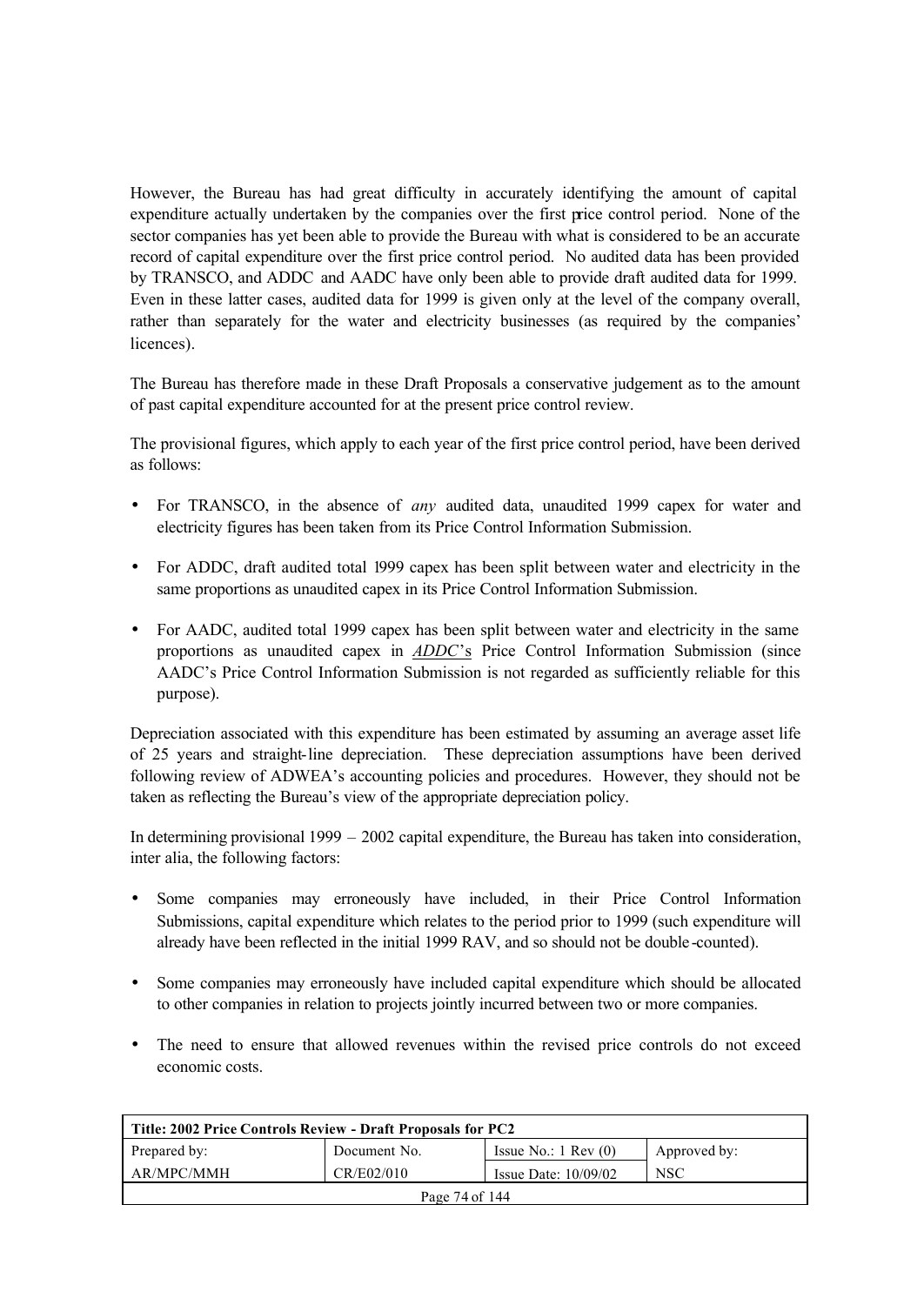• The effect of different assumptions on the profile of each companies' maximum allowed revenues over time.

The resulting provisional allowances for 1999 – 2002 annual capital expenditure, and associated depreciation, are given in **Table 6.1**.

| Table 6.1: Provisional 1999 – 2002 Annual Capital Expenditure assumed in Bureau's Draft Proposals |                     |                     |  |
|---------------------------------------------------------------------------------------------------|---------------------|---------------------|--|
| AED million per annum, 1999 prices                                                                | Capital expenditure | <b>Depreciation</b> |  |
| TRANSCO – Electricity                                                                             | 521.8               | 20.9                |  |
| TRANSCO – Water                                                                                   | 180.0               | 7.2                 |  |
| ADDC – Electricity                                                                                | 262.0               | 10.5                |  |
| $ADDC-Water$                                                                                      | 92.1                | 3.7                 |  |
| AADC – Electricity                                                                                | 188.7               | 7.5                 |  |
| $AADC-Water$                                                                                      | 66.3                | 2.7                 |  |
| Source: Bureau                                                                                    |                     |                     |  |

The Bureau is open to reviewing these assumptions if the companies are able to provide any additional audited data in time to be taken into account for the Final Proposals.

#### *2005 Price Controls Review*

Once the Bureau is in receipt of a full set of audited data reporting capital expenditure for the period 1999 – 2002, it will undertake an efficiency audit to judge the extent to which the actual expenditure undertaken complied with the Bureau's efficiency criteria, as stated above:

- To the extent that capital expenditure is not taken into account at the present price control review but is subsequently found to be in accordance with the Bureau's efficiency criteria, an appropriate upward adjustment will be made to the RAV at the 2005 Price Controls Review.
- Similarly, if a capital expenditure is taken into account at the present price control review but is subsequently not found to be in accordance with the Bureau's efficiency criteria, an appropriate downward adjustment will be made to the RAV at the 2005 Price Controls Review.

This upward or downward adjustment will also take account of the financing costs (at the cost of capital underlying the price controls) associated with any delay in including or excluding the expenditure conc erned in the RAV.

Thus, no judgement has been made at the present review as to the efficiency or otherwise of past capital expenditure undertaken by the companies. This assessment has been deferred to a later date, when improved information should be available. The provisional levels of past capital expenditure and depreciation used in setting the revised price controls should not be taken as in any way

| Title: 2002 Price Controls Review - Draft Proposals for PC2                     |  |  |  |  |  |
|---------------------------------------------------------------------------------|--|--|--|--|--|
| Prepared by:<br>Issue No.: $1 \text{ Rev } (0)$<br>Document No.<br>Approved by: |  |  |  |  |  |
| AR/MPC/MMH<br>CR/E02/010<br><b>NSC</b><br>Issue Date: $10/09/02$                |  |  |  |  |  |
| Page 75 of 144                                                                  |  |  |  |  |  |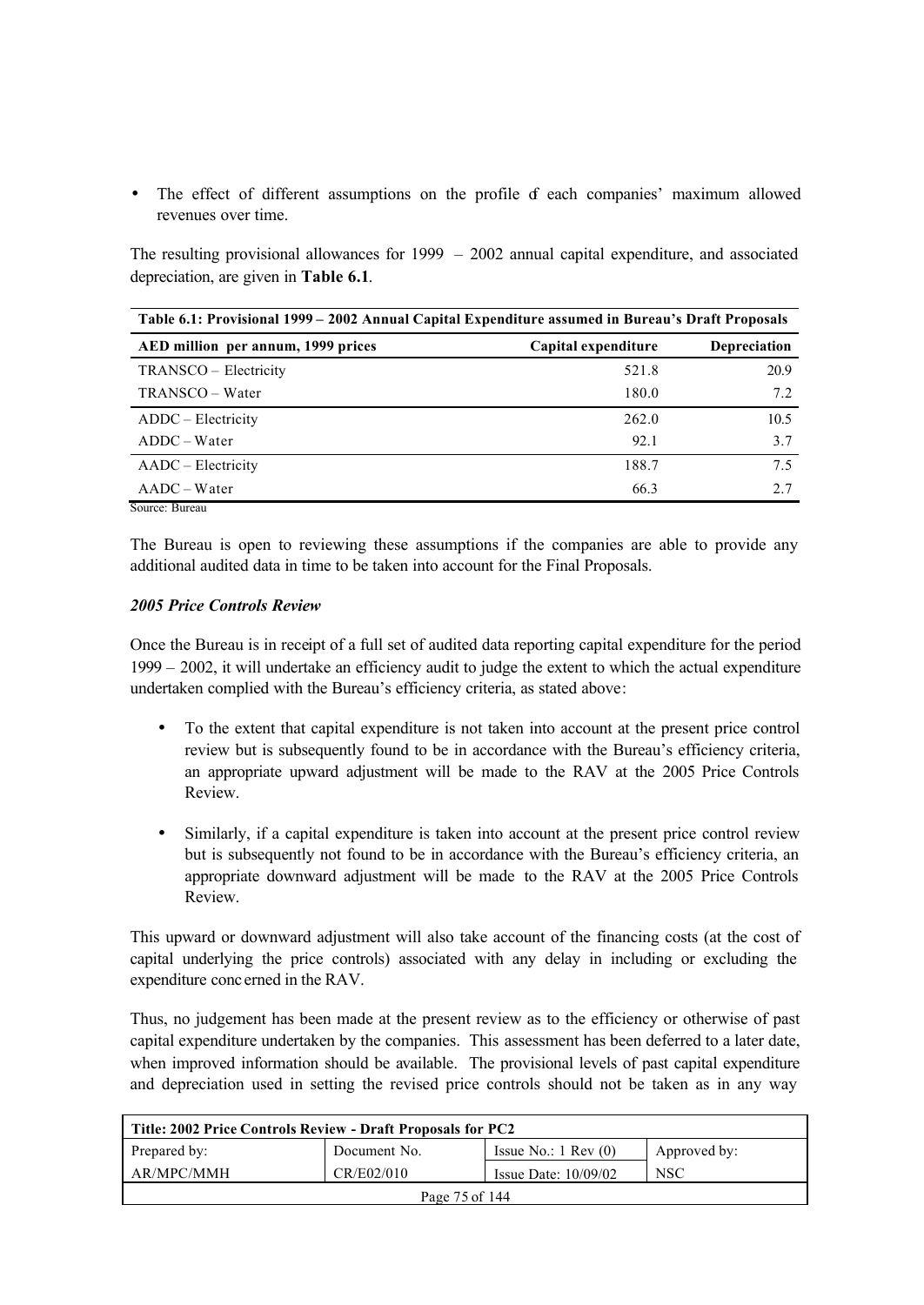indicative of the Bureau's views of the appropriate level of capital expenditure and depreciation over the period.

## *6.2.3 Capital Expenditure 2003 - 2005*

The assumption of zero capital expenditure made at the time of setting the first price controls was a pragmatic and practical approach in the prevailing circumstances. However, as explained in the Second Consultation Paper on the 2002 Price Controls Review, these Draft Proposals *do* include some allowance for future capital expenditure (in this case, for the period 2003 – 2005). This is principally so as to minimize revenue volatility across price control periods, and to ensure that unreasonable demands are not made of the ex-post efficiency review (although such a review will still not be straightforward). This represents a slight modification to the approach previously adopted by the Bureau, which has the effect of increasing the speed at which companies are remunerated for their capital expenditure compared to the alternative approach.

The Bureau's approach for future capital expenditure is similar to that for past capital expenditure as explained above. That is:

- *2002 Price Controls Review:* In some cases by their own admission, companies' estimates of future capital expenditure do not currently appear to be particularly reliable. This principally appears to be because much of the activity is in effect sub-contracted to a division of the companies' shareholder, ADWEA, which (the companies indicate) exercises the principal influence over capital expenditure decisions and procurement. In view of this uncertainty, the Bureau has again made a conservative judgement as to the amount of future capital expenditure to take account of at the present price control review. The opening RAV (1 January 2003 at 2003 prices) has been rolled forward to take account of this provisional level of projected new capital expenditure, net of associated depreciation, over 2003 - 2005.
- *2005 Price Controls Review:* The actual capital expenditure undertaken over the period will then be reviewed at the 2005 Price Controls Review against the Bureau's efficiency criteria, and appropriate adjustments made to the future RAV at that point. An adjustment – upwards or downwards – will then be made to the RAV at the 2005 price control review to appropriately remunerate actual investment over  $2003 - 2005$  that can be shown to be consistent with the Bureau's efficiency criteria. This upward or downward adjustment will also take account of the financing costs (at the cost of capital underlying the price controls) associated with any delay in including or excluding the expenditure concerned in the RAV.

The Bureau is currently considering whether improved reporting and monitoring on an annual (or more frequent) basis over 2003 – 2005 of capital expenditure being undertaken will ease the task of making ex post judgements about the efficiency of such expenditure, thereby reducing regulatory risk, and may wish to discuss this issue with the companies in due course.

| Title: 2002 Price Controls Review - Draft Proposals for PC2                     |  |  |  |  |  |
|---------------------------------------------------------------------------------|--|--|--|--|--|
| Prepared by:<br>Issue No.: $1 \text{ Rev } (0)$<br>Approved by:<br>Document No. |  |  |  |  |  |
| AR/MPC/MMH<br>CR/E02/010<br><b>NSC</b><br>Issue Date: $10/09/02$                |  |  |  |  |  |
| Page 76 of 144                                                                  |  |  |  |  |  |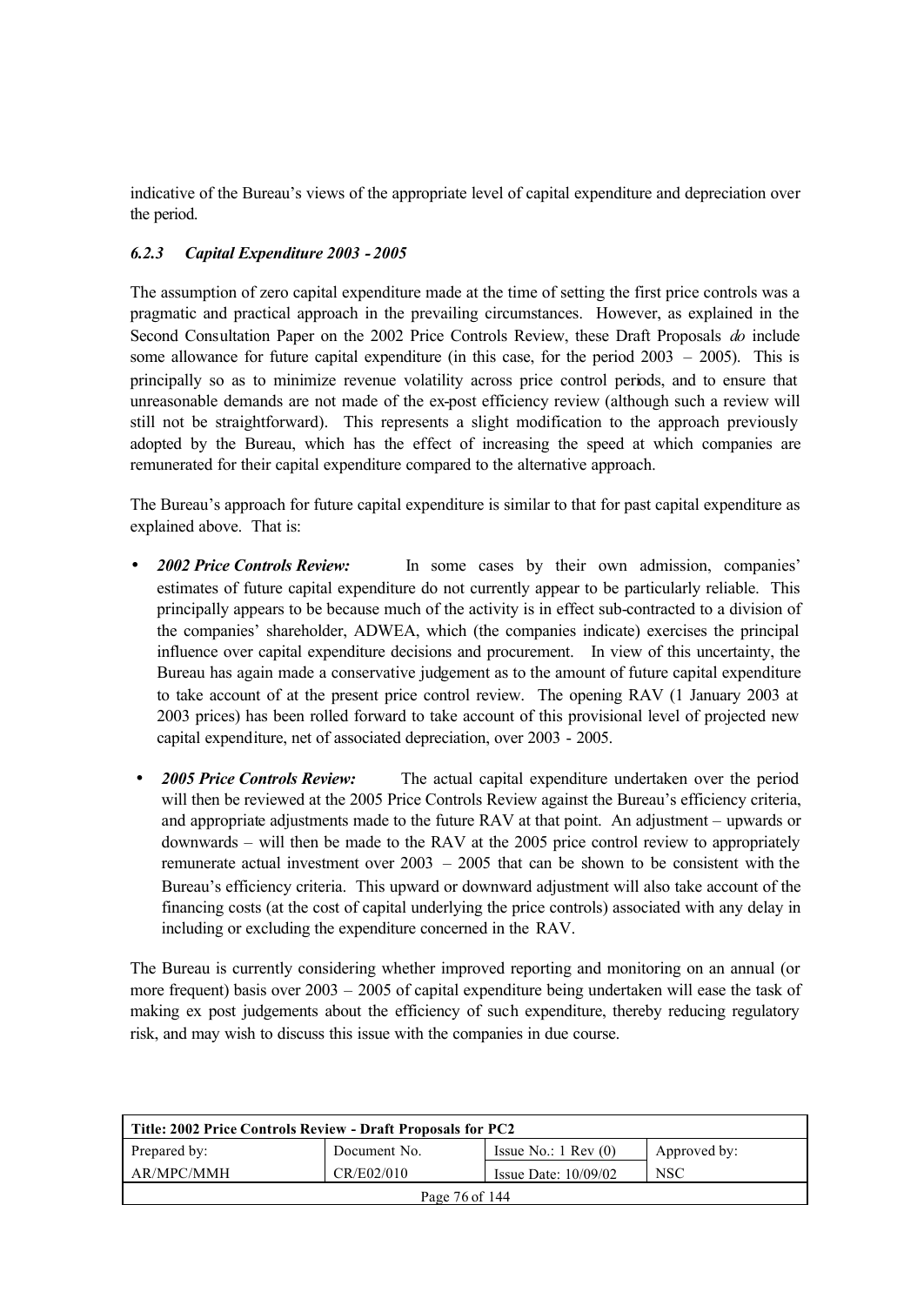Given the poor quality of the data which the companies have been able to provide, factors similar to those identified for making a provision for past capital expenditure have therefore also been considered for establishing the provisional level of 2003 – 2005 capital expenditure. The figures adopted are, with one exception, the same annual amounts as assumed for 1999 – 2002, but expressed in 2003 prices (the price base for the revised controls) rather than 1999 prices (the price base for the initial controls). The one exception relates to TRANSCO's water transmission business, for which past levels of capital expenditure are likely to prove a particularly poor guide to future capital expenditure given the magnitude of the water transmission system investment expected to be associated with the new Shuweihat generation and desalination plant, for which procurement has already begun. An increased provision (of 500m AED per annum in 2003 prices) has therefore been assumed for the TRANSCO water transmission business for 2003 – 2005; as with other provisional allowances, this will be subject to ex post review at the 2005 Price Controls Review.

The provisional annual capital expenditure figures for  $2003 - 2005$  for each business together with associated annual depreciation (assuming a 25-year asset life and straight-line depreciation) are shown in **Table 6.2**:

| Table 6.2: Provisional 2003 – 2005 Annual Capital Expenditure assumed in Draft Proposals |                     |                            |  |
|------------------------------------------------------------------------------------------|---------------------|----------------------------|--|
| AED million per annum, 2003 prices                                                       | Capital expenditure | <b>Annual Depreciation</b> |  |
| TRANSCO – Electricity                                                                    | 557.2               | 22.3                       |  |
| TRANSCO – Water                                                                          | 500.0               | <b>20.0</b>                |  |
| ADDC – Electricity                                                                       | 279.8               | 11.2                       |  |
| $ADDC-Water$                                                                             | 98.4                | 3.9                        |  |
| AADC – Electricity                                                                       | 201.5               | 8.1                        |  |
| $AADC-Water$                                                                             | 70.8                | 2.8                        |  |
| $C_{\text{outmax}}$ $D_{\text{inmean}}$                                                  |                     |                            |  |

Source: Bureau

Again, no assessment has been made at the present review as to the appropriate level of capital expenditure over 2003 – 2005. This appraisal has been deferred to a later date, when improved information should be available. The provisional levels of future capital expenditure and depreciation used in setting the revised price controls should not be taken as in any way indicative of the Bureau's views of the appropriate level of capital expenditure and depreciation over the period.

## **6.3 Calculation of 2003 – 2005 Projected Regulatory Asset Values**

In accordance with the preceding discussion, the calculation of regulated asset values (RAVs) for 2003 – 2005 has involved the following steps:

• Identify the **Initial (1 January 1999) RAVs** for each company used in setting the first price controls.

| Title: 2002 Price Controls Review - Draft Proposals for PC2                     |  |  |  |  |  |
|---------------------------------------------------------------------------------|--|--|--|--|--|
| Prepared by:<br>Document No.<br>Issue No.: $1 \text{ Rev } (0)$<br>Approved by: |  |  |  |  |  |
| AR/MPC/MMH<br>CR/E02/010<br><b>NSC</b><br>Issue Date: $10/09/02$                |  |  |  |  |  |
| Page 77 of 144                                                                  |  |  |  |  |  |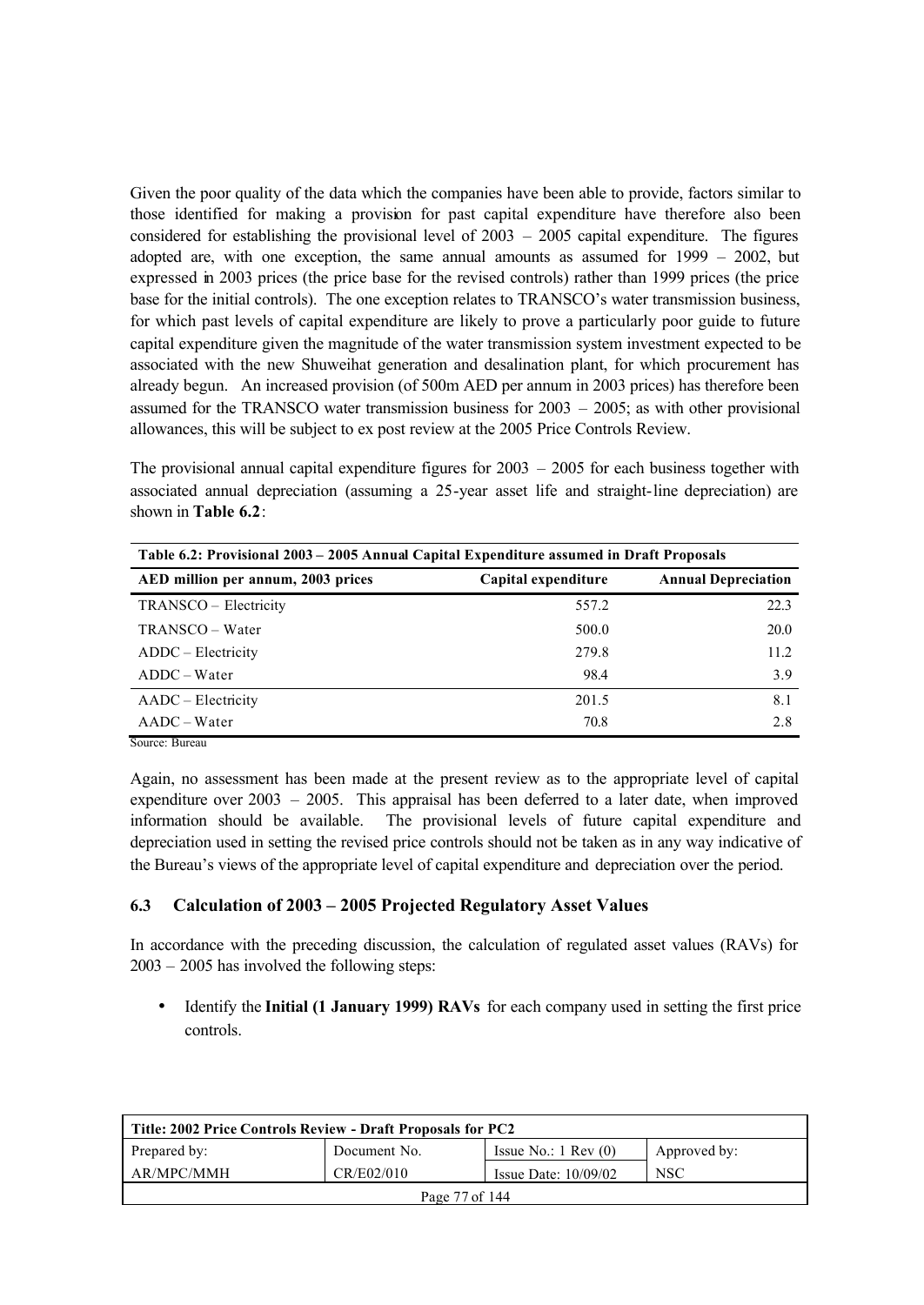- Update the **Initial (1 January 1999) RAVs** to take account of **Provisional Net New Capital Expenditure over 1999 – 2002**, to derive a figure for the **Opening (1 January 2003) RAVs excluding 1999 – 2002 Financing Costs Foregone** .
- Calculate the **1999 2002 Financing Costs Foregone.** These are the capital costs (return on capital) and depreciation over 1999 - 2002 associated with capital investment over 1999 – 2002 (as such expenditure was not financed in the first price controls).
- Calculate the **Opening (1 January 2003) RAVs including 1999 2002 Financing Costs Foregone** as the sum of (i) **Opening (1 January 2003) RAVs excluding 1999 – 2002 Financing Costs Foregone** and (ii) **1999 – 2002 Financing Costs Foregone** (where the latter are expressed in terms of their net present value as of 1 January 2003).
- Roll forward the **Opening (1 January 2003) RAVs including 1999 2002 financing costs foregone** to take account of **Provisional Net New Capital Expenditure over 2003 – 2005** to calculate the **RAVs for 2003 – 2005** which are used within the revised price controls.

The Bureau's calculations are summarized below. Detailed calculations are provided in **Appendix B** to this paper. The results of this exe rcise in terms of Maximum Allowed Revenues and Notified Values over the price control period are provided in Section 9 of this paper.

## *6.3.1 1999 Initial Regulatory Asset Values*

The regulatory asset values at the start of the first price control period used in setting the initial price controls are summarized in **Table 6.3**, alongside the depreciation associated with those regulatory asset values.

| Table 6.3: Initial (1 January 1999) Regulatory Asset Values (RAVs) |                            |  |
|--------------------------------------------------------------------|----------------------------|--|
| <b>RAV</b>                                                         | <b>Annual depreciation</b> |  |
| 2,907.1                                                            | 115.1                      |  |
| 2,053.2                                                            | 113.6                      |  |
| 2,939.2                                                            | 131.0                      |  |
| 845.6                                                              | 57.1                       |  |
| 1,516.1                                                            | 78.8                       |  |
| 129.3                                                              | 3.9                        |  |
|                                                                    |                            |  |

Source: Bureau

## *6.3.2 Opening (1 January 2003) RAVs excluding 1999–2002 Financing Costs Foregone*

Opening (1 January 2003) RAVs excluding 1999 – 2002 Financing Costs Foregone are calculated in **Table 6.4** by updating the Initial (1 January 1999) RAVs to take account of Provisional Net New Capital Expenditure over 1999 – 2002 (see Table 6.1 above).

| Title: 2002 Price Controls Review - Draft Proposals for PC2                     |  |  |  |  |  |
|---------------------------------------------------------------------------------|--|--|--|--|--|
| Prepared by:<br>Issue No.: $1 \text{ Rev } (0)$<br>Document No.<br>Approved by: |  |  |  |  |  |
| AR/MPC/MMH<br>CR/E02/010<br><b>NSC</b><br>Issue Date: $10/09/02$                |  |  |  |  |  |
| Page 78 of 144                                                                  |  |  |  |  |  |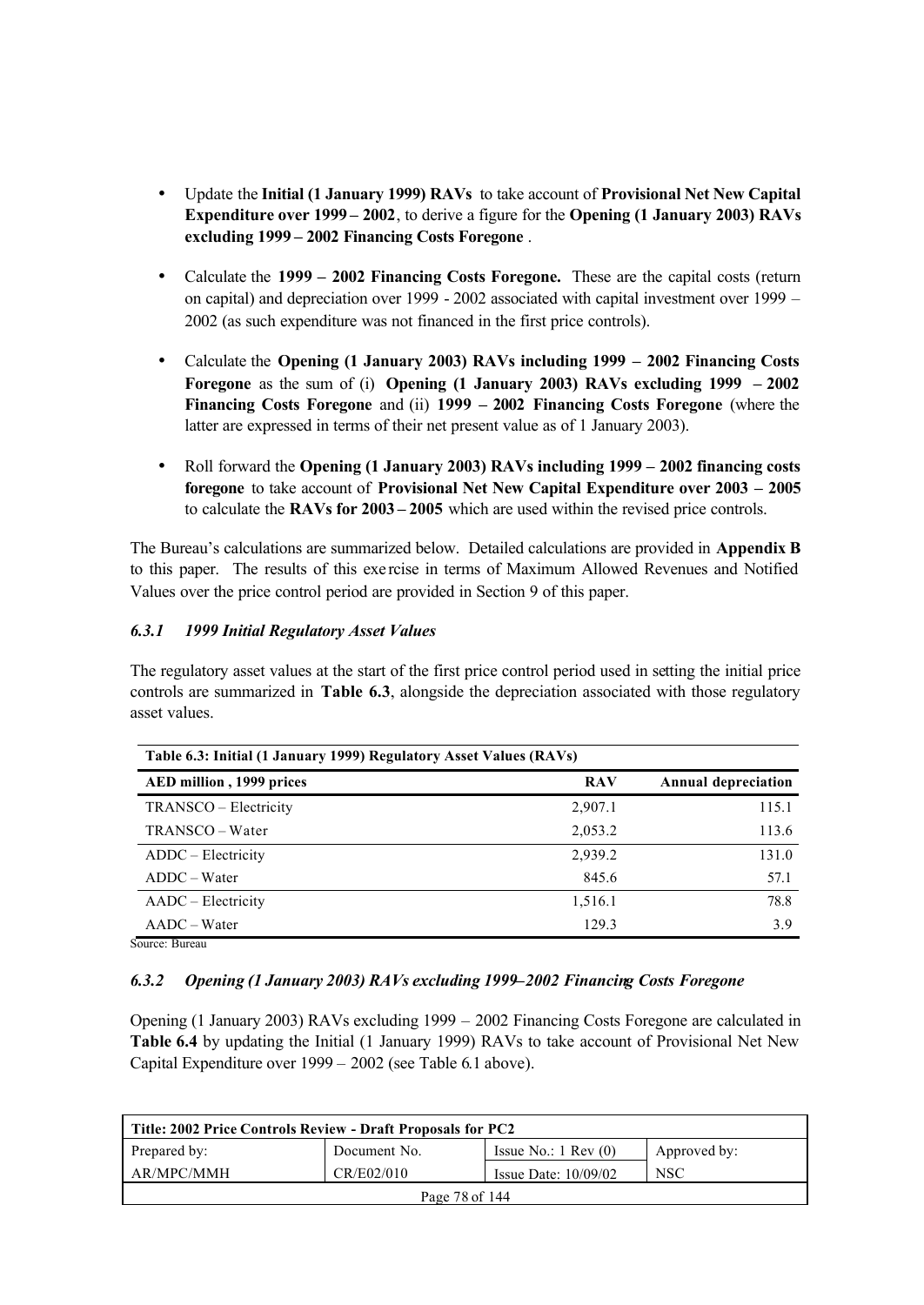| Table 6.4: Opening 1 January 2003 RAVs excluding 1999 – 2002 Financing Costs Foregone (FCF) |                                  |                                                  |  |
|---------------------------------------------------------------------------------------------|----------------------------------|--------------------------------------------------|--|
| AED million, 1999 prices                                                                    | 1 <sup>st</sup> January 1999 RAV | 1 <sup>st</sup> January 2003 RAV (excluding FCF) |  |
| TRANSCO – Electricity                                                                       | 2,907.1                          | 4,325.2                                          |  |
| TRANSCO – Water                                                                             | 2,053.2                          | 2,246.6                                          |  |
| ADDC – Electricity                                                                          | 2,939.2                          | 3,358.6                                          |  |
| $ADDC-Water$                                                                                | 845.6                            | 948.6                                            |  |
| AADC – Electricity                                                                          | 1,516.1                          | 1.880.3                                          |  |
| $AADC-Water$                                                                                | 129.3                            | 352.6                                            |  |

Source: Bureau

#### *6.3.3 Opening (1 January 2003) RAVs including 1999–2002 Financing Costs Foregone*

1999 to 2002 Financing Costs Foregone (FCF) are calculated as shown in **Table 6.5**, expressed in terms of their net present values as of 1 January 2003.These are the capital costs (return on capital and depreciation) over 1999 -2002 associated with capital investment over 1999 – 2002 (as such expenditure was not financed in the first price controls).

Opening (1 January 2003) RAVs including 1999 – 2002 Financing Costs Foregone are then calculated in the table as the sum of (i) Opening  $(1)$  January 2003) RAVs excluding 1999 – 2002 Financing Costs Foregone and (ii) 1999 – 2002 financing costs foregone.

| Table 6.5: Opening (1 January 2003) RAVs excluding 1999 – 2002 Financing Costs Foregone |                                  |                                             |                                  |
|-----------------------------------------------------------------------------------------|----------------------------------|---------------------------------------------|----------------------------------|
| AED m, 1999 prices                                                                      | 1 <sup>st</sup> January 2003 RAV | FCF                                         | 1 <sup>st</sup> January 2003 RAV |
|                                                                                         | (excluding FCF)                  | (NPV $\omega$ 1 <sup>st</sup> January 2003) | (including FCF)                  |
| TRANSCO - Electricity                                                                   | 4,325.2                          | 570.4                                       | 4,895.6                          |
| TRANSCO – Water                                                                         | 2,246.6                          | 196.8                                       | 2,443.4                          |
| ADDC – Electricity                                                                      | 3,358.6                          | 286.4                                       | 3,645.0                          |
| $ADDC-Water$                                                                            | 948.6                            | 100.7                                       | 1,049.3                          |
| AADC - Electricity                                                                      | 1,880.3                          | 206.3                                       | 2,086.6                          |
| $AADC-Water$                                                                            | 352.6                            | 72.5                                        | 425.1                            |

#### *6.3.4 Regulated Asset Values (RAVs) for 2003 – 2005*

The opening and closing **RAVs for 2003 – 2005** which are used as the basis for the revised price controls as shown in Table 6.6 and have been calculated by rolling forward the Opening (1 January 2003) RAVs including 1999 – 2002 financing costs foregone to take account of Provisional Net New Capital Expenditure for 2003 – 2005 (see **Table 6.2**).

| Title: 2002 Price Controls Review - Draft Proposals for PC2                     |  |  |  |  |  |
|---------------------------------------------------------------------------------|--|--|--|--|--|
| Prepared by:<br>Issue No.: $1 \text{ Rev } (0)$<br>Document No.<br>Approved by: |  |  |  |  |  |
| CR/E02/010<br>AR/MPC/MMH<br><b>NSC</b><br>Issue Date: $10/09/02$                |  |  |  |  |  |
| Page 79 of 144                                                                  |  |  |  |  |  |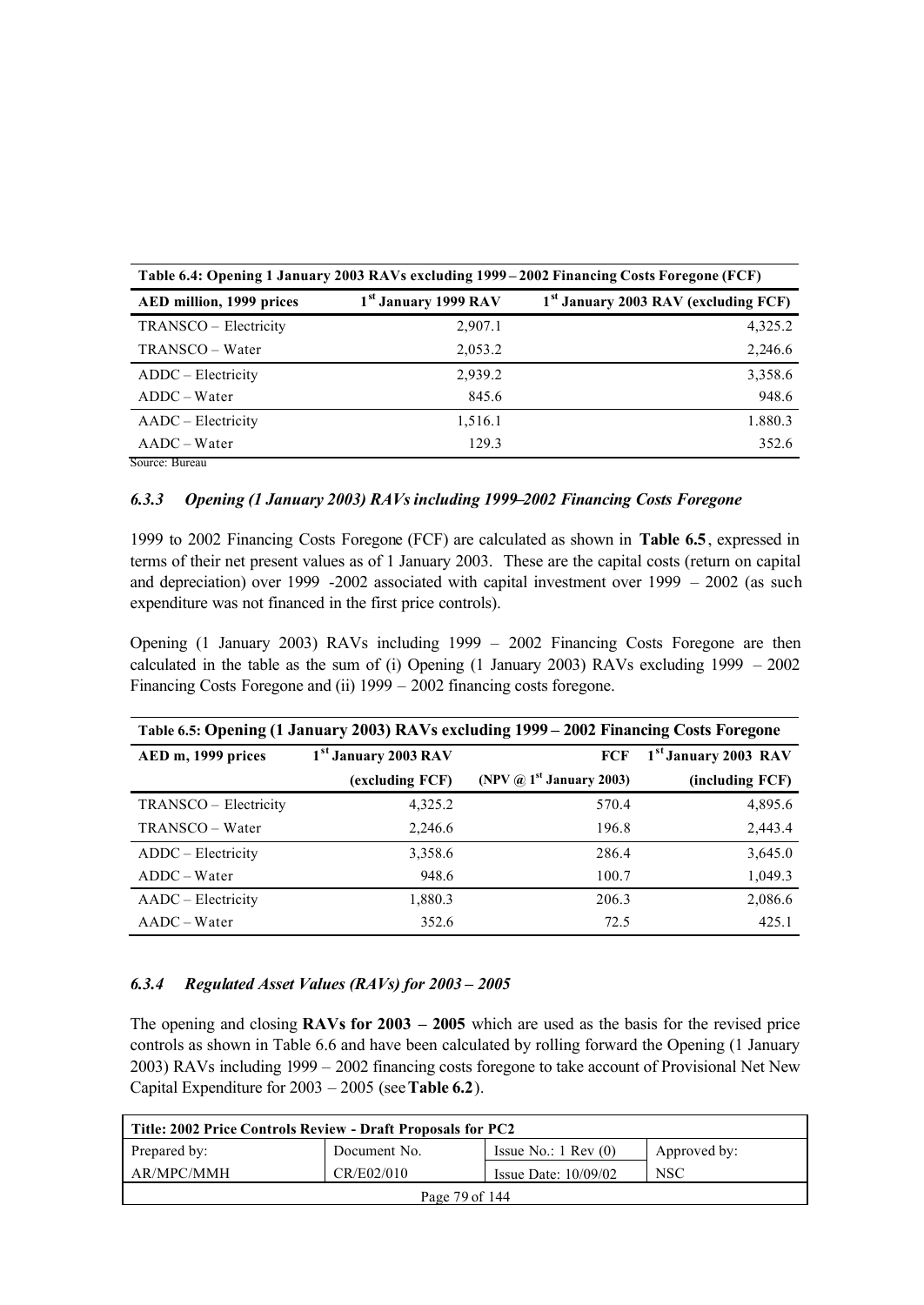(Closing RAVs for 1999 – 2002 shown in **Table 6.5** are expressed in 1999 prices and have been converted into 2003 prices in **Table 6.6** to become Opening RAVs for 2003 – 2005).

| Table 6.6: Provisional Opening and Closing RAVs for Second Price Control Period (2003 - 2005) |                                  |                                    |  |
|-----------------------------------------------------------------------------------------------|----------------------------------|------------------------------------|--|
| AED million, 2003 prices                                                                      | 1 <sup>st</sup> January 2003 RAV | 31 <sup>st</sup> December 2005 RAV |  |
| TRANSCO – Electricity                                                                         | 5,227.4                          | 6,129.1                            |  |
| TRANSCO – Water                                                                               | 2,609.0                          | 3,532.7                            |  |
| ADDC - Electricity                                                                            | 3,892.0                          | 4,110.5                            |  |
| $ADDC-Water$                                                                                  | 1,120.4                          | 1,161.8                            |  |
| AADC – Electricity                                                                            | 2,228.0                          | 2,435.1                            |  |
| $AADC-Water$                                                                                  | 453.9                            | 603.0                              |  |
| Source: Bureau                                                                                |                                  |                                    |  |

All the above calculations are reported in full in **Appendix B** to this report.

| Title: 2002 Price Controls Review - Draft Proposals for PC2 |              |                                 |              |
|-------------------------------------------------------------|--------------|---------------------------------|--------------|
| Prepared by:                                                | Document No. | Issue No.: $1 \text{ Rev } (0)$ | Approved by: |
| AR/MPC/MMH                                                  | CR/E02/010   | Issue Date: $10/09/02$          | <b>NSC</b>   |
| Page 80 of 144                                              |              |                                 |              |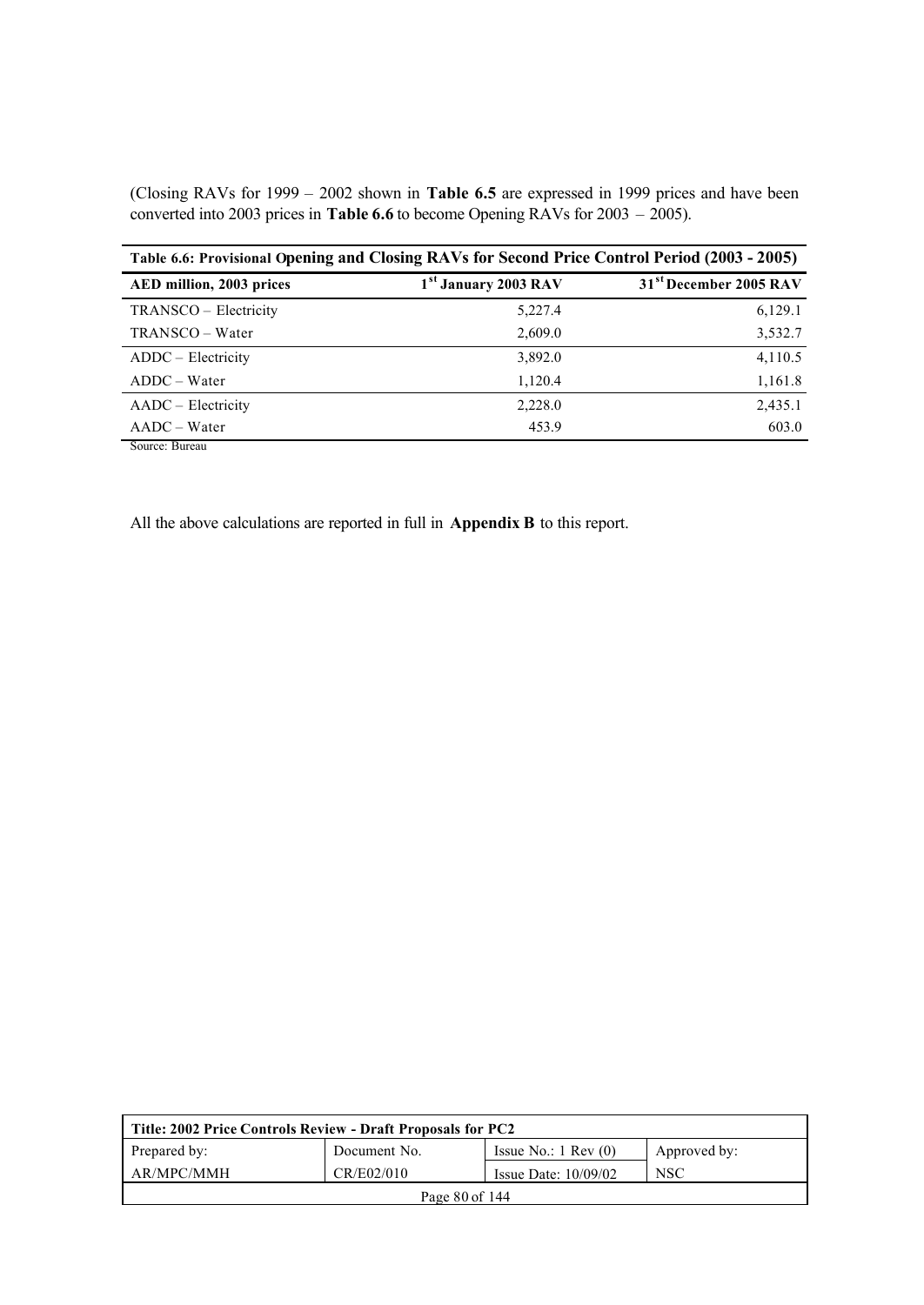# **7 Cost of Capital and Profit Margin**

## **7.1 Cost of Capital for Network Companies**

## *7.1.1 Overall Approach*

The cost of capital is the rate of return at which investors need to be rewarded if they are to continue to finance a business, based on investors' perceptions of the risks associated with the business. The cost of capital is usually calculated as a weighted-average of the cost of debt and equity finance, i.e. the weighted average cost of capital (WACC). As well as providing a return on debt and equity, companies must also finance their tax liabilities (where applicable) and the cost of capital is adjusted, when necessary, to allow for taxation. For its price control calculations in real terms, the Bureau uses post-tax real cost of capital which is calculated by using the following formula:

Real Post-Tax WACC = [Real Cost of Equity  $\times$  (1-Gearing)] + [Real Cost of Debt  $\times$  Gearing  $\times$  (1-Tax Rate)]

Gearing refers to the ratio of debt to the sum of debt and equity. The Bureau uses the Capital Asset Pricing Model (CAPM) to estimate the cost of equity to the Abu Dhabi businesses. The cost of debt is found by adding a suitable corporate debt premium to a risk-free rate.

The Bureau's cost of capital calculations for the Abu Dhabi companies draw on estimates of the cost of capital of network businesses in the UK, USA, and Australia. Equity markets in these countries are well developed and are subject to close supervision. There have been equity markets in the Middle East for some time, but no official and regulated UAE stock market until March 2000. The Bureau compared indicators of the size and liquidity of the UAE market with other markets in the Middle East and in the UK, Australia, and the USA. However, the present coverage and liquidity of the UAE market is such that the Bureau is reluctant to reference its cost of capital calculations to it at this time.

As the official UAE stock market develops, the Bureau is confident that it will provide information relevant to an assessment of the required cost of capital of the Abu Dhabi businesses that are subject to price controls. The Bureau will continue to monitor the development of the official UAE market and review the situation at the time of the next price control reviews.

## *7.1.2 Bureau's Proposal*

The January 2001 Consultation Document and the First Consultation Paper discussed in detail the available evidence on the cost of capital for the Abu Dhabi water and electricity companies. On the basis of this evidence, including an analysis of the relevance of recent regulatory determinations from overseas, the Bureau proposed a real cost of capital for the second price control period in the range 4.55 – 6.6 per cent (post-tax equivalent). This compares to the real cost of capital of 6 per cent used in setting the initial price controls. The Bureau's review of the component elements of the cost of capital calculations was described in detail in Annex E of the January 2001 Consultation

| Title: 2002 Price Controls Review - Draft Proposals for PC2 |              |                                 |              |
|-------------------------------------------------------------|--------------|---------------------------------|--------------|
| Prepared by:                                                | Document No. | Issue No.: $1 \text{ Rev } (0)$ | Approved by: |
| AR/MPC/MMH                                                  | CR/E02/010   | Issue Date: $10/09/02$          | <b>NSC</b>   |
| Page 81 of 144                                              |              |                                 |              |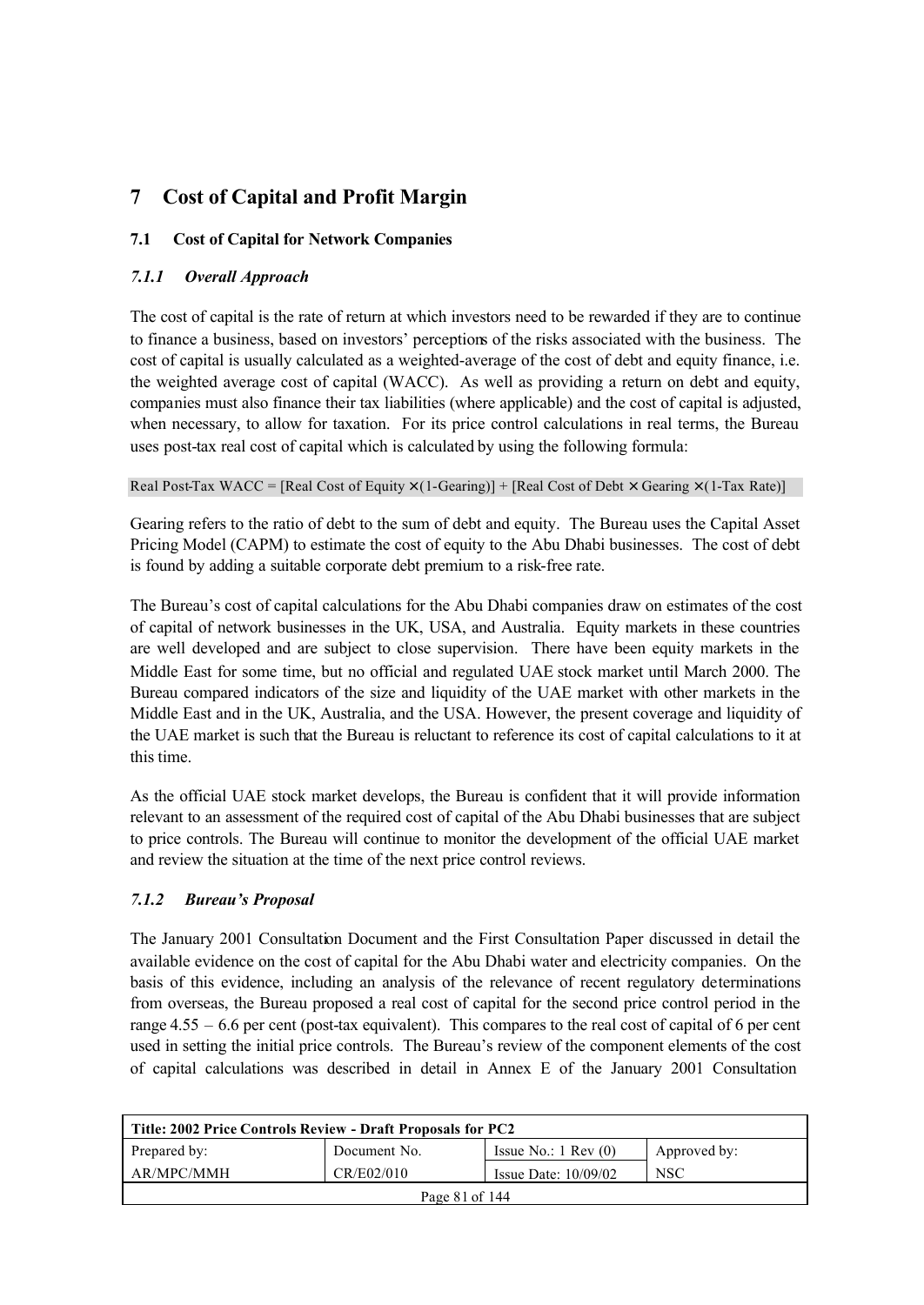| Table 7.1 Bureau's Estimates of the Cost of Capital |      |      |
|-----------------------------------------------------|------|------|
|                                                     | Low  | High |
| Risk-free rate $(\% )$                              |      |      |
| Debt premium $(\%)$                                 |      |      |
| Cost of debt                                        |      |      |
| Risk-free rate $(\% )$                              |      |      |
| Equity risk pre mium                                | 3.5  |      |
| Equity beta                                         | 06   | 0.8  |
| Cost of equity                                      | 5.1  |      |
| Debt proportion $(\%)$                              | 50   | 70   |
| (Post-tax) WACC                                     | 4.55 | 6.6  |

Document and Section 3.6 of the First Consultation Paper and is summarized in **Table 7.1**. The Bureau suggested that 6 per cent remained the appropriate figure for revised price controls

In the First Consultation Paper, the Bureau also highlighted recent examples where overseas regulators have adopted estimates of the cost of capital towards the lower end of the Bureau's proposed range. On the other hand, respondents to the First Consultation Paper quoted instances where overseas regulators had apparently allowed a higher cost of capital (although the Bureau is sceptical of the validity of such claims – see below).

Given the difficulties in accurately estimating the cost of capital in the UAE (where capital markets are relatively undeveloped), the Bureau accords high weight to two additional considerations, as follows:

- The Bureau has received no convincing representation to suggest that the 6 per cent cost of capital used in the present price controls is substantially either too high or too low.
- The need to finance the large capital investment requirements of the sector means that any potential detriment from maintaining the cost of capital at its present level (as opposed to a lower level) may be limited. By contrast, there may be greater risk in seeking to reduce the allowed cost of capital to the lowest conceivable level.

In the Second Consultation Paper, the Bureau proposed to continue to assume a cost of capital of 6 per cent (real, post-tax) for the network companies (TRANSCO, ADDC and AADC). This estimate was retained, despite some evidence that the cost of capital may have fallen over the present price control period. The Bureau adopted such an approach to ensure that companies have a strong incentive to invest to meet the forecast demand growth in the sector in good time and to ensure that companies remain able to finance their operations assuming they operate efficiently.

## *7.1.3 Companies' Responses*

In its response to the Second Consultation Paper, TRANSCO has argued that the Bureau appears to be focused only on regulation of the UK utilities sector for its proposals or determination of cost of

| Title: 2002 Price Controls Review - Draft Proposals for PC2 |              |                                 |              |
|-------------------------------------------------------------|--------------|---------------------------------|--------------|
| Prepared by:                                                | Document No. | Issue No.: $1 \text{ Rev } (0)$ | Approved by: |
| AR/MPC/MMH                                                  | CR/E02/010   | Issue Date: $10/09/02$          | <b>NSC</b>   |
| Page 82 of 144                                              |              |                                 |              |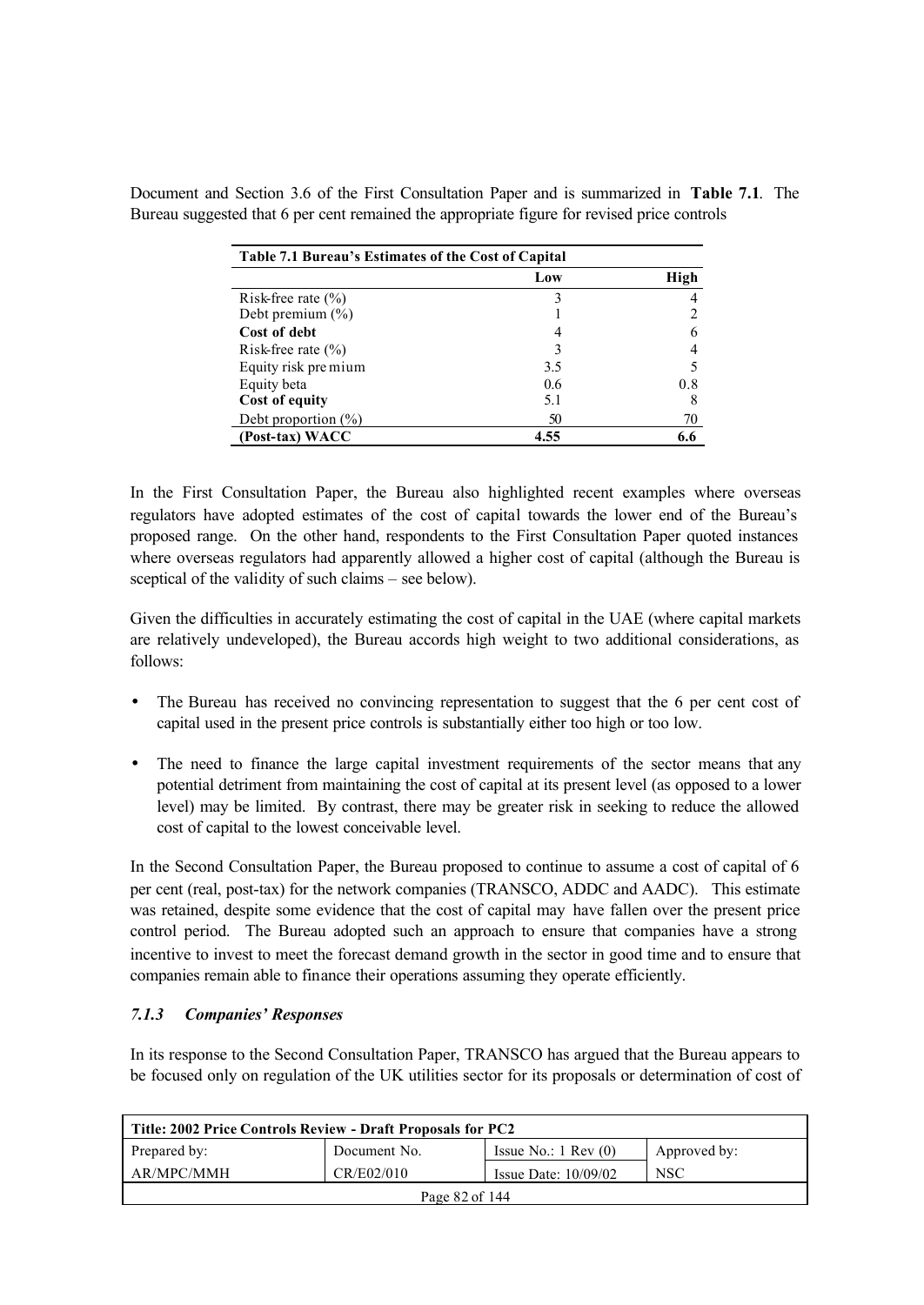capital for Abu Dhabi companies and has argued for a higher cost of capital than 6%. The Bureau does not agree with these arguments, as explained further in the following references:

- For the 1999-2002 price controls, the Bureau's calculation of cost of capital was based on clear references to both the UK and the US.
- The Bureau's cost of capital calculations in the January 2001 Consultation Document have references to the UK, USA and Australia.
- The Bureau's First and Second Consultation Papers drew on the previous discussion and highlighted additional examples from the UK of recent regulators' estimates. To further substantiate its proposal for 6% cost of capital (real post-tax), the Bureau has researched some additional examples. **Table 7.2** lists the Bureau's calculations of the post-tax real cost of capital used in recent regulatory decisions overseas, and the duration of the related price controls. These examples demonstrate that the Bureau's proposal of 6% for post-tax real WACC may, in fact, be relatively generous in comparison to recent regulatory decisions elsewhere.
- In addition to the above, TRANSCO has itself provided the Bureau with information on some recent regulatory decisions made in Europe on WACC. Those decisions, which quoted a real post-tax WACC, are summarized in **Table 7.3**. Contrary to TRANSCO's assertion, these decisions also do not support a real post-tax WACC in excess of the Bureau's proposal of 6%.

ADDC has accepted the Bureau's cost of capital assumption (post-tax real WACC of 6%) subject to a three-year control period. Although the Bureau is indeed proposing to set the new price controls for a three-year period (2003-2005), it is important to clarify that the Bureau's proposal on cost of capital is not subject to any specific duration of the controls. **Table 7.2** supports this in that it shows that other regulators have opted for a cost of capital lower than 6% for a longer control duration than 3 years.

TRANSCO has sought an explanation of why the UK experience is valid in the Abu Dhabi context in relation to the cost of capital. Notwithstanding the fact that the Bureau has taken into consideration the cost of capital estimates available from the US and Australia in addition to UK, the consultation papers published in 1999 for setting the initial price controls and the January 2001 Consultation Document explained the reasons why the UK cost of capital estimates are informative in relation to the Abu Dhabi water and electricity companies. The regulatory regime developed for Abu Dhabi has drawn deliberately on best practice in the UK and elsewhere to minimize the level of unnecessary risk to which the businesses might be exposed. Therefore, the return required by water and electricity distribution businesses in Abu Dhabi need not be materially different from that required by comparable businesses in the UK. Further, the comparable credit rating of businesses is the other major reason why the Bureau considers the UK estimate of cost of capital should be taken into consideration for the Abu Dhabi businesses. Similar arguments also apply to the Bureau's consideration of the US and Australian cost of capital estimates. Another reason for considering cost of capital estimates from these countries is the ready availability of the required information.

| Title: 2002 Price Controls Review - Draft Proposals for PC2 |              |                               |              |  |
|-------------------------------------------------------------|--------------|-------------------------------|--------------|--|
| Prepared by:                                                | Document No. | Issue No.: $1 \text{ Rev}(0)$ | Approved by: |  |
| AR/MPC/MMH                                                  | CR/E02/010   | Issue Date: $10/09/02$        | <b>NSC</b>   |  |
| Page 83 of 144                                              |              |                               |              |  |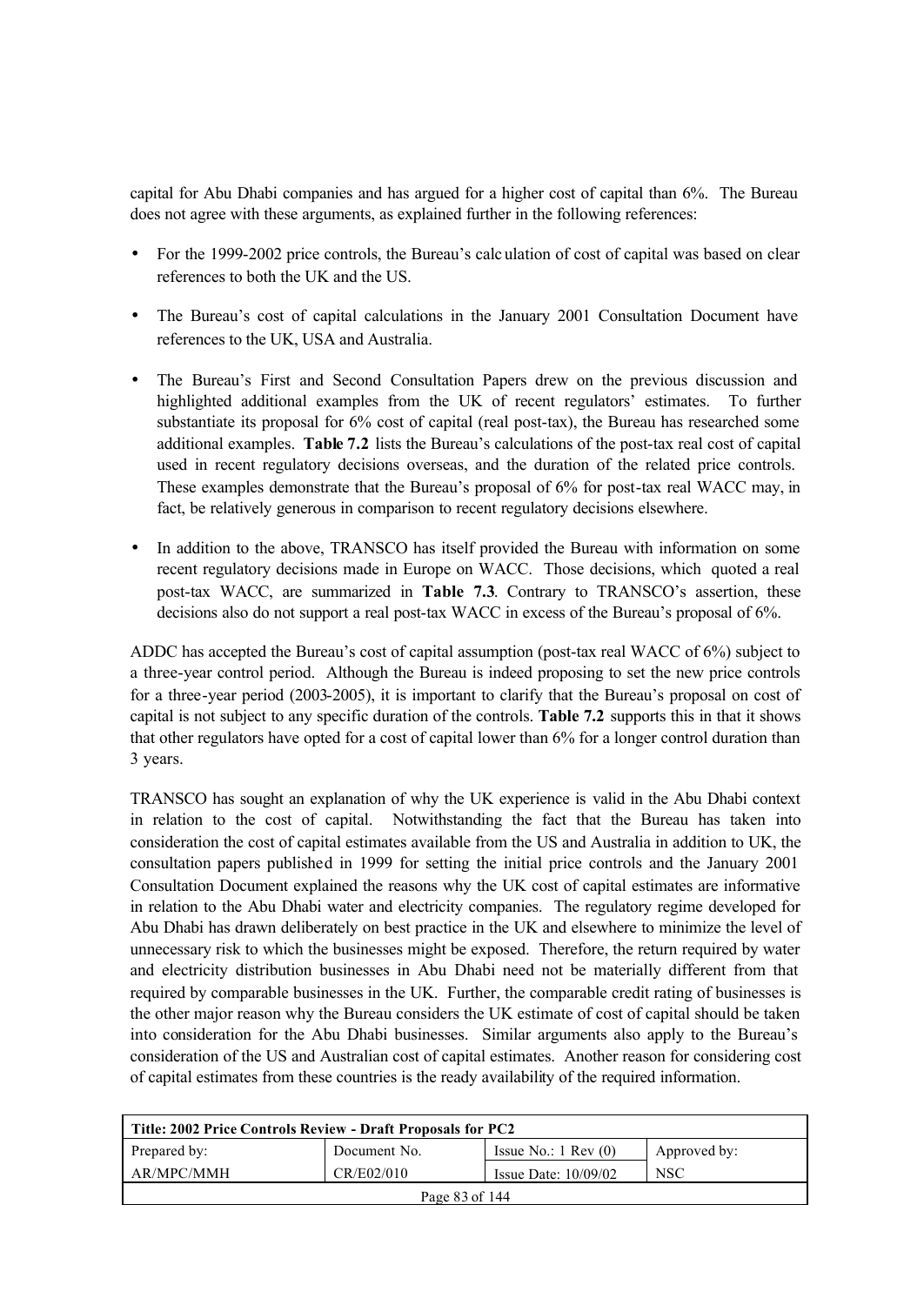|                | Table 7.2: Recent Regulatory Decisions on Cost of Capital                                                                  |                                     |                                             |
|----------------|----------------------------------------------------------------------------------------------------------------------------|-------------------------------------|---------------------------------------------|
| S.No.          | <b>Regulatory Decision</b>                                                                                                 | <b>Post-Tax Real</b><br><b>WACC</b> | <b>Duration of</b><br><b>Control Period</b> |
| $\mathbf{1}$   | England and Wales PESs' Distribution Business:<br>OFGEM's Final Proposals (December 1999) $1$                              | 4.5%                                | 5 years                                     |
| $\overline{2}$ | NSW Electricity Distributors, Australia:<br><b>IPART</b><br>determination (December 1999) <sup>2</sup>                     | $3.6 - 4.5\%$                       | About 4.5 years                             |
| 3              | TransGrid, Australia <sup>3</sup> :                                                                                        |                                     | 5 years                                     |
|                | ACCC draft decision (May 1999)<br>$\bullet$                                                                                | 3.81%                               |                                             |
|                | TransGrid submission (June 1999)<br>$\bullet$                                                                              | 4.40%                               |                                             |
|                | ACCC final decision (January 2000)<br>$\bullet$                                                                            | 5.00%                               |                                             |
| 4              | NGC Transmission Asset Owner, UK: OFGEM draft<br>and final proposals (September 2000) <sup>4</sup>                         | $3.86 - 4.37\%$                     | 5 years                                     |
|                | (Final proposals were based on the high case.)                                                                             |                                     |                                             |
| 5              | Electricity Distributors, Victoria (Australia): ORG<br>price determination (September 2000) <sup>5</sup>                   | $5.82 - 5.90\%$                     | 5 years                                     |
| 6              | SMHEA, Australia: ACCC final decision (February<br>$2001)^6$                                                               | 6.3%                                | 5 years                                     |
| 7              | Transco's Price Controls: OFGEM's Final Proposals<br>$(S$ eptember 2001) <sup>7</sup>                                      | 4.4%                                | 5 years                                     |
| $8\,$          | Heathrow, Gatwick, Stansted and Manchester Airports'<br>Price Caps: CAA Preliminary Proposals (November<br>$2001)^8$       | $4.7 - 6.0\%$                       | 5 years                                     |
| 9              | Queensland Transmission, Australia <sup>9</sup> :                                                                          |                                     | 5 years                                     |
|                | Powerlink's Proposal                                                                                                       | 5.41%                               |                                             |
|                | <b>ACCC's Draft Decision</b><br>$\bullet$                                                                                  | 4.78%                               |                                             |
|                | ACCC's Final Decision (November 2001)<br>٠                                                                                 | 4.68%                               |                                             |
| 10             | NIE Transmission and Distribution, Northern Ireland:<br>OFREG initial proposals (March $2002$ ) <sup>10</sup>              | $4.05 - 4.74%$                      | 5 years                                     |
|                | (OFREG's final proposal of June $2002^{11}$ is based on<br>WACC slightly lower than the high case of initial<br>proposal.) |                                     |                                             |

 1 *"Reviews of Public Electricity Suppliers 1998 to 2000: Distribution Price Control Review – Final Proposals"*, OFGEM, December 1999.

<sup>10</sup> *"Transmission and Distribution Price Control Review Initial Proposals for Northern Ireland Electricity"*, A consultation paper, OFREG, March 2002.

| Title: 2002 Price Controls Review - Draft Proposals for PC2 |              |                                 |              |  |
|-------------------------------------------------------------|--------------|---------------------------------|--------------|--|
| Prepared by:                                                | Document No. | Issue No.: $1 \text{ Rev } (0)$ | Approved by: |  |
| AR/MPC/MMH                                                  | CR/E02/010   | Issue Date: $10/09/02$          | <b>NSC</b>   |  |
| Page 84 of 144                                              |              |                                 |              |  |

<sup>2</sup> *"Regulation of New South Wales Electricity Distribution Networks – Determination and Rules under the National Electricity Code"*, IPART, December 1999.

<sup>3</sup> *"NSW and ACT Transmission Network Revenue Caps 1999/00-2003/04"*, Decision, ACCC, 25 January 2000.

<sup>4</sup> *"The transmission price control review of the National Grid Company from 2001: Transmission Asset Owner – Final* 

*Proposals"*, OFGEM, September 2000. 5 *"Electricity Distribution Price Determination 2001-05"*, Office of the Regulator-General, Victoria, September 2000.

<sup>6</sup> *"Snowy Mountains Hydro-Electric Authority Transmission Network Revenue Cap 1999/00-2003/04"*, Decision, ACCC, 7 February 2001.

*<sup>&</sup>quot;Review of Transco's Price Control from 2002: Final Proposals"*, OFGEM, September 2001.

<sup>8</sup> *"Heathrow, Gatwick, Stansted and Manchester Airports' Price Caps 2003-2008: CAA Preliminary Proposals"*, Consultation Paper, CAA, November 2001.

<sup>9</sup> *"Queensland Transmission Network Revenue Cap 2002-2006/07"*, Decision, ACCC, 1 November 2001.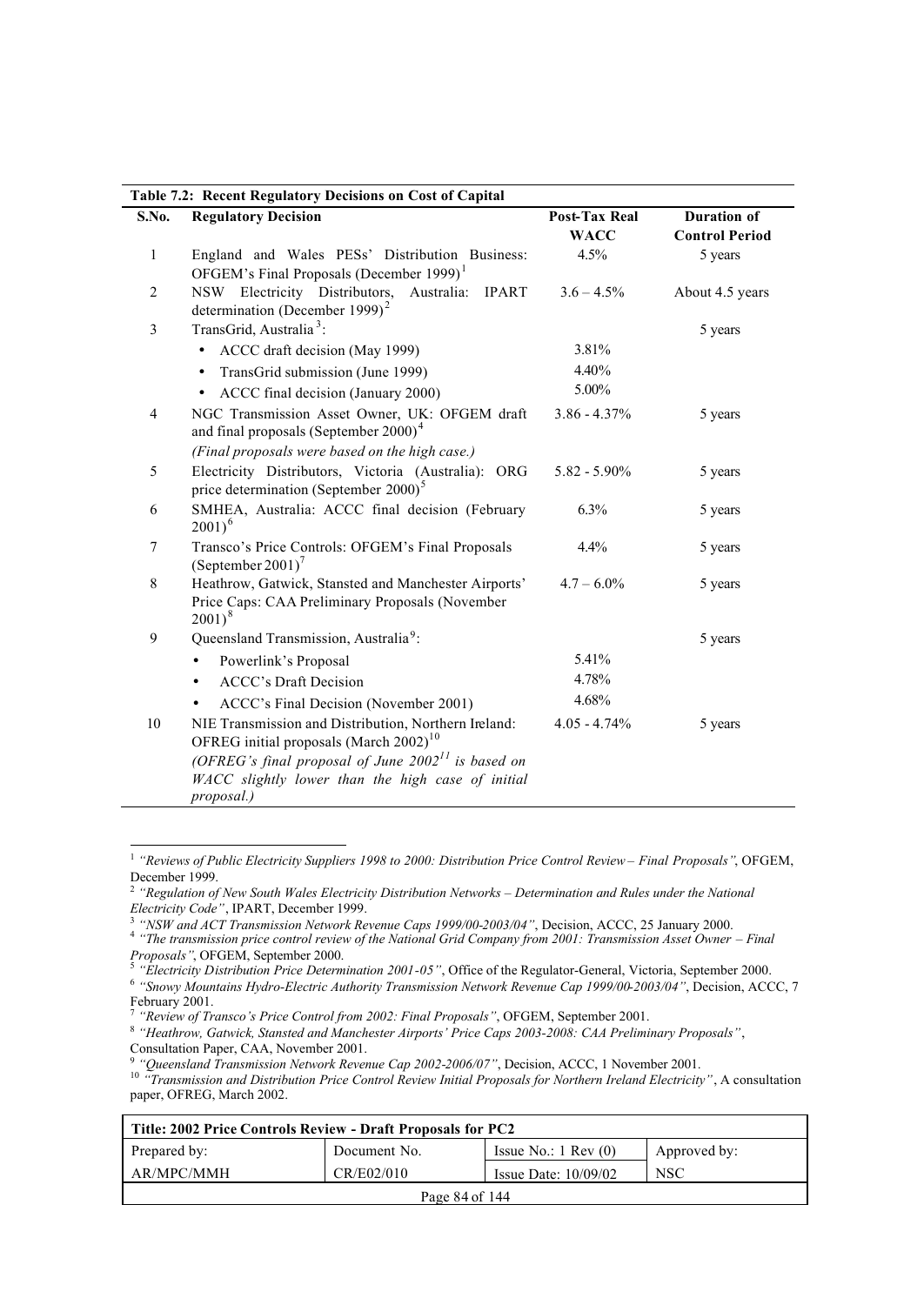|                | <b>Table 7.3: Other European Decisions on Cost of Capital</b> |                           |
|----------------|---------------------------------------------------------------|---------------------------|
| S.No.          | <b>European Decisions on WACC</b>                             | <b>Real Post-Tax WACC</b> |
|                | <b>Dutch Electricity Network Companies</b>                    | $3.6\%$                   |
|                | <b>Electrical Sector Holland</b>                              |                           |
|                | Source: Dte 2000                                              |                           |
| 2              | <b>ENEL</b>                                                   | 4.8%                      |
|                | Vertically integrated Electricity Sector                      |                           |
|                | Italy                                                         |                           |
|                | Source: Dresdner Kleinwort Wassertein 2000                    |                           |
| 3              | Scottish and Southern Energy                                  | 4.6%                      |
|                | Regulated Distribution activities                             |                           |
|                | <b>Great Britain</b>                                          |                           |
|                | Source: Schroeder Saloman Smith Barney 2000                   |                           |
| $\overline{4}$ | <b>EDP</b>                                                    | $5.0\%$                   |
|                | Regulated activities                                          |                           |
|                | Portugal                                                      |                           |
|                | Source: Schroeder Saloman Smith Barney 22/09/2000             |                           |

TRANSCO has contended that its cost of capital is higher than in other markets due to political uncertainty, oil price volatility and regulatory risk. However, any political uncertainty and oil price volatility, among various other factors, will be reflected in credit rating of the UAE government, which has been taken into account in the Bureau's cost of capital calculations to date. The Bureau's cost of capital calculations effectively treat Abu Dhabi companies (wholly-owned by the Abu Dhabi government through ADWEA) as having the same debt rating as the UAE government (Moody's A2 country rating given to the UAE). While it might be argued that any company would require an additional premium over and above that of the government of the country in which it is based, the UAE's country rating probably overstates the country risk of Abu Dhabi government whose financial position is significantly stronger than that of the rest of the federation. On balance, therefore, the Bureau concludes that UAE country rating is probably close to the credit rating that would be accorded to the Abu Dhabi companies. Furthermore, data available to the Bureau suggests that the cost of capitals of IWPPs and oil and gas companies in the Emirate of Abu Dhabi (data being confidential in nature is not reported here) are consistent with the cost of capital proposed by the Bureau.

TRANSCO has also referred to the following two regulatory determinations on the cost of capital in support of its argument:

- Powerlink, Queensland, Australia with a post-tax WACC of 7%.
- REN, Portugal with a pre-tax WACC of 9% (=7.5% post-tax).

<sup>11</sup> *"Transmission and Distribution Price Control Review: Final Proposals for Northern Ireland Electricity plc"*, OFREG, June 2002.

| Title: 2002 Price Controls Review - Draft Proposals for PC2 |              |                                 |              |
|-------------------------------------------------------------|--------------|---------------------------------|--------------|
| Prepared by:                                                | Document No. | Issue No.: $1 \text{ Rev } (0)$ | Approved by: |
| AR/MPC/MMH                                                  | CR/E02/010   | Issue Date: $10/09/02$          | <b>NSC</b>   |
| Page 85 of 144                                              |              |                                 |              |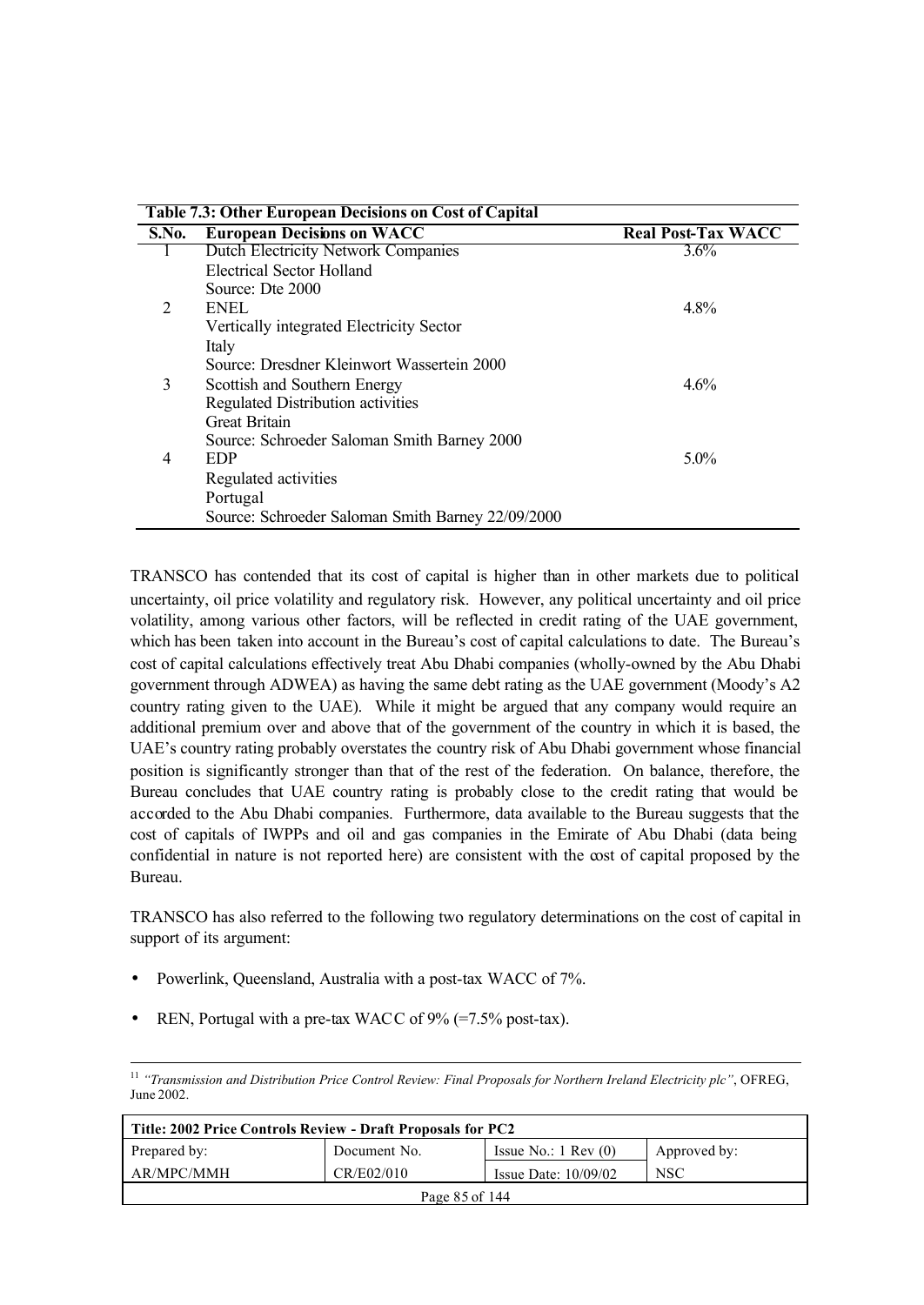At first sight, these decisions appear to allow a higher cost of capital than 6% proposed by the Bureau. However, closer review of these determinations shows that:

- The ACCC determination (1 November 2001) for Powerlink of 7% is for nominal post-tax WACC, whereas the Bureau's proposal is 6% for real post-tax WACC. Using the inflation estimate assumed by ACCC in its determination (2.32%), ACCC's determination is based on a real post-tax WACC of 4.68%, which is lower than the Bureau's proposal of 6%.
- TRANSCO's English translation of an extract of the Portuguese Regulator's decision for REN does not clarify whether the pre-tax rate of return of 9% and TRANSCO's earlier mentioned figure of 7.5% post-tax are real or nominal.

Regarding the regulatory risk, the cost of capital estimates from the UK and Australia should cater for such a risk as the companies in these countries and TRANSCO are subject to similar regulatory regime or model.

## *7.1.4 Conclusion*

The Bureau concludes that there is no reliable evidence in support of a cost of capital in excess of 6 per cent (real, post-tax) for Abu Dhabi water and electricity businesses. The Bureau has therefore retained its estimate of 6%, despite some evidence that the cost of capital may have fallen over the present price control period. The Bureau has adopted such an approach inter alia to ensure that companies have a strong incentive to invest to meet the forecast demand growth in the sector in good time and to ensure that companies remain able to finance their operations. Such a return also accommodates any additional risks that may be perceived by the companies as being associated with the strengthening of incentive mechanisms within these revised price controls.

#### **7.2 Profit Margin for ADWEC**

## *7.2.1 Overall Approach*

The First Consultation Paper highlighted that ADWEC, in contrast to the network companies, has few capital assets but is exposed to risks associated with large financial flows. Therefore, the application of a cost of capital to an asset value is not the best means of estimating the allowed returns for ADWEC. The Bureau proposed to express ADWEC's allowed return in the form of a margin on its maximum allowed revenue, recognising that by nature it is a "retail" or "wholesale" business rather than a "network" business. In the Second Consultation Paper, the Bureau expressed its intention to proceed by considering what might constitute an appropriate margin on turnover for ADWEC. This has involved analyzing the risks to which ADWEC is exposed and which it cannot mitigate (or which it would be costly to mitigate). For example, under the present terms of its licence, ADWEC incurs a financial penalty should it recover, in any given year, an amount of revenue under its BST that exceeds its maximum allowed revenue (MAR) by more than 2%. This penalty is equal to 3% of the over-recovery. ADWEC has requested that its exposure to this risk due

| Title: 2002 Price Controls Review - Draft Proposals for PC2 |              |                                 |              |
|-------------------------------------------------------------|--------------|---------------------------------|--------------|
| Prepared by:                                                | Document No. | Issue No.: $1 \text{ Rev } (0)$ | Approved by: |
| AR/MPC/MMH                                                  | CR/E02/010   | Issue Date: $10/09/02$          | <b>NSC</b>   |
| Page 86 of 144                                              |              |                                 |              |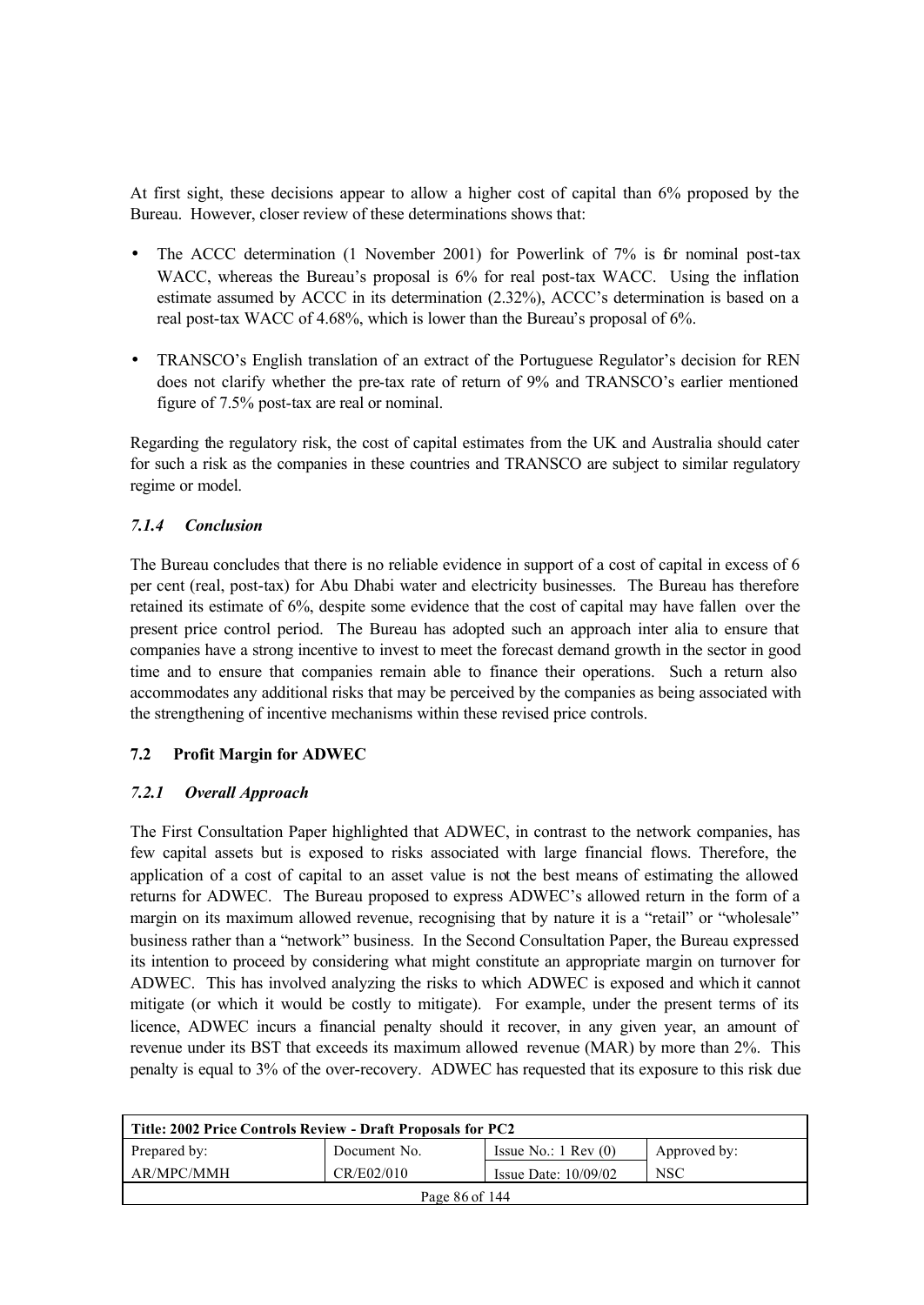to events out of its direct control (such as delays in the commissioning of production plant, which affect the accuracy of its cost forecasts) be reduced.

The Bureau further clarified to ADWEC through a letter of 23 June 2002 its approach on how the margin on turnover should be calculated. Broadly speaking, the Bureau proposes to adopt a methodology which calculates the amount of capital that would be required by a standalone company exposed to ADWEC's risks, and then calculates the profit margin that would be consistent with the application of the cost of capital to this hypothetical capital base. Such an approach has been used in the UK to determine the appropriate profit margin for regulated energy trading businesses.

The following steps are therefore involved in calculating an appropriate profit margin for ADWEC:

- Identify the risks to which ADWEC is exposed;
- Calculate ADWEC's potential exposure to these risks;
- Calculate the capital that would be required by a standalone company in order to "back" these risks;
- Apply the cost of capital to this hypothetical capital value; and
- Express the resulting return in the form of a margin on BST turnover.

## *7.2.2 Profit Margin Calculation*

In order to proxy for all of the risks faced by ADWEC, the Bureau has considered a "worst case" scenario for BST forecasting risk whereby ADWEC over-recovers the BST by 5% in each year of the control period due to any reason. This over-recovery is equivalent to about AED 160 million to AED 203 million per year based on the BST turnover estimated by ADWEC during the next control period (of AED 3,218 – 4,072 million). Under ADWEC's existing licence, ADWEC is subject to a "penalty" interest rate of 3% if ADWEC over-recovers the BST by more than 2% of MAR. ADWEC's maximum exposure to risk in any year is therefore calculated to be in the range of AED 4.5 – 5.1million. On the basis of a worst case scenario, capital of approximately AED 14.5 million (obtained by adding the present values of the capital requirement for each year of the price control period) would, in principle, be required to back this risk over the three-year price control period. Applying the cost of capital of 6 per cent to this hypothetical capital value of AED 14.5 million would produce an annual return on capital of AED 0.87m. Applied to ADWEC's total annual turnover (of AED 3 - 4 billion), this would represent a profit margin of about 0.024 per cent. **Table 7.4** shows these calculations.

The assumption of BST over-recovery by 5 per cent may be over-generous to ADWEC. In practice, average over-recovery would be expected to be lower than this: one should expect that if ADWEC over-recovers in one year, it will calculate BST in the future in a manner so as to avoid overrecoveries in subsequent years. This calculation also does not take into consideration the liquidated

| Title: 2002 Price Controls Review - Draft Proposals for PC2 |              |                                 |              |  |
|-------------------------------------------------------------|--------------|---------------------------------|--------------|--|
| Prepared by:                                                | Document No. | Issue No.: $1 \text{ Rev } (0)$ | Approved by: |  |
| AR/MPC/MMH                                                  | CR/E02/010   | Issue Date: $10/09/02$          | <b>NSC</b>   |  |
| Page 87 of 144                                              |              |                                 |              |  |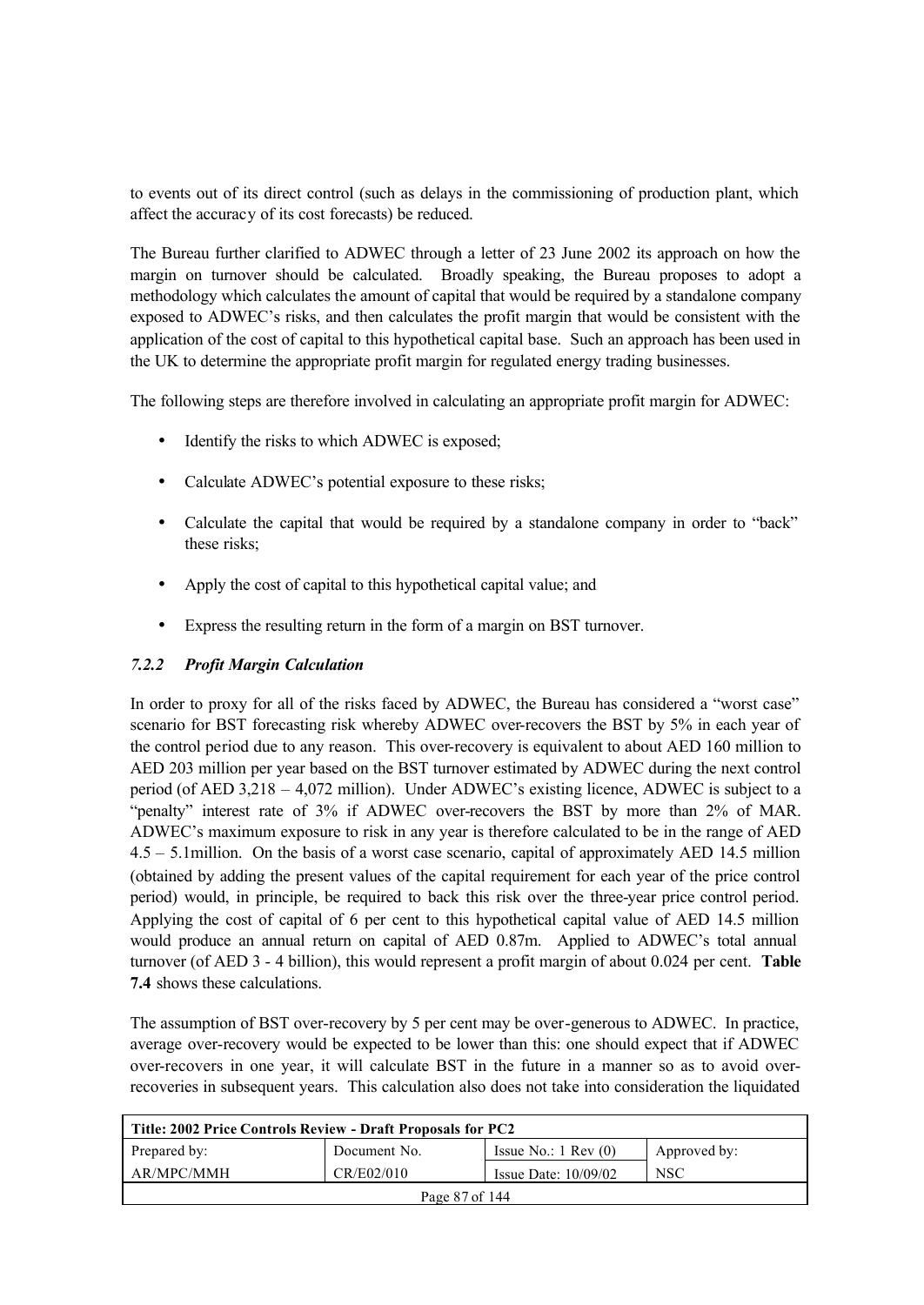damages or other income that ADWEC can be expected to receive from the GDs for events such as delays in plant commissioning that result in BST over-recovery, which in principle reduce the level of capital required to back such risks.

| Table 7.4: Calculation of Profit Margin for ADWEC |                      |         |           |         |
|---------------------------------------------------|----------------------|---------|-----------|---------|
| (all figures in AED million or otherwise stated)  | 2003                 | 2004    | 2005      |         |
| ADWEC's Estimated BST Turnover (MAR)              |                      | 3,218   | 3,628     | 4,072   |
| Assumed Over-recovery (worst case)                | (5% of MAR)          | 161     | 181       | 204     |
| Penalty on Over-recovery                          | $(3\% \text{ p.a.})$ | 4.83    | 5.44      | 6.11    |
| Cost of Capital                                   | $6\%$ p.a.           |         |           |         |
| Discount Factor                                   |                      | 0.9434  | 0.8900    | 0.8396  |
| Present Value of Annual Penalty                   |                      | 4.55    | 4.84      | 5.13    |
| <b>Required Hypothetical Capital (total PV)</b>   | 14.52                |         |           |         |
| Required Rate of Return                           | $6\%$ p.a.           |         |           |         |
| Required Return on Hypothetical Capital           |                      | 0.87    | 0.87      | 0.87    |
| Margin on BST Turnover                            |                      | 0.0271% | $0.024\%$ | 0.0214% |
| <b>Average Margin on BST Turnover</b>             | 0.02417%             |         |           |         |

The assumption of 'worst case' scenario for BST over-recovery due to any reason is intended to remunerate ADWEC for all the risks that it may be exposed to, some of which may not be quantifiable as the risks associated with the BST over-recovery.

The above calculation is based on ADWEC's existing licence (and degree of risk exposure), and a lower allowed margin may be appropriate were the licence to be amended to reduce ADWEC's exposure to risks.

Based on the above calc ulations, the Bureau proposes a profit margin of **0.025%** for ADWEC on its projected allowed turnover, as a proxy or return for all the risks that ADWEC faces.

## *7.2.3 ADWEC's Response*

ADWEC has shown its willingness to agree in principle to the Bureau's proposal for a margin on its turnover. However, ADWEC has raised a number of points regarding the Bureau's proposed methodology to set ADWEC's margin. In particular, ADWEC has argued that this methodology only addresses ADWEC's risks associated with penalty interest on over-recoveries under the BST due to delay in commissioning of new capacities. ADWEC has identified 12 other risks which it considers are not addressed by the proposed margin methodology.

The Bureau has welcomed ADWEC's in-principle agreement to the Bureau's proposal regarding margin on turnover and has clarified to ADWEC that its proposed methodology to calculate margin on turnover addresses the risk of penalty interest on the BST over-recovery due to *any* reasons

| Title: 2002 Price Controls Review - Draft Proposals for PC2      |              |                                 |              |  |
|------------------------------------------------------------------|--------------|---------------------------------|--------------|--|
| Prepared by:                                                     | Document No. | Issue No.: $1 \text{ Rev } (0)$ | Approved by: |  |
| AR/MPC/MMH<br>CR/E02/010<br><b>NSC</b><br>Issue Date: $10/09/02$ |              |                                 |              |  |
| Page 88 of 144                                                   |              |                                 |              |  |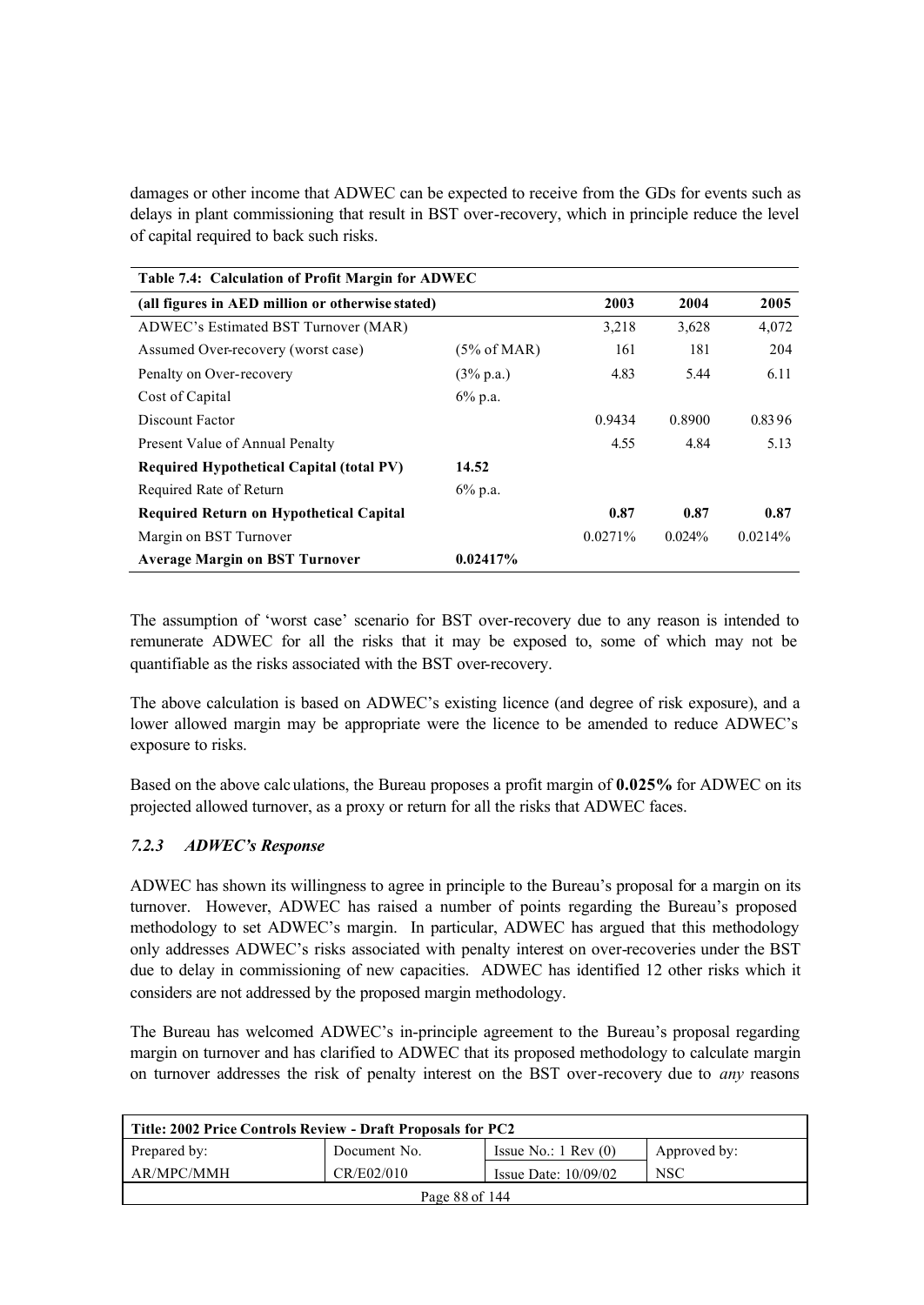beyond ADWEC's control (not just dela ys in commissioning of plant. Other reasons include unanticipated difference between budgeted and actual "shared facility costs" (the costs charged by Al Taweelah Shared Facilities Company to the three GDs located at Taweelah site for providing certain common services), unanticipated differences between estimated and actual fuel costs, unanticipated differences between assumed and actual availability of plant, unanticipated difference between assumed and actual outputs of plant, and so on. The Bureau's view is that some of the 13 risks listed in ADWEC's response are already addressed by the proposed margin methodology or pass-through nature of PWPA and fuel costs. In fact, the Bureau considers that the BST overrecovery of 5% assumed in the Bureau's calc ulation example, if anything, over-estimates the risks faced by ADWEC, as the actual BST over-recovery in any of the past years has never approached 5% (and if it had consistently been so large the Bureau would have expected ADWEC to have amended its forecasting approach).

Another risk identified by ADWEC is "actions or in-actions by ADWEA", which is discussed in Sections 5.2 of this paper.

The Bureau has not been able to fully understand all of the other risks identified by ADWEC i.e. "actions or in-actions by UAE government", "regulatory costs", "terrorist insurance risk prior to PCOD", "force majeure risks", "data to be received from TRANSCO", "approval risk related to RSB's actions", "Regulatory risk of imposed price control", "delay imposed on IWPP implementation by TRANSCO due to system constraints (claims)", and "change in law". The Bureau has therefore asked ADWEC to explain these risks and quantify the past costs incurred by ADWEC for such risks. Notwithstanding the foregoing, the Bureau considers that many if not all of the above risks appear to be ADWEC-specific examples of normal commercial risks that are already reflected in the 6 per cent real cost of capital used to calculate the appropriate margin for ADWEC as per the Bureau's proposed methodology.

ADWEC has suggested that any margin should not be subject to an efficiency factor, and that the margin should not be based on the MAR which is itself subject to financial penalties. The Bureau earlier proposed to ADWEC the following revised formula for its MAR to incorporate the profit margin ("Margin") into price controls:

$$
MAR = (PWPA \text{ Costs} + \text{Fuel} \text{ Costs} + A - K) \times (1 + \text{Margin})
$$

However, on further considerations and to avoid undesirable complexities in the correction factor (K) calculation, *the Bureau has now incorporated profits into the 'A' term (or more precisely in the notified values a, b and c within the 'A' term), based on the proposed margin (0.025%) applied to ADWEC's forecast BST turnover for the next control period*. Therefore, the Draft Proposals are based on the following MAR formula (Q term reflects incentives under PIS as discussed in Section 9 of this paper):

#### $\text{MAR} = \text{PWPA} \text{Costs} + \text{Full} \text{Costs} + \text{A} + \text{Q} - \text{K}$

| Title: 2002 Price Controls Review - Draft Proposals for PC2                     |  |  |  |  |
|---------------------------------------------------------------------------------|--|--|--|--|
| Prepared by:<br>Issue No.: $1 \text{ Rev } (0)$<br>Document No.<br>Approved by: |  |  |  |  |
| AR/MPC/MMH<br>CR/E02/010<br><b>NSC</b><br>Issue Date: $10/09/02$                |  |  |  |  |
| Page 89 of 144                                                                  |  |  |  |  |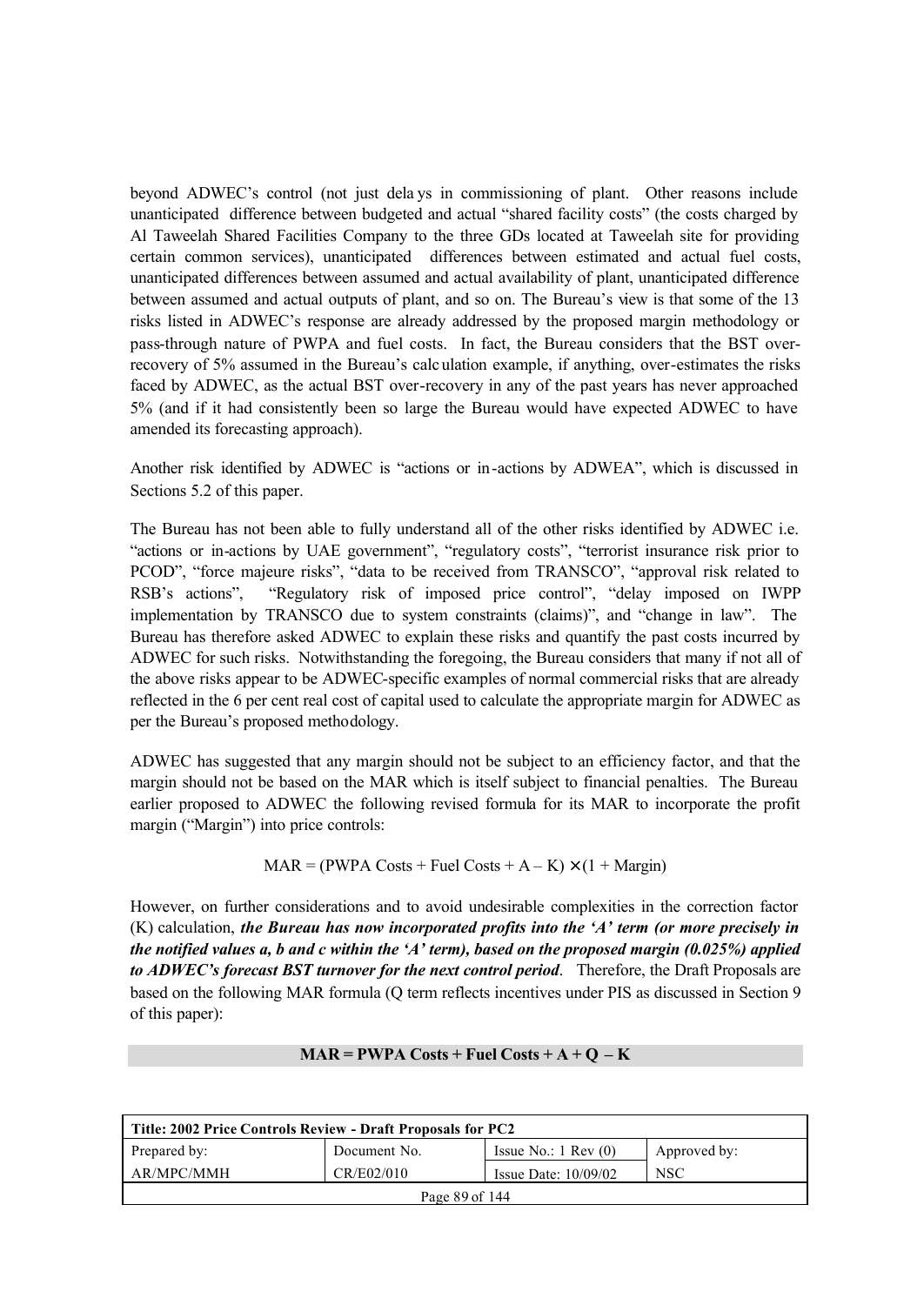## *7.2.4 ADWEC Licence Modification to Reduce Risks*

The calculation of profit margin for ADWEC is closely linked with the risks to which ADWEC is exposed and which it cannot mitigate (or which it would be costly to mitigate). For example, under the present terms of its licence, ADWEC incurs a financial penalty (at 3% of over-recoveries) should it recover, in any given year, an amount of revenue under its BST that exceeds its maximum allowed revenue (MAR) by more than 2%. ADWEC requested that its exposure to this risk due to events out of its direct control (such as delays in the commissioning of production plant) be reduced. The profit margin calculation described in Section 7.2.2 above is based on the existing licence.

During June-July 2002, the Bureau invited ADWEC to propose precise amendments to its licence to reduce its exposure to risk. Note that ADWEC's existing licence excludes (from the calculation of its maximum allowed revenue (MAR) under the BST) any income received or payment made by ADWEC in relation to damages, claims, late payments or events of default. The Bureau considers that ADWEC has identified potential risks/events which could result in certain payments by ADWEC (refer to Section 7.2.3 above), but that ADWEC has ignored other similar events that could result in income for ADWEC (in some cases in recompense for these risks). If ADWEC wishes to address its risks through its margin and/or licence amendment, it may also be necessary to make an adjustment to the way in which the present price control formula deals with any possible income received by ADWEC because of such events.

In particular, in the case of a modification to ADWEC's licence that will reduce or eliminate ADWEC's risks from delays in commissioning, it may be appropriate to introduce a parallel amendment to ADWEC's licence which will partially or fully pass the liquidated damages received by ADWEC from GDs in lieu of such risks on to Discos and their customers. In such a case, ADWEC should ensure that all PWPAs (including those of ADWEA-owned GDs) have provisions for reasonable liquidated damages in case of delay in commissioning of new plant.

The Bureau has proposed to ADWEC the following three possible options for addressing ADWEC's exposure to risks outside of its control:

**Option 1:** Retain the existing Charge Restriction Schedule of ADWEC's licence in relation to BST calculations and to penal interest on over-recoveries, and provide ADWEC with a reasonable margin on its turnover under the price control to reflect these risks. This is the basis of the proposed margin of 0.025 per cent on turnover in the Draft Proposals.

**Option 2:** Modify the licence with respect to BST calculations to remove some/all of ADWEC's risks of over-recoveries due to events out of ADWEC's control (while keeping the existing provision of penal interest on over-recoveries). The quid pro quo for such an amendment would be to require an appropriate sharing (say 50%-50%) of liquidated damages and other such income between ADWEC and the Discos under the BST. Depending on the extent to which ADWEC was removed of its risks, it would be necessary to consider whether a margin on turnover in excess of zero could be justified.

| Title: 2002 Price Controls Review - Draft Proposals for PC2      |              |                                 |              |  |
|------------------------------------------------------------------|--------------|---------------------------------|--------------|--|
| Prepared by:                                                     | Document No. | Issue No.: $1 \text{ Rev } (0)$ | Approved by: |  |
| AR/MPC/MMH<br>CR/E02/010<br><b>NSC</b><br>Issue Date: $10/09/02$ |              |                                 |              |  |
| Page $90$ of 144                                                 |              |                                 |              |  |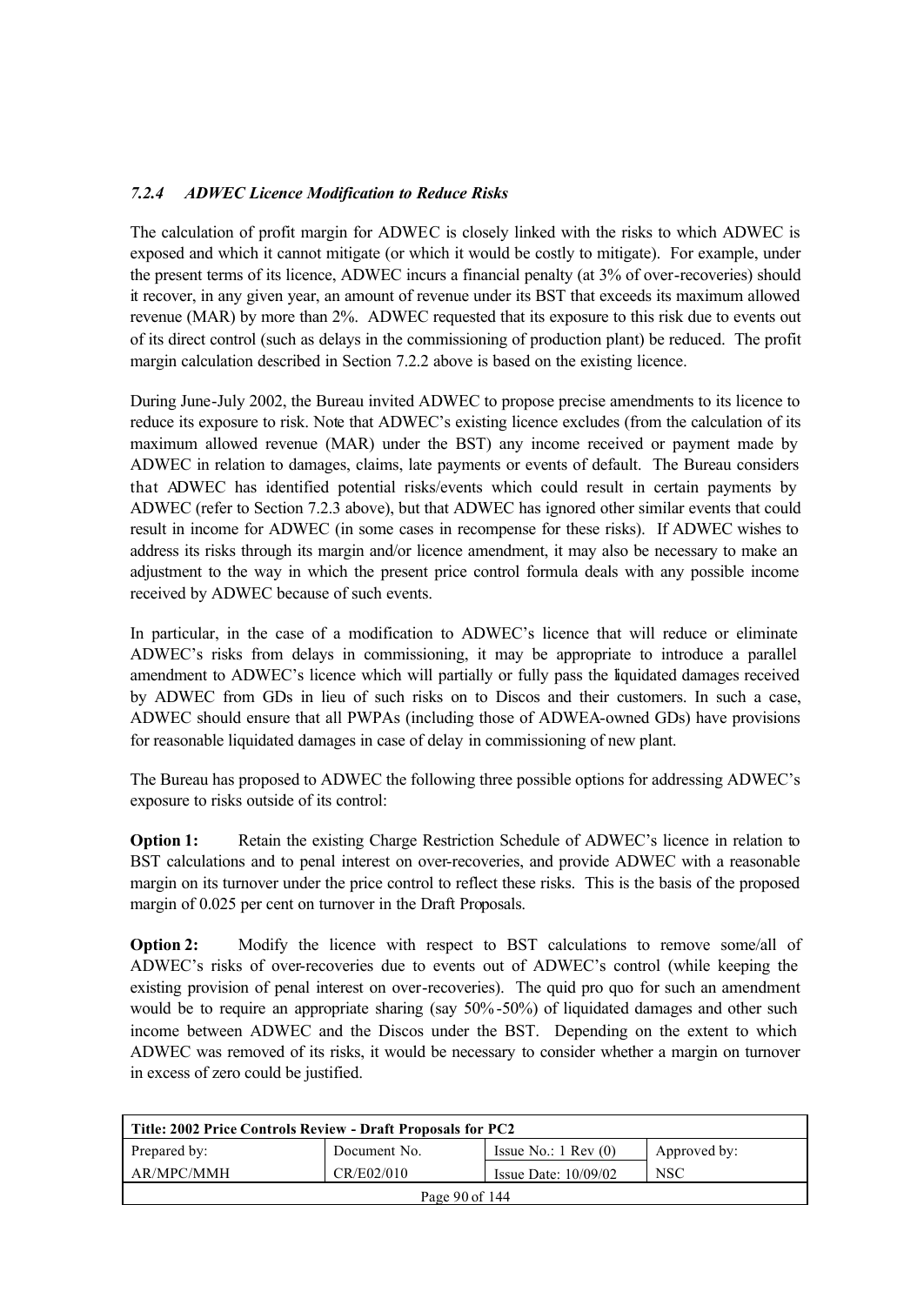**Option 3:** Keep the existing licence as it is with regards to BST calculations, however reduce the penal interest (presently 3%) on over-recoveries and/or increase the threshold of over-recoveries (presently 2%) beyond which the penal interest applies. Depending on where these new rates are set, this option would probably justify a margin on turnover lower than that under Option 1 but higher than that under Option 2.

The Bureau has not received any precise response from ADWEC on how ADWEC would like to see its licence and risk exposure be altered and has therefore proceeded on the basis of the risk exposure implicit in the licence as presently drafted.

#### *7.2.5 Conclusion*

In the continuing absence of a precise proposal from ADWEC as to how it would envisage a licence amendment under Option 2 or 3, the Bureau proposes to proceed on the basis of Option 1. Accordingly, the Draft Proposals are based on Option 1 i.e. a margin of **0.025%** on proje cted MAR without any amendment to the clauses of ADWEC's licence discussed above.

| Title: 2002 Price Controls Review - Draft Proposals for PC2      |              |                                 |              |  |
|------------------------------------------------------------------|--------------|---------------------------------|--------------|--|
| Prepared by:                                                     | Document No. | Issue No.: $1 \text{ Rev } (0)$ | Approved by: |  |
| AR/MPC/MMH<br>CR/E02/010<br><b>NSC</b><br>Issue Date: $10/09/02$ |              |                                 |              |  |
| Page 91 of 144                                                   |              |                                 |              |  |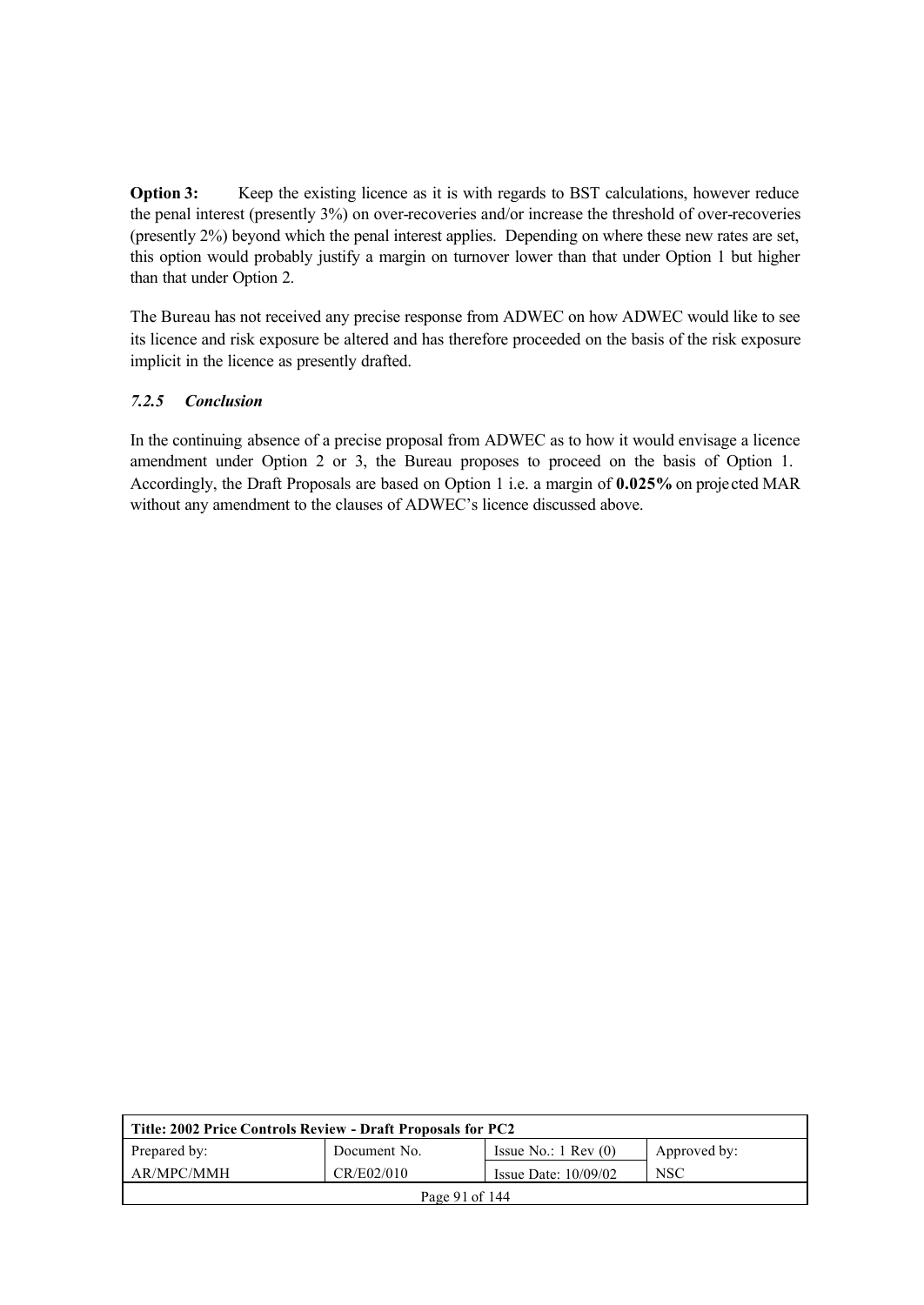## **8 Price Control Calculations**

#### **8.1 Approach to Calculating Revenue Requirement**

Setting the price controls means determining and notifying the values of the co-efficients on the fixed term and the two variable terms in the price control formula (i.e. 'a', 'b' and 'c') and 'X' factor for each business.

It is important to be transparent about the way in which price controls are calculated. Setting CPI-X price controls requires an estimate of the revenue that would be sufficient to finance an efficient business. As mentioned in Section 6.1 of this paper, consistent with the approach taken to setting the initial price controls, the Bureau has used a net present value (NPV) framework to establish the level and profile of price controlled revenue for each business for the period 2003 – 2005. The calculation of required revenue over the control period is as follows:

## **PV** ( $Rev$ ) =  $PV(RAV_{\text{opening}}) + PV(Opex) + PV(Capex) - PV(RAV_{\text{ closing}})$

That is, the PV of required revenue over the control period is calculated as (1) the sum of present values of opening (1 January 2003) RAV and of operating and capital expenditures over the period, minus (2) the present value of closing (31 December 2005) RAV. Over time, the price-controlled revenue may be considered the sum of: the allowed operating costs; an allowance for the depreciation of the regulatory asset base; and a return on the appropriate regulatory asset base (refer to Section 6.1).

The above calculation methodology applies to electricity and water MARs for TRANSCO, to maximum allowed electricity and water distribution and supply revenues (DSRs) for Discos, and to maximum allowed procurement cost (A) for ADWEC. However, in the case of ADWEC, asset values, depreciation and capital expenditures being very small will be set to zero in the above calculations and instead included in the operating expenditures. That is, for ADWEC, the PV of required revenue is calculated as the sum of present values of operating expenditures (which includes ADWEC's capital expenditures as well) and profits on turnover over the control period.

The price control calculation requires projections to be made of operating and capital expenditures and RAVs over the price control period. The Bureau's projections for operating expenditure over 2003 – 2005 are described in Section 5 of this paper. The provisional allowances for capital expenditure and opening RAVs for the periods 1999 – 2002 and 2003 – 2005 are described in Section 6 of this paper. The present value of required revenue over the next control period is calculated by using these cost projections or allowances in the formula stated above. The discount rate used in the present value calculation is the cost of capital discussed and set out in Section 7 of this paper (i.e. 6%, real post-tax).

| Title: 2002 Price Controls Review - Draft Proposals for PC2      |              |                                 |              |  |
|------------------------------------------------------------------|--------------|---------------------------------|--------------|--|
| Prepared by:                                                     | Document No. | Issue No.: $1 \text{ Rev } (0)$ | Approved by: |  |
| AR/MPC/MMH<br>CR/E02/010<br><b>NSC</b><br>Issue Date: $10/09/02$ |              |                                 |              |  |
| Page 92 of 144                                                   |              |                                 |              |  |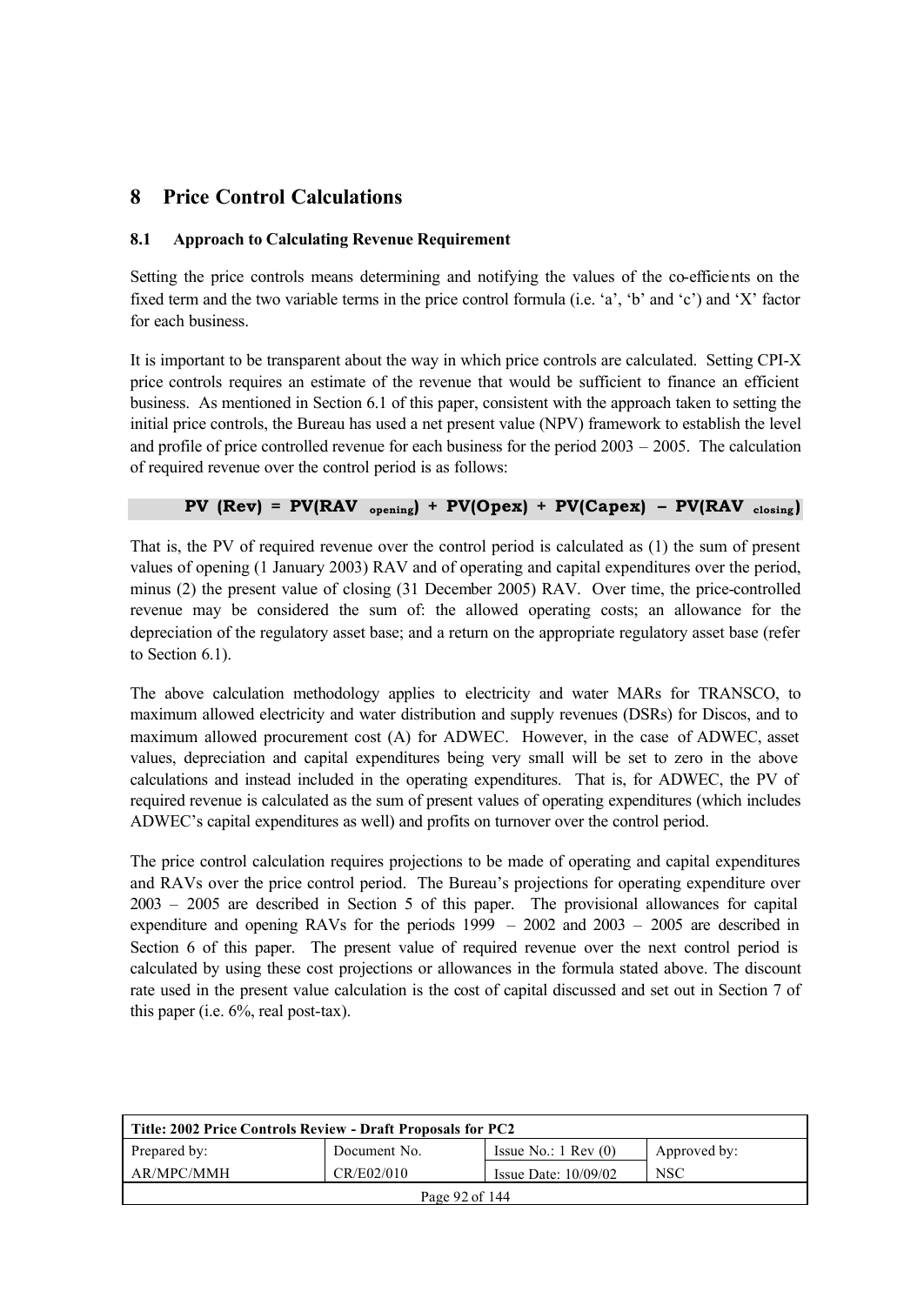#### **8.2 Approach to Calibrating Notified Values**

To determine the notified values (a, b, c and X), the sum of the present values (PVs) of annual maximum allowed revenues (MARs) over the control period, based on the annual projections of revenue drivers for the control period, is set equal to the PV of total required revenue calculated as above. All calculations are carried out in 2003 real terms, that is excluding the effect of inflation. Once the PV of total required revenue is established, the control itself can be sculpted in different ways to yield the same present value of revenue. That is, different values of a, b, c and X are tried in the MAR formula with the forecasts or assumptions of revenue drivers to equate the total MAR to the total required revenue over the control period, in PV terms. Different combinations of values of a, b, c and X are possible to satisfy this equality condition. However, a unique set of these values is obtained when constraints are put on shares of different revenue terms to the total revenue and on the value of X.

The above PV approach ensures a smooth profile of allowed revenues across the price control period  $(i.e., the same value of 'X' in the CPLX formula in each year).$  In addition, the Bureau has crosschecked the resulting profile of allowed revenues against accrued operating costs on an annual basis to ensure that it does not result in undue volatility from year-to-year in the reported financial position of any of the companies.

For the price control calculations, the Bureau has assumed appropriate weights for the three terms (i.e. fixed term and two variable terms) in the PV of total price-controlled revenue. These weights are the same for all companies and businesses and are summarized in **Table 8.1**. In making assumptions for these weights, the Bureau has given consideration to the following factors:

- the cost structure of the companies;
- the accuracy of revenue driver data received from the companies;
- where applicable, the incentive required for companies to improve metering on networks; and
- the risks associated with possible volatility of revenue drivers.

| Table 8.1: Weights of Terms in Revenue for PC2 |                                |                                                  |                                                  |                             |
|------------------------------------------------|--------------------------------|--------------------------------------------------|--------------------------------------------------|-----------------------------|
| <b>Revenue Term</b>                            | <b>Related Reve nue Driver</b> |                                                  |                                                  | Weight in<br><b>Revenue</b> |
|                                                | <b>ADWEC</b>                   | TRANSCO (E/W)                                    | Discos $(E/W)$                                   |                             |
| First Term ('a')                               | Fixed Amount                   | <b>Fixed Amount</b>                              | <b>Fixed Amount</b>                              | 50%                         |
| <b>Second Term</b><br>(involving 'b')          | Electricity<br>Units Sold      | Peak Electricity / Water<br>Demand               | Electricity / Water<br><b>Customer Accounts</b>  | 25%                         |
| <b>Third Term</b><br>(involving 'c')           | Water Units<br>Sold            | Metered Electricity /<br>Water Units Transmitted | Metered Electricity /<br>Water Units Distributed | 25%                         |
| <b>Total</b>                                   |                                |                                                  |                                                  | 100%                        |

| Title: 2002 Price Controls Review - Draft Proposals for PC2      |              |                                 |              |  |  |
|------------------------------------------------------------------|--------------|---------------------------------|--------------|--|--|
| Prepared by:                                                     | Document No. | Issue No.: $1 \text{ Rev } (0)$ | Approved by: |  |  |
| CR/E02/010<br>AR/MPC/MMH<br><b>NSC</b><br>Issue Date: $10/09/02$ |              |                                 |              |  |  |
| Page 93 of 144                                                   |              |                                 |              |  |  |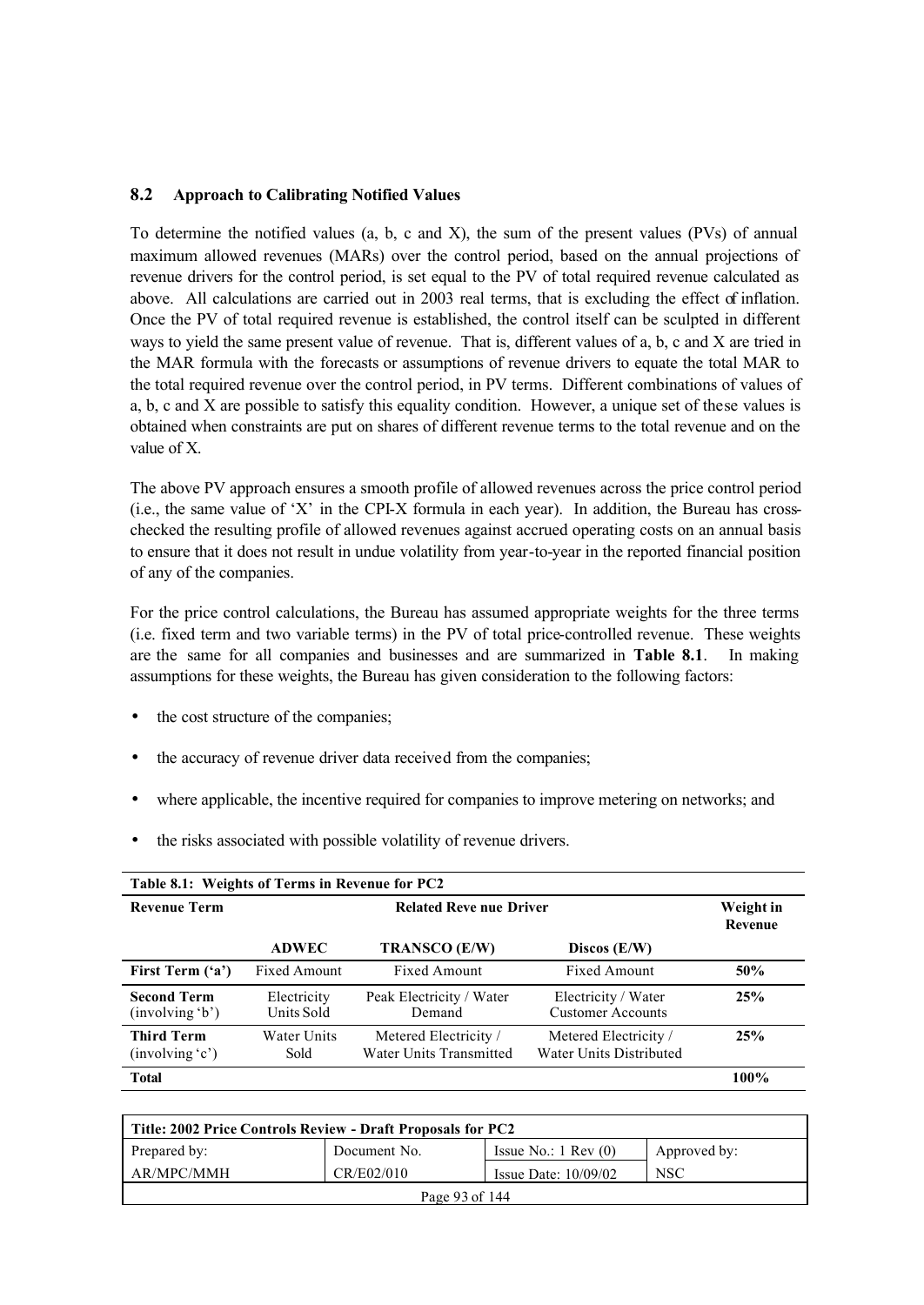The Bureau has used Microsoft Excel for its price control calculations and has employed an Excel solver (an optimization tool in Excel) to carry out these calculations equating the allowed revenue to the required revenue in present value terms subject to the constraints that each term in the revenue has the weight as set out in **Table 8.1**. These weights relate to the present value of total revenue over the control period. However, these weights may vary from year to year, depending on the relative movement in revenue drivers in each year.

The 'X' factor has been used as an input, among many others, to the above calculations. The choice of 'X' is largely an arbitrary one and has been set to zero in these Draft Proposals for all regulated business in view of the following considerations:

- to avoid any confusion between the efficiency improvement and the X-factor; and
- to allow lower revenue in the early part of the control period and higher in the later (than what would have been allowed by a higher X factor), consistent with companies' submissions (which generally projected an increase in revenue over the period).

The outputs of the solver run are the co-efficients of the three terms in the MAR formula (i.e. a, b and c). The Excel based price control calculation model also reports two financial indicators for each of the network businesses, namely the implied annual profit (in AED million) and the implied return (in percentage terms) on the average of the opening and closing RAVs in each year. For ADWEC, the financial indicators used are the implied annual profit (in AED million) and the implied profit ma rgin on BST turnover (in percentage terms).

Once the notified values a, b and c are determined for the first year of the control period, they will automatically be adjusted by CPI-X for each subsequent year of the period, according to the following formula :

> $a_t = a_{t-1} \times (1 + (CPI_t - X) / 100)$ (same formula for 'b' and 'c')

This formula has also been incorporated into the Bureau's Excel based price control calculations with X set to zero.

Detailed price control calculations for ADWEC, TRANSCO, ADDC and AADC are presented in **Appendices C, D, E and F** to this paper, respectively. Electronic versions of these calculations are available from the Bureau to companies on request. These appendices contain tables, which are standardized to the extent possible for convenience of discussion and understanding. Each row in these tables is given a "Line" number for reference purposes. Section 8.3 describes price control calculations with reference to these line numbers, while highlighting some differences applicable to ADWEC which are necessary because of the slightly different approach taken to its price control calculations.

| Title: 2002 Price Controls Review - Draft Proposals for PC2 |              |                                 |              |
|-------------------------------------------------------------|--------------|---------------------------------|--------------|
| Prepared by:                                                | Document No. | Issue No.: $1 \text{ Rev } (0)$ | Approved by: |
| AR/MPC/MMH                                                  | CR/E02/010   | Issue Date: $10/09/02$          | <b>NSC</b>   |
| Page 94 of 144                                              |              |                                 |              |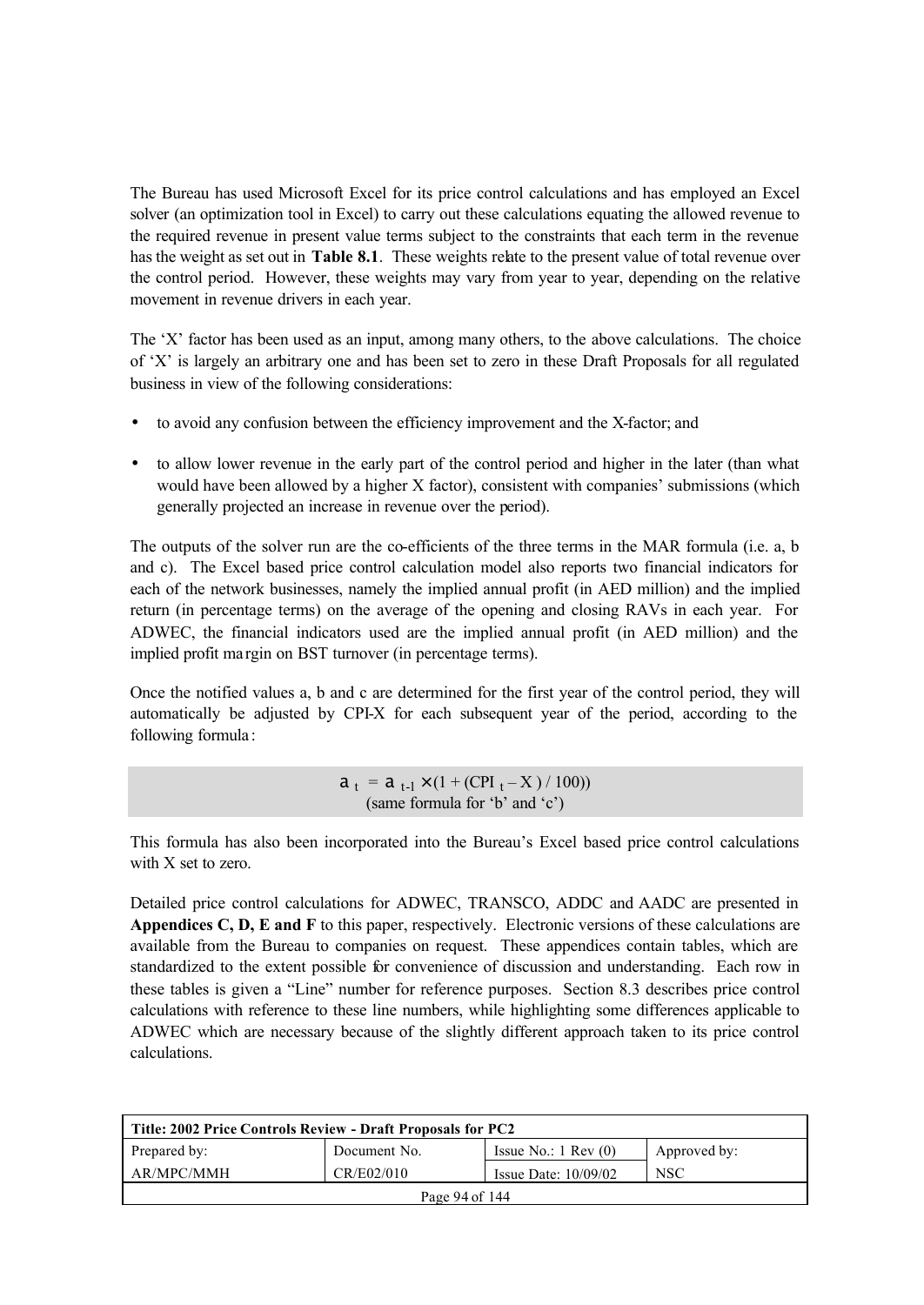Section 8.4 summarizes the main inputs and results of the price control calculations for each regulated business. Some implications for sector unit costs resulting from these calculations are discussed in Section 8.5 below.

#### **8.3 Price Control Calculations**

**Appendices C through F** to this paper present detailed calculations for draft price controls of the four companies, as follows:

| Table C.1 in Appe ndix C: | Draft price control calculations for ADWEC                        |
|---------------------------|-------------------------------------------------------------------|
| Table D.1 in Appendix D:  | Draft price control calculations for TRANSCO electricity business |
| Table D.2 in Appendix D:  | Draft price control calculations for TRANSCO water business       |
| Table E.1 in Appendix E:  | Draft price control calculations for ADDC electricity business    |
| Table E.2 in Appendix E:  | Draft price control calculations for ADDC water business          |
| Table F.1 in Appendix F:  | Draft price control calculations for AADC electricity business    |
| Table F.1 in Appendix F:  | Draft price control calculations for AADC water business          |

As mentioned earlier, these calculations are presented in a standard form with reference to Line numbers that appear in the first column of each table in the appendices. However, there are some differences for ADWEC. The price control calculations are explained below with reference to Line numbers for network companies while highlighting any difference for ADWEC.

## *Inputs (Lines 1-13)*

Lines 1-13 for all the companies show the inputs to the main price control calculations:

- Line 1 shows the operating expenditure allowances in 2003 prices, which are the same as proposed in Section 5.3 of this paper.
- Line 2 lists the provisional figures for new investment in 2003 prices for network companies, same as those proposed in Section 6.2 of this paper.

As mentioned earlier, ADWEC's new investment is included within its operating expenditure (Line 1). In addition, there are some calculations relating to profit on turnover specific to ADWEC (see Section 7.2). Accordingly, Line 2 is replaced with a number of other lines for ADWEC as follows: Line 2.1 shows the BST turnover projected by ADWEC for 2003-2005 in 2002 prices reproduced from ADWEC's Price Control Information Submission and shown in Section 7.2. BST turnover in 2003 prices calculated from Line 2.1 and using CPI data presented in Section 5.3 of this paper are shown in Line 2.2. Line 2.4 shows the annual profit in 2003

| Title: 2002 Price Controls Review - Draft Proposals for PC2      |              |                                 |              |  |  |
|------------------------------------------------------------------|--------------|---------------------------------|--------------|--|--|
| Prepared by:                                                     | Document No. | Issue No.: $1 \text{ Rev } (0)$ | Approved by: |  |  |
| AR/MPC/MMH<br>CR/E02/010<br><b>NSC</b><br>Issue Date: $10/09/02$ |              |                                 |              |  |  |
| Page 95 of 144                                                   |              |                                 |              |  |  |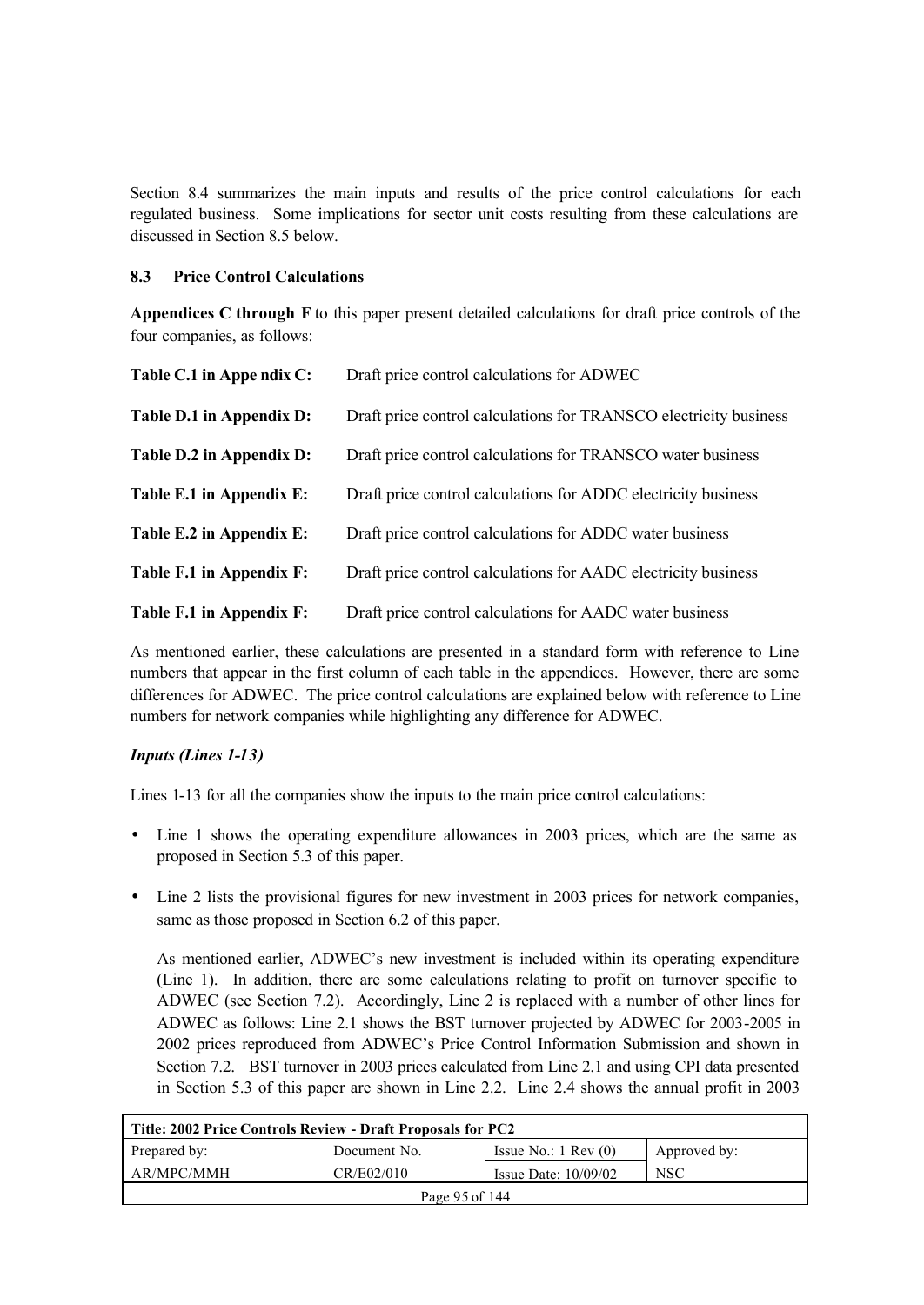prices for the period 2003-2005, calculated by applying the profit margin of 0.025% (see Line 2.3) as proposed in Section 7.2 to the BST turnover in Line 2.2.

- Lines 3-5 for all the companies list the assumptions for the three revenue drivers (i.e. the fixed amount and the two variable amounts). The assumptions for the two variable revenue drivers are the same as concluded in Section 4, whereas the first revenue driver is set to unity because of its fixed nature.
- Lines 6-8 are specific to network companies and are not used for ADWEC. Lines 6 and 7 list the opening RAV for the next control period (1 January 2003) and annual depreciation on this RAV, both in 2003 prices, respectively (see Section 6.3 and **Appendix B** for details). Line 8 shows the assumption for average asset life for new investment underlying the calculation of the annual depreciation charge.
- Line 9 shows the post-tax real cost of capital of 6% as discussed in Section 7. This is used to calculate the present values in the model for all the companies.
- Lines 10-12 for all the companies list the weights (in percentage form) for the three revenue drivers in the price-controlled revenue, which are the same as shown in **Table 8.1** above.
- Line 13 shows the Bureau's assumption for the X factor as input to the model (as well as one of the proposed notified values).

#### *Required Revenue Calculations (Lines 14-23)*

Required revenue calculations differ significantly between network companies (which involve RAVs, capital investment and depreciation) and ADWEC:

- For network companies, Lines 14-19 calculate the opening and closing RAV for each year of the control period, with all calculations being in 2003 prices. Line 14 starts with the opening (1 January 2003) RAV as in Line 6. The opening RAVs for 2004 and 2005 are simply the closing RAVs for 2003 and 2004, respectively. Line 15 shows the depreciation on opening RAV for each year, as calculated in **Appendix B** and shown in Line 7. Line 16 simply reproduces the figures for provisional levels of new investment from Line 2, whereas Line 17 provides the cumulative new investment (or moving sum for new investment) from 2003 to date for each year. Line 18 calculates the depreciation on cumulative new investment by dividing Line 17 by Line 8 (assumed average asset life for new investment). Finally, Line 19 calculates the closing RAV for each year by adding Line 14 (opening RAV) and Line 17 (new investment 2003 to date) and subtracting Line 15 (depreciation on opening RAV) and Line 18 (depreciation on new investment 2003 to date). There are no Lines 14-19 for ADWEC.
- For all the companies, Lines 20-23 calculate the total discounted costs or the required revenue in present value terms, as follows:

| Title: 2002 Price Controls Review - Draft Proposals for PC2                     |  |  |  |  |
|---------------------------------------------------------------------------------|--|--|--|--|
| Issue No.: $1 \text{ Rev } (0)$<br>Prepared by:<br>Document No.<br>Approved by: |  |  |  |  |
| <b>NSC</b><br>AR/MPC/MMH<br>CR/E02/010<br>Issue Date: $10/09/02$                |  |  |  |  |
| Page 96 of 144                                                                  |  |  |  |  |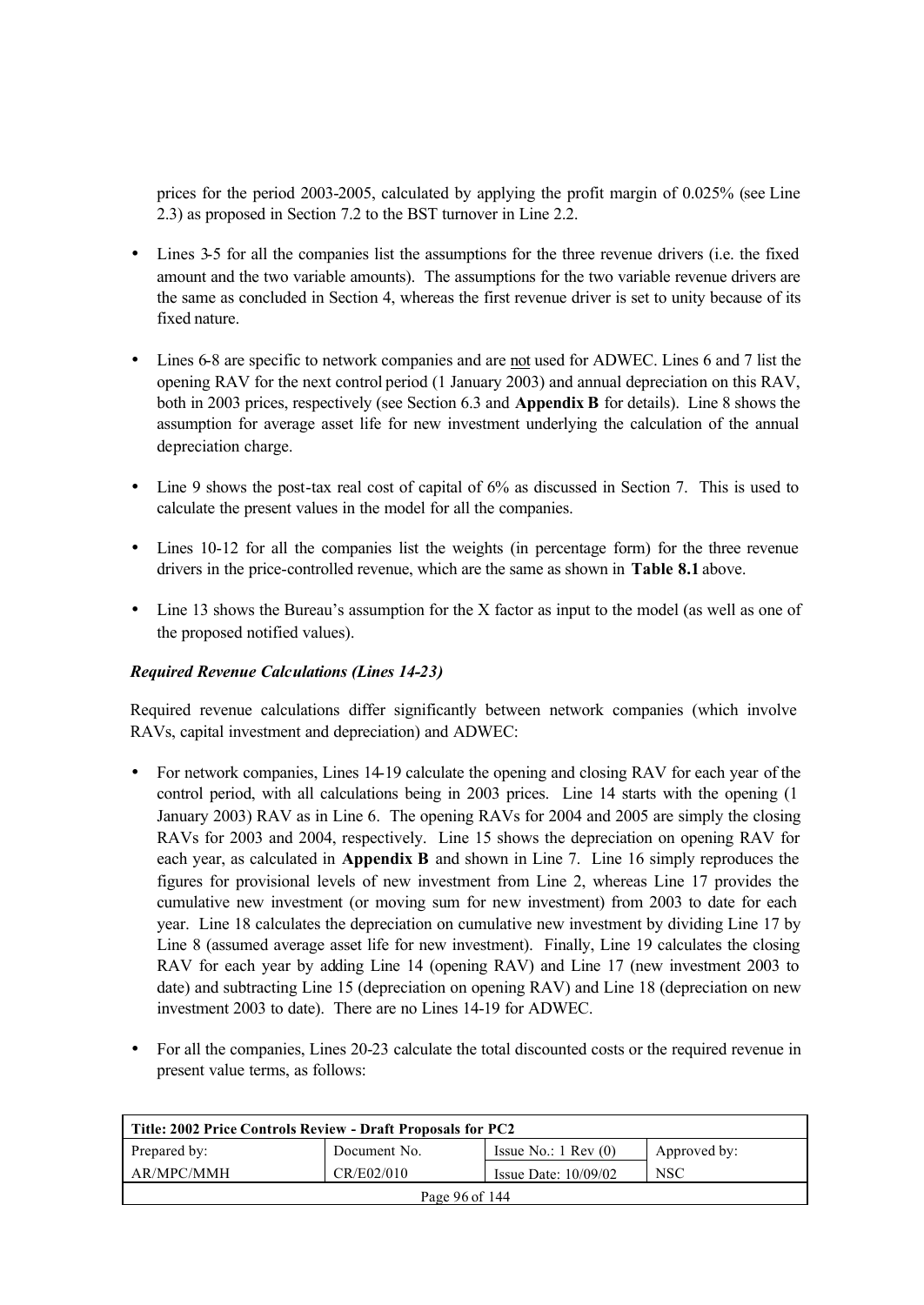- Line 20 for all the companies shows the present value of the annual operating expenditure, calculated by discounting Line 1 by the proposed cost of capital (i.e. 6%). The final column figure is the sum of annual discounted operating expenditures.
- Line 21 for network companies show the discounted capital expenditure, calculated by taking the present value of Line 2 or 16 (new investment). The final column figure is the sum of annual discounted capital expenditure. There is no Line 21 for ADWEC.
- Line 22 for network companies calculates the difference between present values of opening (1 January 2003) RAV and closing (31 December 2005) RAV. In case of ADWEC, Line 22 shows the present values of annual profit on turnover, which are calculated by discounting Line 2.4 (profit on turnover), and the last figure is the total discounted profit over the control period.
- For network companies, Line 23 calculates the present value of the required revenue over the control as the sum of last column figures of Lines 20-22. For ADWEC, Line 23 calculates the present value of the required revenue simply as the sum of Lines 20 and 22.

## *Revenue Forecast and Notified Values Calculations (Lines 24-37)*

- For all companies, Lines 24-27 relate to revenue driver 1 (i.e. the fixed amount). Line 24 shows the driver forecast, which in this case is set to unity due to the fixed nature of this driver. Line 25 shows the notified value 'a' for each year of the control period. Initially, this value is unknown. However, in the Excel worksheet, formulae are introduced in the cells that ensures that the notified value decreases by the X factor from year to year. Therefore, once the notified value for 2003 is calculated, those for 2004 and 2005 are automatically calculated. In Line 26, revenue forecast is calculated by multiplying Line 24 (driver forecast) with Line 25 (notified value). The last figure in Line 26 is the present value of the revenue forecast related to revenue driver 1 over the control period. Line 27 calculates the share of revenue related to revenue driver 1 in the total annual revenue by dividing Line 26 (revenue forecast for revenue driver 1) by Line 36 (annual revenue) and expressing it in percentage terms. The last column figure in Line 27 is the ratio of present value of revenue forecast for revenue driver 1 to the present value of total revenue shown as the second last term of Line 37 (total discounted allowed revenue). This present value share is also unknown at the initial stage of calculation (i.e. before running the Excel solver).
- Lines 28-31 and Lines 32-35 follow the same calculations as those explained for Lines 24-27 above but are related to revenue drivers 2 and 3 (i.e. the two variable revenue drivers), respectively. Again, the notified values for 2004 and 2005 are linked to that for 2003 which is unknown before running the Excel solver.
- Line 36 calculates the annual revenue forecast as the sum of revenue forecasts for each of the three revenue drivers (i.e. Lines 27, 31 and 35). Line 37 simply shows the discounted figures for

| Title: 2002 Price Controls Review - Draft Proposals for PC2 |              |                                 |              |  |
|-------------------------------------------------------------|--------------|---------------------------------|--------------|--|
| Prepared by:                                                | Document No. | Issue No.: $1 \text{ Rev } (0)$ | Approved by: |  |
| AR/MPC/MMH                                                  | CR/E02/010   | Issue Date: $10/09/02$          | <b>NSC</b>   |  |
| Page 97 of 144                                              |              |                                 |              |  |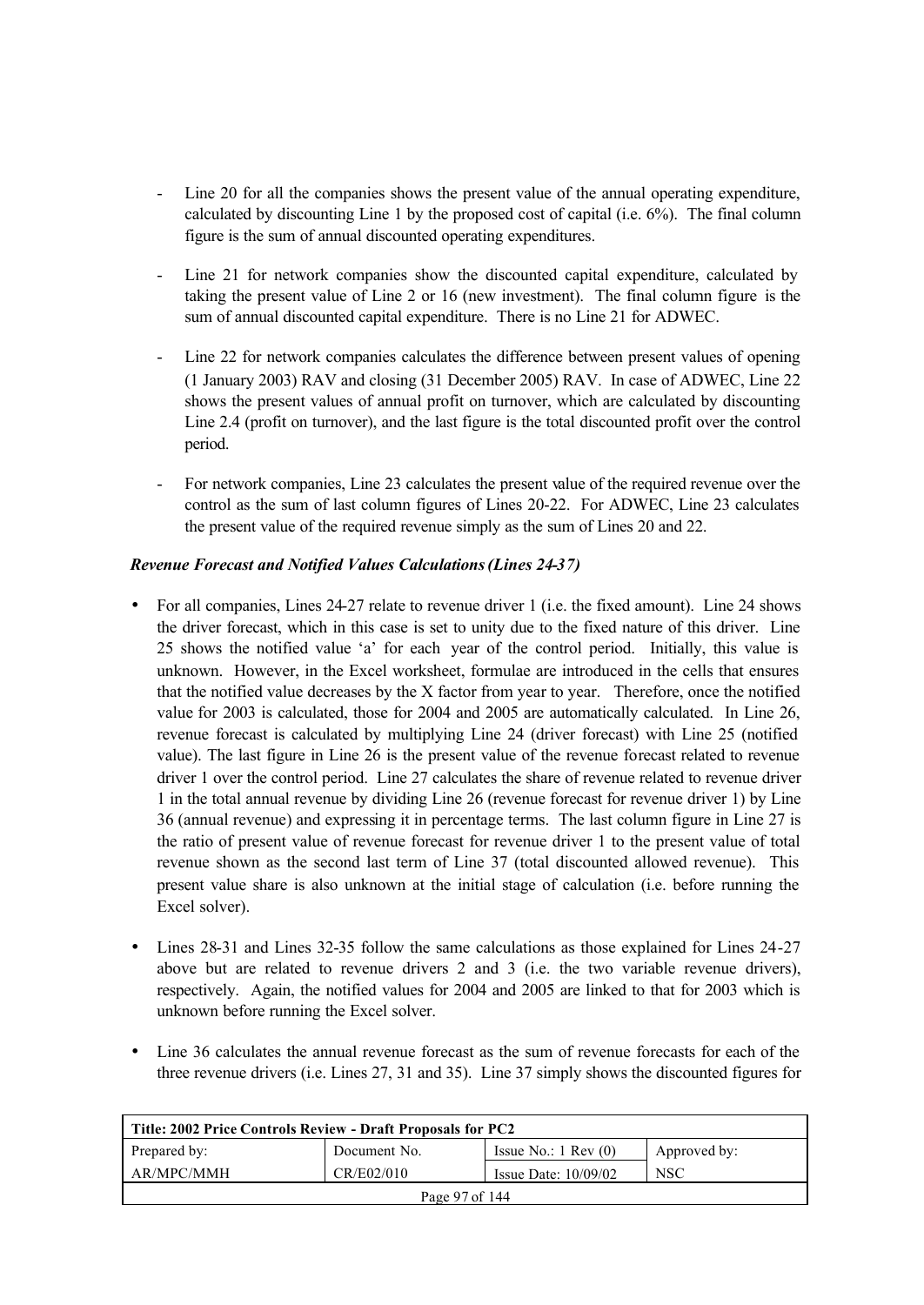annual revenues shown in Line 36 and also shows the total present value of the revenue forecast over the control period. The last column figure in Line 37 ("Difference") is the difference between present values of revenue forecast (Line 36) and required revenue (Line 23). This difference will be zero if the present value of the total allowed revenue is equal to the present value of the total required revenue.

- After inputting the required data and formulae in Lines 24-37, the Excel solver is run to set the last column figure in Line 37 (the Difference between present values of revenue forecast and required revenue) to zero (i.e. to equate the two present values). The solver is allowed to do so by changing the notified values for 2003 (in Lines 25, 29 and 33). The solver run is also subject to the constraints that shares of the present values of revenue forecasts for the three revenue drivers to the present value of total revenue forecast (shown at the end of Lines 27, 31 and 35) must be equal to the weights set out in **Table 8.1** above (or Lines 10, 11 and 12, respectively). The target cell, variable cells and constraint cells for the solver are shown as shaded cells in the appendix and also indicated by arrows.
- As the result of the solver run, the notified values for 2003 are set at appropriate levels so as to equate the present values of allowed and required revenues and to satisfy the constraints relating to the weights of revenue terms. All remaining cells in this part of the calculations, which were vacant initially though contained linking formulae, including projected (in real terms) notified values for 2004 and 2005, are automatically calculated and given appropriate figures.

#### *Implied Financial Indicators (Lines 38-39)*

- For all companies, Line 38 shows the implied annual profit, calculated by subtracting Line 1 (operating expenditure allowance), Line 15 (depreciation on 2003 opening RAV – none for ADWEC) and Line 18 (depreciation on cumulative new investment – none for ADWEC) from Line 36 (annual allowed revenue).
- For network companies, Line 39 calculates the implied return on the average of the opening and closing RAVs ("mid-point RAV") in percentage terms from Line 38 (implied annual profit), Line 14 (opening RAV) and Line 19 (closing RAV). However, in case of ADWEC, Line 39 calculates the profit margin on turnover in percentage terms from Line 38 (implied annual profit) and Line 2.2 (BST turnover projected by ADWEC).

Both indicators show that proposed notified values will result in reasonable profit for each year and on average over the control period.

## *Notified Values (Lines 40-43)*

These lines summarize the notified values as set by the above calculations.

| Title: 2002 Price Controls Review - Draft Proposals for PC2 |              |                                 |              |  |
|-------------------------------------------------------------|--------------|---------------------------------|--------------|--|
| Prepared by:                                                | Document No. | Issue No.: $1 \text{ Rev } (0)$ | Approved by: |  |
| AR/MPC/MMH                                                  | CR/E02/010   | Issue Date: $10/09/02$          | <b>NSC</b>   |  |
| Page 98 of 144                                              |              |                                 |              |  |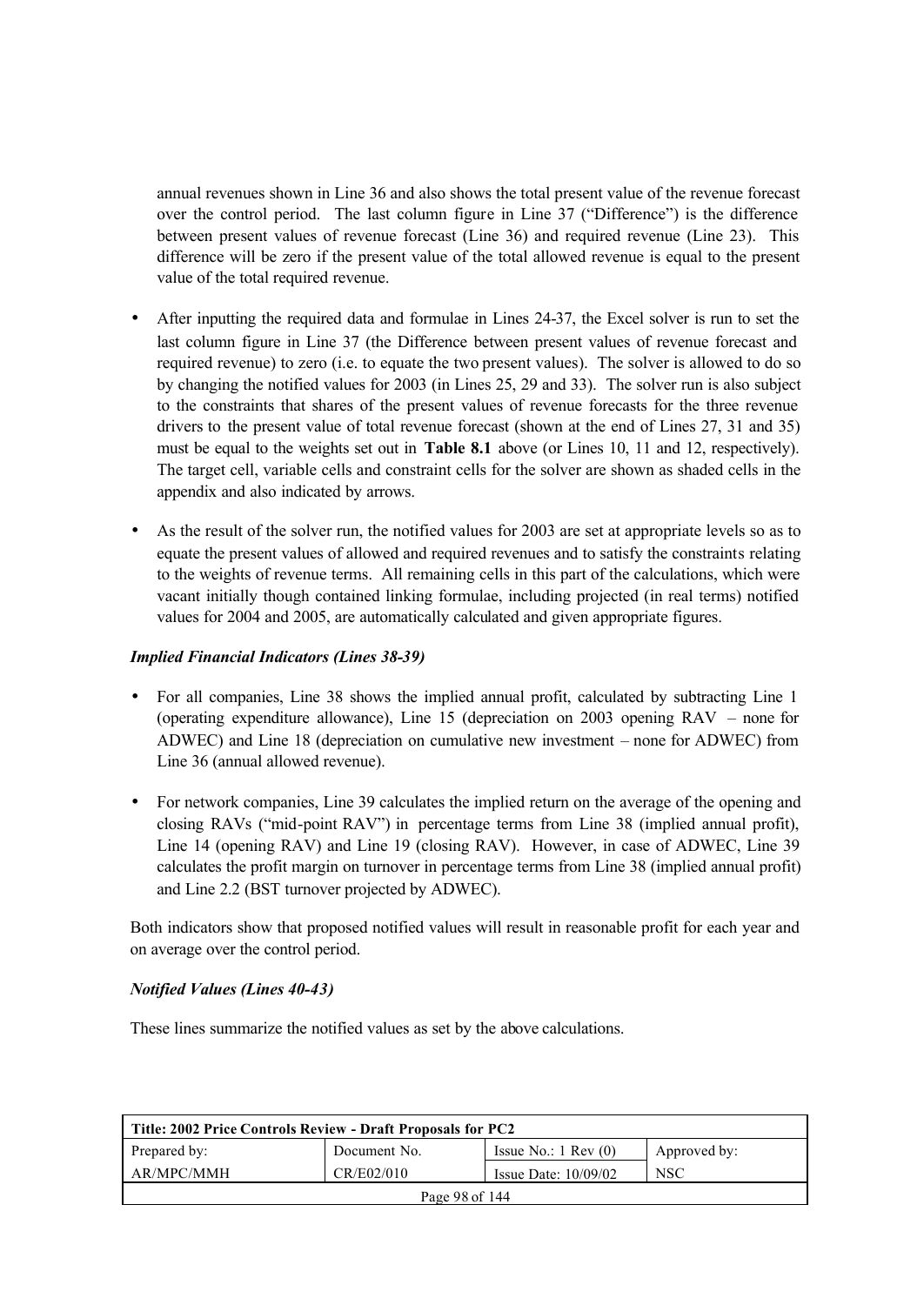#### **8.4 Summary of Results of Price Control Calculations**

Important inputs and results of the above calculations are summarized in **Tables 8.2 through 8.5** below for each company, along with the resultant notified values. These figures are the same as in **Appendices C through F** and can be verified or cross-checked against those in the appendices with the help of the Line numbers referred to in the following tables:

| Table 8.2: Summary of Price Control Calculations for ADWEC (AED, 2003 prices) |                 |            |           |           |  |  |
|-------------------------------------------------------------------------------|-----------------|------------|-----------|-----------|--|--|
|                                                                               | <b>Line Ref</b> | 2003       | 2004      | 2005      |  |  |
| Operating expenditure allowance                                               | Line 1          | 8,040,000  | 8,040,000 | 8,040,000 |  |  |
| Allowance for profit on turnover                                              | Line 2.4        | 817,805    | 921,938   | 1,034,763 |  |  |
| Present Value of Required Revenue                                             | Line 23         | 24,659,948 |           |           |  |  |
|                                                                               |                 |            |           |           |  |  |
| Notified Value, 'X'                                                           | Lines $13/40$   | 0.00       |           |           |  |  |
| Notified Value, 'a' (AED)                                                     | Line $25/41$    | 4,480,313  |           |           |  |  |
| Notified Value, 'b' (AED / GWh)                                               | Line $29/42$    | 91.2691    |           |           |  |  |
| Notified Value, $\mathcal{C}'$ (AED / MG)                                     | Line $33/43$    | 14.3371    |           |           |  |  |
| Annual allowed revenue                                                        | Line $36$       | 8,460,000  | 8,976,367 | 9,506,442 |  |  |
| Present value of allowed revenue                                              | Line 37         | 24,659,948 |           |           |  |  |

| Title: 2002 Price Controls Review - Draft Proposals for PC2 |              |                                 |              |  |
|-------------------------------------------------------------|--------------|---------------------------------|--------------|--|
| Prepared by:                                                | Document No. | Issue No.: $1 \text{ Rev } (0)$ | Approved by: |  |
| AR/MPC/MMH                                                  | CR/E02/010   | Issue Date: $10/09/02$          | <b>NSC</b>   |  |
| Page 99 of 144                                              |              |                                 |              |  |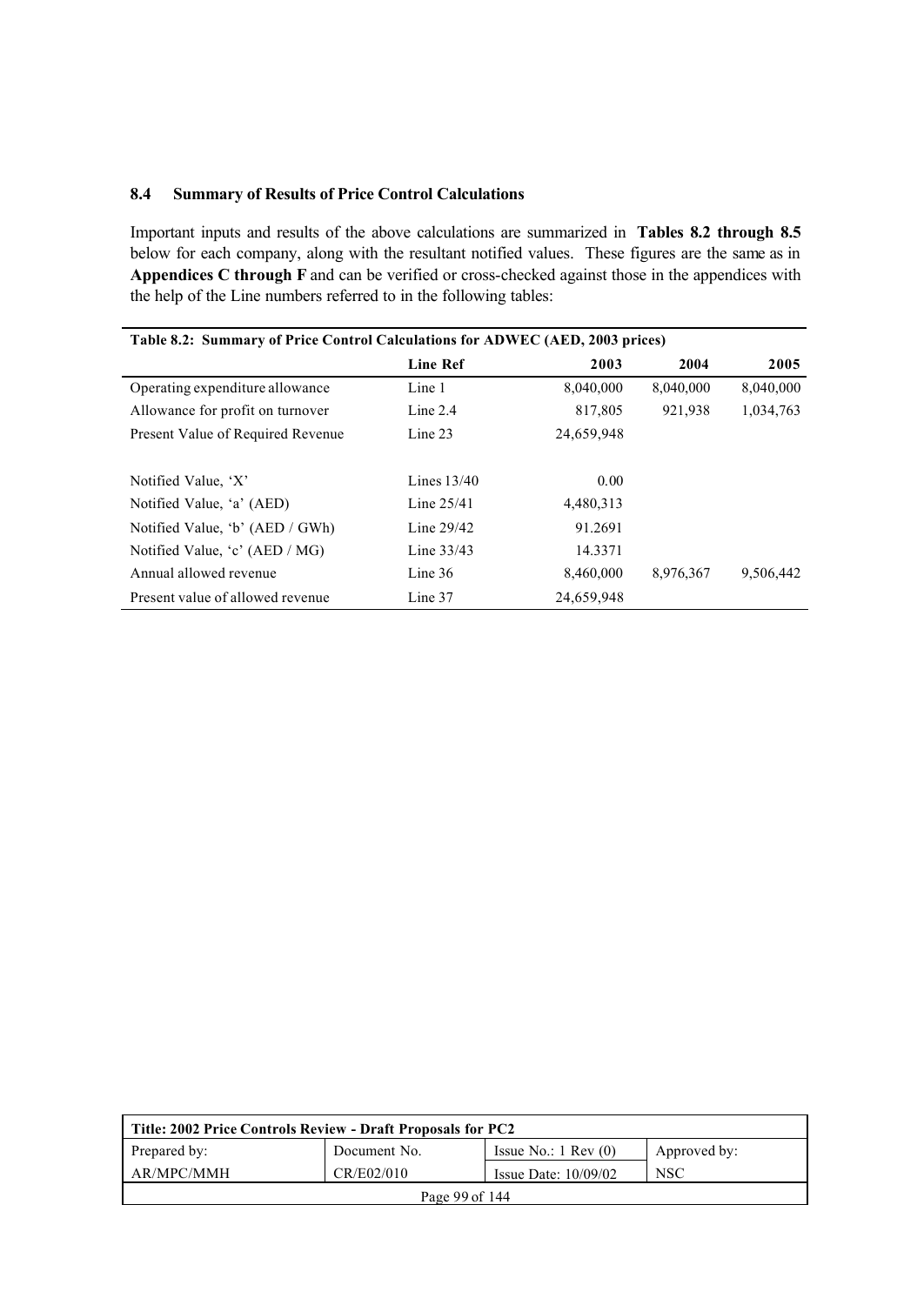|                                                                  | <b>Line Ref</b> | 2003       | 2004    | 2005    |
|------------------------------------------------------------------|-----------------|------------|---------|---------|
| <b>TRANSCO Electricity Business</b>                              |                 |            |         |         |
| Operating expenditure allowance                                  | Line 1          | 79.37      | 79.37   | 79.37   |
| Provis ional new investment                                      | Line 2          | 557.2      | 557.2   | 557.2   |
| Opening RAV                                                      | Line 14         | 5,227.4    | 5,550.2 | 5,850.8 |
| Closing RAV                                                      | Line 19         | 5,550.2    | 5,850.8 | 6,129.1 |
| Discounted capital calculation                                   | Line 22         | 81.3       |         |         |
| Present Value of Required Revenue                                | Line 23         | 1,833.1    |         |         |
| Notified Value, 'X'                                              | Lines 13/40     | 0.00       |         |         |
| Notified Value, 'a' (AED m)                                      | Lines 25/41     | 333.0477   |         |         |
| Notified Value, 'b' (AED m / MW)                                 | Lines 29/42     | 0.03667186 |         |         |
| Notified Value, 'c' (AED m / GWh)                                | Lines 33/43     | 0.00879995 |         |         |
| Annual allowed revenue                                           | Lines 36        | 579.9      | 662.4   | 766.8   |
| Present value of allowed revenue                                 | Lines 37        | 1,833.1    |         |         |
| <b>TRANSCO Water Business</b><br>Operating expenditure allowance | Line 1          | 76.9       | 76.9    | 76.9    |
| Provisional new investment                                       | Line 2          | 500.0      | 500.0   | 500.0   |
| Opening RAV                                                      | Line 14         | 2,609.0    | 2,936.9 | 3,244.8 |
| Closing RAV                                                      | Line 19         | 2,936.9    | 3,244.8 | 3,532.7 |
| Discounted capital calculation                                   | Line 22         | $-357.1$   |         |         |
| Present Value of Required Revenue                                | Line 23         | 1,230.4    |         |         |
| Notified Value, 'X'                                              | Lines 13/40     | 0.00       |         |         |
| Notified Value, 'a' (AED m)                                      | Lines 25/41     | 223.535    |         |         |
| Notified Value, 'b' (AED m / MG)                                 | Lines 29/42     | 0.25535171 |         |         |
| Notified Value, 'c' (AED m / MG)                                 | Lines 33/43     | 0.00092441 |         |         |
| Annual allowed revenue                                           | Lines 36        | 419.8      | 447.5   | 477.3   |
|                                                                  |                 |            |         |         |

| Title: 2002 Price Controls Review - Draft Proposals for PC2 |              |                                 |              |  |
|-------------------------------------------------------------|--------------|---------------------------------|--------------|--|
| Prepared by:                                                | Document No. | Issue No.: $1 \text{ Rev } (0)$ | Approved by: |  |
| AR/MPC/MMH                                                  | CR/E02/010   | Issue Date: $10/09/02$          | <b>NSC</b>   |  |
| Page 100 of 144                                             |              |                                 |              |  |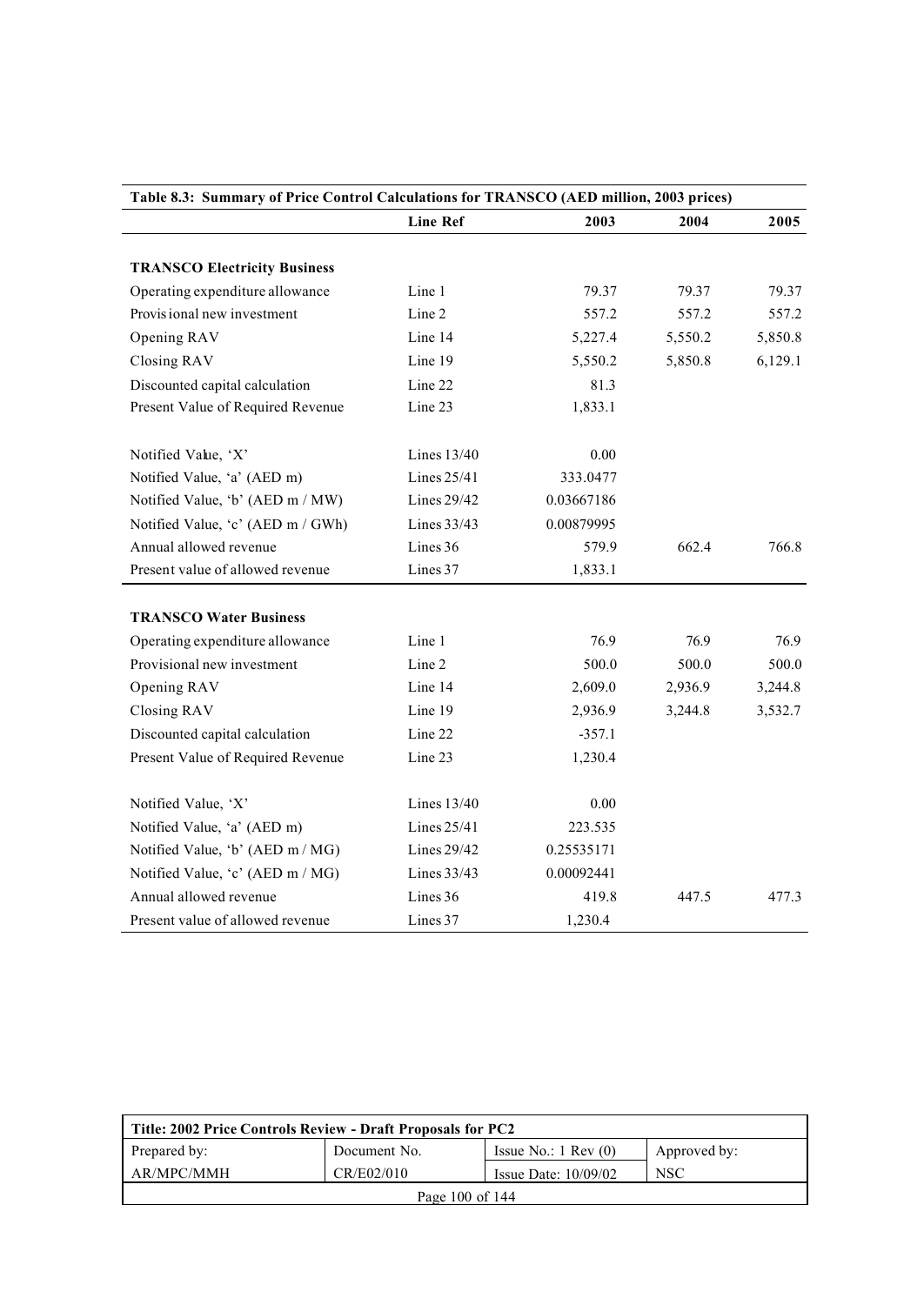|                                                | <b>Line Ref</b> | 2003       | 2004    | 2005    |
|------------------------------------------------|-----------------|------------|---------|---------|
| <b>ADDC Electricity Business</b>               |                 |            |         |         |
| Operating expenditure allowance                | Line 1          | 182.88     | 182.88  | 182.88  |
| Provisional new investment                     | Line 2          | 279.8      | 279.8   | 279.8   |
| Opening RAV                                    | Line 14         | 3,892.0    | 3,976.1 | 4,048.9 |
| Closing RAV                                    | Line 19         | 3,976.1    | 4,048.9 | 4,110.5 |
| Discounted capital calculation                 | Line 22         | 440.8      |         |         |
| Present Value of Required Revenue              | Line 23         | 1,714.1    |         |         |
| Notified Value, 'X'                            | Lines $13/40$   | 0.00       |         |         |
| Notified Value, 'a' (AED m)                    | Lines 25/41     | 311.418    |         |         |
| Notified Value, 'b' (AED m /customer account)  | Lines 29/42     | 0.00069738 |         |         |
| Notified Value, 'c' (AED m / GWh)              | Lines 33/43     | 0.01032780 |         |         |
| Annual allowed revenue                         | Lines 36        | 592.0      | 624.3   | 655.9   |
| Present value of allowed revenue               | Lines 37        | 1,714.1    |         |         |
|                                                |                 |            |         |         |
| <b>ADDC Water Business</b>                     |                 |            |         |         |
| Operating expenditure allowance                | Line 1          | 110.45     | 110.45  | 110.45  |
| Provisional new investment                     | Line 2          | 98.4       | 98.4    | 98.4    |
| Opening RAV                                    | Line 14         | 1,120.4    | 1,138.1 | 1,151.9 |
| Closing RAV                                    | Line 19         | 1,138.1    | 1,151.9 | 1,161.8 |
| Discounted capital calculation                 | Line 22         | 144.9      |         |         |
| Present Value of Required Revenue              | Line 23         | 719.7      |         |         |
| Notified Value, 'X'                            | Lines 13/40     | 0.00       |         |         |
| Notified Value, 'a' (AED m)                    | Lines 25/41     | 130.760    |         |         |
| Notified Value, 'b' (AED m / customer account) | Lines 29/42     | 0.00032932 |         |         |
| Notified Value, 'c' (AED m / MG)               | Lines 33/43     | 0.00091478 |         |         |
| Annual allowed revenue                         | Lines 36        | 248.9      | 262.4   | 274.8   |
| Present value of allowed revenue               | Lines 37        | 719.7      |         |         |

| Title: 2002 Price Controls Review - Draft Proposals for PC2 |              |                                 |              |  |
|-------------------------------------------------------------|--------------|---------------------------------|--------------|--|
| Prepared by:                                                | Document No. | Issue No.: $1 \text{ Rev } (0)$ | Approved by: |  |
| AR/MPC/MMH                                                  | CR/E02/010   | Issue Date: $10/09/02$          | <b>NSC</b>   |  |
| Page 101 of 144                                             |              |                                 |              |  |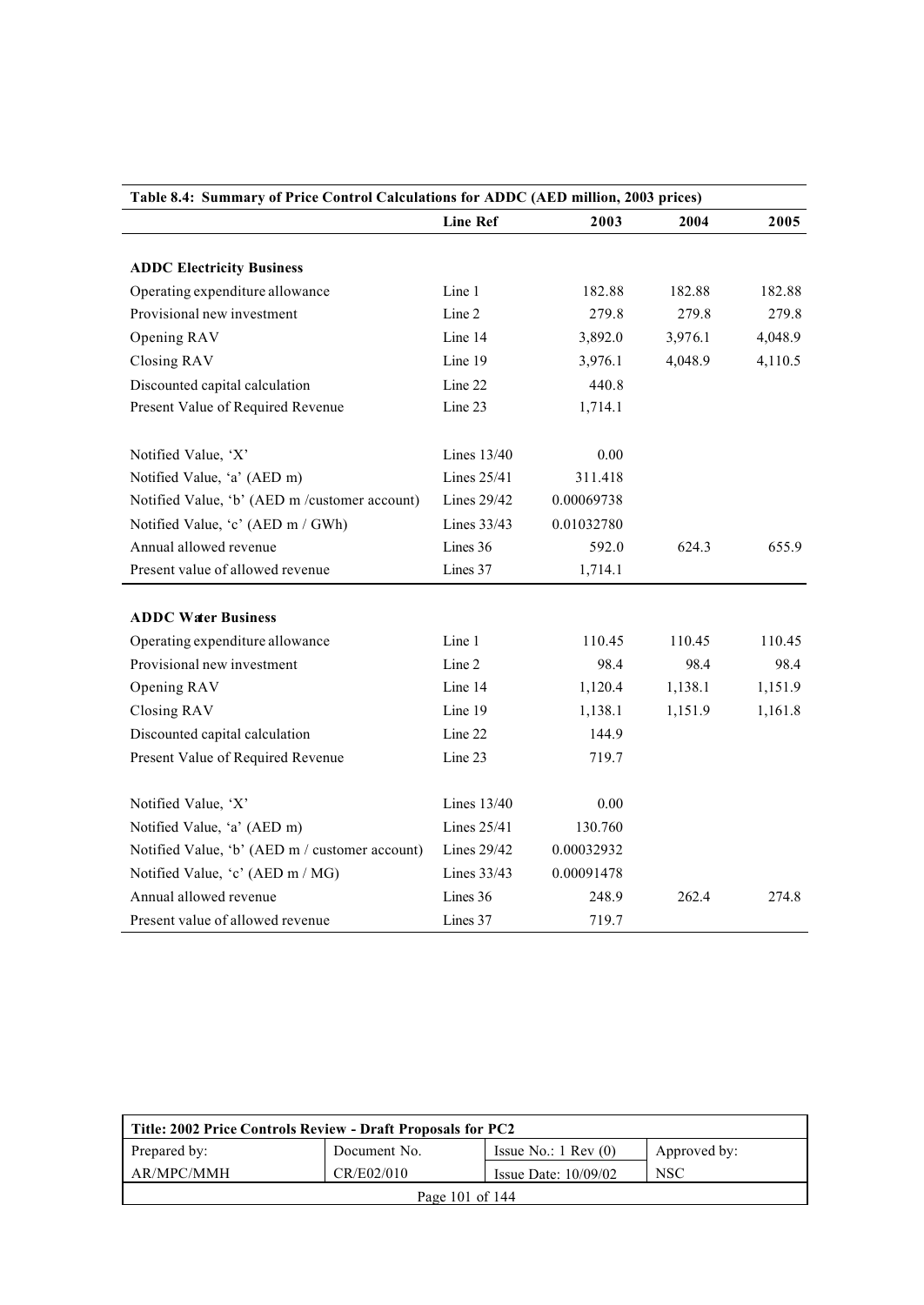| Table 8.5: Summary of Price Control Calculations for AADC (AED million, 2003 prices) |                 |            |         |         |  |
|--------------------------------------------------------------------------------------|-----------------|------------|---------|---------|--|
|                                                                                      | <b>Line Ref</b> | 2003       | 2004    | 2005    |  |
|                                                                                      |                 |            |         |         |  |
| <b>AADC Electricity Business</b>                                                     |                 |            |         |         |  |
| Operating expenditure allowance                                                      | Line 1          | 91.87      | 91.87   | 91.87   |  |
| Provisional new investment                                                           | Line 2          | 201.5      | 201.5   | 201.5   |  |
| Opening RAV                                                                          | Line 14         | 2,228.0    | 2,305.1 | 2,374.1 |  |
| Closing RAV                                                                          | Line 19         | 2,305.1    | 2,374.1 | 2,435.1 |  |
| Discounted capital calculation                                                       | Line 22         | 183.5      |         |         |  |
| Present Value of Required Revenue                                                    | Line 23         | 990.8      |         |         |  |
|                                                                                      |                 |            |         |         |  |
| Notified Value, 'X'                                                                  | Lines 13/40     | 0.00       |         |         |  |
| Notified Value, 'a' (AED m)                                                          | Lines 25/41     | 180.019    |         |         |  |
| Notified Value, 'b' (AED m /customer account)                                        | Lines $29/42$   | 0.00102162 |         |         |  |
| Notified Value, 'c' (AED m / GWh)                                                    | Lines 33/43     | 0.01412463 |         |         |  |
| Annual allowed revenue                                                               | Lines 36        | 349.4      | 360.3   | 371.7   |  |
| Present value of allowed revenue                                                     | Lines 37        | 990.8      |         |         |  |
|                                                                                      |                 |            |         |         |  |
| <b>AADC Water Business</b>                                                           |                 |            |         |         |  |
| Operating expenditure allowance                                                      | Line 1          | 87.85      | 87.85   | 87.85   |  |
| Provisional new investment                                                           | Line 2          | 70.8       | 70.8    | 70.8    |  |
| Opening RAV                                                                          | Line 14         | 453.9      | 506.4   | 556.1   |  |
| Closing RAV                                                                          | Line 19         | 506.4      | 556.1   | 603.0   |  |
| Discounted capital calculation                                                       | Line 22         | $-52.4$    |         |         |  |
| Present Value of Required Revenue                                                    | Line 23         | 384.2      |         |         |  |
| Notified Value, 'X'                                                                  | Lines 13/40     | 0.00       |         |         |  |
|                                                                                      | Lines 25/41     |            |         |         |  |
| Notified Value, 'a' (AED m)                                                          |                 | 69.807     |         |         |  |
| Notified Value, 'b' (AED m / customer account)                                       | Lines $29/42$   | 0.00098548 |         |         |  |
| Notified Value, 'c' (AED m / MG)                                                     | Lines 33/43     | 0.00427098 |         |         |  |
| Annual allowed revenue                                                               | Lines 36        | 125.3      | 138.4   | 157.0   |  |
| Present value of allowed revenue                                                     | Lines 37        | 384.2      |         |         |  |

| Title: 2002 Price Controls Review - Draft Proposals for PC2 |              |                                 |              |  |
|-------------------------------------------------------------|--------------|---------------------------------|--------------|--|
| Prepared by:                                                | Document No. | Issue No.: $1 \text{ Rev } (0)$ | Approved by: |  |
| AR/MPC/MMH                                                  | CR/E02/010   | Issue Date: $10/09/02$          | <b>NSC</b>   |  |
| Page 102 of 144                                             |              |                                 |              |  |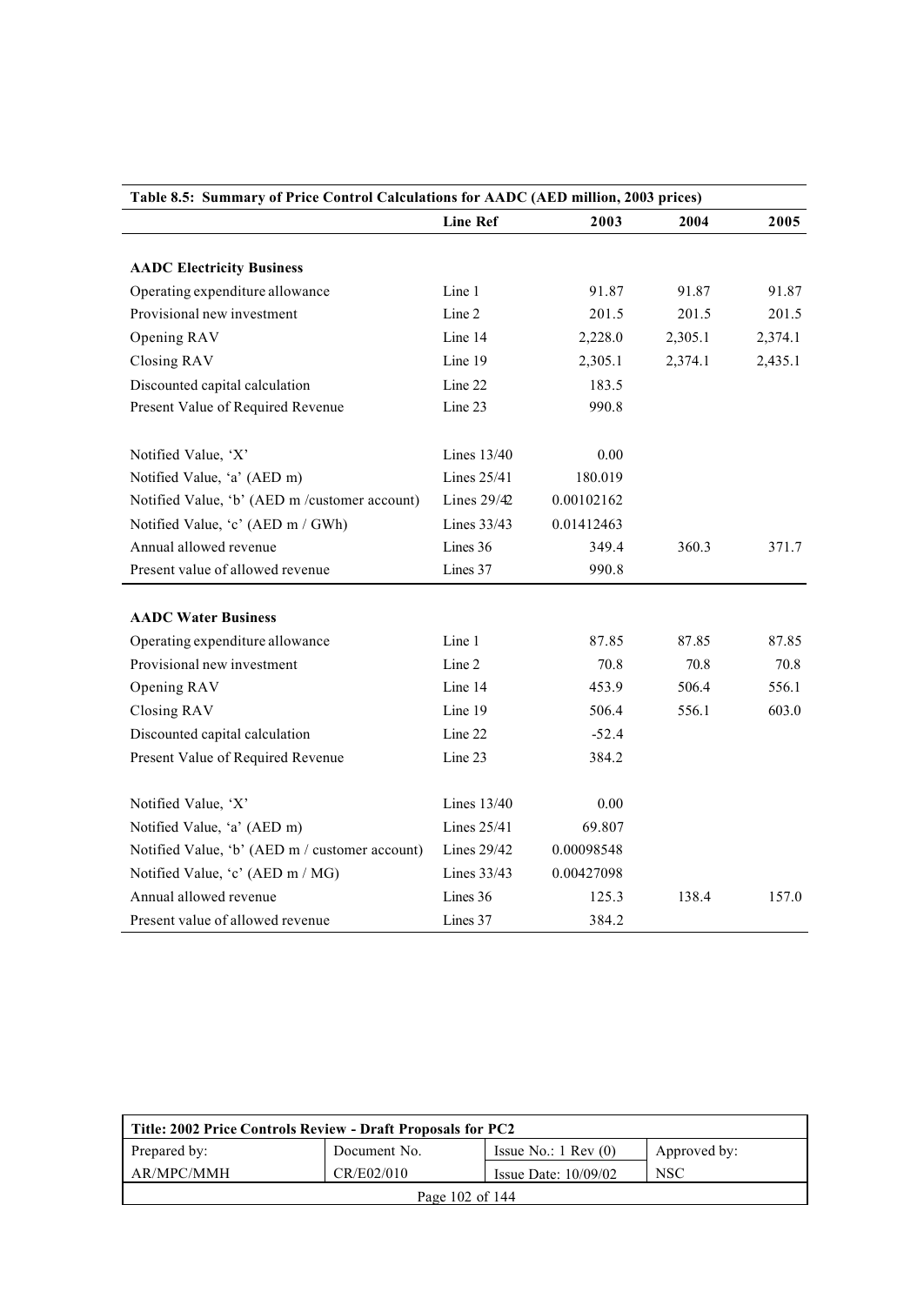#### **8.5 Draft Proposals and Projected Allowed Revenues**

#### *8.5.1 Notified Values*

The Bureau's Draft Proposals for the notified values for all the regulated businesses of ADWEC, TRANSCO, ADDC and AADC are summarized in **Tables 8.6** below. These proposals are the same as calculated in **Appendices C through F** to this paper and summarized in the preceding section. However, the notified values here are expressed in appropriate units for clearer understanding. The notified values given in **Table 8.6** (to the accuracy expressed therein) will be those used to calculate maximum allowed revenues when the new price controls are implemented.

| Table 8.6: Draft Proposals for PC2 (Notified Values for 2003) |                  |                        |                               |                 |  |  |
|---------------------------------------------------------------|------------------|------------------------|-------------------------------|-----------------|--|--|
|                                                               |                  | <b>Notified Values</b> |                               |                 |  |  |
|                                                               | X<br>b<br>a<br>c |                        |                               |                 |  |  |
| <b>ADWEC</b> Procurement                                      | 0.00             | 4.48 AED m             | $91.27$ AED/GWh               | 14.34 AED/MIG   |  |  |
| <b>TRANSCO Electricity</b>                                    | 0.00             | 333.05 AED m           | 36.67 AED/kW                  | $0.88$ fils/kWh |  |  |
| <b>TRANSCO Water</b>                                          | 0.00             | 223.53 AED m           | 255.35 AED/TIG                | $0.92$ AED/TIG  |  |  |
| <b>ADDC</b> Electricity                                       | 0.00             | 311.42 AED m           | 697.38 AED/customer account   | $1.03$ fils/kWh |  |  |
| <b>ADDC</b> Water                                             | 0.00             | 130.76 AED m           | 329.32 AED/customer account   | $0.91$ AED/TIG  |  |  |
| <b>AADC</b> Electricity                                       | 0.00             | 180.02 AED m           | 1,021.62 AED/customer account | $1.41$ fils/kWh |  |  |
| <b>AADC</b> Water                                             | 0.00             | 69.81 AED m            | 985.48 AED/customer account   | $4.27$ AED/TIG  |  |  |

#### *8.5.2 Projected Allowed Revenues*

**Table 8.7** presents the projected maximum allowed revenue in respect of "own costs" for each company for 2003-2005 based on the proposed notified values and the forecasts or assumptions for revenue drivers adopted in this paper. (Of course, actual revenue during 2003-2005 will be different due to different actual revenue driver data and the effect of inflation on notified values).

| Table 8.7: Projected Maximum Allowed Revenue for 2003-2005 (AED million, 2003 prices) |        |        |        |  |
|---------------------------------------------------------------------------------------|--------|--------|--------|--|
|                                                                                       | 2003   | 2004   | 2005   |  |
| <b>ADWEC</b> Procurement                                                              | 8.46   | 8.98   | 9.51   |  |
| <b>TRANSCO Electricity</b>                                                            | 579.91 | 662.45 | 766.80 |  |
| <b>TRANSCO Water</b>                                                                  | 419.78 | 447.53 | 477.30 |  |
| <b>ADDC</b> Electricity                                                               | 592.04 | 624.30 | 655.89 |  |
| <b>ADDC</b> Water                                                                     | 248.88 | 262.35 | 274.84 |  |
| <b>AADC</b> Electricity                                                               | 349.39 | 360.31 | 371.72 |  |
| <b>AADC</b> Water                                                                     | 125.32 | 138.40 | 156.96 |  |

Note: Excludes pass-through costs.

| Title: 2002 Price Controls Review - Draft Proposals for PC2 |              |                                 |              |  |
|-------------------------------------------------------------|--------------|---------------------------------|--------------|--|
| Prepared by:                                                | Document No. | Issue No.: $1 \text{ Rev } (0)$ | Approved by: |  |
| AR/MPC/MMH                                                  | CR/E02/010   | Issue Date: $10/09/02$          | <b>NSC</b>   |  |
| Page 103 of 144                                             |              |                                 |              |  |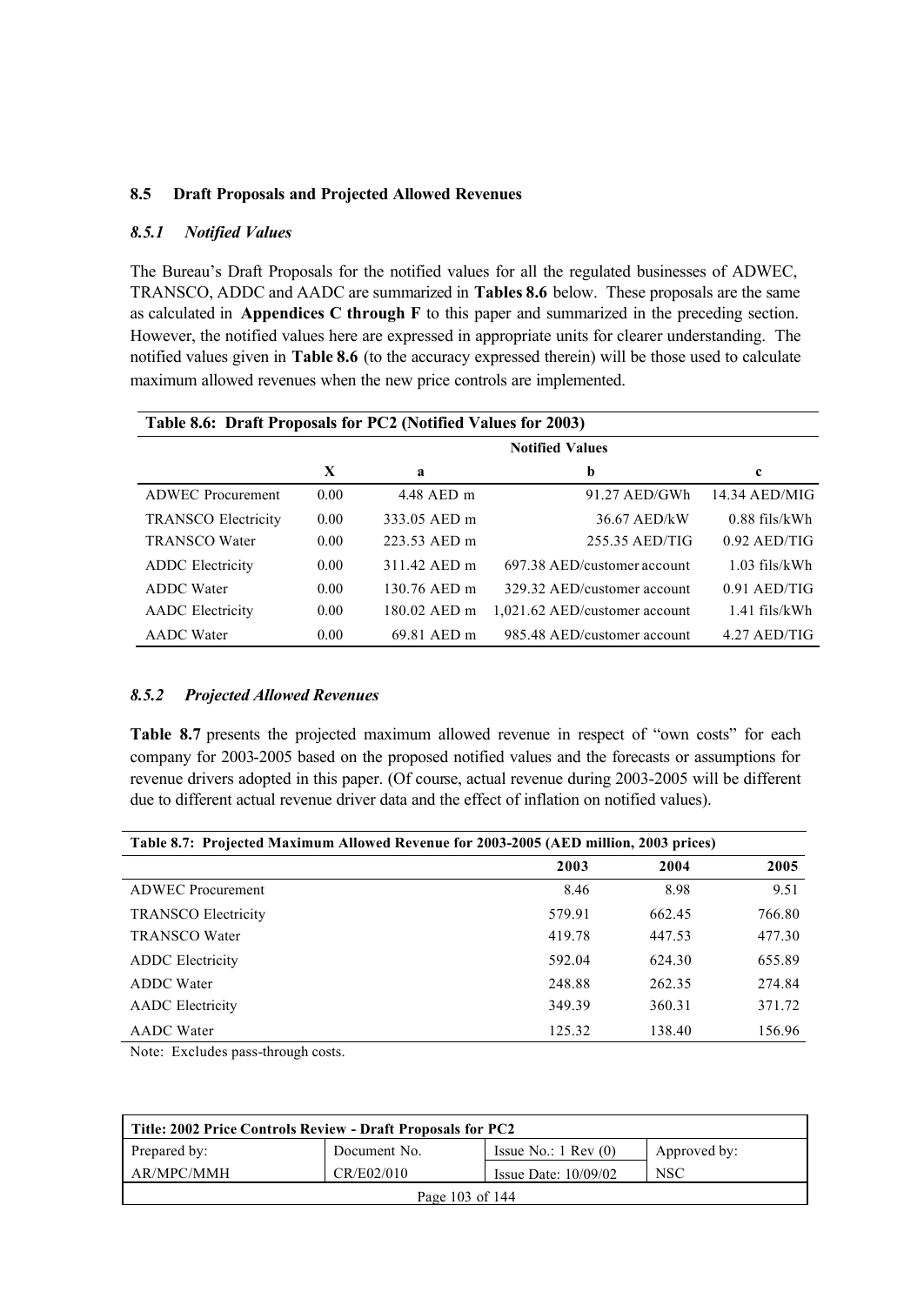#### **8.6 Estimate of Effect of Draft Proposals on Sector Costs**

The Bureau has analysed the effect on sector electricity and water unit costs that would result from the Draft Proposals. This is shown graphically (separately for electricity and water) in **Figures 8.1** and **8.2** (respectively) for 1999-2000 and 2003-2005 (figures for 2002 are not yet available).



**Figures 8.1** and **8.2** show the effect solely on the unit costs (electricity and water, respectively) which are attributable to the resetting of price controls. They exclude the effect of changes in the purchase price of water and electricity (i.e. BST costs), which accounts for the majority of sector costs.

| Title: 2002 Price Controls Review - Draft Proposals for PC2 |              |                                 |              |
|-------------------------------------------------------------|--------------|---------------------------------|--------------|
| Prepared by:                                                | Document No. | Issue No.: $1 \text{ Rev } (0)$ | Approved by: |
| AR/MPC/MMH                                                  | CR/E02/010   | Issue Date: $10/09/02$          | <b>NSC</b>   |
| Page 104 of 144                                             |              |                                 |              |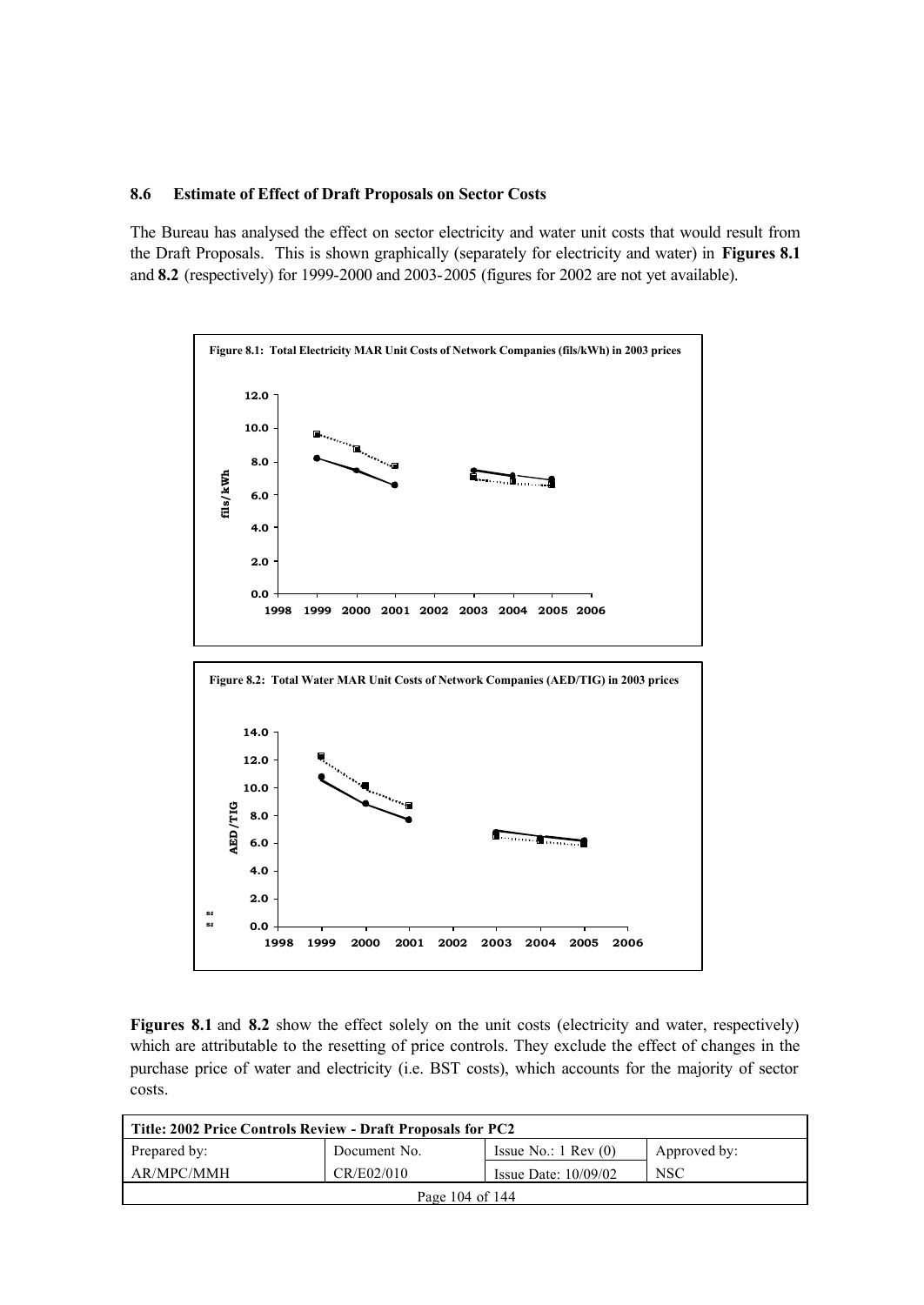Solid lines in the above figures represent the MARs per unit under the initial price controls and revised price controls as implemented (or proposed to be implemented).

The dotted lines in the above figures show the MARs per unit in the two price control periods had capital expenditure during the first control period been financed within the initial price controls.

It can be seen that in terms of price-controlled costs only, the revised price controls would continue the downward trend of sector unit costs seen since the Bureau first implemented price controls in 1999.

While there is some discontinuity in this general trend at the start of the second control period, this is explained by the fact that the capital expenditure incurred during 1999-2002 was not financed within the first controls and so has had to be financed within the second price controls (as well as 2003- 2005 capital expenditures).

Had 1999-2002 capital expenditures been financed within the first price control period, unit costs over 1999-2002 (shown by dotted lines) would have been higher than the actual MARs per unit (shown by solid lines). Furthermore, unit costs over 2003-2005 (shown by dotted lines in the above figures) would have been lower than those implied by the Draft Proposals set out in this paper (shown by the solid lines).

In summary, therefore, abstracting from the financing of the first control period's capital expenditure, these Draft Proposals represent a continuation of the significant and ongoing reduction in the sector unit economic costs attributable to the network companies.

| Title: 2002 Price Controls Review - Draft Proposals for PC2 |              |                                 |              |
|-------------------------------------------------------------|--------------|---------------------------------|--------------|
| Prepared by:                                                | Document No. | Issue No.: $1 \text{ Rev } (0)$ | Approved by: |
| AR/MPC/MMH                                                  | CR/E02/010   | Issue Date: $10/09/02$          | <b>NSC</b>   |
| Page 105 of 144                                             |              |                                 |              |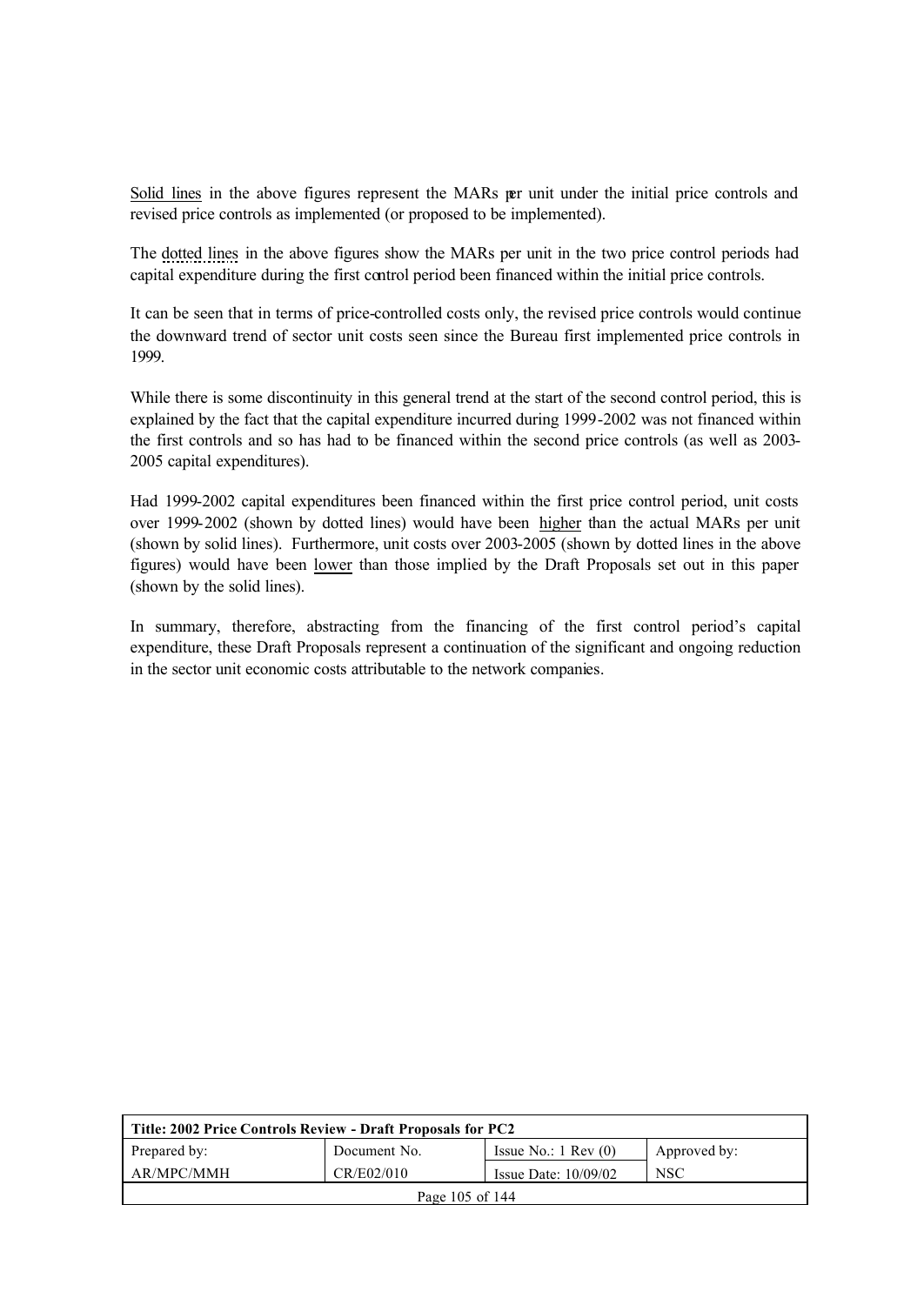## **9 Performance Incentive Scheme**

## **9.1 Introduction**

## *9.1.1 Need for the PIS*

The current price controls of CPI-X form set in 1999 give each of the Abu Dhabi companies an incentive to reduce costs. However, the present price controls do not by themselves provide sufficient incentives to companies to meet service standards or improve their output performance. Regulating prices without corresponding regulation of outputs runs the risk that companies will be able to increase profits at the expense of service quality. For this reason, Abu Dhabi companies are required under their licences to adhere to certain standards of performance in regard to network performance, customer service and the provision of regulatory information. It is also one of the Bureau's functions under Law No 2 of 1998 (Article 55) to establish and enforce technical and performance standards. A number of the Bureau's duties under the Law (Article 54) also require it to establish, monitor and enforce technical and performance standards. The quality of services provided by price-controlled companies is important for the companies themselves (as customers to each other) and to final customers alike.

The Bureau has extensively consulted with the price-controlled companies as part of the 2002 Price Controls Review on the feasibility of linking important aspects of each company's performance to its price controls. By developing such links, companies can be rewarded for improved output performance and penalised for deteriorating output performance. This will provide an incentive for companies to improve their performance, and some protection for customers in the event that they receive poor service.

## *9.1.2 Bureau's General Approach*

The Bureau proposed the Performance Incentive Scheme (PIS) in the First Consultation Paper and, on receipt of a supportive response from the respondents to that paper, issued a separate discussion paper on the subject of PIS in May 2002. In the PIS Discussion Paper, the Bureau explained that there is a clear trend worldwide towards incorporating service quality incentives into price controls and mentioned regulatory examples from the US, the UK and Australia. The Bureau believes it is desirable to implement similar schemes, while taking full account of the particularities of the sector in Abu Dhabi. Given the present quality of data produced by the sector, the Bureau regarded it as a reasonable goal to implement in the revised price controls a simple PIS for each company, with the aim to develop a more comprehensive incentive system during the course of the second price control period, ready for full implementation at the subsequent price review scheduled for 2005.

Keeping in view this objective, the Bureau proposed a number of "Category A" performance indicators (indicators which should be monitored and incentivised through mechanistic annual financial adjustment under the PIS during 2003-2005) and "Category B" performance indicators (which should be kept under close monitoring during 2003-2005 so that they be ready for

| Title: 2002 Price Controls Review - Draft Proposals for PC2 |              |                                 |              |  |
|-------------------------------------------------------------|--------------|---------------------------------|--------------|--|
| Prepared by:                                                | Document No. | Issue No.: $1 \text{ Rev } (0)$ | Approved by: |  |
| AR/MPC/MMH                                                  | CR/E02/010   | Issue Date: $10/09/02$          | <b>NSC</b>   |  |
| Page 106 of 144                                             |              |                                 |              |  |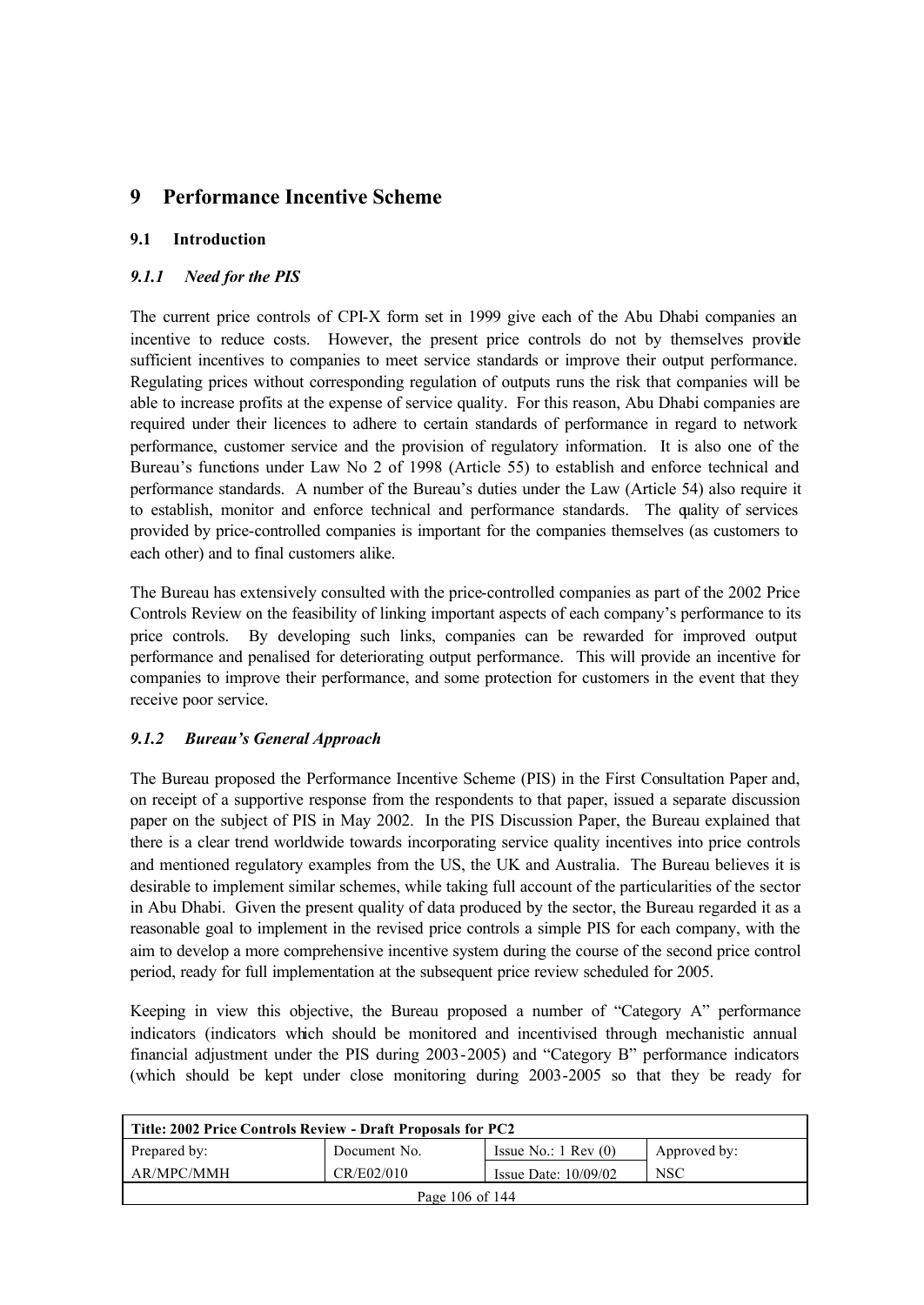consideration as Category A indicators at the 2005 Price Controls Review and for also a possible financial adjustment at that review for a poor or superior performance during 2003-2005). The Bureau established proposed criteria for Category A indicators of being measurable , verifiable , nonmanipulable , non-distortionary and customer-oriented, as set out in the First Consultation Paper and further explained in the PIS Discussion Paper.

## *9.1.3 Companies' General Comments on PIS*

In general, the sector companies have recognized and supported the need for the PIS concept, although some questioned whether now was the right time to introduce such a scheme. At the same time, they highlighted a number of important points which the Bureau has either further clarified to the companies separately or addressed in the PIS by modifying some of its aspects. These points are briefly discussed below:

#### *Management Control*

Companies highlighted the influence of ADWEA over them and argued that they should not be penalized for poor performance caused by ADWEA. One of the companies questioned the objective and suitability of the PIS under the current circumstances in the sector where ADWEA exercises significant control over it and argued that the company or its management has no incentive under the PIS to improve performance.

The Bureau has clarified in detail to these respondents that it considers that the objective of the proposed PIS is to incentivise the company, irrespective of whether the operational control of the company lies with its management or shareholder/owner (i.e. ADWEA). In law, and as far as the regulator and customers are concerned, it is 'the company' that performs its licensed activities.

If the PIS is incorporated into the new price controls, the impact of a company's performance will clearly be seen in its profits. If the company's performance is adversely affected by the actions or decisions of its owner or management, lower profits than assumed will signal to owner and management the need to review their actions or decisions and take appropriate steps to improve performance. Similarly, if the company's performance improves, the owner and management will see the benefits in terms of its increased profits.

Notwithstanding the foregoing, the Bureau does not agree that a company or its management will have no incentive under the PIS to improve performance. The fact that the management of the companies have signalled their concern about the risks of penalties supports the rationale that PIS does provide an incentive to management to improve performance.

#### *Evidence of Poor Performance*

Two companies questioned the Bureau's 'assumption' that their past performance has been poor or below the efficient or optimal levels, particularly in the light of lack of accurate measurement of the existing levels of their performance. While the Bureau recognizes the need for accurate

| Title: 2002 Price Controls Review - Draft Proposals for PC2 |              |                                 |              |
|-------------------------------------------------------------|--------------|---------------------------------|--------------|
| Prepared by:                                                | Document No. | Issue No.: $1 \text{ Rev } (0)$ | Approved by: |
| AR/MPC/MMH                                                  | CR/E02/010   | Issue Date: $10/09/02$          | <b>NSC</b>   |
| Page 107 of 144                                             |              |                                 |              |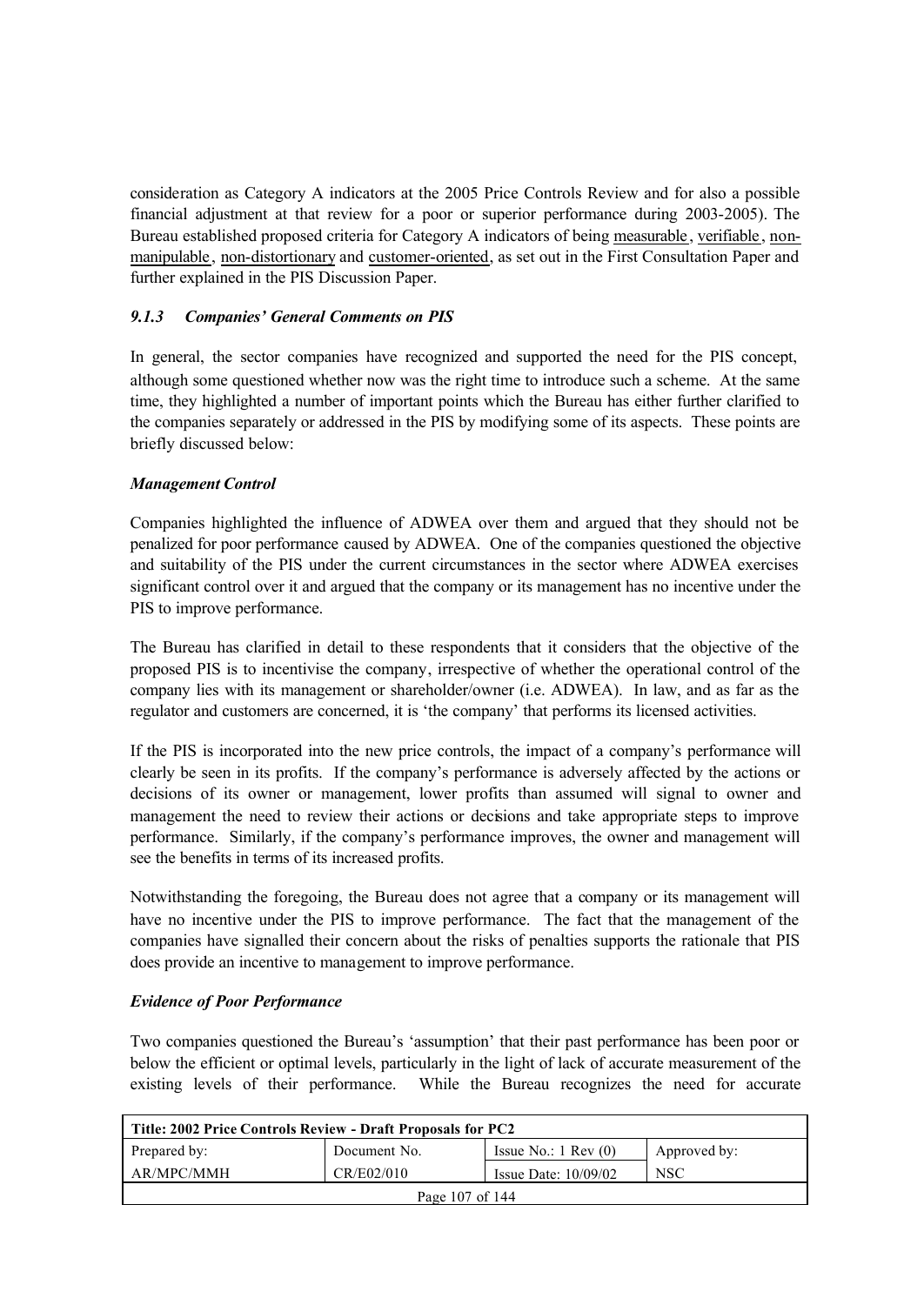measurement of performance levels on various aspects of companies' operation, the Bureau regards the companies' existing performance on timeliness indicators (such as production of audited accounts and audited price control returns by the dates specified by the licences) as being undoubtedly below the required performance level and probably indicative of performance more generally. However, the improved measurement of performance that should result from the PIS will help to clarify whether or not the firms' claims are correct, and reward/penalise them accordingly.

#### *Company's Right to Manage Business*

In relation to a concern expressed by ADDC, the Bureau has clarified that it does not consider that the PIS would detract from the company's right to manage the business as it sees fit - a principle with which the Bureau in general agrees. However, the PIS aims at bringing the customer satisfaction aspect of a company's performance more directly into consideration of the company while making any decisions or managing its business. Given its exposure to commercial incentives, and its monopoly position, such aspects of the company's operations that directly affect the customers cannot be left entirely to the company's discretion. The company needs to take into account both the commercial benefits of its decision and the associated rewards and penalties under the PIS while deciding the level of its performance.

#### *International Experience*

TRANSCO argued that the international experience referred to in the PIS Discussion Paper is exclusively related to distribution companies and pointed to an apparent lack of experience on the incentive schemes for electricity transmission. TRANSCO also mentioned that out of 13 European countries only two countries have incentive schemes in place for transmission companies and that these schemes apply to only one performance indicator.

The Bureau has explained to TRANSCO that it is the experience in relation to the concept or principle of incentive schemes that the Bureau attempted to highlight in the PIS Discussion Paper. The concept has a strong economic basis and has been applied in various industries including network businesses like electricity and water transmission and distribution. The nature and scope of incentive schemes would obviously vary from case to case depending on factors such as the regulatory regime, extent of sector restructuring and the performance of the companies. There are incentive schemes in water and electricity industries in other countries which cover from a few performance indicators to dozens of indicators.

The Bureau does not agree with TRANSCO that the international examples mentioned in the PIS Discussion Paper are exclusively related to distribution companies. Further, it is not clear to the Bureau why TRANSCO appears to believe that performance incentives can be applicable to electricity distribution but not to electricity transmission. The Bureau agrees that two specific regulatory examples (OFGEM and ORG) mentioned in the PIS Discussion Paper are exclusively related to the electricity distribution businesses. However, the other two examples (PBR in the US and OFWAT) are related to both transmission and distribution. Further, TRANSCO itself mentioned

| Title: 2002 Price Controls Review - Draft Proposals for PC2 |              |                                 |              |  |
|-------------------------------------------------------------|--------------|---------------------------------|--------------|--|
| Prepared by:                                                | Document No. | Issue No.: $1 \text{ Rev } (0)$ | Approved by: |  |
| AR/MPC/MMH                                                  | CR/E02/010   | Issue Date: $10/09/02$          | <b>NSC</b>   |  |
| Page 108 of 144                                             |              |                                 |              |  |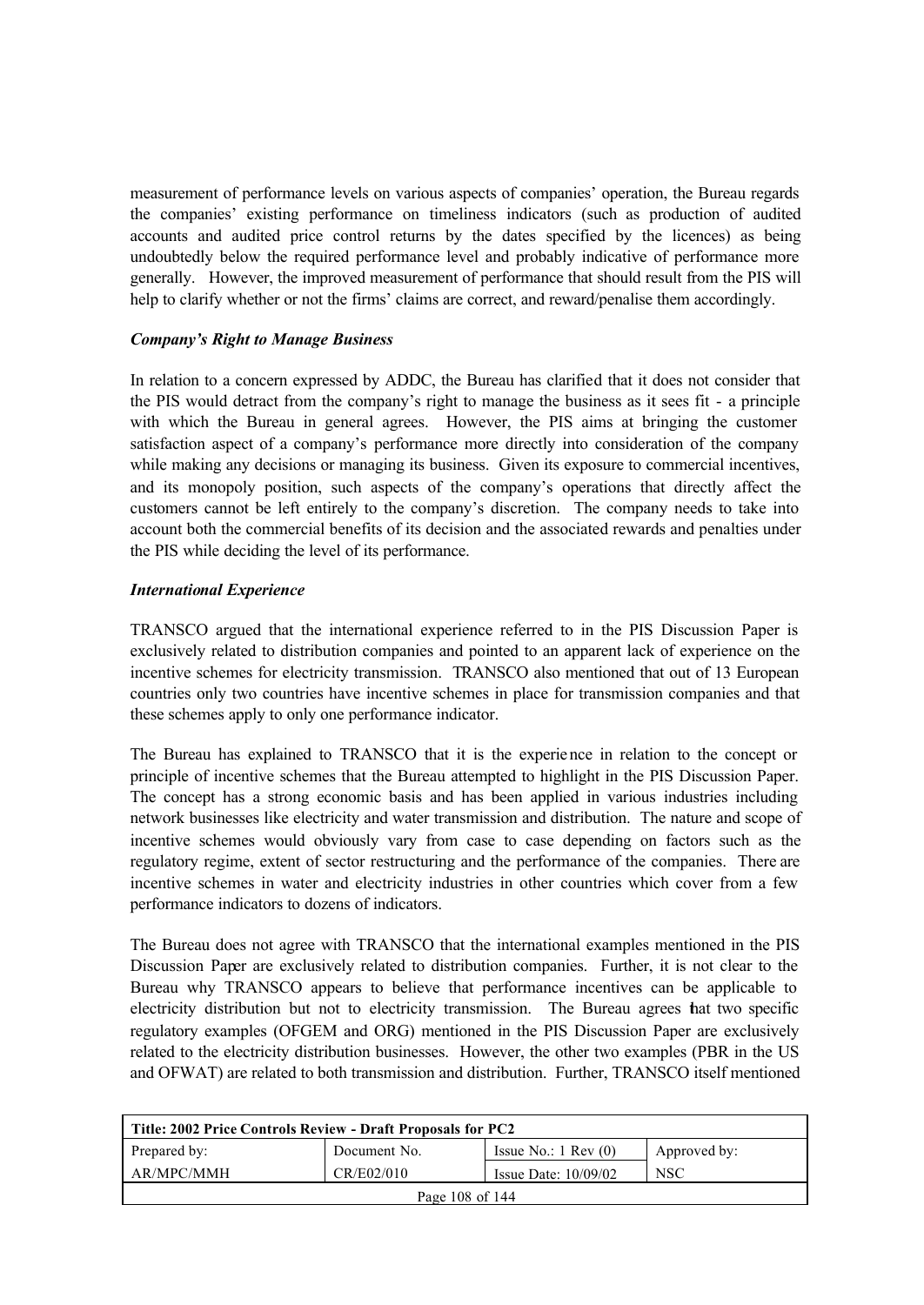that there are incentive schemes in place for the electricity transmission system operator function in a number of countries, including two European countries (Spain and Norway). The Bureau's review of a survey report referred to by TRANSCO indicates that incentive schemes for transmission companies are also either under consideration or a possibility in three other places (England & Wales, Germany and Ireland). The Bureau also highlighted to TRANSCO how the US and Australian regulators are incentivising or planning to incentivise electricity transmission businesses.

## *Benefits of PIS to Final Customers*

On another issued raised by ADDC, the Bureau agrees that until the subsidy is removed the final customers will not see any benefit from the PIS in relation to financial recompense for 'poor' service of Discos, other than compensation through the related Guaranteed Standards when implemented. However, the government (which is acting on behalf of customers for the purpose of full payment of their consumption) will be directly benefited in terms of reduced subsidy payments. It should also be remembered that the PIS is a means to an end, the 'end' being to raise companies' performance, which will directly benefit customers. Further, for some of the proposed performance indicators (e.g. timeliness of production of audited accounts and price control returns), the Bureau is effectively a customer who will see the benefit in terms of more effective regulation of the sector (which will also benefit final customers).

## *Increased Regulatory Risk*

ADDC argued that the proposed PIS envisages increased regulatory burden and risks. The Bureau does not believe that the PIS will significantly affect regulatory risks, and in any case considers that its cost of capital proposal fully remunerates all potential risks. The Bureau also does not consider that it is proposing or asking anything under the PIS which should not be expected from any efficiently managed company. In fact, in the Draft Proposals the Bureau has proposed performance indicators that the companies are already required to comply with under their licences or have already been reporting to the Bureau.

## **9.2 Regulatory Framework**

In the PIS Discussion Paper, the Bureau raised a number of practical issues in relation to the regulatory framework for the design of the PIS and made various proposals in the light of international best regulatory practice and the particular characteristics and experience to date of the Abu Dhabi water and electricity sector. These proposals are summarized in the following subsections, *in italic*, along with discussion of responses from the companies and any resulting change in these proposals made for the Draft Proposals:

## *9.2.1 Timing of Revenue Adjustment*

The Bureau proposed that *the performance in year t should be rewarded through an annual adjustment to the revenue in year t+2*.

| Title: 2002 Price Controls Review - Draft Proposals for PC2                     |  |  |  |  |  |  |
|---------------------------------------------------------------------------------|--|--|--|--|--|--|
| Prepared by:<br>Issue No.: $1 \text{ Rev } (0)$<br>Document No.<br>Approved by: |  |  |  |  |  |  |
| <b>NSC</b><br>AR/MPC/MMH<br>CR/E02/010<br>Issue Date: $10/09/02$                |  |  |  |  |  |  |
| Page 109 of 144                                                                 |  |  |  |  |  |  |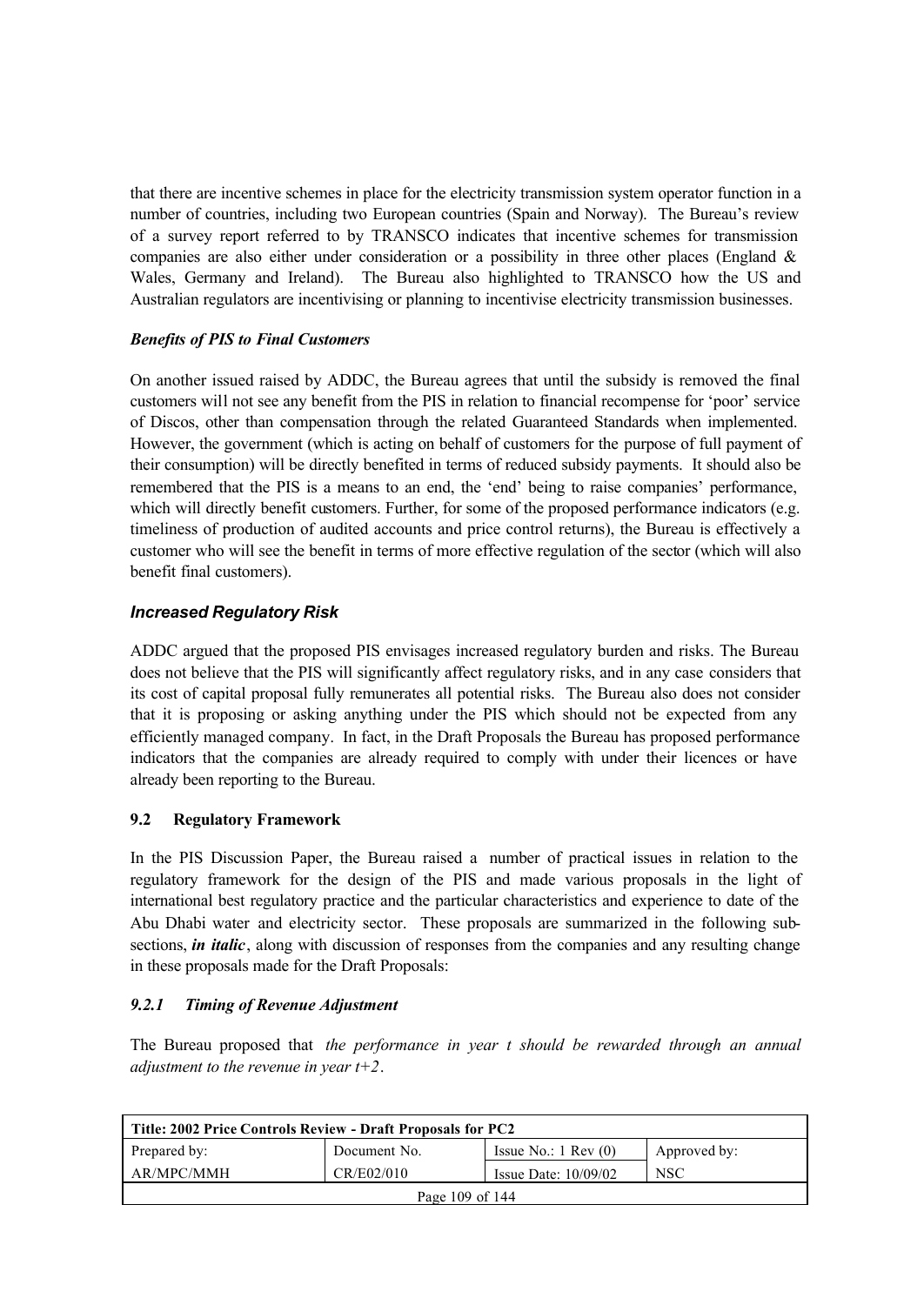In view of the generally positive responses from the companies, the Bureau intends to proceed with this proposal.

### *9.2.2 Scale of Incentives*

The Bureau proposed that *the scale of incentives and penalties should be equal (i.e. symmetric).* 

The companies have supported this proposal, while emphasizing that the targets for performance should be set on the basis of their present performance. On further consideration, the Bureau's view is that it is not appropriate for many of the timeliness related performance indicators to give incentives for companies to publish the relevant statement before they are required to do by the licences, which may adversely affect the quality and accuracy of the regulatory statements and documents such as the BST. The Bureau is therefore, in the light of these considerations, minded to *alter the symmetric nature of scale of incentives for some performance indic ators, while retaining appropriate rewards for timely compliance*. This aspect is further clarified in the Section 9.4 of this paper.

### *9.2.3 Setting Targets for Performance*

The Bureau proposed that *the benchmarks or targets for performance should be set on the basis of companies' past/current performance or as per the requirements of the Law, licences and regulations, as the case may be*.

TRANSCO highlighted the need for the Bureau to establish the existing level of performance before a PIS could be implemented. The Bureau acknowledges the difficulty in accurately establishing (other than for 'timeliness' indicators) the existing (2001 and earlier) performance level. However, once the audited information on performance indicators on 2002 and onwards becomes available, the performance benchmarks for 2003 and onwards will be set on the basis of accurately measured levels of the then-existing performance.

The companies strongly recommended that the present delays in relation to the timeliness performance indicators should be considered in setting the target dates for such indicators. ADWEC has specifically suggested that the Bureau adopt a glide-path approach towards the setting of these target dates. The Bureau is therefore prepared to agree with ADWEC and concede the *introduction of a glide-path for target dates* for audited accounts and audited Price Control Returns (PCRs), provided this is structured so that by the end of the next control period (i.e. by 2005) the sector companies must be able to comply with the target dates set out in the licences for these statements. This is reflected in the proposed targets in Section 9.3 of this paper.

ADWEC also raised the concern that approval of certain regulatory submission relied to some extent on the Bureau's judgement. The Bureau acknowledges ADWEC's concerns on the possibility of the non-consensus on the quality of reports like the BST (and ADWEC's Seven-Year Planning Statement). The Bureau has therefore discussed and agreed with ADWEC's relevant staff appropriate timetables for the 2003 BST (the Seven-Year Statement timeliness indicator has been

| Title: 2002 Price Controls Review - Draft Proposals for PC2                     |  |  |  |  |  |
|---------------------------------------------------------------------------------|--|--|--|--|--|
| Issue No.: $1 \text{ Rev } (0)$<br>Prepared by:<br>Document No.<br>Approved by: |  |  |  |  |  |
| AR/MPC/MMH<br>CR/E02/010<br><b>NSC</b><br>Issue Date: $10/09/02$                |  |  |  |  |  |
| Page 110 of $144$                                                               |  |  |  |  |  |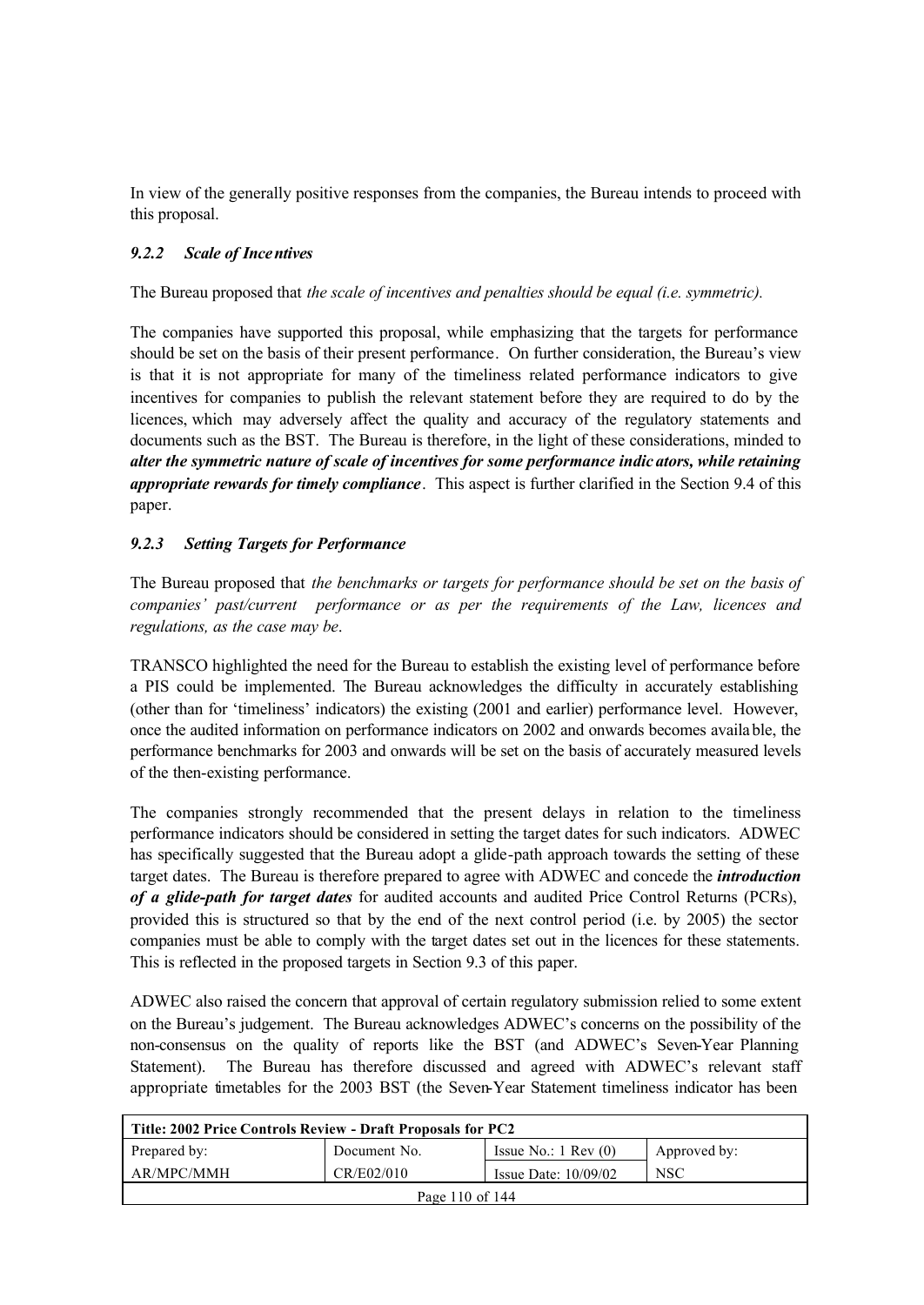dropped from the list of Category A indicators – see below). This timetable sets the target dates for intermediate pieces of analysis which are necessary for the calculation of the BST for ADWEC as well as the Bureau. To the extent that the Bureau delays its inputs or approval beyond the target dates, ADWEC will not be penalized for the delay that is equal to the Bureau's delay period (provided that ADWEC has incorporated the Bureau's earlier comments or suggestions in the BST). However, if ADWEC submits the BST on time to the Bureau but ADWEC did not incorporate the Bureau's earlier comments, any delay in the approval will be considered ADWEC's responsibility and taken into consideration under the PIS penalty scheme.

## *9.2.4 Size of Incentives*

The Bureau proposed that *the size of reward or penalty will be based on the Bureau's view on customer's willingness to pay (WTP), cross-checked against the cost of improving performance, unless the companies provide superior data on WTP*.

As also acknowledged in the PIS Discussion Paper, the Bureau agrees with ADDC's comments on the difficulties in measuring customers' WTP. However, as clarified in Sections 9.3 and 9.4 below, for most of the proposed Category A performance indicators, the Bureau (rather than end customers) is the recipient of the related information, or the "customer" of the companies.

ADWEC showed concerns about the Bureau being both ADWEC's "customer" for the audited accounts and the regulator or the judge to decide the penalty or customer's WTP. The Bureau has clarified to ADWEC that other utility regulators have established the customer's WTP or penalties on the companies for the provision of a service for which the regulators are the customers. In this regard, the Bureau has explained the approach of the UK water and energy regulators (OFWAT and OFGEM) on calculating the size of the detriment to effective regulation associated with (in that case) the loss of a comparator due to merger of water companies and electricity distribution companies.

## *9.2.5 Cap on Incentives*

The Bureau proposed that *the total annual incentives and penalties for each company should be capped as a proportion (say 5% or 10%) of their 'own' annual revenue, i.e., ADWEC's procurement cost, TRANSCO's total price control revenue and Discos' distribution and supply related revenue* .

ADDC and TRANSCO argued for a lower cap on maximum total rewards or penalties for the second price controls (PC2) due to the uncertainty associated with shorter control period and the first time application of a PIS. They also pointed to the precedent of UK energy regulator (OFGEM) setting a cap of 2% as part of the Information and Incentives Project for electricity distribution companies.

The Bureau's objective is to provide sufficient incentives for companies to improve their performance while limiting the risk of penalties to a level that does not jeopardize the company's financial position. In view of this consideration and companie s' responses, the Bureau now proposes that the *cap on maximum total rewards or penalties be set at 2% of their 'own' annual revenue (i.e., ADWEC's procurement cost, TRANSCO's total price control revenue and Discos' distribution* 

| Title: 2002 Price Controls Review - Draft Proposals for PC2                     |  |  |  |  |  |
|---------------------------------------------------------------------------------|--|--|--|--|--|
| Prepared by:<br>Issue No.: $1 \text{ Rev } (0)$<br>Document No.<br>Approved by: |  |  |  |  |  |
| AR/MPC/MMH<br>CR/E02/010<br><b>NSC</b><br>Issue Date: $10/09/02$                |  |  |  |  |  |
| Page 111 of 144                                                                 |  |  |  |  |  |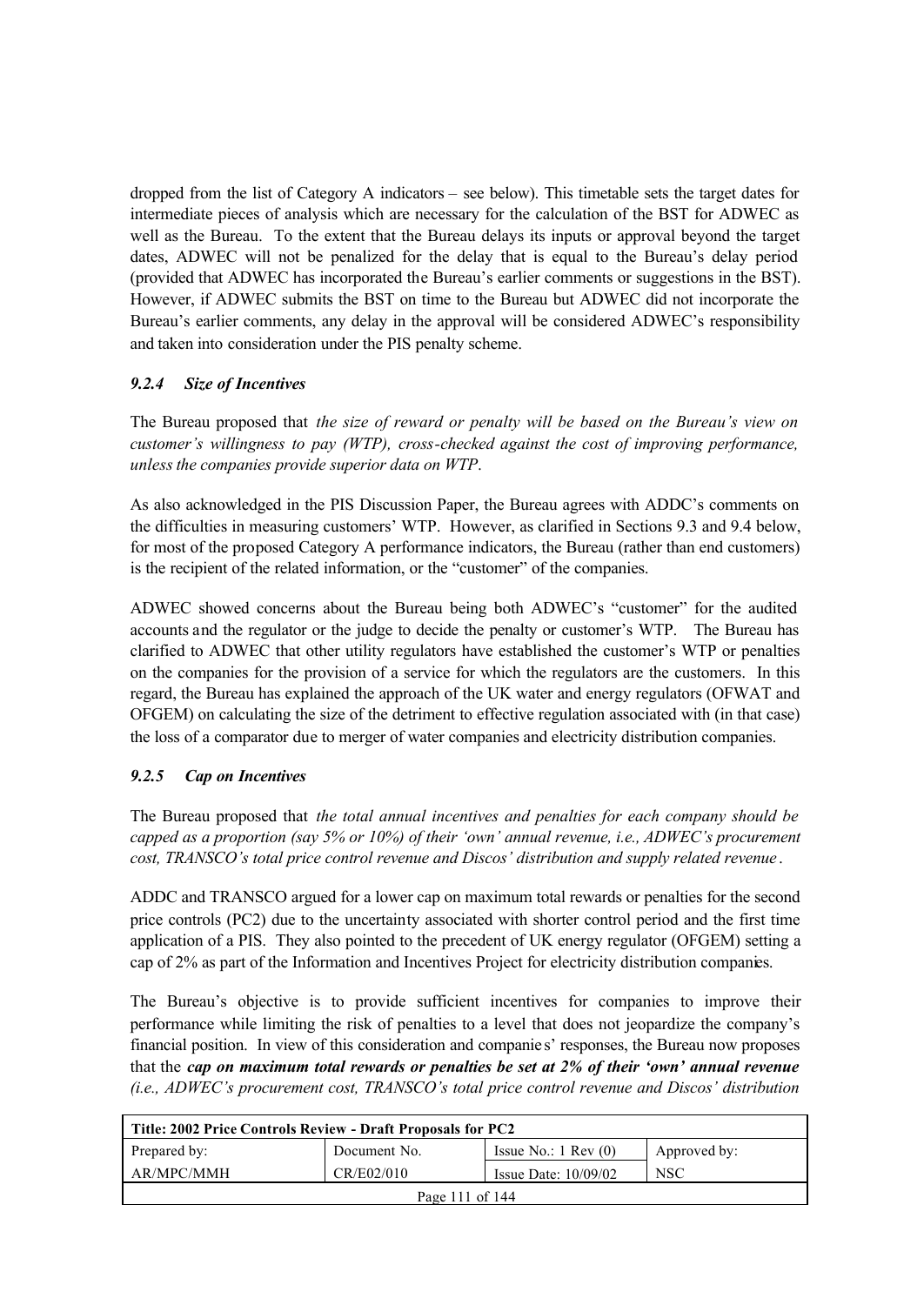*and supply related revenue)*. This cap is significantly lower than each company's expected annual profits during the next control period, and so limits its risk exposure. The Bureau also considers that this lower cap is justified in view of the fewer performance indicators proposed now in this paper for Category A than those proposed in the PIS Discussion Paper.

## *9.2.6 Exceptional Events*

The Bureau proposed that *certain exceptional events should be excluded from the PIS if they meet the necessary criteria. The Bureau proposed to exclude an event from the operation of the PIS where it can be clearly demonstrated that: it was outside the control of the company; the company was unable to mitigate the impact of the event (and could not reasonably have been expected to have done so); and it had a material impact on the company's performance.*

*However, any action or inaction of ADWEA or the impact thereof would not be considered as an 'exceptional event'. A company wishing to exclude the impact of a certain event from the operation of the PIS would need to address the above criteria, and support its submission with the opinion of an independent, suitably qualified professional firm.*

A number of companies raised concerns as to aspects of this approach, which the Bureau has sought to clarify in responses to the individual companies concerned. For example, ADDC proposed that the PIS must take account of the inter-dependency of the companies. It highlighted this point by mentioning audited accounts and water quality-related performance indicators as two examples where a company may be punished for a failure caused by other parties if care is not taken in defining the PIS. The Bureau has clarified in detail to ADDC that the PIS does intend to take into account these aspects. In essence, the PIS Discussion Paper recognized the inter-dependency of performances between the sector companies and hence proposed to treat such events as exceptional events, where appropriate. Further, the Bureau has also proposed the same audited accounts related timeliness performance indicators for all sector companies which should encourage them to act in a timely manner with regards to completion of transactions with ADDC and other entities.

The Bureau therefore adopts the above proposed mechanism and criteria for the treatment of exceptional events under the PIS.

## *9.2.7 Performance Audit*

The Bureau proposed that *companies should provide their annual performance data for each year for all the agreed performance indicators by the end of first quarter of the following year, accompanied by an unqualified certificate of robustness and accuracy from the independent suitably qualified professional firm approved by the Bureau. If a company fails to provide the Bureau with such a certificate for its reported performance by 31 March following the year of performance, the company will be penalized to the full extent for the performance indicators to which such certificate is related. This certification mechanism will not apply to timeliness performance indicators on which accurate information will be readily available to the Bureau.*

| Title: 2002 Price Controls Review - Draft Proposals for PC2                     |  |  |  |  |  |  |
|---------------------------------------------------------------------------------|--|--|--|--|--|--|
| Prepared by:<br>Issue No.: $1 \text{ Rev } (0)$<br>Document No.<br>Approved by: |  |  |  |  |  |  |
| AR/MPC/MMH<br>CR/E02/010<br><b>NSC</b><br>Issue Date: $10/09/02$                |  |  |  |  |  |  |
| Page 112 of $144$                                                               |  |  |  |  |  |  |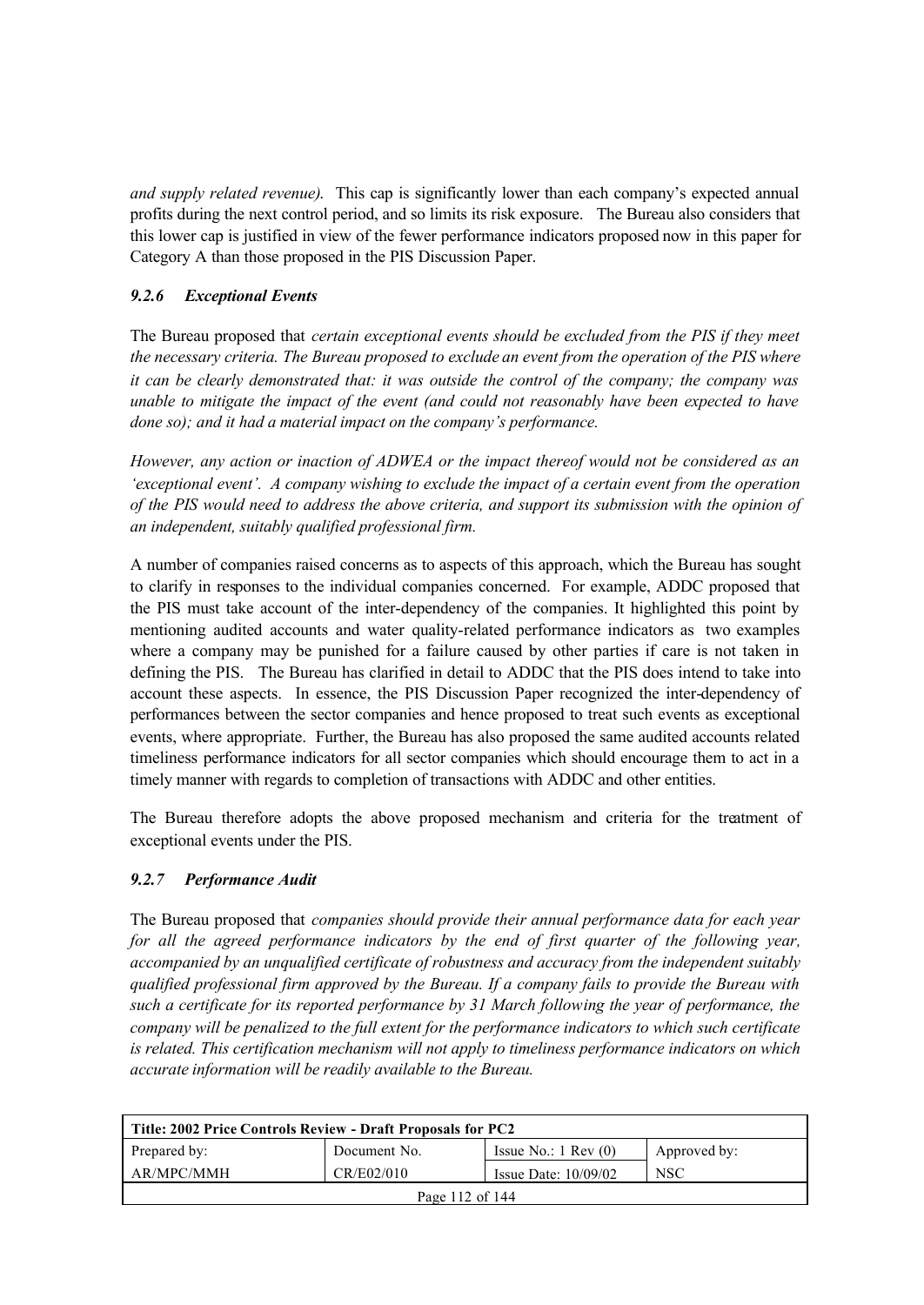ADDC argued that the proposed 'unqualified' opinion or certificate for a suitably professional firm is not desirable or could not be achieved. Instead, ADDC suggested a sliding scale return approach where the incentives for the performance achieved should vary with the level of qualification. The Bureau understands ADDC's concerns on this matter, but believes the approach suggested by ADDC would be unduly subjective and thus not provide sufficiently clear incentives.

The Bureau instead proposes a minor modification to its earlier proposal made in the PIS Discussion Paper for the requirement of an unqualified opinion or certificate. The Bureau's modified proposal is that:

*If the company provides an unqualified opinion or certificate from the independent professional firm, the Bureau will adopt the reported performance. If the company provides a qualified opinion or certificate from the independent firm, the Bureau will determine the appropriate performance based on the independent firm's report and notify this value to the company. The Bureau would only expect to depart from the company estimates if the independent firm's report raised significant doubts as to its accuracy.*

*The report(s) of the independent professional firms in relation to performance indicators in 2003, 2004 and 2005 will be required to be submitted as part of the audited 2004, 2005 and 2006 price control returns, respectively. The related adjustments to allowed revenues will then be made in 2005, 2006 and 2007, respectively (following the t-2 methodology mentioned in Section 9.2.1, with necessary adjustments to ensure continuity across price control periods). There will also be an additional requirement for the network companies in 2003 to provide audited data for performance in 2002 on the technical performance indicators (Energy Lost and Customer Minutes Lost per customer), so as to determine the target benchmark for 2003 performance on these indicators.*

## *9.2.8 Addition of 'Q' term to Price Control Formulas*

In the Second Consultation Paper, the Bureau clarified its then current thinking on how to implement the proposed PIS into the price control formulae:

*The CPI – X price controls will be supplemented by a Performance Incentive Scheme (PIS) for each company, to ensure companies have an incentive to improve the quality of their service as well as their cost efficiency.*

*A new term ("Q", for "Quality") will be added to the current CPI-X price control formula for each company. The mechanism to calculate "Q" needs further considerations as discussed in the PIS Discussion Paper.*

The Second Consultation Paper further clarified that a number of different formulaic approaches can be considered to implement the PIS. Assuming that 'N' number of performance indic ators (along with associated annual targets) are identified, and that revenue is adjusted in year t for the

| Title: 2002 Price Controls Review - Draft Proposals for PC2                     |  |  |  |  |  |
|---------------------------------------------------------------------------------|--|--|--|--|--|
| Prepared by:<br>Issue No.: $1 \text{ Rev } (0)$<br>Approved by:<br>Document No. |  |  |  |  |  |
| AR/MPC/MMH<br>CR/E02/010<br><b>NSC</b><br>Issue Date: $10/09/02$                |  |  |  |  |  |
| Page 113 of 144                                                                 |  |  |  |  |  |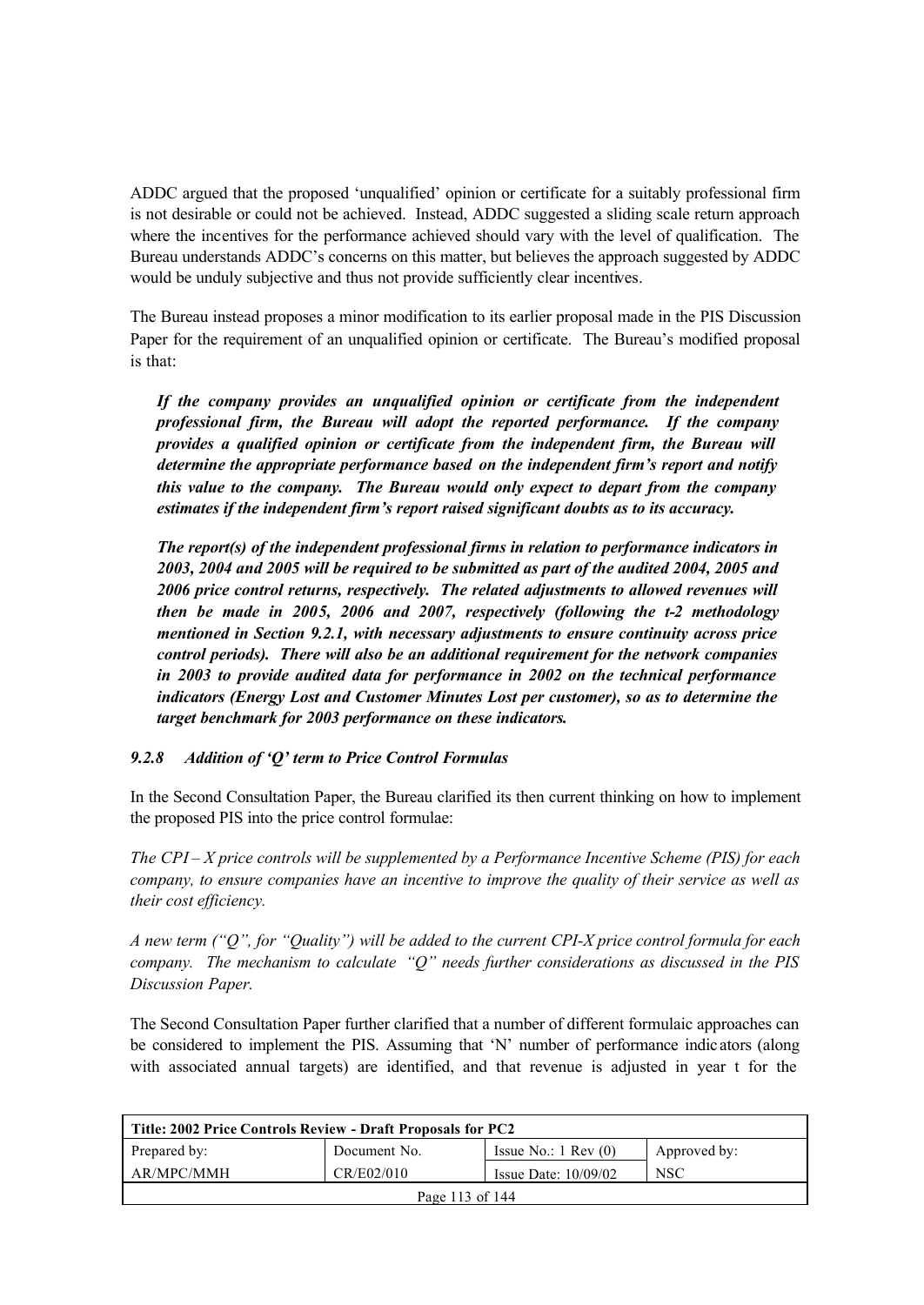performance exhibited during year t-2 (see above), a term 'Q' can be added to the main price control formula of the company as follows:

Proposed New Price Control Formula = Current Price Control Formula +  $Q_t$ 

The term  $Q_t$ , the performance adjustment to revenue for year t for a particular company, is calculated in AED according to the following formula:

$$
Q_t = Q1_t + Q2_t + Q3_t + \dots + QN_t
$$

where

 $QN<sub>t</sub>$  is the revenue adjustment in year t reflecting total reward or penalty for performance in year t-2 on indicator N and can be calculated, for example, by multiplying the difference in actual and target performance by an incentive rate (in AED per unit of improvement).

Based on the above approach, the resulting price control formulas for the companies are as follows:

## **ADWEC**

 $MAR$  = PWPA Costs + Fuel Costs +  $A + Q - K$ A  $=$  a + (b  $\times$  Electricity Units Sold) + (c  $\times$  Water Units Sold) **TRANSCO (separate water and electricity price controls)**

MAR =  $a + (b \times \text{Peak Demand}) + (c \times \text{Metered Units Transmitted}) + A + Q - K$ 

**Discos (separate water and electricity price controls)**

MAR  $=$  Electricity or Water Purchase Costs + Transmission Charges + DSR +  $\bf{Q}$  - K

DSR =  $a + (b \times$  Number of Customers) + (c × Metered Units Distributed)

There will be separate Q terms for the separate water and electricity price controls of network companies, representing the revenue adjustments for water and electricity related performance indicators. For example , performance indicators on timeliness of audited accounts and audited PCR for the water business will be reflected in the Q term of water price controls. Similarly, timeliness indicators on audited accounts and audited PCR for the electricity business and any electricity related technical performance indicator will be reflected in the Q term of electricity price controls.

| Title: 2002 Price Controls Review - Draft Proposals for PC2                     |  |  |  |  |  |
|---------------------------------------------------------------------------------|--|--|--|--|--|
| Issue No.: $1 \text{ Rev } (0)$<br>Prepared by:<br>Document No.<br>Approved by: |  |  |  |  |  |
| AR/MPC/MMH<br>CR/E02/010<br><b>NSC</b><br>Issue Date: $10/09/02$                |  |  |  |  |  |
| Page 114 of $144$                                                               |  |  |  |  |  |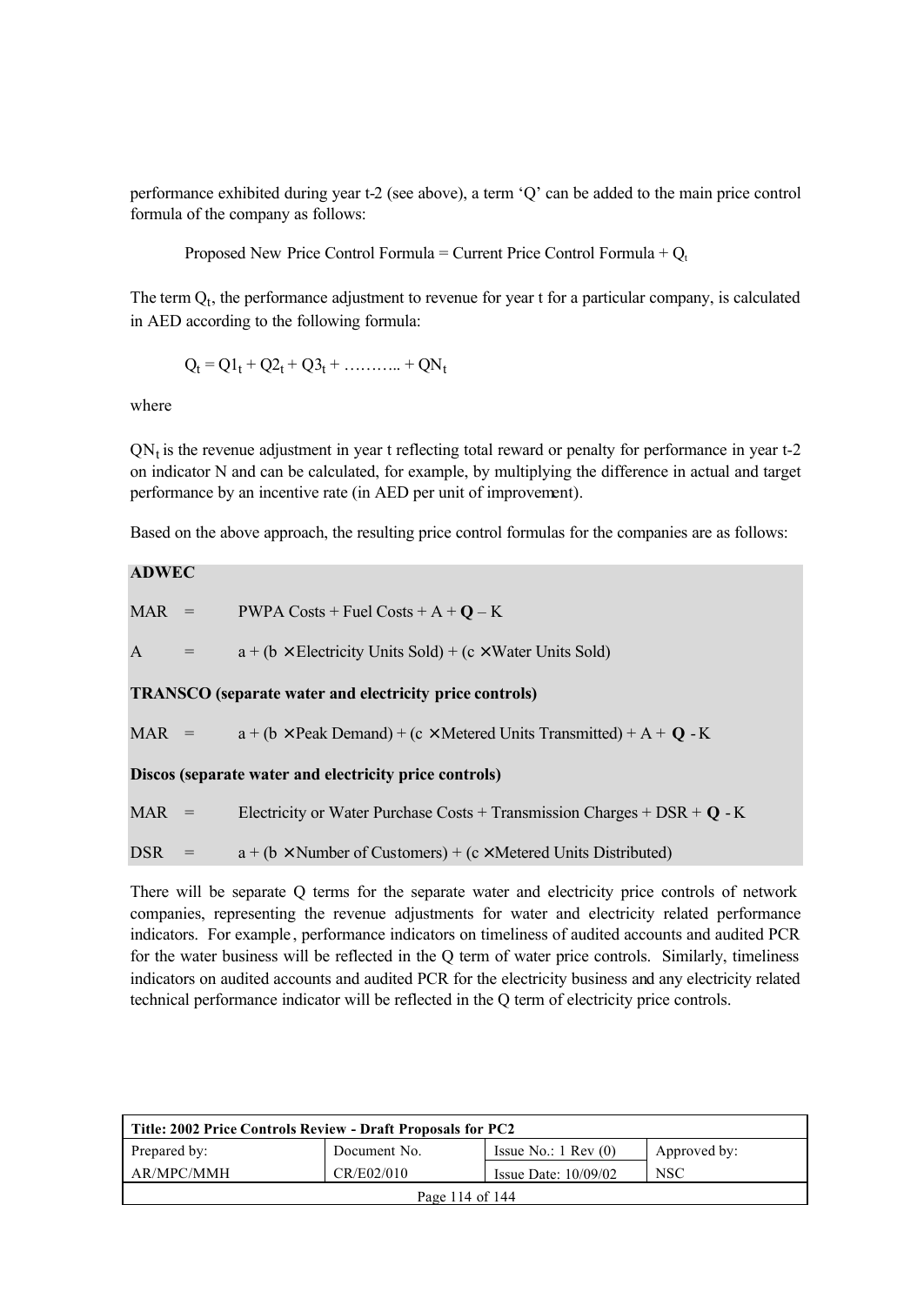## **9.3 Performance Indicators**

#### *9.3.1 Short-listing of Performance Indicators*

In the PIS Discussion Paper, the Bureau proposed a number of performance indicators, both technical and regulatory, for each of ADWEC, TRANSCO and Discos. As mentioned earlier, the proposed indicators for each company are classified into two broad categories: Category A and Category B. Based on its further review and responses received from the companies, the Bureau has short-listed the possible performance indicators under Category A and moved the remaining from Category A to Category B. For example, the Bureau agrees with ADWEC's concern that a Generation Security Standard (GSS) Category A performance indicator may give an inappropriate incentive to ADWEC to contract for surplus production capacity. Similarly, ADDC highlighted a number of issues in relation to water quality related performance indicator for Discos, which may not be adequately addressed at this price control review. TRANSCO raised issues in relation to transmission availability indicators with which the Bureau now agrees in part. Another objective of short-listing the performance indicators is the Bureau's stated preference to have a simple PIS at this price control review with only the most important and clearly defined performance indicators.

It will be clear from the following tables on individual businesses that the Bureau has only kept few performance indicators in Category A for the PIS. Most of these indicators are common between the companies and are related to audited accounts and PCRs, which the Bureau consider vital to effective regulation of the sector.

#### *9.3.2 Proposed Performance Indicators for Draft Proposals*

The Bureau proposes three performance indicators for ADWEC under Category A, which are listed in **Table 9.1** along with the licence target dates and glide-path target dates for the PIS (see Section 9.2.3 above). There are five Category A performance indicators for each of the network companies as described in **Tables 9.2** and **9.3** with their targets. Four of these indicators are related to audited accounts and PCRs for the two separate water and electricity businesses of network companies. The remaining one indicator relates to companies' technical performance in respect of incidents or interruptions on their transmission or distribution systems (as the case may be). Category B performance indicators for the four companies are listed in **Appendix G**. It can be noticed from the three tables in this appendix that a number of earlier proposed indicators (such as unavailability of components of the system or faults on the system) have been dropped altogether from the PIS in view of their intermediate nature rather than being customer oriented, as per one of the Bureau's criteria.

Although excluded from Category A for these Draft Proposals, the Bureau is continuing to review the possibility of including another timeliness performance indicator related to **Statements of Connection and Use of System Charges** in Category A for TRANSCO. The related timeliness indicator was in Category A in the PIS Discussion Paper and now has been moved to Category B. Almost four years after their due date, these statements have not yet ever been published by

| Title: 2002 Price Controls Review - Draft Proposals for PC2                     |  |  |  |  |  |  |
|---------------------------------------------------------------------------------|--|--|--|--|--|--|
| Prepared by:<br>Document No.<br>Issue No.: $1 \text{ Rev } (0)$<br>Approved by: |  |  |  |  |  |  |
| AR/MPC/MMH<br>CR/E02/010<br><b>NSC</b><br>Issue Date: $10/09/02$                |  |  |  |  |  |  |
| Page 115 of $144$                                                               |  |  |  |  |  |  |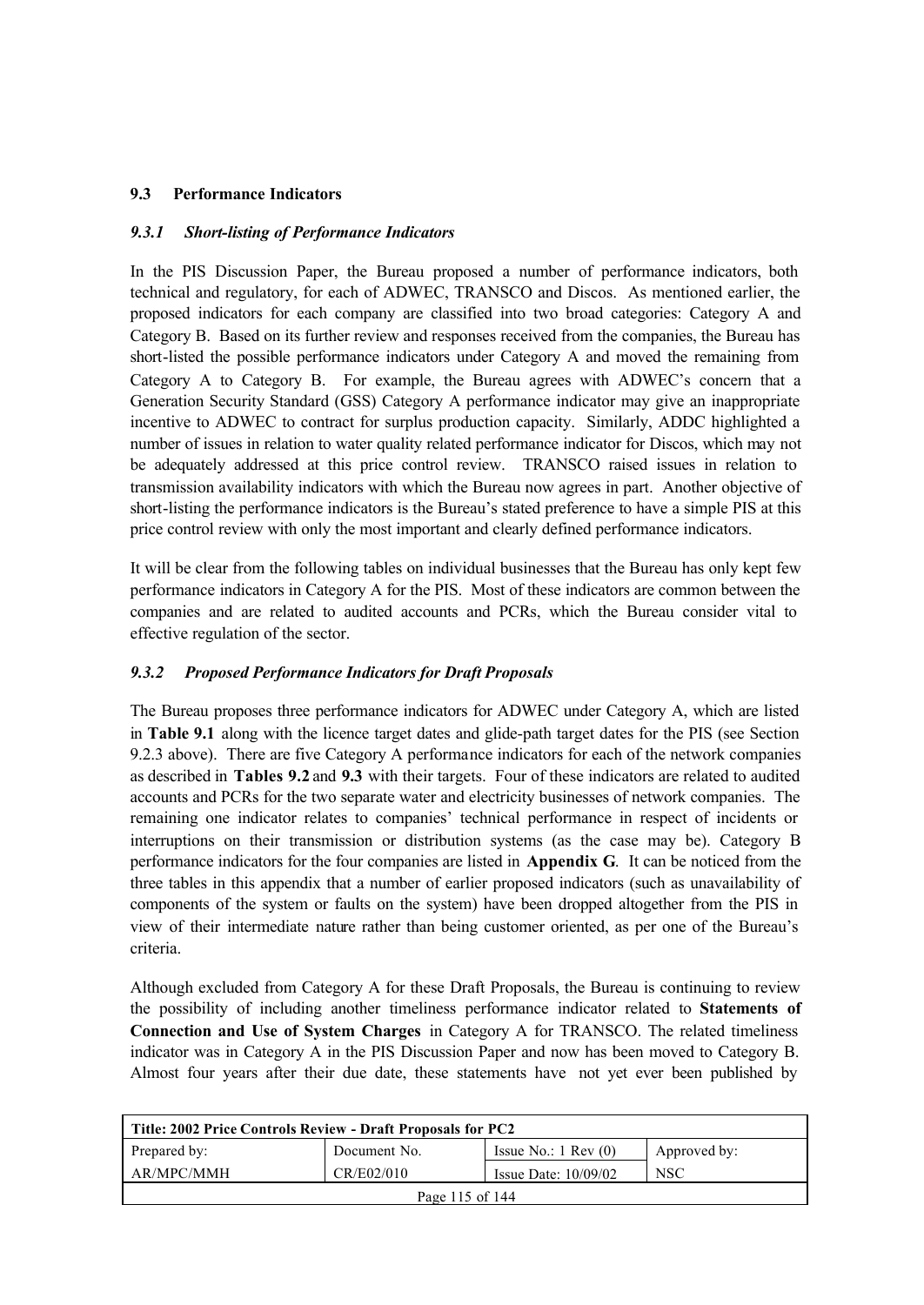TRANSCO, despite a number of requests and inputs from the Bureau. The Bureau has asked TRANSCO to prepare and get approved by the Bureau these statements by 31 December 2002 (to come into effect on 1 January 2003). To meet this deadline, the Bureau has suggested a timetable for TRANSCO's drafts and the Bureau's comments. Towards that end, TRANSCO should forward the first complete drafts of these statements to the Bureau by 30 September 2002. In case the Bureau receives no positive response from TRANSCO, the Bureau will consider implementing an incentive scheme for these statements similar to the BST timeliness indicator for ADWEC.

TRANSCO argued that the Energy Lost related performance indicator in the PIS would result in double counting of the same measure since electricity units transmitted is already in its price control formula and it loses income for energy not supplied. The Bureau considers that the revenue driver 'metered electricity units transmitted' proposed for the price control formula mainly aims to provide TRANSCO with incentives to design its system in order to meet the growing demand, improve metering on the system and reduce transmission losses. On the other hand, the precise objective of the Energy Lost indicator in the PIS is to incentivise TRANSCO to reduce total energy unsupplied due to incidents on the transmission system by reducing the number of incidents on its system and/or their duration and/or the demand lost by the incident. The Bureau has therefore retained this indicator for the PIS.

## *9.3.3 Defining Proposed Performance Indicators*

ADDC's and TRANSCO's responses have highlighted the need for clear and appropriate definitions of the proposed performance indicators in order to avoid any ambiguity and unintended risks for the companies. The Bureau looks forward to working closely with the companies to develop robust definitions of the proposed performance indicators and the related terms suitable to be incorporated into their licences. In layman's terms, the proposed Category A performance indicators are as follows:

- **Audited Accounts Timeliness** for any company is the difference (measured in months) between the actual date and the target date for submission to the Bureau of audited accounts for the relevant business for the preceding year.
- **Audited Price Control Return (PCR) Timeliness** for any company is the difference (measured in months) between the actual date and the target date for submission to the Bureau of audited PCR for the relevant business for the preceding year.
- **Bulk Supply Tariff (BST) Timeliness** for ADWEC is the difference (measured in months) between the actual date and the target date for publication of the following year's BST.
- **Energy Lost** for TRANSCO is the total amount of energy (in MWh) which is lost or un-supplied during the year due to incidents on the electricity transmission system. The total amount of energy lost in a year is calculated from the summation over the year of the products of the power lost (in MW) during each incident and the duration of that incident (in hours). An incident is

| Title: 2002 Price Controls Review - Draft Proposals for PC2                     |  |  |  |  |  |
|---------------------------------------------------------------------------------|--|--|--|--|--|
| Prepared by:<br>Issue No.: $1 \text{ Rev } (0)$<br>Document No.<br>Approved by: |  |  |  |  |  |
| AR/MPC/MMH<br>CR/E02/010<br><b>NSC</b><br>Issue Date: $10/09/02$                |  |  |  |  |  |
| Page 116 of $144$                                                               |  |  |  |  |  |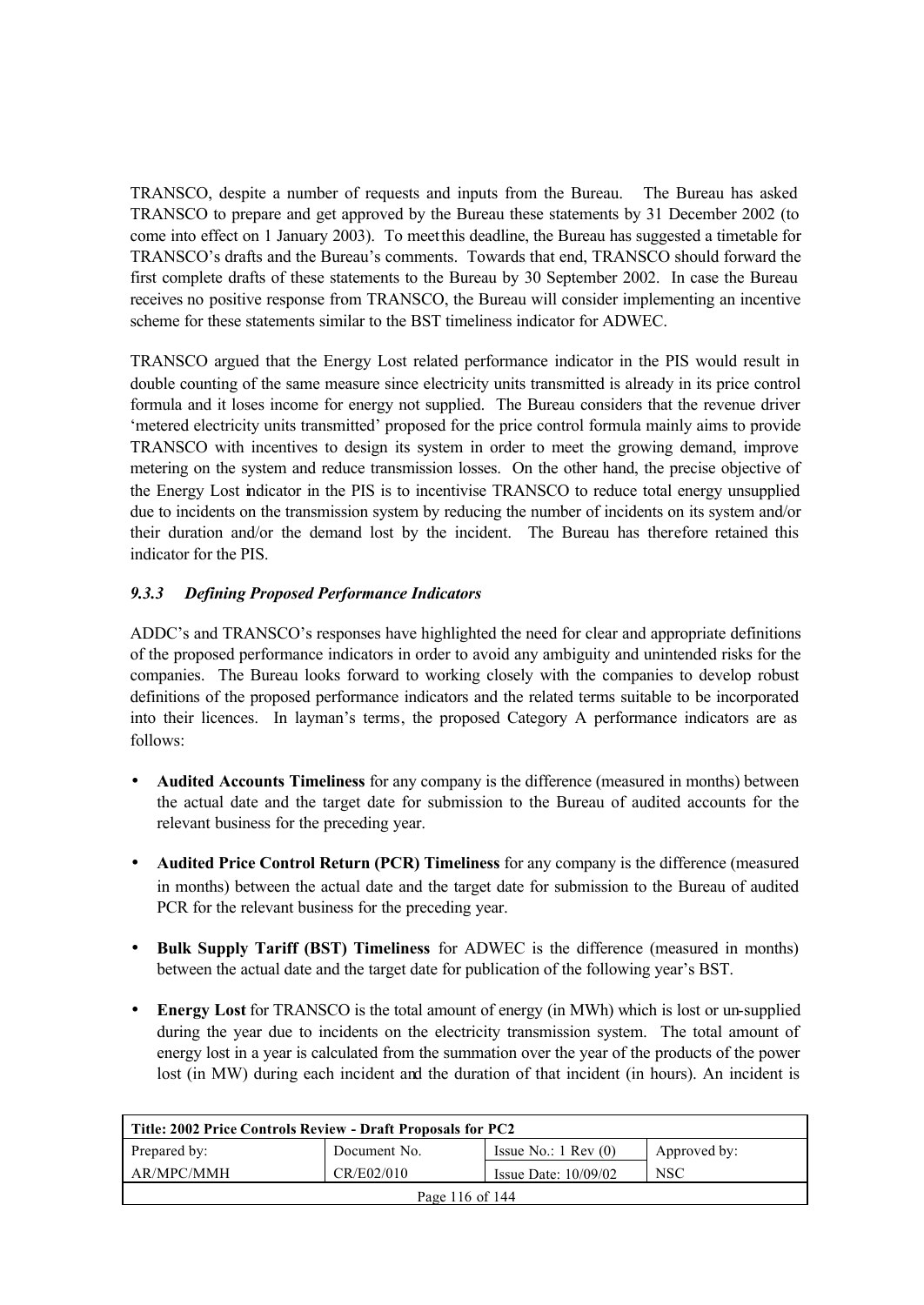defined as any event or chain of events on the transmission system that causes a loss of supply to one or more customers for 3 minutes or longer.

• **Customer Minutes Lost Per Customer** for Discos is the summation over the year over all outages of the products of (a) the number of customers interrupted in each outage and (b) the duration of interruption (in minutes) in that outage, with the summation then divided by the number of customers. An outage or interruption is defined as any event or chain of events on the distribution system that causes a loss of supply to one or more customers for 3 minutes or longer.

### *9.3.4 Setting Targets for Proposed Performance Indicators*

**Tables 9.1**, **9.2** and **9.3** show the Bureau's proposed performance targets for Category A performance indicators for the four price-controlled companies. These targets are further explained below:

|              | Table 9.1: Proposed Performance Indicators for ADWEC - Category A |                 |                        |                               |                                          |  |
|--------------|-------------------------------------------------------------------|-----------------|------------------------|-------------------------------|------------------------------------------|--|
| S.<br>No.    | Performance<br><b>Indicator</b>                                   | Formula<br>Year | Performance<br>Measure | <b>Licence Target</b><br>Date | <b>Glide-Path Target</b><br>Date for PIS |  |
| $\mathbf{1}$ | Audited                                                           |                 | Audited accounts for:  |                               |                                          |  |
|              | Accounts<br><b>Timeliness</b>                                     | 2003            | 2002                   | $30 - \text{Jun} - 03$        | $31 - Dec-03$                            |  |
|              |                                                                   | 2004            | 2003                   | $30 - \text{Jun} - 04$        | $30-Sep-04$                              |  |
|              |                                                                   | 2005            | 2004                   | $30$ -Jun-05                  | $30$ -Jun-05                             |  |
| 2            | <b>Audited Price</b>                                              |                 | Audited PCR for:       |                               |                                          |  |
|              | Control Return                                                    | 2003            | 2002                   | $31 - \text{Mar} - 03$        | $30-Sep-03$                              |  |
|              | (PCR)<br><b>Timeliness</b>                                        | 2004            | 2003                   | $31-Mar-04$                   | $30 - Jun - 04$                          |  |
|              |                                                                   | 2005            | 2004                   | 31-Mar-05                     | 31-Mar-05                                |  |
| 3            | <b>Bulk Supply</b>                                                |                 | BST for:               |                               |                                          |  |
|              | Tariff (BST)<br><b>Timeliness</b>                                 | 2003            | 2004                   | $31 - Dec - 03$               | $31 - Dec-03$                            |  |
|              |                                                                   | 2004            | 2005                   | $31 - Dec -04$                | 31-Dec-04                                |  |
|              |                                                                   | 2005            | 2006                   | $31 - Dec -05$                | $31 - Dec-05$                            |  |

| Title: 2002 Price Controls Review - Draft Proposals for PC2                     |  |  |  |  |  |  |
|---------------------------------------------------------------------------------|--|--|--|--|--|--|
| Prepared by:<br>Document No.<br>Issue No.: $1 \text{ Rev } (0)$<br>Approved by: |  |  |  |  |  |  |
| AR/MPC/MMH<br>CR/E02/010<br><b>NSC</b><br>Issue Date: $10/09/02$                |  |  |  |  |  |  |
| Page 117 of $144$                                                               |  |  |  |  |  |  |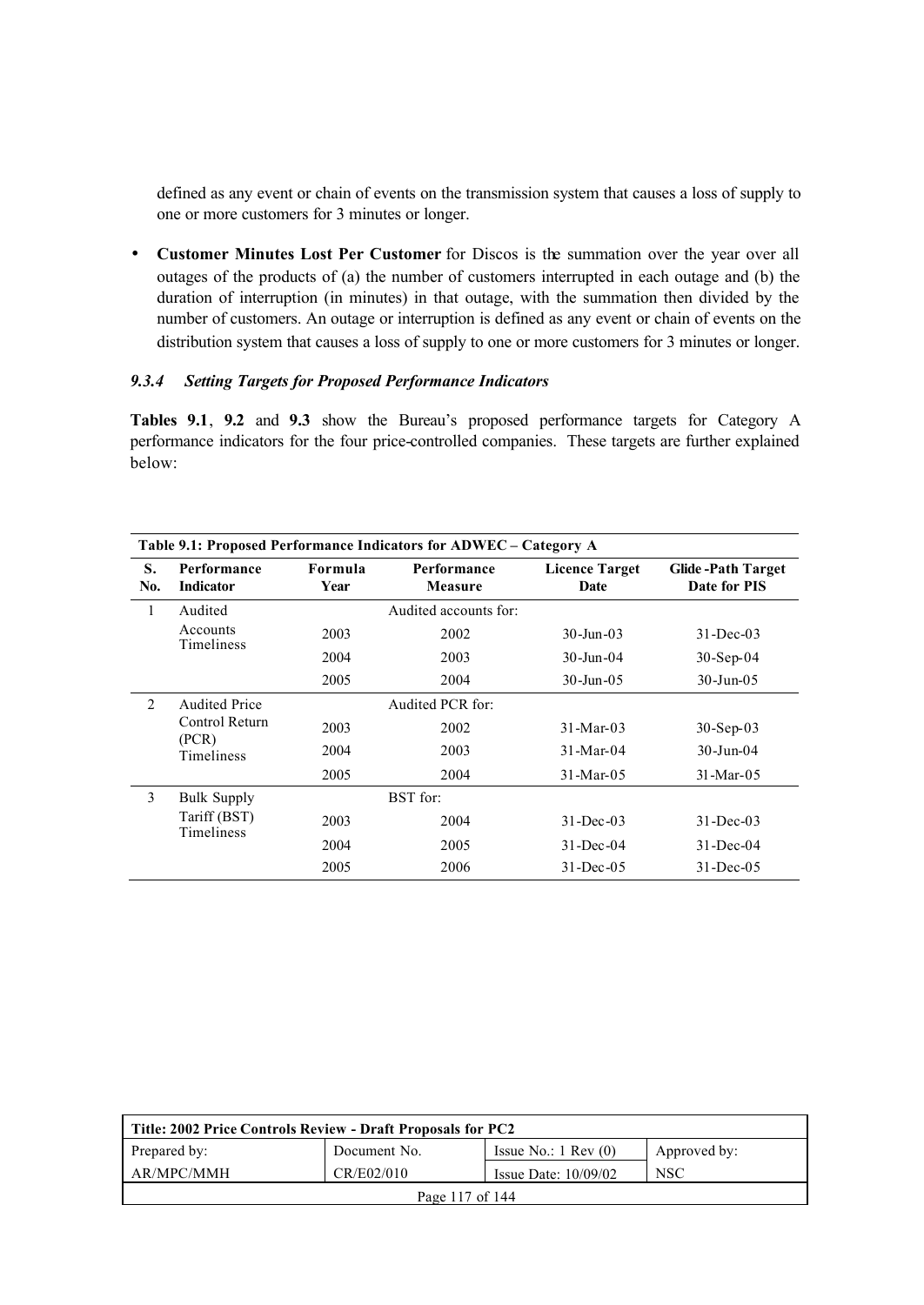|                | Table 9.2: Proposed Performance Indicators for TRANSCO - Category A |                 |                               |                               |                                          |  |
|----------------|---------------------------------------------------------------------|-----------------|-------------------------------|-------------------------------|------------------------------------------|--|
| S.<br>No.      | Performance<br><b>Indicator</b>                                     | Formula<br>Year | Performance<br><b>Measure</b> | <b>Licence Target</b><br>Date | <b>Glide-Path Target</b><br>Date for PIS |  |
| $\mathbf{1}$   | Audited                                                             |                 | Audited accounts for:         |                               |                                          |  |
|                | Electricity                                                         | 2003            | 2002                          | $30 - Jun - 03$               | $31 - Dec -03$                           |  |
|                | Accounts<br>Timeliness                                              | 2004            | 2003                          | $30 - Jun - 04$               | $30-Sep-04$                              |  |
|                |                                                                     | 2005            | 2004                          | $30 - Jun - 05$               | 30-Jun-05                                |  |
| $\overline{2}$ | <b>Audited Water</b>                                                |                 | Audited accounts for:         |                               |                                          |  |
|                | Accounts<br>Timeliness                                              | 2003            | 2002                          | $30 - Jun - 03$               | $31 - Dec -03$                           |  |
|                |                                                                     | 2004            | 2003                          | 30-Jun-04                     | $30-Sep-04$                              |  |
|                |                                                                     | 2005            | 2004                          | 30-Jun-05                     | $30 - Jun - 05$                          |  |
| $\overline{3}$ | Audited                                                             |                 | Audited PCR for:              |                               |                                          |  |
|                | Electricity<br>Price Control                                        | 2003            | 2002                          | $31-Mar-03$                   | $30-Sep-03$                              |  |
|                | Return (PCR)                                                        | 2004            | 2003                          | $31-Mar-04$                   | $30 - Jun - 04$                          |  |
|                | Timeliness                                                          | 2005            | 2004                          | 31-Mar-05                     | 31-Mar-05                                |  |
| $\overline{4}$ | <b>Audited Water</b>                                                |                 | Audited PCR for:              |                               |                                          |  |
|                | Price Control                                                       | 2003            | 2002                          | $31-Mar-03$                   | $30-Sep-03$                              |  |
|                | Return (PCR)<br>Timeliness                                          | 2004            | 2003                          | $31-Mar-04$                   | $30 - Jun - 04$                          |  |
|                |                                                                     | 2005            | 2004                          | 31-Mar-05                     | 31-Mar-05                                |  |
| 5              | <b>Energy Lost</b>                                                  |                 | Energy Lost for:              |                               | Target = Energy Lost in                  |  |
|                |                                                                     | 2003            | 2003                          |                               | 2002                                     |  |
|                |                                                                     | 2004            | 2004                          |                               | 2003                                     |  |
|                |                                                                     | 2005            | 2005                          |                               | 2004                                     |  |

| Title: 2002 Price Controls Review - Draft Proposals for PC2                     |  |  |  |  |  |
|---------------------------------------------------------------------------------|--|--|--|--|--|
| Prepared by:<br>Issue No.: $1 \text{ Rev } (0)$<br>Document No.<br>Approved by: |  |  |  |  |  |
| CR/E02/010<br><b>NSC</b><br>AR/MPC/MMH<br>Issue Date: $10/09/02$                |  |  |  |  |  |
| Page 118 of 144                                                                 |  |  |  |  |  |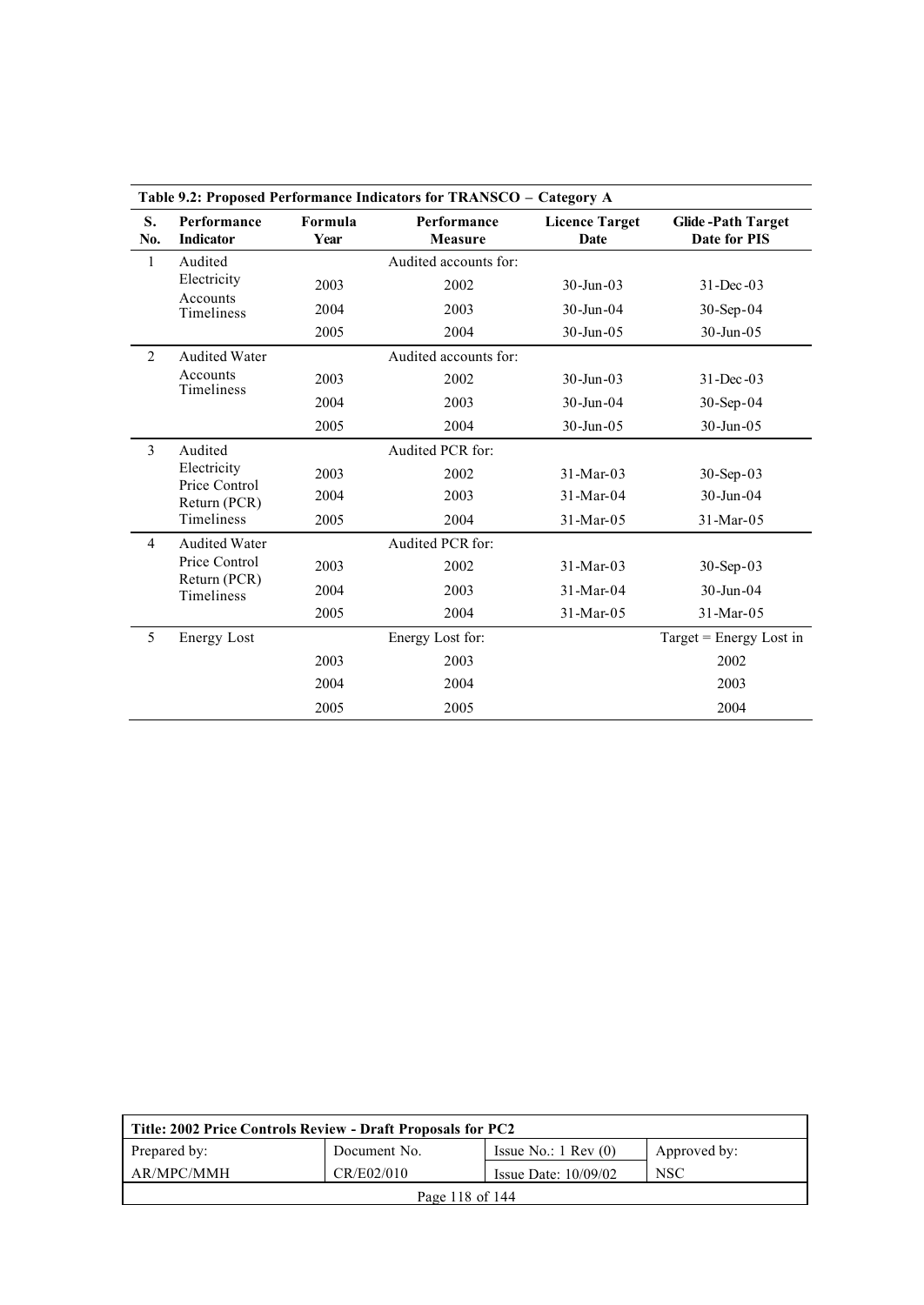|                | Table 9.3: Proposed Performance Indicators for Discos - Category A |                 |                               |                               |                                          |  |
|----------------|--------------------------------------------------------------------|-----------------|-------------------------------|-------------------------------|------------------------------------------|--|
| S.<br>No.      | Performance<br><b>Indicator</b>                                    | Formula<br>Year | Performance<br><b>Measure</b> | <b>Licence Target</b><br>Date | <b>Glide-Path Target</b><br>Date for PIS |  |
| $\mathbf{1}$   | Audited                                                            |                 | Audited accounts for:         |                               |                                          |  |
|                | Electricity                                                        | 2003            | 2002                          | $30 - \text{Jun} - 03$        | $31 - Dec -03$                           |  |
|                | Accounts<br>Timeliness                                             | 2004            | 2003                          | 30-Jun-04                     | $30-Sep-04$                              |  |
|                |                                                                    | 2005            | 2004                          | $30 - Jun - 05$               | $30$ -Jun-05                             |  |
| 2              | <b>Audited Water</b>                                               |                 | Audited accounts for:         |                               |                                          |  |
|                | Accounts<br>Timeliness                                             | 2003            | 2002                          | $30 - \text{Jun} - 03$        | $31 - Dec -03$                           |  |
|                |                                                                    | 2004            | 2003                          | 30-Jun-04                     | $30-Sep-04$                              |  |
|                |                                                                    | 2005            | 2004                          | $30 - Jun - 05$               | $30$ -Jun-05                             |  |
| $\overline{3}$ | Audited                                                            |                 | Audited PCR for:              |                               |                                          |  |
|                | Electricity                                                        | 2003            | 2002                          | $31-Mar-03$                   | $30-Sep-03$                              |  |
|                | Price Control<br>Return (PCR)                                      | 2004            | 2003                          | 31-Mar-04                     | $30 - Jun - 04$                          |  |
|                | Timeliness                                                         | 2005            | 2004                          | 31-Mar-05                     | 31-Mar-05                                |  |
| $\overline{4}$ | <b>Audited Water</b>                                               |                 | Audited PCR for:              |                               |                                          |  |
|                | Price Control                                                      | 2003            | 2002                          | $31-Mar-03$                   | 30-Sep-03                                |  |
|                | Return (PCR)<br>Timeliness                                         | 2004            | 2003                          | 31-Mar-04                     | $30 - Jun - 04$                          |  |
|                |                                                                    | 2005            | 2004                          | 31-Mar-05                     | 31-Mar-05                                |  |
| 5              | Customer                                                           |                 | CML for:                      |                               | $Target = CML$ in                        |  |
|                | Minutes Lost                                                       | 2003            | 2003                          |                               | 2002                                     |  |
|                | Per Customer<br>(CML)                                              | 2004            | 2004                          |                               | 2003                                     |  |
|                |                                                                    | 2005            | 2005                          |                               | 2004                                     |  |

#### *Audited Accounts and PCR Timeliness for all Companies*

In its response to the PIS Discussion Paper, ADWEC considered the licence target dates for production of audited accounts (six months after year end) at 'world record' level. The Bureau would undoubtedly like to follow the best international practice in respect of regulation of the sector. However, it does not agree with ADWEC that the licence requirements for audited accounts are at 'world record' level or cannot be achieved in Abu Dhabi as implied by ADWEC. The Bureau has drawn ADWEC's attention to three UAE examples of legal requirements for preparation or submission of audited accounts to the relevant regulators or authorities indicating targets that are more stringent than or comparable with ADWEC's licence targets; namely: licensed securities and commodities market (within **one month** of the end of the market's fiscal year); the UAE Central Bank (**three months**); and Public Joint Stock Companies, Private Joint Stock Companies and Limited Liability Companies (**four months**, under UAE Commercial Companies Law No.8 of 1984).

| Title: 2002 Price Controls Review - Draft Proposals for PC2                     |  |  |  |  |  |
|---------------------------------------------------------------------------------|--|--|--|--|--|
| Prepared by:<br>Issue No.: $1 \text{ Rev } (0)$<br>Approved by:<br>Document No. |  |  |  |  |  |
| AR/MPC/MMH<br>CR/E02/010<br><b>NSC</b><br>Issue Date: $10/09/02$                |  |  |  |  |  |
| Page 119 of $144$                                                               |  |  |  |  |  |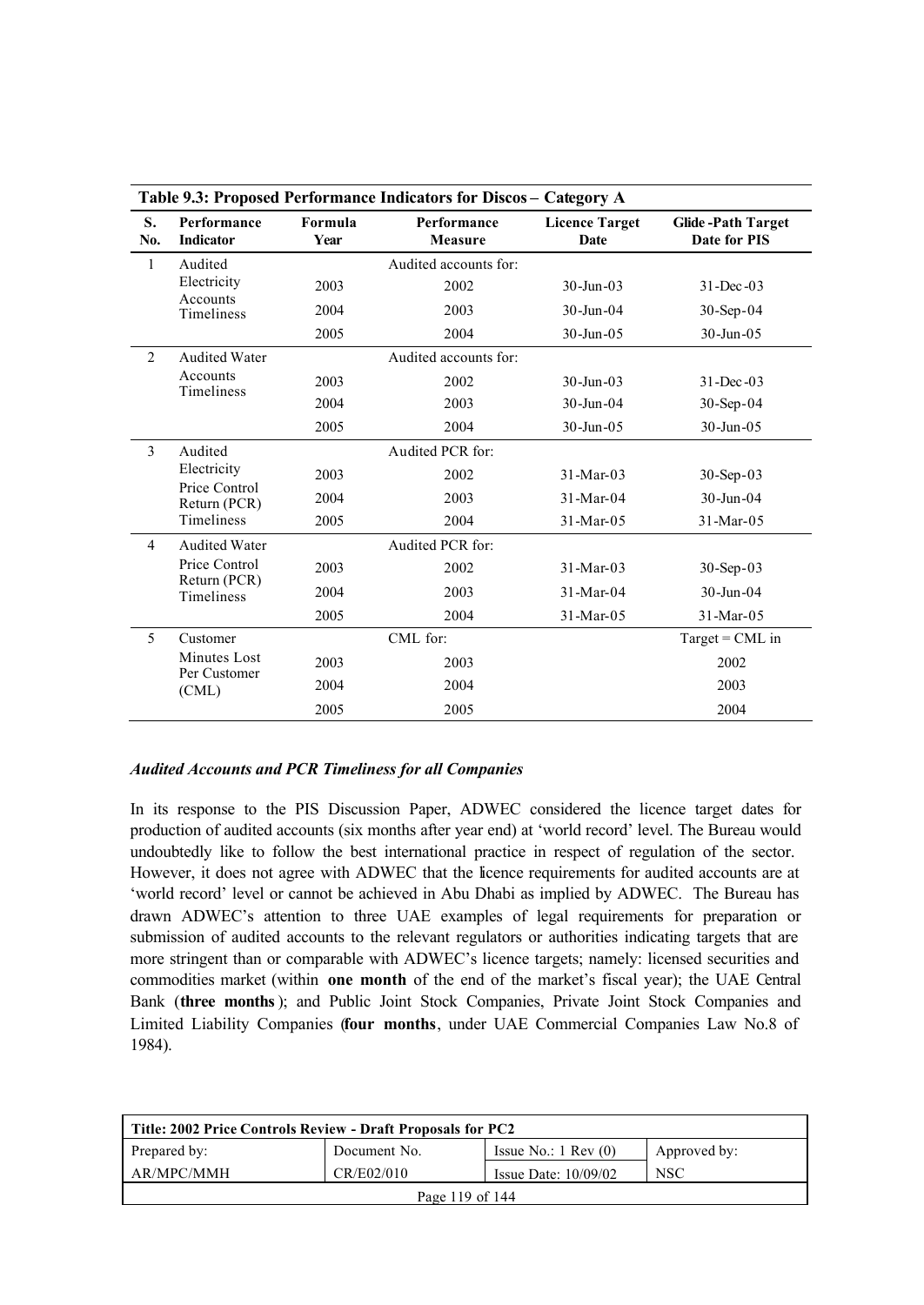The Bureau has also researched the actual dates of preparation, audit, approval, or publication of accounts or annual reports by other companies in the UAE. The Bureau has explained to ADWEC its findings on six banks and three companies covering a number of past years showing that these entities have audited accounts for the year well within the **first three months** from the end of the year. This research clearly indicates that the licence targets for production of audited information can be achieved in the UAE and the Emirate of Abu Dhabi.

Notwithstanding the above, as suggested by the companies, the Bureau proposes to set the target dates for submission of audited accounts and audited PCRs under the PIS on a glide-path approach keeping in view the present performance of the companies. However, the glide-path targets are such that, by the end of the next control period (i.e. by 2005), companies must be able to meet the target dates set by their licences. Like the licence target dates, the proposed glide -path target dates are the same for all the four companies.

It can be seen that the first set of audited accounts and PCRs are not scheduled until December 2003, which provides amply time for the management/shareholder of the companies to resolve any impediments there may have been to date in getting the statements audited.

## *BST Timeliness for ADWEC*

The BST timeliness indicator will come into effect for the first time for the 2004 BST. The target date for the publication by ADWEC of the BST for the following year remains 31 December of each year, so that Discos can be invoiced and charged smoothly during the year and Discos and their customers (if and when time-of-the day metering is introduced) can plan accordingly for the forthcoming year. The Bureau and ADWEC need to agree a detailed timetable for future BST data submissions in order to meet this target, similar to the one already agreed for the current (2003) BST exercise. Where the BST is delayed for reasons which the Bureau agrees are genuinely outside of ADWEC's control they will be treated as exceptional events for the purposes of calculated PIS reward/penalties.

## *Energy Lost for TRANSCO*

According to the (unaudited) information available to the Bureau, the energy lost by TRANSCO in 2001 was 4,184 MWh (due to occurrence of 8 incidents) and 398 MWh in 2000 (due to 8 incidents). The reason for relatively very poor performance in 2001 was one incident in May 2001, which alone resulted in a loss of 4,091 MWh, whereas the remaining 93 MWh energy lost was due to 7 other incidents.

Compare this performance with those of NGC, ScottishPower and Hydro-Electric from the UK, which show respectively average annual energy lost of 303 MWh (due to 8 incidents on average per year), 258 MWh (9 incidents) and 153 MWh (13 incidents) over the last 10 years (91/92-00/01). This gives an overal UK average of 238 MWh over this period.

| Title: 2002 Price Controls Review - Draft Proposals for PC2                     |  |  |  |  |  |
|---------------------------------------------------------------------------------|--|--|--|--|--|
| Prepared by:<br>Issue No.: $1 \text{ Rev } (0)$<br>Document No.<br>Approved by: |  |  |  |  |  |
| AR/MPC/MMH<br>CR/E02/010<br><b>NSC</b><br>Issue Date: $10/09/02$                |  |  |  |  |  |
| Page 120 of $144$                                                               |  |  |  |  |  |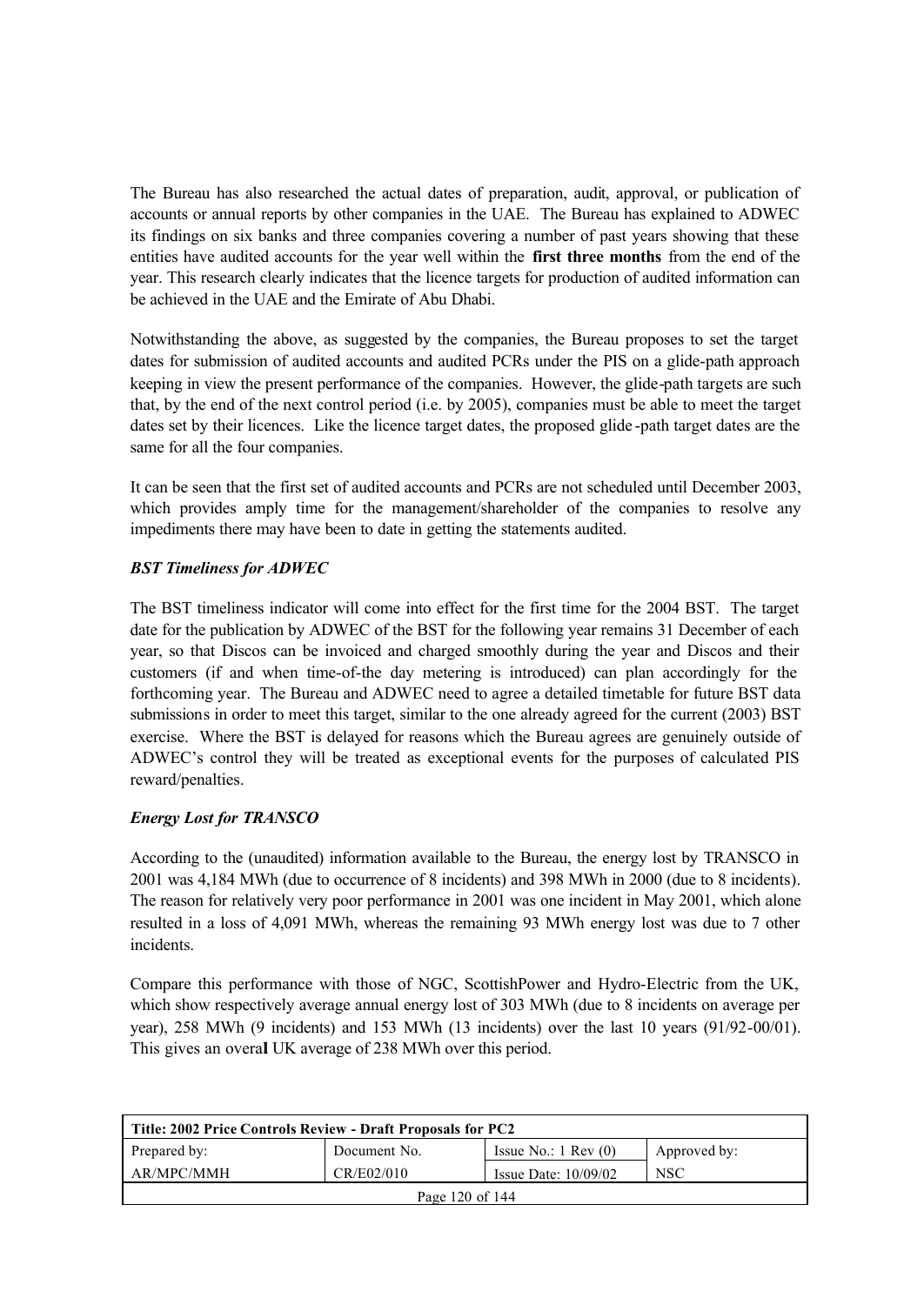## *Customer Minutes Lost Per Customer for Discos*

Information available to the Bureau shows that ADDC's performance was 163 customer-minutes lost per connected customer in 2000 and 116 in 2001. Respective figures showing AADC's performance are 697 and 472. Compare this performance with those from the UK:

- The individual annual figures for the fourteen UK distribution companies vary between 36 and 293 over a 10-year period (91/92-00/01).
- The individual average figure for these companies over the same period ranges between 48 and 175. The overall average for all the companies is about 81.
- During 2000/2001, the average figure was 79.
- The customer weighted average figure for minutes lost per customer of the UK distribution companies has declined from 226 to 81 over a nine-year period (90/91 to 98/99), i.e. an overall reduction of 64%.

#### **9.4 Performance Incentive Rates**

#### *9.4.1 The Overall Approach*

The Bureau has set the incentive rates for the proposed Category A performance indicators for the four companies as follows:

- First, the maximum penalty or reward under the PIS has been calculated by applying 2% to the forecast MAR (in relation to "own costs") of each company for 2004 (see **Table 9.4**). For each company, the forecast MAR for 2004 lies between those for 2003 and 2005 and is hence considered a reasonable basis for calculation of incentive rates for the whole period.
- Second, the resulting amount has been apportioned to the different performance indicators in the PIS of the company concerned in proportion to the relative importance of indicators as judged by the Bureau (see **Table 9.5**).
- Third, the Bureau has derived hypothetical projections of the worst or best likely performance under each indicator (see **Table 9.5**).
- Fourth, incentive rates for each indicator have been derived by dividing the amounts apportioned under first step above by the variance between target performance and hypothetical actual performance derived in the third step above (**see Table 9.5**).
- The same incentive rates are then employed in each of 2003, 2004 and 2005 (**see Table 9.5**).

| Title: 2002 Price Controls Review - Draft Proposals for PC2                   |  |  |  |  |  |
|-------------------------------------------------------------------------------|--|--|--|--|--|
| Prepared by:<br>Issue No.: $1 \text{ Rev}(0)$<br>Document No.<br>Approved by: |  |  |  |  |  |
| CR/E02/010<br>AR/MPC/MMH<br><b>NSC</b><br>Issue Date: $10/09/02$              |  |  |  |  |  |
| Page 121 of 144                                                               |  |  |  |  |  |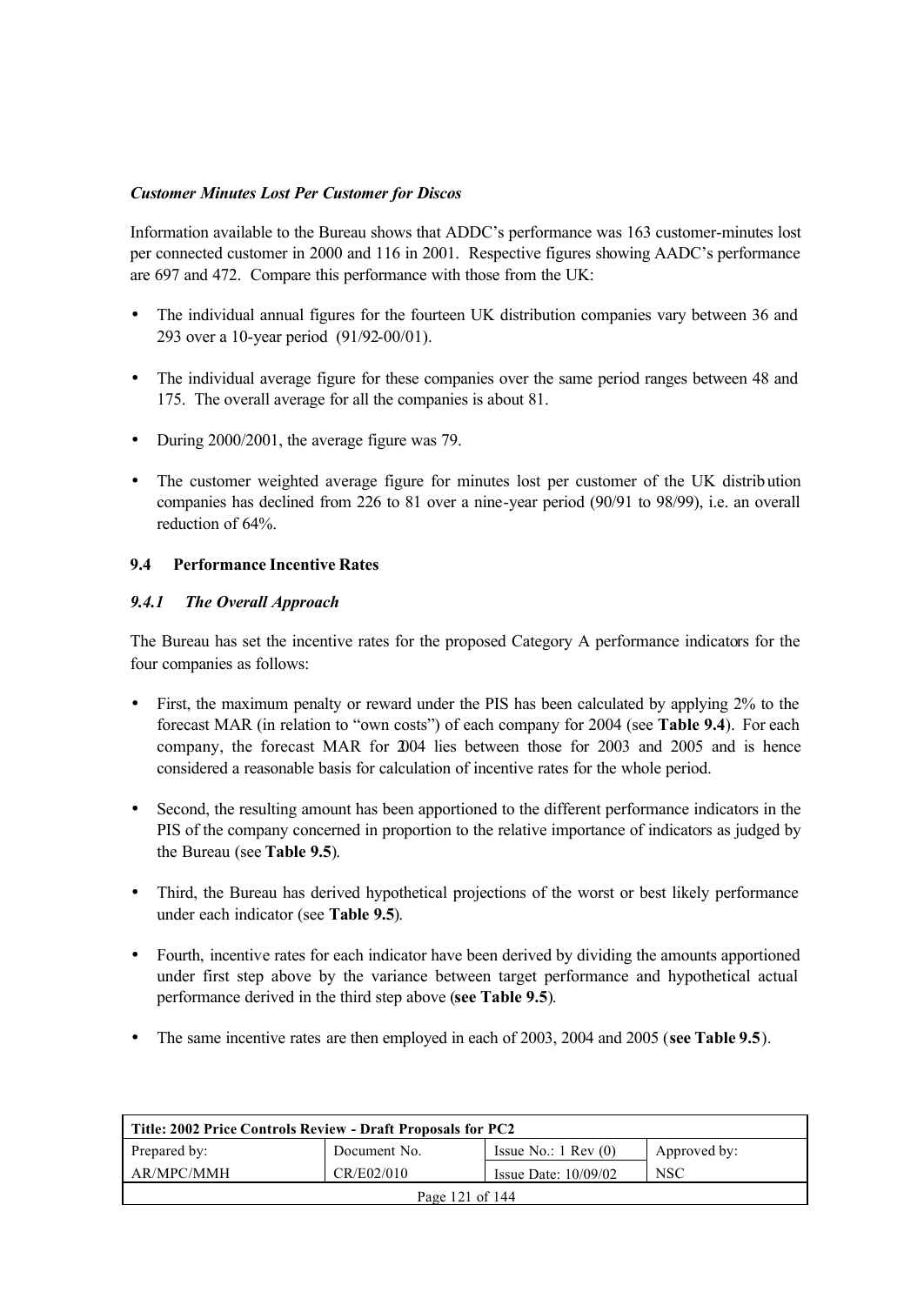For example, the total amount for a timeliness indicator is divided by the hypothetical 'worst case' delay from the glide-path target to arrive at an incentive rate in terms of AED per month (of delay). Similarly, the total amount for a technical performance indicator for TRANSCO or a Disco is divided by an assumed improvement in the technical performance compared to the target – this improvement is assumed for the purposes of calibrating the incentive rates to be 10% of the target performance (which for the purposes of this calculation has been based on the network companies' recent performance). This gives an incentive rate in terms of AED per MWh lost (for TRANSCO) or AED per customer minutes lost per connected customer (for Discos).

Once this approach is applied and incentive rates are obtained, the Bureau has formulated a scheme for each performance indicator. This scheme has symmetric scale of rewards and penalties as far as the total amount is concerned based on the expected delay or improvement from the target. The companies receive higher rewards the earlier in advance of the glide-path target dates they publish audited accounts and PCRs. One difference relates to the BST timeliness indicator (in all years) and to the production of audited accounts and PCRs (in the final year, 2005, only). In these cases, the reward for achieving the target date (i.e. 31 December, 31 March or 30 June as the case may be) is set equal to the total incentive amount without any further incentive for publication of the BST earlier than this target date.

## *9.4.2 Incentive Rates*

The Bureau's assumptions about the total amount at stake for each company with respect to PIS, weights of indicators in the PIS, and assumed delay from the target date or assumed improvement from the target technical performance, as explained in the preceding sub-section, are presented in **Tables 9.4** and **9.5** below. For each company, the total amount at stake for the PIS for any year is calculated by taking 2% of the forecast of its 'own' MAR or costs for 2004, as shown in **Table 9.4**.

| Table 9.4: Assumptions for Total Amount at Stake for PIS |                                 |                                      |  |  |  |  |
|----------------------------------------------------------|---------------------------------|--------------------------------------|--|--|--|--|
| <b>Company/Business</b>                                  | Company's 'Own' Allowed Revenue | <b>Total Amount at Stake for PIS</b> |  |  |  |  |
|                                                          | (based on 2004 projections)     | (for any year)                       |  |  |  |  |
| ADWEC                                                    | AED 8,976,367                   | AED 179,527                          |  |  |  |  |
| <b>TRANSCO Electricity</b>                               | AED 662,446,927                 | AED 13,248,939                       |  |  |  |  |
| <b>TRANSCO</b> Water                                     | AED 447,533,391                 | AED 8,950,668                        |  |  |  |  |
| <b>ADDC</b> Electricity                                  | AED 624,299,392                 | AED 12,485,988                       |  |  |  |  |
| ADDC Water                                               | AED 262,353,940                 | AED 5,247,079                        |  |  |  |  |
| <b>AADC</b> Electricity                                  | AED 360, 313, 407               | AED 7,206,268                        |  |  |  |  |
| <b>AADC</b> Water                                        | AED 138,399,990                 | AED 2,768,000                        |  |  |  |  |

The resulting incentive rates for all the performance indicators of each company (same for each year of the next control period) are presented in the last column of **Table 9.5**, which have been rounded to the nearest thousand. The incentive rates for the timeliness indicators are the payments expressed in

| Title: 2002 Price Controls Review - Draft Proposals for PC2                     |  |  |  |  |  |
|---------------------------------------------------------------------------------|--|--|--|--|--|
| Prepared by:<br>Issue No.: $1 \text{ Rev } (0)$<br>Document No.<br>Approved by: |  |  |  |  |  |
| AR/MPC/MMH<br>CR/E02/010<br><b>NSC</b><br>Issue Date: $10/09/02$                |  |  |  |  |  |
| Page 122 of $144$                                                               |  |  |  |  |  |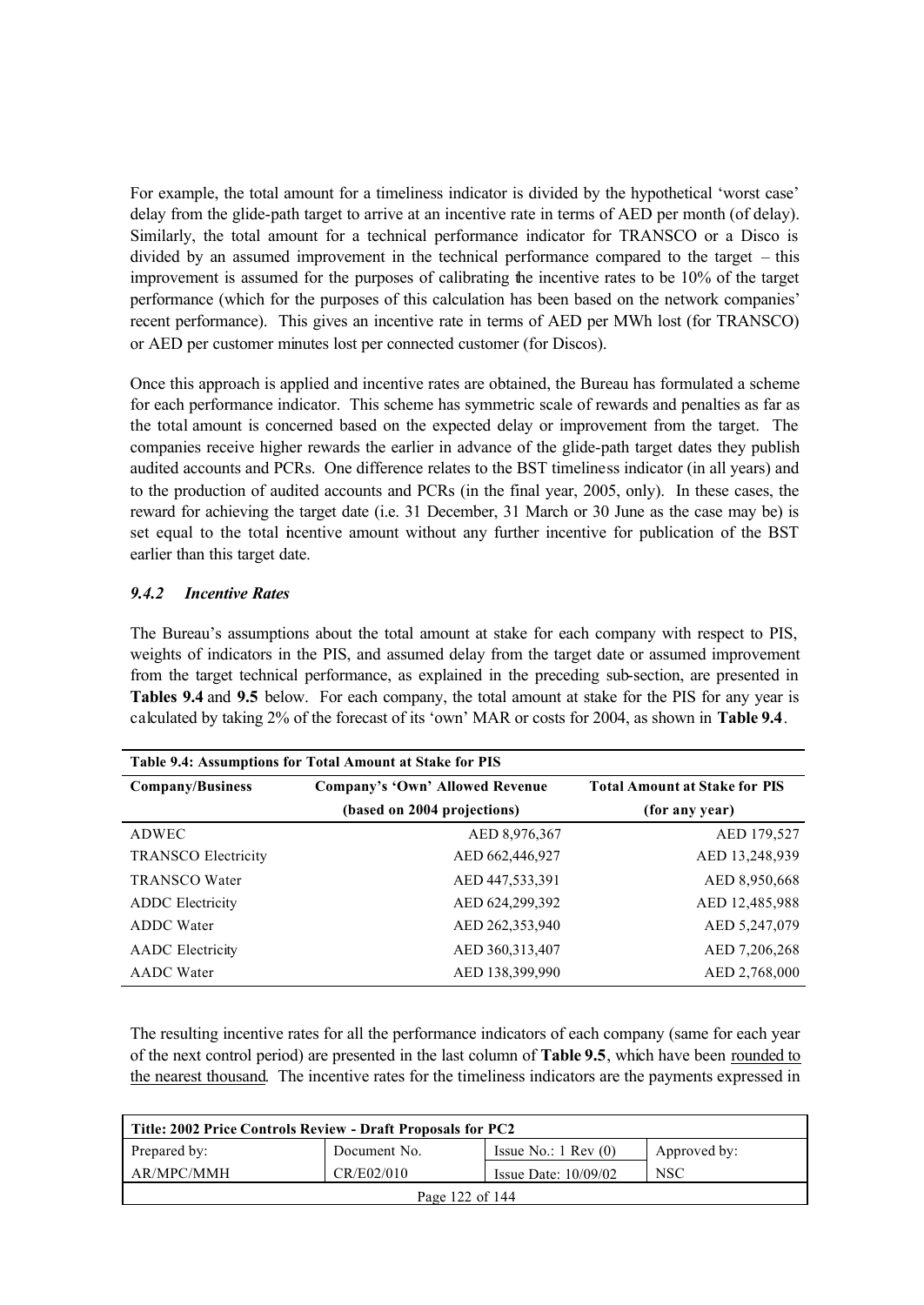AED per month of delay. A slight different treatment is applied in 2003, 2004 and 2005 to calculate reward or penalty, as explained in Section 9.4.3 of this paper. Note that incentive rate applies on a full month basis rather than on pro-rata basis of number of days of delays. That is, if any audited account or PCR or BST is published or submitted to the Bureau on any day late or early, the delay or acceleration would be considered as a full month.

For technical performance indicators, incentive rates are expressed as payments in AED per unit improvement from the target (the basis for the targets are set out in **Tables 9.2** and **9.3**). For example, if the target for ADDC CML for 2004 is 100 customers minutes lost per customer (based on the actual performance achieved in 2003) but ADDC actually achieves 96 customer minutes lost per customer in 2004, it will receive an additional revenue through the Q term in the 2006 electricity price control formula amounting to AED 432,000 (i.e. AED 108,000 per CML, times 4 CML i.e. 100 less 96).

| Table 9.5: Calculation of Incentive Rate for Each Category A Indicator* |                              |            |                        |                                                          |         |                         |  |
|-------------------------------------------------------------------------|------------------------------|------------|------------------------|----------------------------------------------------------|---------|-------------------------|--|
| Company                                                                 | Performance                  | Weights    | <b>Total Incentive</b> | <b>Assumed Delay or</b>                                  |         | <b>Incentive Rate**</b> |  |
| /Business                                                               | <b>Indicator</b>             | in the PIS | Amount                 | <b>Improvement from</b><br><b>Target for any</b><br>Year |         | $(2003 - 2005)$         |  |
| <b>ADWEC</b>                                                            | <b>Audited Accounts</b>      | 45%        | AED 80,787             | 6 months                                                 | 13,000  | AED p.m.                |  |
|                                                                         | <b>Audited PCR</b>           | 45%        | AED 80,787             | 6 months                                                 | 13,000  | $AED$ p.m.              |  |
|                                                                         | <b>BST</b>                   | 10%        | AED 17,953             | 6 months                                                 | 3,000   | AED p.m.                |  |
| TRANSCO (E)                                                             | Audited Accounts (E)         | 45%        | AED 5,962,022          | 6 months                                                 | 994,000 | AED p.m.                |  |
|                                                                         | Audited PCR (E)              | 45%        | AED 5,962,022          | 6 months                                                 | 994,000 | AED p.m.                |  |
|                                                                         | Energy Lost                  | 10%        | AED 1,324,894          | 10% of 398 MWh                                           | 33,000  | AED/MWh                 |  |
| TRANSCO (W)                                                             | Audited Accounts (W)         | 50%        | AED 4,475,334          | 6 months                                                 | 746,000 | AED p.m.                |  |
|                                                                         | Audited PCR (W)              | 50%        | AED 4,475,334          | 6 months                                                 | 746,000 | AED p.m.                |  |
| $ADDC$ $(E)$                                                            | Audited Accounts (E)         | 45%        | AED 5,618,695          | 6 months                                                 | 936,000 | AED p.m.                |  |
|                                                                         | Audited PCR (E)              | 45%        | AED 5,618,695          | 6 months                                                 | 936,000 | AED p.m.                |  |
|                                                                         | <b>Customer Minutes Lost</b> | 10%        | AED 1,248,599          | 10% of 116 CML                                           | 108,000 | <b>AED/CML</b>          |  |
| ADDC(W)                                                                 | Audited Accounts (W)         | 50%        | AED 2,623,539          | 6 months                                                 | 437,000 | AED p.m.                |  |
|                                                                         | Audited PCR (W)              | $50\%$     | AED 2,623,539          | 6 months                                                 | 437,000 | AED p.m                 |  |
| AADC (E)                                                                | Audited Accounts (E)         | 45%        | AED 3,242,821          | 6 months                                                 | 540,000 | AED p.m.                |  |
|                                                                         | Audited PCR (E)              | 45%        | AED 3,242,821          | 6 months                                                 | 540,000 | AED p.m.                |  |
|                                                                         | <b>Customer Minutes Lost</b> | 10%        | AED 720,627            | 10% of 472 CML                                           | 15,000  | AED/CML                 |  |
| AADC (W)                                                                | Audited Accounts (W)         | 50%        | AED 1,384,000          | 6 months                                                 | 231,000 | AED p.m.                |  |
|                                                                         | Audited PCR (W)              | 50%        | AED 1,384,000          | 6 months                                                 | 231,000 | AED p.m.                |  |
|                                                                         |                              |            |                        |                                                          |         |                         |  |

\* E = Electricity;  $W = Water$ ; p.m. = per month of delay;  $MWh = MWh$  lost improvement; CML = Customer Minutes Lost per Customer improvement

\*\* Incentive rates are rounded to the nearest thousand after calculation from total incentive amounts.

| Title: 2002 Price Controls Review - Draft Proposals for PC2 |              |                                 |              |  |  |
|-------------------------------------------------------------|--------------|---------------------------------|--------------|--|--|
| Prepared by:                                                | Document No. | Issue No.: $1 \text{ Rev } (0)$ | Approved by: |  |  |
| AR/MPC/MMH                                                  | CR/E02/010   | Issue Date: $10/09/02$          | <b>NSC</b>   |  |  |
| Page 123 of 144                                             |              |                                 |              |  |  |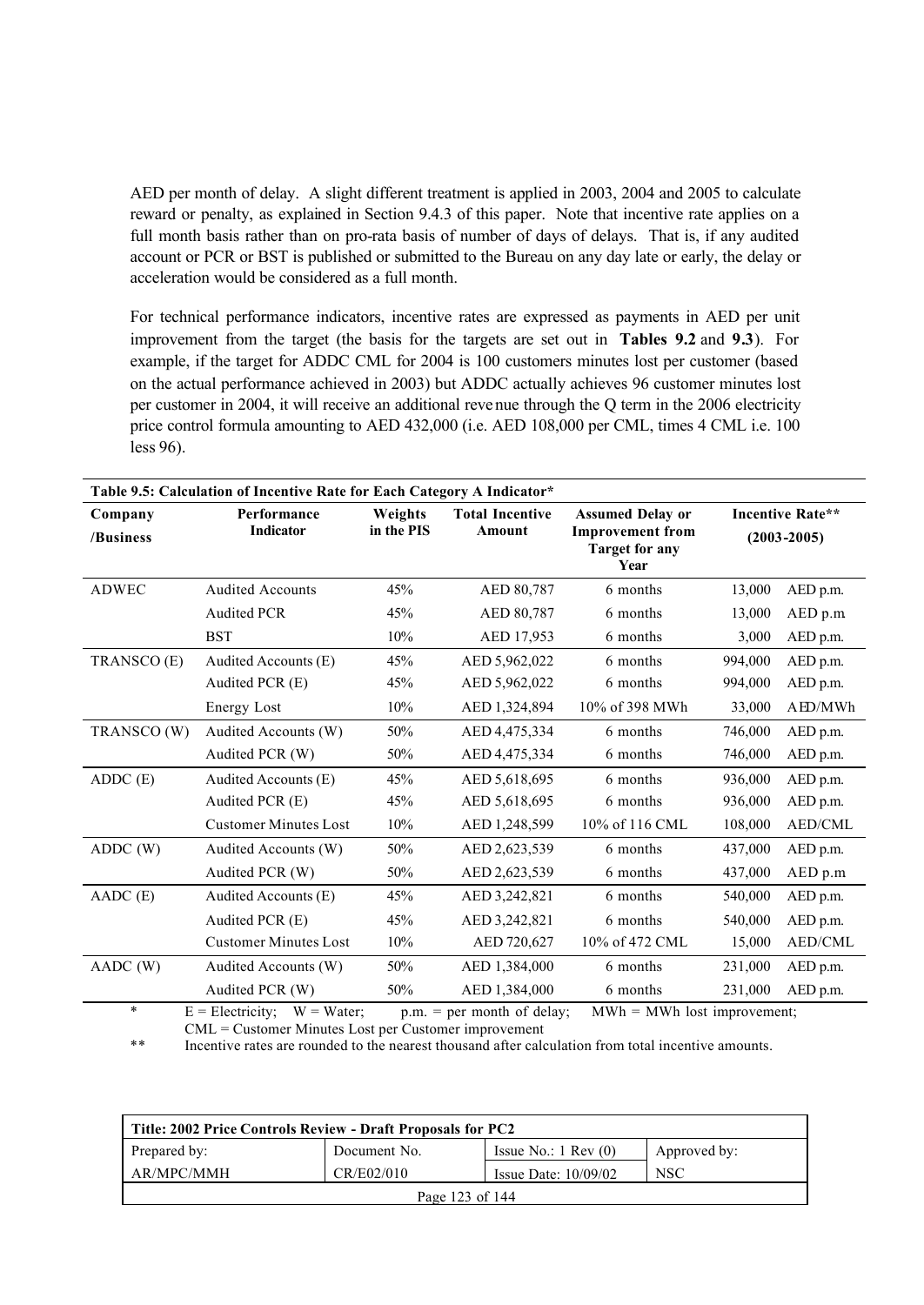Once the incentive rates are calculated as shown in the last column of **Table 9.5** (or as updated in Final Proposals if necessary), they will not change during the next control period and will be independent of the assumptions underlying their calculations. That is, the assumptions (set out in **Tables 9.4** and **9.5** above) have been used solely in calculating the fixed incentive rates and will be of no significance during the implementation of the PIS or price controls in 2003-2005.

### *9.4.3 Proposed Incentive Schemes*

Based on the targets and incentive rates as set out in **Tables 9.1 through 9.3** and **Table 9.5**, respectively, the Bureau proposes the following incentive schemes for each indicator of each company or business:

• **For all "timeliness" indicators in all the years**, in case of any delay beyond the glide-path target date, the company will receive a **penalty** equal to the monthly incentive rate (see **Table 9.5**) multiplied by the number of months by which the audited accounts or audited PCRs or the BST are late in comparison with the glide-path target date.

That is, penalty for delay is given by the following formula ('Q' term will automatically take a negative sign for delays):

 $Q$  Term = Incentive Rate  $\times$  (Glide-path target date - Actual month achieved)

• **For all "timeliness" indicators** where the glide-path target is not equal to the licence target date (i.e. audited accounts and PCRs in 2003 and 2004), the company will receive a **reward** equal to the product of (i) the monthly incentive rate in case of 2003, or twice of the monthly incentive rate in case of 2004, and (ii) the number of months by which the audited accounts or PCRs are early in comparison with the glide -path target date.

That is, reward for 2003:

 $Q$  Term = Incentive Rate  $\times$  (Glide-path target date - Actual month of submission)

and reward for 2004:

Q Term =  $2 \times$  Incentive Rate  $\times$  (Glide-path target date - Actual month of submission)

• **For all "timeliness" indicators** where the glide-path target date is equal to the licence target date (i.e. ADWEC's BST in all years and the audited accounts and PCRS for all companies in 2005)¸ if the company meets the target date it will receive a **reward** equal to six times the monthly incentive rate. That is:

O Term =  $6 \times$  Incentive Rate

| Title: 2002 Price Controls Review - Draft Proposals for PC2                   |                 |  |  |  |  |
|-------------------------------------------------------------------------------|-----------------|--|--|--|--|
| Issue No.: $1 \text{ Rev}(0)$<br>Prepared by:<br>Document No.<br>Approved by: |                 |  |  |  |  |
| AR/MPC/MMH<br>CR/E02/010<br><b>NSC</b><br>Issue Date: $10/09/02$              |                 |  |  |  |  |
|                                                                               | Page 124 of 144 |  |  |  |  |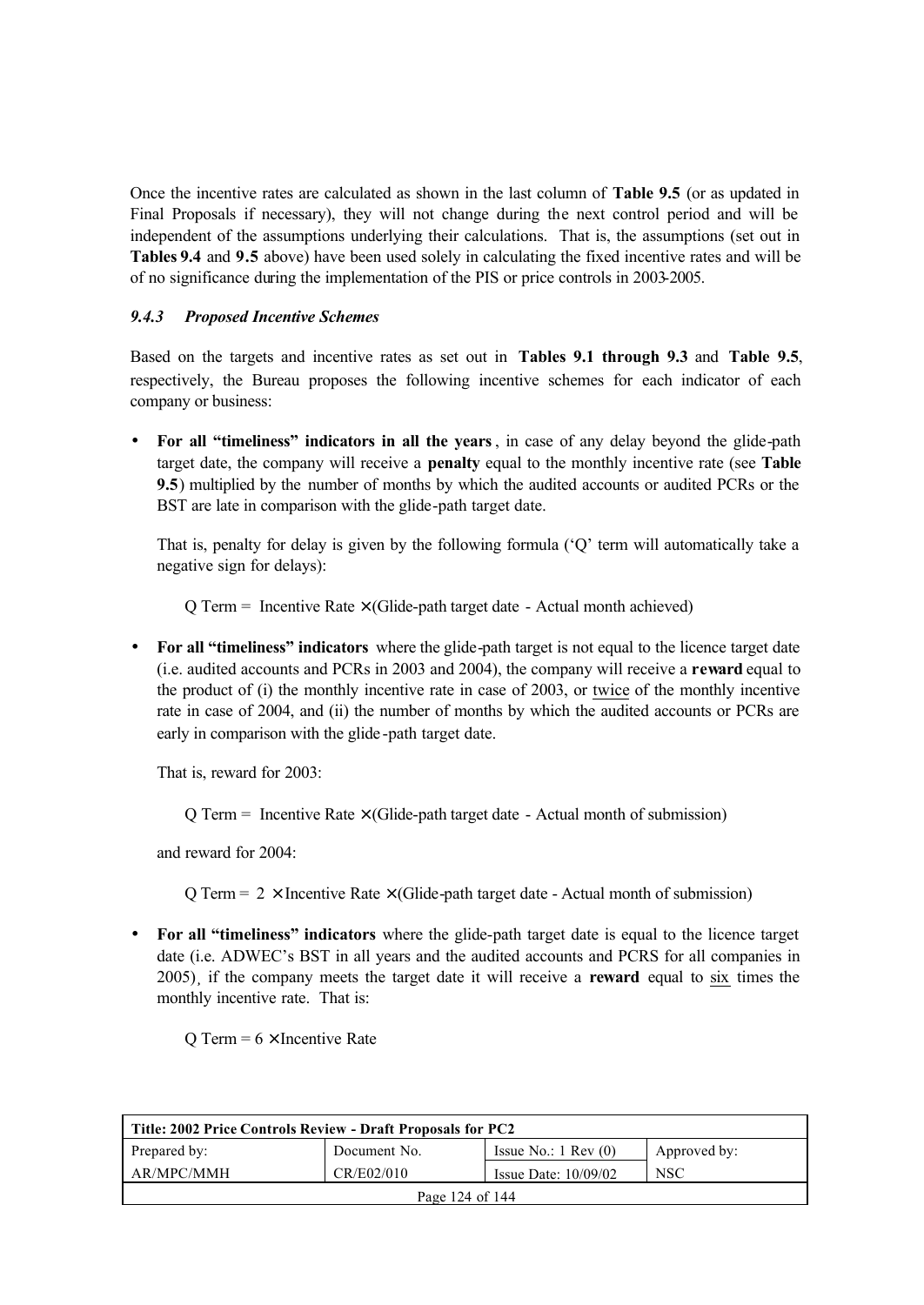• **For "technical" indicators** (i.e. Energy Lost for TRANSCO and Customer Minutes Lost per Customer for Discos), the company will receive a reward (or penalty) equal to the unit incentive rate (see **Table 9.5**) multiplied by the improvement (or deterioration) in the number of units compared to the audited performance in the previous year (or where audited performance for the previous year has not been established, compared to its assumed performance in the previous year as determined by the Bureau for the purposes of this scheme). That is:

 $Q$  Term = Incentive Rate  $\times$  (Target Performance – Actual Performance)

- The maximum delay in *any "timeliness" indicator* will be capped at the penalty that would be incurred if the audited accounts or PCRs or the BST was submitted or published on the glidepath target date for the same indicator for the following year. For example, if the audited accounts for 2002 are delayed beyond the relevant glide -path target date (i.e. 31 December 2003) and are not even submitted by the glide -path target date for the audited accounts for 2003 (i.e. 30 September 2004), the penalty for the 2002 accounts will be calculated as if they had been submitted on September 2004.
- The maximum reward for *any "timeliness" indicator* will be capped by the licence target date, i.e., any submission in advance of the licence target date will be assumed to have been received on the licence target date for the purpose of calculation of reward (Q term).
- Where a company does not provide a professional firm's certificate in relation to a "technical" indicator by the due date, the company will receive a penalty as if its performance was 10% worse than its target. That is, in case of non-submission of a certificate from the professional firm:

Q Term = Incentive Rate  $\times$  (Target Performance  $\times$  0.1)

- For the purpose of the "timeliness" indicators, "months" shall be calculated as the sum of the number of whole months and the number of part months.
- The total reward or penalty under the PIS for any company (the "Q" term in its price control formula) for performance in any year (say 't') will be capped at 2% of the maximum allowed revenue in relation to its 'own' cost in that year ('t') ("own" costs being procurement cost, transmission costs, and distribution and supply costs, in relation to ADWEC, TRANSCO and ADDC/AADC, respectively).

| Title: 2002 Price Controls Review - Draft Proposals for PC2                   |                                                    |  |  |  |  |  |
|-------------------------------------------------------------------------------|----------------------------------------------------|--|--|--|--|--|
| Prepared by:<br>Issue No.: $1 \text{ Rev}(0)$<br>Document No.<br>Approved by: |                                                    |  |  |  |  |  |
| AR/MPC/MMH                                                                    | CR/E02/010<br><b>NSC</b><br>Issue Date: $10/09/02$ |  |  |  |  |  |
| Page 125 of 144                                                               |                                                    |  |  |  |  |  |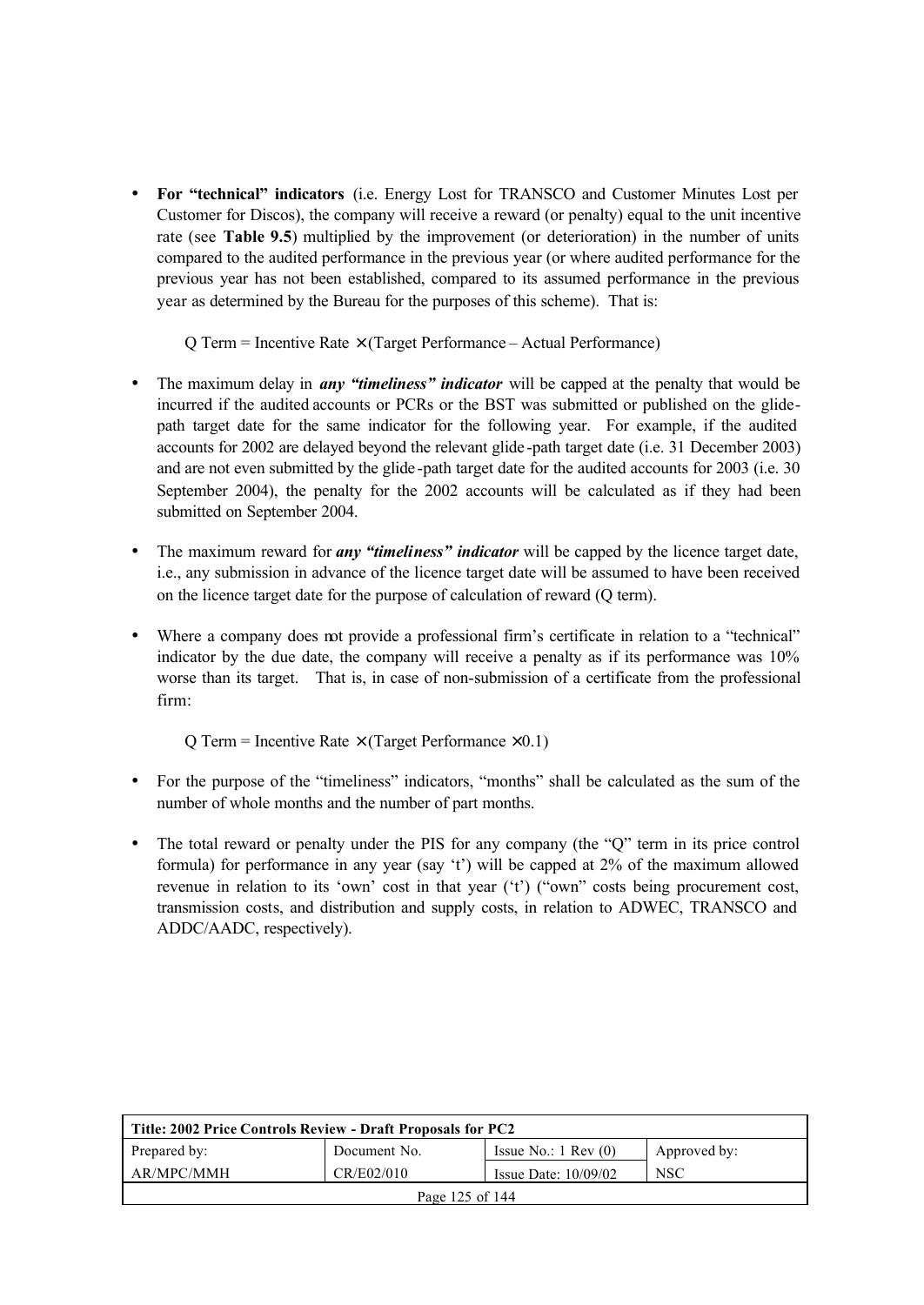# **Appendix A: 2002 Price Controls Review Process (Only up to 26 August 2002)**

### **13 January Letter from Bureau to all companies, initiating 2002 Price Controls Review**

- 21 January: initial meeting with TRANSCO
- 22 January: initial meeting with ADDC
- 26 January: initial meeting with ADWEC
- 5 February: initial meeting with AADC
- 16 February: further meeting with ADDC and AADC (cost allocation)
- 14 April: further me eting with AADC
- 27 April: further meeting with AADC

#### **27 February Bureau publishes First Consultation Paper**

- 18 March: ADWEC response
- 31 March: ADDC response
- 31 March: TRANSCO response
- 3 April: Bureau sends follow-up queries on ADWEC response
- 3 April: Bureau sends follow-up queries on TRANSCO response
- 9 April: meeting with ADDC

## **19 March Letter from Bureau to all companies, reminding them of requirement to submit audited price control return by 31 March**

- 31 March: TRANSCO submits price control return (unaudited)
- 13 April: ADDC submits price control return (unaudited)
- 20 April: ADWEC submits price control return (unaudited)
- 19 June: AADC submits price control return (unaudited)
- 27 July: TRANSCO submits price control return (revised, unaudited)

| Title: 2002 Price Controls Review - Draft Proposals for PC2                     |  |  |  |  |  |
|---------------------------------------------------------------------------------|--|--|--|--|--|
| Issue No.: $1 \text{ Rev } (0)$<br>Prepared by:<br>Document No.<br>Approved by: |  |  |  |  |  |
| AR/MPC/MMH<br>CR/E02/010<br><b>NSC</b><br>Issue Date: $10/09/02$                |  |  |  |  |  |
| Page 126 of 144                                                                 |  |  |  |  |  |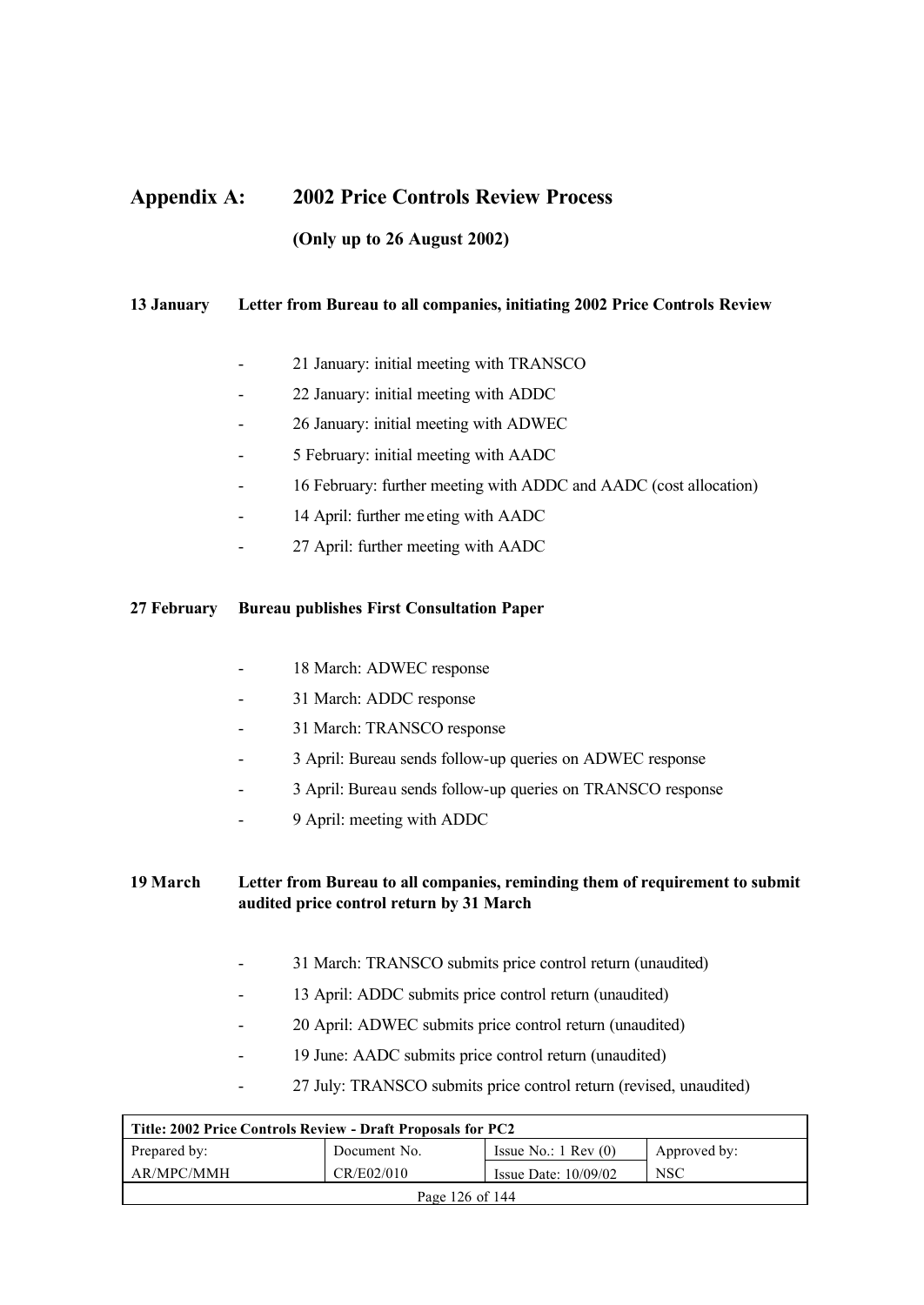#### **31 March Bureau issues Initial Price Control Information Request**

- 15 May: ADWEC response
- 18 May: TRANSCO response
- 1 June: ADDC response
- 4 June: TRANSCO response (revised)
- 8 June: Bureau meeting with ADWEC
- 24 June: ADWEC submits supplementary information
- 2 July: Bureau sends follow-up queries on TRANSCO response
- 6 July: Bureau sends follow-up queries on ADDC response
- 7 July: AADC response
- 8 & 9 July: Bureau meeting with ADDC
- 13 July: Bureau sends follow-up queries on AADC response
- 23 July: Bureau meeting with AADC
- 23 July:AADC submits revised information
- 19 August: TRANSCO submits revised information

#### **19 May Bureau publishes Performance Incentive Scheme Discussion Paper**

- 9 June: Presentation to TRANSCO
- 12 June: Presentation to AADC
- 24 June: Presentation to ADWEC
- 26 June: Presentation to ADDC
- 30 June: Response from ADWEC
- 30 June: Response from ADDC
- 1 July: Response from TRANSCO
- 23 July: Bureau queries on ADWEC response
- 24 July: Bureau queries on ADWEC response
- 3 August: Bureau queries on ADDC response

| Title: 2002 Price Controls Review - Draft Proposals for PC2                     |  |  |  |  |  |
|---------------------------------------------------------------------------------|--|--|--|--|--|
| Prepared by:<br>Issue No.: $1 \text{ Rev } (0)$<br>Document No.<br>Approved by: |  |  |  |  |  |
| AR/MPC/MMH<br>CR/E02/010<br><b>NSC</b><br>Issue Date: $10/09/02$                |  |  |  |  |  |
| Page 127 of 144                                                                 |  |  |  |  |  |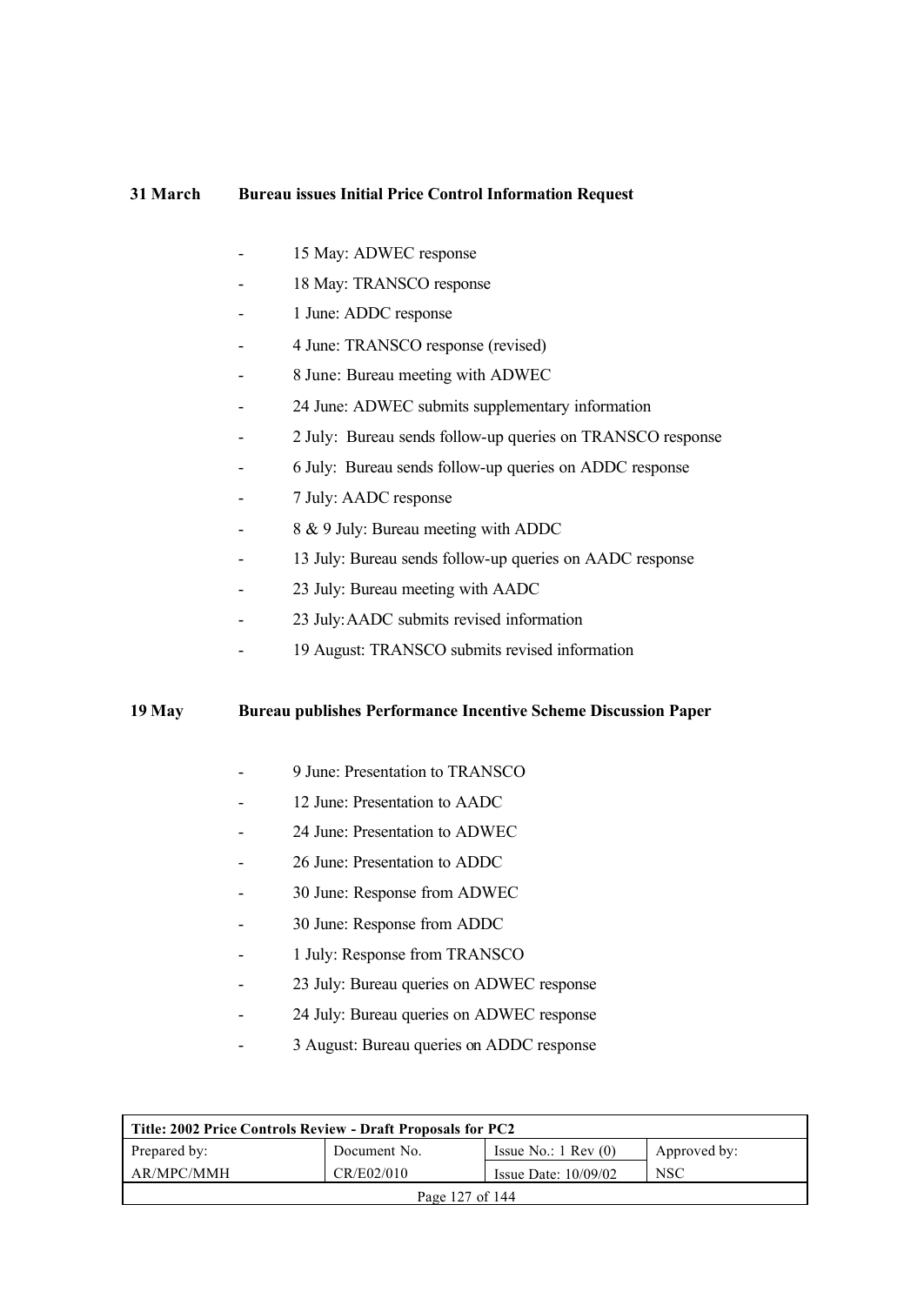| $29$ May                                                                                           | <b>Bureau publishes Second Consultation Paper</b>                                                                                              |  |
|----------------------------------------------------------------------------------------------------|------------------------------------------------------------------------------------------------------------------------------------------------|--|
|                                                                                                    | 30 June: TRANSCO response                                                                                                                      |  |
|                                                                                                    | 30 June: ADWEC response                                                                                                                        |  |
|                                                                                                    | 30 June: ADDC response                                                                                                                         |  |
|                                                                                                    |                                                                                                                                                |  |
|                                                                                                    | 20 July: Bureau queries on TRANSCO response                                                                                                    |  |
|                                                                                                    | 24 July: Bureau queries on ADWEC response                                                                                                      |  |
|                                                                                                    | 3 August: Bureau queries on ADDC response                                                                                                      |  |
| 23 June                                                                                            | Bureau letter to ADWEC setting out proposed approach to allowed profit<br>margin                                                               |  |
| 30 June                                                                                            | Deadline for receipt of 2001 audited accounts passes (none received)                                                                           |  |
| 1 July<br>Letter from Bureau to TRANSCO, ADDC and AADC, about the review of<br>revenue driver data |                                                                                                                                                |  |
|                                                                                                    | 8 & 9 July: meetings with ADDC                                                                                                                 |  |
|                                                                                                    | 23 July: meeting with AADC                                                                                                                     |  |
|                                                                                                    | 28 July: meeting with TRANSCO                                                                                                                  |  |
|                                                                                                    | 7 August: further meeting with AADC                                                                                                            |  |
| 4 August                                                                                           | Letter from Bureau to companies setting out its proposed approach to<br>developing cost projections for the revised price controls             |  |
| 18 August                                                                                          | Letter from Bureau to companies extending deadline (to 26 August) for receipt<br>of data / information to be incorporated into Draft Proposals |  |

| Title: 2002 Price Controls Review - Draft Proposals for PC2 |              |                                 |              |  |  |
|-------------------------------------------------------------|--------------|---------------------------------|--------------|--|--|
| Prepared by:                                                | Document No. | Issue No.: $1 \text{ Rev } (0)$ | Approved by: |  |  |
| AR/MPC/MMH                                                  | CR/E02/010   | Issue Date: $10/09/02$          | <b>NSC</b>   |  |  |
| Page 128 of 144                                             |              |                                 |              |  |  |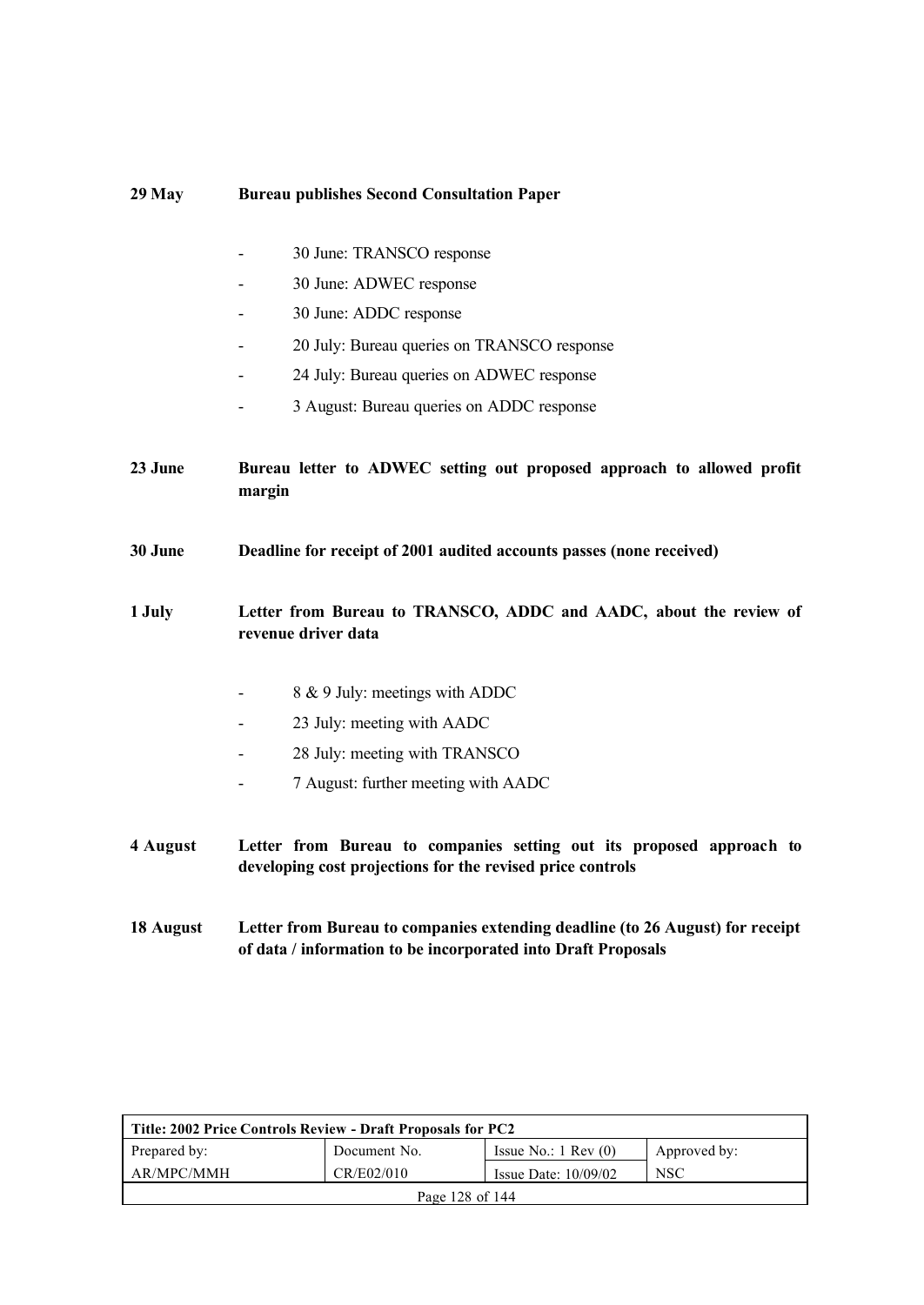# **Appendix B: Updating Regulatory Asset Values (RAVs)**

**Table B.1: TRANSCO Electricity - Updating RAVs**

| Inputs                                                           |          | 1999  | 2000  | 2001  | 2002  | 2003  |
|------------------------------------------------------------------|----------|-------|-------|-------|-------|-------|
| <b>Provisional figure for new investment (AEDm, 1999 prices)</b> |          | 521.8 | 521.8 | 521.8 | 521.8 | n/a   |
| Historical CPI $(1995 = 100)$                                    |          | 109.2 | 110.7 | 113.1 | n/a   | n/a   |
| Forecast CPI $(1995 = 100)$                                      |          | n/a   | n/a   | n/a   | 114.7 | 116.6 |
| Initial (1 January 1999) RAV (AED m, 1999 prices)                | 2907.1   |       |       |       |       |       |
| Depreciation on Initial RAV (AED m, 1999 prices)                 | 115.1    |       |       |       |       |       |
| Assumed average asset life for new investment (vears)            | 25       |       |       |       |       |       |
| Cost of capital (real)                                           | $6.00\%$ |       |       |       |       |       |

#### **Calculation of PCR1 Closing RAV (excluding PCR1 Financing Costs Foregone)**

| 1999 prices                                           | 1999  | 2000                    | 2001    | 2002    |
|-------------------------------------------------------|-------|-------------------------|---------|---------|
| Opening RAV                                           |       | 2,907.1 3,292.9 3,657.9 |         | 4.002.0 |
| Depreciation on Initial (1 January 1999) RAV          | 115.1 | 115.1                   | 1151    | 115.1   |
| New investment                                        | 521.8 | 521.8                   | 521.8   | 521.8   |
| New investment 1999 to date                           |       | 521.8 1,043.6 1,565.4   |         | 2,087.2 |
| Depreciation on new investment 1999 to date           | 20.9  | 41.7                    | 62.6    | 83.5    |
| Closing RAV (excluding PCR1 Financing Costs Foregone) |       | 3,292.9 3,657.9         | 4.002.0 | 4.325.2 |

| 1999 prices                                                          | 1999 | 2000  | 2001  | 2002  |
|----------------------------------------------------------------------|------|-------|-------|-------|
| Depreciation foregone                                                | 20.9 | 41.7  | 62.6  | 83.5  |
| Return on capital foregone                                           | 31.3 | 62.6  | 93.9  | 125.2 |
| Total financing costs foregone                                       | 52.2 | 104.4 | 156.5 | 208.7 |
| Years from year mid point to 1 Jan 2003                              | 3.5  | 2.5   | 1.5   | 0.5   |
| NPV $(a)$ 1 Jan 2003 of financing costs foregone                     | 64.0 | 120.7 | 170.8 | 214.9 |
| Accumulated NPV ( $\omega$ ) 1 Jan 2003) of financing costs foregone | 64.0 | 184.7 | 355.5 | 570.4 |

| <b>PCR Closing RAV (including PCR1 Financing Costs Foregone)</b> |          |  |  |
|------------------------------------------------------------------|----------|--|--|
| in 1999 Prices                                                   | 4.895.62 |  |  |
| in 2003 Prices                                                   | 5,227.37 |  |  |

| Total Depreciation (Initial Depreciation and Depreciation on New Investment) |        |
|------------------------------------------------------------------------------|--------|
| in 1999 Prices                                                               | 198.59 |
| in 2003 Prices                                                               | 212.05 |

| Title: 2002 Price Controls Review - Draft Proposals for PC2 |              |                                 |              |  |  |
|-------------------------------------------------------------|--------------|---------------------------------|--------------|--|--|
| Prepared by:                                                | Document No. | Issue No.: $1 \text{ Rev } (0)$ | Approved by: |  |  |
| AR/MPC/MMH                                                  | CR/E02/010   | Issue Date: $10/09/02$          | <b>NSC</b>   |  |  |
| Page 129 of $144$                                           |              |                                 |              |  |  |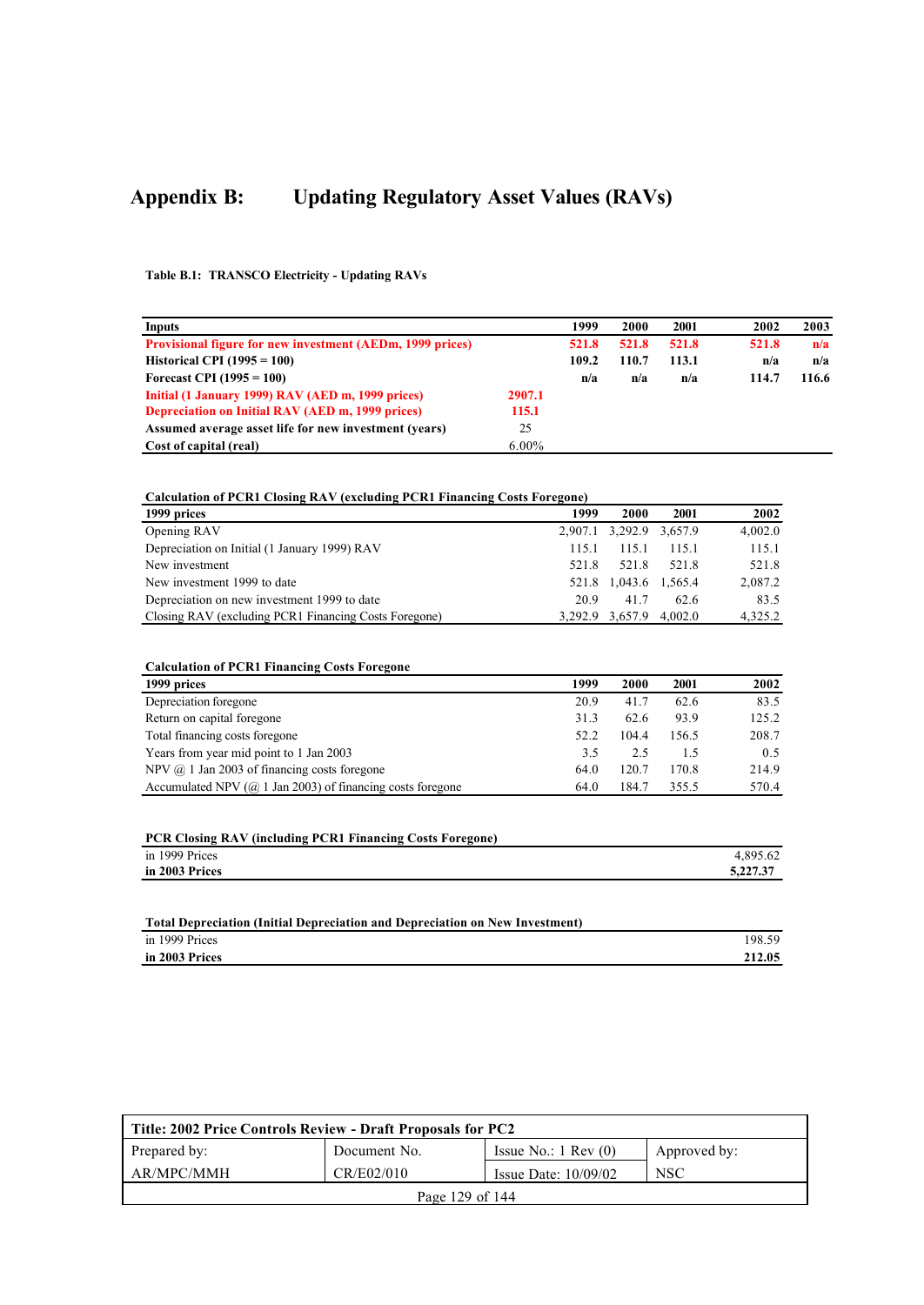#### **Table B.2: TRANSCO Water - Updating RAVs**

| Inputs                                                           |          | 1999  | 2000         | 2001  | 2002  | 2003  |
|------------------------------------------------------------------|----------|-------|--------------|-------|-------|-------|
| <b>Provisional figure for new investment (AEDm, 1999 prices)</b> |          | 180.0 | <b>180.0</b> | 180.0 | 180.0 | n/a   |
| Historical CPI $(1995 = 100)$                                    |          | 109.2 | 110.7        | 113.1 | n/a   | n/a   |
| Forecast CPI $(1995 = 100)$                                      |          | n/a   | n/a          | n/a   | 114.7 | 116.6 |
| Initial (1 January 1999) RAV (AED m, 1999 prices)                | 2,053.19 |       |              |       |       |       |
| <b>Depreciation on Initial RAV (AED m, 1999 prices)</b>          | 113.65   |       |              |       |       |       |
| Assumed average asset life for new investment (years)            | 25       |       |              |       |       |       |
| Cost of capital (real)                                           | $6.00\%$ |       |              |       |       |       |

#### **Calculation of PCR1 Closing RAV (excluding PCR1 Financing Costs Foregone) 1999 prices 1999 2000 2001 2002** Opening RAV 2,053.2 2,112.3 2,164.3 2,209.1 Depreciation on Initial (1 January 1999) RAV 113.6 113.6 113.6 113.6 113.6 113.6 New investment 180.0 180.0 180.0 180.0 180.0 New investment 1999 to date 180.0 180.0 540.0 720.0 Depreciation on new investment 1999 to date 7.2 14.4 21.6 28.8 Closing RAV (excluding PCR1 Financing Costs Foregone) 2,112.3 2,164.3 2,209.1 2,246.6

| 1999 prices                                                          | 1999 | 2000 | 2001  | 2002  |
|----------------------------------------------------------------------|------|------|-------|-------|
| Depreciation foregone                                                | 7.2  | 14.4 | 21.6  | 28.8  |
| Return on capital foregone                                           | 10.8 | 21.6 | 32.4  | 43.2  |
| Total financing costs foregone                                       | 18.0 | 36.0 | 54.0  | 72.0  |
| Years from year mid point to 1 Jan 2003                              | 3.5  | 2.5  | 1.5   | 0.5   |
| NPV $(a)$ 1 Jan 2003 of financing costs foregone                     | 22.1 | 41.6 | 58.9  | 74.1  |
| Accumulated NPV ( $\omega$ ) 1 Jan 2003) of financing costs foregone | 22.1 | 63.7 | 122.6 | 196.8 |

| <b>PCR Closing RAV (including PCR1 Financing Costs Foregone)</b> |          |
|------------------------------------------------------------------|----------|
| in 1999 Prices                                                   | 2.443.39 |
| in 2003 Prices                                                   | 2,608.96 |
|                                                                  |          |

| Total Depreciation (Initial Depreciation and Depreciation on New Investment) |        |
|------------------------------------------------------------------------------|--------|
| in 1999 Prices                                                               | 142.45 |
| in 2003 Prices                                                               | 152.10 |

| Title: 2002 Price Controls Review - Draft Proposals for PC2      |              |                                 |              |  |  |  |
|------------------------------------------------------------------|--------------|---------------------------------|--------------|--|--|--|
| Prepared by:                                                     | Document No. | Issue No.: $1 \text{ Rev } (0)$ | Approved by: |  |  |  |
| AR/MPC/MMH<br>CR/E02/010<br><b>NSC</b><br>Issue Date: $10/09/02$ |              |                                 |              |  |  |  |
| Page 130 of 144                                                  |              |                                 |              |  |  |  |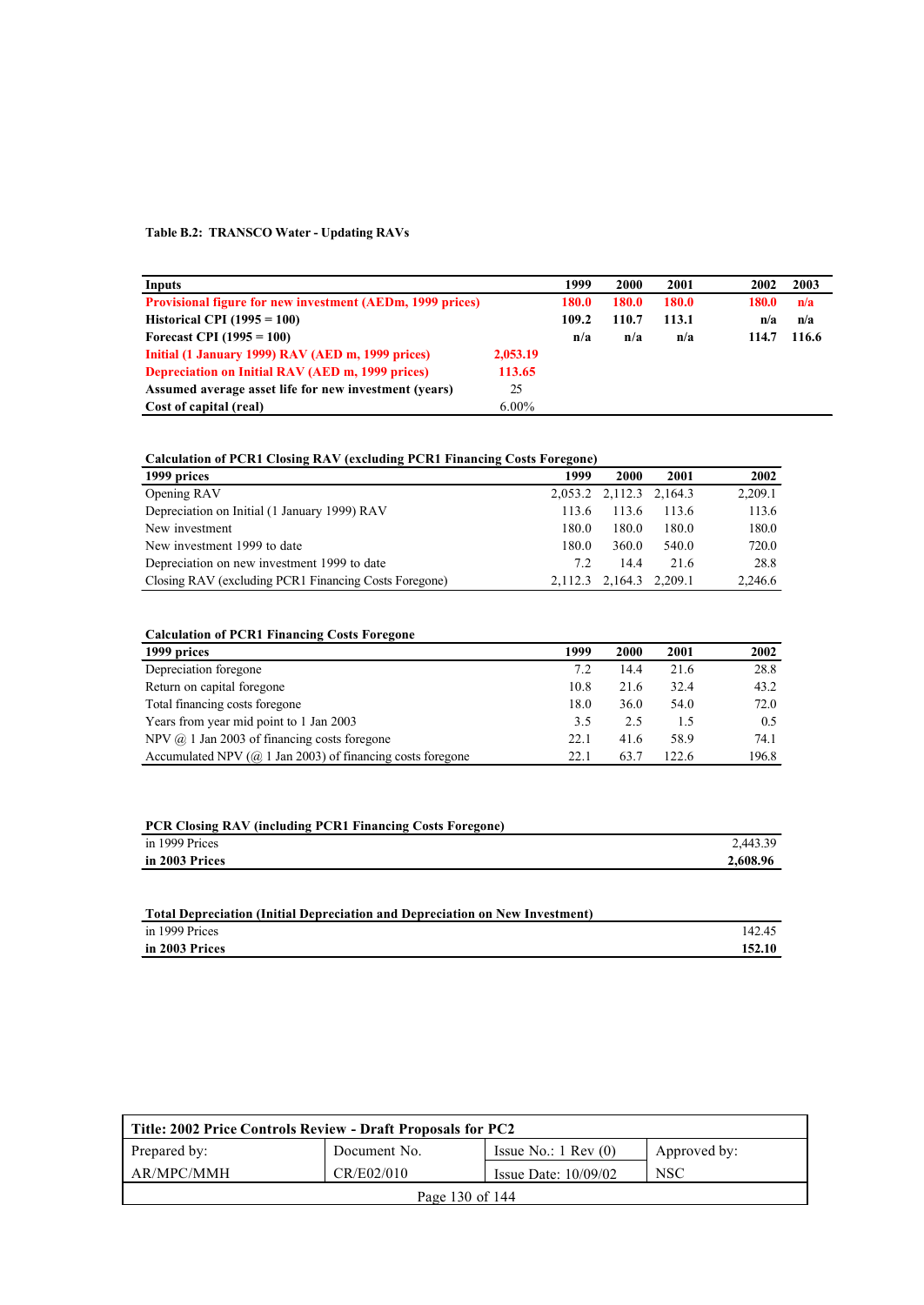#### **Table B.3: ADDC Electricity - Updating RAVs**

| <b>Inputs</b>                                                    |          | 1999  | 2000  | 2001  | 2002  | 2003  |
|------------------------------------------------------------------|----------|-------|-------|-------|-------|-------|
| <b>Provisional figure for new investment (AEDm, 1999 prices)</b> |          | 262.0 | 262.0 | 262.0 | 262.0 | n/a   |
| Historical CPI $(1995 = 100)$                                    |          | 109.2 | 110.7 | 113.1 | n/a   | n/a   |
| Forecast CPI $(1995 = 100)$                                      |          | n/a   | n/a   | n/a   | 114.7 | 116.6 |
| Initial (1 January 1999) RAV (AED m, 1999 prices)                | 2939.2   |       |       |       |       |       |
| <b>Depreciation on Initial RAV (AED m, 1999 prices)</b>          | 130.95   |       |       |       |       |       |
| Assumed average asset life for new investment (vears)            | 25       |       |       |       |       |       |
| Cost of capital (real)                                           | $6.00\%$ |       |       |       |       |       |

### **Calculation of PCR1 Closing RAV (excluding PCR1 Financing Costs Foregone)**

| 1999 prices                                           | 1999  | 2000                    | 2001  | 2002    |
|-------------------------------------------------------|-------|-------------------------|-------|---------|
| Opening RAV                                           |       | 2,939.2 3,059.8 3,169.9 |       | 3,269.5 |
| Depreciation on Initial (1 January 1999) RAV          | 131.0 | 131.0                   | 131.0 | 131.0   |
| New investment                                        | 262.0 | 262.0                   | 262.0 | 262.0   |
| New investment 1999 to date                           | 262.0 | 524.0                   | 786.0 | 1,048.0 |
| Depreciation on new investment 1999 to date           | 10.5  | 21.0                    | 314   | 41.9    |
| Closing RAV (excluding PCR1 Financing Costs Foregone) |       | 3,059.8 3,169.9 3,269.5 |       | 3,358.6 |

| 1999 prices                                                          | 1999 | 2000 | 2001  | 2002  |
|----------------------------------------------------------------------|------|------|-------|-------|
| Depreciation foregone                                                | 10.5 | 21.0 | 31.4  | 41.9  |
| Return on capital foregone                                           | 15.7 | 31.4 | 47.2  | 62.9  |
| Total financing costs foregone                                       | 26.2 | 52.4 | 78.6  | 104.8 |
| Years from year mid point to 1 Jan 2003                              | 3.5  | 2.5  | 1.5   | 0.5   |
| NPV $(a)$ 1 Jan 2003 of financing costs foregone                     | 32.1 | 60.6 | 85.8  | 107.9 |
| Accumulated NPV ( $\omega$ ) 1 Jan 2003) of financing costs foregone | 32.1 | 92.7 | 178.5 | 286.4 |

| <b>PCR Closing RAV (including PCR1 Financing Costs Foregone)</b> |          |
|------------------------------------------------------------------|----------|
| in 1999 Prices                                                   | 3.645.02 |
| in 2003 Prices                                                   | 3,892.03 |
|                                                                  |          |

| Total Depreciation (Initial Depreciation and Depreciation on New Investment) |        |
|------------------------------------------------------------------------------|--------|
| in 1999 Prices                                                               | 172.87 |
| in 2003 Prices                                                               | 184.58 |

| Title: 2002 Price Controls Review - Draft Proposals for PC2      |              |                                 |              |  |  |  |
|------------------------------------------------------------------|--------------|---------------------------------|--------------|--|--|--|
| Prepared by:                                                     | Document No. | Issue No.: $1 \text{ Rev } (0)$ | Approved by: |  |  |  |
| AR/MPC/MMH<br>CR/E02/010<br><b>NSC</b><br>Issue Date: $10/09/02$ |              |                                 |              |  |  |  |
| Page 131 of 144                                                  |              |                                 |              |  |  |  |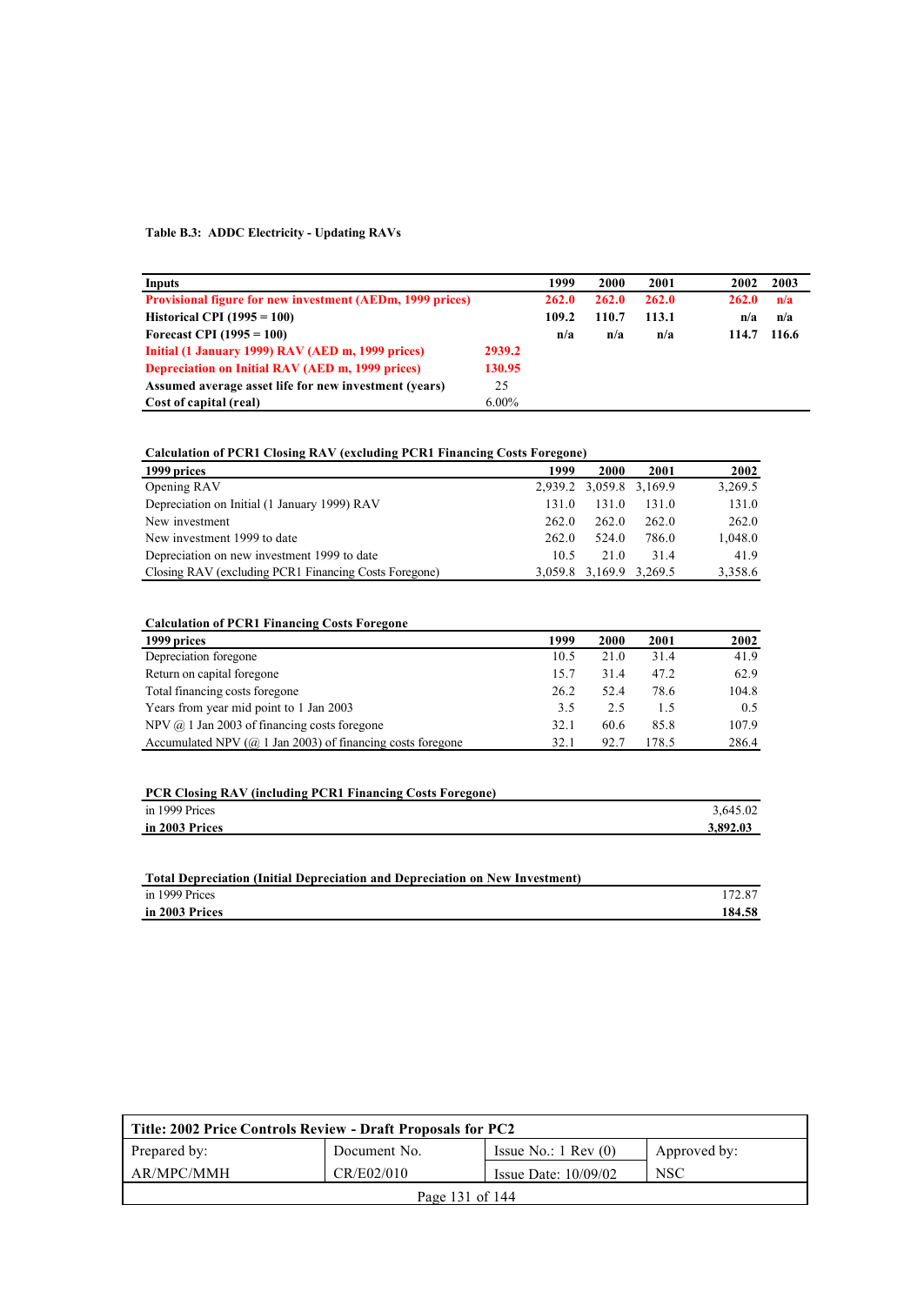#### **Table B.4: ADDC Water - Updating RAVs**

| Inputs                                                           |          | 1999  | 2000  | 2001  | 2002  | 2003  |
|------------------------------------------------------------------|----------|-------|-------|-------|-------|-------|
| <b>Provisional figure for new investment (AEDm, 1999 prices)</b> |          | 92.1  | 92.1  | 92.1  | 92.1  | n/a   |
| Historical CPI $(1995 = 100)$                                    |          | 109.2 | 110.7 | 113.1 | n/a   | n/a   |
| Forecast CPI $(1995 = 100)$                                      |          | n/a   | n/a   | n/a   | 114.7 | 116.6 |
| Initial (1 January 1999) RAV (AED m, 1999 prices)                | 845.56   |       |       |       |       |       |
| <b>Depreciation on Initial RAV (AED m, 1999 prices)</b>          | 57.13    |       |       |       |       |       |
| Assumed average asset life for new investment (years)            | 25       |       |       |       |       |       |
| Cost of capital (real)                                           | $6.00\%$ |       |       |       |       |       |

### **Calculation of PCR1 Closing RAV (excluding PCR1 Financing Costs Foregone)**

| 1999 prices                                           | 1999  | 2000  | 2001  | 2002  |
|-------------------------------------------------------|-------|-------|-------|-------|
| Opening RAV                                           | 845.6 | 876.8 | 904.4 | 928.4 |
| Depreciation on Initial (1 January 1999) RAV          | 57.1  | 57.1  | 57.1  | 57.1  |
| New investment                                        | 92.1  | 92.1  | 92.1  | 92.1  |
| New investment 1999 to date                           | 92.1  | 184.2 | 2763  | 368.4 |
| Depreciation on new investment 1999 to date           | 3.7   | 7.4   | 11 1  | 14.7  |
| Closing RAV (excluding PCR1 Financing Costs Foregone) | 876.8 | 904.4 | 928.4 | 948.6 |

| 1999 prices                                                          | 1999 | 2000 | 2001 | 2002  |
|----------------------------------------------------------------------|------|------|------|-------|
| Depreciation foregone                                                | 3.7  | 7.4  | 11.1 | 14.7  |
| Return on capital foregone                                           | 5.5  | 11.1 | 16.6 | 22.1  |
| Total financing costs foregone                                       | 9.2  | 18.4 | 27.6 | 36.8  |
| Years from year mid point to 1 Jan 2003                              | 3.5  | 2.5  |      | 0.5   |
| NPV $(a)$ 1 Jan 2003 of financing costs foregone                     | 11.3 | 21.3 | 30.2 | 37.9  |
| Accumulated NPV ( $\omega$ ) 1 Jan 2003) of financing costs foregone | 113  | 32.6 | 62.8 | 100.7 |

|  | <b>PCR Closing RAV (including PCR1 Financing Costs Foregone)</b> |  |
|--|------------------------------------------------------------------|--|
|  |                                                                  |  |

| in 1999 Prices | 1,049.28 |
|----------------|----------|
| in 2003 Prices | 1.120.39 |

| Total Depreciation (Initial Depreciation and Depreciation on New Investment) |       |
|------------------------------------------------------------------------------|-------|
| in 1999 Prices                                                               | 71.87 |
| in 2003 Prices                                                               | 76.74 |

| Title: 2002 Price Controls Review - Draft Proposals for PC2      |              |                                 |              |  |
|------------------------------------------------------------------|--------------|---------------------------------|--------------|--|
| Prepared by:                                                     | Document No. | Issue No.: $1 \text{ Rev } (0)$ | Approved by: |  |
| CR/E02/010<br><b>NSC</b><br>AR/MPC/MMH<br>Issue Date: $10/09/02$ |              |                                 |              |  |
| Page 132 of 144                                                  |              |                                 |              |  |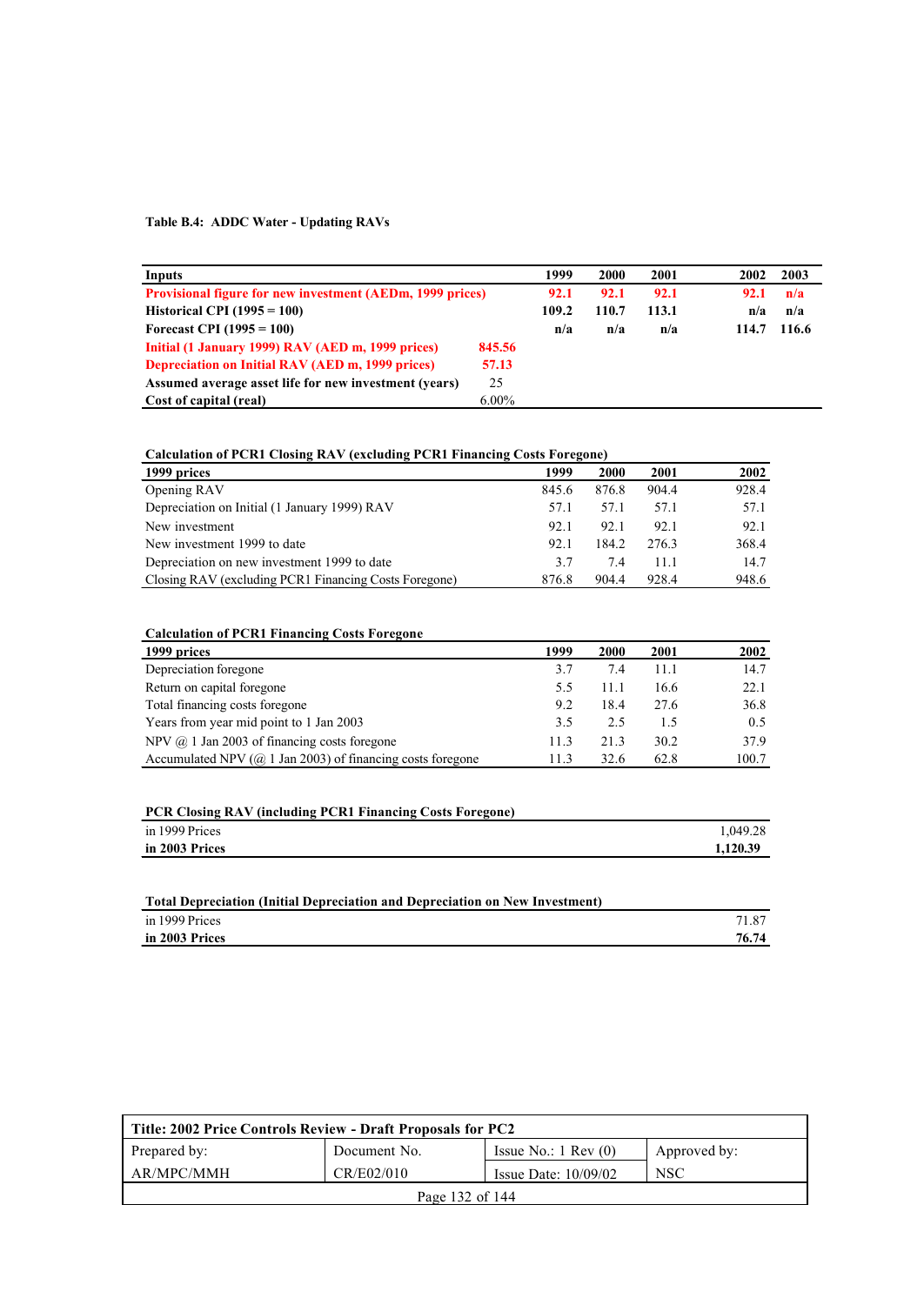#### **Table B.5: AADC Electricity - Updating RAVs**

| Inputs                                                           |          | 1999  | 2000  | 2001  | 2002  | 2003  |
|------------------------------------------------------------------|----------|-------|-------|-------|-------|-------|
| <b>Provisional figure for new investment (AEDm, 1999 prices)</b> |          | 188.7 | 188.7 | 188.7 | 188.7 | n/a   |
| Historical CPI $(1995 = 100)$                                    |          | 109.2 | 110.7 | 113.1 | n/a   | n/a   |
| Forecast CPI $(1995 = 100)$                                      |          | n/a   | n/a   | n/a   | 114.7 | 116.6 |
| Initial (1 January 1999) RAV (AED m, 1999 prices)                | 1,516.14 |       |       |       |       |       |
| Depreciation on Initial RAV (AED m, 1999 prices)                 | 78.78    |       |       |       |       |       |
| Assumed average asset life for new investment (vears)            | 25       |       |       |       |       |       |
| Cost of capital (real)                                           | $6.00\%$ |       |       |       |       |       |

### **Calculation of PCR1 Closing RAV (excluding PCR1 Financing Costs Foregone)**

| 1999 prices                                           | 1999    | 2000    | 2001            | 2002    |
|-------------------------------------------------------|---------|---------|-----------------|---------|
| Opening RAV                                           | 1.516.1 |         | 1,618.5 1,713.3 | 1,800.6 |
| Depreciation on Initial (1 January 1999) RAV          | 78.8    | 78.8    | 78.8            | 78.8    |
| New investment                                        | 188.7   | 188.7   | 188.7           | 188.7   |
| New investment 1999 to date                           | 188.7   | 3774    | 566.1           | 754.8   |
| Depreciation on new investment 1999 to date           | 7.5     | 15.1    | 22.6            | 30.2    |
| Closing RAV (excluding PCR1 Financing Costs Foregone) | 1.618.5 | 1.713.3 | 1.800.6         | 1,880.3 |

| <b>Calculation of PCR1 Financing Costs Foregone</b>                  |      |      |       |       |
|----------------------------------------------------------------------|------|------|-------|-------|
| 1999 prices                                                          | 1999 | 2000 | 2001  | 2002  |
| Depreciation foregone                                                | 7.5  | 15.1 | 22.6  | 30.2  |
| Return on capital foregone                                           | 11.3 | 22.6 | 34.0  | 45.3  |
| Total financing costs foregone                                       | 18.9 | 37.7 | 56.6  | 75.5  |
| Years from year mid point to 1 Jan 2003                              | 3.5  | 2.5  | 1.5   | 0.5   |
| NPV $(a)$ 1 Jan 2003 of financing costs foregone                     | 23.1 | 43.7 | 61.8  | 77.7  |
| Accumulated NPV ( $\omega$ ) 1 Jan 2003) of financing costs foregone | 23.1 | 66.8 | 128.6 | 206.3 |

| <b>PCR Closing RAV (including PCR1 Financing Costs Foregone)</b> |          |
|------------------------------------------------------------------|----------|
| in 1999 Prices                                                   | 2.086.63 |
| in 2003 Prices                                                   | 2.228.03 |

| Total Depreciation (Initial Depreciation and Depreciation on New Investment) |        |
|------------------------------------------------------------------------------|--------|
| in 1999 Prices                                                               | 108.97 |
| in 2003 Prices                                                               | 116.36 |

| Title: 2002 Price Controls Review - Draft Proposals for PC2      |              |                                 |              |  |
|------------------------------------------------------------------|--------------|---------------------------------|--------------|--|
| Prepared by:                                                     | Document No. | Issue No.: $1 \text{ Rev } (0)$ | Approved by: |  |
| AR/MPC/MMH<br><b>NSC</b><br>CR/E02/010<br>Issue Date: $10/09/02$ |              |                                 |              |  |
| Page 133 of 144                                                  |              |                                 |              |  |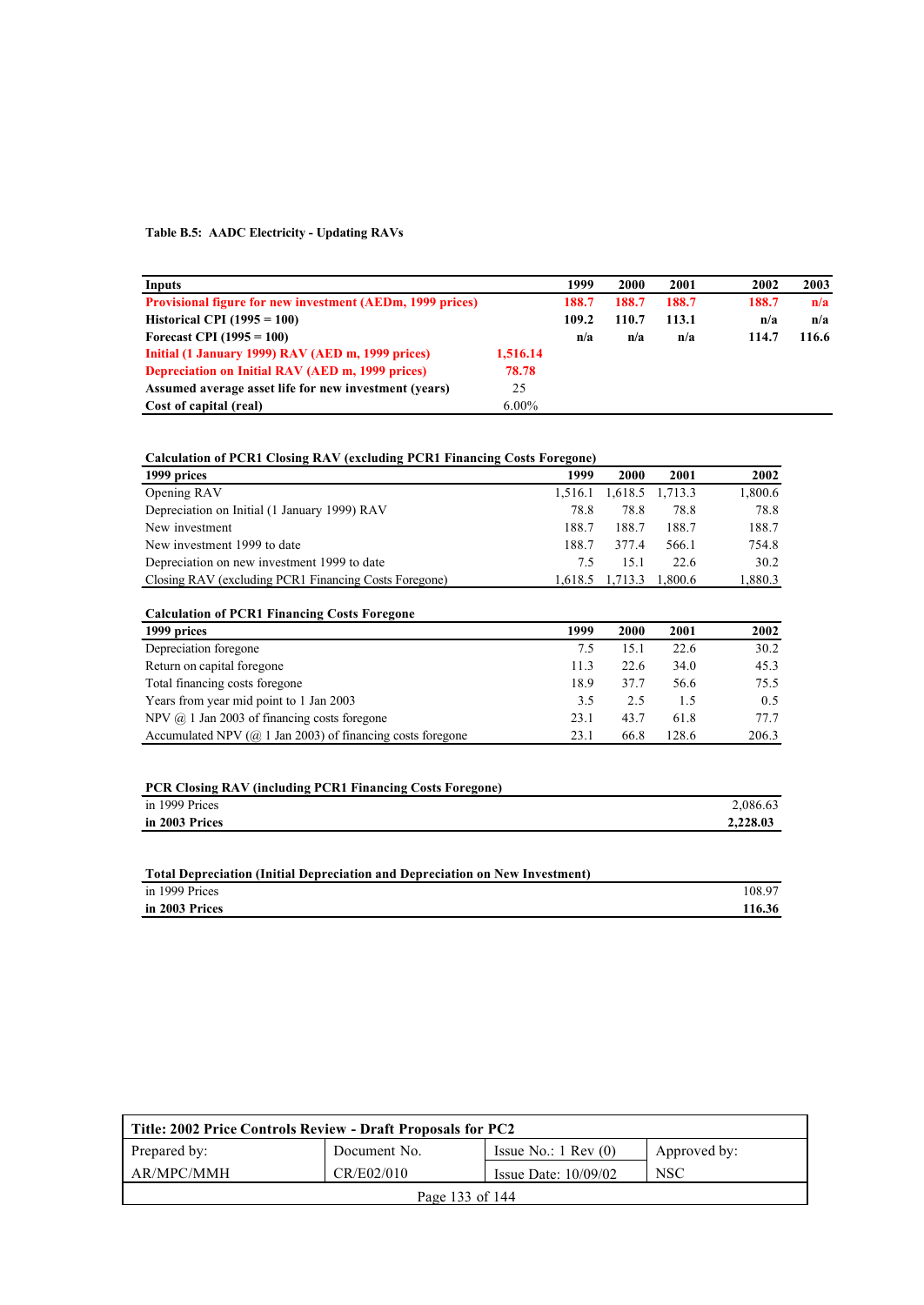### **Table B.6: AADC Water - Updating RAVs**

| Inputs                                                           |          | 1999  | 2000  | 2001  | 2002  | 2003  |
|------------------------------------------------------------------|----------|-------|-------|-------|-------|-------|
| <b>Provisional figure for new investment (AEDm, 1999 prices)</b> |          | 66.3  | 66.3  | 66.3  | 66.3  | n/a   |
| Historical CPI $(1995 = 100)$                                    |          | 109.2 | 110.7 | 113.1 | n/a   | n/a   |
| Forecast CPI $(1995 = 100)$                                      |          | n/a   | n/a   | n/a   | 114.7 | 116.6 |
| Initial (1 January 1999) RAV (AED m, 1999 prices)                | 129.32   |       |       |       |       |       |
| <b>Depreciation on Initial RAV (AED m, 1999 prices)</b>          | 3.85     |       |       |       |       |       |
| Assumed average asset life for new investment (years)            | 25       |       |       |       |       |       |
| Cost of capital (real)                                           | $6.00\%$ |       |       |       |       |       |

#### **Calculation of PCR1 Closing RAV (excluding PCR1 Financing Costs Foregone)**

| 1999 prices                                           | 1999  | 2000  | 2001  | 2002  |
|-------------------------------------------------------|-------|-------|-------|-------|
| Opening RAV                                           | 129.3 | 189.1 | 246.3 | 300.8 |
| Depreciation on Initial (1 January 1999) RAV          | 3.9   | 3.9   | 39    | 3.9   |
| New investment                                        | 66.3  | 66.3  | 66.3  | 66.3  |
| New investment 1999 to date                           | 66.3  | 132.6 | 198.9 | 265.2 |
| Depreciation on new investment 1999 to date           | 2.7   | 5.3   | 8.0   | 10.6  |
| Closing RAV (excluding PCR1 Financing Costs Foregone) | 189.1 | 246.3 | 300.8 | 352.6 |

| Calculation of PCRT Financing Costs Foregone                         |      |      |      |      |
|----------------------------------------------------------------------|------|------|------|------|
| 1999 prices                                                          | 1999 | 2000 | 2001 | 2002 |
| Depreciation foregone                                                | 2.7  | 5.3  | 8.0  | 10.6 |
| Return on capital foregone                                           | 4.0  | 8.0  | 11.9 | 15.9 |
| Total financing costs foregone                                       | 6.6  | 13.3 | 19.9 | 26.5 |
| Years from year mid point to 1 Jan 2003                              | 3.5  | 2.5  | 1.5  | 0.5  |
| NPV $(a)$ 1 Jan 2003 of financing costs foregone                     | 8.1  | 15.3 | 217  | 27.3 |
| Accumulated NPV ( $\omega$ ) 1 Jan 2003) of financing costs foregone | 8.1  | 23.5 | 45.2 | 72.5 |

| <b>PCR Closing RAV (including PCR1 Financing Costs Foregone)</b> |                    |
|------------------------------------------------------------------|--------------------|
| in 1999 Prices                                                   | 425.08             |
| in 2003 Prices                                                   | 453.8 <sup>o</sup> |
|                                                                  |                    |

| Total Depreciation (Initial Depreciation and Depreciation on New Investment) |       |
|------------------------------------------------------------------------------|-------|
| in 1999 Prices                                                               | 14 46 |
| in 2003 Prices                                                               | 15.44 |

| Title: 2002 Price Controls Review - Draft Proposals for PC2 |                 |                                 |              |  |  |  |
|-------------------------------------------------------------|-----------------|---------------------------------|--------------|--|--|--|
| Prepared by:                                                | Document No.    | Issue No.: $1 \text{ Rev } (0)$ | Approved by: |  |  |  |
| AR/MPC/MMH                                                  | CR/E02/010      | Issue Date: $10/09/02$          | <b>NSC</b>   |  |  |  |
|                                                             | Page 134 of 144 |                                 |              |  |  |  |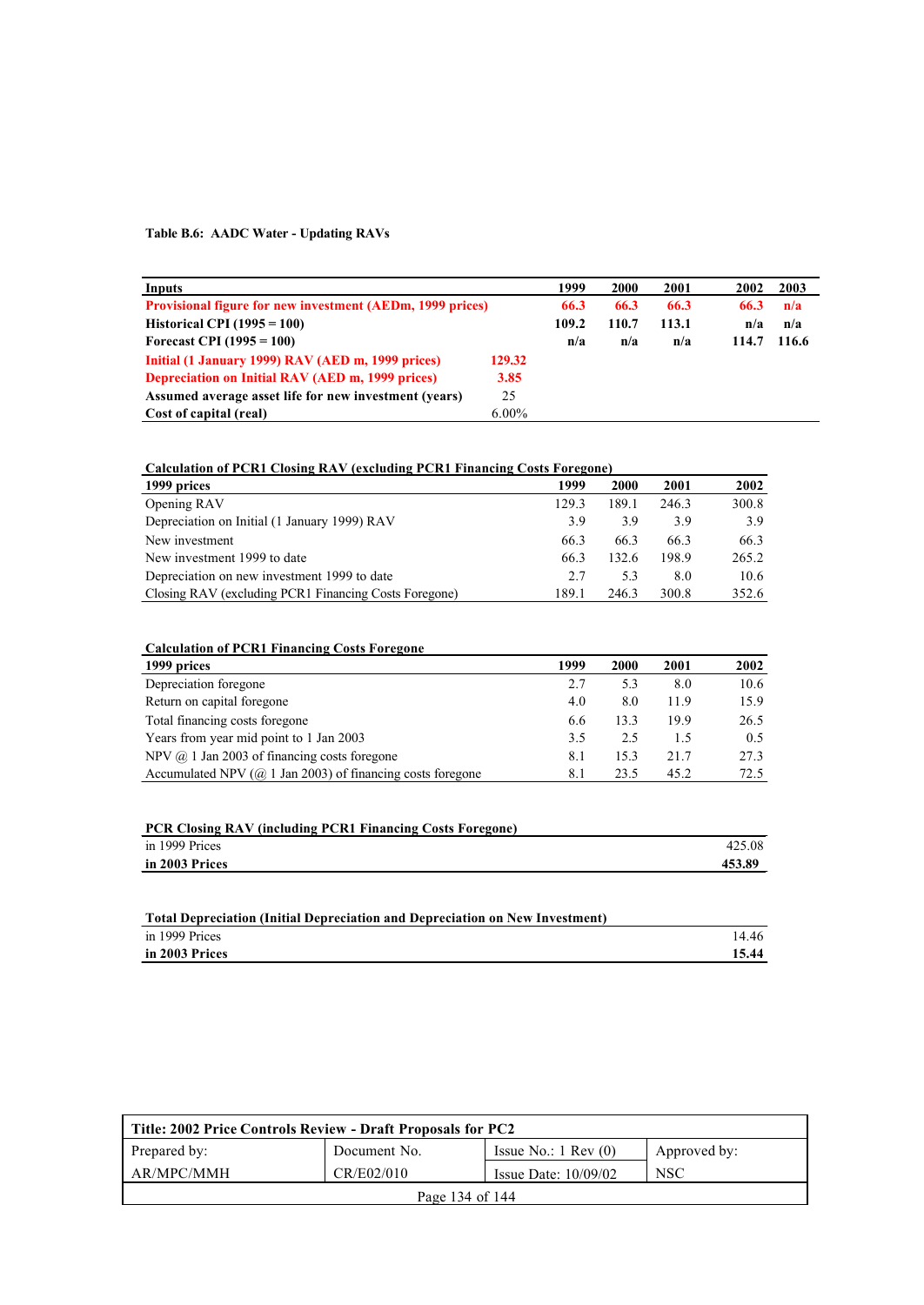# **Appendix C: Price Control Calculations for ADWEC**

## **Table C.1: Draft Proposal Price Control Calculations for ADWEC**

| Line           | (all amounts are in 2003 prices)          |                                                      |                                 |                |                 |               |                             |                                   |
|----------------|-------------------------------------------|------------------------------------------------------|---------------------------------|----------------|-----------------|---------------|-----------------------------|-----------------------------------|
|                | <b>Inputs</b>                             |                                                      |                                 | 2003           | 2004            | 2005          |                             |                                   |
| $\mathbf{1}$   |                                           | Operating expenditure allowance (AED, 2003 prices)   |                                 | 8,040,000      | 8,040,000       | 8,040,000     |                             |                                   |
| 2.1            | Turnover (AED, 2002 prices)               |                                                      |                                 | 3,217,916,040  | 3,627,659,362   | 4,071,606,130 |                             |                                   |
| 2.2            | Turnover (AED, 2003 prices)               |                                                      |                                 | 3,271,220,665  | 3,687,751,366   | 4,139,052,091 |                             |                                   |
| 2.3            | Profit Margin on Turnover (%)             |                                                      | 0.025%                          |                |                 |               |                             |                                   |
| 2.4            | Profit on Turnover (AED, 2003 prices)     |                                                      |                                 | 817,805        | 921,938         | 1,034,763     |                             |                                   |
| $\mathbf{3}$   | Forecast for revenue driver 1             |                                                      |                                 | $\mathbf{1}$   | 1               | 1             |                             |                                   |
| $\overline{4}$ |                                           | Forecast for revenue driver 2 (GWh sold)             |                                 | 21,803         | 24,580          | 27,588        |                             |                                   |
| 5              |                                           | Forecast for revenue driver 3 (MG sold)              |                                 | 138,781        | 157,124         | 174,947       |                             |                                   |
| 9              | Cost of Capital (real)                    |                                                      | 6.00%                           |                |                 |               |                             |                                   |
| 10             |                                           | Weight in revenue for Revenue driver 1               | 50.00%                          |                |                 |               |                             |                                   |
| 11             |                                           | Weight in revenue for Revenue driver 2               | 25.00%                          |                |                 |               |                             |                                   |
| 12             |                                           | Weight in revenue for Revenue driver 3               | 25.00%                          |                |                 |               |                             |                                   |
| 13             | X Factor                                  |                                                      | 0.00                            |                |                 |               |                             |                                   |
|                | <b>PCR2 Required Revenue Calculations</b> |                                                      |                                 |                |                 |               |                             |                                   |
|                | <b>PCR2 Discounted Costs</b>              |                                                      |                                 | 2003           | 2004            | 2005          | <b>TOTAL</b>                |                                   |
| 20             | Discounted operating expenditure          |                                                      |                                 | 7,809,138      | 7,367,112       | 6,950,105     | 22,126,355                  |                                   |
| 22             | Discounted profit on turnover             |                                                      |                                 | 794,323        | 844,778         | 894,492       | 2,533,593                   |                                   |
| 23             |                                           | Total discounted costs (= revenue requirement) (AED) |                                 | 8 603 461      | 8 211 890       | 7844597       | 24.659.948                  |                                   |
|                |                                           |                                                      |                                 |                |                 |               |                             |                                   |
|                | <b>PCR 2 Revenue Forecast</b>             |                                                      |                                 | 2003           | 2004            | 2005          | PV Share in<br><b>TOTAL</b> |                                   |
| 24             | <b>Revenue driver 1</b>                   | Driver forecast<br>Units                             |                                 | $\mathbf{1}$   | $\mathbf{1}$    | $\mathbf{1}$  |                             |                                   |
| 25             |                                           | Notified value (a) AED                               |                                 | 4,480,313      | 4,480,313       | 4,480,313     |                             |                                   |
| 26             |                                           | Revenue forecast AED                                 |                                 | 4,480,313      | 4,480,313       | 4,480,313     | 12,329,974                  |                                   |
| 27             |                                           | Share of revenue %                                   |                                 | 53%            | 50%             | 47%           | 50%                         |                                   |
| 28             | <b>Revenue driver 2</b>                   | Driver forecast<br>Units                             |                                 | 21,803         | 24,580          | 27,588        |                             | <b>Constraints for Solver Run</b> |
| 29             |                                           | Notified value (b) AED / GWh                         |                                 | 91.27          | 91.27           | 91.27         |                             |                                   |
| 30             |                                           | Revenue forecast AED                                 |                                 | 1,989,964      | 2,243,350       | 2,517,887     | 6,164,987                   |                                   |
| 31             |                                           | Share of revenue %                                   |                                 | 24%            | 25%             | 26%           | 25%                         |                                   |
| 32             | <b>Revenue driver 3</b>                   | Driver forecast<br>Units                             |                                 | 138,781        | 157,124         | 174,947       |                             |                                   |
| 33             |                                           | Notified value (c) AED/MG                            |                                 | 14.34          | 14.34           | 14.34         |                             |                                   |
| 34             |                                           | Revenue forecast AED                                 |                                 | 1,989,723      | 2,252,704       | 2,508,242     | 6,164,987                   |                                   |
| 35             |                                           | Share of revenue %                                   | <b>Variables for Solver Run</b> | 24%            | 25%             | 26%           | 25%                         |                                   |
| 36             | Annual revenue (AED m)                    |                                                      |                                 | 8,460,000      | 8,976,367       | 9,506,442     | <b>TOTAL</b>                | <b>Difference</b>                 |
| 37             | Discounted annual revenue (AED)           |                                                      |                                 | 8.217.078      | 8 2 2 5 1 1 1   | 8 217 758     | 24.659.948                  | 0.00                              |
|                |                                           |                                                      |                                 |                |                 |               |                             |                                   |
|                |                                           |                                                      |                                 |                |                 |               |                             | <b>Target for Solver Run</b>      |
|                | <b>PCR2 Implied Financial Indicators</b>  |                                                      |                                 | 2003           | 2004            | 2005          | <b>Average</b>              |                                   |
| 38             |                                           | Implied annual profit (AED, 2003 prices)             |                                 | 420,000        | 936,367         | 1,466,442     | 940.936                     |                                   |
| 39             | Implied profit margin on turnover $(%)$   |                                                      |                                 | 0.0128%        | 0.0254%         | 0.0354%       | 0.0246%                     |                                   |
|                |                                           |                                                      |                                 |                |                 |               |                             |                                   |
|                | <b>PCR2 Notified Values</b>               |                                                      |                                 | 2003           |                 |               |                             |                                   |
| 40             | X Factor                                  |                                                      |                                 | 0.0            |                 |               |                             |                                   |
| 41             | Notified Value (a)                        |                                                      |                                 | 4,480,313 AED  |                 |               |                             |                                   |
| 42             | Notified Value (b)                        |                                                      |                                 |                | 91.2691 AED/GWh |               |                             |                                   |
| 43             | Notified Value (c)                        |                                                      |                                 | 14.3371 AED/MG |                 |               |                             |                                   |

| Title: 2002 Price Controls Review - Draft Proposals for PC2 |                 |                                 |              |  |  |  |
|-------------------------------------------------------------|-----------------|---------------------------------|--------------|--|--|--|
| Prepared by:                                                | Document No.    | Issue No.: $1 \text{ Rev } (0)$ | Approved by: |  |  |  |
| AR/MPC/MMH                                                  | CR/E02/010      | Issue Date: $10/09/02$          | <b>NSC</b>   |  |  |  |
|                                                             | Page 135 of 144 |                                 |              |  |  |  |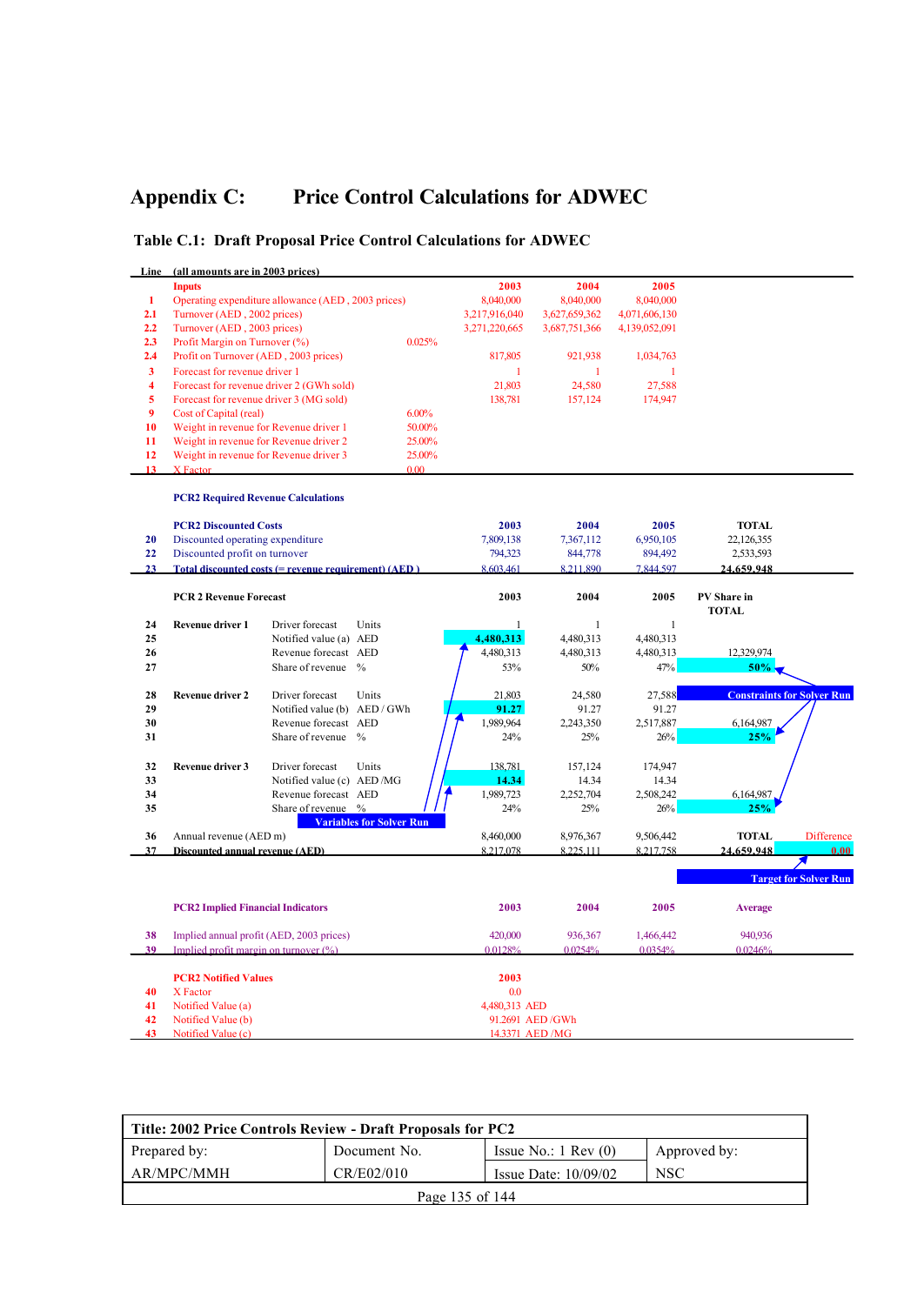# **Appendix D: Price Control Calculations for TRANSCO**

**Table D.1: Draft Proposal Price Control Calculations for TRANSCO (Electricity)**

| Line         | (all amounts are in 2003 prices)          |                                                           |                                 |          |                                                             |                     |            |                                   |
|--------------|-------------------------------------------|-----------------------------------------------------------|---------------------------------|----------|-------------------------------------------------------------|---------------------|------------|-----------------------------------|
|              | <b>Inputs</b>                             |                                                           |                                 |          | 2003                                                        | 2004                | 2005       |                                   |
| 1            |                                           | Operating expenditure allowance (AED m, 2003 prices)      |                                 |          | 79.37                                                       | 79.37               | 79.37      |                                   |
| $\mathbf{2}$ |                                           | Provisional figure for new investment (AEDm, 2003 prices) |                                 |          | 557.2                                                       | 557.2               | 557.2      |                                   |
| 3            | Forecast for revenue driver 1             |                                                           |                                 |          | 1.0                                                         | 1.0                 | 1.0        |                                   |
| 4            | Forecast for revenue driver 2 (MW)        |                                                           |                                 |          | 4,056                                                       | 4,519               | 5,109      |                                   |
| 5            |                                           | Forecast for revenue driver 3 (GWh metered)               |                                 |          | 11,150                                                      | 18,600              | 28,000     |                                   |
| 6            |                                           | Opening (1 January 2003) RCV (AED m, 2003 prices)         |                                 | 5,227.37 |                                                             |                     |            |                                   |
| 7            |                                           | Depreciation on Initial RCV (AED m, 2003 prices)          |                                 | 212.05   |                                                             |                     |            |                                   |
| 8            |                                           | Assumed average asset life for new investment (years)     |                                 | 25       |                                                             |                     |            |                                   |
| 9            | Cost of capital (real)                    |                                                           |                                 | 6.00%    |                                                             |                     |            |                                   |
| 10           | Weight in revenue for Revenue driver 1    |                                                           |                                 | 50.00%   |                                                             |                     |            |                                   |
| 11           | Weight in revenue for Revenue driver 2    |                                                           |                                 | 25.00%   |                                                             |                     |            |                                   |
| 12           | Weight in revenue for Revenue driver 3    |                                                           |                                 | 25.00%   |                                                             |                     |            |                                   |
| 13           | X Factor                                  |                                                           |                                 | 0.00     |                                                             |                     |            |                                   |
|              | <b>PCR2 Required Revenue Calculations</b> |                                                           |                                 |          |                                                             |                     |            |                                   |
|              |                                           |                                                           |                                 |          |                                                             |                     |            |                                   |
|              | <b>PCR2 RCV Calculations</b>              |                                                           |                                 |          | 2003                                                        | 2004                | 2005       |                                   |
| 14           | <b>Opening RCV</b>                        |                                                           |                                 |          | 5,227.4                                                     | 5,550.2             | 5,850.8    |                                   |
| 15           |                                           | Depreciation on Opening (1 January 2003) RCV              |                                 |          | 212.0                                                       | 212.0               | 212.0      |                                   |
| 16           | New investment                            |                                                           |                                 |          | 557.2                                                       | 557.2               | 557.2      |                                   |
| 17           | New investment 2003 to date               |                                                           |                                 |          | 557.2                                                       | 1,114.4             | 1,671.6    |                                   |
|              |                                           |                                                           |                                 |          |                                                             |                     |            |                                   |
| 18           |                                           | Depreciation on new investment 2003 to date               |                                 |          | 22.3                                                        | 44.6                | 66.9       |                                   |
| 19           | <b>Closing RCV</b>                        |                                                           |                                 |          | 5,550.2                                                     | 5,850.8             | 6,129.1    |                                   |
|              |                                           |                                                           |                                 |          |                                                             |                     |            |                                   |
|              | <b>PCR2 Discounted Costs</b>              |                                                           |                                 |          | 2003                                                        | 2004                | 2005       | <b>TOTAL</b>                      |
| 20           | Discounted operating expenditure          |                                                           |                                 |          | 77.1                                                        | 72.7                | 68.6       | 218.4<br>1533.4                   |
| 21           | Discounted capital expenditure            |                                                           |                                 |          | 541.2                                                       | 510.6               | 481.7      |                                   |
| 22           |                                           | Discounted Difference between Opening and Closing RAVs    |                                 |          | 5,227.4                                                     |                     | $-5,146.1$ | 81.3                              |
| 23           | <b>PCR 2 Revenue Forecast</b>             | Total discounted costs (= revenue requirement) (AED m)    |                                 |          |                                                             |                     |            | 1,833.1                           |
|              |                                           |                                                           |                                 |          |                                                             |                     |            |                                   |
|              |                                           |                                                           |                                 |          | 2003                                                        | 2004                | 2005       | PV Share in                       |
|              |                                           |                                                           |                                 |          |                                                             |                     |            | <b>TOTAL</b>                      |
| 24           | Revenue driver 1                          | Driver forecast                                           | Units                           |          | 1.0                                                         | 1.0                 | 1.0        |                                   |
| 25           |                                           | Notified value (a)                                        | AED m                           |          | 333.048                                                     | 333.048             | 333.048    |                                   |
| 26           |                                           | Revenue forecast                                          | AED m                           |          | 333.0                                                       | 333.0               | 333.0      | 916.6                             |
| 27           |                                           | Share of revenue                                          | $\%$                            |          | 57%                                                         | 50%                 | 43%        | 50%                               |
|              |                                           |                                                           |                                 |          |                                                             |                     |            |                                   |
| 28           | Revenue driver 2                          | Driver forecast                                           | Units                           |          | 4,056.0                                                     | 4,519.0             | 5,109.0    | <b>Constraints for Solver Run</b> |
| 29           |                                           | Notified value (b)                                        | AED m / MW                      |          | 0.0367                                                      | 0.0367              | 0.0367     |                                   |
| 30           |                                           | Revenue forecast                                          | AED m                           |          | 148.7                                                       | 165.7               | 187.4      | 458.3                             |
| 31           |                                           | Share of revenue                                          | $\%$                            |          | 26%                                                         | 25%                 | 24%        | 25%                               |
|              |                                           |                                                           |                                 |          |                                                             |                     |            |                                   |
| 32           | Revenue driver 3                          | Driver forecast                                           | Units                           |          | 11,150.0                                                    | 18,600.0            | 28,000.0   |                                   |
| 33           |                                           | Notified value (c)                                        | AED m / GWh                     |          | 0.0088                                                      | 0.0088              | 0.0088     |                                   |
| 34           |                                           | Revenue forecast                                          | AED m                           |          | 98.1                                                        | 163.7               | 246.4      | 458.3                             |
| 35           |                                           | Share of revenue                                          | $\%$                            |          | 17%                                                         | 25%                 | 32%        | 25%                               |
|              |                                           |                                                           | <b>Variables for Solver Run</b> |          |                                                             |                     |            |                                   |
| 36           | Annual revenue (AED m)                    |                                                           |                                 |          | 579.9                                                       | 662.4               | 766.8      | <b>TOTAL</b> Difference           |
| 37           | Discounted annual revenue (AED m)         |                                                           |                                 |          | 563.3                                                       | 607.0               | 662.9      | 1,833.1                           |
|              |                                           |                                                           |                                 |          |                                                             |                     |            |                                   |
|              |                                           |                                                           |                                 |          |                                                             |                     |            | <b>Target for Solver Run</b>      |
|              | <b>PCR2 Implied Financial Indicators</b>  |                                                           |                                 |          | 2003                                                        | 2004                | 2005       |                                   |
|              |                                           |                                                           |                                 |          |                                                             |                     |            |                                   |
| 38           | Implied annual profit (AED m)             |                                                           |                                 |          | 266.2                                                       | 326.5               | 408.5      |                                   |
| 39           | Implied return on mid-point RCV (%)       |                                                           |                                 |          | 4.94%                                                       | 5.73%               | 6.82%      |                                   |
|              | <b>PCR2 Notified Values</b>               |                                                           |                                 |          | 2003                                                        |                     |            |                                   |
| 40           | X Factor                                  |                                                           |                                 |          | 0.0                                                         |                     |            |                                   |
| 41           | Notified Value (a)                        |                                                           |                                 |          |                                                             | 333.048 AED million |            |                                   |
| 42<br>43     | Notified Value (b)<br>Notified Value (c)  |                                                           |                                 |          | 0.03667186 AED million / MW<br>0.00879995 AED million / GWh |                     |            |                                   |

| Title: 2002 Price Controls Review - Draft Proposals for PC2 |                 |                                 |              |  |  |  |
|-------------------------------------------------------------|-----------------|---------------------------------|--------------|--|--|--|
| Prepared by:                                                | Document No.    | Issue No.: $1 \text{ Rev } (0)$ | Approved by: |  |  |  |
| AR/MPC/MMH                                                  | CR/E02/010      | Issue Date: $10/09/02$          | <b>NSC</b>   |  |  |  |
|                                                             | Page 136 of 144 |                                 |              |  |  |  |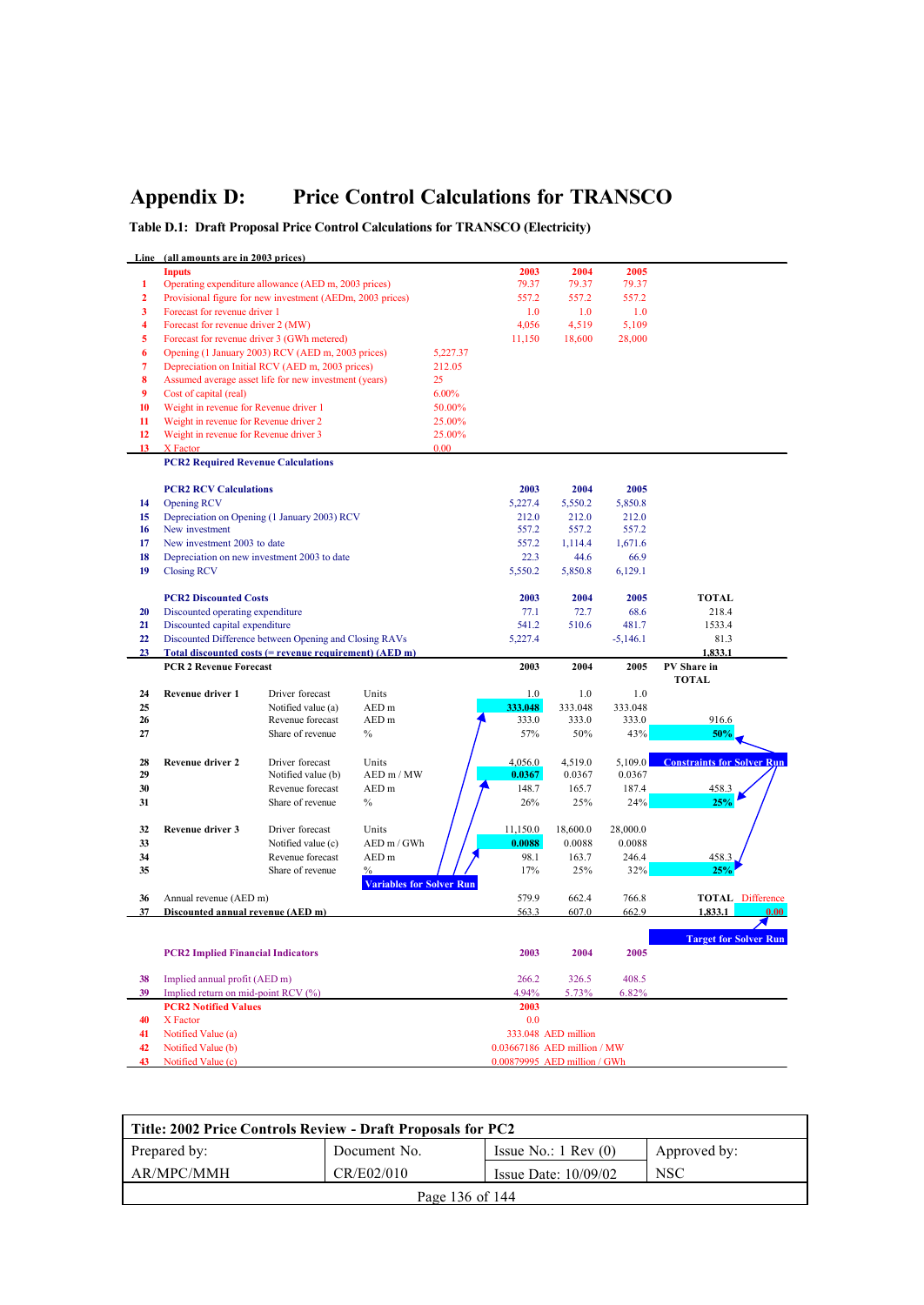### **Table D.2: Draft Proposal Price Control Calculations for TRANSCO (Water)**

|                | Line (all amounts are in 2003 prices)                     |                                        |               |                                 |                              |                     |            |                                   |
|----------------|-----------------------------------------------------------|----------------------------------------|---------------|---------------------------------|------------------------------|---------------------|------------|-----------------------------------|
|                | <b>Inputs</b>                                             |                                        |               |                                 | 2003                         | 2004                | 2005       |                                   |
| 1              | Operating expenditure allowance (AED m, 2003 prices)      |                                        |               |                                 | 76.86                        | 76.86               | 76.86      |                                   |
| $\overline{2}$ | Provisional figure for new investment (AEDm, 2003 prices) |                                        |               |                                 | 500.0                        | 500.0               | 500.0      |                                   |
| 3              | Forecast for revenue driver 1 (units)                     |                                        |               |                                 | 1.0                          | 1.0                 | 1.0        |                                   |
| 4              | Forecast for revenue driver 2 (MGD)                       |                                        |               |                                 | 389                          | 440                 | 490        |                                   |
| 5              | Forecast for revenue driver 3 (MG metered)                |                                        |               |                                 | 104,852                      | 120,668             | 139,200    |                                   |
| 6              | Opening (1 January 2003) RCV (AED m, 2003 prices)         |                                        |               | 2,608.96                        |                              |                     |            |                                   |
| 7              | Depreciation on Initial RCV (AED m, 2003 prices)          |                                        |               | 152.10                          |                              |                     |            |                                   |
| 8              | Assumed average asset life for new investment (years)     |                                        |               | 25                              |                              |                     |            |                                   |
| 9              | Cost of capital (real)                                    |                                        |               | 6.00%                           |                              |                     |            |                                   |
| 10             |                                                           |                                        |               | 50.00%                          |                              |                     |            |                                   |
|                | Weight in revenue for Revenue driver 1                    |                                        |               |                                 |                              |                     |            |                                   |
| 11             | Weight in revenue for Revenue driver 2                    |                                        |               | 25.00%                          |                              |                     |            |                                   |
| 12             | Weight in revenue for Revenue driver 3                    |                                        |               | 25.00%                          |                              |                     |            |                                   |
| 13             | X Factor                                                  |                                        |               | 0.00                            |                              |                     |            |                                   |
|                | <b>PCR2 Required Revenue Calculations</b>                 |                                        |               |                                 |                              |                     |            |                                   |
|                |                                                           |                                        |               |                                 |                              |                     |            |                                   |
|                | <b>PCR2 RCV Calculations</b>                              |                                        |               |                                 | 2003                         | 2004                | 2005       |                                   |
| 14             | <b>Opening RCV</b>                                        |                                        |               |                                 | 2,609.0                      | 2,936.9             | 3,244.8    |                                   |
| 15             | Depreciation on Opening (1 January 2003) RCV              |                                        |               |                                 | 152.1                        | 152.1               | 152.1      |                                   |
| 16             | New investment                                            |                                        |               |                                 | 500.0                        | 500.0               | 500.0      |                                   |
| 17             | New investment 2003 to date                               |                                        |               |                                 | 500.0                        | 1,000.0             | 1,500.0    |                                   |
| 18             | Depreciation on new investment 2003 to date               |                                        |               |                                 | 20.0                         | 40.0                | 60.0       |                                   |
| 19             | <b>Closing RCV</b>                                        |                                        |               |                                 | 2,936.9                      | 3,244.8             | 3,532.7    |                                   |
|                |                                                           |                                        |               |                                 |                              |                     |            |                                   |
|                | <b>PCR2 Discounted Costs</b>                              |                                        |               |                                 | 2003                         | 2004                | 2005       | <b>TOTAL</b>                      |
| 20             | Discounted operating expenditure                          |                                        |               |                                 | 74.7                         | 70.4                | 66.4       | 211.5                             |
| 21             | Discounted capital expenditure                            |                                        |               |                                 | 485.6                        | 458.2               | 432.2      | 1,376.0                           |
| 22             | Discounted Difference between Opening and Closing RAVs    |                                        |               |                                 | 2,609.0                      |                     | $-2,966.1$ | $-357.1$                          |
| 23             | Total discounted costs (= revenue requirement) (AED m)    |                                        |               |                                 |                              |                     |            | 1,230.4                           |
|                |                                                           |                                        |               |                                 |                              |                     |            |                                   |
|                | <b>PCR 2 Revenue Forecast</b>                             |                                        |               |                                 | 2003                         | 2004                |            | 2005 PV Share in TOTAL            |
|                |                                                           |                                        |               |                                 |                              |                     |            |                                   |
| 24             | Revenue driver 1                                          | Driver forecast                        | Units         |                                 | 1.0                          | 1.0                 | 1.0        |                                   |
| 25             |                                                           |                                        | AED m         |                                 | 223.535                      | 223.535             | 223.535    |                                   |
| 26             |                                                           | Notified value (a)<br>Revenue forecast |               |                                 |                              |                     |            |                                   |
| 27             |                                                           |                                        | AED m         |                                 | 223.5                        | 223.5               | 223.5      | 615.2<br>50%                      |
|                |                                                           | Share of revenue                       | $\%$          |                                 | 53%                          | 50%                 | 47%        |                                   |
|                |                                                           |                                        |               |                                 |                              |                     |            |                                   |
| 28             | <b>Revenue driver 2</b>                                   | Driver forecast                        | Units         |                                 | 389.0                        | 440.4               | 489.9      | <b>Constraints for Solver Run</b> |
| 29             |                                                           | Notified value (b)                     | AED m / MGD   |                                 | 0.2554                       | 0.2554              | 0.2554     |                                   |
| 30             |                                                           | Revenue forecast                       | AED m         |                                 | 99.3                         | 112.5               | 125.1      | 307.6                             |
| 31             |                                                           | Share of revenue                       | $\%$          |                                 | 24%                          | 25%                 | 26%        | 25%                               |
|                |                                                           |                                        |               |                                 |                              |                     |            |                                   |
| 32             | <b>Revenue driver 3</b>                                   | Driver forecast                        | Units         |                                 | 104851.5                     | 120668.0            | 139200.0   |                                   |
| 33             |                                                           | Notified value (c)                     | AED m / MG    |                                 | 0.0009                       | 0.0009              | 0.0009     |                                   |
| 34             |                                                           | Revenue forecast                       | AED m         |                                 | 96.9                         | 111.5               | 128.7      | 307.6                             |
| 35             |                                                           | Share of revenue                       | $\frac{0}{0}$ |                                 | 23%                          | 25%                 | 27%        | 25%                               |
|                |                                                           |                                        |               | <b>Variables for Solver Run</b> |                              |                     |            |                                   |
| 36             | Annual revenue (AED m)                                    |                                        |               |                                 | 419.8                        | 447.5               | 477.3      | <b>TOTAL</b> Difference           |
| 37             | Discounted annual revenue (AED m)                         |                                        |               |                                 | 407.7                        | 410.1               | 412.6      | 1.230.4<br>0.00                   |
|                |                                                           |                                        |               |                                 |                              |                     |            |                                   |
|                |                                                           |                                        |               |                                 |                              |                     |            | <b>Target for Solver Run</b>      |
|                | <b>PCR2 Implied Financial Indicators</b>                  |                                        |               |                                 | 2003                         | 2004                | 2005       |                                   |
|                |                                                           |                                        |               |                                 |                              |                     |            |                                   |
| 38             | Implied annual profit (AED m)                             |                                        |               |                                 | 170.8                        | 178.6               | 188.3      |                                   |
| 39             | Implied return on mid-point RCV (%)                       |                                        |               |                                 | 6.16%                        | 5 78%               | 5.56%      |                                   |
|                | <b>PCR2 Notified Values</b>                               |                                        |               |                                 | 2003                         |                     |            |                                   |
| 40             | X Factor                                                  |                                        |               |                                 | 0.0                          |                     |            |                                   |
| 41             | Notified Value (a)                                        |                                        |               |                                 |                              | 223.535 AED million |            |                                   |
| 42             | Notified Value (b)                                        |                                        |               |                                 | 0.25535171 AED million / MGD |                     |            |                                   |

| Title: 2002 Price Controls Review - Draft Proposals for PC2 |                 |                                 |              |  |  |  |
|-------------------------------------------------------------|-----------------|---------------------------------|--------------|--|--|--|
| Prepared by:                                                | Document No.    | Issue No.: $1 \text{ Rev } (0)$ | Approved by: |  |  |  |
| AR/MPC/MMH                                                  | CR/E02/010      | Issue Date: $10/09/02$          | <b>NSC</b>   |  |  |  |
|                                                             | Page 137 of 144 |                                 |              |  |  |  |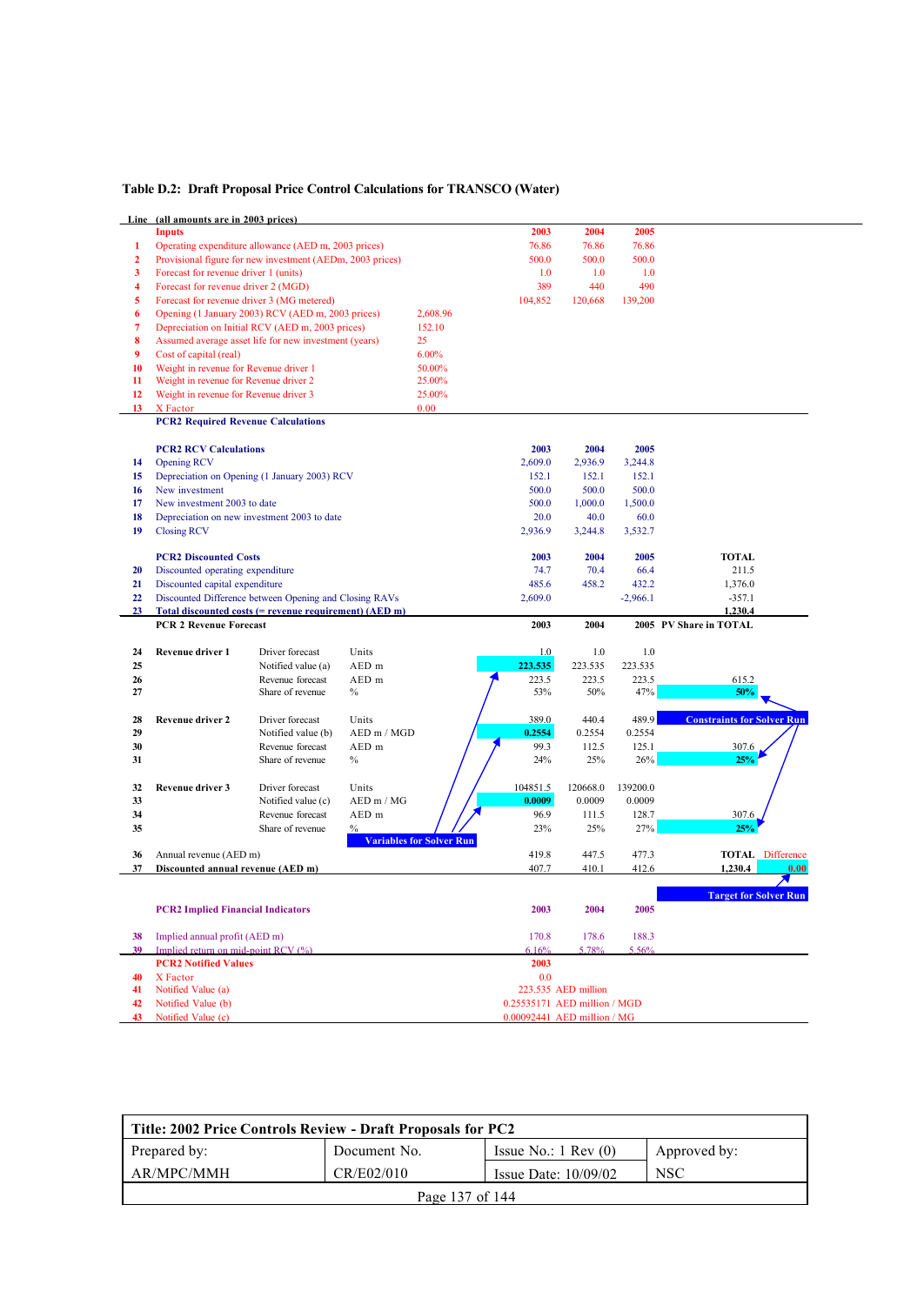# **Appendix E: Price Control Calculations for ADDC**

## **Table E.1: Draft Proposal Price Control Calculations for ADDC (Electricity)**

|                | Line (all amounts are in 2003 prices)       |                                                               |                                 |          |                     |                                        |                                   |
|----------------|---------------------------------------------|---------------------------------------------------------------|---------------------------------|----------|---------------------|----------------------------------------|-----------------------------------|
|                | <b>Inputs</b>                               |                                                               |                                 | 2003     | 2004                | 2005                                   |                                   |
| 1              |                                             | Operating expenditure allowance (AED m, 2003 prices)          |                                 | 182.88   | 182.88              | 182.88                                 |                                   |
| $\overline{2}$ |                                             | Provisional figure for new investment (AEDm, 2003 prices)     |                                 | 279.8    | 279.8               | 279.8                                  |                                   |
| 3              | Forecast for revenue driver 1               |                                                               |                                 | 1.0      | 1.0                 | 1.0                                    |                                   |
| 4              |                                             | Forecast for revenue driver 2 (Electricity Customer Accounts) |                                 | 207,628  | 225,110             | 238,920                                |                                   |
| 5              | Forecast for revenue driver 3 (GWh metered) |                                                               |                                 | 13,152   | 15,095              | 17,221                                 |                                   |
| 6              |                                             | Opening (1 January 2003) RCV (AED m, 2003 prices)             | 3,892.03                        |          |                     |                                        |                                   |
| 7              |                                             | Depreciation on Initial RCV (AED m, 2003 prices)              | 184.58                          |          |                     |                                        |                                   |
| 8              |                                             | Assumed average asset life for new investment (years)         | 25                              |          |                     |                                        |                                   |
| 9              | Cost of capital (real)                      |                                                               | 6.00%                           |          |                     |                                        |                                   |
|                |                                             |                                                               |                                 |          |                     |                                        |                                   |
| 10             | Weight in revenue for Revenue driver 1      |                                                               | 50.00%                          |          |                     |                                        |                                   |
| 11             | Weight in revenue for Revenue driver 2      |                                                               | 25.00%                          |          |                     |                                        |                                   |
| 12             | Weight in revenue for Revenue driver 3      |                                                               | 25.00%                          |          |                     |                                        |                                   |
| 13             | X Factor                                    |                                                               | 0.00                            |          |                     |                                        |                                   |
|                | <b>PCR2 Required Revenue Calculations</b>   |                                                               |                                 |          |                     |                                        |                                   |
|                |                                             |                                                               |                                 |          |                     |                                        |                                   |
|                | <b>PCR2 RCV Calculations</b>                |                                                               |                                 | 2003     | 2004                | 2005                                   |                                   |
| 14             | <b>Opening RCV</b>                          |                                                               |                                 | 3,892.0  | 3,976.1             | 4,048.9                                |                                   |
| 15             |                                             | Depreciation on Opening (1 January 2003) RCV                  |                                 | 184.6    | 184.6               | 184.6                                  |                                   |
| 16             | New investment                              |                                                               |                                 | 279.8    | 279.8               | 279.8                                  |                                   |
| 17             | New investment 2003 to date                 |                                                               |                                 | 279.8    | 559.6               | 839.4                                  |                                   |
| 18             |                                             | Depreciation on new investment 2003 to date                   |                                 | 11.2     | 22.4                | 33.6                                   |                                   |
| 19             | <b>Closing RCV</b>                          |                                                               |                                 | 3,976.1  | 4,048.9             | 4,110.5                                |                                   |
|                |                                             |                                                               |                                 |          |                     |                                        |                                   |
|                | <b>PCR2 Discounted Costs</b>                |                                                               |                                 | 2003     | 2004                | 2005                                   | <b>TOTAL</b>                      |
| 20             | Discounted operating expenditure            |                                                               |                                 | 177.6    | 167.6               | 158.1                                  | 503.3                             |
| 21             | Discounted capital expenditure              |                                                               |                                 | 271.8    | 256.4               | 241.9                                  | 770.0                             |
| 22             |                                             | Discounted Difference between Opening and Closing RAVs        |                                 | 3,892.0  |                     | $-3,451.3$                             | 440.8                             |
| 23             |                                             | Total discounted costs $(=$ revenue requirement) $(AED \, m)$ |                                 |          |                     |                                        | 1,714.1                           |
|                |                                             |                                                               |                                 |          |                     |                                        |                                   |
|                | <b>PCR 2 Revenue Forecast</b>               |                                                               |                                 | 2003     | 2004                | 2005                                   | PV Share in                       |
|                |                                             |                                                               |                                 |          |                     |                                        | <b>TOTAL</b>                      |
|                |                                             |                                                               |                                 |          |                     |                                        |                                   |
| 24             | Revenue driver 1                            | Driver forecast                                               | Units                           | 1.0      | 1.0                 | 1.0                                    |                                   |
| 25             |                                             | Notified value (a)                                            | AED <sub>m</sub>                | 311.418  | 311.418             | 311.418                                |                                   |
| 26             |                                             | Revenue forecast                                              | AED <sub>m</sub>                | 311.4    | 311.4               | 311.4                                  | 857.0                             |
| 27             |                                             | Share of revenue                                              | $\%$                            | 53%      | 50%                 | 47%                                    | 50%                               |
|                |                                             |                                                               |                                 |          |                     |                                        |                                   |
| 28             | <b>Revenue driver 2</b>                     | Driver forecast                                               | Units                           | 207628.3 | 225110.4            | 238919.6                               | <b>Constraints for Solver Run</b> |
| 29             |                                             | Notified value (b)                                            | AED m / Cust. Account           | 0.0007   | 0.0007              | 0.0007                                 |                                   |
| 30             |                                             | Revenue forecast                                              | AED <sub>m</sub>                | 144.8    | 157.0               | 166.6                                  | 428.5                             |
| 31             |                                             | Share of revenue                                              | $\%$                            | 24%      | 25%                 | 25%                                    | 25%                               |
|                |                                             |                                                               |                                 |          |                     |                                        |                                   |
| 32             | Revenue driver 3                            | Driver forecast                                               | Units                           | 13151.6  | 15094.7             | 17220.7                                |                                   |
| 33             |                                             | Notified value (c)                                            | AED m / GWh                     | 0.0103   | 0.0103              | 0.0103                                 |                                   |
| 34             |                                             | Revenue forecast                                              | AED <sub>m</sub>                | 135.8    | 155.9               | 177.9                                  | 428.5                             |
| 35             |                                             | Share of revenue                                              | $\frac{0}{0}$                   | 23%      | 25%                 | 27%                                    | 25%                               |
|                |                                             |                                                               | <b>Tariables for Solver Run</b> |          |                     |                                        |                                   |
| 36             | Annual revenue (AED m)                      |                                                               |                                 | 592.0    | 624.3               | 655.9                                  | <b>TOTAL</b> Difference           |
| 37             | Discounted annual revenue (AED m)           |                                                               |                                 | 575.0    | 572.1               | 567.0                                  | 1.714.1<br>0.00                   |
|                |                                             |                                                               |                                 |          |                     |                                        |                                   |
|                |                                             |                                                               |                                 |          |                     |                                        | <b>Target for Solver Run</b>      |
|                | <b>PCR2</b> Implied Indicators              |                                                               |                                 | 2003     | 2004                | 2005                                   |                                   |
| 38             | Implied annual profit (AED m)               |                                                               |                                 | 213.4    | 234.5               | 254.8                                  |                                   |
| 39             | Implied return on mid-point RCV (%)         |                                                               |                                 | 5.42%    | 5.84%               | 6.25%                                  |                                   |
|                | <b>PCR2 Notified Values</b>                 |                                                               |                                 | 2003     |                     |                                        |                                   |
| 40             | X Factor                                    |                                                               |                                 | 0.0      |                     |                                        |                                   |
| 41             | Notified Value (a)                          |                                                               |                                 |          | 311.418 AED million |                                        |                                   |
| 42             | Notified Value (b)                          |                                                               |                                 |          |                     | 0.00069738 AED million / Cust. Account |                                   |

| Title: 2002 Price Controls Review - Draft Proposals for PC2 |                 |                                 |              |  |  |  |
|-------------------------------------------------------------|-----------------|---------------------------------|--------------|--|--|--|
| Prepared by:                                                | Document No.    | Issue No.: $1 \text{ Rev } (0)$ | Approved by: |  |  |  |
| AR/MPC/MMH                                                  | CR/E02/010      | Issue Date: $10/09/02$          | <b>NSC</b>   |  |  |  |
|                                                             | Page 138 of 144 |                                 |              |  |  |  |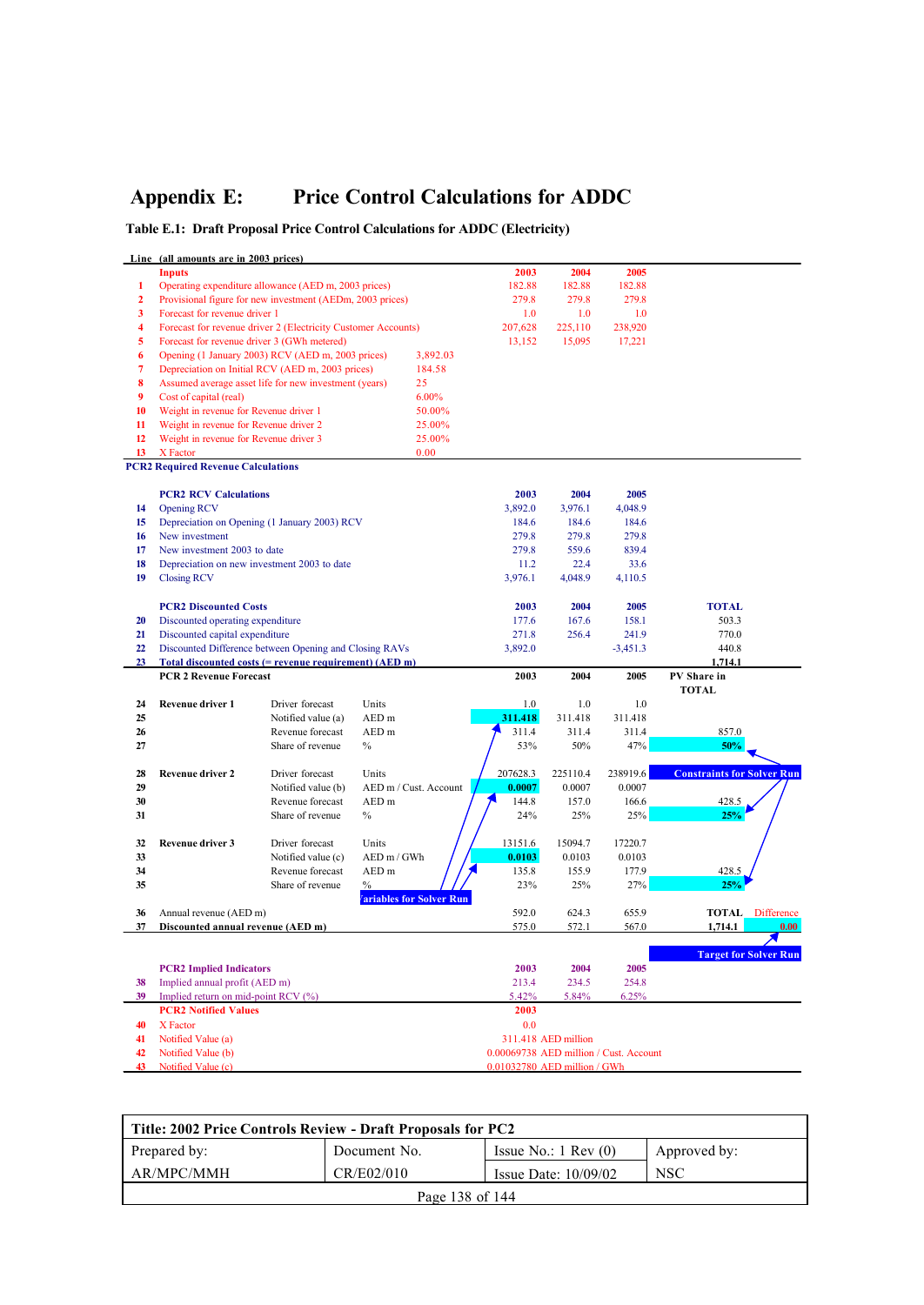|  |  |  |  | Table E.2: Draft Proposal Price Control Calculations for ADDC (Water) |
|--|--|--|--|-----------------------------------------------------------------------|
|--|--|--|--|-----------------------------------------------------------------------|

|    | Line (all amounts are in 2003 prices)                     |                    |                                                  |                                        |                     |                |                                    |
|----|-----------------------------------------------------------|--------------------|--------------------------------------------------|----------------------------------------|---------------------|----------------|------------------------------------|
|    | <b>Inputs</b>                                             |                    |                                                  | 2003                                   | 2004                | 2005           |                                    |
| 1  | Operating expenditure allowance (AED m, 2003 prices)      |                    |                                                  | 110.45                                 | 110.45              | 110.45         |                                    |
| 2  | Provisional figure for new investment (AEDm, 2003 prices) |                    |                                                  | 98.4                                   | 98.4                | 98.4           |                                    |
| 3  | Forecast for revenue driver 1 (units)                     |                    |                                                  | 1.0                                    | 1.0                 | 1.0            |                                    |
| 4  | Forecast for revenue driver 2 (Water Customer Accounts)   |                    |                                                  | 184,601                                | 200,151             | 212,461        |                                    |
| 5  | Forecast for revenue driver 3 (MG metered)                |                    |                                                  | 62,669                                 | 71,798              | 81,012         |                                    |
| 6  | Opening (1 January 2003) RCV (AED m, 2003 prices)         |                    | 1,120.39                                         |                                        |                     |                |                                    |
| 7  | Depreciation on Initial RCV (AED m, 2003 prices)          |                    | 76.74                                            |                                        |                     |                |                                    |
| 8  | Assumed average asset life for new investment (years)     |                    | 25                                               |                                        |                     |                |                                    |
| 9  | Cost of capital (real)                                    |                    | 6.00%                                            |                                        |                     |                |                                    |
| 10 |                                                           |                    | 50.00%                                           |                                        |                     |                |                                    |
| 11 | Weight in revenue for Revenue driver 1                    |                    | 25.00%                                           |                                        |                     |                |                                    |
|    | Weight in revenue for Revenue driver 2                    |                    |                                                  |                                        |                     |                |                                    |
| 12 | Weight in revenue for Revenue driver 3                    |                    | 25.00%                                           |                                        |                     |                |                                    |
| 13 | X Factor                                                  |                    | 0.00                                             |                                        |                     |                |                                    |
|    | <b>PCR2 Required Revenue Calculations</b>                 |                    |                                                  |                                        |                     |                |                                    |
|    | <b>PCR2 RCV Calculations</b>                              |                    |                                                  | 2003                                   | 2004                | 2005           |                                    |
|    |                                                           |                    |                                                  |                                        |                     |                |                                    |
| 14 | <b>Opening RCV</b>                                        |                    |                                                  | 1,120.4                                | 1,138.1             | 1,151.9        |                                    |
| 15 | Depreciation on Opening (1 January 2003) RCV              |                    |                                                  | 76.7                                   | 76.7                | 76.7           |                                    |
| 16 | New investment                                            |                    |                                                  | 98.4                                   | 98.4                | 98.4           |                                    |
| 17 | New investment 2003 to date                               |                    |                                                  | 98.4                                   | 196.8               | 295.2          |                                    |
| 18 | Depreciation on new investment 2003 to date               |                    |                                                  | 3.9                                    | 7.9                 | 11.8           |                                    |
| 19 | <b>Closing RCV</b>                                        |                    |                                                  | 1,138.1                                | 1,151.9             | 1,161.8        |                                    |
|    |                                                           |                    |                                                  |                                        |                     |                |                                    |
|    | <b>PCR2 Discounted Costs</b>                              |                    |                                                  | 2003                                   | 2004                | 2005           | <b>TOTAL</b>                       |
| 20 | Discounted operating expenditure                          |                    |                                                  | 107.3                                  | 101.2               | 95.5           | 304.0                              |
| 21 | Discounted capital expenditure                            |                    |                                                  | 95.6                                   | 90.2                | 85.1           | 270.8                              |
| 22 | Discounted Difference between Opening and Closing RAVs    |                    |                                                  | 1,120.4                                |                     | -975.4         | 144.9                              |
| 23 | Total discounted costs (= revenue requirement) (AED m)    |                    |                                                  |                                        |                     |                | 719.7                              |
|    |                                                           |                    |                                                  |                                        |                     |                |                                    |
|    | <b>PCR 2 Revenue Forecast</b>                             |                    |                                                  | 2003                                   | 2004                | 2005           | PV Share in                        |
|    |                                                           |                    |                                                  |                                        |                     |                | <b>TOTAL</b>                       |
| 24 | <b>Revenue driver 1</b>                                   | Driver forecast    | Units                                            | 1.0                                    | 1.0                 | 1.0            |                                    |
| 25 |                                                           | Notified value (a) | AED m                                            | 130.760                                | 130.760             | 130.760        |                                    |
| 26 |                                                           | Revenue forecast   | AED m                                            | 130.8                                  | 130.8               | 130.8          | 359.86                             |
| 27 |                                                           | Share of revenue   | $\%$                                             | 53%                                    | 50%                 | 48%            | 50%                                |
|    |                                                           |                    |                                                  |                                        |                     |                |                                    |
| 28 | <b>Revenue driver 2</b>                                   | Driver forecast    | Units                                            | 184601.1                               | 200151.0            | 212460.8       | <b>Constraints for Solver Run</b>  |
| 29 |                                                           | Notified value (b) | AED m / Cust. Account                            | 0.0003                                 | 0.0003              | 0.0003         |                                    |
| 30 |                                                           | Revenue forecast   | AED m                                            | 60.8                                   | 65.9                | 70.0           | 179.9                              |
| 31 |                                                           | Share of revenue   | $\%$                                             | 24%                                    | 25%                 | 25%            | 25%                                |
|    |                                                           |                    |                                                  |                                        |                     |                |                                    |
| 32 | Revenue driver 3                                          | Driver forecast    | Units                                            | 62669.2                                | 71798.5             | 81011.6        |                                    |
| 33 |                                                           | Notified value (c) | AED m / MG                                       | 0.0009                                 | 0.0009              | 0.0009         |                                    |
| 34 |                                                           | Revenue forecast   |                                                  |                                        |                     | 74.1           | 179.9                              |
| 35 |                                                           | Share of revenue   | AED m                                            | 57.3                                   | 65.7                |                |                                    |
|    |                                                           |                    | $\frac{0}{6}$<br><b>Variables for Solver Run</b> | 23%                                    | 25%                 | 27%            | 25%                                |
| 36 | Annual revenue (AED m)                                    |                    |                                                  |                                        | 262.4               |                | <b>TOTAL</b>                       |
| 37 | Discounted annual revenue (AED m)                         |                    |                                                  | 248.9<br>241.7                         | 240.4               | 274.8<br>237.6 | <b>Difference</b><br>719.7<br>0.00 |
|    |                                                           |                    |                                                  |                                        |                     |                |                                    |
|    |                                                           |                    |                                                  |                                        |                     |                | <b>Target for Solver Run</b>       |
|    | <b>PCR2 Implied Financial Indicators</b>                  |                    |                                                  | 2003                                   | 2004                | 2005           |                                    |
| 38 | Implied annual profit (AED m)                             |                    |                                                  | 57.8                                   | 67.3                | 75.8           |                                    |
| 39 | Implied return on mid-point RCV (%)                       |                    |                                                  | 5.11%                                  | 5.88%               | 6.56%          |                                    |
|    | <b>PCR2 Notified Values</b>                               |                    |                                                  | 2003                                   |                     |                |                                    |
| 40 | X Factor                                                  |                    |                                                  | 0.0                                    |                     |                |                                    |
| 41 | Notified Value (a)                                        |                    |                                                  |                                        | 130.760 AED million |                |                                    |
| 42 | Notified Value (b)                                        |                    |                                                  | 0.00032932 AED million / Cust. Account |                     |                |                                    |

| Title: 2002 Price Controls Review - Draft Proposals for PC2      |                 |                                 |              |  |  |
|------------------------------------------------------------------|-----------------|---------------------------------|--------------|--|--|
| Prepared by:                                                     | Document No.    | Issue No.: $1 \text{ Rev } (0)$ | Approved by: |  |  |
| AR/MPC/MMH<br>CR/E02/010<br><b>NSC</b><br>Issue Date: $10/09/02$ |                 |                                 |              |  |  |
|                                                                  | Page 139 of 144 |                                 |              |  |  |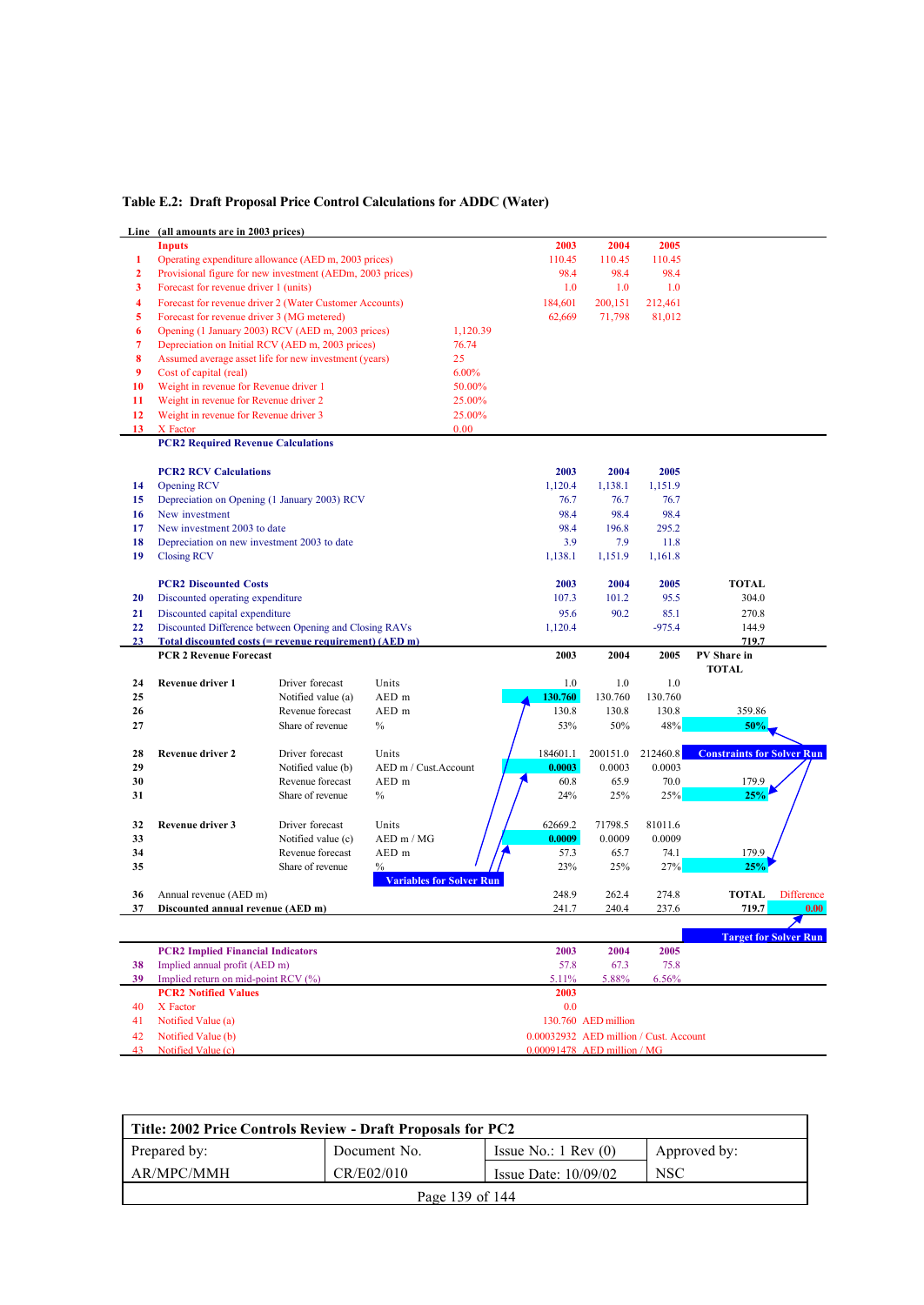# **Appendix F: Price Control Calculations for AADC**

**Table F.1: Draft Proposal Price Control Calculations for AADC (Electricity)**

|                | Line (all amounts are in 2003 prices)       |                                                               |                                 |          |                                        |                     |            |                                   |
|----------------|---------------------------------------------|---------------------------------------------------------------|---------------------------------|----------|----------------------------------------|---------------------|------------|-----------------------------------|
|                | <b>Inputs</b>                               |                                                               |                                 |          | 2003                                   | 2004                | 2005       |                                   |
| 1              |                                             | Operating expenditure allowance (AED m, 2003 prices)          |                                 |          | 91.87                                  | 91.87               | 91.87      |                                   |
| $\mathbf{2}$   |                                             | Provisional figure for new investment (AEDm, 2003 prices)     |                                 |          | 201.5                                  | 201.5               | 201.5      |                                   |
| 3              | Forecast for revenue driver 1 (units)       |                                                               |                                 |          | 1.0                                    | 1.0                 | 1.0        |                                   |
| 4              |                                             | Forecast for revenue driver 2 (Electricity Customer Accounts) |                                 |          | 84,000                                 | 88,202              | 92,612     |                                   |
|                | Forecast for revenue driver 3 (GWh metered) |                                                               |                                 |          |                                        |                     |            |                                   |
| 5              |                                             |                                                               |                                 |          | 5,915                                  | 6,385               | 6,873      |                                   |
| 6              |                                             | Opening (1 January 2003) RCV (AED m, 2003 prices)             |                                 | 2,228.03 |                                        |                     |            |                                   |
| $\overline{7}$ |                                             | Depreciation on Initial RCV (AED m, 2003 prices)              |                                 | 116.36   |                                        |                     |            |                                   |
| 8              |                                             | Assumed average asset life for new investment (years)         |                                 | 25       |                                        |                     |            |                                   |
| 9              | Cost of capital (real)                      |                                                               |                                 | $6.00\%$ |                                        |                     |            |                                   |
| 10             | Weight in revenue for Revenue driver 1      |                                                               |                                 | 50.00%   |                                        |                     |            |                                   |
| 11             | Weight in revenue for Revenue driver 2      |                                                               |                                 | 25.00%   |                                        |                     |            |                                   |
| 12             | Weight in revenue for Revenue driver 3      |                                                               |                                 | 25.00%   |                                        |                     |            |                                   |
| 13             | X Factor                                    |                                                               |                                 | 0.00     |                                        |                     |            |                                   |
|                | <b>PCR2 Required Revenue Calculations</b>   |                                                               |                                 |          |                                        |                     |            |                                   |
|                |                                             |                                                               |                                 |          |                                        |                     |            |                                   |
|                | <b>PCR2 RCV Calculations</b>                |                                                               |                                 |          | 2003                                   | 2004                | 2005       |                                   |
| 14             | <b>Opening RCV</b>                          |                                                               |                                 |          | 2,228.0                                | 2,305.1             | 2,374.1    |                                   |
|                |                                             |                                                               |                                 |          |                                        |                     |            |                                   |
| 15             |                                             | Depreciation on Opening (1 January 2003) RCV                  |                                 |          | 116.4                                  | 116.4               | 116.4      |                                   |
| 16             | New investment                              |                                                               |                                 |          | 201.5                                  | 201.5               | 201.5      |                                   |
| 17             | New investment 2003 to date                 |                                                               |                                 |          | 201.5                                  | 403.0               | 604.5      |                                   |
| 18             |                                             | Depreciation on new investment 2003 to date                   |                                 |          | 8.1                                    | 16.1                | 24.2       |                                   |
| 19             | <b>Closing RCV</b>                          |                                                               |                                 |          | 2,305.1                                | 2,374.1             | 2,435.1    |                                   |
|                |                                             |                                                               |                                 |          |                                        |                     |            |                                   |
|                | <b>PCR2 Discounted Costs</b>                |                                                               |                                 |          | 2003                                   | 2004                | 2005       | <b>TOTAL</b>                      |
| 20             | Discounted operating expenditure            |                                                               |                                 |          | 89.2                                   | 84.2                | 79.4       | 252.8                             |
| 21             | Discounted capital expenditure              |                                                               |                                 |          | 195.7                                  | 184.6               | 174.2      | 554.5                             |
| 22             |                                             | Discounted Difference between Opening and Closing RAVs        |                                 |          | 2,228.0                                |                     | $-2,044.6$ | 183.5                             |
| 23             |                                             | Total discounted costs (= revenue requirement) (AED m)        |                                 |          |                                        |                     |            | 990.8                             |
|                |                                             |                                                               |                                 |          |                                        |                     |            |                                   |
|                |                                             |                                                               |                                 |          |                                        |                     |            |                                   |
|                | <b>PCR 2 Revenue Forecast</b>               |                                                               |                                 |          |                                        |                     |            |                                   |
|                |                                             |                                                               |                                 |          | 2003                                   | 2004                | 2005       | PV Share in                       |
|                |                                             |                                                               |                                 |          |                                        |                     |            | TOTAL                             |
| 24             | Revenue driver 1                            | Driver forecast                                               | Units                           |          | 1.0                                    | 1.0                 | 1.0        |                                   |
| 25             |                                             | Notified value (a)                                            | AED <sub>m</sub>                |          | 180.019                                | 180.019             | 180.019    |                                   |
| 26             |                                             | Revenue forecast                                              | AED <sub>m</sub>                |          | 180.0                                  | 180.0               | 180.0      | 495.4                             |
| 27             |                                             | Share of revenue                                              | $\%$                            |          | 52%                                    | 50%                 | 48%        | 50%                               |
|                |                                             |                                                               |                                 |          |                                        |                     |            |                                   |
| 28             | Revenue driver 2                            | Driver forecast                                               | Units                           |          | 84000.0                                | 88202.0             | 92612.0    | <b>Constraints for Solver Run</b> |
| 29             |                                             | Notified value (b)                                            | AED m / Cust. Account           |          | 0.0010                                 | 0.0010              | 0.0010     |                                   |
| 30             |                                             | Revenue forecast                                              | AED <sub>m</sub>                |          | 85.8                                   | 90.1                | 94.6       | 247.7                             |
| 31             |                                             | Share of revenue                                              | $\%$                            |          | 25%                                    | 25%                 | 25%        | 25%                               |
|                |                                             |                                                               |                                 |          |                                        |                     |            |                                   |
| 32             | Revenue driver 3                            | Driver forecast                                               | Units                           |          | 5915.2                                 | 6385.0              | 6873.3     |                                   |
| 33             |                                             | Notified value (c)                                            | AED m / GWh                     |          | 0.0141                                 | 0.0141              | 0.0141     |                                   |
| 34             |                                             | Revenue forecast                                              | AED <sub>m</sub>                |          | 83.5                                   | 90.2                | 97.1       | 247.7                             |
| 35             |                                             | Share of revenue                                              | $\frac{0}{0}$                   |          |                                        |                     |            | 25%                               |
|                |                                             |                                                               |                                 |          | 24%                                    | 25%                 | 26%        |                                   |
|                |                                             |                                                               | <b>Variables for Solver Run</b> |          |                                        |                     |            |                                   |
| 36             | Annual revenue (AED m)                      |                                                               |                                 |          | 349.4                                  | 360.3               | 371.7      | <b>TOTAL Difference</b>           |
| 37             | Discounted annual revenue (AED m)           |                                                               |                                 |          | 339.4                                  | 330.2               | 321.3      | 990.8<br>0.00                     |
|                |                                             |                                                               |                                 |          |                                        |                     |            |                                   |
|                |                                             |                                                               |                                 |          |                                        |                     |            | <b>Target for Solver Run</b>      |
|                | <b>PCR2 Implied Financial Indicators</b>    |                                                               |                                 |          | 2003                                   | 2004                | 2005       |                                   |
|                |                                             |                                                               |                                 |          |                                        |                     |            |                                   |
| 38             | Implied annual profit (AED m)               |                                                               |                                 |          | 133.1                                  | 136.0               | 139.3      |                                   |
| 39             | Implied return on mid-point RCV (%)         |                                                               |                                 |          | 5.87%                                  | 5.81%               | 5.79%      |                                   |
|                | <b>PCR2 Notified Values</b>                 |                                                               |                                 |          | 2003                                   |                     |            |                                   |
| 40             | X Factor                                    |                                                               |                                 |          | 0.0                                    |                     |            |                                   |
| 41             | Notified Value (a)                          |                                                               |                                 |          |                                        | 180.019 AED million |            |                                   |
| 42             | Notified Value (b)                          |                                                               |                                 |          | 0.00102162 AED million / Cust. Account |                     |            |                                   |
| 43             | Notified Value (c)                          |                                                               |                                 |          | 0.01412463 AED million / GWh           |                     |            |                                   |

| Title: 2002 Price Controls Review - Draft Proposals for PC2      |                 |                                 |              |  |  |
|------------------------------------------------------------------|-----------------|---------------------------------|--------------|--|--|
| Prepared by:                                                     | Document No.    | Issue No.: $1 \text{ Rev } (0)$ | Approved by: |  |  |
| AR/MPC/MMH<br>CR/E02/010<br><b>NSC</b><br>Issue Date: $10/09/02$ |                 |                                 |              |  |  |
|                                                                  | Page 140 of 144 |                                 |              |  |  |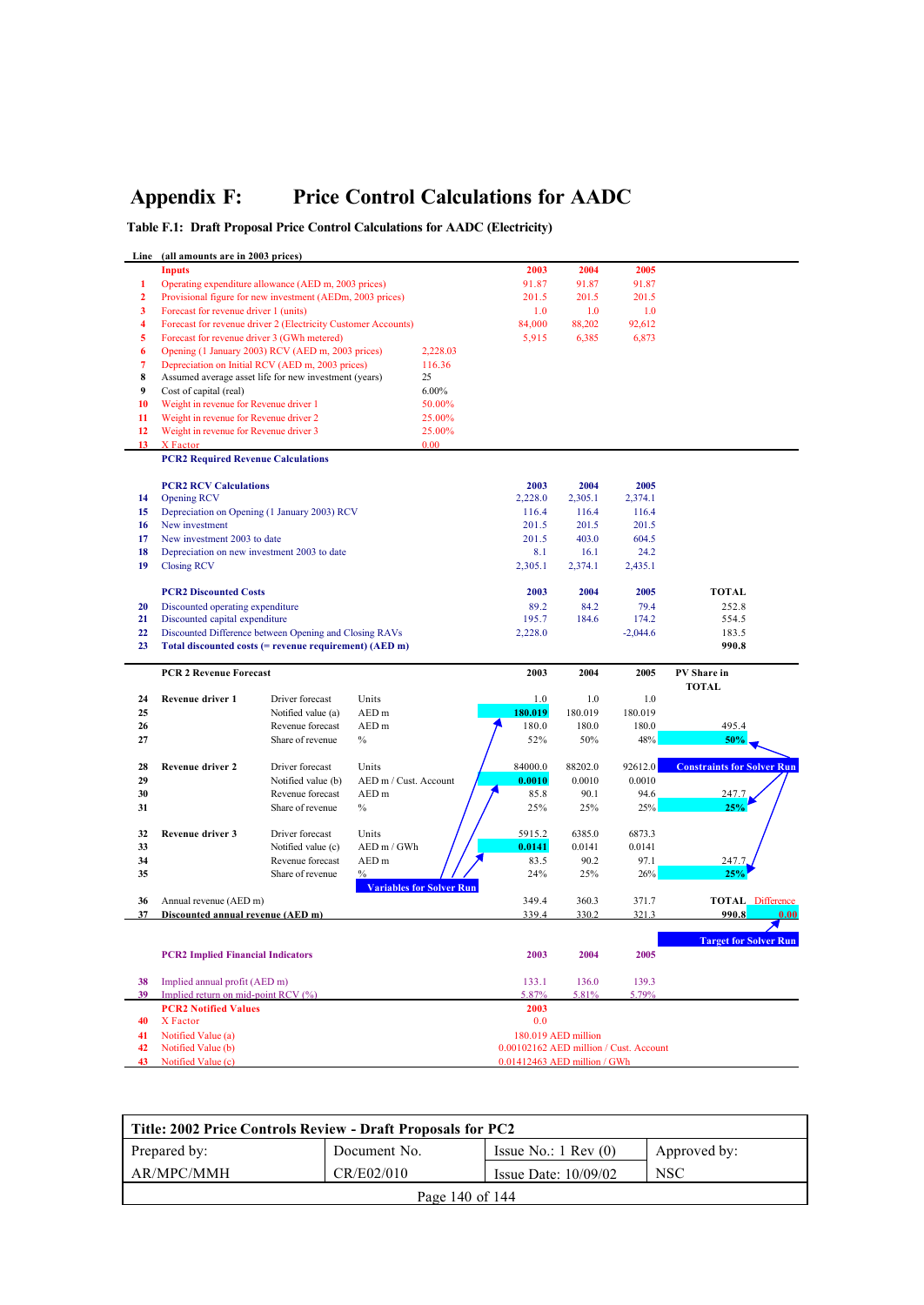|                  | Line (all amounts are in 2003 prices)     |                                                           |                                 |          |                                                                       |                    |          |                                   |
|------------------|-------------------------------------------|-----------------------------------------------------------|---------------------------------|----------|-----------------------------------------------------------------------|--------------------|----------|-----------------------------------|
|                  | <b>Inputs</b>                             |                                                           |                                 |          | 2003                                                                  | 2004               | 2005     |                                   |
| $\mathbf{1}$     |                                           | Operating expenditure allowance (AED m, 2003 prices)      |                                 |          | 87.85                                                                 | 87.85              | 87.85    |                                   |
| $\overline{2}$   |                                           | Provisional figure for new investment (AEDm, 2003 prices) |                                 |          | 70.8                                                                  | 70.8               | 70.8     |                                   |
| 3                | Forecast for revenue driver 1 (units)     |                                                           |                                 |          | 1.0                                                                   | 1.0                | 1.0      |                                   |
| 4                |                                           | Forecast for revenue driver 2 (Water Customer Accounts)   |                                 |          | 33,619                                                                | 35,529             | 37,321   |                                   |
| 5                |                                           | Forecast for revenue driver 3 (MG Metered)                |                                 |          | 5,242                                                                 | 7,862              | 11,794   |                                   |
| 6                |                                           | Opening (1 January 2003) RCV (AED m, 2003 prices)         |                                 | 453.89   |                                                                       |                    |          |                                   |
| $\overline{7}$   |                                           | Depreciation on Initial RCV (AED m, 2003 prices)          |                                 | 15.44    |                                                                       |                    |          |                                   |
|                  |                                           |                                                           |                                 |          |                                                                       |                    |          |                                   |
| 8                |                                           | Assumed average asset life for new investment (years)     |                                 | 25       |                                                                       |                    |          |                                   |
| 9                | Cost of capital (real)                    |                                                           |                                 | $6.00\%$ |                                                                       |                    |          |                                   |
| 10               | Weight in revenue for Revenue driver 1    |                                                           |                                 | 50.00%   |                                                                       |                    |          |                                   |
| 11               | Weight in revenue for Revenue driver 2    |                                                           |                                 | 25.00%   |                                                                       |                    |          |                                   |
| 12               | Weight in revenue for Revenue driver 3    |                                                           |                                 | 25.00%   |                                                                       |                    |          |                                   |
| 13 <sup>13</sup> | X Factor                                  |                                                           |                                 | 0.00     |                                                                       |                    |          |                                   |
|                  | <b>PCR2 Required Revenue Calculations</b> |                                                           |                                 |          |                                                                       |                    |          |                                   |
|                  |                                           |                                                           |                                 |          |                                                                       |                    |          |                                   |
|                  | <b>PCR2 RCV Calculations</b>              |                                                           |                                 |          | 2003                                                                  | 2004               | 2005     |                                   |
| 14               | <b>Opening RCV</b>                        |                                                           |                                 |          | 453.9                                                                 | 506.4              | 556.1    |                                   |
| 15               |                                           | Depreciation on Opening (1 January 2003) RCV              |                                 |          | 15.4                                                                  | 15.4               | 15.4     |                                   |
| 16               | New investment                            |                                                           |                                 |          | 70.8                                                                  | 70.8               | 70.8     |                                   |
| 17               | New investment 2003 to date               |                                                           |                                 |          | 70.8                                                                  | 141.6              | 212.4    |                                   |
| 18               |                                           | Depreciation on new investment 2003 to date               |                                 |          | 2.8                                                                   | 5.7                | 8.5      |                                   |
| 19               | <b>Closing RCV</b>                        |                                                           |                                 |          | 506.4                                                                 | 556.1              | 603.0    |                                   |
|                  |                                           |                                                           |                                 |          |                                                                       |                    |          |                                   |
|                  | <b>PCR2 Discounted Costs</b>              |                                                           |                                 |          | 2003                                                                  | 2004               | 2005     | <b>TOTAL</b>                      |
| 20               | Discounted operating expenditure          |                                                           |                                 |          | 85.3                                                                  | 80.5               | 75.9     | 241.8                             |
| 21               | Discounted capital expenditure            |                                                           |                                 |          | 68.8                                                                  | 64.9               | 61.2     | 194.8                             |
| 22               |                                           | Discounted Difference between Opening and Closing RAVs    |                                 |          | 453.9                                                                 |                    | $-506.3$ | $-52.4$                           |
| 23               |                                           | Total discounted costs (= revenue requirement) (AED m)    |                                 |          |                                                                       |                    |          | 384.2                             |
|                  | <b>PCR 2 Revenue Forecast</b>             |                                                           |                                 |          | 2003                                                                  | 2004               | 2005     | PV Share in                       |
|                  |                                           |                                                           |                                 |          |                                                                       |                    |          |                                   |
|                  |                                           |                                                           |                                 |          |                                                                       |                    |          | <b>TOTAL</b>                      |
| 24               | Revenue driver 1                          | Driver forecast                                           | Units                           |          | 1.0                                                                   | 1.0                | 1.0      |                                   |
| 25               |                                           | Notified value (a)                                        | AED <sub>m</sub>                |          | 69.807                                                                | 69.807             | 69.807   |                                   |
| 26               |                                           | Revenue forecast                                          | AED <sub>m</sub>                |          | 69.8                                                                  | 69.8               | 69.8     | 192.1                             |
| 27               |                                           | Share of revenue                                          | $\%$                            |          | 56%                                                                   | 50%                | 44%      | 50%                               |
|                  |                                           |                                                           |                                 |          |                                                                       |                    |          |                                   |
| 28               | <b>Revenue driver 2</b>                   | Driver forecast                                           | Units                           |          | 33619.0                                                               | 35529.0            | 37321.0  | <b>Constraints for Solver Run</b> |
| 29               |                                           | Notified value (b)                                        | AED m / Cust. Account           |          | 0.0010                                                                | 0.0010             | 0.0010   |                                   |
| 30               |                                           | Revenue forecast                                          | AED <sub>m</sub>                |          | 33.1                                                                  | 35.0               | 36.8     | 96.1                              |
| 31               |                                           | Share of revenue                                          | $\%$                            |          | 26%                                                                   | 25%                | 23%      | 25%                               |
|                  |                                           |                                                           |                                 |          |                                                                       |                    |          |                                   |
| 32               | Revenue driver 3                          | Driver forecast                                           | Units                           |          | 5241.6                                                                | 7862.4             | 11793.6  |                                   |
| 33               |                                           | Notified value (c)                                        | AEDm/MG                         |          | 0.0043                                                                | 0.0043             | 0.0043   |                                   |
| 34               |                                           | Revenue forecast                                          | AED <sub>m</sub>                |          | 22.4                                                                  | 33.6               | 50.4     | 96.1                              |
| 35               |                                           | Share of revenue                                          | $\%$                            |          | 18%                                                                   | 24%                | 32%      | 25%                               |
|                  |                                           |                                                           | <b>Variables for Solver Run</b> |          |                                                                       |                    |          |                                   |
| 36               | Annual revenue (AED m)                    |                                                           |                                 |          | 125.3                                                                 | 138.4              | 157.0    | <b>TOTAL</b><br><b>Difference</b> |
| 37               | Discounted annual revenue (AED m)         |                                                           |                                 |          | 121.7                                                                 | 126.8              | 135.7    | 384.2<br>0.00                     |
|                  |                                           |                                                           |                                 |          |                                                                       |                    |          |                                   |
|                  |                                           |                                                           |                                 |          |                                                                       |                    |          | <b>Target for Solver Run</b>      |
|                  | <b>PCR2 Implied Financial Indicators</b>  |                                                           |                                 |          | 2003                                                                  | 2004               | 2005     |                                   |
|                  |                                           |                                                           |                                 |          |                                                                       |                    |          |                                   |
| 38               | Implied annual profit (AED m)             |                                                           |                                 |          | 19.2                                                                  | 29.4               | 45.2     |                                   |
| 39               | Implied return on mid-point RCV (%)       |                                                           |                                 |          | 4.00%                                                                 | 5.54%              | 7.79%    |                                   |
|                  | <b>PCR2 Notified Values</b>               |                                                           |                                 |          | 2003                                                                  |                    |          |                                   |
| 40               | X Factor                                  |                                                           |                                 |          | 0.0                                                                   |                    |          |                                   |
| 41               | Notified Value (a)                        |                                                           |                                 |          |                                                                       | 69.807 AED million |          |                                   |
| 42<br>43         | Notified Value (b)<br>Notified Value (c)  |                                                           |                                 |          | 0.00098548 AED million / Cust. Account<br>0.00427098 AED million / MG |                    |          |                                   |

| Title: 2002 Price Controls Review - Draft Proposals for PC2      |                 |                                 |              |  |  |
|------------------------------------------------------------------|-----------------|---------------------------------|--------------|--|--|
| Prepared by:                                                     | Document No.    | Issue No.: $1 \text{ Rev } (0)$ | Approved by: |  |  |
| AR/MPC/MMH<br>CR/E02/010<br><b>NSC</b><br>Issue Date: $10/09/02$ |                 |                                 |              |  |  |
|                                                                  | Page 141 of 144 |                                 |              |  |  |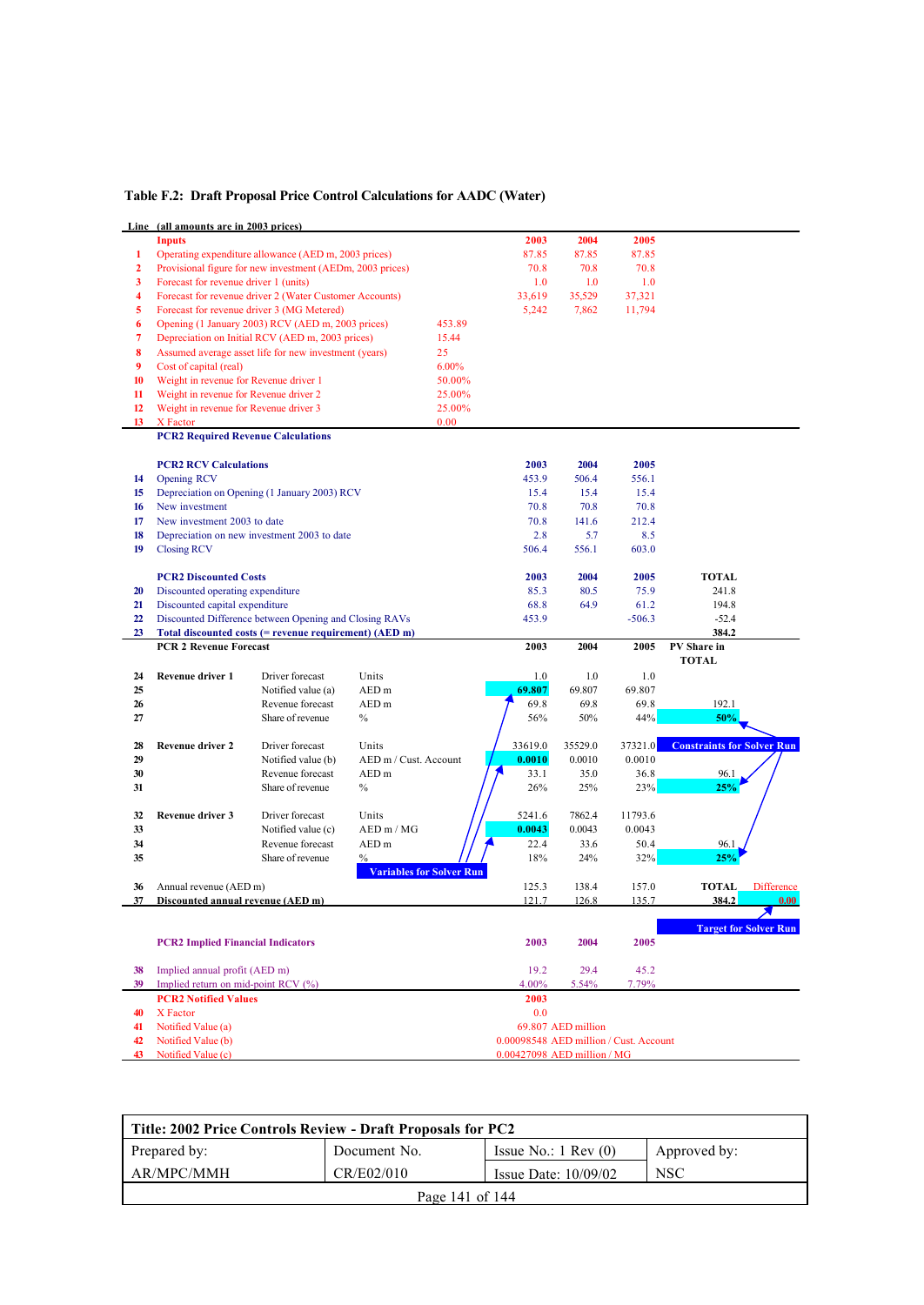## **Appendix G: Category B Performance Indicators for Companies**

Tables G.1, G.2 and G.3 list the proposed Category B performance indicators for ADWEC, TRANSCO and ADDC/AADC, respectively. Category B indicators will be monitored during the second price control period. Adjustments may be made to financial projections in 2005 for next price control review in light of assessed performance. Such indicators may be considered for suitability for Category A indicators in the PIS at the 2005 Price Controls Review.

| Table G.1: Proposed Performance Indicators for ADWEC - Category B |                                                                                                                                                                                                                                                                   |  |  |  |
|-------------------------------------------------------------------|-------------------------------------------------------------------------------------------------------------------------------------------------------------------------------------------------------------------------------------------------------------------|--|--|--|
| <b>Performance Indicator</b>                                      | <b>Description/Formula</b>                                                                                                                                                                                                                                        |  |  |  |
| Generation Security Standard<br>(GSS)                             | Planning standard to ensure that supply of electricity to customers will not<br>be discontinued for a total of more than 1 day in any period of 10 years <i>i.e.</i><br>Loss of Load Expectation $\leq 0.1$ day / year (Refer to ADWEC's Licence<br>Condition 17) |  |  |  |
| <b>Desalination Security</b><br>Standard (DSS)                    | (Refer to ADWEC's Licence Condition 17 and Seven-year Statement of<br>July 2001)                                                                                                                                                                                  |  |  |  |
| Interim P&L Account<br>Timeliness                                 | Difference between the actual date and the target date $(30th$ September each<br>year) for submission of un-audited interim profit and loss account for the<br>first six months of the year (Refer to ADWEC's Licence Condition 6)                                |  |  |  |
| <b>PWPA</b> Timeliness                                            | Difference between the actual date and the target date (31 <sup>st</sup> December each<br>year) for signing of the PWPAs for the following year                                                                                                                   |  |  |  |
| Seven-Year Planning<br><b>Statement Timeliness</b>                | Difference between the actual date and the target date (31 May, to be<br>agreed) for submission of the statement (Refer to ADWEC's Licence<br>Condition 18)                                                                                                       |  |  |  |
| Economic Purchase Indicator                                       | Year-on-year difference in total production costs per unit for ADWEA<br>owned GDs due to ADWEC's efforts (Refer to ADWEC's Licence<br>Conditions 14-17)                                                                                                           |  |  |  |

**Note:** None of the performance indicators proposed for ADWEC in the PIS Discussion Paper (May 2002) have been excluded in the Draft Proposals – they have been included in either Category A or B.

| Title: 2002 Price Controls Review - Draft Proposals for PC2      |                     |                                 |              |  |  |
|------------------------------------------------------------------|---------------------|---------------------------------|--------------|--|--|
| Prepared by:                                                     | Document No.        | Issue No.: $1 \text{ Rev } (0)$ | Approved by: |  |  |
| AR/MPC/MMH<br>CR/E02/010<br><b>NSC</b><br>Issue Date: $10/09/02$ |                     |                                 |              |  |  |
|                                                                  | Page $142$ of $144$ |                                 |              |  |  |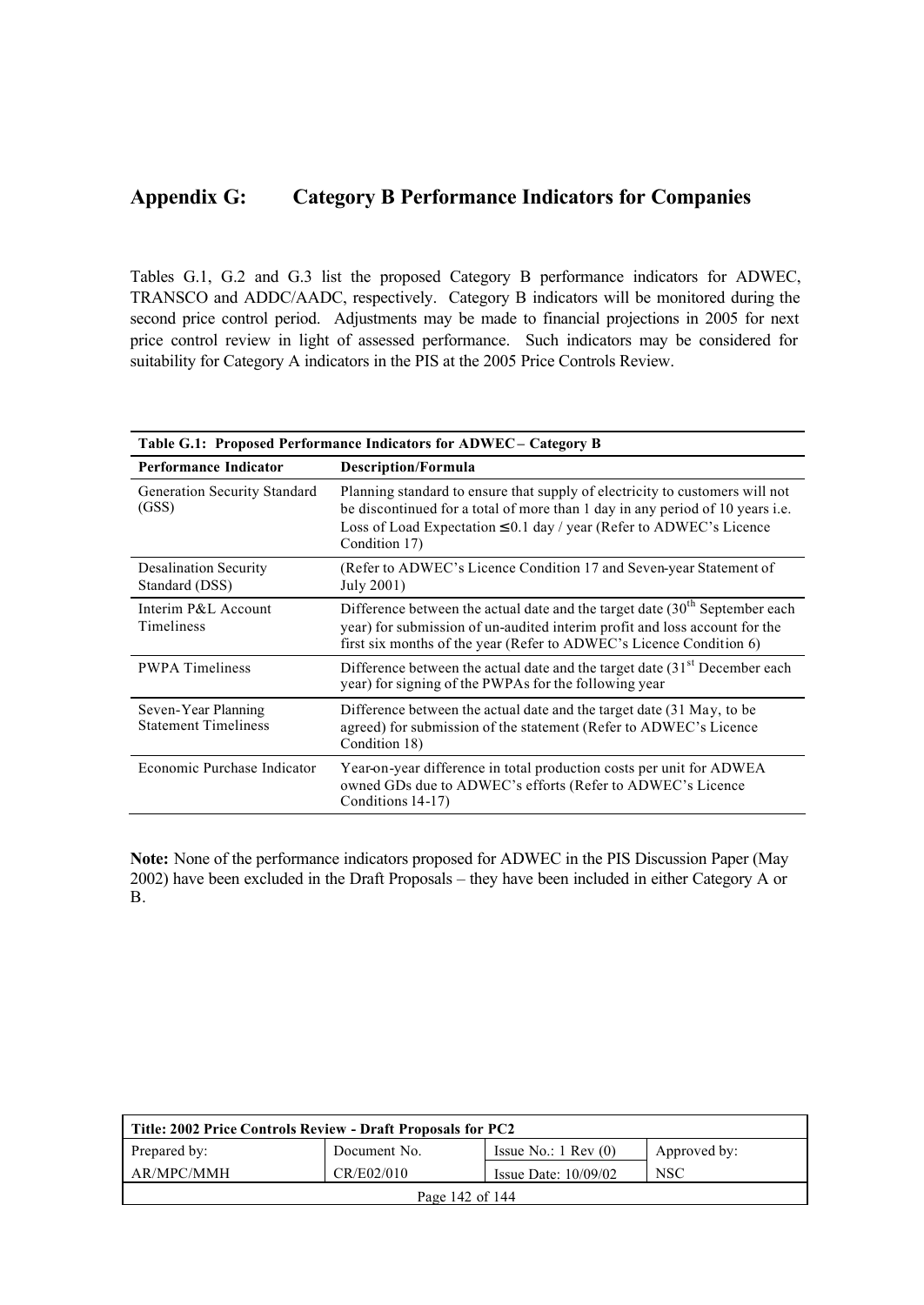| Table G.2: Proposed Performance Indicators for TRANSCO - Category B    |                                                                                                                                                                                                                                                                                                                                                                                                                                                       |  |  |  |
|------------------------------------------------------------------------|-------------------------------------------------------------------------------------------------------------------------------------------------------------------------------------------------------------------------------------------------------------------------------------------------------------------------------------------------------------------------------------------------------------------------------------------------------|--|--|--|
| <b>Performance Indicator</b>                                           | <b>Description/Formula</b>                                                                                                                                                                                                                                                                                                                                                                                                                            |  |  |  |
| <b>Electricity Transmission Security</b>                               | Number of incidents                                                                                                                                                                                                                                                                                                                                                                                                                                   |  |  |  |
| <b>Electricity Average Incident Duration</b>                           | Total duration of all incidents as a proportion of the number of<br>incidents (where incident is an event causing of loss of supply)                                                                                                                                                                                                                                                                                                                  |  |  |  |
| Water Transmission Security                                            | Number of incidents                                                                                                                                                                                                                                                                                                                                                                                                                                   |  |  |  |
| Water Average Incident Duration                                        | Total duration of all incidents as a proportion of the number of<br>incidents                                                                                                                                                                                                                                                                                                                                                                         |  |  |  |
| Water Quality                                                          | The number of samples that pass water quality regulations as a<br>proportion of the total number of samples that are required to be<br>taken in accordance with the sampling frequency regulations<br>(whether taken or not). In effect, this indicator will be calculated<br>from the actual sampling frequency and samples that fail to comply<br>with the Water Quality Regulations 2000, both of these indicators<br>are being reported presently |  |  |  |
| <b>Electricity Transmission Loss</b>                                   | Difference between the numbers of units entered into the system and<br>units exit from the system as a proportion of the number of units<br>entered into the system                                                                                                                                                                                                                                                                                   |  |  |  |
| <b>Water Transmission Loss</b>                                         | Difference between the numbers of units entered into the system and<br>units exit from the system as a proportion of the number of units<br>entered into the system                                                                                                                                                                                                                                                                                   |  |  |  |
| Economic Despatch                                                      | Under discussion between the Bureau and TRANSCO (Refer to<br>TRANSCO's Licence Condition 22)                                                                                                                                                                                                                                                                                                                                                          |  |  |  |
| Settlement Data Accuracy and<br><b>Timeliness</b>                      | Under discussion between the Bureau and ADWEC and to be<br>discussed with TRANSCO                                                                                                                                                                                                                                                                                                                                                                     |  |  |  |
| Planning Data Accuracy and<br>Timeliness                               | Under discussion between the Bureau, TRANSCO and ADWEC                                                                                                                                                                                                                                                                                                                                                                                                |  |  |  |
| Statement of Connection and Use of<br><b>System Charges Timeliness</b> | Difference between the actual date and the target date (31 December<br>each year, to be agreed) for submission of the statement (Refer to<br>TRANSCO's Licence Condition 15)                                                                                                                                                                                                                                                                          |  |  |  |
| Interim P&L Account Timeliness                                         | Difference between the actual date and the target date $(30th$<br>September each year) for submission of un-audited interim profit<br>and loss account for the first six months of the year (Refer to<br>TRANSCO's Licence Condition 8)                                                                                                                                                                                                               |  |  |  |
| Five-Year Planning Statement<br>Timeliness                             | Difference between actual date and target date (30 June each year, to<br>be agreed) for submission of the statement (TRANSCO's Licence<br>Condition 15)                                                                                                                                                                                                                                                                                               |  |  |  |

**Note:** The following performance indicators proposed for TRANSCO in the PIS Discussion Paper (May 2002) have been excluded in the Draft Proposals:

- Electricity Transmission Availability (included Category A in PIS Discussion Paper)
- Water Transmission Availability (included Category A in PIS Discussion Paper)

All other indicators proposed in PIS Discussion Paper have been included in the Draft Proposals either in Category A or B.

| Title: 2002 Price Controls Review - Draft Proposals for PC2      |                 |                                 |              |  |  |
|------------------------------------------------------------------|-----------------|---------------------------------|--------------|--|--|
| Prepared by:                                                     | Document No.    | Issue No.: $1 \text{ Rev } (0)$ | Approved by: |  |  |
| AR/MPC/MMH<br>CR/E02/010<br><b>NSC</b><br>Issue Date: $10/09/02$ |                 |                                 |              |  |  |
|                                                                  | Page 143 of 144 |                                 |              |  |  |